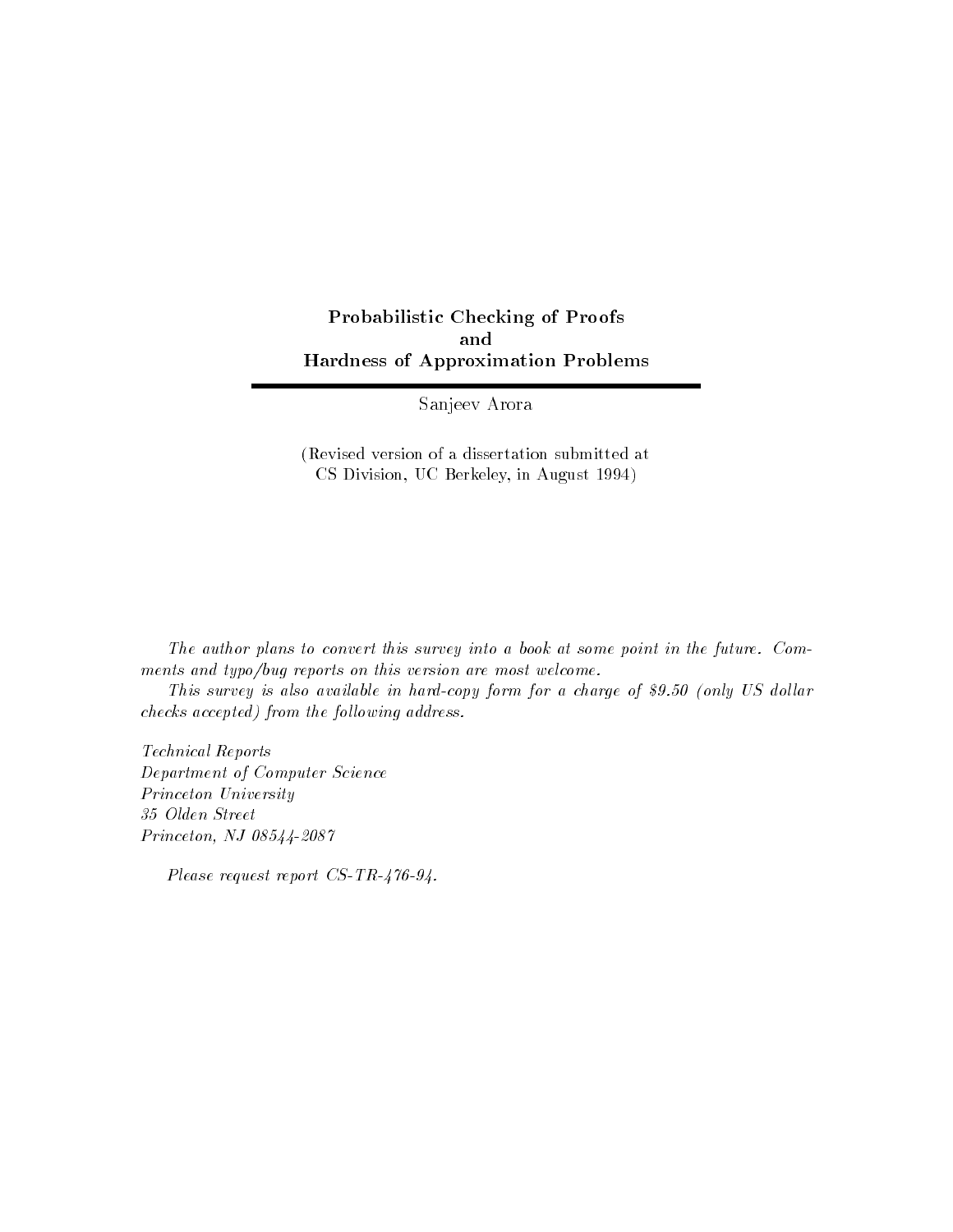Probabilistic Checking of Proofs and Hardness of Approximation Problems  $C \circ P$ ,  $\pm \pm \sqrt{2}$ by Sanjeev Arora

The dissertation committee consisted of

Professor Umesh V. Vazirani (Chair) Professor Richard M. Karp Professor John W. Addison

The author's current address:

Department of Computer Science Princeton University Princeton- NJ  email: arora@cs.princeton.edu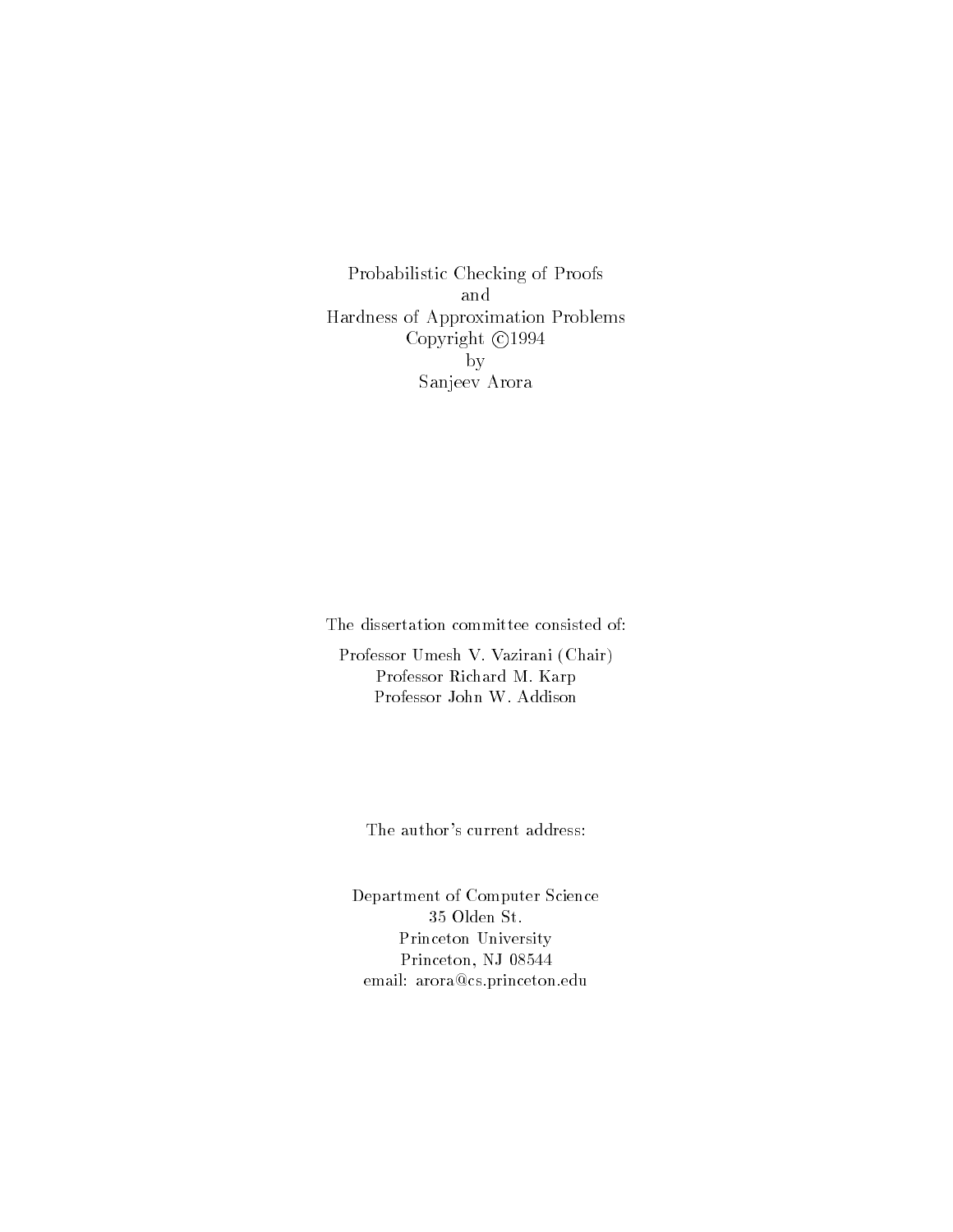$\sim$  mass  $\sim$  my parameters are not matter than  $\sim$ members of my family including the ones who just joined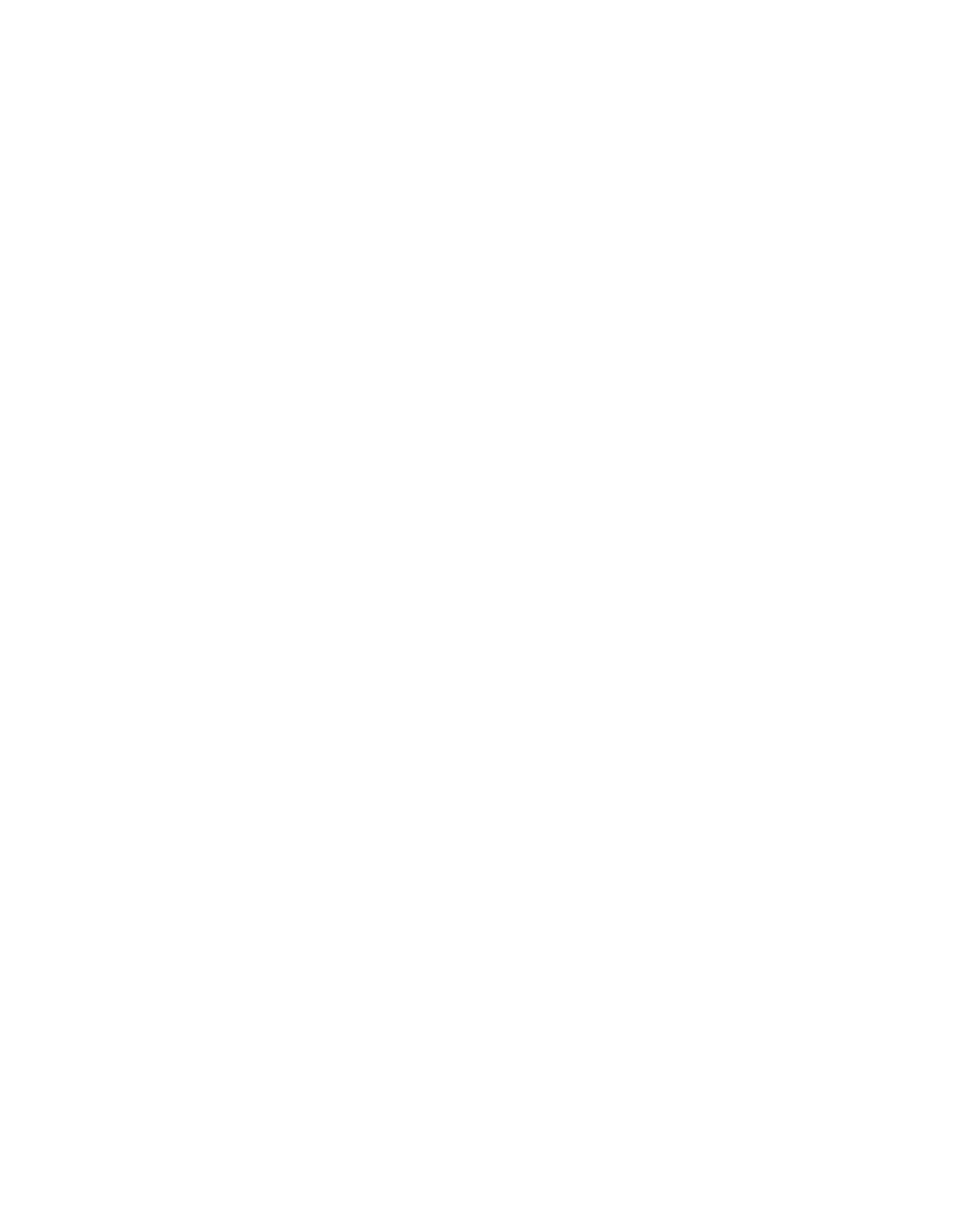# **Contents**

| $\mathbf 1$    |     | Introduction                                       | $\mathbf{1}$   |
|----------------|-----|----------------------------------------------------|----------------|
|                | 1.1 | This dissertation                                  | $\overline{2}$ |
|                |     | 1.1.1                                              | $\overline{2}$ |
|                |     | 1.1.2                                              | 3              |
|                |     | 1.1.3                                              | $\overline{4}$ |
| $\mathbf{2}$   |     | Old vs. New Views of NP                            | $\overline{5}$ |
|                | 2.1 |                                                    | 5              |
|                | 2.2 |                                                    | $\overline{7}$ |
|                | 2.3 |                                                    | 8              |
|                | 2.4 | The PCP Theorem: Connection to Approximation       | 11             |
|                | 2.5 |                                                    | 13             |
| 3              |     | PCP : An Overview                                  | 17             |
|                | 3.1 | Codes                                              | 17             |
|                | 3.2 | Proof of the PCP Theorem: an Outline               | 18             |
|                | 3.3 |                                                    | 24             |
| $\overline{4}$ |     | A Proof of the PCP Theorem                         | 27             |
|                | 4.1 | Polynomial Codes and Their Use                     | 28             |
|                |     | Algebraic Procedures for Polynomial Codes<br>4.1.1 | 31             |
|                |     | 4.1.2                                              | 33             |
|                | 4.2 |                                                    | 35             |
|                |     | 4.2.1                                              | 36             |
|                |     | 4.2.2                                              | 41             |
|                | 4.3 |                                                    | 42             |
|                |     | 4.3.1                                              | 45             |
|                | 4.4 |                                                    | 46             |
|                |     | 4.4.1                                              | 46             |
|                |     | 4.4.2                                              | 49             |
|                |     | Procedures for General Polynomial Code<br>4.4.3    | 53             |
|                | 4.5 |                                                    | 57             |
|                | 4.6 |                                                    | 58             |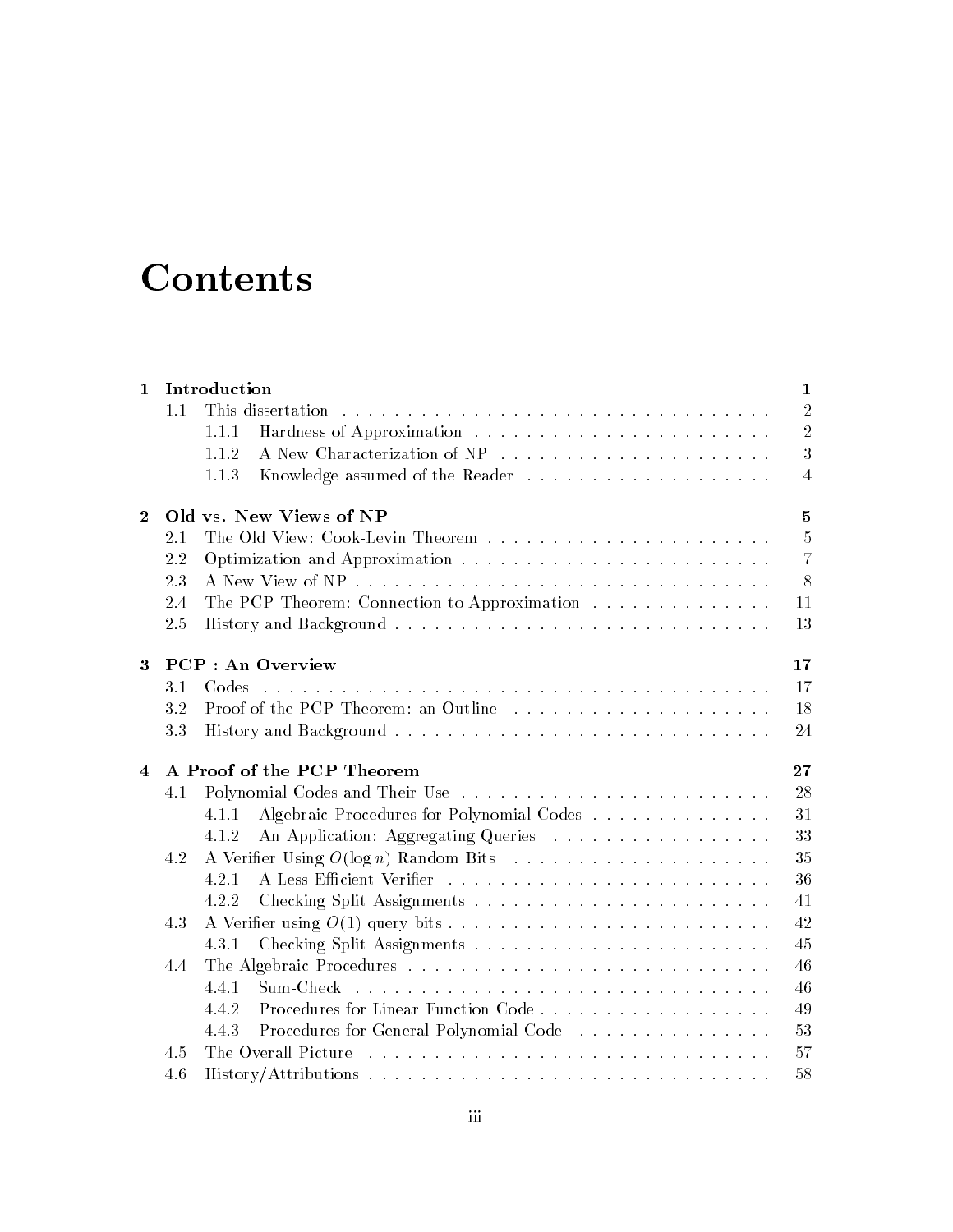| $5\phantom{.}$ | The Low-degree Test               | 61                                                             |  |
|----------------|-----------------------------------|----------------------------------------------------------------|--|
|                | 5.1                               | 63                                                             |  |
|                | 5.2                               | 69                                                             |  |
|                | 5.3                               | 75                                                             |  |
|                | 5.3.1                             | 76                                                             |  |
| 6              | <b>Hardness of Approximations</b> | 79                                                             |  |
|                | 6.1                               | 80                                                             |  |
|                | 6.2                               | 87                                                             |  |
|                | 6.3                               | 89                                                             |  |
|                | 6.4                               | 90                                                             |  |
|                | 6.4.1                             | 90                                                             |  |
|                | 6.4.2                             | 91                                                             |  |
|                | 6.4.3                             | 92                                                             |  |
|                | 6.4.4                             | 94                                                             |  |
|                | 6.4.5                             | 96                                                             |  |
|                | 6.4.6                             | 98                                                             |  |
|                | 6.5                               | 100                                                            |  |
|                | 6.5.1                             | 103                                                            |  |
|                | 6.6                               | Other Inapproximability Results: A Survey<br>104               |  |
|                | 6.7                               | 106                                                            |  |
| $\mathbf 7$    | PCP Verifiers that make 2 queries | 109                                                            |  |
|                | 7.1                               | 111                                                            |  |
|                | 7.1.1                             | 112                                                            |  |
|                | 7.2                               | 113                                                            |  |
| 8              | Applications of PCP Techniques    | 115                                                            |  |
|                | 8.1                               | 116                                                            |  |
|                | 8.2                               | 118                                                            |  |
|                | 8.2.1                             | Exact Characterization of Nondeterministic Time Classes<br>118 |  |
|                | 8.2.2                             | 118                                                            |  |
|                | 8.2.3                             | 119                                                            |  |
|                | 8.2.4                             | 120                                                            |  |
|                | 8.2.5                             | Characterization of PSPACE (Condon et al.)<br>121              |  |
|                | 8.2.6                             | 122                                                            |  |
|                | 8.2.7                             | 122                                                            |  |
|                | 8.2.8                             | Khanna et al.'s Structure Theorem for MAX-SNP<br>123           |  |
|                | 8.2.9                             | The Hardness of finding Small Cliques<br>123                   |  |
| 9              | <b>Open Problems</b>              | 125                                                            |  |
|                | 9.1                               | 125                                                            |  |
|                | 9.1.1                             | Proving hardness where no results exist<br>125                 |  |
|                | 9.1.2                             | 126                                                            |  |
|                | 9.1.3                             | Obtaining Logical Insight into Approximation Problems<br>128   |  |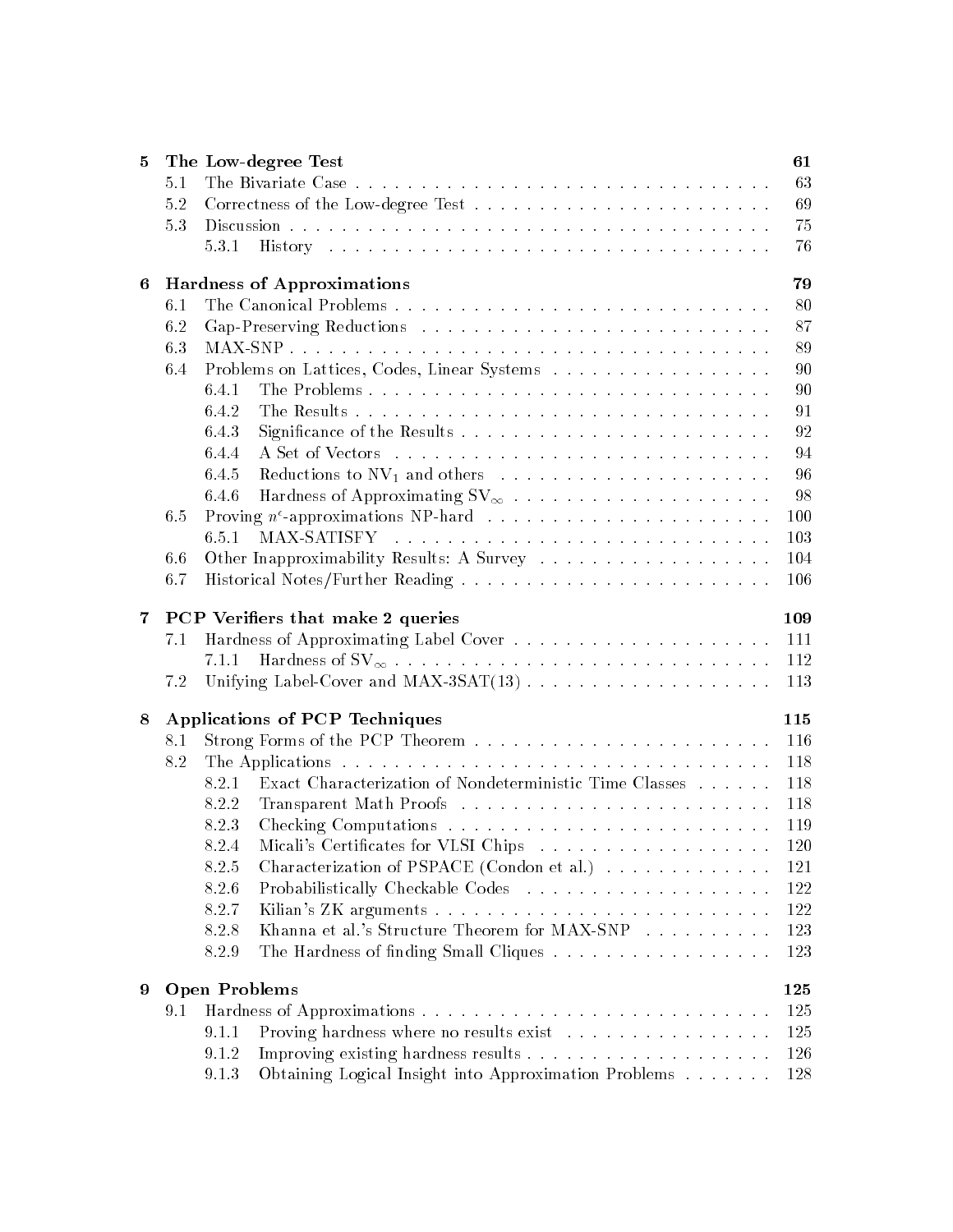| A Library of Useful Facts                                                                                 | 143 |
|-----------------------------------------------------------------------------------------------------------|-----|
| 9.2 Open Problems connected with PCP techniques 129<br>9.3 Does the PCP theorem have a simpler proof? 130 |     |
|                                                                                                           |     |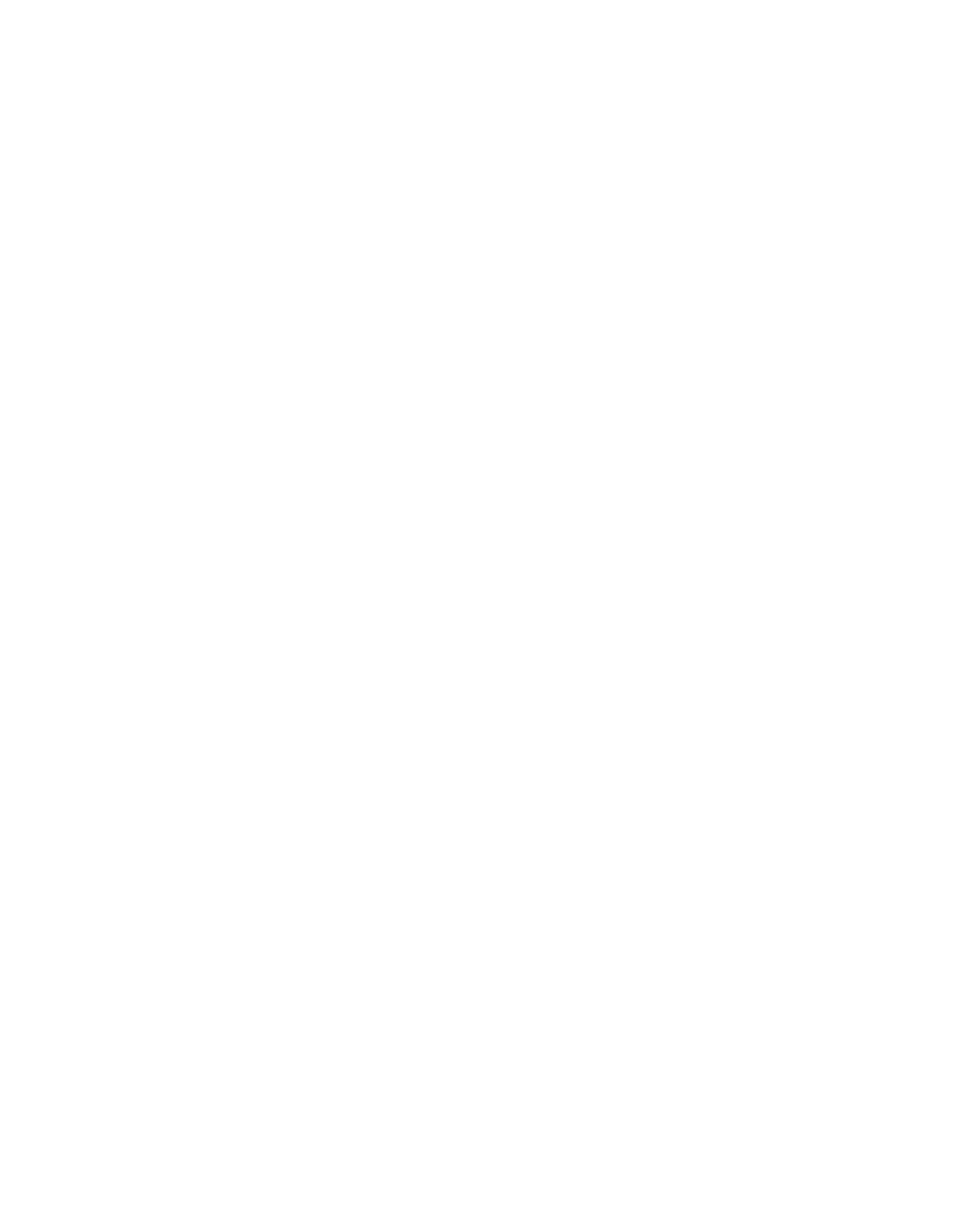# List of Figures

| 2.1<br>2.2 | Tableau and "window". The window shows the finite control initially in state<br>$q$ and reading a 0. The control overwrites the 0 with a 1, moves one cell to             | 6<br>9   |
|------------|---------------------------------------------------------------------------------------------------------------------------------------------------------------------------|----------|
| 3.1        | (a) Proof that $V_1$ expects. (b) Proof that $V_3$ expects. Shaded area in $\Pi_{new}$<br>represents the assignment split into $Q + 1$ parts that corresponds to $V_1$ 's | 23       |
| 4.1<br>4.2 | A function from $[0,h]^m$ to F can be extended to a polynomial of degree mh.<br>A table of partial sums may be conceptualized as a tree of branching factor               | 29       |
| 4.3        | q. The Sum-check follows a random path down this tree<br>How to encode an assignment so that the $PCP(\log n, 1)$ verifier accepts with                                   | 49<br>59 |
| 6.1        | Label Cover instance for formula $(x_1 \vee x_2 \vee \neg x_3) \wedge (x_1 \vee \neg x_2 \vee x_3)$ . The                                                                 | 82       |
| 6.2        | Figure showing the e-projections of vectors $V_{[(v_1, a_1)]}$ and $V_{[(v_2, a_2)]}$ in the vector                                                                       | 95       |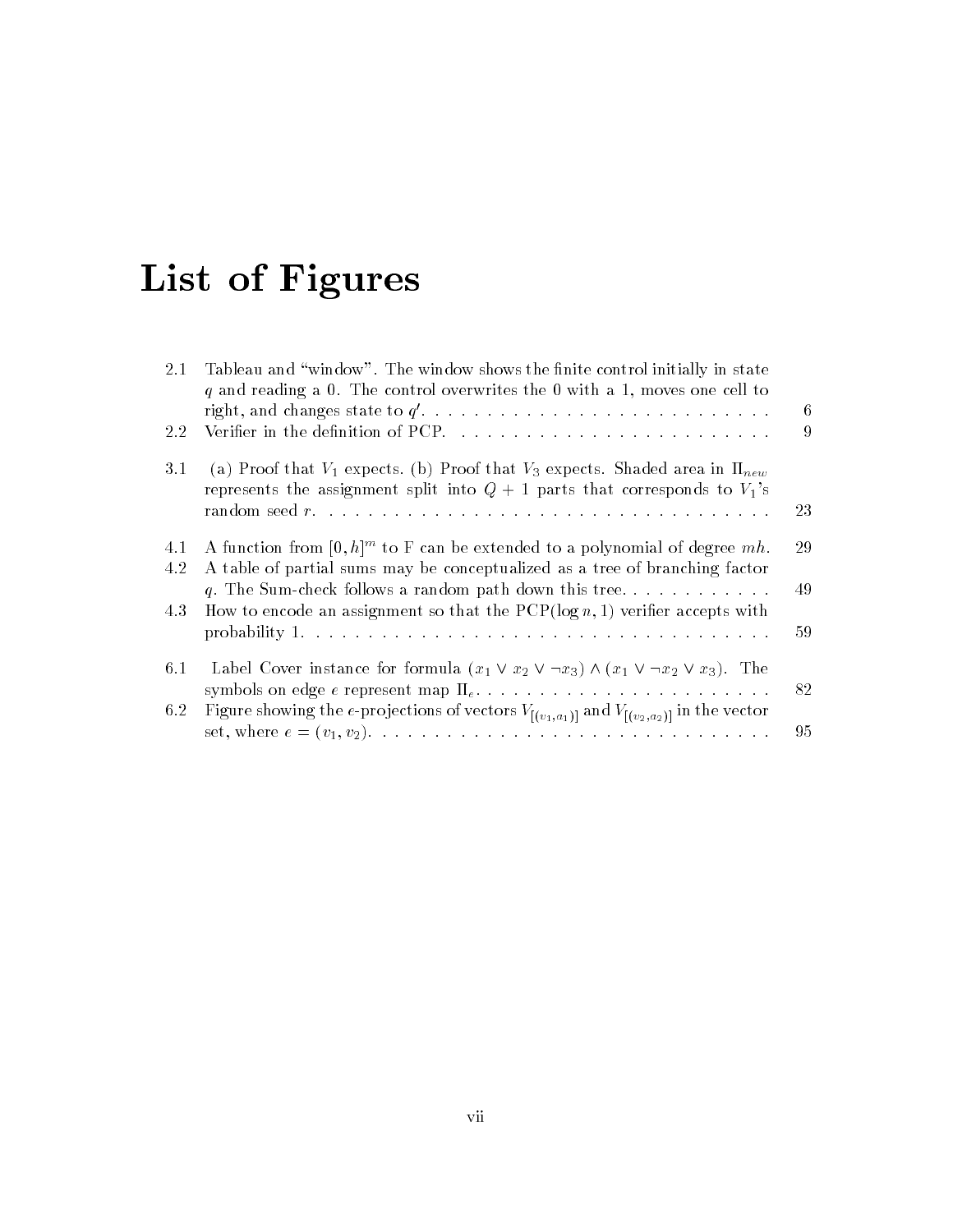#### Acknowledgements

I must acknowledge my great debt to my advisor Umesh Vazirani for the nurturing and advising, the same, where the dinners he have provided me over the me over the provided me provided me regret is that I never took squash lessons from him even though I kept planning to

The theory group at Berkeley was a wonderful enviroment in which to be a graduate student Thanks to Dick Karp- Manuel Blum- Mike Luby- Raimund Seidel- Gene Lawlerand Abhiram Ranade for creating the environment. Dick's phenomenally clear mind proved a good resource on many occasions Manuel and Mike got me thinking about many of the problems upon which this dissertation is based. Some of Mike's unpublished observations were central to guiding my dissertation research in the right direction

I would like to thank my colleagues with whom I did this research Special thanks go to Madhu Sudan and Muli Safra for their patience while collaborating with me in my early  $\alpha$  learnt a lot from the minimal also thank  $\alpha$  is that  $\alpha$  thank  $\alpha$  is thank  $\alpha$ and Sa jeeu saad waa jeer Motor Sa jeer Motor waa die die saad is die saad die saad die saad waaronder waarond

Thanks to John Addison for serving on my dissertation committee and giving me lots of comments in his usual precise style

to all message to all my fellowstudents in the department in the department of the post of the post of the control <u>sales and bullsessions-bullsessions-bullsessions-bullsessions-bullsessions-bullsessions-bullsessions-bullsessions-bullsessions-bullsessions-bullsessions-bullsessions-bullsessions-bullsessions-bullsessions-bullsessions-bul</u>

Thanks also to all the people at MIT who got me interested in theoretical computer science and softball during my undergraduate years I am especially grateful to Bruce Maggs- Tom Leighton- Mike Sipser- Mauricio Karchmer- Richard Stanley- Charles Leisersonand David Shmoys

There are many others who over the years have helped me develop as a person and a researcher I will not attempt to list their names- for fear that any such list will be incomplete-term incomplete-term in the state of the state of the state of the state of the state of them all t

My deepest gratitude is to my family for instilling a love of knowledge in me I hope my father is not too dismayed that I am contributing two more professors to the family

Finally-Iwould like to thank Silvia She was clearly my best discovery at Berkeley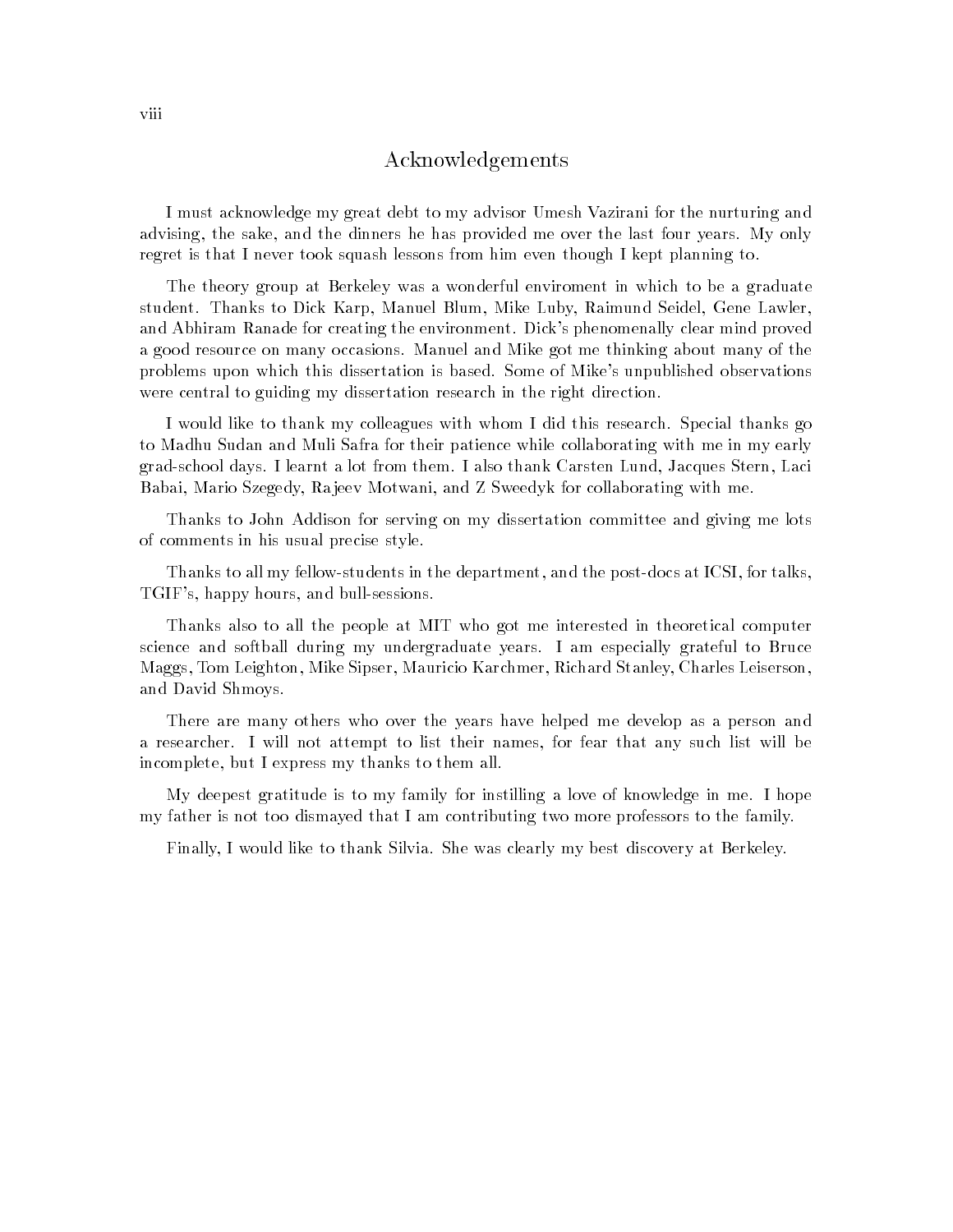## **Chapter 1**

## Introduction

The study of the difficulty (or hardness) of computational problems has two parts. The theory of algorithms is concerned with the design of efficient algorithms; in other words. with proving upper bounds on the amount of computational resources required to solve a specific problem. Complexity theory is concerned with proving the corresponding lower bounds Our work is part of the second endeavor more specically- the endeavor to prove problems computed in the second problems of the computations of the computation of the computation of the computation of the computation of the computation of the computation of the computation of the computation of the co

Despite some notable successes- lower bound research is still in a stage of infancy progress on its open problems has been slow Central among these open problems is the question whether  $P \neq NP$ . In other words, is there a problem that can be solved in polynomial time on a nondeterministic Turing Machine- but cannot be solved in polynomial time deterministically? The conjecture  $P \neq NP$  is widely believed, but currently our chances of proving it appear slim

If we assume that P  $\neq$  NP, however, then another interesting question arises: given any special optimization problem of interest- is it is it is it is interested theory theory  $\cdots$ had remarkable success in answering such questions. The theory of NP-completeness due to Cook- Levin- and Karp allows us to prove that explicit problems are not in P- assuming  $P \neq NP$ . The main idea is to prove the given problem *NP-hard*, that is, to give a polynomialtime reduction from instances of any NP problem to instances of the given problem If an NPhard problem were to have a polynomialtime algorithm- so would every NP problemwhich would contradict the assumption P  $\neq$  NP. Hence if P  $\neq$  NP then an NP-hard problem has no polynomialtime algorithm To put it dierently- an NPhard problem is no easier than any other problem in NP

The success of the theory of NP-completeness lay in the unity it brought to the study of computational complexity: a wide array of optimization problems arising in practice (and which had hitherto defied all efforts of algorithm designers to find efficient algorithms) were proved NPhard in one swoop- using essentially the same kind of reductions For a list of NPhard problems c - see the survey by Garey and Johnson GJ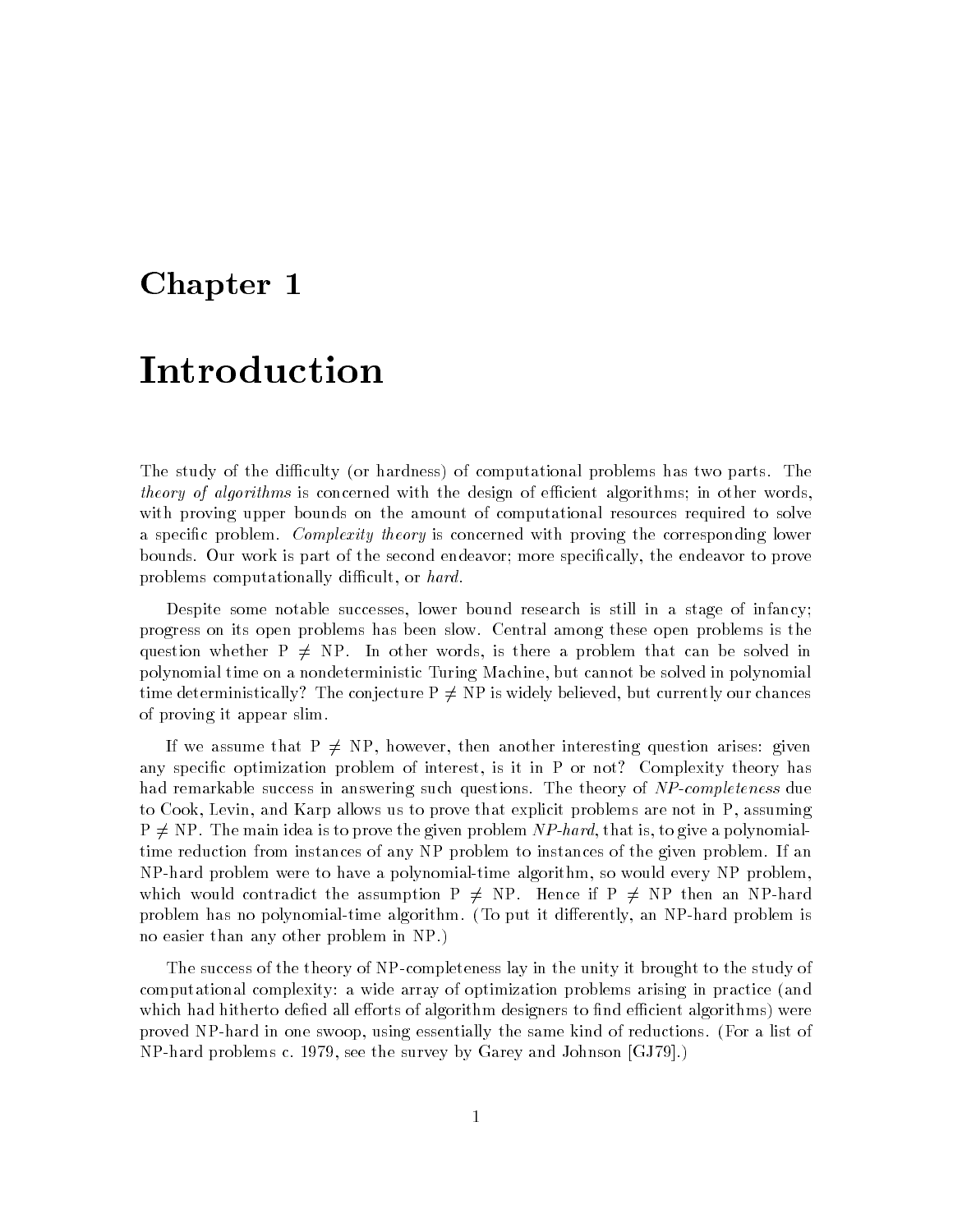But one major group of problems seemed not to fit in the framework of NP-completeness: approximation problems. Approximating an NP-hard optimization problem within a factor c means to compute solutions whose "cost" is within a multiplicative factor  $c$  of the cost of the optimal solution Such solutions would suce in practice- if c were close enough to 1. For some NP-hard problems we know how to compute such solutions in polynomial time for most it seemed that even approximation was hard at least- a substantial body of research failed to yield any existence opproximation algorithms However-Construction and the Monte Construc how to prove the hardness of approximation using the Cook-Karp-Levin technique. (We elaborate on this point in Unapter 2.) A recent result by Feige et al ([FGL'91]) provided a breakthrough- by using algebraic techniques to show that approximating the clique problem is hard. These algebraic techniques are derived from recent work on interactive proofs and program checking (see Section  $2.5$ ).

#### This dissertation

We use techniques similar to those in the above-mentioned paper ([FGL'91]) to prove the hardness of many other approximation problems. We also prove a new probabilistic characterization of the class NP. The results in this dissertation are from three papers (AS92, ALM '92, ABSS93|) and some previously unpublished observations.

#### Hardness of Approximation

We exhibit many NP-hard optimization problems for which approximation (for a range of values of the factor c is no easier that is not words- words- problem in problem is no easier wordsthan solving it exactly (at least as far as polynomial-time solvability is concerned). Some of the important problems to which our result applies are the following

- Clique and Independent Set. We show that approximating these problems within any constant factor is NP-hard ([AS92]). Further, in [ALM +92] we show that some positive  $\,$ constant  $\epsilon$  exists such that approximating these problems within a factor of  $n^{\epsilon}$  ( $n=$ number of vertices in the graph) is NP-hard. A weaker hardness result was known earlier- namely- that if these problems can be approximated within any constant factor in polynomial time- then all NP problems can be solved deterministically in time  $n^{O(\log \log n)}$  ([FGL+91]).
- MAX-SNP-hard problems. The class MAX-SNP of optimization problems was identied by Papadimitriou and Yannakakis PY- and the class of problems hard for this class include vertex and other we show that the shortest superstring the superstring vertex we show the s that for every MAX-SNP-hard problem there is some fixed constant  $c > 1$  such that approximating the problem within a factor  $c$  is NP-hard ([ALM  $^{\circ}$  92]).
- Optimization problems on lattices, codes and linear systems. We show the hardness of approximating many problems including the well-known Nearest Lattice Vector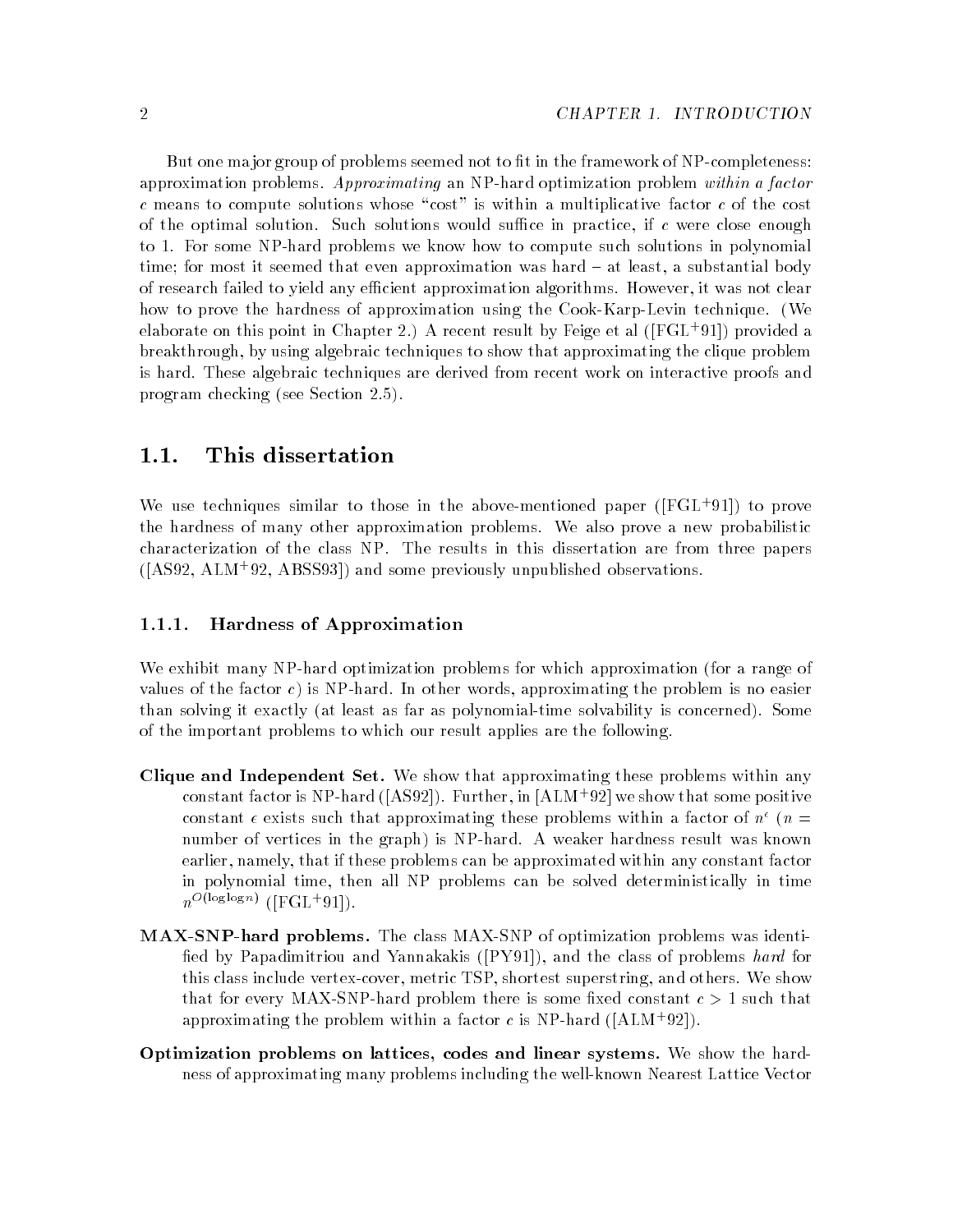and the Nearest Codeword problems problems to the modern form as when the codeword for  $\alpha$  version of the Shortest Lattice vector problem, namely the version using the  $\alpha_{\infty}$ norm. We note that tightening the  $\ell_{\infty}$  result would prove the hardness of exact optimization in the norm- a longstanding open problem

A self-contained description of the above hardness results appears in Chapter 6. That chapter also attempts to unify all known hard it is described all the more specified  $\mu$  is the specified and the two canonical problems and indicates how reductions from them can be used to prove all known hardness results For some problems however- this approach yields inapproximability results not as strong as those provable otherwise Chapter discusses a possible approach to remedy this difficulty.

#### A New Characterization of NP

Our results on hardness of approximation rely on a new type of reduction whose main feature is that it acts globally-memory computed control transformations-performance in the transformation of Another way to view this new reduction is as a new definition of NP. According to this denition- the class NP contains exactly those languages for which membership proofs can be checked by a probabilistic verifier that uses  $O(\log n)$  random bits and examines  $O(1)$  bits in the proof ([AS92, ALM '92]). (Please see Chapter 2 for a more careful statement.) Ine equivalence between the new and the old definitions of NP is the subject of the so-called the PCP Theorems whose proof uses algebraic techniques particles in the previous proof of worked and details are the proof appears in Chapter in Chapter and Chapter in Chapter in Chapter in Chapters i 5.

at the end of each chapter of and and and and and point pointers to other methods and and a historical account of the the development of the ideas of that chapter.

To the best of our knowledge- this dissertation represents the rst selfcontained expo sition of the entire proof of the PCP Theorem- incorporating all necessary lemmas from the papers (|AS92, ALM 92|), and other previous work. For other (almost complete) expositions we refer the reader to Sud92, ALM 92]. However, the exposition in Sud92] takes a dierent viewpoint its manier is made theorem programs checking-pand checking-checkingderived as a corollary to those results

We feel that in the long run the algebraic techniques used in proving the PCP theorem will not already a contraction of provided and included the some extent and include  $\mu$  and include the contract of Chapter 8 we include a brief survey of some of the recently-discovered applications. (Many applications are due to other researchers

Finally- Chapter contains a list of open questions about both hardness of approximat ion- and the algebraic techniques used in earlier chapters One important open question is whether proof of the PCP theorem can be simplified. Chapter 9 discusses this question as well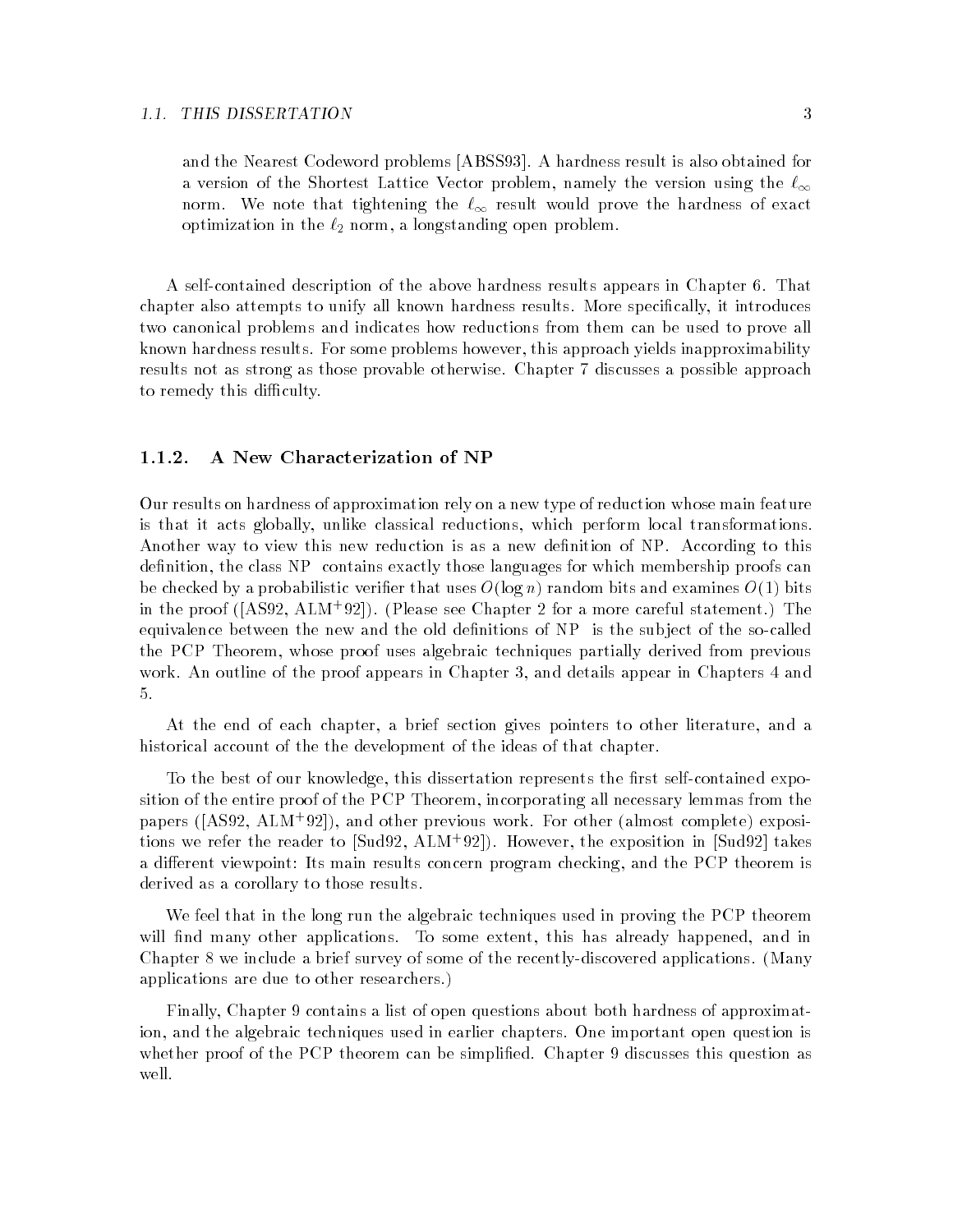#### Knowledge assumed of the Reader

This dissertation has been written as a survey for the nonspecialist. We assume only familiarity with Turing Machines and standard conventions about them- asymptotic notation and polynomial time- and the Soundary Form intervalsed the intervalse for all these sees polynomial theory and list of assumed algebraic facts- with brief proofs- appears in Appendix A However- most readers should find that they can understand most of the dissertation on the basis of just the following mantra

A non-zero univariate polynomial of degree  $d$  has at most  $d$  roots in a field.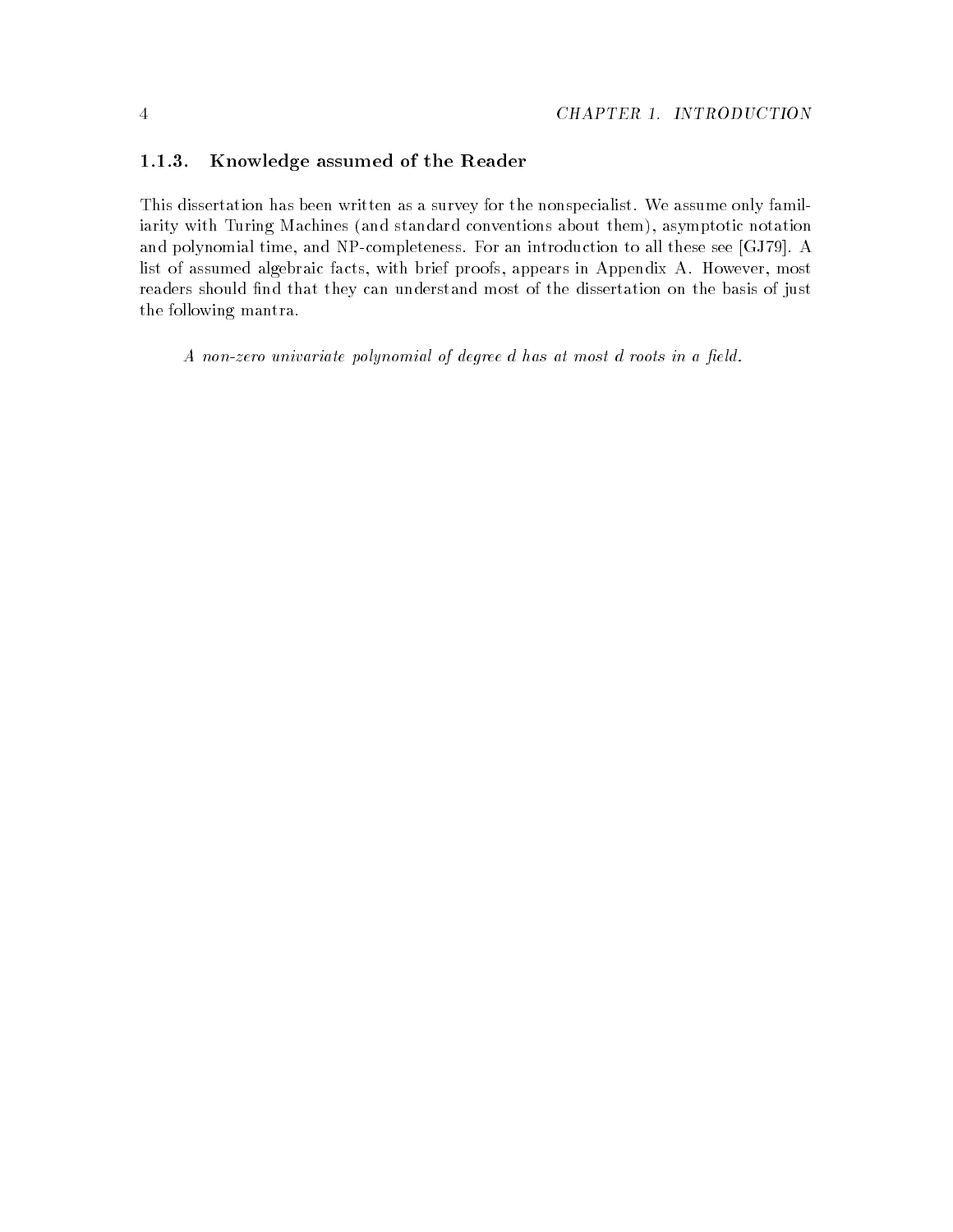## Chapter 2

Let  $\Sigma$  be a finite set (called the *alphabet*). A *language L* is a set of finite-sized strings over  $\Sigma$ , i.e.,  $L \subseteq \Sigma^*$ . By a straightforward equivalent of the classical definition, a language  $L$ is in NP iff there is a polynomial time deterministic Turing Machine  $M$  and a positive number c such that for any x in  $\Sigma^*$ :

$$
x \in L \quad \text{iff} \quad \exists y \in \Sigma^*, |y| = |x|^c, \quad \text{s.t.} \ M \text{ accepts } (x, y). \tag{2.1}
$$

String y is variously called witness- nondeterministic guess- or membership proof We prefer the term "membership proof." Machine  $M$  is called the verifier.

As is standard, we assume  $\Sigma = \{0,1\}.$ 

 $\mathbf{F}$  formula in boolean variables s-contract s-contract s-contract s-contract s-contract s-contract s-contract s-contract s-contract s-contract s-contract s-contract s-contract s-contract s-contract s-contract s-contr

$$
\bigwedge_{i=1}^m (w_{i_1} \vee w_{i_2} \vee w_{i_3}),
$$

where each  $w_{i_j}$  is a literal, i.e., either  $s_k$  or  $\neg s_k$  for some k. The subformula  $(w_{i_1} \vee w_{i_2} \vee w_{i_3})$ is called a *clause*. The formula is *satisfiable* if there is an assignment to the  $s_i$ 's which makes all clauses true

Let SAT be the set of satisable CNF formulae By encoding formulae with s and s in some canonical fashion- we can consider the consider  $\alpha$  and  $\alpha$  in  $\alpha$  is in the constant  $\alpha$ satisfying assignment constitutes a membership proof that can be checked in polynomial time

#### The Old View: Cook-Levin Theorem

Cook Coo- and independently- Levin Lev showed that SAT is NPcomplete More specically- given any NPlanguage L and input x- they gave a polynomial time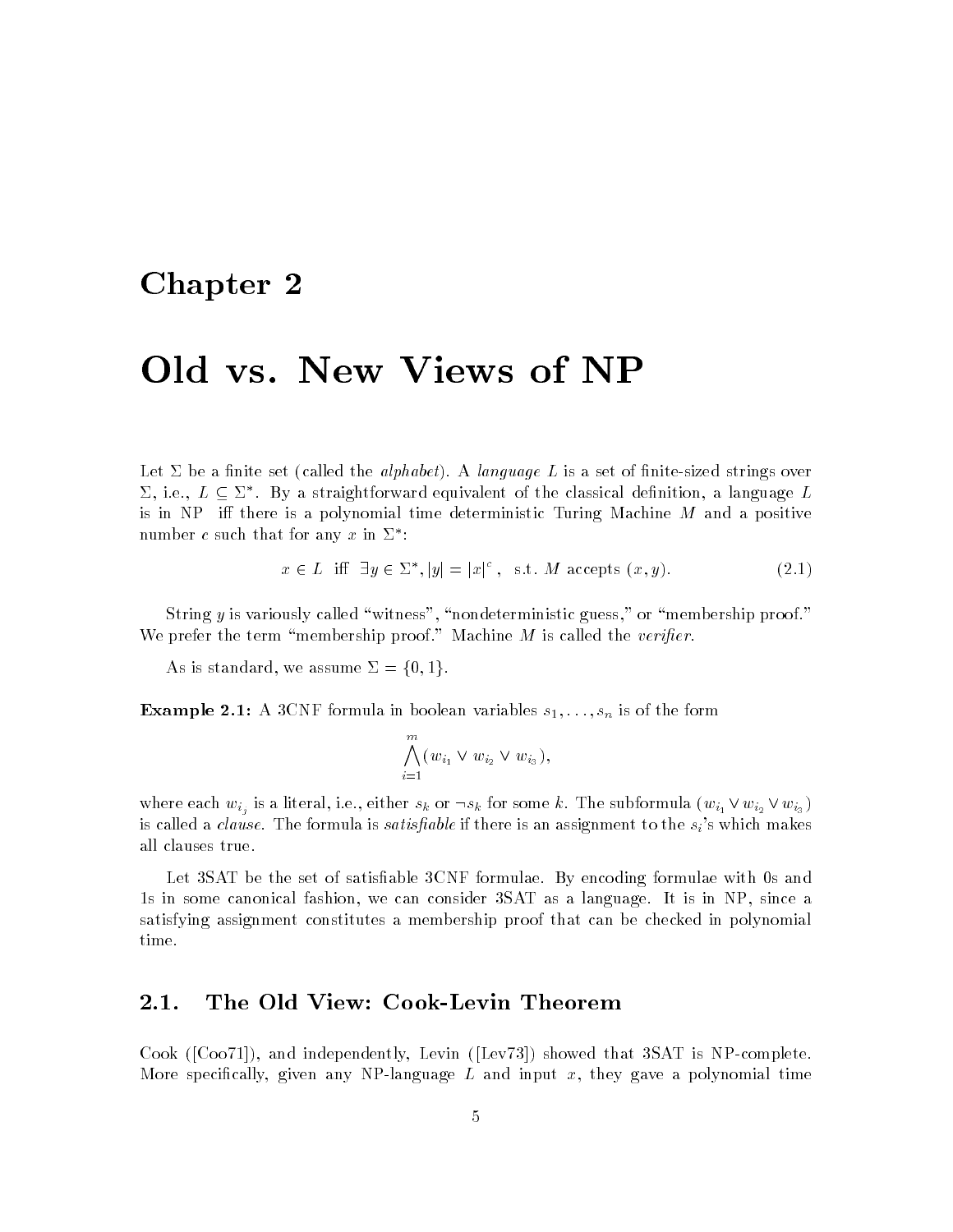

Figure 2.1: Tableau and "window". The window shows the finite control initially in state q and reading a reading the control over the control over the control to request the changes of state to  $q'$ .

construction of a 3CNF formula  $\varphi_{x,L}$  that is satisfiable iff  $x \in L$ . The Cook-Levin result underlies complete work on the problems of the most officer problems are proven are pro complete by doing reductions from SAT We brie"y recall the textbook version of their construction for further details-details-details-details-details-details-details-details-details-details-detail

How can a generic reduction be given from all NP languages to SAT After all- the notion of membership proof differs widely for different NP languages. Cook and Levin noticed that a single notion (or format) suffices for all languages: The proof can be the tableau of an accepting computation of the polynomialtime verier Further- in this formatthe proof is correct iff it satisfies some local constraints.

A tableau is a 2-dimensional transcript of a computation. If the computation ran for the tableau is a dimensional tableau is a dimensional table that the tableau is the tableau is the tableau of entry in line i contains the following information : (i) the contents of the jth cell of the tape at time it when  $\{x_i\}$  was in the nite control was in the nite control was in the cell or notwhere it is the state in set  $\mathcal{L}$  , and it was in section in the state in section  $\mathcal{L}$ 

and and m be the verify which we have the verified for the verified for the verified for  $\alpha$  tableau is valid for step of the computation followed correctly from the previous step- and the verier is in an accept state in the last line

A look at the definition in  $(2.1)$  shows that an input x is in L iff

 $\exists$  valid tableau for M with first line  $(x, y)$ , for a string y of a suitable size. (2.2)

Given a tableau-that the most that it satisfies that it satisfies the conditions in  $\{m\}$  ,  $\{m\}$  , a check bit-by-bit that the first line contains x. (b) Check that M is in an accept state in the last line And nally- c check that the computation was done correctly at each step

But to check (c) we only need to check that the finite control of M operated correctly at each step- and that every tape cell not in the immediate neighborhood of the nite control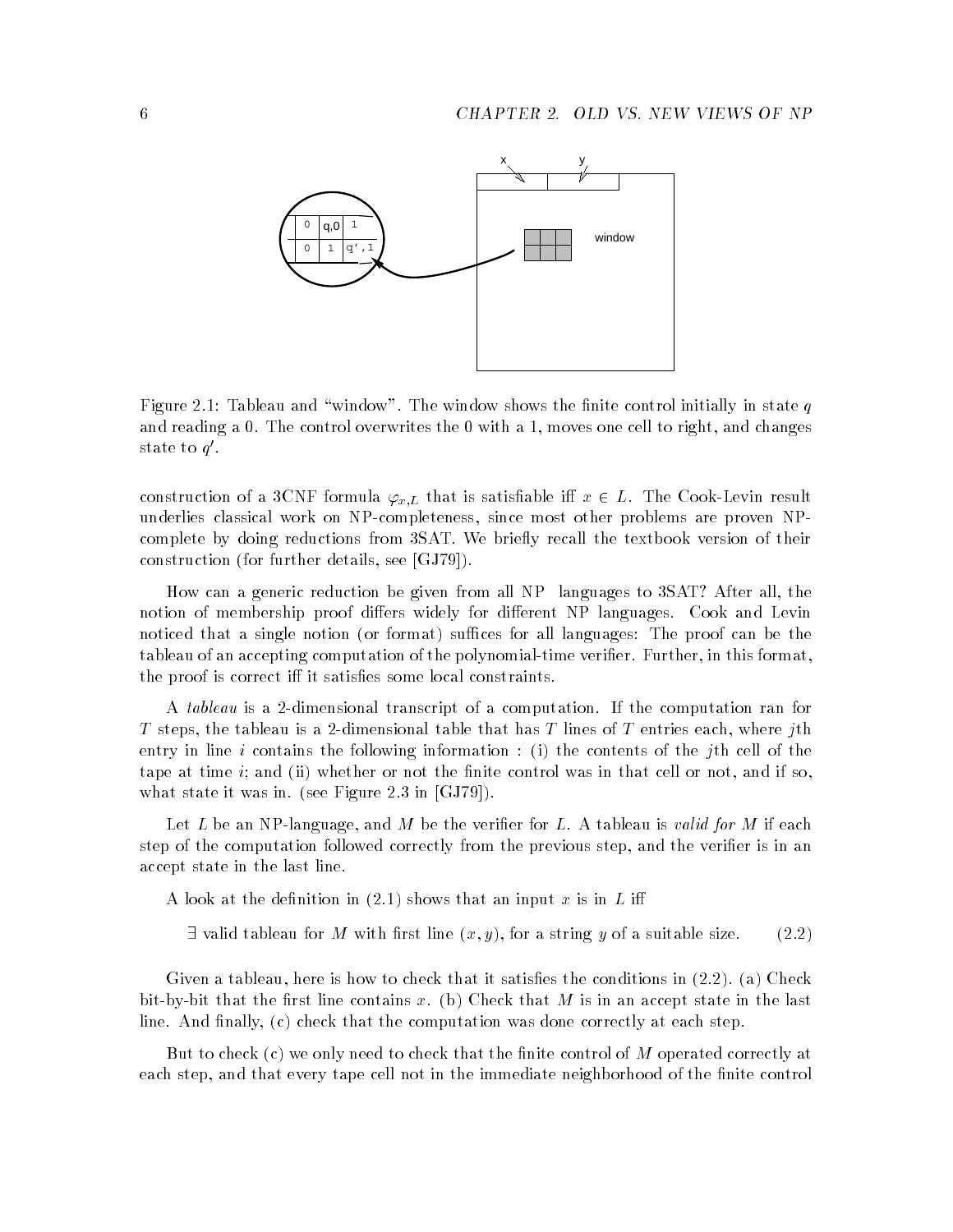#### 2.2. OPTIMIZATION AND APPROXIMATION

does not change its contents in that step

Thus whether or not the tableau passes the checks a- b- and c depends upon whether or not functions satisfy some local constraints In fact, it is see that  $\mathcal{S}$ the computation is done correctly overall iff all  $2 \times 3$  neighborhoods in the tableau look "correct." This  $2 \times 3$  neighborhood is sometimes called a "window." (See Figure 2.1.)

a tableau that passes the checks (a), (b) and (c). For  $i, j \leq T$ , represent the contents of the the jth entry of the ith line by O boolean variables For each window- express its correctness by a boolean function of the variables corresponding to the cells in that window Revision this function using this function and size  $\sim$ 

The overall formula is the  $\wedge$  of the formulae expressing checks (a), (b), and (c). For instance the formula expressing  $(c)$  is

$$
\bigwedge_{i,j\leq T} \text{(Formula expressing correctness of window around } j\text{th cell of } i\text{th line)}.
$$

examples energive give some details of the Cook Although services see God for further than the Cook Levin const *details.*) Assume the machine's alphabet is  $\{0,1\}$ . The corresponding formula has for each  $i, j \leq T$  the variables  $z_{ij}, y_{ij}$  and for each state q in the finite control, a variable  $s_{ijg}$ . The interpretation to  $z_{ij} = y_{ij} = b$  for  $b \in \{0, 1\}$  is: " At time i the the jth cell contains bit b." And  $z_{ij} \neq y_{ij}$  means the cell has a blank symbol. The interpretation to  $s_{ijq}$  being set to true is  $\mathcal{M}$  the junctions the functions the nite contains the nite control is a set of  $\mathcal{M}$ in state que to extra the state in the stappers that if the nite control is in the state  $\mathbf{j}$  at time it time it it cannot be in multiple states

$$
\wedge_{q\neq q'}(\neg s_{ijq} \vee \neg s_{ijq'}).
$$

### Optimization and Approximation

With most well-known NP languages we can associate a natural optimization problem. The problem associated with  $\mathcal{S}$  and assignment A-MX is matrix  $\mathcal{S}$  and assignment A-MX is matrix assignment A-MX is matrix assignment A-MX is matrix assignment A-MX is matrix assignment A-MX is matrix assignment assi let  $val(A/\phi)$  denote the number of clauses in  $\phi$  satisfied by A.

 $-$  -constructed problems is the following problem in the following problem is the following  $\mathcal{D}$ In the contract of the contract of the contract of the contract of the contract of the contract of the contract of the contract of the contract of the contract of the contract of the contract of the contract of the contrac Output: OPT( $\phi$ ), which is max {val( $A/\phi$ ) : A is an assignment}.

Clearly- MAX SAT is NPhard As mentioned in the introduction- a natural way to deal with NP-hardness is to compute approximate solutions.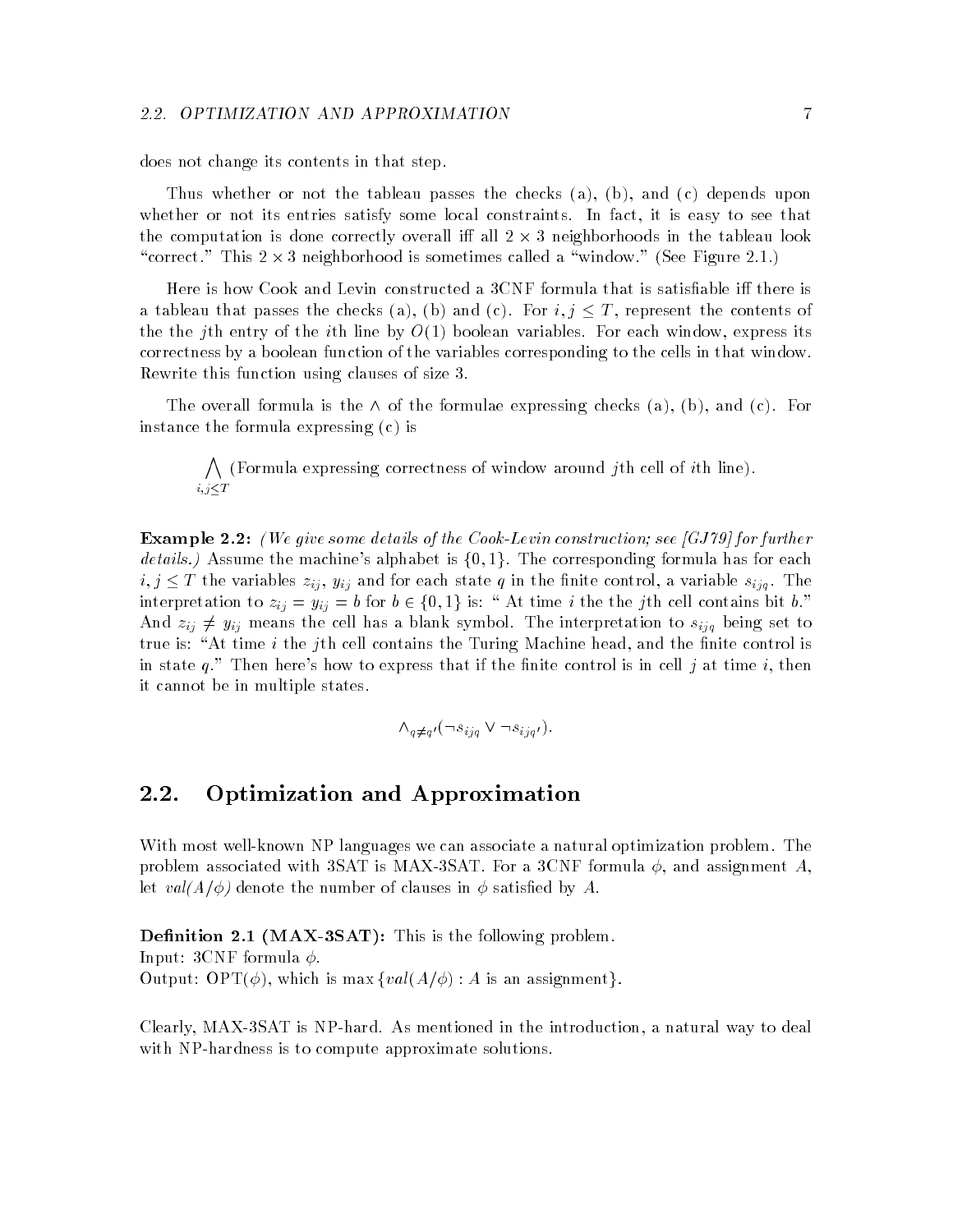Denition -- For a rational number c - an algorithm is said to compute capproxi mations to MAX SAT if given any input its output is an assignment B such that

$$
\frac{\mathrm{OPT}(\phi)}{c} \leq val(B/\phi) \leq \mathrm{OPT}(\phi).
$$

This dissertation addresses the following question: For what values of  $c$  can  $c$ -approximations to MAX SAT be computed in polynomial time For c this was known to be possible  $\mathbb{R}^n$  . The algorithm for c  $\mathbb{R}^n$  the algorithm for c  $\mathbb{R}^n$  actually  $\mathbb{R}^n$ straightforward.) Whether or not the same was true for every fixed constant  $c > 1$  was not known

The Cook-Levin reduction does not rule out the existence of polynomial-time algorithms that compute capproximations for every xed c Recall that the CNF formulae it produces always represent tableaus For such formulae we show how to satisfy a fraction  $T = T/T$  for the clauses in porynomial time, where  $T$  is the number of lines in the tableau. Construct in polynomial time an invalid tableau that starts off by representing a valid order the string y-reduced the computation to some string y-reduced to some string the computation to some trivial accepting computation. In such a tableau all the "windows" look correct except those in the line where the switch was made. Now interpret the tableau as an assignment to the corresponding CNF formula The assignment satises all the clauses except the ones corresponding to a single line in other words-words-words-words-words-words-words-words-wordsis smaller than any constant-than any constant-than any constant-that instances of MAX instances of MAX instances of optimization is the computation of any capproximation for any xed capproximations for any xed computing  $\mathcal{L}$ 

Furthermore- the known reductions from SAT to other optimization problems trans form SAT instances in a local fashion- namely- by using gadgets to represent clauses and variables when performed on the Cook Motion instances of the Cook of the Cook Cook tions yield instances of the other problem in which optimization is hard but  $c$ -approximation is easy for every  $c > 1$ .

Thus it becomes clear that a new type of NP-completeness reduction is called for to prove the hardness of approximations

In this section we state a new probabilistic definition of NP. It is based upon a new complexity comety is the probable complete abbreviates in the complete probability contentions in the collection

Let a *verifier* be a polynomial-time probabilistic Turing Machine containing an input tape- a work tape- a source of random bits- and a readonly tape called the proof string and denoted as  $\Pi$  (see Figure 2.2). The machine has *random access* to  $\Pi$ : the work-tape contains a special *addressing portion* on which M can write the address of a location in  $\Pi$ , and then read just the bit in that location. The operation of reading a bit in  $\Pi$  is called a query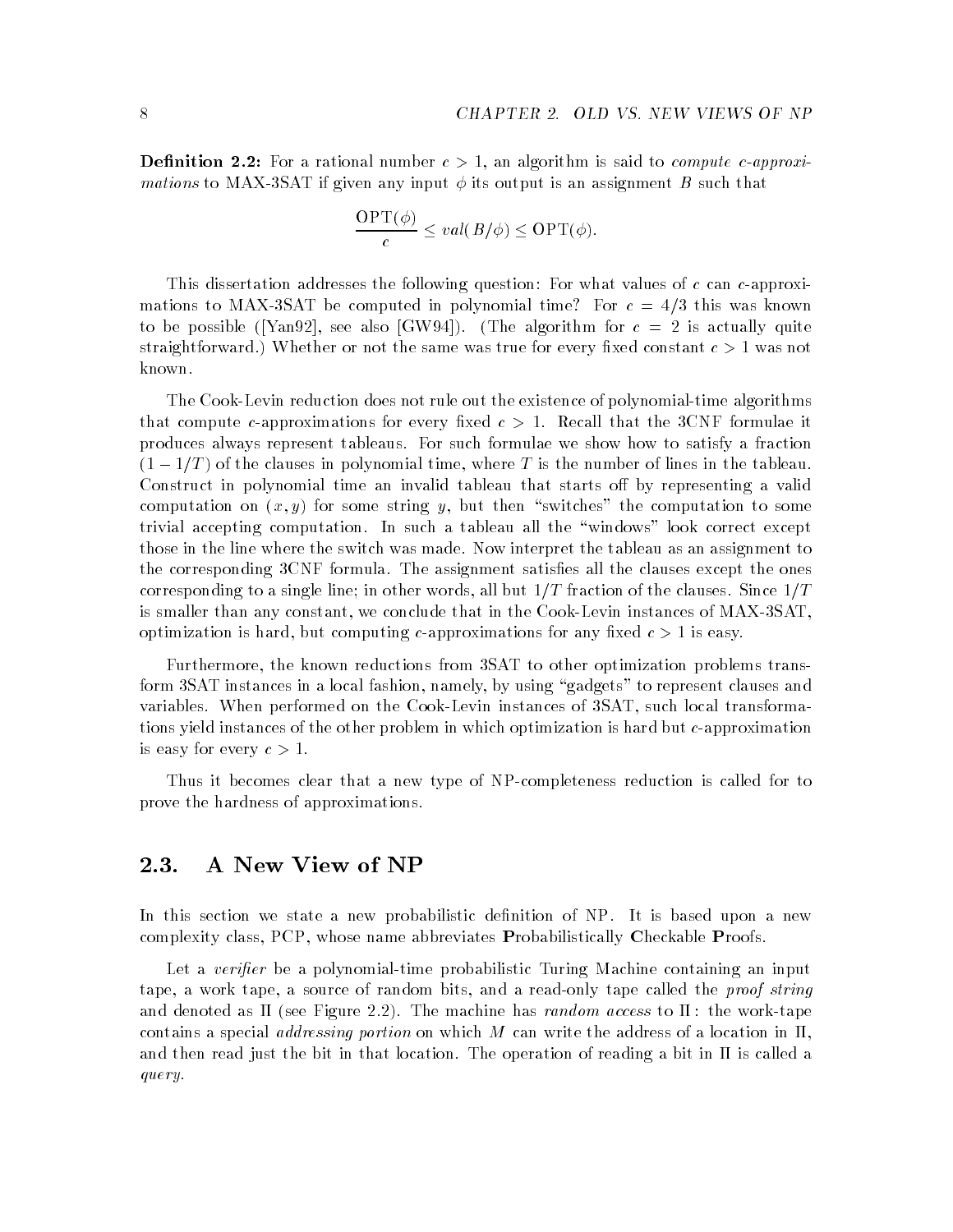

Figure 2.2: Verifier in the definition of  $PCP$ .

The source of random bits generates at most one bit per step of the machine's computation Since the machine uses only a nite sequence of those bits- we can view the sequence as an additional input to the machine-alleg the random string-

 $\mathcal{A} = \mathcal{A} = \mathcal{A} = \mathcal{A} = \mathcal{A} = \mathcal{A}$ or random bits for the computation-defective protection-computation-computation-computation-computation-

In other words- an rn- qnrestricted verier has two associated integers c- k The random string has length  $cr(n)$ . The verifier operates as follows on an input of size n. It reads the random string  $\cdot$  ) computes a sequence of  $\mathbf{1}(\cdot\cdot)$  is sequence of  $\mathbf{1}(\cdot\cdot)$  ,  $\mathbf{1}(\cdot\cdot)$  ,  $\mathbf{1}(\cdot\cdot)$ queries those locations in II. Depending upon what these bits were, it accepts or rejects .

Denne  $M^{\pm}(x,\tau)$  to be 1 if  $M$  accepts input  $x,$  with access to the proof II, using a string of random bits  $\mathbf{r}$  random bits  $\mathbf{r}$  -defined by  $\mathbf{r}$  -defined by  $\mathbf{r}$ 

 $\boldsymbol{M}$  verificial ly check membership probabilities for language Lemma and Lemma and Lemma and Lemma and Lemma  $if$ 

- $\bullet\,$  for every input  $x$  in  $L,$  there is a proof  $\Pi_x$  that causes  $M$  to accept for every random string (i.e. with probability  $1$ ).
- $\bullet$  for any input  $x$  not in  $L$ , every proof II is rejected with probability at least 1/2.

$$
\Pr_{\tau}[M^{\Pi}(x,\tau) = 1] < \frac{1}{2}
$$

<sup>&</sup>quot;Note that we are restricting the verifier to query the proof  $\it non\text{-}adaptively$ : the locations it queries in allowed the string in contrast the contrast the original decompose the place of  $\mu$  and the contrast  $\mu$ veri-er base its next query on the bits it had already read from We include nonadaptiveness as part of the definition because many applications require its requirement of  $\mathbf{r}_1$  , and  $\mathbf{r}_2$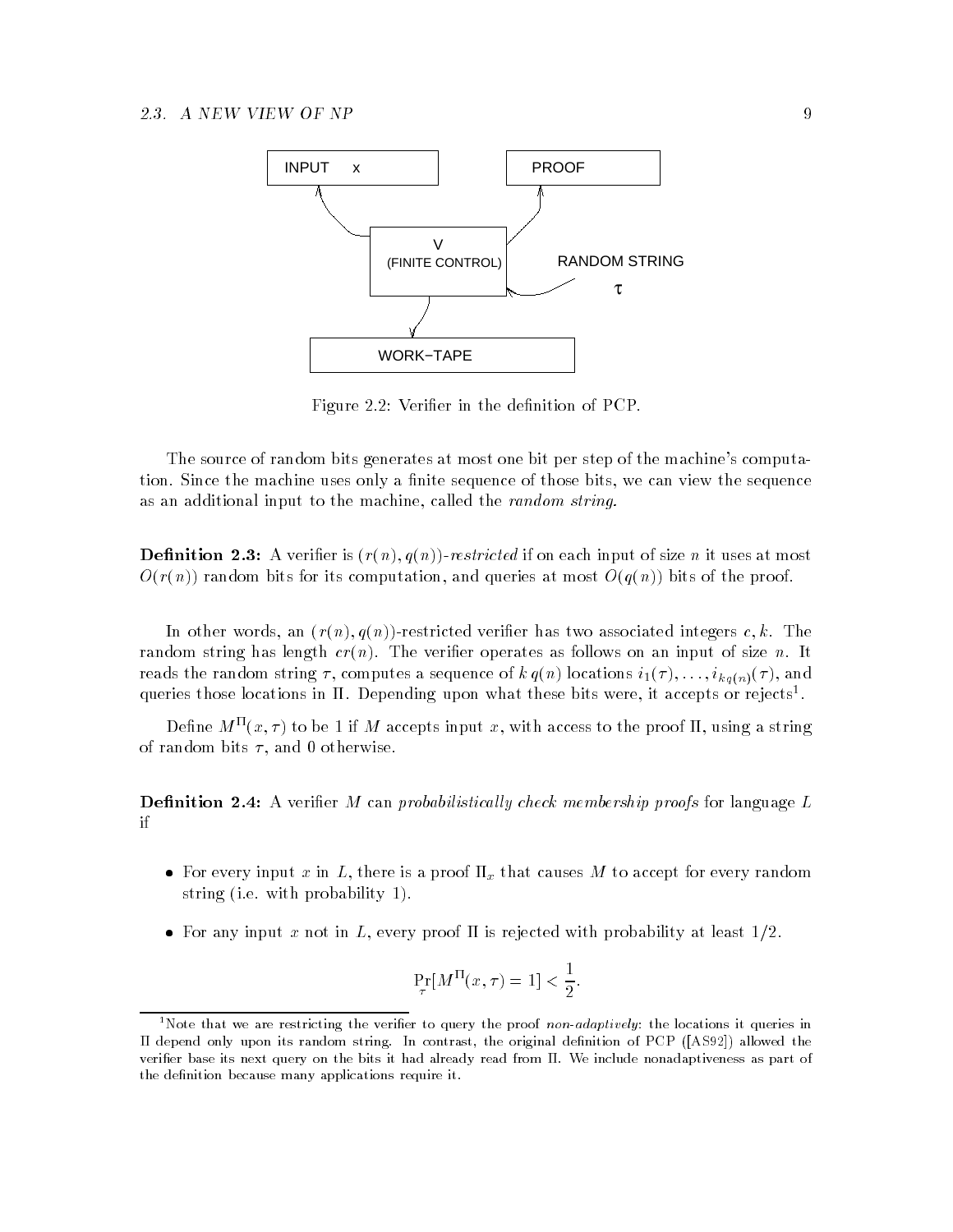**Note:** The choice of probability  $1/2$  in the second part is arbitrary. By repeating the veriers of programs O times- the verification in the verification of the verification of the probability of th of rejection  $1/2$  in the second part can be reduced to any arbitrary positive constant. Thus we could've used any constant less than 1 instead of  $1/2$ .

Denition - A language L is in PCPrn- qn if there is an rn- qnrestricted verifier M that can check membership proof for  $L$ .

Note that NP PCP- polyn- since PCP- polyn is the set of languages for which membership proofs can be checked in deterministic polynomialty which is exactly the control  $\eta$ according to Dennition (2.1). In Unapter 3 we will prove the following result.

 $\blacksquare$  . Theorem NP  $\blacksquare$  and  $\blacksquare$  and  $\blacksquare$  and  $\blacksquare$ 

Next, we prove the easier half of the PCP Theorem:  $PCP(\log n, 1) \subseteq NP$ . Observe that when the input has size n, a (log n, 1)-restricted verifier has  $2^{(1,1)} \in \mathbb{R}^{(1,1)}$  choices for its random string. Further, the verificial concernsion is the verification is based upon the verifical  $\blacksquare$  . The proof More formally-the following lemma state the following lemma state the following lemma state the following lemma state the following lemma state the following lemma state the following lemma state the fo

**Lemma 2.2:** Let language L be in  $PCP(\log n, 1)$ . Then there are integers c, d, k  $\geq 1$  such that for every input x-there are n- boolean functions  $f_1, f_2, \ldots$  in n- boolean variables (where n is the size of x with the following properties.

- Each fi is a function of only <sup>k</sup> variables and its truthtable can be computed in polynomial time given x- i-
- $\bm{r}_i$  in put is in Leptun as in the boolean variables that makes that makes that makes every fix  $\bm{r}_i$ evaluate to true.
- 3. If  $x \notin L$  then no assignment to the boolean variables makes more than  $1/2$  the  $f_i$ 's true.

**Proof:** Let the verifier for L use clog n random bits. Note that it has at most  $2^{c \log n} = n^c$ dierent possible runs-dierent possible runs-dierent possible runs-die bits in the proofstring Hence and proofs wlog. we can assume that the number of bits in any provided proof-string is at most  $O(n)$ . For concreteness, assume this number is n and some integer  $a$ .

 $\mathcal{F}$  and assignment variables y-the set of  $\mathcal{F}_n$  ,  $\mathcal{F}_n$  ,  $\mathcal{F}_n$  ,  $\mathcal{F}_n$  ,  $\mathcal{F}_n$  ,  $\mathcal{F}_n$  ,  $\mathcal{F}_n$  ,  $\mathcal{F}_n$  ,  $\mathcal{F}_n$  ,  $\mathcal{F}_n$  ,  $\mathcal{F}_n$  ,  $\mathcal{F}_n$  ,  $\mathcal{F}_n$  ,  $\mathcal{F}_n$  ,  $\mathcal{F$ is in one-to-one correspondence with the set of possible proof-strings. We assume  $w.l.o.g$  $\Gamma$  to the proofstrategies  $\sigma$  to the variable  $y_1, y_2, \ldots, y_{n-1}$ 

<sup>&</sup>quot;John Addison has pointed out an (unintended) pun in this result. In descriptive set theory, PCC for any  $\,$ class C would be the "projections of sets that are complements of sets of C." For  $\mathcal{C} =$  the complexity class P, this would refer to  $NP$ , since complement of P is P and projection of P is NP.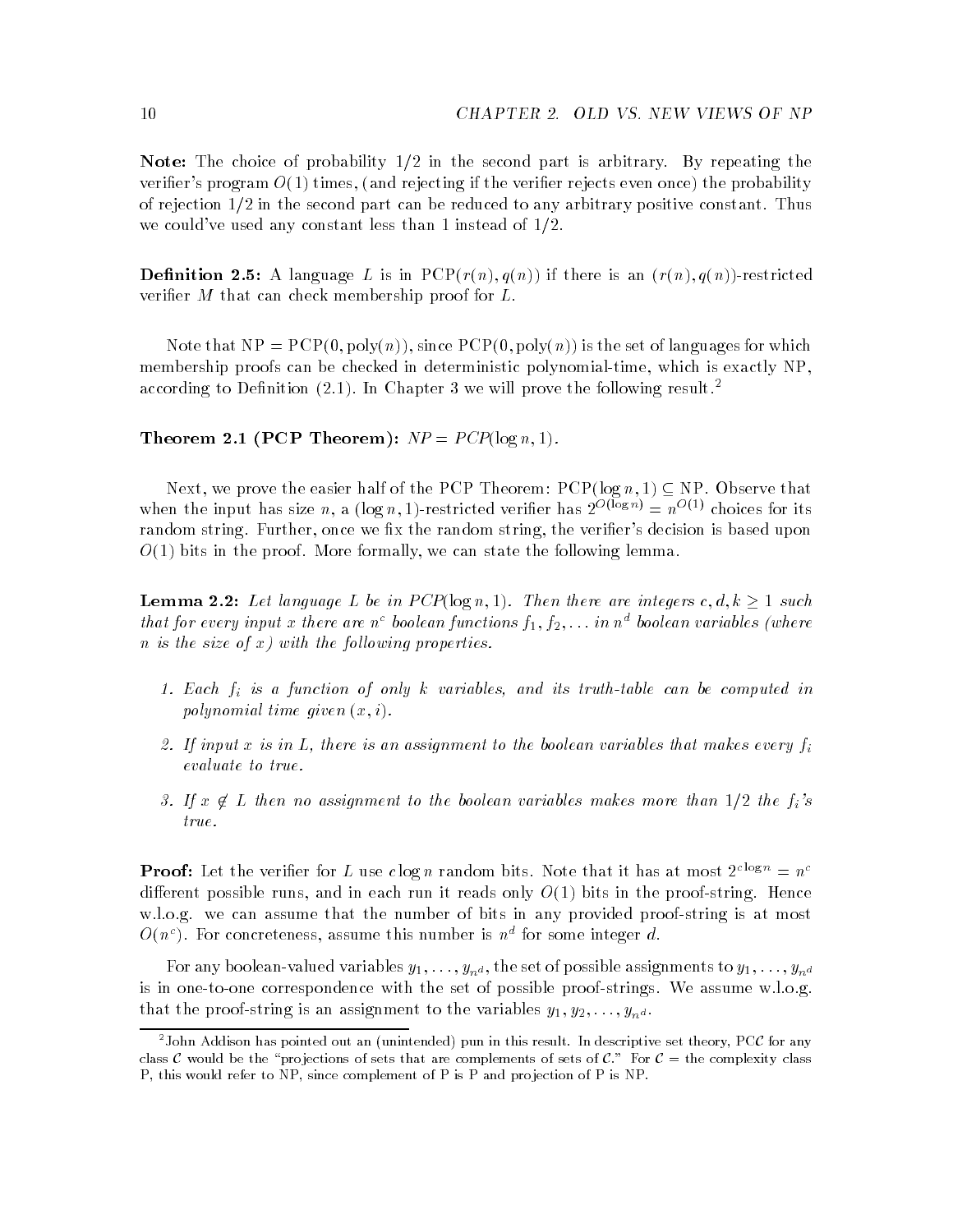Fixing the verifier's random string to  $r \in \{0,1\}^{c \log n}$ , fixes the sequence of locations that it will examine in the proof. Let this sequence have size  $k (= O(1))$ . Let the sequence  $\mathbf{I}$  into its decision decision decision decision decision decision decision decision decision decision decision decision decision decision decision decision decision decision decision decision decision decision decis  $\mathcal{F}(\{i\})$  rather function on the set of  $\mathcal{F}(\{i\})$  from  $\mathcal{F}(\{i\})$  is a boolean function on  $\mathcal{F}(\{i\})$ the verifies when the assignment to the sequence of variables  $y_{i_1}(i_1),\ldots,y_{i_k}(i_r)$  .  $\Box$  in polynomial time-verified table of  $\Box$ in polynomial time by going through all possible  $z^+$  values of  $\mathfrak{o}_1,\ldots,\mathfrak{o}_k,$  and computing the verifier's decision on each sequence.

Consider the set of  $n^c$  functions  $\{f_r: r \in \{0,1\}^{c \log n} \}$  defined in this fashion. By definition of PCPlog n-PCPlot in the language-theories in the language-theories in the language-theories is an as  $y \mapsto \alpha$ makes more than  $1/2$  of them evaluate to true.  $\Box$ 

Corollary 2.3:  $PCP(\log n, 1) \subseteq NP$ .

**Proof:** Let  $L \in \mathrm{PCP}(\log n, 1)$ , and x be an input of size n. Construct in poly(n) time the functions of Lemma 2.2. Clearly,  $x \in L$  iff there exists an assignment to the  $n^u$  variables that makes all the  $f_i$ 's evaluate to TRUE. Such an assignment constitutes a "membership" proof" that  $x \in L$ , and can be checked in poly $(n)$  time.  $\Box$ 

#### The PCP Theorem: Connection to Approximation

This section shows that the characterization of NP as PCPlog n- allows us to dene a new format for membership proofs for NP languages. The format is more robust (in a sense explained below than the tableau format of Cook and Levin- and immediately suggests a new way to reduce  $N$  . This new reduction shows that approximating shows that approximating  $N$ 

Let L be any NP language. Since NP  $\subseteq$  PCP(log n, 1), Lemma 2.2 holds for it. Let x be an input. Use the set of functions given by Lemma 2.2 to define a new format for membership proofs for L the proof is a boolean assignment ie- a sequence of bits that makes all of fragments to the form of the formulation of the matches of the second state of the second state of

Then follow the Cook-Levin construction closely. Think of each  $f_i$  as representing a "correctness condition" for a set of k bit-positions in the proof; thus this set of k locations plays a role analogous to that of a "window" in the tableau. The statement of Lemma 2.2 implies that if  $x \notin L$  then half the windows are incorrect. To contrast the new format with the tableau format, recall that when  $x \not\in L$  there exist tableaus in which almost all the windows look correct. In this sense the new format is more robust.

Formally-construction consists in the formula that representation  $\mathcal{S}^{\text{max}}$ The gap (of a factor 2) between the fraction of  $f_i$ 's that can be satisfied in the two cases translates into a gap between the fraction of clauses that can be satisfied in the two case.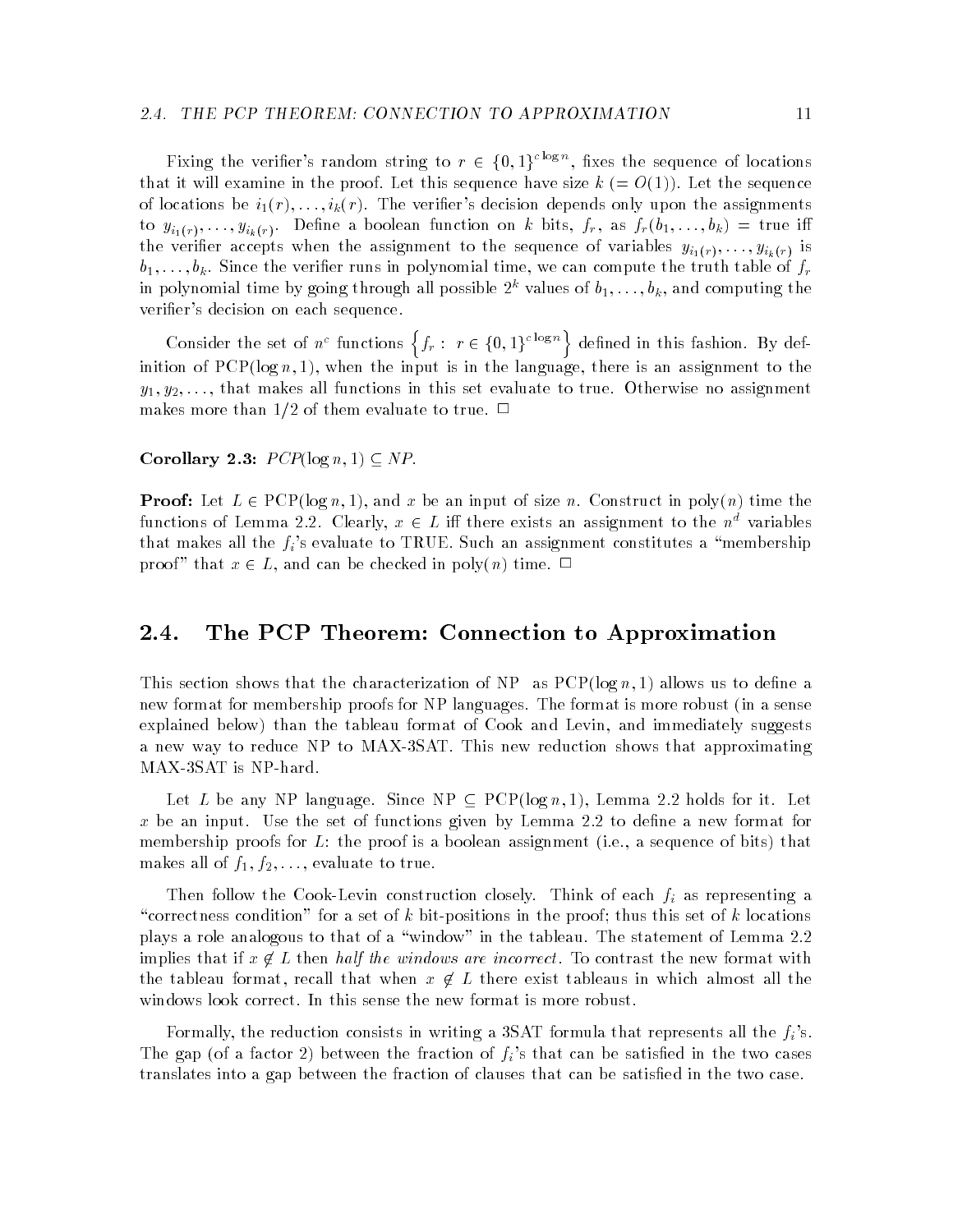The proof of the following corollary formalizes the above description.

Corollary - There is a constant such that computing approximations to

**Proof:** Let L be an NP-complete language and x be an input of size n. Assuming NP  $\subseteq$ remma applies to Lemma applies to Lemma applies to Lemma applies to Lemma applies to Lemma applies to Le be the set of boolean variables and  $\{f_i : 1 \leq i \leq n^c\}$  the collection of functions corresponding to x

considered a function  $f_k$  from this collection Let it be a function of variables  $y_{i_1},\ldots,y_{i_k}$  . Then  $f_i$  can be expressed as a conjunction of  $2^k$  clauses in these variables, each of size at most circuit control  $\mathcal{L}$  denote the terms kclauses  $\mathcal{L}$  and the terms kclauses from  $\mathcal{L}$ and a conductive clause of size conductive as a provided to a property the size  $\mathcal{C}$ 

Then the  $k$ -CNF formula

$$
\bigwedge_{i=1}^{n^c} \bigwedge_{j=1}^{2^k} C_{i,j} \tag{2.3}
$$

is satisfiable iff  $x \in L$ . Also, if  $x \notin L$ , then every assignment fails to satisfy half the  $f_i$ 's, each of which yields an unsatisfied k-clause. So if  $x \notin L$  the fraction of unsatisfied clauses is at least  $\frac{1}{2} \times \frac{1}{2^k}$ , which is some fixed constant.

To obtain a CNF formula rewrite every kclause as a conjunction of clauses of size as follows. For a k-clause  $l_1 \vee l_2 \vee \cdots \vee l_k$  (the  $l_i$ 's are literals), write the formula

$$
(l_1 \vee l_2 \vee z_1) \wedge (l_{k-1} \vee l_k \vee \neg z_{k-2}) \wedge \bigwedge_{t=1}^{k-4} (\neg z_t \vee l_{t+2} \vee z_{t+1})
$$
\n(2.4)

where  $\cdot$  ,  $\cdot$  ,  $\cdot$  ,  $\cdot$  ,  $\mu$  =  $\mu$  are new variables which are not to be used as  $\mu$  and  $\mu$  and  $\mu$  are not to be used as  $\mu$  $\sim$  . The original kclause is a further in the original kclause in the satisfied  $\sim$  and  $\sim$  $\alpha$  as  $\alpha$ -dimensional intervalses that satisfies the formula intervalse  $\alpha$ 

thus the formula of  $\{ \frac{1}{n}$  , thus is satisfied in that is satisfied in the satisfied in the satisfied in  $x \in L$ . Further, if  $x \notin L$ , every unsatisfied k-clause in  $(2.3)$  yields an unsatisfied 3-clause in the new formula, so the fraction of unsatisfied 3-clauses is at least  $\frac{1}{k-2} \times \frac{1}{2^{k+1}}$ .

Hence the lemma has been proved for the value of  $\epsilon$  given by

$$
\frac{1}{1+\epsilon} = 1 - \frac{1}{(k-2)2^{k+1}}.
$$

 $\Box$ 

As shown in Chapter - Corollary implies similar hardness results for a host of other problems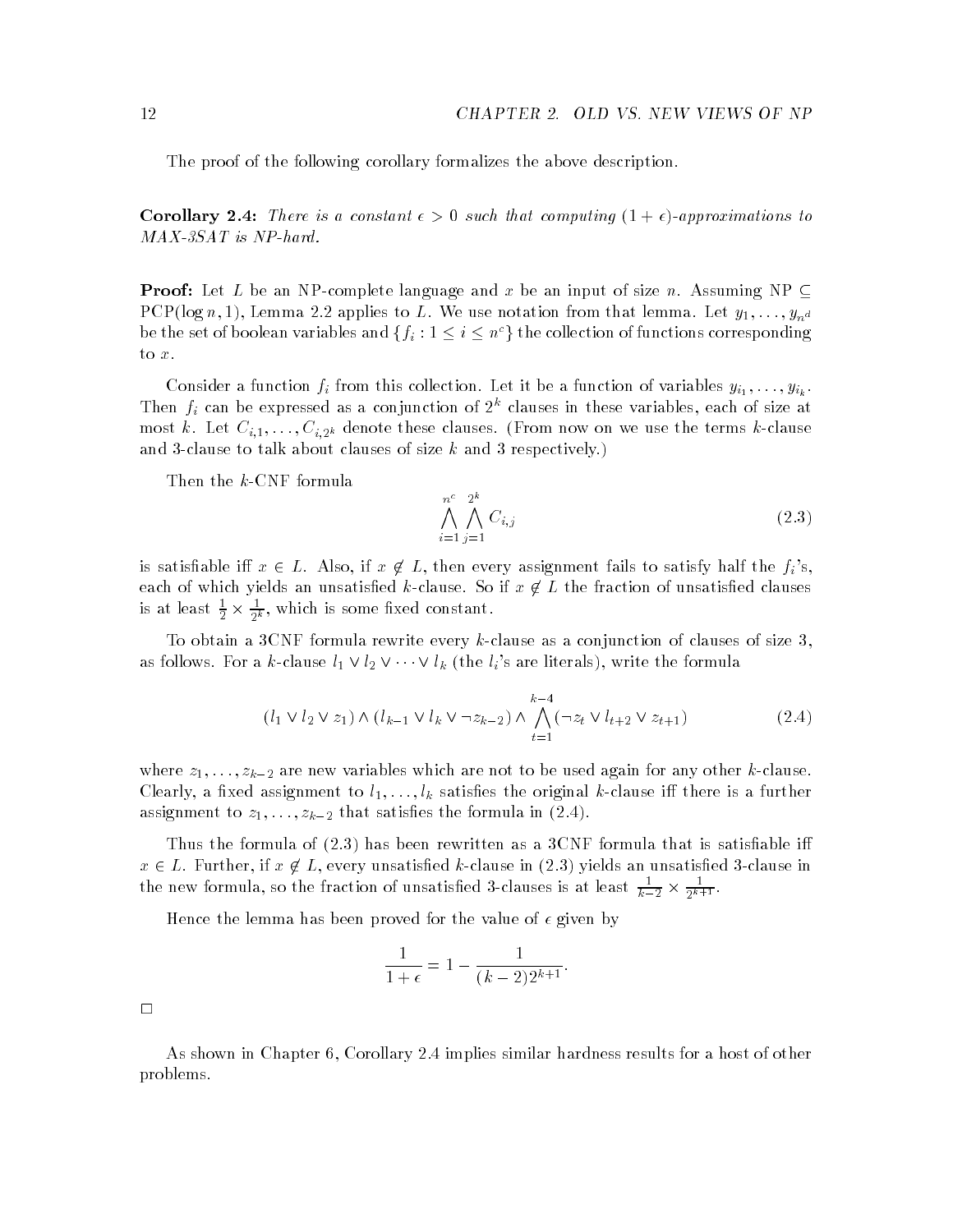#### 2.5. HISTORY AND BACKGROUND

Where the gap came from. The gap of a factor of  $\epsilon$  in the above reduction came from two sources the gap  $\pm$  , then  $\pm$  is the fraction of satisfable fi  $\pm$  in Lemma -  $\pm$  in Lemma fact that each  $f_i$  involves  $O(1)$  variables. But recall that each  $f_i$  just represents a possible run of the log n-description of the language Thus the language  $\mathcal{C}$ depends upon the construction of the verier Unfortunately- the only known construction of this verificate is quite involved in dening a complicated algebraic observed algebraic observed algebraic o exists iff the input is in the language. The verifier expects a membership proof to contain a representation of this object. In each of its runs the verifier examines a different part of this provided object. Thus the function  $f_i$  representing that run is a correctness condition for that part of the object.

For details on the algebraic ob ject- we refer the reader to the next chapter A detail worth measurements is that each part of the object and thus, the denimities of each  $\jmath\,t$ depends upon every input bit. This imparts our reduction a global structure. In contrast, classical NP-completeness reductions usually perform local transformations of the input.

#### History and Background

Approximability. The question of approximability started receiving attention soon after NPcompleteness was discovered Joh- SG See GJ for a discussion Much of the work attempted to discover a classification framework for optimization (and aproximation) problems analogous to the framework of NP-completeness for decision problems. (See ADP- ADP
- AMSP
 for some of these attempts The most successful attempt was adus to Papadimitriou and Yannakakis, who who based their complexity around a complexity class they called MAXSNP see Chapter They proved that MAX SAT is complete for MAXSNP- in other words- any unapproximability result for MAX SAT transfers au tomatically to a host of other problems. The desire to prove such an unapproximability result motivated the discovery of the PCP theorem

Roots of PCP The roots of the denition of PCP specically- the fact that the verier is randomized go back to the denition of Interactive Proofs Goldwasser- Micali- and Racko , complexity and arthur complexity and also believe the complexity of the complexity of the complexity of the complexity of the complexity of the complexity of the complexity of the complexity of the complexity of the comp classes arise from their definitions: IP and AM respectively. Both feature a polynomial time  $\mathcal{U}$  and a allowerful adversary-mixture  $\mathcal{U}$  and prover-sary-mixture  $\mathcal{U}$ the verifier that the given input is in the language. (The difference between the two classes is that in the denimicial of IP-, the prover cannot read the verified the verified  $\gamma$  and  $\gamma$ results about these classes "eshed out their properties- including the surprising fact that they are the same character of same class see also GMS substitute that the same control of the same control of

the model step invention the invention of multiples in multiples and the associative problems interactive comp ated completion, come boist as, because and with books and with and with a problem in the contract  $\mu$ Here the single all-powerful prover in the IP scenario is replaced by many all-powerful provers who cannot communicate with one another during the protocol Again- the mo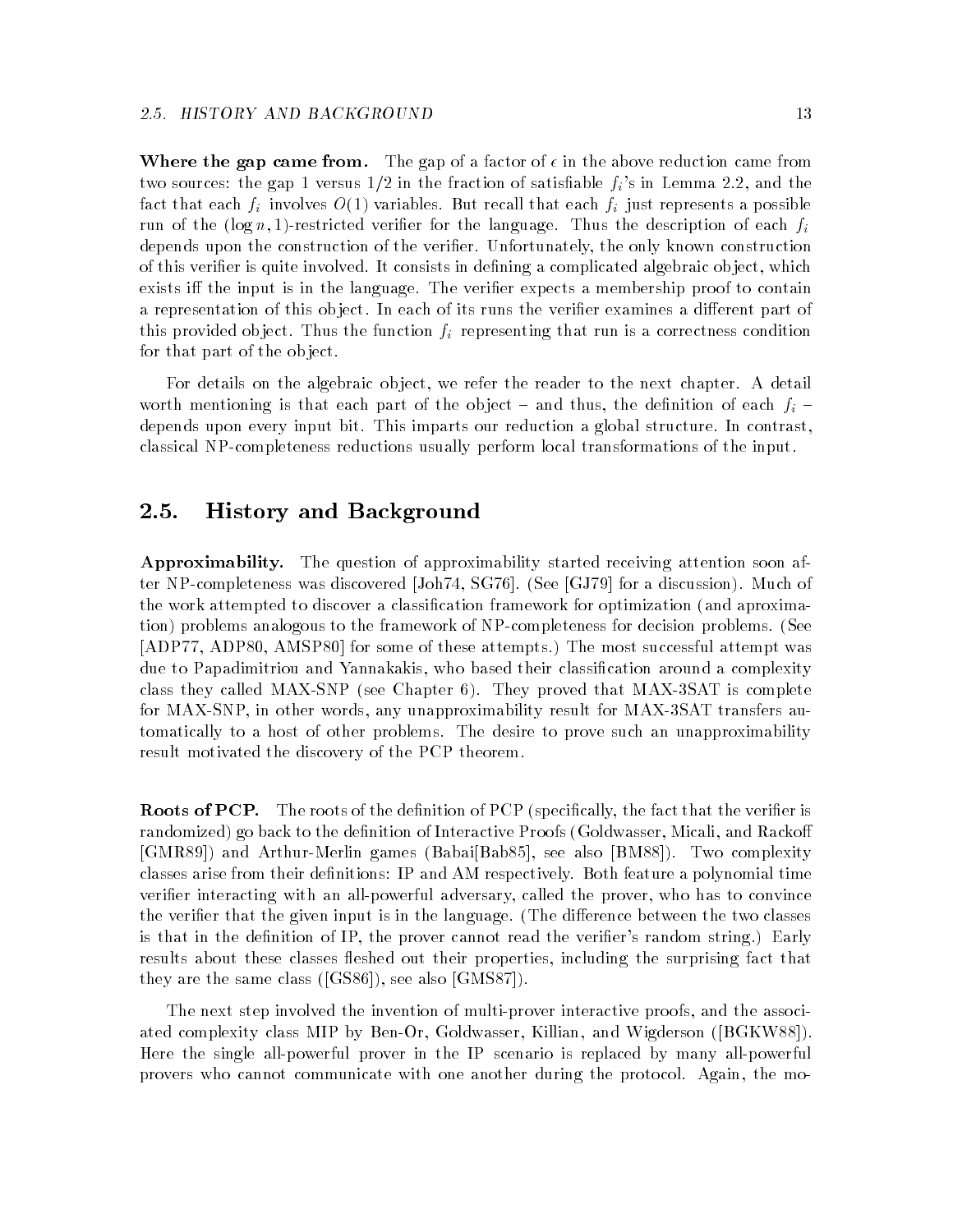tivation was cryptography-positive cryptography-source-control interesting and sipser processes, and a the new model from a complexity-theoretic viewpoint. They proved that the class MIP is exactly the class of languages for which membership proofs can be checked by a probabilis tic polynomial time verifier that has random access to the proof. Since the probabilistic verier can access to all choices of its random seed a proof of the size-size of exponential size-sizethat MIP  $\subseteq$  NEXPTIME. Recall that NEXPTIME is the exponential analogue of NP. It contains the set of languages that can be accepted by a nondeterministic Turing Machine that runs in exponential time. Since it seemed "clear" that MIP was quite smaller than NEXPTIME, the statement MIP  $\subseteq$  NEXPTIME was considered unsatisfactorily weak. (A similar situation prevailed for IP, where the analogous statement, IP  $\subseteq$  PSPACE –proved implicitly by Papadimitriou in Pap was considered quite weak

The next development in this area came as a big surprise. Techniques from programchecking due to Blum and Kannan BK
- Lipton Lip
- and Blum- Luby and Rubin feld BLR- as well as some new ideas about how to represent logical formulae with polynomials Babai and Fortnow-Press, press, press, and Nisan Linux Barance Barance and Nisan Linux Barance (1 and Shamir Shamir Sha were used to show the show that IP PSPACELF  $\sim$ NEXPTIMEBabai- Fortnow- and LundBFL These connections between traditional and ditional complexity completions were proved using the complexity technology algebraic technology of the co which will be covered later in this book

**Emergence of PCP.** The characterization of MIP from ([FRS88]) and the result MIP= NEXPTIME together imply that NEXPTIME is exactly the set of languages for which membership proofs can be checked by a probabilistic polynomial time verifier. Such a surprising result led to some thinking about NP as well- specically- the papers of Babai-Fortnow- Levin- and Szegedy BFLS and Feige- Goldwasser- Lov#asz- Safra- and Szegedy FGL Although only the latter talked explicitly about NP the former dealt with checking mondeterministic computations including NP computer  $\alpha$  subcase-  $\alpha$  subcase-  $\alpha$ techniques were actually scaling down the MIP=NEXPTIME result. The paper  $|\text{FGL}^+ \text{91}|$ implicitly dened a hierarchy of complexity classes unnamed there- but which we can call C Their class Ctn is identical to the class PCPtn- tn as dened in this chapterand their main result was that NP  $\subseteq C(\log n \cdot \log \log n)$ .

What caused great interest in FGL was their corollary If the clique number of a graph can be approximated within any xed constant factor- then all NP problems can be solved deterministically in time  $n^{O(\log \log n)}$ . (Computing the clique number is a well-known NP-complete problem [Kar72].) They showed how to reduce every problem in  $PCP(\log n \cdot$ log log n and as a special subcase- every problem in NP to the Clique problem in such a way that the "gap" (probability 1 versus probability  $1/2$ ) used in the definition of PCP translates into a gap in the clique number.

To prove that NP  $\subseteq C(\log n)$  seemed to be the next logical step, and for two reasons. First- this would imply that approximating the clique number is NPhard Second- since Clog n is trivially a subclass of NP- such a result would imply a new characterization of namely-1 namely-1 namely-1 namely-1 namely-1 namely-1 namely-1 namely-1 namely-1 namely-1 namely-1 namely-1 na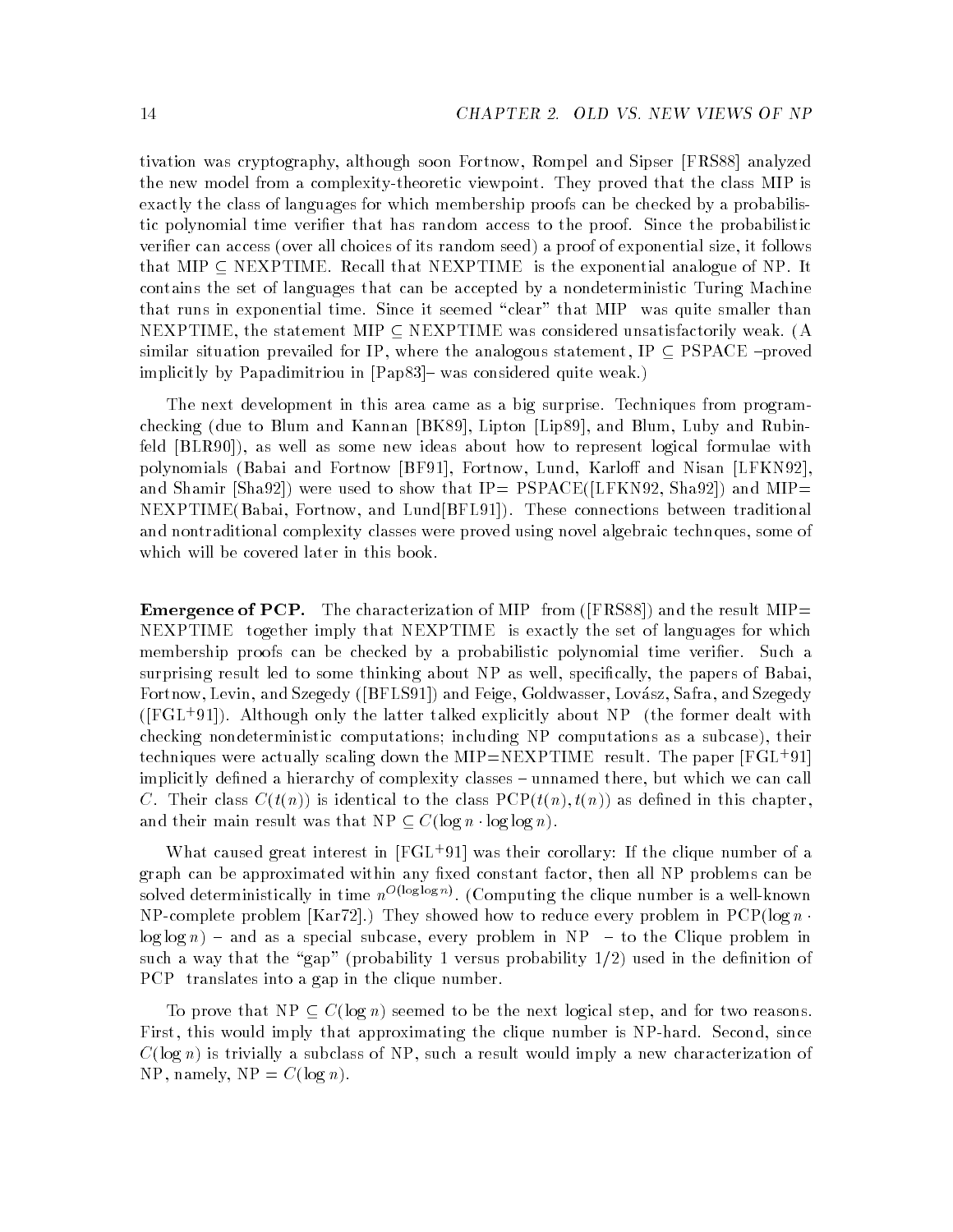#### 2.5. HISTORY AND BACKGROUND

This step was taken in the paper (Arora and Safra [AS92]). Somewhat curiously, we found that although the number of random bits used by the verifier cannot be sublogarithmic or else P NP see AS- there was no such restriction on the number of query-bits. Hence we defined the class  $PCP$  (definition 2.5) with two parameters (instead of the single parameter used in [FGL'91]). We showed that NP  $=$  PCP(log n, (log log n)  $\vdots$  ).

At this point, several people (for example, the authors of  $|\rm{AMS}$  '92]) realized that proving NP PCPlog n-Washington, and inapproximately of MAX and MAX and MAX and MAX and MAX and MAX and MAX and MA actually obtained in the paper (Arora, Lund, Motwani, Sudan and Szegedy |ALM '92|). Owing to its great dependence upon AS- the proof of the PCP Theorem is often at tributed to jointly to |ALM +92, AS92|.

Among other papers that were influential in the above developments were those by Beaver and Feigenbaum BF- Lapidot and Shamir LS- Rubinfeld and Sudan RS- and Feige and Lovasz FL Their contributions will be described in appro priate places later

Other characterizations of NP. Researchers have discovered other probabilistic characterizations of the contract result-that  $\mathcal{L}_1$  is the supplicit in Lipton  $\mathcal{L}_2$  is that  $\mathcal{L}_3$  is that  $\mathcal{L}_4$ exactly the set of languages for which membership proofs can be checked by a probabilistic logspace verier that uses Olog n random bits- and makes just one sweep say lefttoright over the proof-string. Condon and Ladner ([CL89]) further strengthened Lipton's characterization Even more interestingly-to-the result of CL is the result of CL in the result of CL is the result of CL show the hardness of approximating the max-word problem. This unapproximability result appeared somewhat before (and was independent of ) the more well-known [FGL '91] paper.  $\,$ 

An older characterization of NP- in terms of spectra of secondorder formulae- is due to Factor it is since it involves no notion of computation-interesting all  $\mathbf{r}$ ternative viewpoint of NP. It has motivated the definition of many classes of approximation problems- including maximum or and in

(The above account of the evolution of  $PCP$  has been kept brief; for more details refer  $\mathbf{u}$  and Johnson Johnson Johnson Johnson Johnson Johnson Johnson Johnson Johnson Johnson Johnson Johnson Johnson Johnson Johnson Johnson Johnson Johnson Johnson Johnson Johnson Johnson Johnson Johnson Johnson Johnson J  $(Gol94)$  describes the known variations on probabilistic proof systems, and how they are used in cryptography-

Three existing dissertations describe various aspects of the above theory- Rubinfelds  $\langle (Rub90) \rangle$  describes the theory of program checking, Lund's  $\langle (Lun92) \rangle$  describes the surprising results on interactive proofs, and Sudan's ( $[Sud92]$ ) describes program checking for algebraic programs and its connection to the PCP PCP Theorem-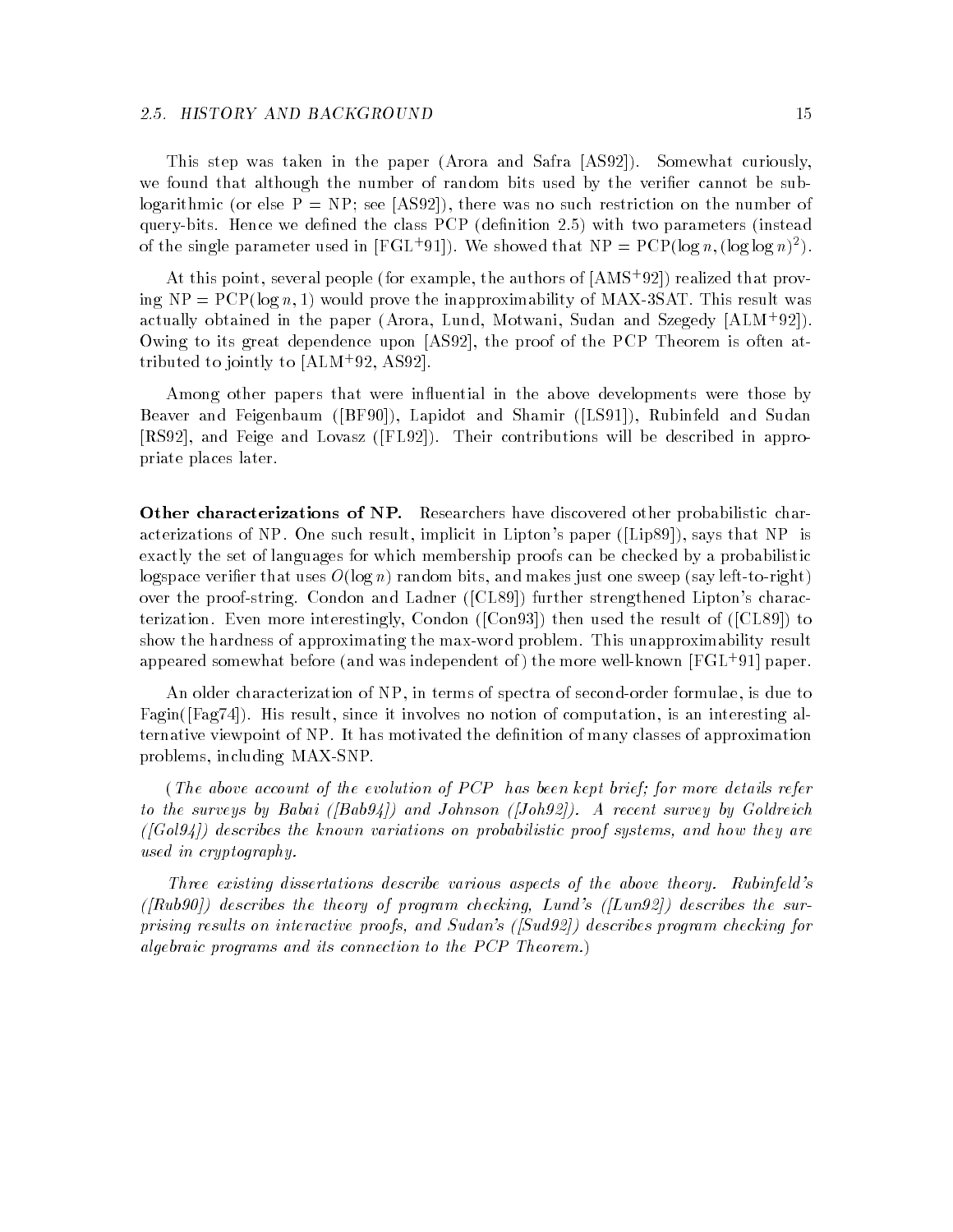### THE CHAPTER 2. OLD VS. NEW VIEWS OF NP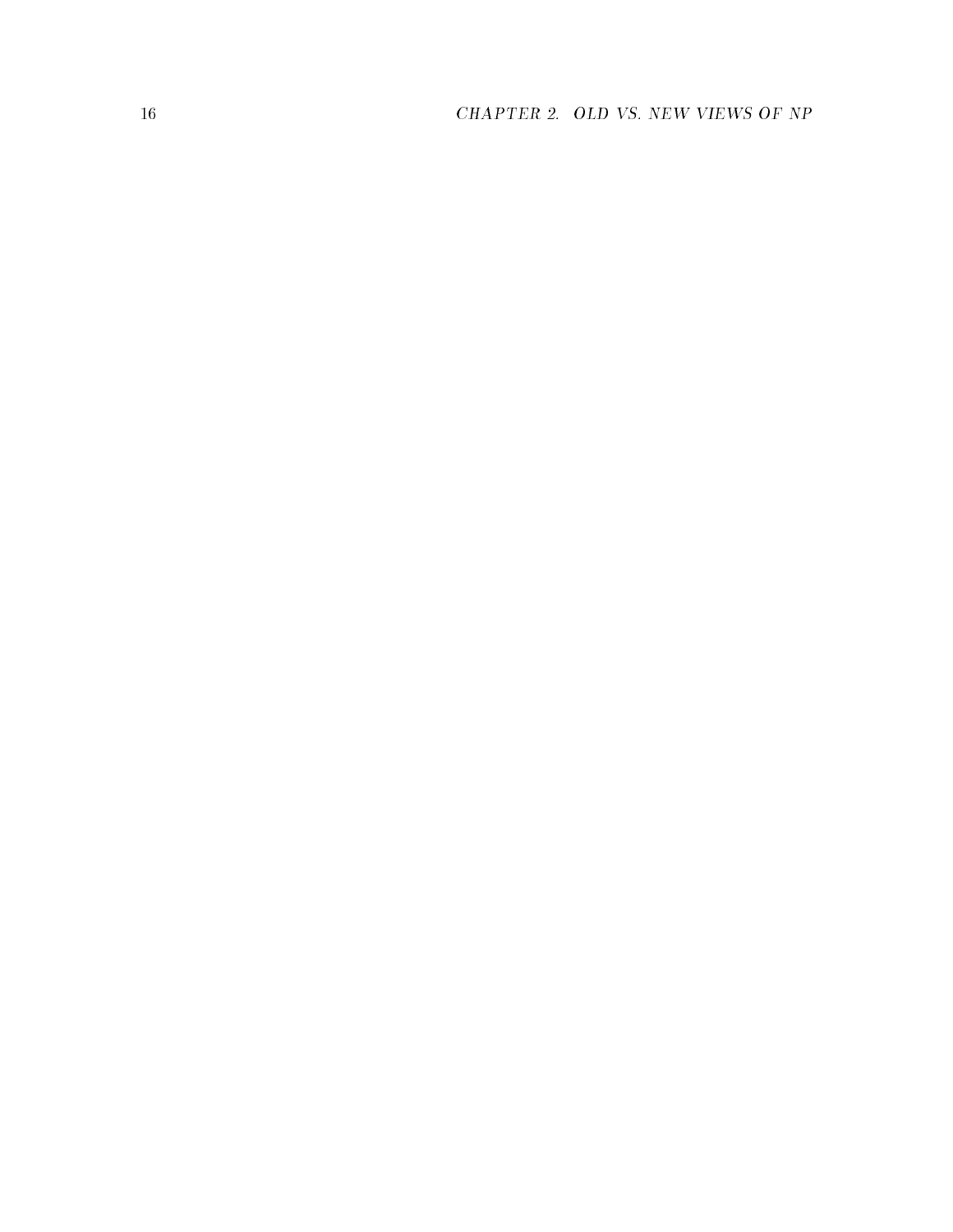## Chapter 3

## **PCP**: An Overview

The PCP theorem (Theorem 2.1) states merely the existence of a verifier for any NP problem. Our proof of the theorem is quite constructive: we give an explicit program for the veries we were no imprison distinct the same that when  $\mu$  is a contained in order to be active to be a cepted with probability

Details come later- but let us rst face a fundamental problem to be solved How can the verience the proof as valid or invariant  $\mathcal{V}$  in its in its in its in its in its in its in its in its in its in its in its in its in its in its in its in its in its in its in its in its in its in its in its in its the very least-typical proof must died an invalid one on a valid one one one of the large fraction of bitsthat they appear different to a randomized test that examines very few bits in them. This consideration alone suggests using the theory of error-correcting *codes*. Although we do not need much of the classical machinery of coding theory- some of its terminology is very useful

#### Codes

Let  $\vartriangle$  be an alphabet of symbols, and m an integer. Let a word be a string in  $\vartriangle$  , the distance between two words is the fraction of coordinates in which they differ. (This distance function is the well-known *Hamming* metric, but scaled to lie in  $[0,1]$ . For  $\tau \in [0,1]$  let Bally-denote the set of words whose distance to y is less than the set of words whose distance to y is less than

A code C is a subset of  $\Sigma^m$ ; every word in C is called a codeword. A word y is  $\gamma$ -close to C if there is a codeword in Ball $(y, \gamma)$ . (We say just  $\gamma$ -close when C is understood from the context

The *minimum distance* of C, denoted  $\delta_{\min}$ , is the minimum distance between two codewords Note that if we have interested with  $\mathcal{N}$  is exactly one codeword  $\mathcal{N}$  in Bally-Library-(for, if z' is another such codeword, then by the triangle inequality,  $\delta(z, z') \leq \delta(z, y) +$  $\delta(y, z') < \delta_{\min}$ , which is a contradiction). Let N(y) denote this nearest codeword to y.

A code  $\mathcal C$  is useful to us as an encoding object: using it we can encode strings of bits.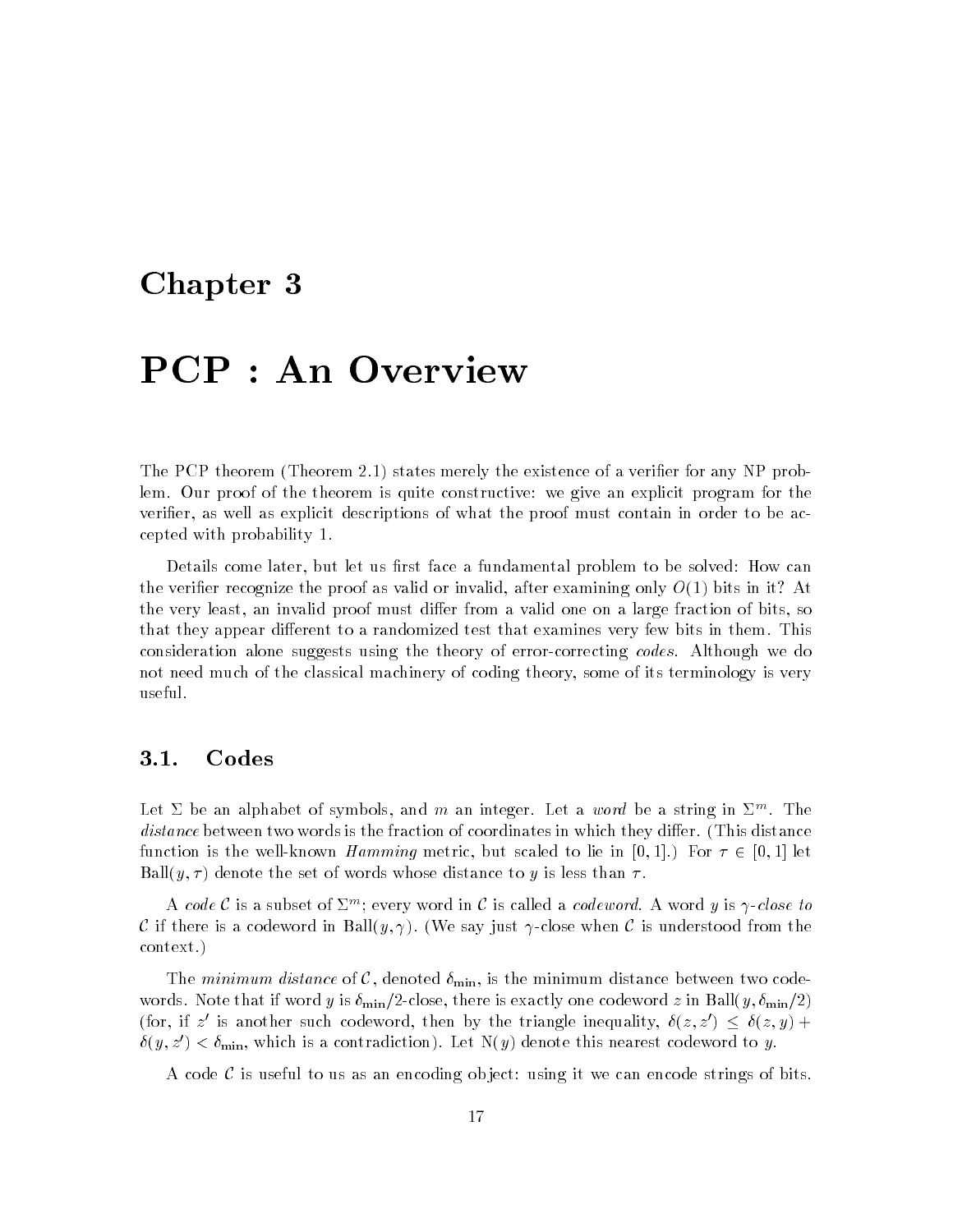For any integer k such that  $2^k \leq |\mathcal{C}|$ , let  $\sigma$  be a one-to-one map from  $\{0,1\}^k$  to  $\mathcal C$  (such a map clearly exists; in our applications it will be defined in an explicit fashion). For  $x \in \{0,1\}^{\kappa}$ , we call the codeword  $\sigma(x)$  an *encoding* of x. Note that  $\forall x, y \in \{0,1\}^{\kappa}$ , we have  $\delta(\sigma(x), \sigma(y)) \geq \delta_{\min}$ . We emphasize that  $\sigma$  need not be onto, that is,  $\sigma^{-1}$  is not defined for all codewords

example to the eld the eld group and the eld consider than integer less than  $\eta$  as an integer than  $\eta$ alphabet and define a code  $\mathcal{C}_1 \subset \mathrm{F}^{3h}$  as the following set (of size  $|\mathrm{F}|^{n+1}$ .

$$
\left\{ (\sum_{i=0}^{h} a_i b_1^i, \sum_{i=0}^{h} a_i b_2^i, \dots, \sum_{i=0}^{h} a_i b_{3h}^i) : a_0, \dots, a_h \in \mathcal{F} \right\}
$$

where b- -b-h are distinct elements of F Note that a codeword is the sequence of values taken by some polynomial  $\sum_{i=0}^{n} a_i x^i$  at these 3h points. Since two distinct polynomials of degree h agree on at most h points- the minimum distance between any two codewords in  $\mathcal{C}_1$  is at at least  $2h/3h = 2/3$ .

What is the alphabet size,  $q (= |F|)$ , as a function of the code-size,  $|\mathcal{C}_1|$ ? Let N denote the number of codewords, that is,  $q^{s+r}$ . We assumed that  $q > 3n$ , so we have  $(q)^{n} \geq N$ . Hence  $q = \Omega(\frac{\log n}{\log \log N})$ .

Here's one way to define  $\sigma:\{0,1\}^{n+1}\to{\rm F}^{3h}.$  For  $a_0,\ldots,a_h\in\{0,1\}$  define

$$
\sigma(a_0,\ldots,a_h)=(\sum_{i=0}^h a_ib_1^i,\sum_{i=0}^h a_ib_2^i,\ldots,\sum_{i=0}^h a_ib_{3h}^i).
$$

#### Proof of the PCP Theorem: an Outline

we know of the simple- and the proof of the Theorem Theorem (Theorem The Only the only himself proof – the one presented here – uses 2 different verifiers which are combined in a hierarchical construction using Lemma There is a tradeo between the number of randombits and query bits used by the two verifications, which the construction exploits To enable this this construction we require the verificial form-  $\alpha$  and  $\alpha$  and  $\alpha$  certain  $\beta$  is described below  $\alpha$  and  $\alpha$  and  $\alpha$ Moreover- we associate a new parameter with a verier namely- decision time- which is the chief parameter of interest in the hierarchical construction

Recall (from the description before Definition 2.4) that a verifier's operation may be with the statistic states stages The reads through reads the input and the random string-the random decides what locations to examine in  $\Pi$ . The second stage reads symbols from  $\Pi$  onto the work-tape. The third stage decides whether or not to accept.

**Definition 3.1:** The *decision time* of a verifier is the time taken by the third stage.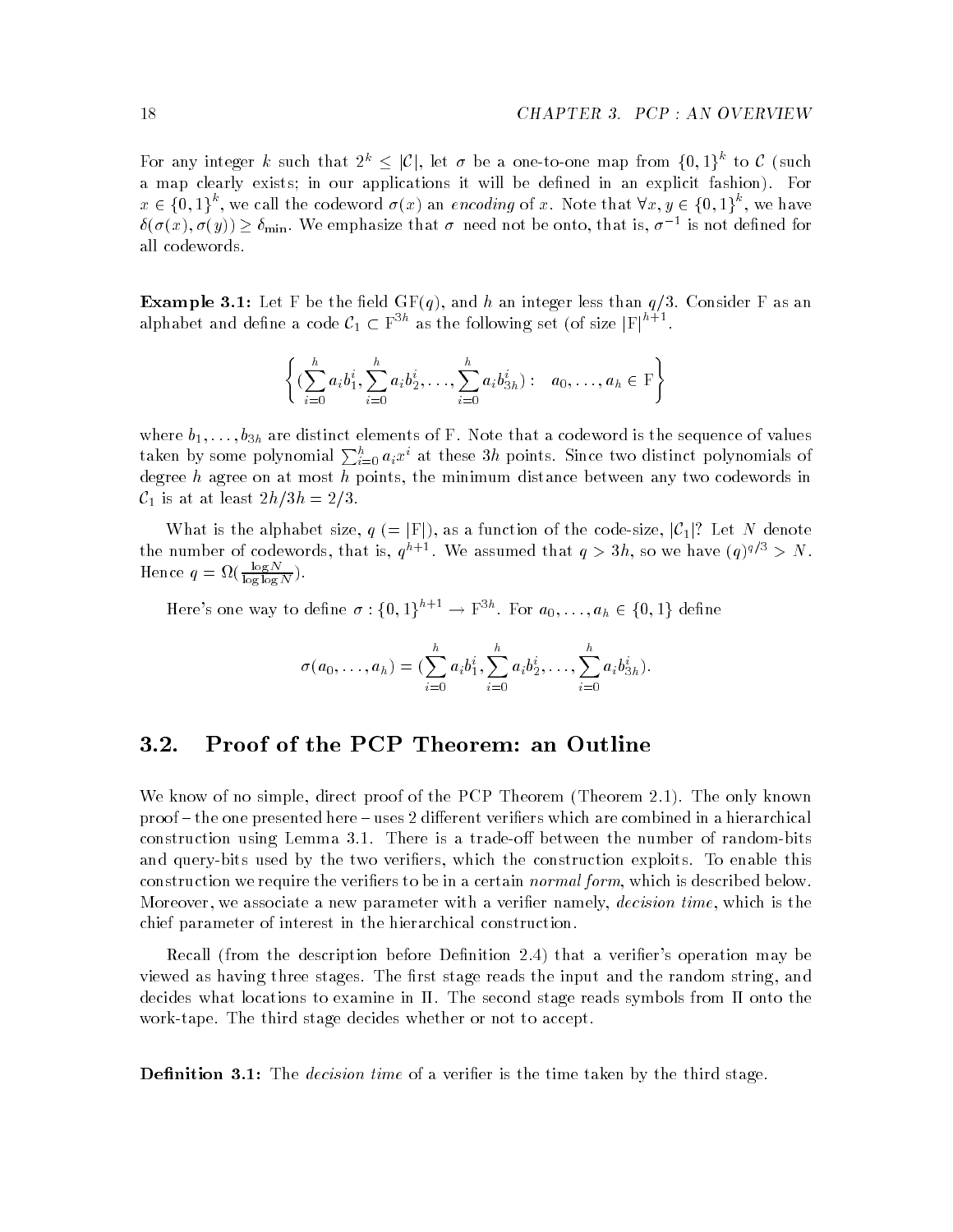Next- we describe the normal form For ease we describe veriers for the language SAT since surface is the complete, thence the complete in angulages met the modern in the second of the verier for SAT Denote by the input CNF formula- and by n the number of its variables. Identify, in the obvious way, the set of strings in  $\{0,1\}^n$  with the set of assignments to variables of  $\mu$  . I making- the provided provided provided provided provided provided provided

 $\mathcal{A}$  is in the form if it satisfactor form if it satisfactor if it satisfactor if it satisfactor is in the following properties the following properties the following properties of  $\mathcal{A}$ 

- 1. **Has a certain alphabet.** The verifier expects the proof to be a string over a certain alphabet- say  $\sim$  , the size of  $\sim$  and  $\sim$  . The size of a positive needs the input size  $\sim$  $\alpha$  , and the state reading as symbol of  $\alpha$  and  $\alpha$  and  $\alpha$  and  $\alpha$  are  $\alpha$
- 2. Can check assignments that are split into many parts. The verifier has a special subroutine for efficiently checking proofs of a very special form. Let  $p$  be any given positive integer. The subroutine behaves as follows.
	- (i) It defines an associated code C over the alphabet  $\Sigma$ , with  $\delta_{\min} > 0.3$ . The code has an associated one-to-one map  $\sigma$  from strings in  $\{0,1\}^{\frac{1}{p}}$  to codewords.
	- (ii) It expects  $\Pi$  to have the special form

$$
\sigma(a_1) \circ \sigma(a_2) \circ \cdots \circ \sigma(a_p) \circ \pi
$$

( $\circ$  = concatenation of strings), where  $\pi$  is a string that is supposed to show that the string  $a_1 \circ \cdots \circ a_p$  is a satisfying assignment.

More formally- we say that the subroutine can check assignments split into p *parts* if it has the following behavior on proofs of the form  $z_1 \circ \cdots \circ z_p \circ \pi,$  where  $z_i$ 's and  $\pi$  are strings over alphabet  $\Sigma$ .

If  $z_1,\ldots,z_p$  are codewords such that  $\sigma^{-1}(z_1)\circ\cdots\sigma^{-1}(z_p)$  is a satisfying assignment and the such that the such that the such that the such that the such that the such that the such tha

Pr| subroutine accepts  $z_1 \circ \cdots \circ z_p \circ \pi$ | = 1.

• If  $\exists i : 1 \leq i \leq p$  such that  $z_i$  is not  $\delta_{\min}/3$  close, then for all  $\pi$ ,

Pr subroutine accepts  $z_1 \circ \cdots \circ z_p \circ \pi \vert \langle -1 \rangle$ .

If all  $z_i$ 's are  $\delta_{\min}/3$ -close, but  $\sigma^{-1}(N(z_1))\circ\cdots\circ\sigma^{-1}(N(z_p))$  is not a satisfying assignment-in-codeword nearest to  $\mathcal{U}$  is contact to  $\mathcal{U}$  and a codeword  $\mathcal{U}$ 

$$
\Pr[\text{ subroutine accepts } z_1 \circ \cdots \circ z_p \circ \pi] < \frac{1}{2}
$$

 $\mathcal{N}$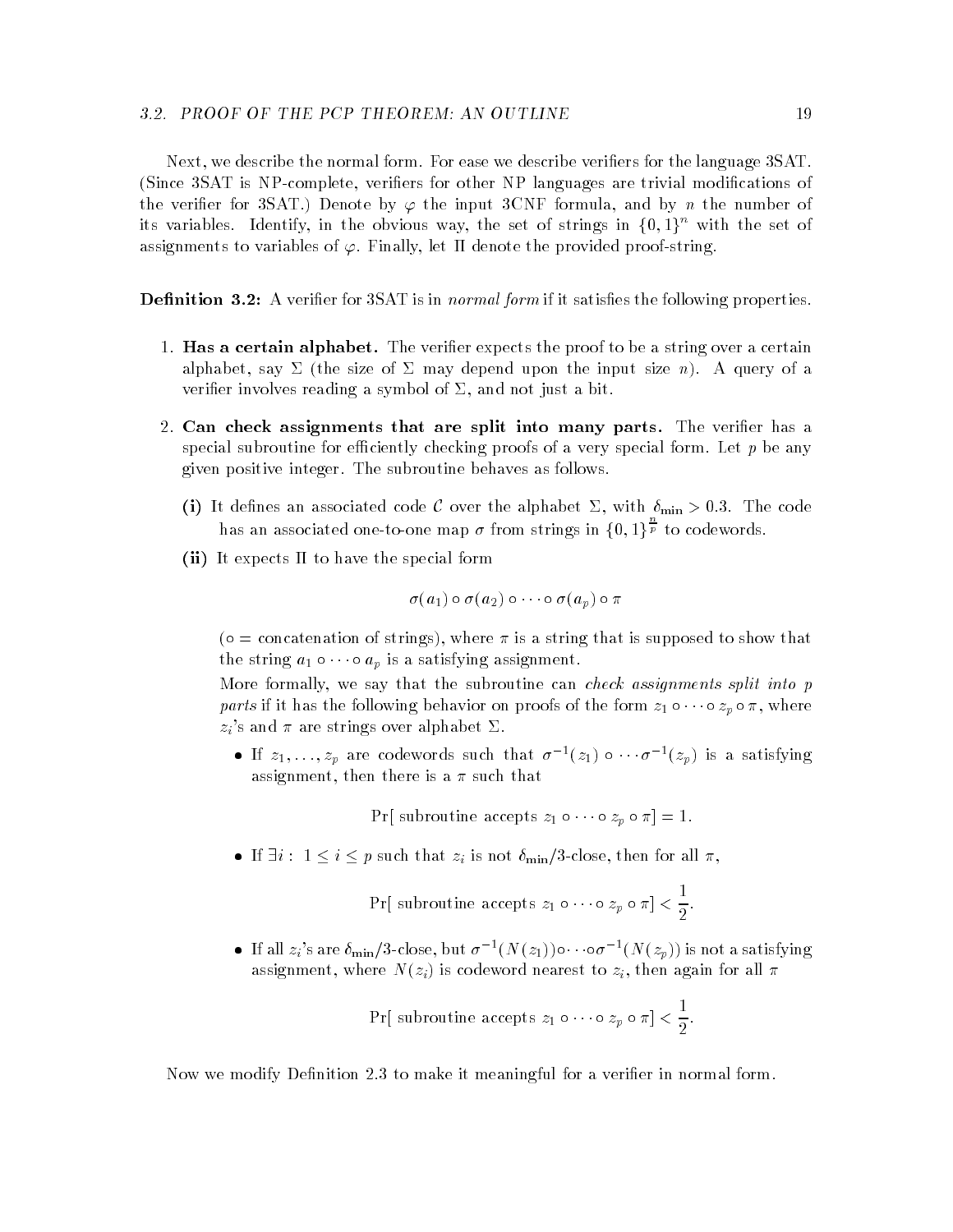, and the second in the contraction of the second interest  $\alpha$  ,  $\alpha$  is the second if on  $\alpha$  and  $\alpha$  and  $\alpha$ size n it was Orn random bits-bits-bits-orn oral organization times in the was decision times.  $\mathfrak{p}$ ory $(u, u)$ . While checking assignments split into p parts, it reads  $\mathcal{O}(p \cdot q(u))$  symbols.

Note The parameter qn refers to the number of symbols that is- elements of the alphabet !- read from Thus the number of bits of information read from the proof is  $O(q(n)\log|\Sigma|)$ . We choose not to make  $|\Sigma|$  a parameter, since there is already an implicit upperbound for it in terms of the above parameters Realize that the decision time includes the time to process  $O(q(n) \log |\Sigma|)$  bits of information, so  $O(q(n) \log |\Sigma|) \le \text{poly}(t(n)).$ 

Now we describe a general technique to reduce the decision time- and in the processthe number of bits of information read from the proof

Lemma Composition Lemma Let V and V be normalform veriers for SAT that are respectively and respectively-contracted respectively-contracted respectively- which is there is normal form 3SAT verifier that is  $(R(n) + r'(n), Q(n) \cdot q'(n), t'(n))$ -restricted, where  $r'(n) = r(\text{poly}(T(n)))$ ,  $q'(n) = q(\text{poly}(T(n)))$ , and  $t'(n) = t(\text{poly}(T(n)))$ .

Note Whenever we use this lemma- both Qn- qn are O Then the three veriers re spect to the bounds Rn-Rn-PolyT n-Rn-PolyT n-Rn-PolyT n-Rn-PolyT n-Rn-PolyT n-Rn-PolyT n-Rn-PolyT n-Rn-PolyT n-Rnrespectively. Think of  $t$  as being some slowly-growing function like log. Then the decision time of the new verificial intervals is at most logic logic logic logic node  $\mathbb{R}^n$ ment over  $T(n)$ .

We will prove the Composition Lemma at the end of this section. First we outline how it is used to prove the PCP Theorem The essential ingredients are Theorem and which will be proved in Chapter 4.

Theorem - SAT has a log n- - log nrestricted normal form verier-

Although the above verifies only O symbols in the proof-dimensionly  $\mathcal{A}$  in the proof-dimensionly  $\mathcal{A}$ reads is poly( $log n$ ). We use the Composition Lemma to improve it.

restricted that is a normalform verify that is log neutral is log normalform that is log is a normalform of th

Proof Use the verier of theorem to play the role of both V and V in the Composition Lemma.  $\square$ 

since the verified of Corollary and in the Motorland corollary the Copy the Composition (  $\sim$ Lemma again (the reader may wish to calculate the best PCP result obtained this way). Instead we use a new verifier to terminate the composition. It requires a huge number of random bits-bits-bits-but is really extended to the contract with its problem of the state of the state of the

**Theorem 3.4:** 35AT has a normal-form verifier that is  $(n^-, 1, 1)$ -restricted, and uses the alphabet  $\{0, 1\}.$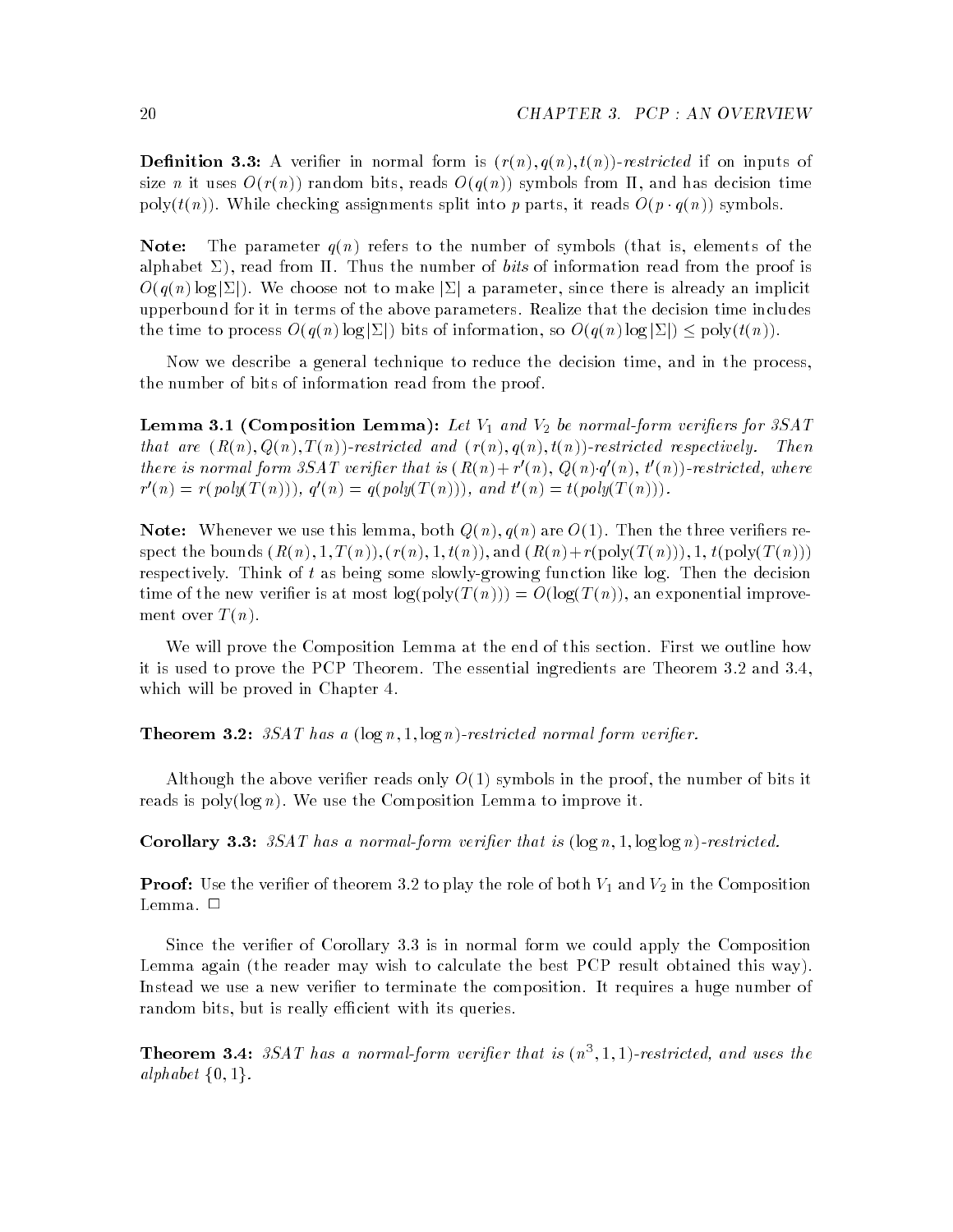Now we can prove the following theorem- a strong form of the PCP theorem

Theorem There exists a normal form verier for SAT that is log n- - restricted and uses the alphabet  $\{0,1\}.$ 

, and the verification of corollary in the verification in the verification of the starting in the verification Composition Lemma.  $\Box$ 

The verier of Theorem - like all our veriers- is a verier for SAT By examining its performance not only do we conclude that NP  $\Lambda$  -  $\Lambda$  -  $\Lambda$  -  $\Lambda$  -  $\Lambda$  -  $\Lambda$ in this in normal form  $\mathbf{M}$  is the  $\mathbf{M}$  this and other strong forms of the PCP theorem-strong forms of the PCP theorem-see  $\mathbf{M}$ Chapter 8).

Our outline of the proof of the PCP Theorem is complete. We have shown that it suffices to prove the Composition Lemma- which we will do now- and Theorems and - which we will do in chapter 4.

**Proof:** (Of Composition Lemma) The ideas underlying the composition are simple. Once we also the random string of the rest verifies  $\mathcal{V}_1$  its decision depends upon a very smaller portion of the proof string- and is computed in very little time namely- the decision time The CookLevin Theorem implies that a tiny CNF formula describes whether the decision is an accept or a reject We modify verier V to use verier V which is in normal form - to check that the above-mentioned portion of the proof is a satisfying assignment to this tiny satisfaction in this involves using this involved the check split assignment check split assignmentsrequires that relevant portions of the proof-string be present in an encoded form (using  $V_2$ 's encoding).

Now we provide details Let n be the size of the input given to verier V- and let Q- R- T denote- respectively- the number of queries made by the verier- the number of random bits it uses-parameter that its decision time time in the lemma implies that the lemma is the lemma are Orne Communication and polyte and polyte and polyte and polyte and polyte and polyte and polyte and polyte

Let the random string of verifier  $V_1$  be fixed to  $r \in \{0,1\}^R$ . This fixes the sequence of locations in proof the verified  $\mu$  is a set if  $\mu$  if  $\mu$  and  $\mu$  and  $\mu$  and  $\mu$  and  $\mu$  and  $\mu$  and  $\mu$  and  $\mu$  and  $\mu$  and  $\mu$  and  $\mu$  and  $\mu$  and  $\mu$  and  $\mu$  and  $\mu$  and  $\mu$  and  $\mu$  and  $\mu$  and  $\$ Strictly speaking- we should express the dependence upon r explicitly and denote these  $\alpha$  is the decision process of  $\alpha$  is a computation to a computation  $\alpha$  is a computation of  $\alpha$  is a computation of  $\alpha$ using an input  $\Pi[i_1] \circ \Pi[i_2] \circ \cdots \circ \Pi[i_Q],$  where  $\Pi[j]$  denotes the symbol in the  $j$ th location of proof II, and  $\circ$  denotes concatenation of strings. The strong form of the Cook-Levin theorem facts and the polyton we can write down a cannot reserve the computer formula r  $\mathcal{L}$ V accepts i

$$
\exists y_r
$$
 s.t.  $\Pi[i_1] \circ \Pi[i_2] \circ \cdots \circ \Pi[i_Q] \circ y_r$  is a satisfying assignment for  $\psi_r$ . (3.1)

(Here we are thinking of each symbol  $\Pi[i_j]$  as being represented by a string of bits.)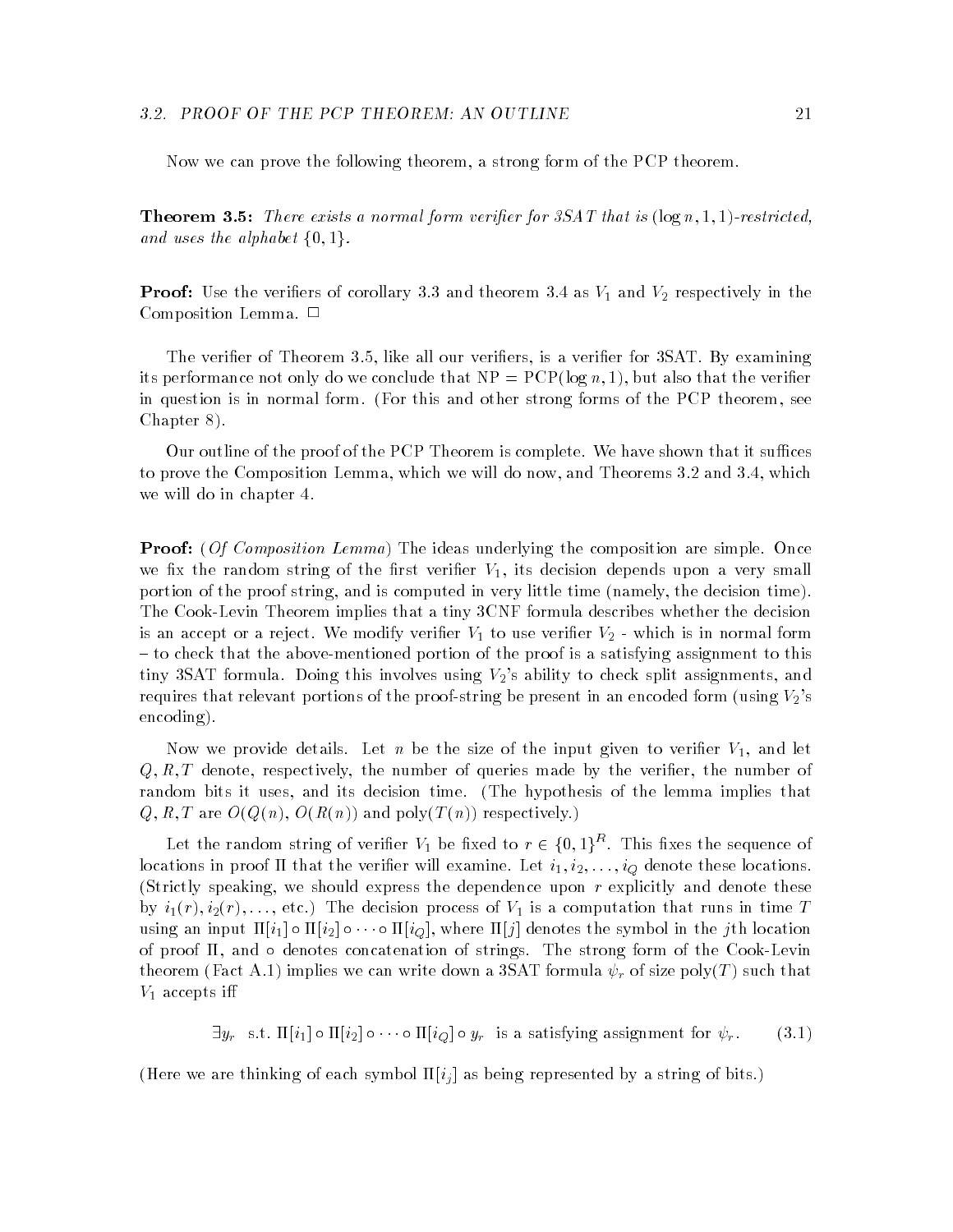To make our description cleaner- we assume from now on that contains a sequence of additional locations-that locations-the random string research  $\sim$  the research location supposed in  $\sim$ we assume that V when using the random variable results results from using results and the random string result query to this location to read  $y_r$ . Let  $i_{Q+1}$  be the index of this location. Then  $V_1$  accepts using the random string  $r$  iff

$$
\Pi[i_1] \circ \Pi[i_2] \circ \cdots \circ \Pi[i_{Q+1}]
$$
 is a satisfying assignment for  $\psi_r$ . (3.2)

But there is a very ecient way to determine the truth of a statement like the one in Use V a substitution of checking assignments split into  $q_i$  , a part of course, coursethe structure of  $\Pi$  to be somewhat different. The symbol in each location of  $\Pi$  is now required to be encoded using  $V_2$ 's map  $\sigma$  from bit-strings to codewords.

- the next page contains the program of VII and the composition of and composition of  $\mathcal{L}$ It uses V to check assignments for r that are split into <sup>Q</sup> parts Let <sup>m</sup> denote the number of variables in  $\psi_r$ . (Note:  $m = \text{poly}(T)$ .) Let  $\sigma$  denote  $V_2$ 's map from bit-strings of size  $m/(Q + 1)$  to codewords, and let R' be the number of random bits it uses while checking the split assignment. (Note: By the hypothesis of the lemma,  $R' = O(r(m))$ .) For convenience-terms that the program of V some Olog is a summer of V some Olog in the program of V some Olog in t the input formula is not satisfiable,  $v_2$  rejects with probability at least  $1-e$ , instead of just as required by denition of a verificial constant  $\mathcal{L}$  is a small enough constant  $\mathcal{L}$ 

Complexity: We analyze  $V_3$ 's efficiency. Let m denote  $|\psi_r|$ . The verifier uses  $R + R' =$ R rm random bits- which is ORn rpolyT n Further- the number of queries it makes and its decision time are exactly those of V is rational time are exactly those of  $\mu$  $\alpha$  restricted, its subroutine makes ( $Q+1$ )  $q(m)$  queries while checking assignments split into  $Q + 1$  parts, and has decision time  $\ell(m)$ . We conclude that  $V_3$  is  $(n + \ell(m), (Q + 1)$ .  $q(m), t(m))$ -restricted. But  $m = |\psi_r| = \text{poly}(T(n)),$  so the parameters for  $V_3$  are as claimed.

Program of V-

Given: Table  $\Pi_{new}$  with the same number of locations as Π. rable 1 with  $2^{**}$  entries.

Pick a random  $r \in \{0,1\}^n$  and a random  $r' \in \{0,1\}^n$ .  $\mathcal{L}$  is generate and interesting in  $\mathcal{L}$  is and  $\mathcal{L}$  formula respectively. Run  $V_2$ 's subroutine (using random string r') to check that the proof  $z_1 \circ \cdots \circ z_{Q+1} \circ \rho_r$  encodes a satisfying assignment for  $\psi_r$ , where  $z_j$  is the entry  $\Pi_{new}[i_j(r)]$  and  $\rho_r$  the entry  $\Gamma[r]$ . ACCEPT iff  $V_2$ 's subroutine accepts.

corrective Showing that V-0 is a correct verified for the consists in the parts in the part of the parts, let  $a_r$  denote the string  $\text{II}[i_1(r)]\circ\cdots\circ\text{II}[i_{Q+1}(r)$  and  $s_r$  denote the string  $\sigma(\text{II}[i_1(r)])\circ$  $\cdots$   $\sigma$  (11  $\left\vert i_{Q+1} \left( i \right) \right\vert$ ). To will be clear from the context what if felers to.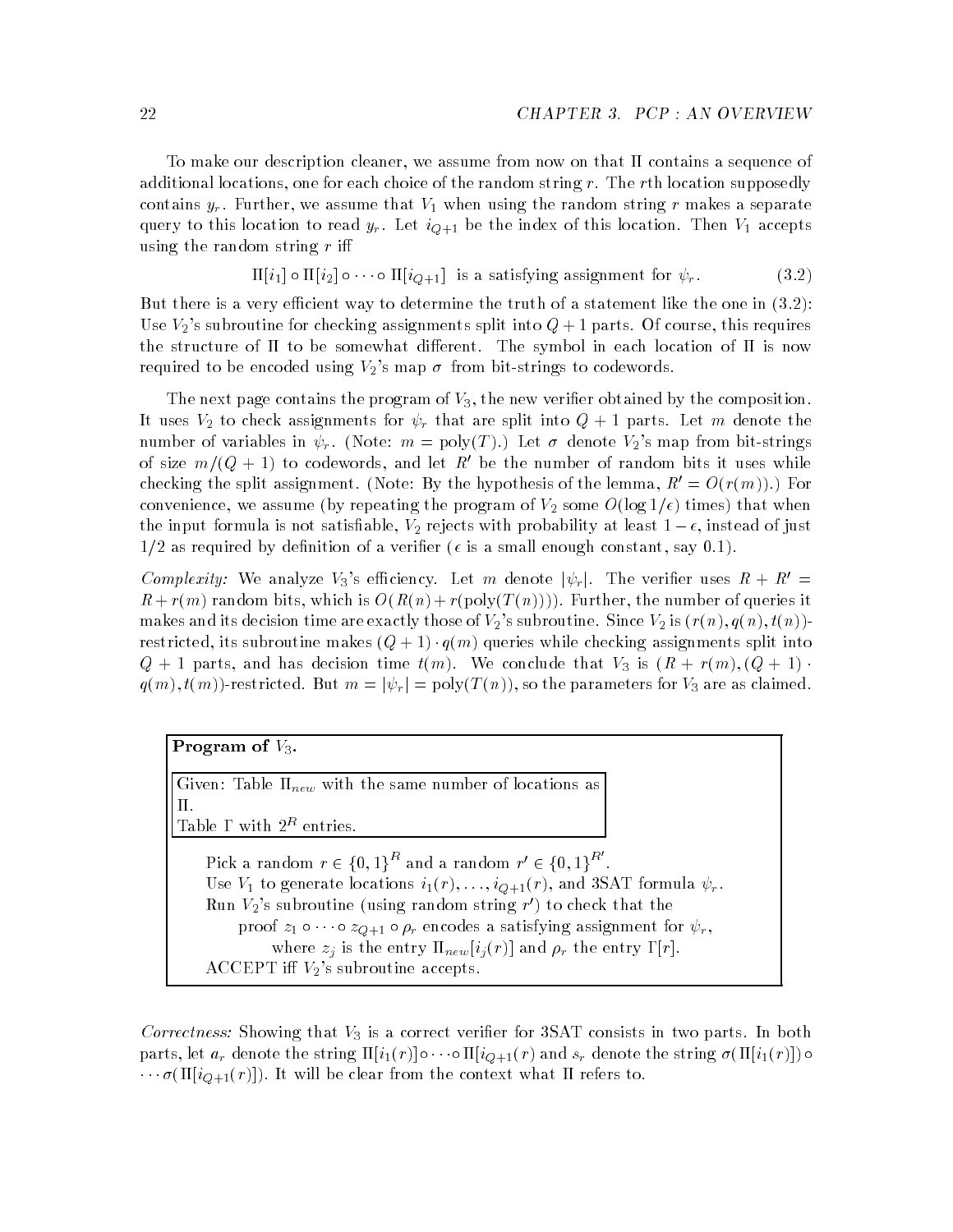

Figure – a Proof that I expects b Proof that  $P$  expects  $P$  are a shaded as  $P$ represents the assignment split into  $Q + 1$  parts that corresponds to  $V_1$ 's random seed r.

First- suppose the input is satisable Then there is a proof that V accepts with probability is a probability of the exists a probability and  $\mathcal{V}$  and  $\mathcal{V}$  accepts with probability  $\mathcal{V}$ 1.

Since V accepts with probability - we have

$$
\Pr_{r \in \{0,1\}^R} [a_r \text{ is a satisfying assignment for } \psi_r] = 1
$$

where  $\gamma$  is the verified the verified the verified the verified the verified the verified  $\gamma$ what it means to "check assignments split into  $Q+1$  parts" implies that for every  $r\in\{0,1\}^n$ there is a string  $\pi_r$  such that

$$
\Pr_{r' \in \{0,1\}^{R'}} \left[ V_2 \text{'s subroutine accepts } s_r \text{ o } \pi_r \text{ using } r' \text{ as a random string} \right] = 1. \tag{3.3}
$$

construct the desired new proof newspaper in the desired new proof newspaper in the table with the second same mumber of locations as - whose jumper is collected that is a - who is the codeword the contact of the cod be a table of  $2^R$  locations, viewed as being in one-to-one correspondence with  $\{0,1\}^R$ . For  $r \in \{0,1\}^n$ , let the location r of  $\Gamma$  contain the string  $\pi_r$  defined in Equation (3.3). The decision of the new verifier  $V_3$  when it picks r from  $\{0,1\}^R$ , and r' from  $\{0,1\}^R$  is just the decision of  $V_2$ 's subroutine on the proof-string  $s_r \circ \pi_r$ . Our construction insures that the subroutine accepts irrespective of  $r,r'$ . Hence

$$
\Pr_{r,r'}[V_3 \text{ accepts } (\Pi_{new}, \Gamma)] = 1.
$$

where the second to the second distribution  $\mu$  and distribution and let  $\mu$  is  $\mu$  and  $\mu$  and let  $\mu$  and  $\mu$  and  $\mu$ p be the probability with which V- accepts it We show that <sup>p</sup>

First- modify the proofstring as follows replace each entry of new by the codeword nearest to it or a codeword nearest to it- if there is more than one choice Call this new table  $\Pi_{new}'$ . Then  $V_3$  must accept  $(\Pi_{new}', \Gamma)$  with probability at least  $p-\epsilon$ . For,  $V_3$  accepts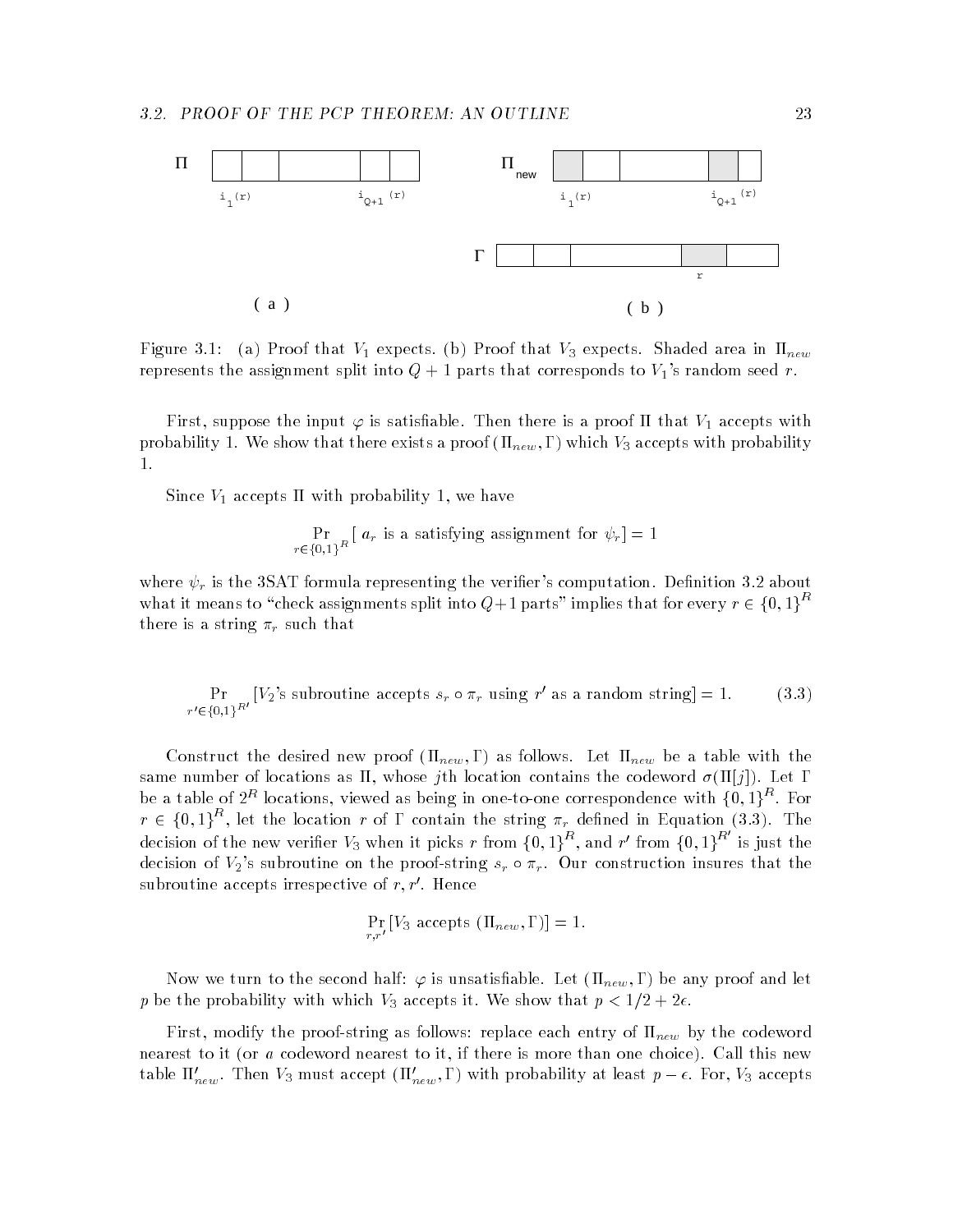iff  $V_2$ 's subroutine for checking split assignments accepts. The subroutine accepts with probability no more than  $\epsilon$  if even one of the parts in (the encoding of) the split assignment is not  $\delta_{\min}$ -close. Hence turning the entries of  $\Pi_{new}$  into codewords as above can lower the probability of acceptance by at most  $\epsilon$ .

Next, we turn  $\Pi_{new}'$  into a proof that the original verifier  $V_1$  accepts with almost the same probability as V-g-making its sites in the preimage of the preimage of the june  $j$  and  $j$  and  $j$ of  $\Pi'_{new}$ , that is,  $\Pi[j] = \sigma^{-1}(\Pi'_{new}[j])$  (note: if  $\sigma^{-1}(\Pi'_{new})$  is not defined, use an arbitrary symbol instead).

Let be the probability with which V rejects Since is unsatisable- is more than 1/2.) That is to say,  $\gamma$  is the fraction of  $r \in \{0,1\}^n$  for which

$$
\Pr_{r \in \{0,1\}^R} [a_r \text{ does not satisfy } \psi_r] = \gamma.
$$

Let r be one of the choices of the random string for which  $a_r$  does not satisfy  $\psi_r$ . That is,  $\prod |i_1(r)|$   $\circ \cdots$   $\circ$   $\prod |i_{Q+1}(r)|$  are not satisfy  $\psi_r$ . Since  $s_r$  is  $\sigma(\Pi |i_1(r)|)$   $\circ \cdots \sigma(\Pi |i_{Q+1}(r)|)$ , we have

Pr<sub>r' \in \{0,1\}^{R'} [V\_2's subroutine accepts 
$$
s_r \circ \pi
$$
 using the random string  $r'] \leq \epsilon$ ,</sub>

irrespective of  $\pi.$  In particular,  $V_2$ 's subroutine accepts the proof  $s_r$  of  $|r|$  with probability at most  $\epsilon$ . Hence we have

$$
\Pr_{r,r'}[V_3 \text{ accepts } (\Pi'_{new}, \Gamma)] \le \gamma \epsilon + (1 - \gamma).
$$

But we assumed that  $V_3$  accepts  $\Pi_{new}', \Gamma$  with probability is at least  $p-\epsilon$ . Therefore we have

$$
p - \epsilon \le \frac{1}{2}\epsilon + \frac{1}{2},
$$

which implies  $p \rightarrow \pi j = 1$  and correct is proved in proved in proved  $\pi$ 

#### History and Background

Babai et al. ( $[BFLS91]$ ) first noticed that their PCP-type verifier for NP has a low decision time. (Actually their exact result was somewhat stronger.) This observation motivated the work in As-and Lemma is in As-and the Composition Lemma is implicited that the use of largedistance codes in the definition of the normal form verifier was motivated by a similar situation in [BFLS91]. Composition was termed "Recursion" in [AS92] because in that paper verifiers were composed only with themselves. Full use of the lemma (as described in this section)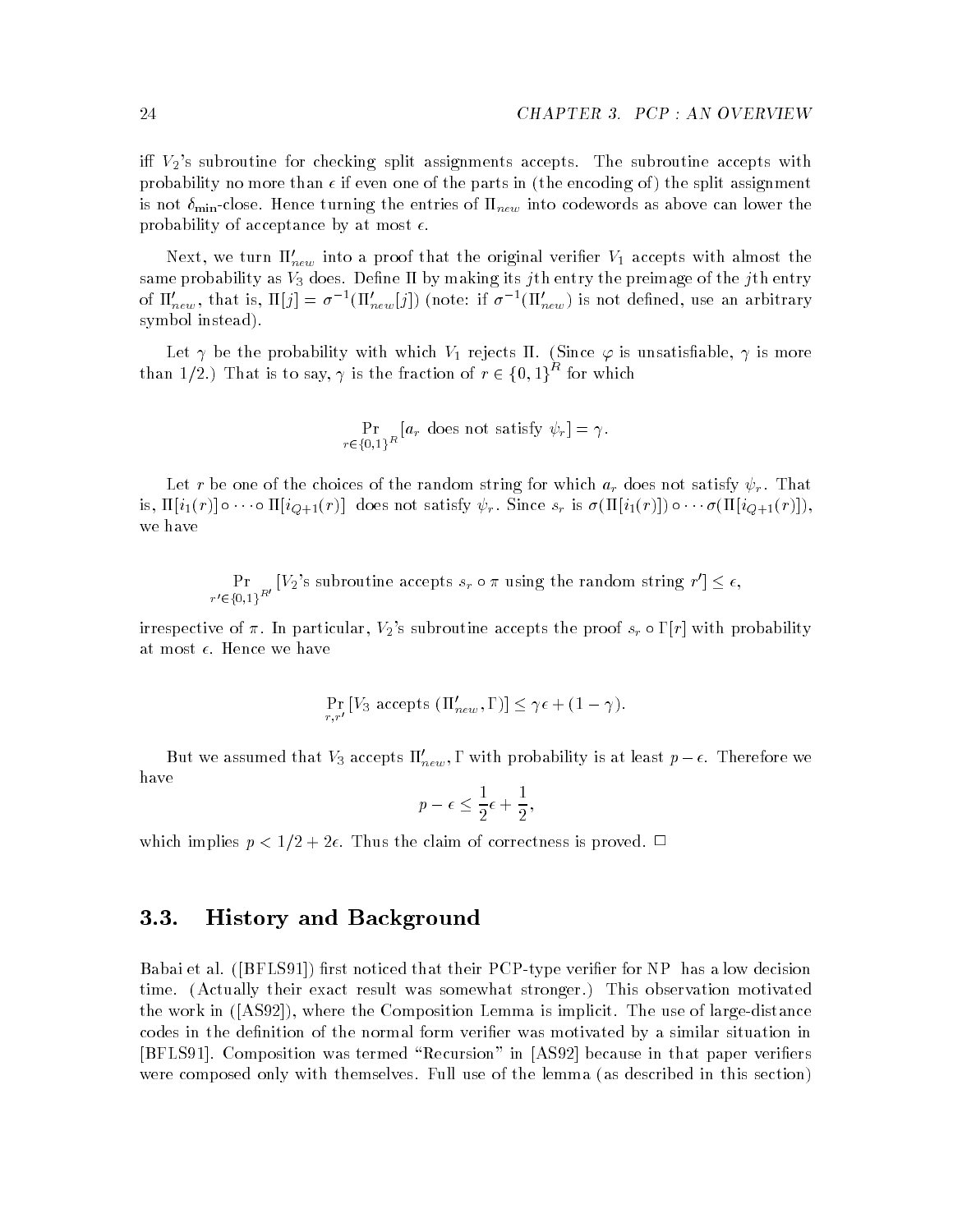was made in ALM - where Theorems and were proven The best verier of  $|{\rm AS}92|$  was  $\langle {\rm Log}\, n, {\rm Log}\, {\rm log}\, n \rangle$ ,  $\langle {\rm Log}\, {\rm log}\, n \rangle$  ) restricted.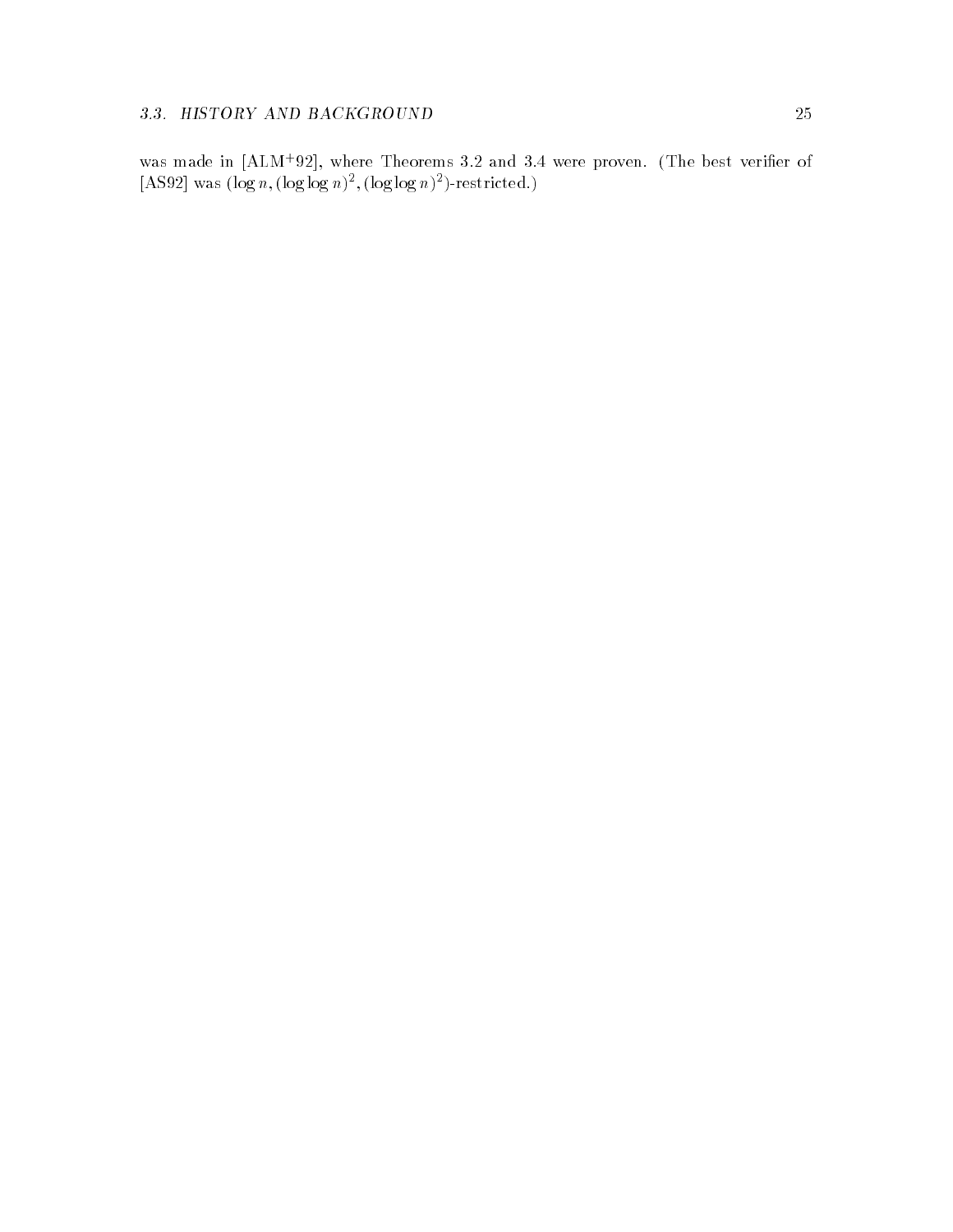### $CHAPTER$  3.  $PCP: AN$  OVERVIEW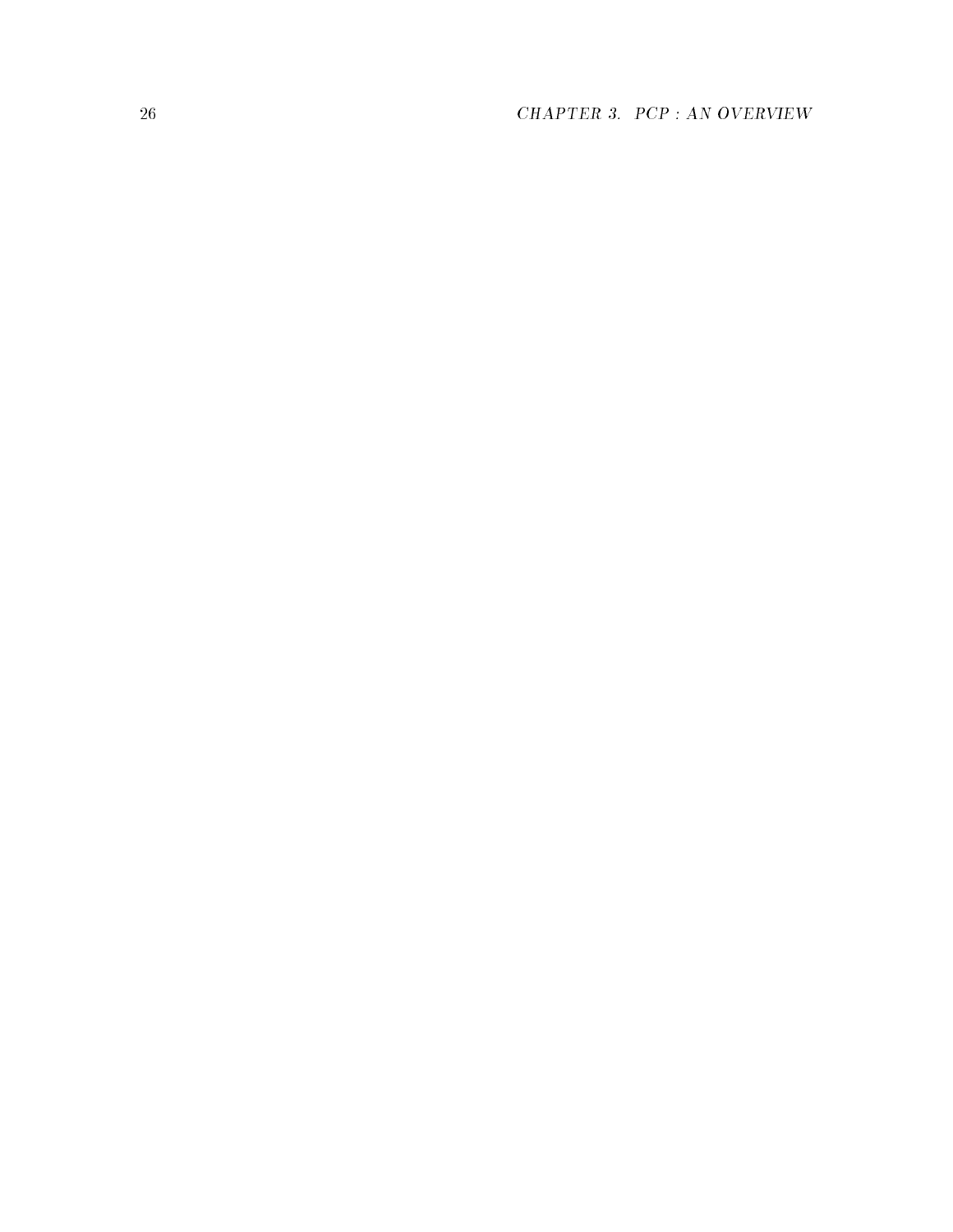# Chapter 4

# A Proof of the PCP Theorem

This chapter contains a proof of the PCP theorem As per the outline in Chapter - it suces to construct the verifies of Theorems (a) we have give the spectrum and the second construction of the s of the techniques used

Underlying the description of both veriers is an algebraic representation of a SAT formula. The representation uses a simple fact: every assignment can be encoded as a multivariate polynomial that takes values in a finite field (see Section  $4.1$ ). A polynomial that encodes a satisfying assignment is called a *satisfying polynomial*. Just as a satisfying boolean assignment can be recognized by checking whether or not it makes all the clauses of the satisfying polynomial can be recognized by can be recognized by checking whether  $\mathcal{L}$ it satisfies some set of equations involving the operations  $+$  and  $\cdot$  of the finite field.

Each of our veriers expects the proof to contain a polynomial- plus some additional information showing that this polynomial is a satisfying polynomial in other words- it satisfies the above-mentioned set of equations). The verifier checks this information using some algebraic procedures connected with polynomials These procedures are described in a blackbox fashion in Section - and in Section - and in Section - and in Section - and in Section 4. scription should suce to understand Sections and - in which we prove Theorems and a respectively. The contract of the contract of the contract of the contract of the contract of the contract of the contract of the contract of the contract of the contract of the contract of the contract of the contra

All results in this chapter are selfcontained- except Theorem about the performance of the low-compared the low-compared the change is the low-compared to the low-compared of the low-compared of

Throughout the chapter denotes the SAT formula for which proofs are being checked We use n to denote both the number of clauses and the number of variables. (We defend this usage on the grounds that the number of variables and clauses could be made equal by adding irrelevant variables  $-$  which do not appear in any clause  $-$  to the set of variables.)

A note on error probabilities. While describing verifiers we write in parenthesis and it it itself that a proof must a proof must satisfy in the good case itself the satisfy when  $\varphi$  is satisfiable). The reader may wish to check that there exists a proof meeting those conditions- and which is therefore accepted with probability Upperbounding the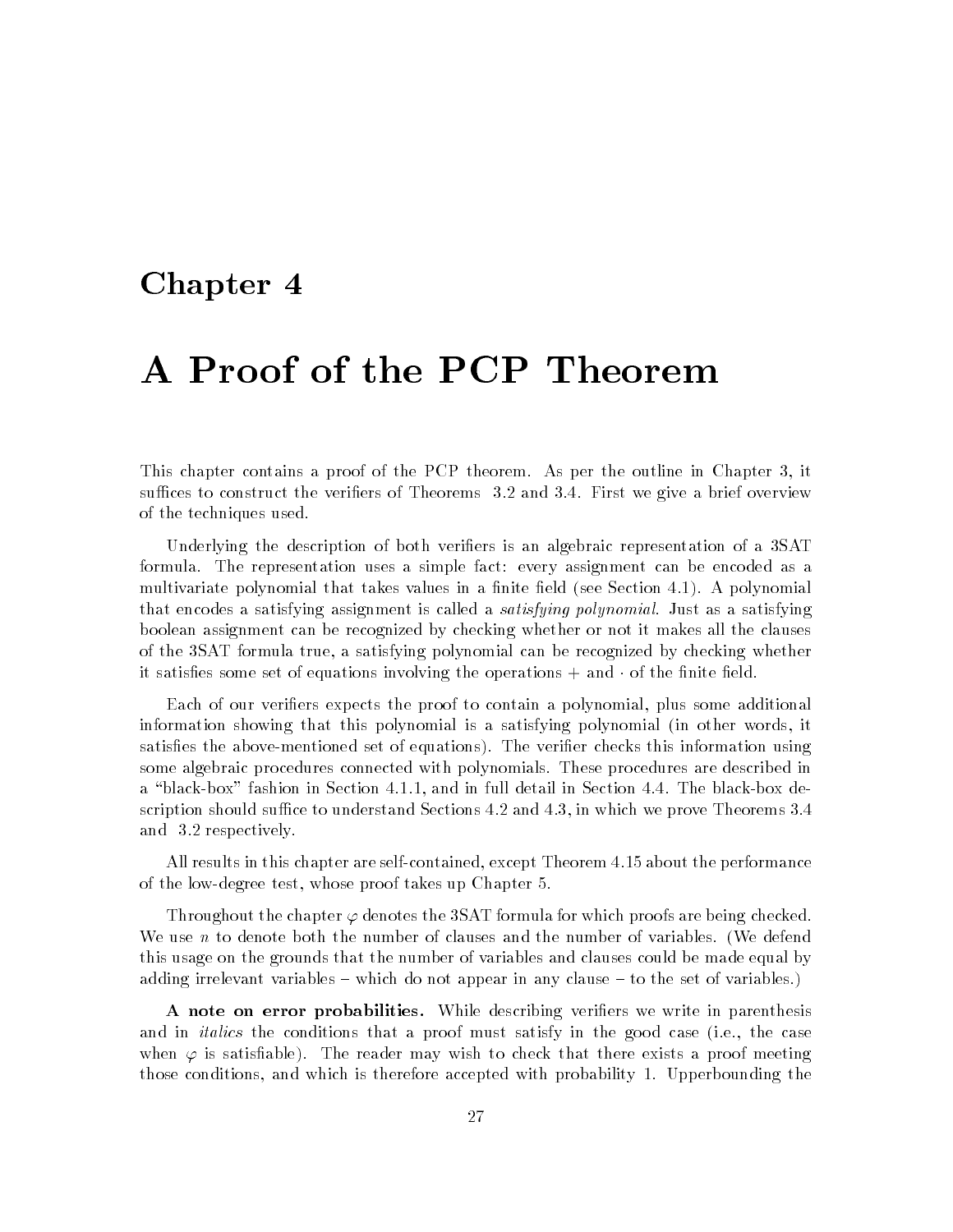probability of rejection in the bad case – when  $\varphi$  is not satisfiable – by 1/2 is more difficult, and requires proof

The overall picture After reading the proof- a look at Figure might help the reader recall all important steps

## Polynomial Codes and Their Use

a die die die bekend gebeur op in die deur die bestaande van die deel de gebeur van die gebou die de gebou van over F is a sum of terms of the form  $ax_1^{x_1}x_2^{x_2}\cdots x_k^{x_k}$  where  $a \in F$  and integers  $j_1,\ldots,j_k$ satisfy  $j_1 + \cdots + j_k \leq d$ . Let  $F_d | x_1, \ldots, x_k |$  be the set of functions from  $F^{\kappa}$  to F that can be described by a polynomial of total degree at most  $d<sup>1</sup>$ 

We will be interested in representations of polynomials by value. A k-variate polynomial defines a function from  $F^k$  to F, so it can be expressed by  $|F|^k = q^k$  values. In this representation a  $\kappa$ -variate polynomial (or any function from Fk for for that matter) is a word of length  $q^+$  over the alphabet  ${\bf r}$ .

**Definition 4.1:** The code of k-variate polynomials of degree d (or just polynomial code when k, d are understood from context) is the code  $\mathrm{F}_d[x_1,\ldots,x_k]$  in  $\mathrm{F}^{q^m}$ .

Note that the distance between two words is the fraction of points in Fk they disagree on. The following lemma (for a proof see Appendix A) shows that the polynomial code has large minimum distance

**Fact 4.1** (Schwartz): Two assumer polynomials in  $T_d[x_1,\ldots,x_k]$  alsaylee on at least  $1$  =  $a/q$  fraction of points in  $F^+$ .  $\Box$ 

In our applications,  $a < q/2$ . I hus if  $f : F^* \to F$  is a 0-close function ( $o < 1/4$ , say) then the polynomial that agrees with it in at least  $1 = 0$  fraction of the points is unique. The  $\frac{1}{2}$ fact- no other polynomial describes f in more than even  kdq fraction of the points We will often let  $\mathcal{M}$  be a suitable associated the suitable suitable suitable suitable suitable suitable suitable suitable suitable suitable suitable suitable suitable suitable suitable suitable suitable suitable sui

**Definition**  $4.2$ ; for a 0.1-close function  $\eta$  the unique nearest polynomial is denoted by  $\eta$ .

Polynomials are useful to us as encoding objects. We define below a canonical way (due to [BFLS91]) to encode a sequence of bits with a polynomial. For convenience we describe a more general method that encodes a sequence of field elements with a polynomial. Encoding a sequence of bits is a sub-case of this method, since  $0, 1 \in F$ .

<sup>&</sup>lt;sup>1</sup>The use of F<sub>d</sub> above should not be confused with the practice in some algebra texts of using F<sub>q</sub> as a shorthand for  $GF(q)$ .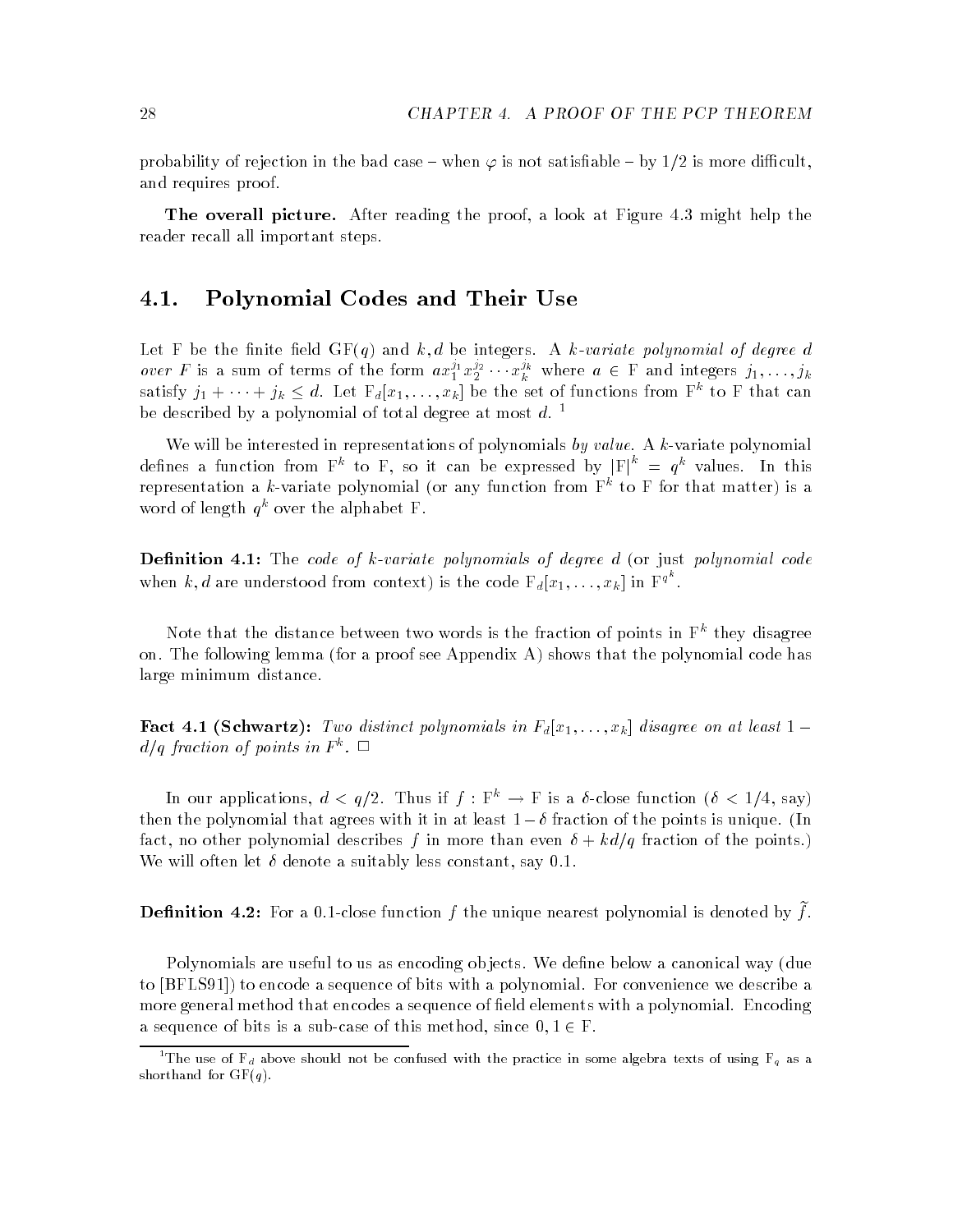

Figure 4.1: A function from  $[0, h]^\sim$  to F can be extended to a polynomial of degree  $mn$ .

 $\mathbf{A}$  is a subset of integers  $\mathbf{A}$  such that the eld  $\mathbf{A}$  subset of the eld F Readers  $\mathbf{A}$ with this notation can think of this notation can think of the eld F that has any subset of the eld F that has a size  $h + 1$ ).

**Theorem 4.2:** For every function  $s: [0, h]^m \to F$  there is a function  $s \in F_{mh}|x_1, \ldots, x_m|$ such that  $s(y) = s(y)$  for all  $y \in [0, h]^m$ .

**Proof:** for  $\overline{u} = (u_1, \ldots, u_m) \in [0, h]^m$  let  $L_{\overline{u}}$  be the polynomial defined as

$$
L_{\overline{u}}(x_1,\ldots,x_m)=\prod_{i=1}^ml_{u_i}(x_i),
$$

where  $l_{u_i}$  is the unique degree-h polynomial in  $x_i$  that is 1 at  $x_i = u_i$  and 0 at  $x_i \in [0, h] \setminus \{u_i\}$ .  $\lambda$  and  $\mu$  exists follows from Fact Australian and  $\mu$ the other points in  $[0, h]$ . Also, its degree is  $mn$ .

Now define the polynomial  $\hat{s}$  as

$$
\widehat{s}(x_1,\ldots,x_m)=\sum_{\overline{u}\in[0,h]^m} s(\overline{u})\cdot L_{\overline{u}}(x_1,\ldots,x_m).
$$

 $\Box$ 

**Example 4.1:** Let  $m = 2, n = 1$ . Given any function  $f : [0,1] \rightarrow F$  we can map it to a  $\alpha$  bivaliate degree  $\alpha$  polynomial,  $\beta$ , as follows.

$$
f(x_1, x_2) = (1 - x_1)(1 - x_2)f(0, 0) + x_1(1 - x_2)f(1, 0)
$$
  
+ (1 - x\_1)x\_2f(0, 1) + x\_1x\_2f(1, 1).

**Definition** 4.3: For a function  $s : [0, n]^{\infty} \to \mathbb{F}$ , a *polynomial extension of s* is a function  $s\in \mathbb{F}_{mh}[x_1,\ldots,x_m]$  that satisfies

$$
\widehat{s}(y) = s(y) \quad \forall y \in [0, h]^m.
$$

(note: the extension need not be unique).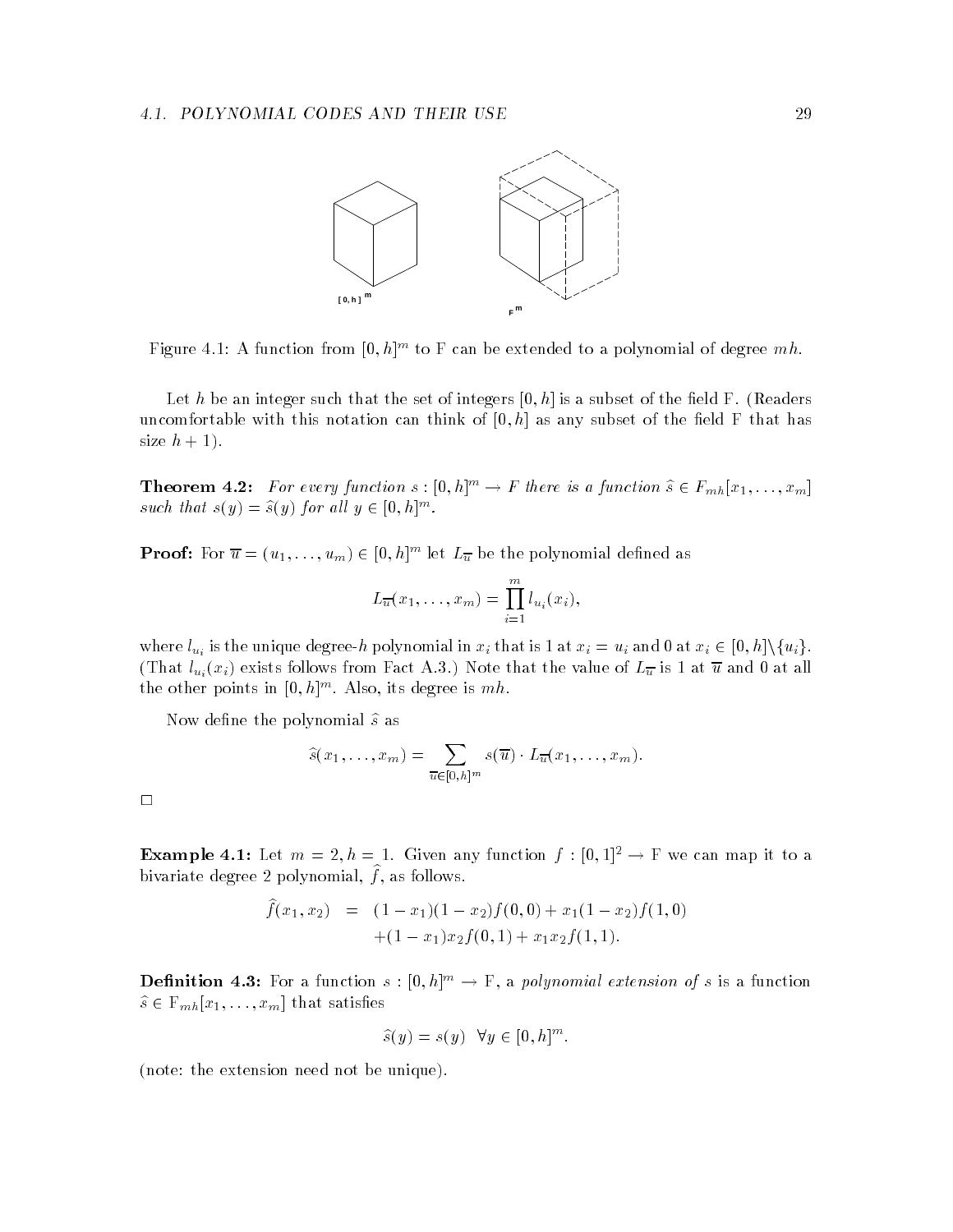**The encoding.** Let h be an integer such that  $[0,h] \subseteq F$ , and l an integer such that  $l = (n + 1)^{n}$  for some integer m. Denne a one-to-one map from Fl to  $\mathbf{r}_{mh}|x_1,\ldots,x_m|$  (in other words-contract to polynomials to polynomials to  $\mathcal{L}$  . The polynomials in Fig. ( ) in Fig. ( ) in Fig. ( ) in Fig. ( ) is not as follows:  $\mathcal{L}$  , and  $\mathcal{L}$  is not as follows:  $\mathcal{L}$  is not as follows:  $\$ Identify in some canonical way the set of integers  $\{1,\ldots,l\}$  and the set  $[0,h]^m\subseteq{\mathcal F}^m.$  (For instance, identify the integer  $i \in \{1, ..., l\}$  with its m-digit representation in base  $h + 1$ .) Thus a sequence s of  $\iota$  neig elements may be viewed as a function s from  $[v, n] = (v, r)$ . Map the sequence s to any polynomial extension  $\hat{s}$  of this function. This map is one-to-one  $\rm\,$  because if polynomials  $\rm\,$  and  $\rm\,$  are the same, then they agree everywhere and, in particular, on  $|0, n|$ , which implies  $f = q$ .

The inverse map of the above encoding is obvious. A polynomial  $f \in F_{mh}[x_1,\ldots,x_m]$  is the polynomial extension of the function  $r: [0, h]^m \to F$  defined as  $r(x) = f(x), \forall x \in [0, h]^m$ .

Note that we encode sequences of length  $l = (h+1)^m$  by sequences of length  $\left|\mathbf{F}\right|^m = q^m.$ In later applications this increase in size is not too much. The applications depend upon some algebraic procedures to work correctly- for which it suces to take q polyh Then  $q^m$  is  $h^{\sigma(m)} = \text{poly}(t)$ . Hence the increase in size is polynomially bounded.

Next- we indicate how we will use the above encoding

— concerted chair contracts and formula with n variables and formula with second process at field elements  $a_1, a_2, \ldots, a_n \in F$  is said to represent a satisfying assignment if the following  $\mathbf{p}$  is a straignment makes all clauses in the contract of air  $\mathbf{p}$  and  $\mathbf{p}$  are in the contract of air  $\mathbf{p}$ ith variable be false resp- true and otherwise do not assign a value to the ith variable

A key concept connected with our verifiers is that of a *satisfying polynomial*.

Denition Let be a CNF formula with n variables and F be a eld A satisfying polynomial of  $\varphi$  is a polynomial extension (for any appropriate choice of parameters m and h as above) of a sequence of field elements that represents a satisfying assignment to  $\varphi$ .

(As noted above, when the parameters  $m,h,|\mathrm{F}|$  are chosen appropriately, the satisfying polynomial can be represented by  $poly(n)$  bits.)

**Representing clauses by equations.** We give a simple algebraic condition to characterize sequences of field elements that represent satisfying assignments. (Our verifiers will use these conditions to check whether or not a given polynomial is a satisfying polynomial

Lemma Let be a SAT instance with n variables and n clauses- Let F be any eld and let  $\mathbf{I}$  and  $\mathbf{I}$  are interesting values over F-resonance  $\mathbf{I}$ equations  $\{p_i(X_{i_1}, X_{i_2}, X_{i_3}) = 0 : i = 1, ..., n\}$ , such that a sequence  $a_1, ..., a_n \in F$  represents a satisfying assignment i

$$
p_i(a_{i_1}, a_{i_2}, a_{i_3}) = 0 \quad \forall i \in [1, n]
$$
\n
$$
(4.1)
$$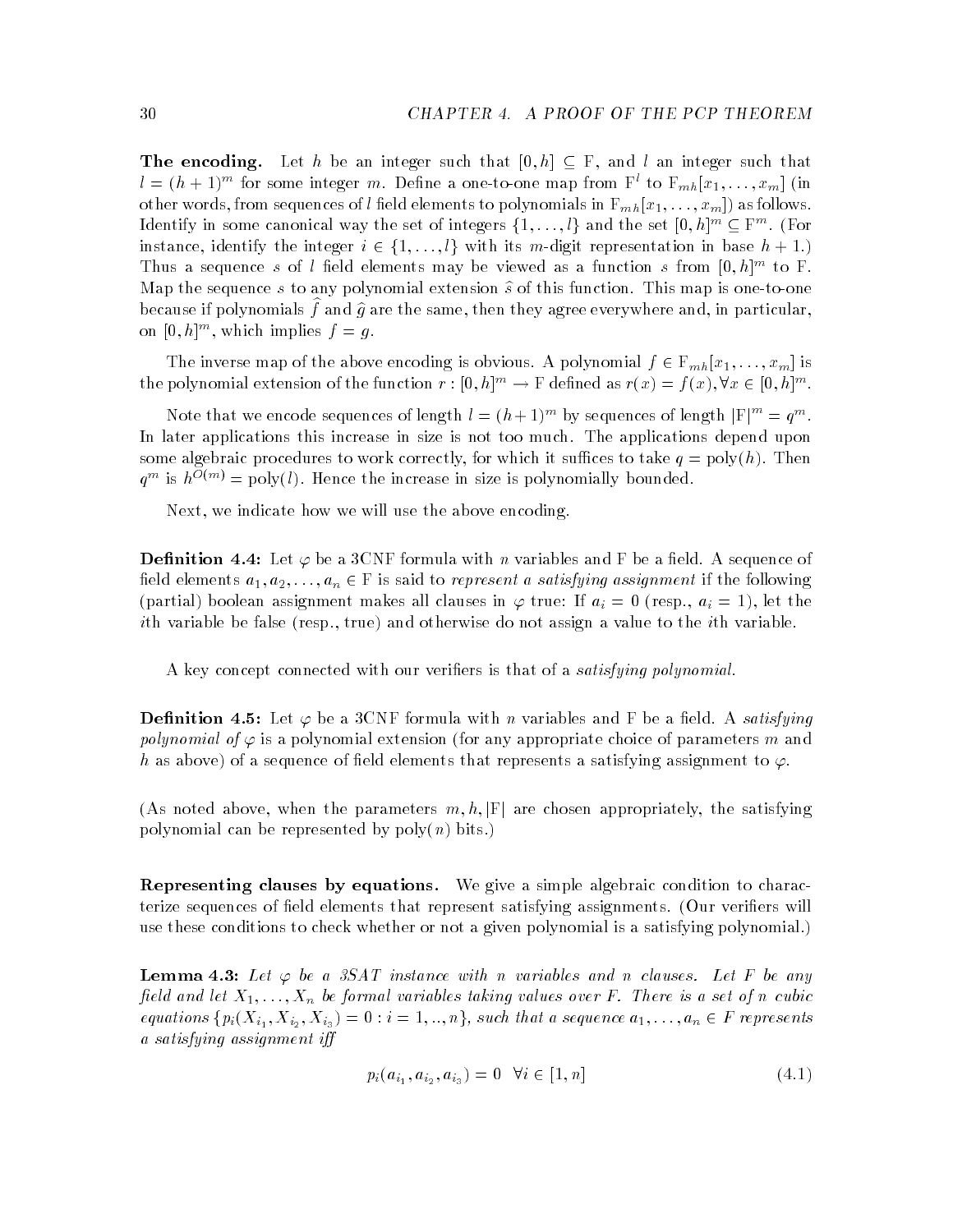The set of equations can be constructed in poly $(n)$  time.

 $\mathcal{V}$  as follows Formulae each clause of  $\mathcal{V}$ i associated the eld variable  $\alpha$  is the boolean variable  $\alpha$  in the boolean variable  $\alpha$ replace  $y_i$  by  $1 - X_i$ , the operation  $\vee$  by  $\cdot$  ( = multiplication over F) and  $\neg y_i$  by  $X_i$ . Thus for example, clause  $y_i \vee \neg y_j \vee y_k$  is replaced by the cubic equation  $(1-X_i) \cdot X_j \cdot (1-X_k) = 0$ . Note that the expression on the left hand side of this equation is is  i Xi - or Xj or  $\tau_{\rm N}$  , and the equation corresponding is the equation corresponding in a satisfy the equation  $\mu$  and the equation corresponding in a set of  $\mu$ natural way to boolean values of yields  $y_i$  and  $y_i$  and  $y_i$  -  $y_i$  -  $y_i$  -  $y_i$  and  $y_i$  and  $y_i$  and  $y_i$  and  $y_i$  and  $y_i$  and  $y_i$  and  $y_i$  and  $y_i$  and  $y_i$  and  $y_i$  and  $y_i$  and  $y_i$  and  $y_i$  and  $y_i$  and  $y_i$  an

 $J_{\ell_1}$  is the arithmetical intervalse are yields are yields are yields are yields as  $J_{\ell_1}$  is the arithmetical intervalse are  $J_{\ell_1}$  is the arithmetical intervalse are  $J_{\ell_1}$  is the arithmetical intervalse an  $\mathcal{N}$  and  $\mathcal{N}$  are the cubic equation pixels we get  $\mathcal{N}$  and  $\mathcal{N}$  and  $\mathcal{N}$  are the contract of  $\mathcal{N}$  and  $\mathcal{N}$  are the contract of  $\mathcal{N}$  and  $\mathcal{N}$  are the contract of  $\mathcal{N}$  and  $\mathcal{N}$  a  $\mathcal{S}$  is the assignment  $\mathcal{S}$  . The assignment  $\mathcal{S}$  are assigned in the assignment  $\mathcal{S}$  . Then if the assignment  $\mathcal{S}$  are assigned in the assignment of the assignment of the assignment of the assignment  $\sim$  yn satisfied  $\sim$  to see the assignment to y<sub>1</sub>,  $\cdots$ , y<sub>n</sub> satisfies  $\sim$ 

### Algebraic Procedures for Polynomial Codes

In this section we give a "black-box" description of some algebraic procedures concerning polynomial codes (for details of how they work refer to Section 4.4). First we explain how a verifier uses them.

The verier denes using the polynomial extension encoding from Denition a mapping from boolean assignments to polynomials of degree d for some suitable d- and expects the proof to contain one such polynomial Recall that polynomials are represented by value, so the proof actually contains some table of values  $f : F^{\infty} \to F$  . How can the verifier check that  $f \in F_d[x_1,\ldots,x_m]$ ? Our first procedure, the test for  $\delta$ -closeness, allows it to do almost that. By looking at very few values of  $f$  the procedure determines whether or not f is  $\delta$ -close (where  $\delta$  is some suitably small constant). So suppose f is indeed found to be *e*-close. Our second procedure can reconstruct values of  $\mu$ , the polynomial closest to f - at any desired points Together- the two procedures allow the verier to assume for all practical purposes that  $f$  is exactly a polynomial.

Actually we describe two pairs of procedures. The first pair is somewhat specialized, and works only for a special polynomial code-called the linear function codes the linear function  $\mathcal{L}$ code Function and where  $\tau$  is eld of the eld of two elements-increased and decay and decay and decay

### **Procedure 4.1 (Procedures for the linear function code.):** Let F be the field  $GF(2)$ .

(1) Lest for  $v$  closeness: Given any function  $\tau : \mathbb{F}^n \to \mathbb{F}$  and  $v < 0.1$ , the procedure tests  $f$  for a codeword-closeness-codeword-closeness-codeword-closeness-codeword-closeness-codeword-closeness-codeword-closeness-codeword-closeness-codeword-closeness-codeword-closeness-codeword-closeness-codeword-closeness-co accepts with probability 1. If f is not  $\delta$ -close it rejects with probability  $> 1/2$ .

(ii) Reconstructing Values of  $f$ : Given any  $\delta$ -close function  $f: \mathbb{F}^m \to \mathbb{F}$ , and  $b \in \mathbb{F}^m$ this procedure outputs  $f(t)$  with probability at least  $1 = 2t$ . It reads the value of  $f$  at only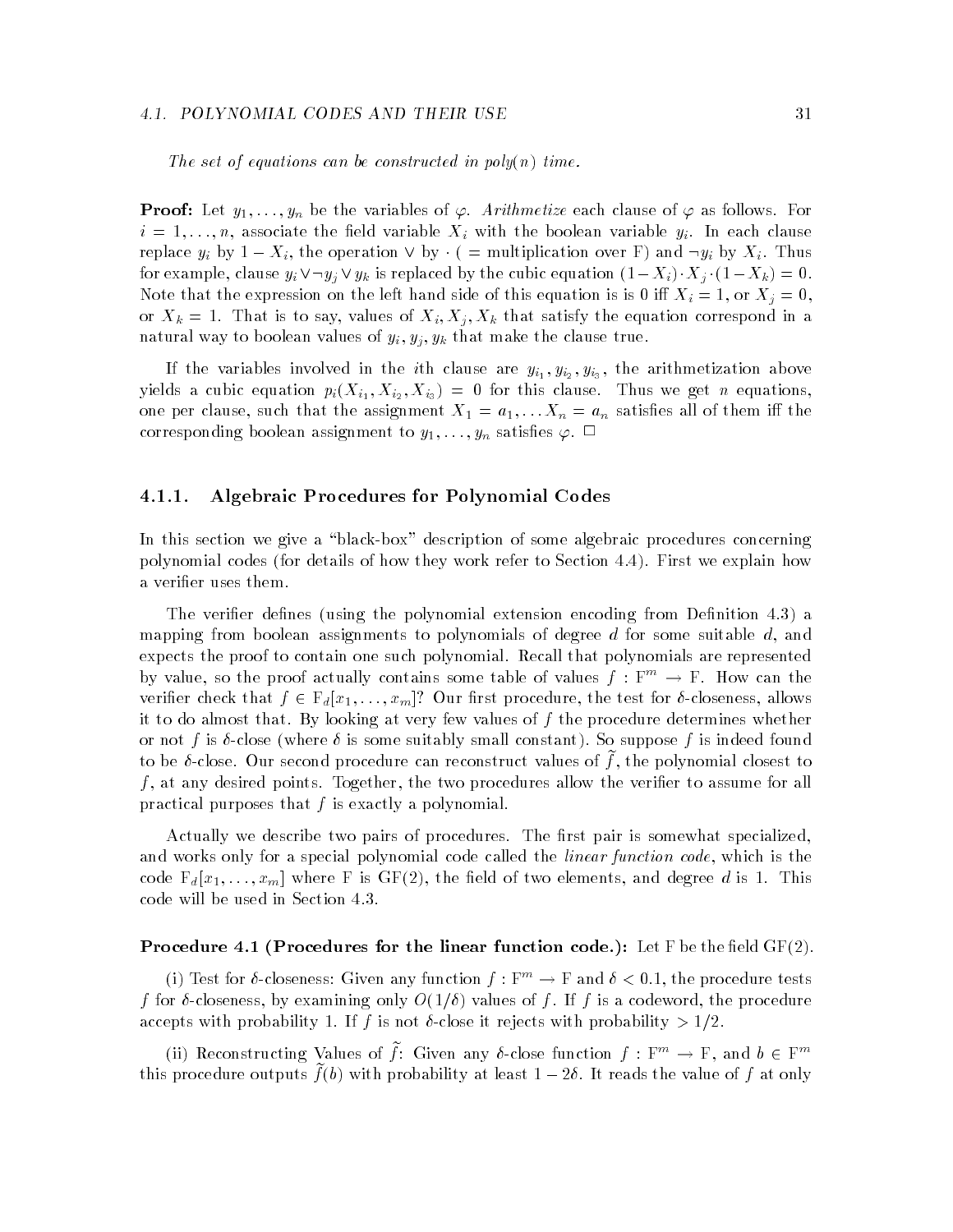2 points.

Complexity The procedures examine f in O random locations which- assuming  is a constant, requires  $O(\log |F|^m) = O(m)$  random bits. Apart from the time taken to read these values-only O operations performance performance performance on the procedures only O operations in GFtime

Next- we describe the procedures for polynomial codes of degree higher than Two dierences should be noted First- the procedures for general degree d require additional information-the form of a separate that the form of the corrections of the correction of the correct of the co procedure does not depend upon the contents of the table; before using any information from the table- the procedure rst checks probabilistically that it is correct Neverthelessreading the transition of the table that it is corrected it is corrected that it is corrected it is easier. than generating it from scratch Second- the total number of entries read by the procedures is some constant independent of the degree  $d$  and number of variables  $m$ . Even more significant is part if  $\mu$  is independent of the number of contribution of the number of the number of points at which the procedure is constructing values of  $f$ . The fact that both procedures examine only  $O(1)$  entries in the tables will be crucial for our strongest constructions.

### Procedure - Procedures for the general polynomial code Let F be the eld  $GF(q)$ .

(1) Lest for  $v$  closeness: Given  $\gamma : \Gamma \longrightarrow \Gamma$ , a number  $a$  such that  $q > 1$ uu $a^{\circ}$ , and and table  $T$ .

If  $f$  is a codeword there exists a table  $T$  such that the procedure accepts with probability if is a contracted to make  $u_1 \cdots$  , with probability at least with probability at least  $\tau_I =$ (irrespective of T). The procedure reads  $O(1/\delta)$  entries from T and the same number of values of  $f$ .

(ii) it reconstructing values of  $f$ . Let  $c, u$  be integers satisfying footh  $\leq q$ .

Given: a  $\delta$ -close function  $f: F^m \to F$ , a sequence of c points  $z_1, \ldots, z_c \in F^m$ , and a table

The procedure reads values of f and entry from T If f is a codeword- there exists a table 1 such that the procedure always optputs the correct values of  $f(z_1), \ldots, f(z_c)$  (and in particular never outputs REJECT). But otherwise with probability  $1-2\sqrt{\delta}$  (irrespective of T  $\mu$  and  $\mu$  in the procedure either outputs REJECT, or correct values of  $f(z_1), \ldots, f(z_c)$ .

 $\mathcal{F} = \mathcal{F} = \mathcal{F} = \mathcal{F} = \mathcal{F} = \mathcal{F} = \mathcal{F} = \mathcal{F} = \mathcal{F} = \mathcal{F} = \mathcal{F} = \mathcal{F} = \mathcal{F} = \mathcal{F} = \mathcal{F} = \mathcal{F} = \mathcal{F} = \mathcal{F} = \mathcal{F} = \mathcal{F} = \mathcal{F} = \mathcal{F} = \mathcal{F} = \mathcal{F} = \mathcal{F} = \mathcal{F} = \mathcal{F} = \mathcal{F} = \mathcal{F} = \mathcal{F} = \mathcal{F} = \mathcal$ poly( $m + a + c$ ). Kandomness is required only to generate  $O(1)$  elements of Fm, so only  $O(m \log |F|)$  random bits are needed.

Note Whenever we use Procedure - the function f is supposed to represent a sequence of n bits The degree and the number of variables have been carefully chosen carefully chosen carefully chosen of so that  $\left|\mathbb{F}\right|^m = \text{poly}(n)$ . Thus the procedures require  $O(m \log |\mathbb{F}|) = O(\log n)$  random bits. Also- the degree- the number of variables and c- the number of points in Procedure ii is polylog n- so both the running time and the size of the table entries are polylog n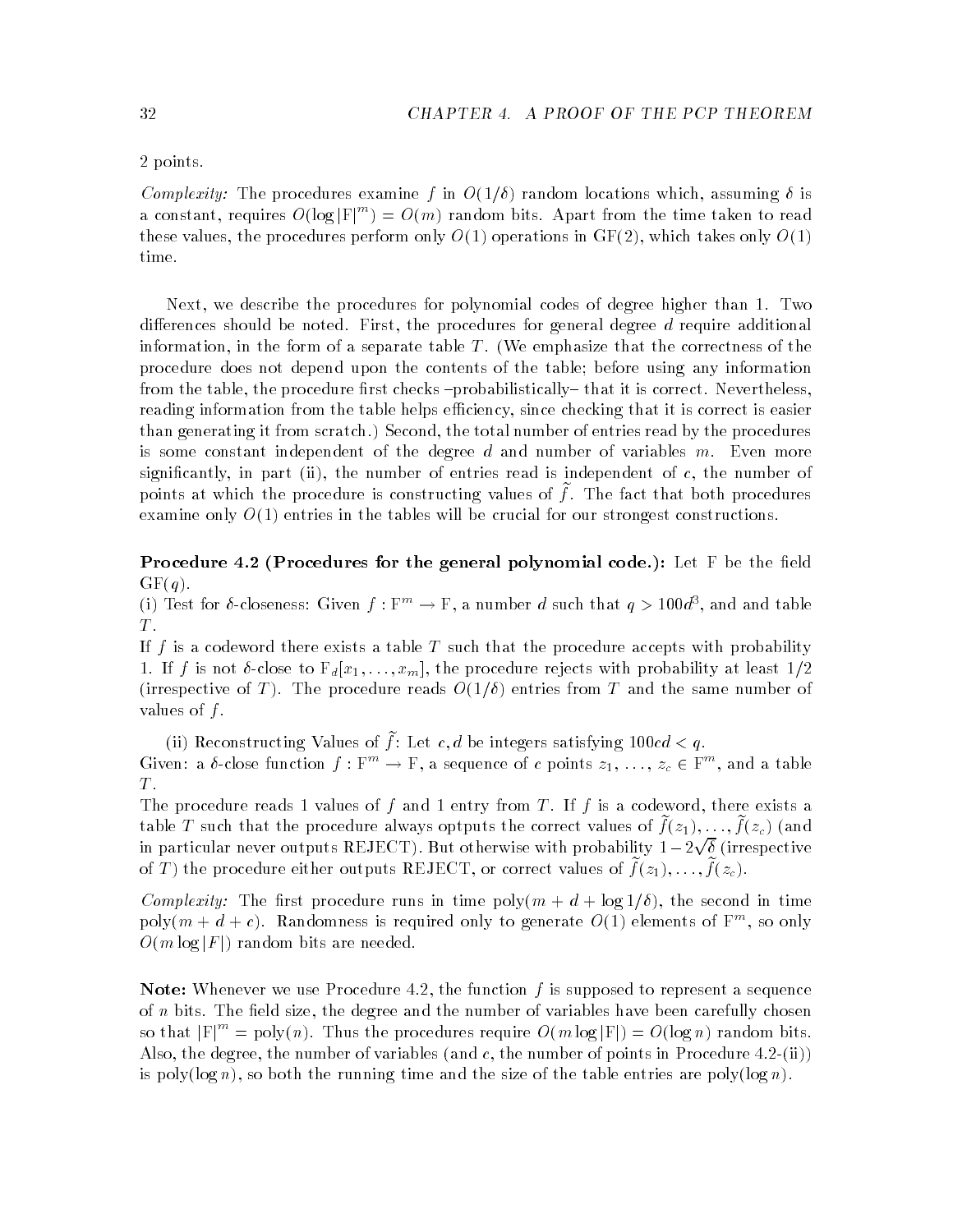### $4.1.2.$ An Application: Aggregating Queries

As an immediate application of Procedure 4.2 we prove a general result about how to modify any verifier so that all its queries to the proof get aggregated into  $O(1)$  queries. The modification causes a slight increase in the number of random bits and the alphabet size.

Lemma Let L be any language- For every normal form verier V for L that uses  $O(r(n))$  random bits and has decision time poly $(t(n))$  there is a normal form verifier V' for L that is  $(r(n)(1+\frac{\cos(\pi n)}{\log r(n)})$ , 1,  $t(n)+r(n)$ )-restricted.

Proof For starters- we ignore the property of normal form veriers having to do with checking assignments that are split into many parts

The main idea in the construction of the new verifier  $V'$  is that the proof is now supposed to be in a different format. It contains a polynomial extension of a string of bits that the old verifier V would have accepted as a proof with probability 1. What enables  $V'$  to "bunch" up" its queries to a proof in this format is the magical ability of Procedure  $4.2$ -(ii) to extract many values of a provided polynomial by reading only  $O(1)$  entries in some accompanying tables

Now we state the construction more precisely. Let us fix an input x of size n. Let R and  $t$  stand for the number of random bits and the decision time of  $V$  respectively. Note that R ORn- t polytn The number of bits of information that <sup>V</sup> can read and process is upperfounded by the decision time-  $\mathbf{t}$  to the decision time-  $\mathbf{t}$  that  $\mathbf{t}$ are read in each run. Since there are only Z – different possible runs (one for each choice – of the random string-term string-term and in each runprovided proof-string has size N, where  $N \leq 2^{R}t$ . Let us call a string in  $\{0,1\}^{N}$  as perfect if  $V$  accepts it with probability 1.

Assume (by allowing the proof to contain unnecessary bits if necessary) that  $N = (l+1)^{j}$ for some integers j,l. Let F be a field such that  $[0, l] \subseteq F$  (we specify the values of the paramaters later). Recall from Definition 4.3 that every string s in  $\{0,1\}^N$  (in other words,  $\sim$  is a proof that the old verifier can check  $\mu$  mas a polynomial extension s in F  $\mu$   $\mu$  i  $\mu$  ,  $\cdots$  ,  $\alpha$  i  $\cdots$ The sequence of values that s takes on  $|0, 7|$  is exactly s.

The new verifier  $V'$  expects, as a proof that the input is in the language, a function that is a polynomial extension of a perfect string. But given such a function, say  $q: \mathbb{F} \to \mathbb{F}$ , now to check that it represents a perfect string First- the verier checks using Procedure (i) – that q is  $\delta$ -close for some small enough  $\delta$ . Then it must check whether the sequence of values of q on  $[0, T]$  is a perfect string. (Admittedly, the sequence of values of q is a string of the string and we can view it as a string of bits-can view it as a string of bits-capture the string the st zero of the field as the bit 0 and every non-zero as the bit 1.) To do this, V' runs the old verier van the sequence van accepts in vergeligt since the since van while the checking a proof, the new verifier V' needs to reconstruct the values taken by  $\tilde{q}$  at some t points In  $[0, t]^{\times}$ . It uses Procedure 4.2-(ii) for this purpose, and therefore needs to read only  $O(1)$ entries in some provided table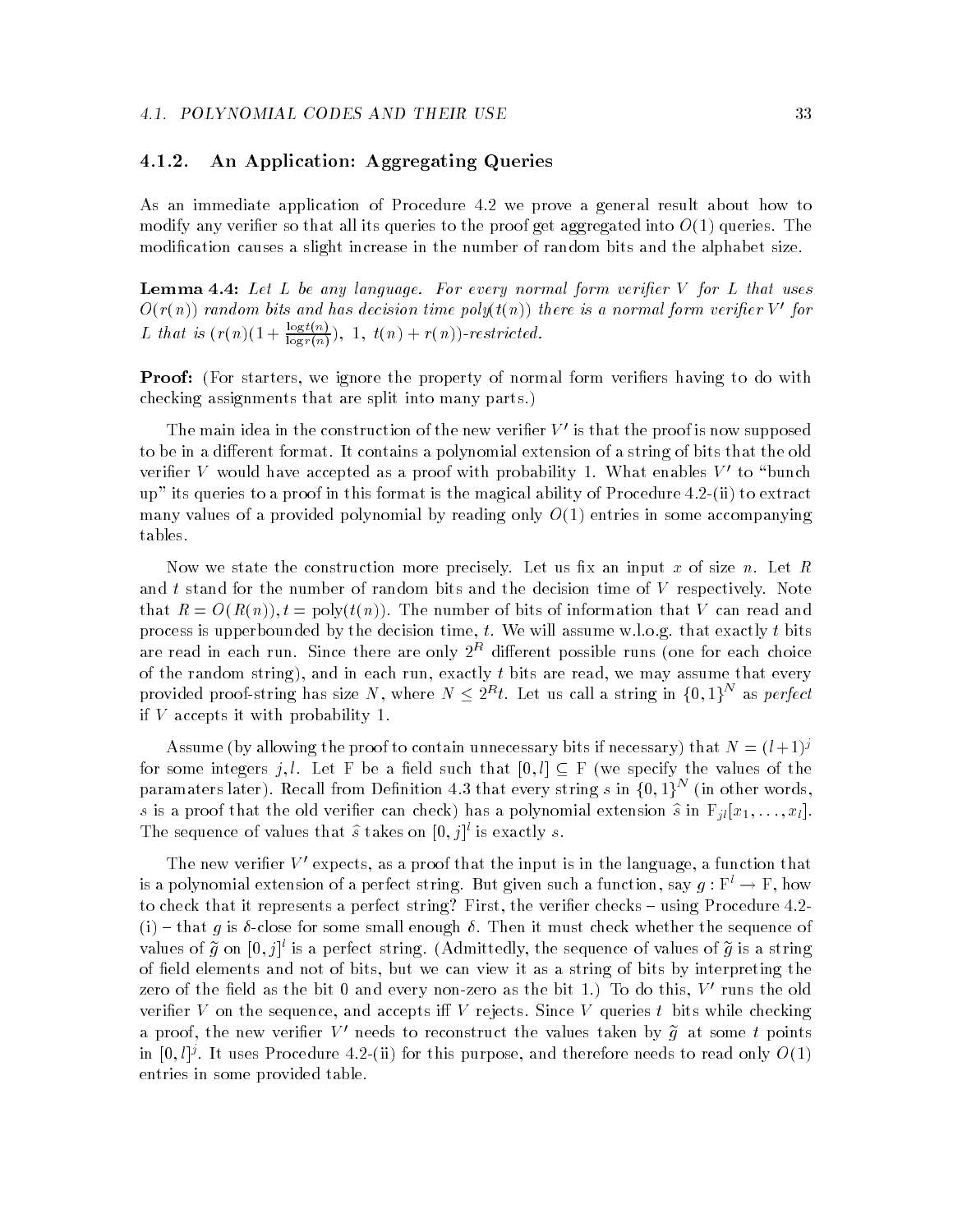Our informal description of V' is complete. A more formal description appears on the next page. Next, we prove that  $V'$  is a correct verifier for language L.

If  $x \in L$ , there is a perfect string. When V' is provided with a polynomial extension of this string-tables required by Proper tables required by Proper tables required by Procedure probability 1.

Program of  $V'$ . Given:  $f: \Gamma' \to \Gamma$ , tables P and  $P_1, \ldots, P_{2^R}$ . (i) Use Procedure 4.2-(i) and table P to check that f is 0.01-close. if the procedure fails  $\rightarrow$  f is not a polynomial output REJECT and exit (ii) Pick a random  $r \in \{0,1\}^R$ Compute the sequence of the second in the sequence of  $\mathcal{L}_{\mathcal{A}}$ V would examine in a proof using  $r$  as random string  $\forall$  As indicated above, these locations may be  $\mu$  viewed as points in  $\mathbf{U}, \mathbf{U}^*$ . Use Table  $P_r$  and Procedure 4.2-(ii) to reconstruct the values of  $\mu$  on these  $\iota$  locations.  $\forall$  As indicated above, these values may be viewed as bits- If the Procedure rejects, REJECT else simulate  $V$ 's computation on these  $t$  bits and ACCEPT iff it accepts exit

We show that when  $x \notin L$  then  $V'$  rejects every proof with probability at least  $1/2$  –  $2\sqrt{0.01}$ . Let  $(f, P, P_1, \ldots, P_{2^R})$  be any proof given to V'. If f is not 0.01-close, part (i) of the program rejects with probability at least  $1/2$ . So assume w.l.o.g. that f is 0.01-close. Let  $\Gamma$  be the string of bits whose extension is  $f.$  Since  $x \not\in L,$  the old verifier  $V$  must reject . with probability at reast replacement that he with the new verifies  $\mathbf{v}_1$  on  $\mathbf{v}_2$  on  $\mathbf{v}_3$  on  $\mathbf{v}_4$ the simulation may sometimes be erroneous if  $P$ rocedure  $4.2$ -(ii) fails to produce the correct bits of  $\Gamma$ . The probability that Procedure 4.2-(ii) outputs an erroneous answer is at most  $2\sqrt{0.01}$ , since f is 0.01-close. Thus the probability that the new verifier  $V'$  rejects while simulating V is at least  $1/2 - 2\sqrt{0.01}$ .

Hence we have shown the correctness of  $V$  as a verifier for language  $L$ .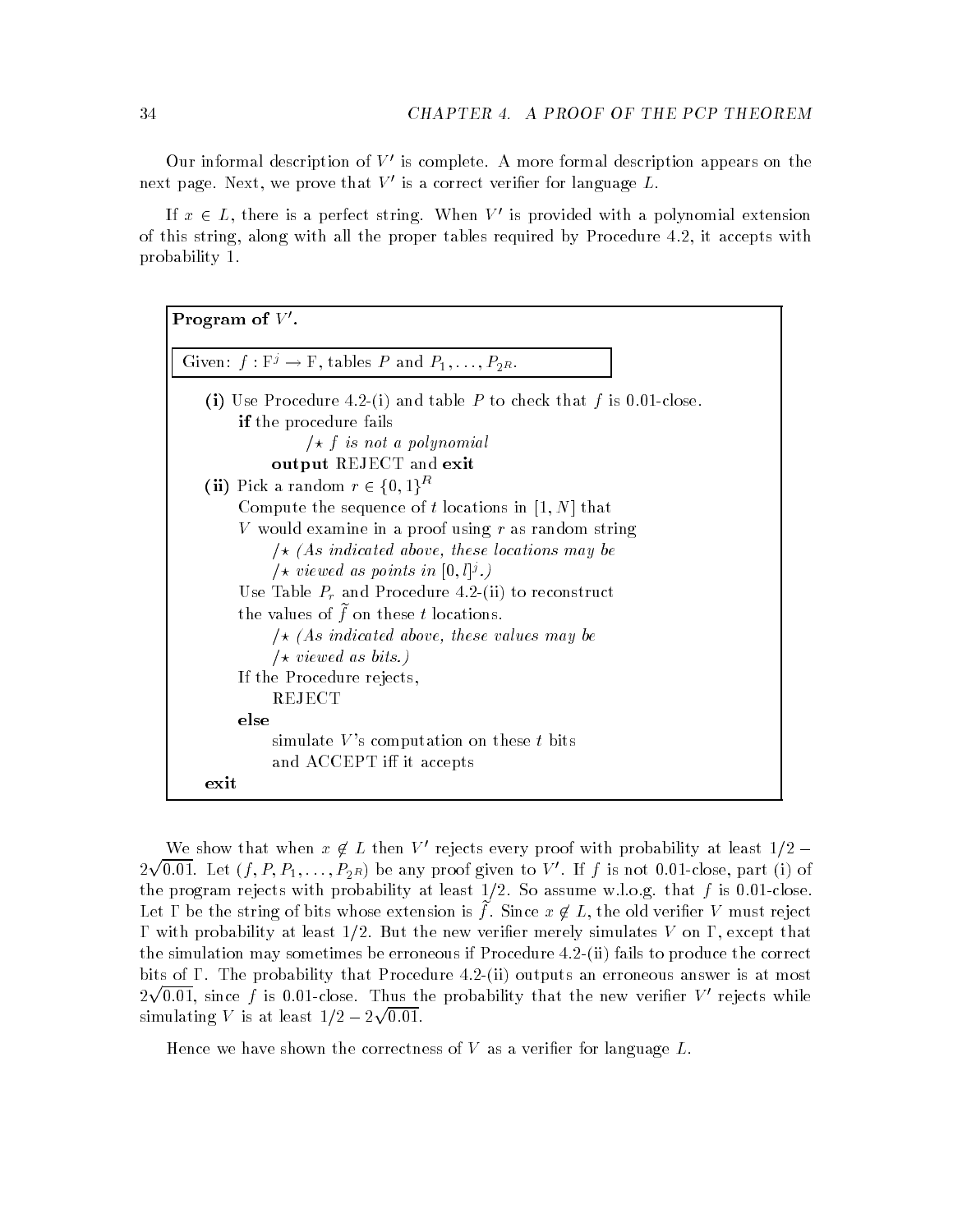**Complexity.** The properties of Procedure 4.2 imply that V' reads only  $O(1)$  entries from the provided tables By viewing each table entry as a symbol in some alphabet- we conclude that V' reads only  $O(1)$  symbols from the proof. Now we specify the minimum field size that makes everything else work out. Recall that  $N = 2<sup>2</sup> t$ . Assume  $t = \text{poly}( \log N)$ . Since  $l^j \approx N$ , this means  $\gamma = \Theta(\log N / \log \log N)$ . Let field size q be the larger one of poly $(\gamma l)$ and poly $(jT)$ . This is the minimum we need for Procedure 4.2 to work as claimed.

The decision time of V' is (Decision time of  $V$ ) + (Time for procedure 4.2), which is  $T + \text{poly}(iT) = \text{poly}(R + T)$ . The amount of randomness it uses is

$$
R + O(\log |\mathcal{F}|^{j}) = O(R + j \log T) = O(R + \frac{R \log T}{\log R}).
$$

Thus  $V'$  respects the claimed bounds.

Checking assignments split into  $p$  parts. The modification is the same. That is to say,  $V'$  expects each of the p split parts to be represented by its polynomial extension, along with tables similar to the ones above

 $\Box$ 

### $4.2.$ a verifier is a sense of the USING OF A Second Department of the USING OF A Second Department of the USING OF

In this section we prove Theorem - one of the two theorems we wanted to prove in this chapter One essential ingredient is the following lemma- whose proof appears in Section 4.2.1.

Lemma There exists a normal form verier for SAT that is log n- polylog n- log n restricted-

Theorem is lemma by using the general procedure for a great procedure for a general procedure for a great procedure for a great procedure for a great procedure for a great procedure for a great procedure for a great proce gating queries into  $O(1)$  queries.

Proof Theorem - The verier of Lemma fails the requirements of Theorem in just one way it reads polylog n symbols in the proof instead of O However- Lemma allows us to aggregate the queries of this verier- and replace them with O queries A quick look at the accompanying blow-up in decision time and amount of randomness shows that it is not too much

Using Billiam of the verificial of Billiam - we obtain a log new property of the log not a log not a log not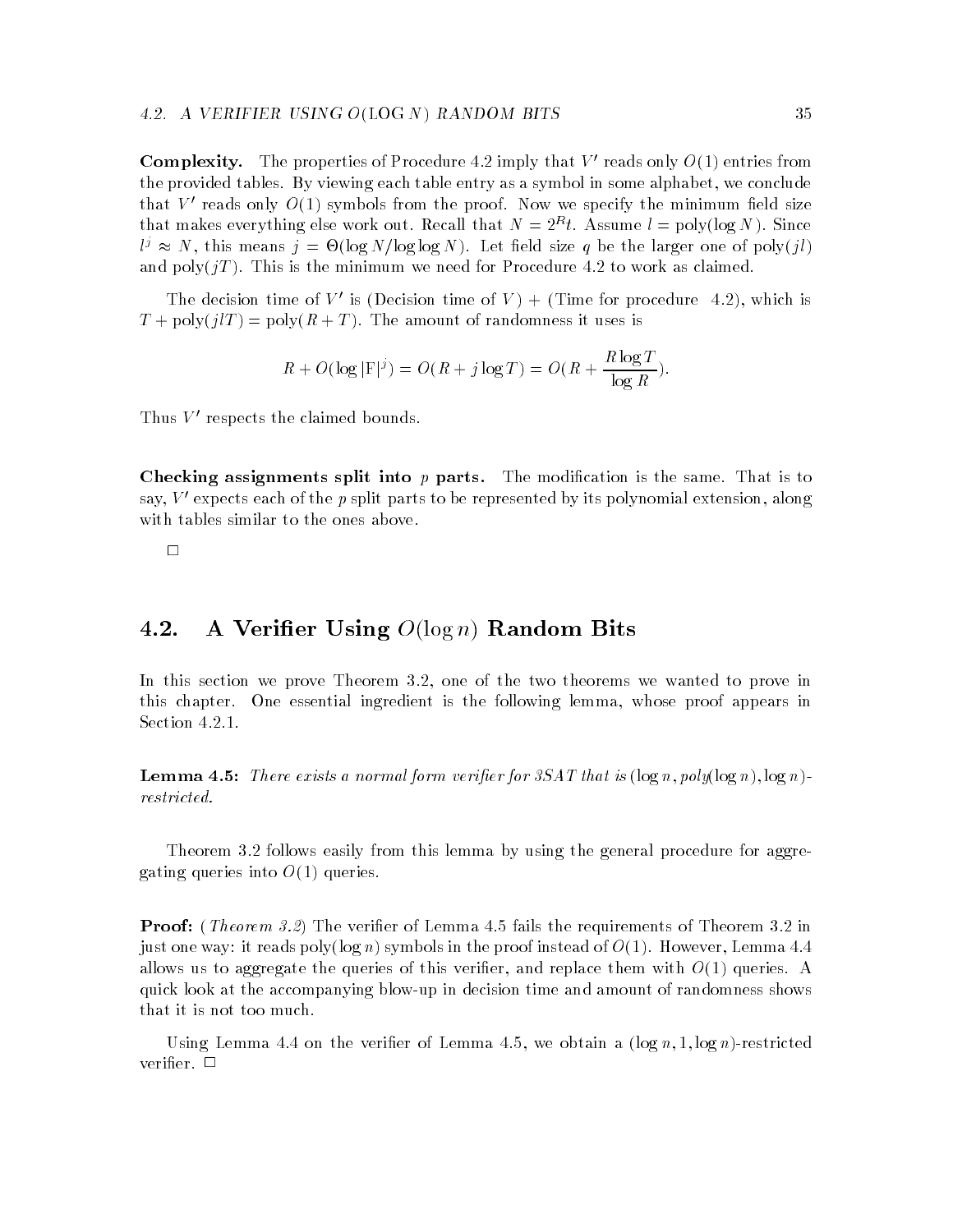### $4.2.1.$ A Less Efficient Verifier

This section contains a proof of Lemma 4.5. The exposition of the proof uses a mix of ideas Irom |BFL91, BFL591, FGL '91|.

Let be an instance of SAT and F a nite eld The verier will use the fact see our that every contract can be encoded by its polynomial extension of the polynomial extension of the contract

— A satisfying polynomial for the satisfying  $\mathcal{P}$  instance  $\mathcal{P}$  is a polynomial extension of  $\mathcal{P}$ a satisfying assignment for Note see Denition 
- for a more detailed denition- 

**Definition 4.7:** The sum of a function  $g: \mathbb{F}^k \to \mathbb{F}$  on a set  $S \subseteq \mathbb{F}^k$  is the value  $\sum_{x \in S} g(x)$ .

The verier expects the proof to contain a satisfying polynomial- for some specied choice of parameters m- h Using the procedure described in Section - the verier checks that the provided function  $f$  is  $v$ -close. Next, it has to check that  $f$  , the polynomial nearest to find the verification polynomial The verification polynomial The verifically reduces the verifical (using Lemma  $4.6$ ) to whether or not a certain related polynomial  $P$  sums to 0 on a certain incely behaved set  $S$ . The set  $S$  is incely behaved if it is of the type  $[0, t]$  for some integers l- i The Sumcheck procedure Procedure can eciently verify the sum of a polynomial on a "nicely behaved" set. The verifier uses this procedure to verify that the sum is picyramics at the great specific most control is proved the management while doing the Sum the verifier heeds to reconstruct varies or  $\mu$ , which is also easy to do using the the procedure in Section  $4.1.1$ .)

Now we set out the parameters used in the rest of this section Assume m- h are integers such that  $h = O(\log n)$ ,  $n = (n + 1)^{n}$  (if n is not of this form, we add unnecessary variables and clauses until it is). Note that this means  $m = \theta((\log n)/\log \log n)$ . Finally, let  $F = GF(q)$  be a field of size poly $(h)$ . Then a function  $f : F<sup>m</sup> \to F$  is represented by  $q^m = h^{O(m)} = \text{poly}(n)$  values.

The following lemma describes an algebraic condition that characterizes a satisfying polynomial

Lemma 4.6 (Algebraic View of 3SAT): Given  $A \in F_{mh}[x_1,\ldots,x_m]$ , there is a polynomial time constructible sequence of poly $(n)$  polynomials  $P_1^A, P_2^A, \ldots \in F_{10mh}[x_1, \ldots, x_{4m}]$ such that

- 1. If A is a satisfying polynomial for  $\varphi$  then each of  $P_1^+, P_2^*, \ldots$  sums to  $\theta$  on  $[\theta, h]^{\ldots}$ .  $\overline{\phantom{a}}$ -Otherwise at most  $1/8$ th of them do.
- z. For each  $i$ , evaluating  $F_i^{\perp}$  at any point requires the values of A at 5 points.

, we replace the contract contract the complete of  $\mathfrak{g}$  , a set of eld and the contract of eld a sequence elements satisfies these equations iff it represents a satisfying assignment to  $\varphi$ . In this lemma we replace that set of equations by a more compactly stated algebraic condition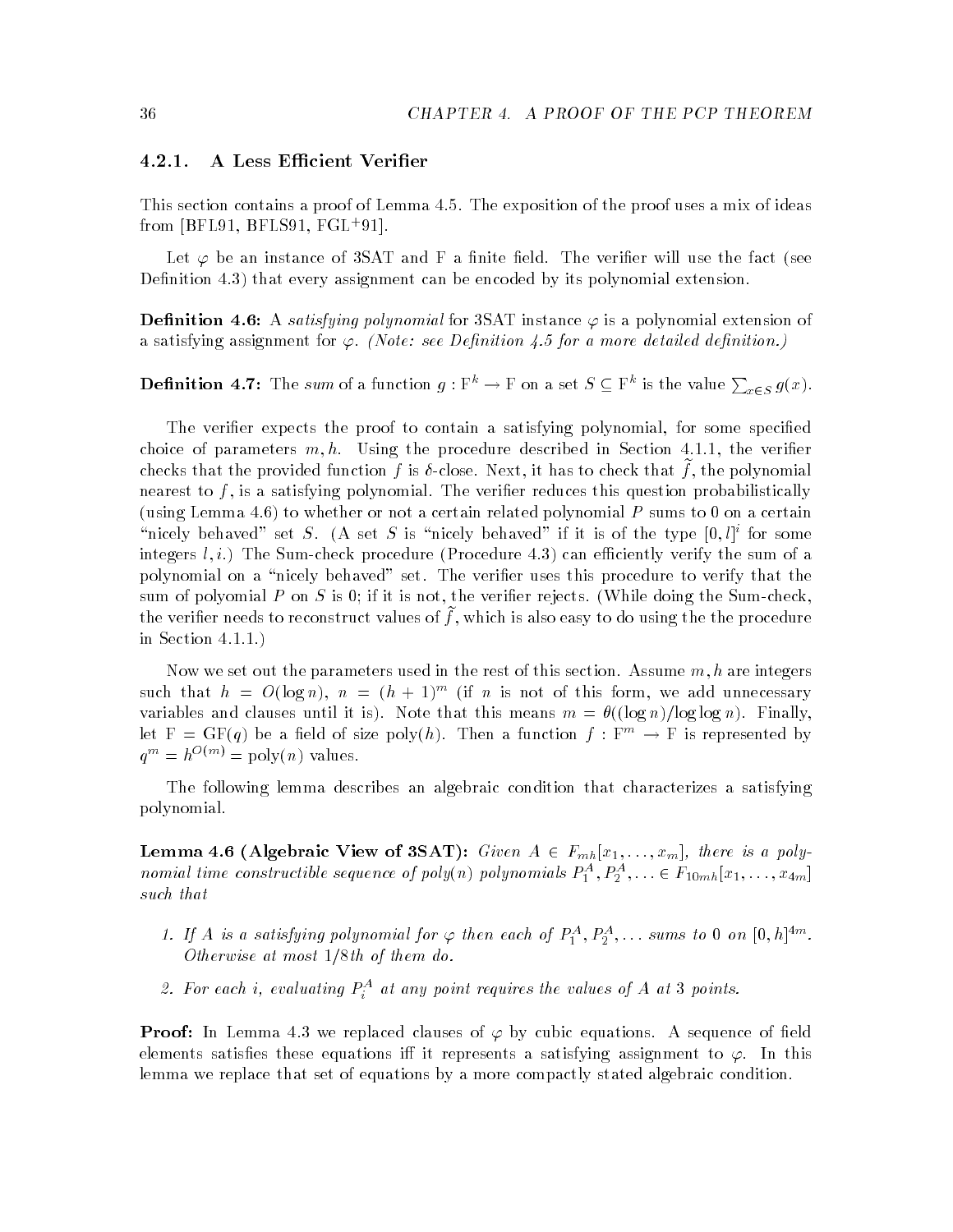### 4.2. A VERIFIER USING  $O($ LOG N ANDOM BITS

Since  $(n + 1)$  = n, the cube  $[0, n]$  - has n points. By denimition, polynomial A is a satisfying polynomial iff the sequence of values  $(A(v): v \in [0,h]^m)$  (ordered in some canonical way represents a satisfying assignment-cubic assignment-cubic control of cubic control of cubic control of cubic control of cubic control of cubic control of cubic control of cubic control of cubic control of cub equations in Lemma and Lemma and Lemma and Lemma and Lemma and Lemma and Lemma and Lemma and Lemma and Lemma

For  $j = 1, 2, 3$ , let  $\chi_j(c, v)$  be the function from  $[0, h]^m \times [0, h]^m$  to  $\{0, 1\}$  such that  $\chi_i(c, v) = 1$  if v is the j<sup>\*\*</sup> variable in clause c, and 0 otherwise. Similarly let  $s_i(c)$  be a function from  $[0,h]^m$  to  $\{0,1\}$  such that  $s_j(c)=1$  if the  $j^{\frac{m}{m}}$  variable of clause c is unnegated, and a construction with following is a restatement of the set of equations in Lemma is  $\alpha$ A is a satisfying polynomial iff for every clause  $c \in [0, h]^m$  and every triple of variables  $v_1, v_2, v_3 \in [0, h]^m$ , we have

$$
\prod_{j=1}^{3} \chi_j(c, v_j) \cdot (s_j(c) - A(v_j)) = 0,
$$
\n(4.2)

that is to say  $\mathcal{L}$  is to say  $\mathcal{L}$  is to say  $\mathcal{L}$ 

$$
\prod_{j=1}^{3} \widehat{\chi_j}(c, v_j) \cdot (\widehat{s_j}(c) - A(v_j)) = 0,
$$
\n(4.3)

where in the previous condition we have replaced functions  $\chi_i$  and  $s_j$  appearing in condition (4.2) by their polynomial extensions,  $\chi_i : F^{\pm m} \to F$  and  $s_i : F^{\pm m} \to F$  respectively. Conare extensions are equivalent by denition-takes by denimial extension takes and there are a the same values on the underlying cube (which is  $[0,n]^m$  for  $s_j$  and  $[0,n]^{-m}$  for  $\chi_j$ ) as the original function

Let  $q_A:$  Find  $\rightarrow$  F, a polynomial in Figmh  $x_1,\ldots,x_{4m}$  , be defined as

$$
g_A(\overline{z}, \overline{w_1}, \overline{w_2}, \overline{w_3}) = \prod_{j=1}^3 \widehat{\chi_j}(\overline{z}, \overline{w_j}) \cdot (\widehat{s_j}(\overline{z}) - A(\overline{w_j}))
$$
(4.4)

we are easily to provide the compart of the compart of the street of the street of the street of the street of w xm- -x-m- w- x-m- -xm

the masses we may restate conditions to the polynomial intervals and the condition of the condition of the condition of the condition of the condition of the condition of the condition of the condition of the condition of

$$
g_A \text{ is 0 at every point of } [0, h]^{4m} \tag{4.5}
$$

in other words-definition  $\mathcal{N}$  for every polynomial Ri in the zerotester family we will construct in the zerotester family we will construct in the zerotester family we will construct in the  $\mathcal{N}$  $Lemma 4.7,$ 

$$
R_i \cdot g_A \text{ sums to 0 on } [0, h]^{4m}, \qquad (4.6)
$$

Further- if the condition in is false- the statement of Lemma implies that the condition  $(4.6)$  is false for at least  $7/8$  of the polynomials in the "zero-tester" family.

Now define the desired family of polynomials  $\left\{P^A_1, P^A_2, \ldots, \right\}$  by

$$
P_i^A(\overline{z}, \overline{w_1}, \overline{w_2}, \overline{w_3}) = R_i(\overline{z}, \overline{w_1}, \overline{w_2}, \overline{w_3}) g_A(\overline{z}, \overline{w_1}, \overline{w_2}, \overline{w_3})
$$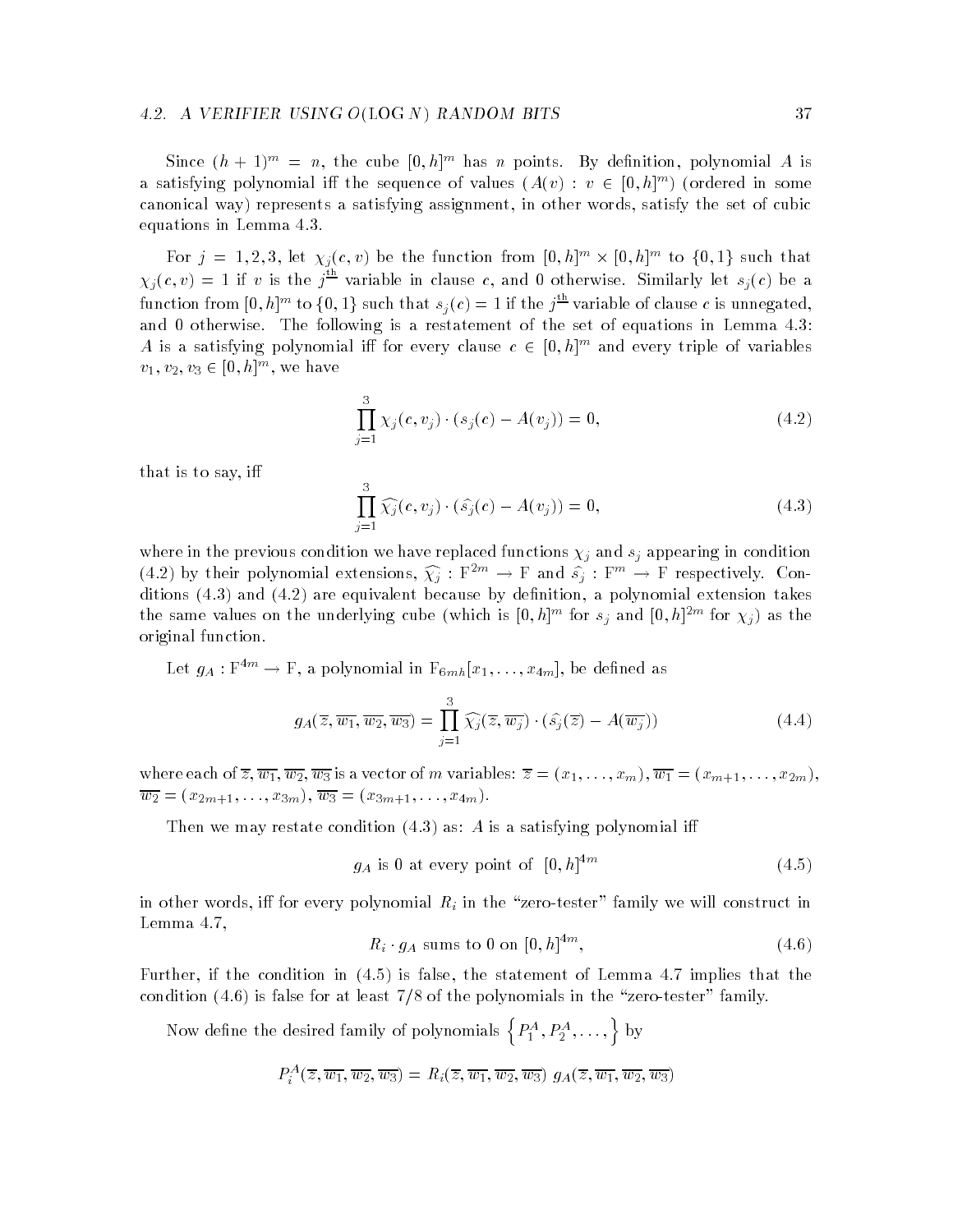where  $R_i$  is the *i*th member of the "zero-tester" family. Note that  $P_i^A \in \mathrm{F}_{10m h}[x_1,\ldots,x_{4m}]$ . Further, evaluating  $F_i$  at any point requires the value of  $g_A$  at one point, which (by inspecting  $(4.4)$  requires the value of A at three points.

Thus the claim is proved

Constructibility- The construction of the polynomial extension in the the proof of The orem the section of the functions chan be functions  $\Lambda_{II}$  , and it point the functions  $\mathbb{P}^{\text{reg}}$  (ii) time

Thus- assuming Lemma - Lemma has been proved

 $\Box$ 

The following lemma concerns a family of polynomials that is useful for testing whether or not a function is identically zero on the cube  $[0, h]^s$  for any integers  $h, \mathcal{T}$ .

**Lemma 4.1:** | Zero-tester Polynomials, |BFLS91, FGL 91|| Inere exists a family of  $q^{O(m)}$  polynomials  $\{R_1, R_2, \ldots\}$  in  $F_{4mh}[x_1, \ldots, x_{4m}]$  such that if  $f : [0,h]^{4m} \to F$  is any function not identically  $0$ , then if R is chosen randomly from this family,

$$
\Pr[\sum_{y \in [0,h]^{4m}} R(y)f(y) = 0] \le \frac{1}{100}.\tag{4.7}
$$

This family is constructible in  $q^{O(4m)}$  time.

**Proof:** In this proof we will use the symbols  $0, 1, \ldots, h$  to denote both integers in  $\{0, \ldots, h\},$ and field elements. We use boldface to denote the latter use. Thus  $0 \in F$  for example.

 $\Box$  i-m tm be formal values  $\Box$ following degree here in the contract of the contract of  $\mathbf{r}$  in the contract of the contract of the contract of the contract of the contract of the contract of the contract of the contract of the contract of the cont

$$
\sum_{\mathbf{i_1}, \mathbf{i_2}, \dots, \mathbf{i_{4m}}} f(\mathbf{i_1}, \mathbf{i_2}, \dots, \mathbf{i_{4m}}) \prod_{j=1}^{4m} t_j^{i_j}.
$$
 (4.8)

I ms polynomial is the zero polynomial in  $\bar{f}$  is identically **U** on  $|\mathbf{U}, \mathbf{n}|^{\text{2m}}$ . Further, if it is not the zero polynomial then its roots constitute a fraction no more than  $4hm/q$  of all points in  $F^{\prime\prime\prime}$ . Assume that this fraction is less than 1/100.

We prove the lemma by constructing a family of  $q^{\mu\nu}$  polynomials,  ${R_{b_1,...,b_{4m}} : b_1, \ldots, b_{4m} \in F}$ , such that

$$
\sum_{(\mathbf{i}_1, \mathbf{i}_2, \dots, \mathbf{i}_{4\mathbf{m}}) \in [\mathbf{0}, \mathbf{h}]} R_{b_1, \dots, b_{4m}}(\mathbf{i}_1, \mathbf{i}_2, \dots, \mathbf{i}_{4\mathbf{m}}) f(\mathbf{i}_1, \mathbf{i}_2, \dots, \mathbf{i}_{4\mathbf{m}}) = \mathbf{0}
$$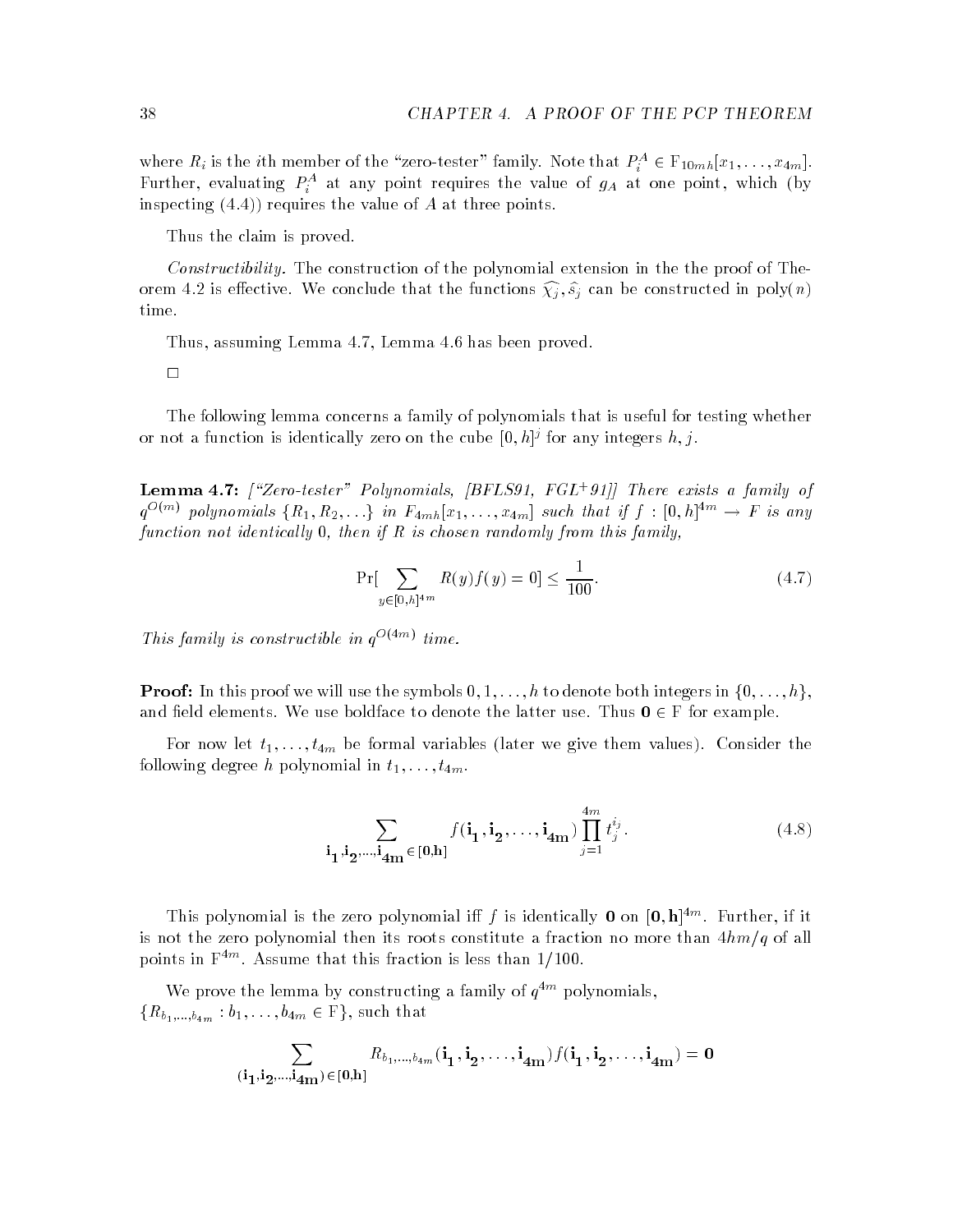### 4.2. A VERIFIER USING  $O($ LOG N ) RANDOM BITS

if because the polynomial intervals of the polynomial intervals of the polynomial intervals of the polynomial intervals of the polynomial intervals of the polynomial intervals of the polynomial intervals of the polynomial

Denote by  $I_{t_i}(x_i)$  the univariate degree- $h$  polynomial in  $x_i$  whose values at  ${\bf 0}, {\bf 1}, \ldots, {\bf h} \in \Gamma$ are  $\bm{1}, t_i, \ldots, t_i$  respectively (such a polynomial exists, see Fact A.3).

Let g be the following polynomial in variables x- -xm- t- - tm

$$
g(t_1,\ldots,t_{4m},x_1,\ldots,x_{4m})=\prod_{i=1}^{4m}I_{t_i}(x_i).
$$

Note that

$$
\sum_{\mathbf{i_1}, \mathbf{i_2}, \dots, \mathbf{i_{4m}}} f(\mathbf{i_1}, \mathbf{i_2}, \dots, \mathbf{i_{4m}}) g(t_1, \dots, t_m, \mathbf{i_1}, \mathbf{i_2}, \dots, \mathbf{i_{4m}})
$$
\n
$$
= \sum_{\mathbf{i_1}, \mathbf{i_2}, \dots, \mathbf{i_{4m}}} f(\mathbf{i_1}, \mathbf{i_2}, \dots, \mathbf{i_{4m}}) \prod_{j=1}^{4m} t_j^{i_j}
$$

 $\mathcal{L} = \{1, \ldots, 04m \}$  is the polynomial obtained by substituting the polynomial obtained by substituting the polynomial of  $\mathcal{L} = \{1, \ldots, 04m \}$ in  $g$ .

$$
R_{b_1,\ldots,b_{4m}}(x_1,\ldots,x_{4m})=g(b_1,\ldots,b_{4m},x_1,\ldots,x_{4m}).
$$

This family of polynomials clearly satisfies the desired properties.  $\Box$ 

**Example 4.2:** We write a polynomial  $q$  for checking the sums of functions on  $[0, n]^r$  for  $h = 1$  and  $p = 2$ .

$$
g(t_1, t_2, x_1, x_2) = (1 + x_1(t_1 - 1))(1 + x_2(t_2 - 1)).
$$
\n(4.9)

Hence we have

$$
\sum_{x_1,x_2 \in [0,1]^2} f(x_1,x_2)g(t_1,t_2,x_1,x_2) = f(\mathbf{0},\mathbf{0}) + f(\mathbf{1},\mathbf{0})t_1 + f(\mathbf{0},\mathbf{1})t_2 + f(\mathbf{1},\mathbf{1})t_1t_2. \tag{4.10}
$$

Clearly- the polynomial in  is nonzero if any of its four terms is nonzero

Now we give a blackbox description of Sumcheck- a procedure that checks the sums of polynomials on the cube  $[0, p]$  for some integers  $p, t$ . Section 4.4.1 describes the procedure more completely

 $\mathbf{S}$  and definition  $\mathbf{S}$  and definition  $\mathbf{S}$  and definition  $\mathbf{S}$  and definition  $\mathbf{S}$ Given:  $B \in \mathbb{F}_d[y_1,\ldots,y_l], p \in \mathbb{F}$ , a value  $c \in \mathbb{F}$ , and a table T. If the sum of  $B$  on  $[0..p]$  is not c, the procedure rejects with probability at least  $1/Z$ . But

if the sum is a table T sum is a table T sum is a table T such that the probability with probability with probability with probability with probability with probability with probability with probability with probability wi Complexity. The procedure uses the value of B at one random point in Fl and read another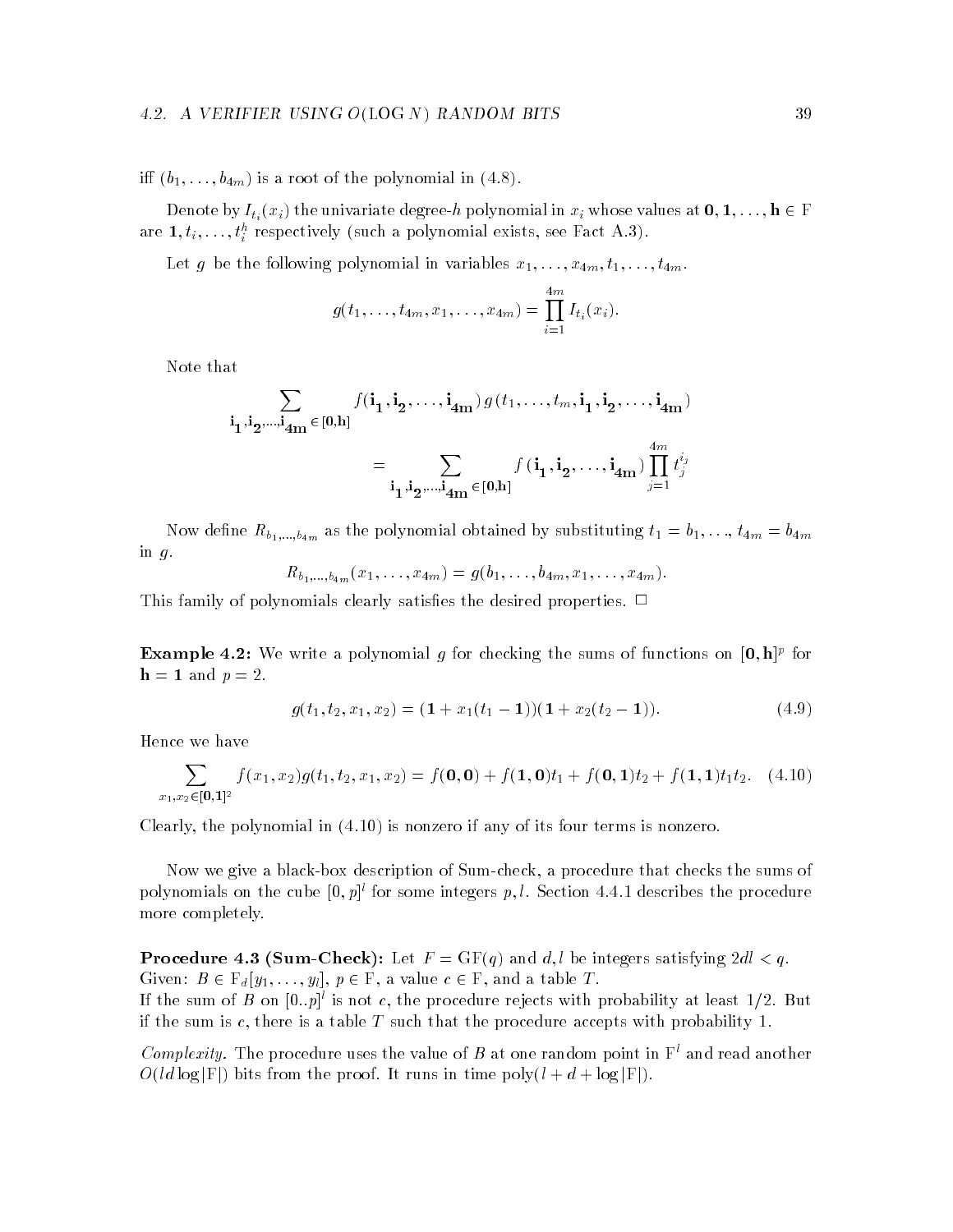Now we prove Lemma

Proof Of Lemma 
- For now we ignore the aspect of normal form veriers having to do with checking split assignments

Our veriner expects the proof to contain a function  $f : F^* \to F$ , and a set of tables described below In a good proof f is a satisfying polynomial-

One of these tables allows the verifier to check that  $f$  is 0.01-close (using Procedure 4.2- $(i)$ ).

Another set of tables allows the verifier to perform a Sum-check on each polynomial in the family  $\left\{P_1^{\widetilde{f}},P_2^{\widetilde{f}}\right\}$  $\{\widetilde{f}, P^{\widetilde{f}}_2, \ldots, \Big\}$  constructed in Lemma 4.6 concerning the algebraic view of

Another set or tables ahows the verifier to reconstruct the value or  $f$  at any three points.  $\blacksquare$ 

The verifier works as follows. It checks that  $f$  is 0.01-close. Then, to checks that  $f$  is a satisfying polynomial- it uses the algebraic view of SAT It uses Olog n random bits to select a polynomial P uniformly at random from the family of Lemma - the family of  $\mathcal{L}$ Sum-check (Procedure 4.3) to check that P sums to 0 on  $[0, n]^{+\infty}$ . (We have described the verication as a sequence of step requires requires requires requires requires requires requires requires requires requires requires requires requires requires requires requires requires requires requires requires requires steps to a limit, and in parallel in parallel in parallel in

the Sum and the Summer the value of the selected polynomials with the point-( ) which  $\beta$ the statement of Lemma  $4.0$  requires values of  $\mu$  at  $\delta$  points. The verifier reconstructs these three values using Procedure ii- and the appropriate table in the proof

Correctness: Suppose  $\varphi$  is satisfiable. The verifier clearly accepts with probability 1 any proof containing the polynomial extension of a satisfying assignment- as well as proper tables required by the various procedures

Now suppose is not satisable If f is not close- the verier rejects with probability at least  $1/2$ . So assume w.l.o.g. that f is 0.01-close. The verifier can accept only if one of the three events happens. (1) I he selected polynomial P sums to 0 on  $[0, h]^{+\infty}$ . By Lemma 4.0 this event can happen with probability at most  $\pi_i$  of  $\pi_j$  , and there are not sum to  $\pi_i$ Sum-check fails to detect this. The probability of this event is upperbounded by the error probability of the Sumcheck-Summer in the Summer in the Summer in the Summer in the Summer in the Summer in th erroneous values of f. The probability of this event is upperbounded by  $2\sqrt{0.01} \leq 0.7$ .

. If it is not satisfact the verified and the probability the verified the verified and the verified that the v of all interests the probability is determined it O times- and the probability can be computed to the probabili reduced below  $1/2$ .

complexity By inserting the complexity of the Summer the Summer test-state testtest for  $\delta$ -closeness, we see that the verifier needs only  $\log |\mathcal{F}|^{4m} = O(\log n)$  random bits for its operation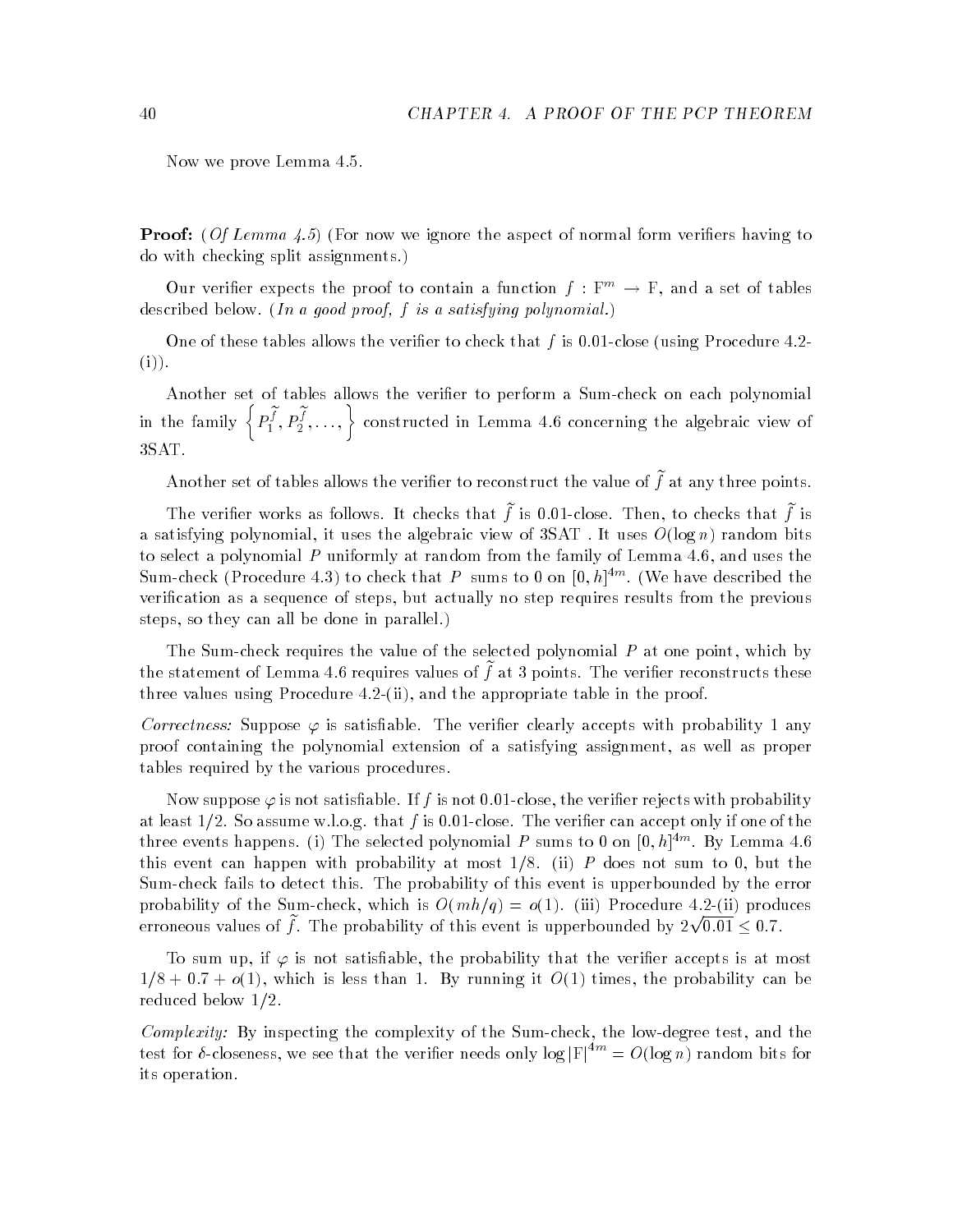To achieve a low decision time the verifier has to do things in a certain order. In its rst stage it reads the input- selects the abovementioned polynomial P and constructs P as outlined in the proof of Lemma All this takes polyn time- and does not involve reading the proof The rest of the verication requires reading the proof- and consists of the following procedures the test for closeness- the Sumcheck- and the reconstruction of three values of  $f$ . All these procedures run in time porynomial in the degree  $n$ , the number of variables  $O(m)$  and the log of the field size, log  $|F|$ . We chose these parameters to be polytog n Hence the decision times is polytog n-1 met the alphabet size and the the alphabet size and number of queries

To nish our claim that the verier is in normal form- we have to show that it can check split assignments. We do this next.  $\square$ 

### Checking Split Assignments

We show that the verifier of Lemma  $4.5$  can check assignments that are split into k parts for any positive integer  $k$ .

Recall from Denition that in this setting the verier denes an encoding method  $\sigma,$  and expects the proof to be of the form  $\sigma(S_1)$ o $\cdots$ o $\sigma(S_k)$ o $\pi,$  where  $\pi$  is some information that allows an efficient check that  $S_1 \circ \cdots \circ S_k$  is a satisfying assignment ( $\circ =$  concatenation of strings

In this case we assume the SAT instance has nk variables- split into k equal blocks ヽ ノ ユ ノ \_ \_ ノ ノ ノ ノ ノ ノ / l l N ━ ユ l ㅜ ユ ノ \_ \_ ノ ノ / l l / / \_ \_ \_ \_ / ノ / l l /

Let  $n = (n + 1)^n$ , with  $m, n$  the same as in the proof of Lemma 4.5. The verifier uses the encoding  $\sigma$  that maps strings in  $\{0,1\}^n$  to their degree-mh polynomial extensions. In other words the proof is required to contain  $\kappa$  functions  $j_1,\ldots,j_k:\mathbf{F}^m\to\mathbf{F}$  . Part  $\pi$  has to contain a set of tables In a good proof, jill and just are contained the contained by decay contained to the k blocks such that the overal l assignment is a satisfying assignment-

While checking such a proof- the verier follows the program of Lemma quite closely  $J=1$  and the algebraic control  $J=0$  . Then  $\alpha$ view of  $\partial \Omega$ . The finition  $\{1, ..., k\}$  to reduces the question of whether of not  $f_1, ..., f_k$  together represent a satisfying assignment to a single Sum-check. The modification is the following.

**Corollary 4.8:** Given  $A_1, \ldots, A_k \in F_{mh}[x_1, \ldots, x_m]$ , there is a sequence of polynomials  $P_1^{A_1, \ldots, A_k}$ ,  $P_2^{A_1, \ldots, A_k}$ , ...,  $\in F_{10mh}[x_1, \ldots, x_{4m}]$  such that

- 1. If  $A_1, \ldots, A_k$  together represent a satisfying assignment then all of  $P_1^{x_1, \ldots, x_k}, P_2^{x_2, \ldots, x_k}$  $\ldots$  sum to  $\mathsf{U}$  on  $\mathsf{U}, h$   $\vdots$  and otherwise at most 1/8 of them do.
- 2. the value of  $P_i^{(1)}$  at any point can be constructed from the values of  $A_1, A_2, \ldots, A_k$ at points each contract of the contract of the contract of the contract of the contract of the contract of the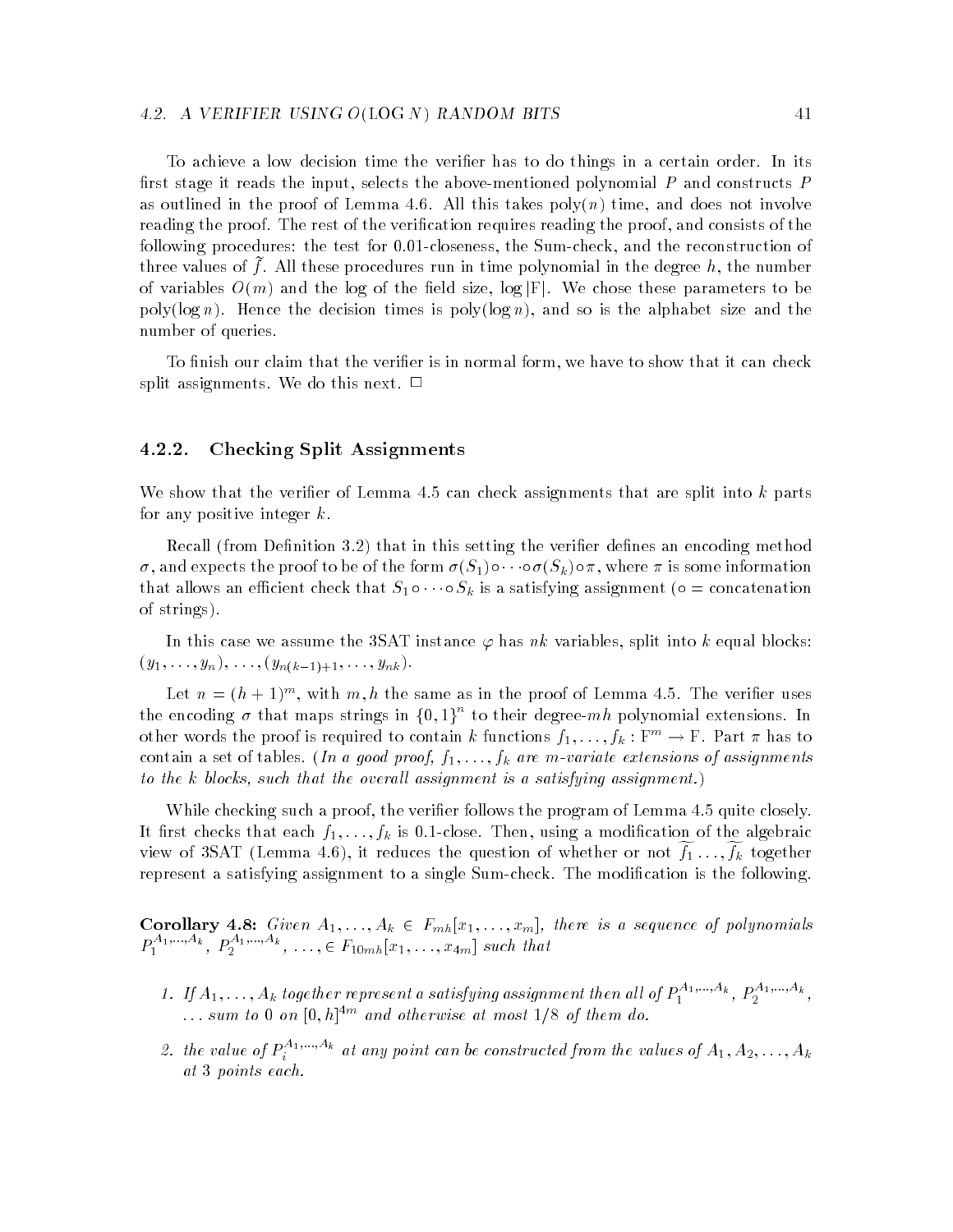**Proof:** For  $j = 1, 2, 3$  and  $i = 1, 2, ..., k$  let  $p_{ij}$  be a function from  $[0, h]^m \times [0, h]^m$  to  $\{0, 1\}$ such that pins  $p$  is the such  $p$  is  $p$  in  $p$  is the some kind  $p$  is some kind  $p$  is some kind. of "multiplexor" function.)

Use the same arithmetization as in lemma 4.6, except replace  $A(v_j)$  by  $\sum_{i=1}^s \widehat{p_{ij}}(v_j)A_i(v_j)$ .  $\Box$ 

## $\mathbf{a}$  ,  $\mathbf{b}$  and  $\mathbf{b}$  and  $\mathbf{b}$  and  $\mathbf{c}$  and  $\mathbf{c}$

Now we prove 1 neorem 3.4 about the existence of a  $(n^*,1,1)$  restricted normal form verifier for op $A$  . In this section  $\alpha$  denotes the neight  $A$  and  $\pm$  , aenote operations in  $\alpha$  , ( we will often write  $x \cdot y$  as  $xy$  where this causes no confusion. Let  $\varphi$  denote a  $\delta$ CNF formula that is the verified and and let not the number of variables in its continuous and clauses in its control

A function  $f: G^{\alpha} \to G$  is called *linear* if for some  $a_1, \ldots, a_k \in G$  it can be described as  $f(x_1, \ldots, x_k) = \sum_{i=1}^k a_i x_i$ . Since each coeficient  $a_i$  can take only two values, the set of nvariate linear functions is in one-to-one correspondence with the set of possible assignments to  $\varphi$ .

**Definition** 4.8: A linear function  $\sum_{i=1}^n a_i \cdot x_i$  is called a *satisfying linear function for*  $\varphi$  if its coefficients  $a_1,\ldots,a_n$  constitute a satisfying assignment to  $\varphi$  (where we view  $1\in G$  and  $0 \in G$  as the boolean values T, F respectively).

The verier expects the proof to contain a satisfying linear function- plus some other information As in Section - we assume that functions are represented by a table of their values at all points in the field. A satisfying linear function is represented by  $|G|^n = 2^n$ values

In its basic outline- this verier resembles the one in Lemma First it checks that ... provided function, I was the set of the set of the set of the set of the set of linear functions  $\alpha$ sequence of algebraic conditions which characterize satisfying linear functions- and checks  $_{\rm{t}}$  rue infear function closest to  $_{l}$ , meets these conditions. Instead of the Sum-check, it uses Fact 

The following lemma describes the set of algebraic conditions

 $\mathbf{L}^j = \begin{bmatrix} 1 & 1 & 1 \end{bmatrix}$ be variables taking values over GF- There is a polyn time construction of n cubic equations  $\{p_i(X_{i_1}, X_{i_2}, X_{i_3}) = 0: 1 \leq i \leq n\}$ , such that any linear function  $\sum_{i=0}^n a_i x_i$  is a satisfying linear function for  $\varphi$  iff

$$
p_i(a_{i_1}, a_{i_2}, a_{i_3}) = 0 \quad \forall i \in [1, n]
$$
\n
$$
(4.11)
$$

 $\tilde{\ }$  There is no problem with the proof being of size 2". Recall that the verifier has random access to the  $\;$ proof string, so it requires only  $O(\log 2^{n}) = O(n)$  time to access any bit in this proof.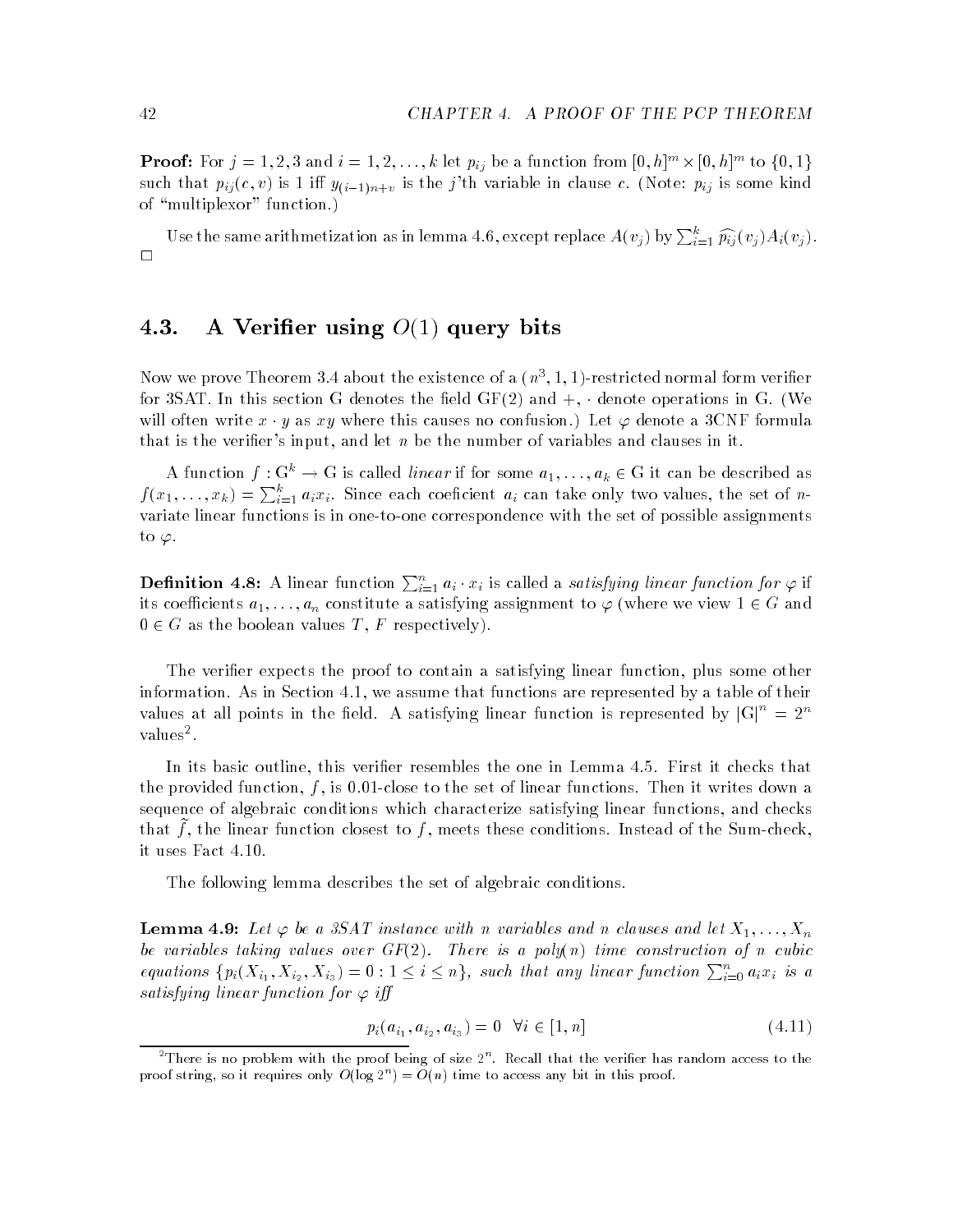The following fact about a non-zero vector of bits forms the basis of the verifier's probabilistic tests

 $\mathbf{F}$  for all  $\mathbf{F}$  are not all  $\mathbf{F}$  are not all  $\mathbf{F}$  are not all  $\mathbf{F}$  are not all  $\mathbf{F}$ randomly and independently from G

$$
\Pr_{r_1,\ldots,r_k}[\sum_i c_i \cdot r_i \neq 0] = \frac{1}{2}.
$$

**Proof:** Assume w.l.o.g. that  $c_k \neq 0$ . After  $r_1,\ldots,r_{k-1}$  have been picked, the sum  $\sum_i c_i \cdot r_i$ is still equally likely to be 0 or 1.  $\Box$ 

We describe an application of the above fact. We need the following definition.

Denition Let b- c be the following linear functions in k and l variables respectively- $\sum_{i=1}^{\kappa} b_i x_i$  and  $\sum_{j=1}^{\kappa} c_i x_j$ . The tensor product of b and c, denoted  $b \otimes c$ , is the following linear function in kl variables<sup>3</sup>:  $\sum_{i=1}^{\kappa}\sum_{j=1}^{\iota}b_{i}c_{j}z_{ij}$ .

The following lemma implicitly gives a procedure for testing- given linear functions or the contract or not do in the tensor product or the model of production test appearing the probability of t in the statement of the lemma requires one value each of all three functions

Lemma Testing for Tensor Product Let b- c- d be the fol lowing linear functions in k, l and kl variables respectively:  $\sum_{i=1}^k b_i x_i$ ,  $\sum_{j=1}^l c_i x_i$  and  $\sum_{i=1}^k \sum_{j=1}^l d_{ij} z_{ij}$  If  $d \neq b \otimes c$ then for unit would be used to the value of the chosen random value of the chosen random value of the chosen r

$$
\Pr_{u_1,\ldots,v_1,\ldots,\big[\sum_{i,j} d_{ij} \cdot u_i \cdot v_j \ne \big(\sum_i b_i \cdot u_i\big)\big(\sum_j c_j \cdot v_j\big)\big] \ge 1/4
$$

where it is taken in the indices in  $\mathcal{U}$ 

**Proof:** Consider the two k  $\times l$  matrices M, N defined as  $M_{(i,j)} = (d_{ij})$  and  $N_{(i,j)} = (b_i \cdot c_j)$ . If  $d \neq b \otimes c$  then  $M \neq N$ . Let a vector  $\hat{u} = (u_1, \ldots, u_k)$  be picked randomly from  $G^k$ . Fact 4.10 implies that with probability at least  $1/2$ ,

$$
\widehat{u}M \neq \widehat{u}N
$$

(where  $\hat{u}M$  stands for the product of vector  $\hat{u}$  with the matrix M as defined normally).

In normal mathematical usage,  $d$  would be called the linear function whose sequence of coefficients is  $\hspace{0.1em}$ the tensor product of the sequence of coefficients of  $b$  with the sequence of coefficients of  $c$ .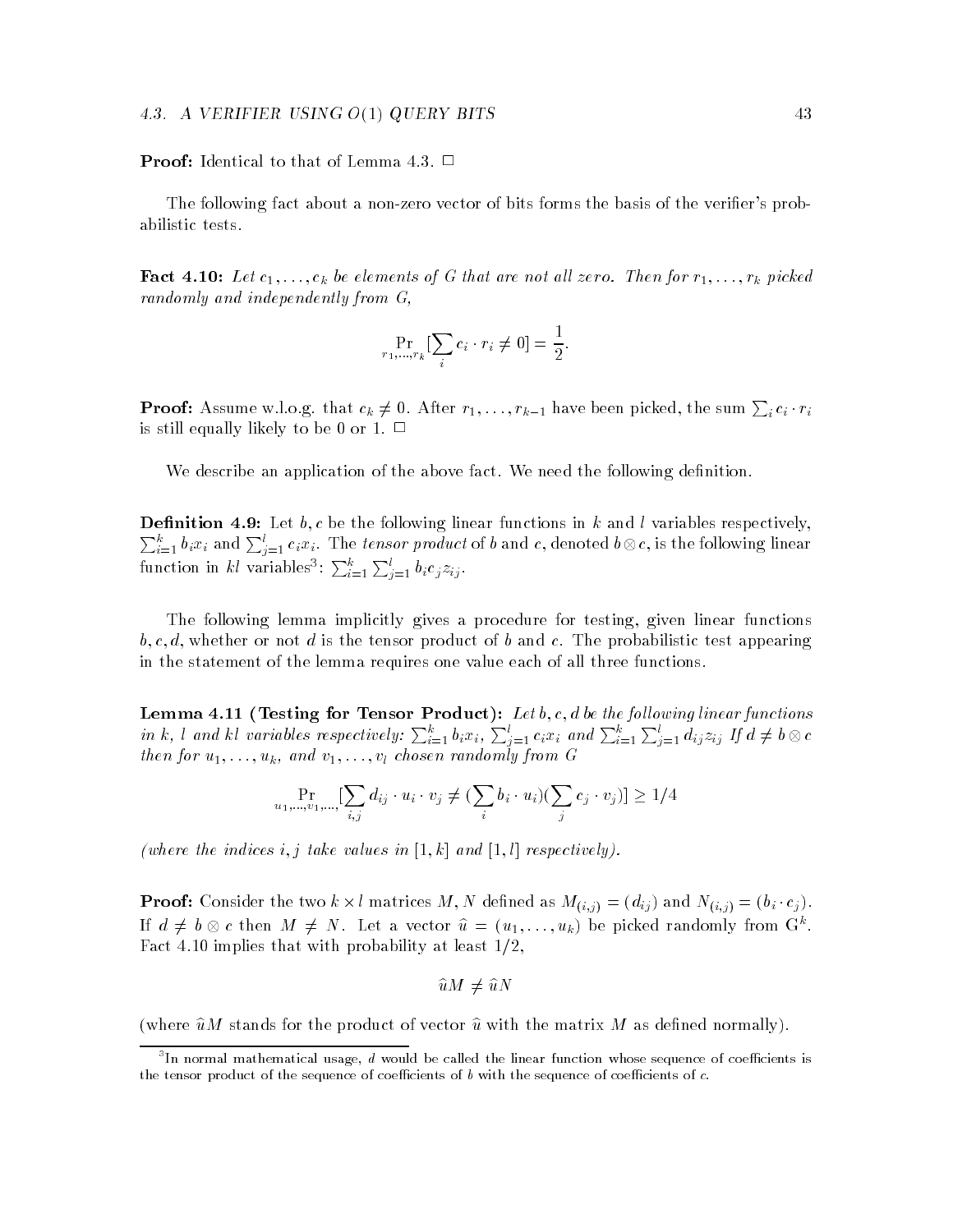Now let vector  $v = (v_1, \ldots, v_l)$  be also picked randomly from G . Fact 4.10 implies that with probability at least  $1/4$ .

$$
\hat{u}^T M \hat{v} \neq \hat{u}^T N \hat{v}.
$$

Hence the lemma is proved.  $\Box$ 

Now we prove Theorem and the proven theorem and the proven theorem and the proven theorem and the proven theorem and the proven theorem and the proven the proven theorem and the proven theorem and the proven theorem and th

ProofTheorem - The verier expects the proof to contain tables of three functions $f: G^n \to G$ ,  $g: G^{n} \to G$ , and  $h: G^{n} \to G$ . (In a good proof, f is a satisfying linear function and  $q = f \otimes f$ ,  $h = f \otimes q$ . For ease of exposition, we describe the verification as consisting of a sequence of the sequence steps However-Can actually do all the verifies  $\sim$ parallel - since the results of the results of the previous step to the previous step to the previous step to

step et electronical electronical che <sub>l</sub>ej transformati inglesie controllente electronicale electronicale in l outright if the procedure rejects any of f-f-f-

. A statistic is the first with the contracted only and the first with the contracted and the probability of t if either of the three is not  $0.01$ -close. Assume for argument's sake that the probability that it refects is not high. Then an three functions are  $0.01$  close. Let  $\mu$ ,  $\mu$  be the finear  $$ functions closest to f- g- h respectively

*Step 2.* The verifier runs a test that rejects with high probability if either  $\widetilde{g} \neq f \otimes f$ , or  $h \neq f \otimes \widetilde{g}$ .

The statement of Lemma implicitly shows how to do Step For instance- to check  $g = f \otimes f$ , the verifier can repeat the following test  $O(1)$  times: Pick random  $(u_1, \ldots, u_n)$ and v-check that is a set of the check that is a set of the check that is a set of the check that is  $v$ 

$$
\widetilde{g}((u_iv_j))=\widetilde{f}(u_1,\ldots,u_n)\widetilde{f}(v_1,\ldots,v_n),
$$

where  $(u_iv_j)$  is used as shorthand for a vector of length  $n^-$  whose  $(i,j)$  coordinate for  $i, j \in [1, n]$  is  $u_i v_j$ .

For this test the verifier needs to reconstruct values or  $\mu$  at  $z$  points and that or  $q$  at  $1$ point it while it is a complete the values of the values of from the values of the values of  $\mathbb{F}_q$ points in the process

Assume for argument's sake that Step 2 does not reject with high probability. Then  $\widetilde{g} = f \otimes f$  and  $h = f \otimes \widetilde{g}$ . In other words, if the  $f = \sum_i a_i x_i$ , then

$$
\widetilde{g}((y_{ij})) = \sum_{i,j} a_i a_j y_{ij} \text{ and}
$$

$$
\widetilde{h}((z_{ijk})) = \sum_{i,j,k} a_i a_j a_k z_{ijk},
$$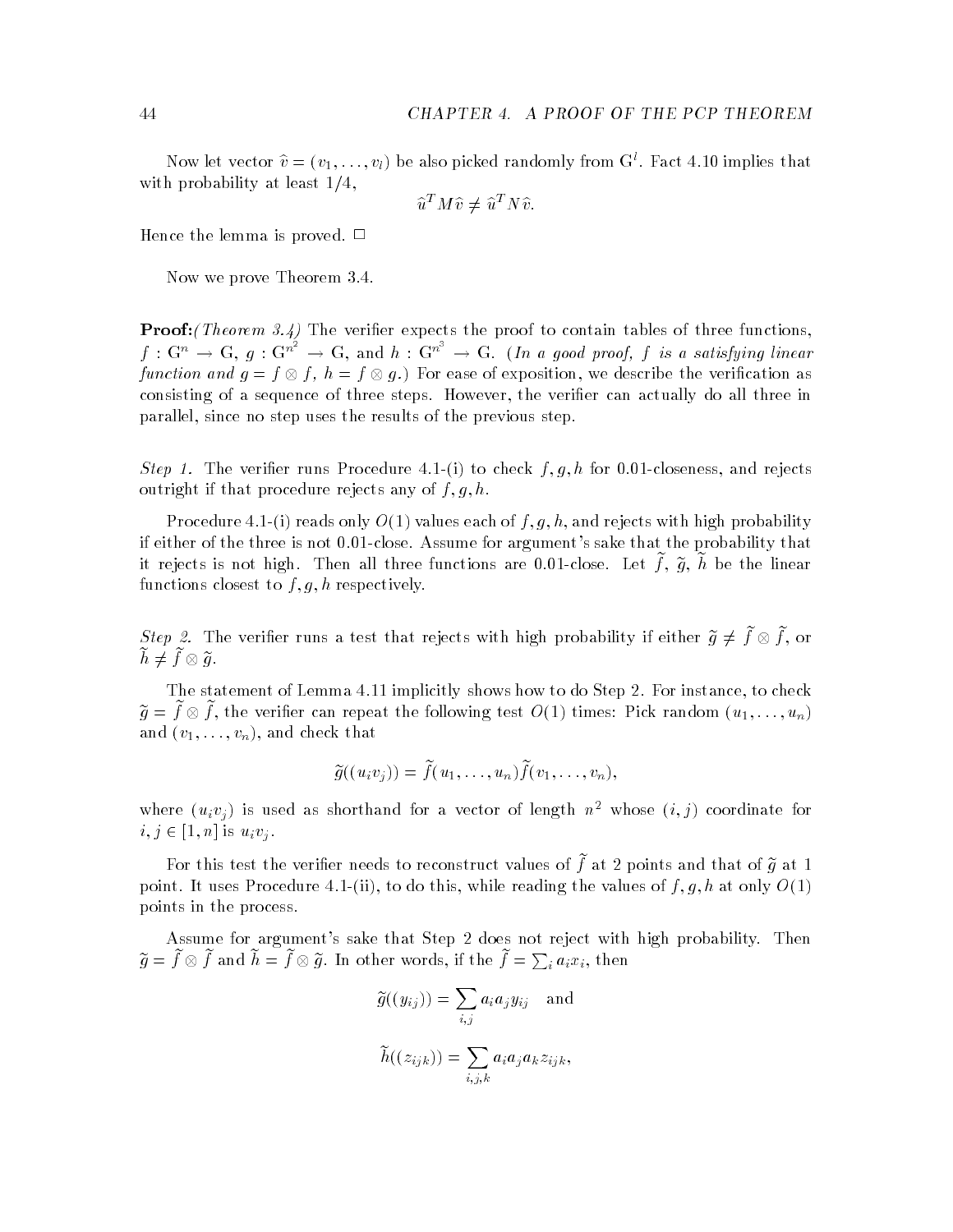where  $i, j, k \in [1, n]$ .

 $Step\; 3.$  The veriner runs a test that rejects with high probability if  $\mu$  is not a satisfying iniear  $\mu$ function- is-coefficient a-model in  $\mathbf{I}$  and  $\mathbf{I}$  are an operation in Lemma in Lemma in Lemma in Lemma in Lemma in Lemma in Lemma in Lemma in Lemma in Lemma in Lemma in Lemma in Lemma in Lemma in Lemma in Lemma in

The verifier picks a random vector  $(r_1,\ldots,r_n)\in \mathbb{G}^n$ , and checks that

$$
\sum_{i=1}^n r_i \cdot p_i(a_{i_1}, a_{i_2}, a_{i_3}) = 0.
$$

Suppose  $a_1, \ldots, a_n$  are such that the *n*-bit vector  $(p_i(a_{i_1}, a_{i_2}, a_{i_3}) : i \in \{1, \ldots, n\})$  is not the zero vector. Then Fact 4.10 implies that the test rejects with probability  $1/2$ .

But how can the verifier compute the sum  $\sum_{i=1}^n r_i \cdot p_i(a_{i_1}, a_{i_2}, a_{i_3})$ ? Note that the sum is a matrix combination of the pi  $\alpha$  since the pixels are cubic-pixels are cubic-pixels as the the pixels of sum of one value each of the functions  $\sum_i a_i x_i, \sum_{i,j} a_i a_j y_{ij},$  and  $\sum_{i,j,k} a_i a_j a_k z_{ijk}.$  In other words, the verifier only needs to reconstruct one value each or  $\mu$ ,  $q$ ,  $\mu$  respectively. This is easy

This finishes the description of the verifier.

e and the proof the proof They require require reading on the proof They require the proof They require the proof  $O(\log |G|^{n^{\circ}})$  random bits, in other words,  $O(n^3)$  random bits.

Correctness Suppose formula is satisable It is clear that Steps - and never reject a proof containing a satisfying linear extension and its tensor products

Now suppose is not satisable- and so there is no satisfying linear function either One of the following must be true one of f- g- h is not close- or the tensorproduct property is violated- or the condition in is violated In each case- one of Steps or referred with probability at least  $\mathbf{r}$ 

where the veriences assignments split into many parts-into many parts-into many parts-into many parts-into many partsrequired by Denition and Street and Street and Street and Street and Street and Street and Street and Street and

### $4.3.1.$ Checking Split Assignments

We sketch how the verier of Theorem can also check assignments split into many parts

Recall from Denition that in this setting the verier denes an encoding method  $\sigma,$  and expects a proof to be of the form  $\sigma(S_1) \circ \cdots \circ \sigma(S_k) \circ \pi,$  where  $\pi$  is some information that allows an efficient check that  $S_1 \circ \cdots \circ S_k$  is a satisfying assignment (  $\circ =$  concatenation).

In this case we assume the SAT instance has nk variables split into <sup>k</sup> equalsized , \J\_\_, ,Jn(), ,\Jn(), \_\_\_\_\_\_, ,Jn(),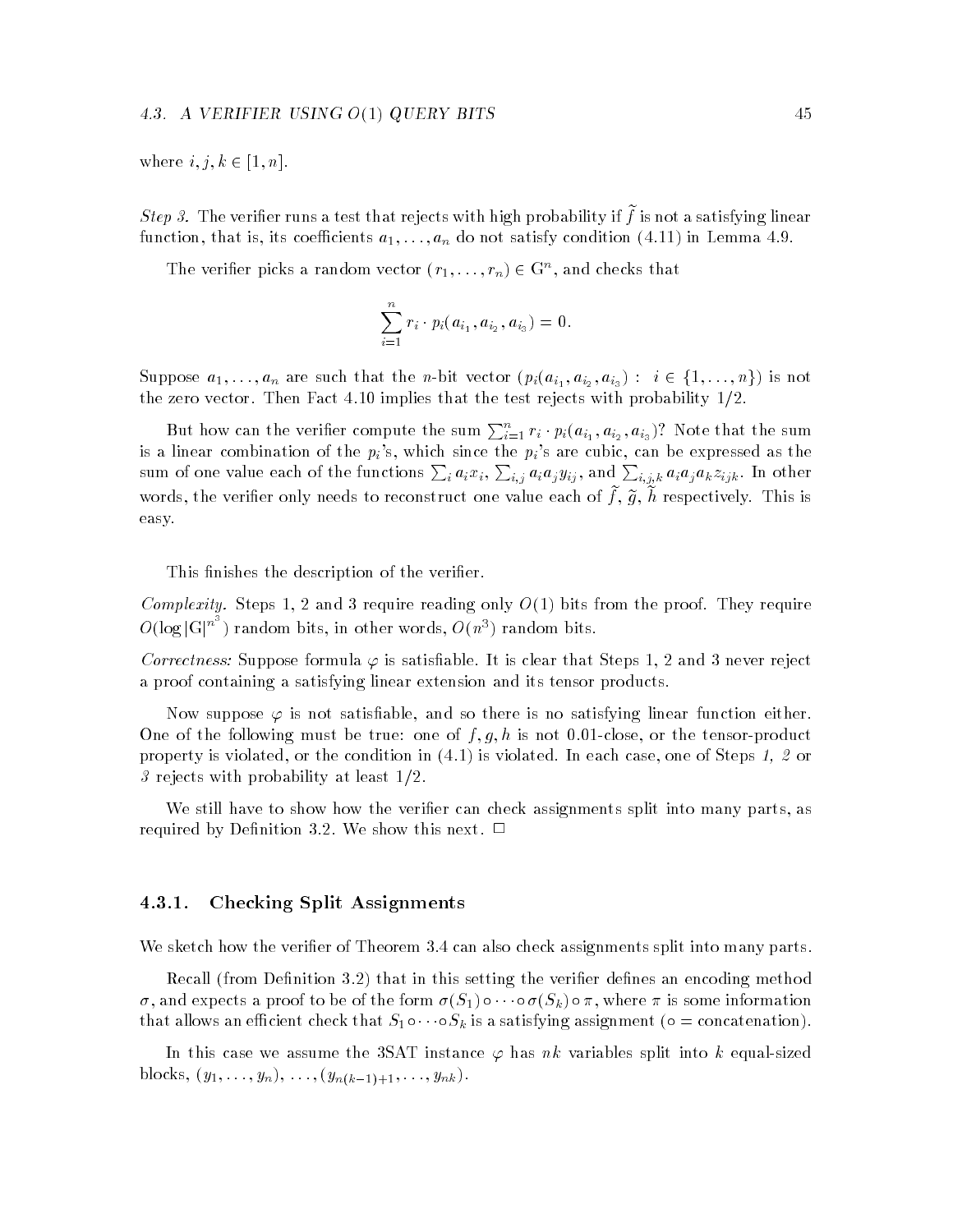The verifier uses the encoding  $\sigma$  that maps a string  $(a_1,\ldots,a_n)\in\{0,1\}^n$  to the linear function  $\sum_{i=1}^n a_i x_i$ . In other words the proof is required to contain k functions  $f_1,\ldots,f_k$ :  $F^m \to F$ . Part  $\pi$  contains a set of tables. (In a good proof,  $f_i$  is a linear function representing an assignment to the variables in the ith block, such that the overall assignment represented by  $f_1,\ldots,f_k$  is a satisfying assignment. Part  $\pi$  contains  $f \otimes f$  and  $f \otimes f \otimes f$ , where f is the linear function density  $\mathbf{I}$  function density  $\mathbf{I}$ 

 $J=1$  are are the contract that for the function  $J=1$  and  $\alpha$ procedure does not reject. Then the verifier defines a function  $f: G^{nk} \to G$  as

$$
f(x_1,...,x_{nk}) = \sum_{i=1}^k \widetilde{f}_i(x_{n(i-1)+1},...,x_{ni}).
$$

clearly- f is a model in the coecients form and its networking form and its concernstation that is the concern of the sequences formed by the coefficients of  $f_1,\ldots,$  and  $f_k$ . Now the verifier uses f in steps = definition, as a serier, certifying parameter is satisfying membership line control. rejects with high probability

From the denition of f it should be clear that only O values each of f- f- -fk need to be read

## The Algebraic Procedures

Now we describe in some detail the Procedures - and Throughout this section F denotes a eld A procedure may work only for certain eld sizes- in which case we will specify these sizes explicitly

### 4.4.1.

We describe Procedure - the SumCheck The inputs to the procedure consist of a degree d polynomial B in l variables, a set  $H \subseteq F$ , and a value  $c \in F$ . The procedure has to verify that the sum of the values of B on the subset  $H^+$  of F is C. It will need, in addition to the table of values of B and the integers l and d- an extra table We describe rst what the table must contain

For  $a \in F$  let us denote by  $B(a, y_2, \ldots, y_l)$  the polynomial obtained from B by fixing the first variable to  $a$ .

when we allow the contracts of B but one-polynomial of polynomial of degree at most  $\alpha$  $d$  in the unfixed variable. It follows that the sum

$$
\sum_{y_{i+1},\dots,y_l\in H} B(a_1,\dots,a_{i-1},\ y_i,\ y_{i+1},\dots,y_l) \tag{4.12}
$$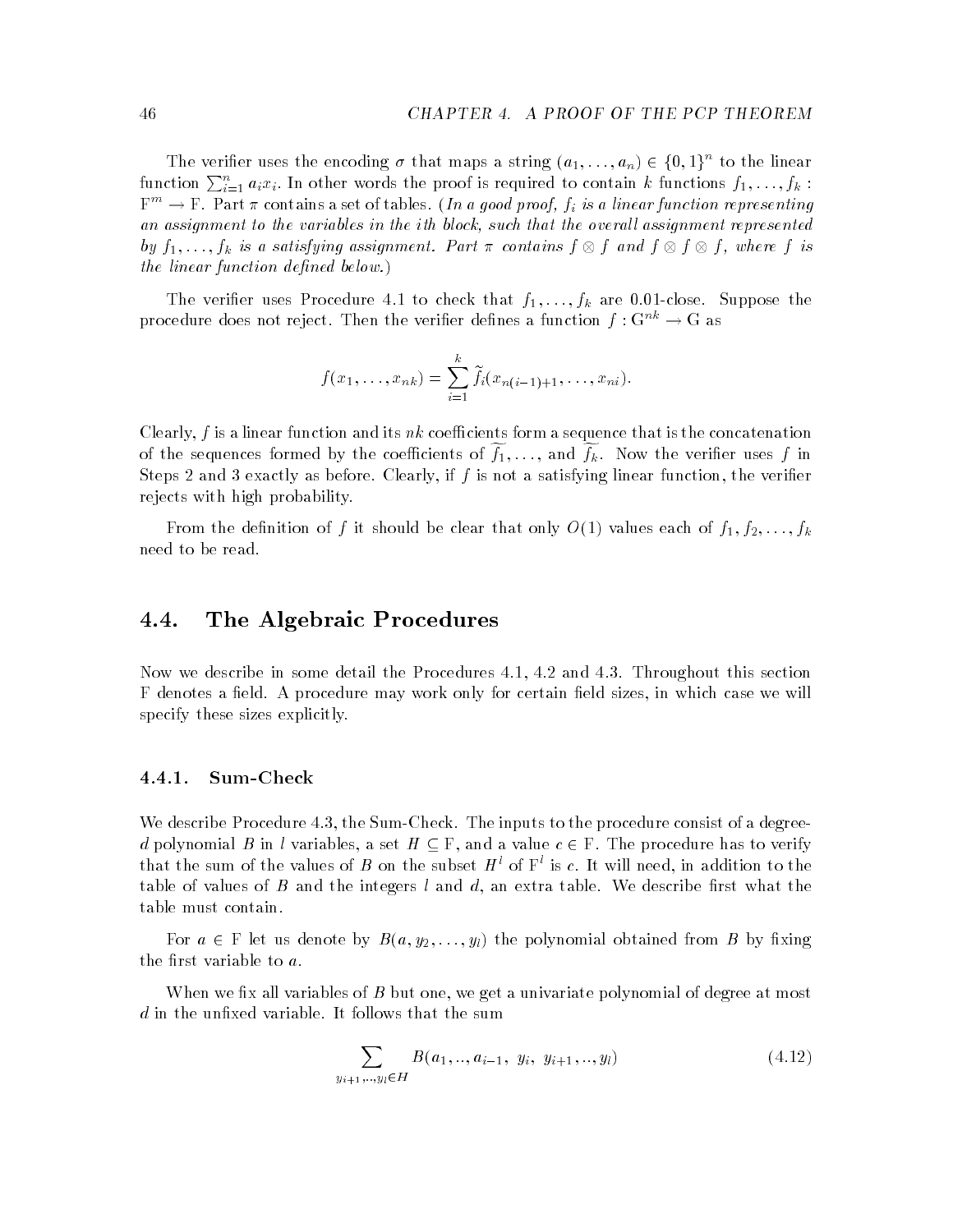for i s.t.  $1 \leq i < l$ , and  $a_1, \ldots, a_{i-1} \in F$ , is a degree-d univariate polynomial in the variable  $y_i$  with denote the notation  $y_i = u_1, ..., u_{i-1} \setminus y_i$  ,  $y_i$  for internal and  $v_i$  and  $u_0 \setminus y_1$  , and are expected sense-instead instead in so we use the notation  $\mathcal{L}(\mathcal{M})$  instead in the notation  $\mathcal{L}(\mathcal{M})$ 

**Example 4.3:** The univariate polynomial  $B_{\epsilon}(y_1)$  is represented by  $d+1$  coefficients. When we substitute the value  $\mathcal{S}$  in this polynomial we get the value  $\mathcal{S}$  is the value  $\mathcal{S}$ sum of  $B$  on the following sub-cube:

 $\{(x_1, \ldots, x_l) : x_1 = a, \text{ and } x_2, \ldots, x_l \in H\}.$ 

(Alternatively, we can view the value  $B_\epsilon(a)$  as the sum of  $B(a, y_2, \ldots, y_l)$  on  $H^{i-1}$ .)

Thus  $B_{\epsilon}(y_1)$  is a representation of  $q = |F|$  sums using  $d + 1$  coefficients. Suppose  $f(y_1)$ is another degree-d univariate polynomial different from  $B_{\epsilon}(y_1)$ . Then the two polynomials agree at no more than  $a$  points. Hence for  $q = a$  values of  $a$ , the value  $f(a)$  is not the sum of  $B(a, y_2, \ldots, y_l)$  on  $H^{i-1}$ . This observation is useful in designing the Sum-check.

**Definition** 4.10: A table of partial sums is any table containing for every i,  $1 \le i \le l$ , and every  $a_1, ..., a_{i-1} \in F$ , a univariate polynomial  $g_{a_1, ..., a_{i-1}}(y_i)$  of degree d. The entire table is denoted by  $q$ .

Now we describe Procedure It expects the table T to be a table of partial sums  $\mathbf{I}$  and the table contains the set of polynomials denominates the set of polynomials denominals denominates and  $\mathbf{I}$ 

| Sum-Check                                                                     |  |
|-------------------------------------------------------------------------------|--|
| Inputs: $B \in \mathbf{F}_d[x_1,\ldots,x_l], c \in \mathbf{F}$ .              |  |
| To Verify: Sum of B on $H^l$ is c.                                            |  |
| Given: Table of partial sums, $q$ .                                           |  |
| $current-value = c$                                                           |  |
| Pick random $a_1, \ldots, a_l \in F$                                          |  |
| For $i = 1$ to l do                                                           |  |
| <b>if</b> current-value $\neq \sum_{y_i \in H} g_{a_1, \ldots, a_{i-1}}(y_i)$ |  |
| output REJECT; exit                                                           |  |
| else                                                                          |  |
| current-value = $g_{a_1a_{i-1}}(a_i)$ .                                       |  |
| <b>If</b> $g(a_1, , a_{l-1})(a_l) \neq B(a_1, , a_l)$                         |  |
| output REJECT                                                                 |  |
| else                                                                          |  |
| output ACCEPT                                                                 |  |

 $\begin{array}{ccc} \text{C} & \text{C} & \text{C} & \text{C} & \text{C} & \text{C} & \text{C} & \text{C} & \text{C} & \text{C} & \text{C} & \text{C} & \text{C} & \text{C} & \text{C} & \text{C} & \text{C} & \text{C} & \text{C} & \text{C} & \text{C} & \text{C} & \text{C} & \text{C} & \text{C} & \text{C} & \text{C} & \text{C} & \text{C} & \text{C} & \text{C} & \text{C} & \text{C} & \text{C} & \text{C} & \text{$ dominate the value of  $\mathbf{F} = \mathbf{F} \mathbf{F} \mathbf{F} \mathbf{F} \mathbf{F} \mathbf{F} \mathbf{F} \mathbf{F} \mathbf{F} \mathbf{F} \mathbf{F} \mathbf{F} \mathbf{F} \mathbf{F} \mathbf{F} \mathbf{F} \mathbf{F} \mathbf{F} \mathbf{F} \mathbf{F} \mathbf{F} \mathbf{F} \mathbf{F} \mathbf{F} \mathbf{F} \mathbf{F} \mathbf{F} \mathbf{F} \mathbf{F} \mathbf{F} \mathbf{F} \mathbf{F$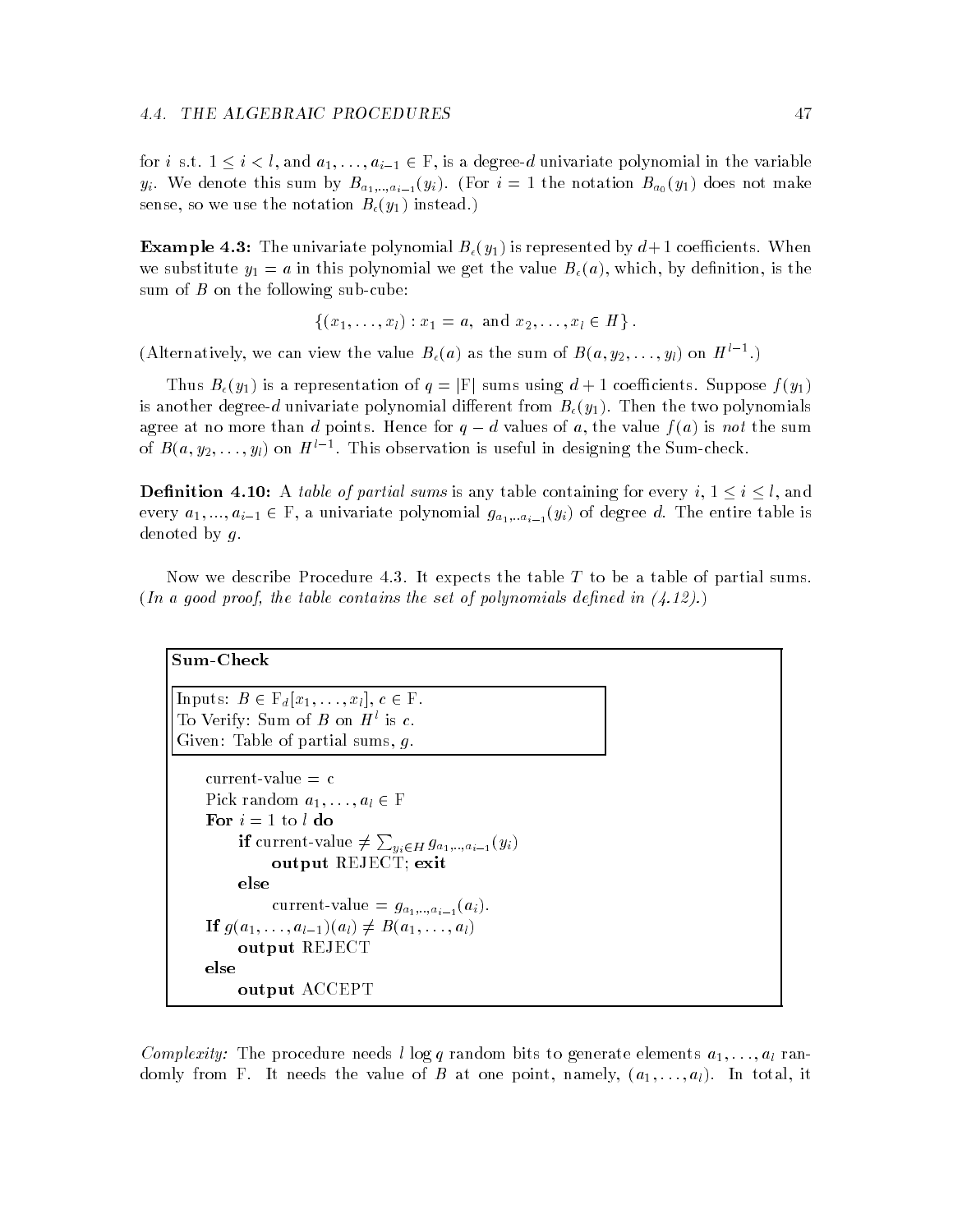reads i correcte of the the table of particles sums-particles them the string of string of string of string of  $(d+1) \log q$ . It performs  $O(ldh)$  field operations, where  $h = |H|$ . Therefore the running time is  $poly(ldh \log q)$ .

Correctness: Suppose B sums to c on  $H^l$ . The procedure clearly accepts with probability the table of partial sums containing the university  $\mathbf{e}_i$  -values  $\mathbf{e}_i$  -values  $\mathbf{e}_i$ in  $(4.12)$ .

Suppose  $B$  does not sum to  $c$ . The next lemma shows that the procedure rejects with high probability

**Lemma 4.12:**  $\forall B \in F_d[x_1, \ldots, x_l], c \in F$ , if B does not sum to c on  $H^l$  then

 $Pr[the Sum-check outputs REJECT] \geq 1$  –  $\rightarrow$  $\sim$  quality  $\sim$   $\sim$   $\sim$   $\sim$   $\sim$ 

regardless of what the table of partial sums contains.

Proof The proof is by induction on the number of variables- l Such an induction works because the Sum-check is essentially a recursive procedure: it randomly reduces the problem of checking the sum of a polynomial in  $l$  variables to checking the sum of a polynomial in  $\iota$  - 1 variables.

To see this-table of partial sums as a tree of branching factor  $\mathbf{u}$  tree of branching factor  $\mathbf{u}$ ure the polynomial gy is stored at the store of the the the the the set of the set of the set of polynomials  ${g_{a_1}(y_2): a_1 \in \mathrm{F}}$  are stored on the children of the root, and so on.

The first step in the Sum-check verifies that that the sum of the values taken by  $q_{\epsilon}$  on the set H is c. Suppose the given multivariate polynomial B does not sum to c on  $H^l$ . Then the sum of the sum of the values taken by B on H is not co-dimensional co-dimensional co-dimensional co-dimensional co-dimensional co-dimensional co-dimensional co-dimensional co-dimensional co-dimensional co-dimensi if  $g_\epsilon \neq B_\epsilon$ . But if  $g_\epsilon \neq B_\epsilon$  then, as observed in Example 4.3,  $g_\epsilon(a) \neq B_\epsilon(a)$  for  $q-d$  vals of  $a$  in F. That is to say, for  $q - a$  values of a, the value  $g_{\epsilon}(a)$  is not the sum of  $D(u, y_2, \ldots, y_l)$ on  $H^{i-1}$ . Since  $d \ll q$  it suffices to picks a value for  $y_1$  randomly out of F, say  $a_1$ , and check (recursively) that  $B(a_1,y_2,\ldots,y_l)$  sums to  $g_\epsilon(a_1)$  on  $H^{*-1}$ . (Note: While checking the sum of  $B(a_1, y_2, \ldots, y_l)$  on  $H^{*-1}$ , the recursive call must use as the table of partial sums the sequence of polynomials stored in the  $a_1$ th sub-tree of the root.) This is exactly what the remaining steps of the Sum-check do. In this sense the Sum-check is a recursive procedure.

Now we do the inductive proof

Base case l This is easy- since By is a univariate polynomial-The table contains only one polynomial  $g_{\epsilon}$ . If  $g_{\epsilon} = B$ , then  $g_{\epsilon}$  doesn't sum to c either and is rejected with probability 1. If  $g_{\epsilon} \neq B$ , then the two disagree in at least  $q-d$  points. Therefore  $Pr_{a_1}[g_{\epsilon}(a_1) \neq B(a_1)] \geq 1-d/q$ .

Inductive step. Suppose the assumption is true for an polynomials in  $\iota = 1$  variables. Now there are two cases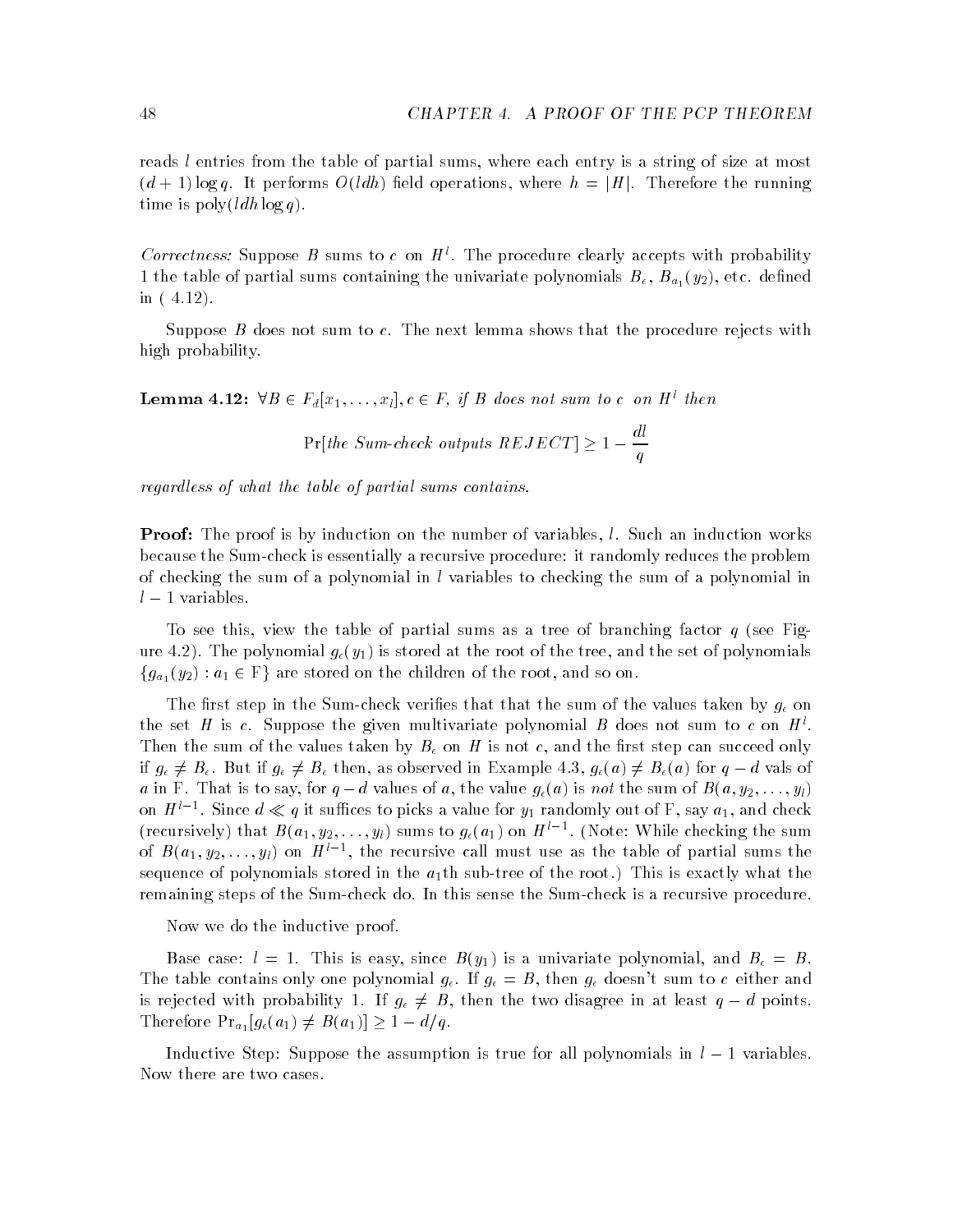

Figure 4.2: A table of partial sums may be conceptualized as a tree of branching factor  $q$ . The Sum-check follows a random path down this tree.

Case (i):  $g_{\epsilon} = B_{\epsilon}$ . In this case,

$$
\sum_{y_1 \in H} g_{\epsilon}(y_1) = \sum_{y_1 \in H} B_{\epsilon}(y_1) \neq c,
$$

so the procedure will REJECT rightaway ie- with probability So the inductive step is complete

Case (ii):  $g_{\epsilon} \neq B_{\epsilon}$ . In this case, as observed in Example 4.3, for  $q-d$  vals of a,

$$
g_{\epsilon}(a) \neq B_{\epsilon}(a). \tag{4.13}
$$

Let  $a_1 \in F$  be such that  $g_{\epsilon}(a_1)$  is not the sum of  $B(a_1, y_2, \ldots, y_l)$  on  $H^{*-1}$ . By the inductive assumption-by-convince of particles cannot can convince the Summer with probability more. than  $d(l-1)/q$  that  $g_{\epsilon}(a_1)$  is the sum of  $B(a_1,y_2,\ldots,y_l)$  on  $H^{*-1}$ . In particular, the table of partial sums stored in the subtree rooted at the  $a_1$ th child of the root cannot make the  $S$ um-check accept with probability more than  $a(t = 1)/q$ . Since this is true for  $q = a$  values of  $a_1$ , the overall probability of rejection is at least  $(\frac{q-a}{q})(1-d(l-1)/q) \geq 1-dl/q$ .

en either case-in either cases in the industry and industry and industry and in

### 4.4.2. Procedures for Linear Function Code

In this section-  $\mathbf{F}$  denotes the eld GF our rest procedure checks where  $\mathbf{F}$ function  $f: \mathbb{F}^m \to \mathbb{F}$  is  $\delta$ -close to a linear function. It uses the following obvious property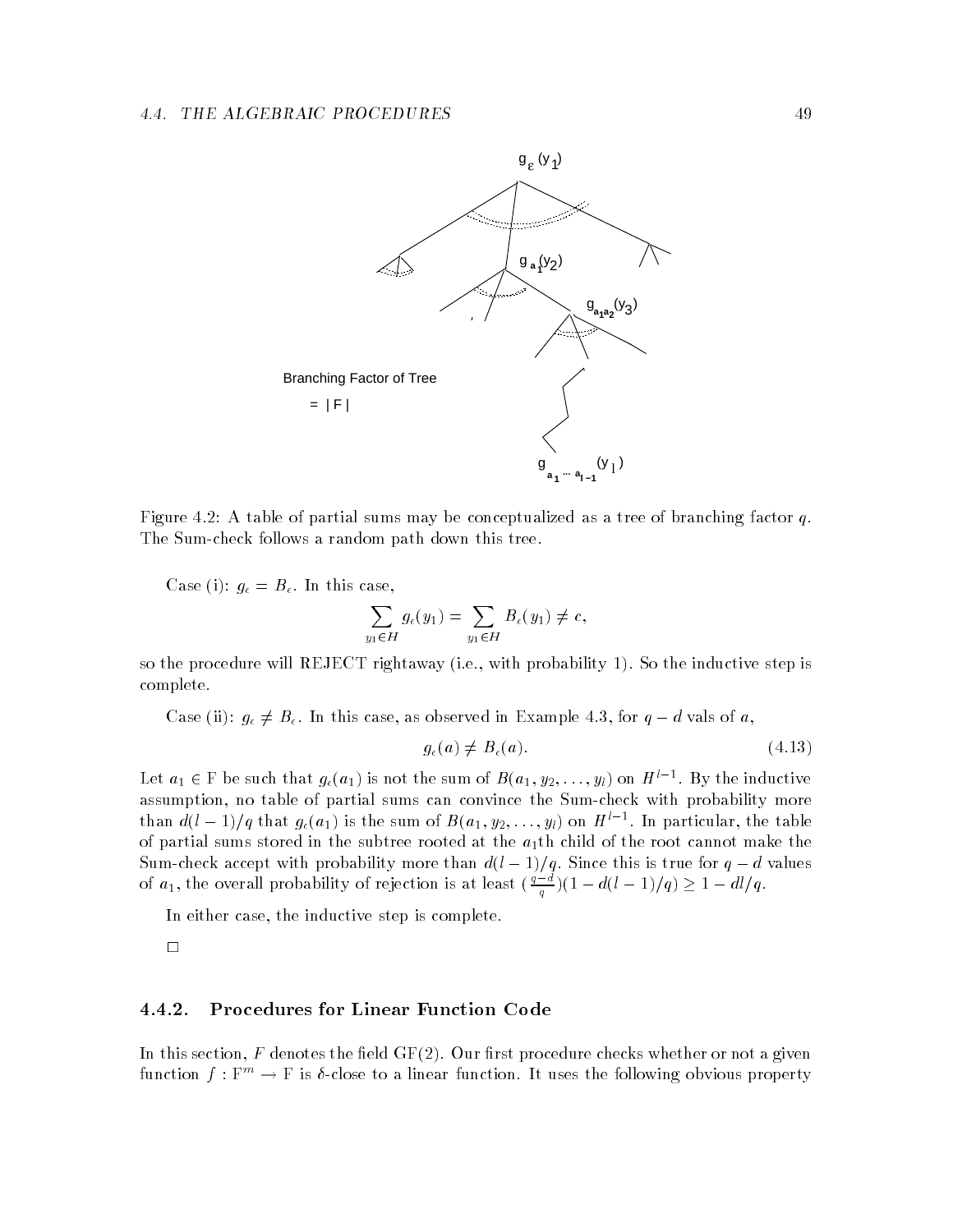of linear functions. A function  $n: \mathbb{F}^m \to \mathbb{F}$  is linear iff for every pair of points  $(y_1, \ldots, y_m)$ and  $(z_1,\ldots,z_m)$  in  ${\bf r}$   $\cdots$  it satisfies

$$
h(y_1 + z_1, \dots, y_m + z_m) = h(y_1, \dots, y_m) + h(z_1, \dots, z_m). \tag{4.14}
$$

The only if part of the statement is easy the if part follows from Fact A in the appendix

The procedure uses a stronger version of the above statement: if h satisfies the property in for most pairs of mtuples- then h is close for some small 



complexity the test requires models, reads and and reads reads they are stated in the

Correctness: Note that if  $f \in F_1 | x_1, \ldots, x_m |$  then the test accepts with probability 1. According to the contrapositive to the next lemma- if f is not close- then the basic step in the test fails with probability at least  Hence- after repeating the basic step  timesthe test rejects with probability close to  $1 - 1/e^2$ .

**Theorem 4.15 (BLR90):** Let  $F = GF(Z)$  and f be a function from  $F$  to F such that when we pick  $y, z$  randomly from  $F^m$ ,

$$
\Pr[f(y) + f(z) = f(y + z)] \ge 1 - \delta,
$$

where  $\sim$  , we can find the function function  $\sim$  . Then functionally contained the contract of the contact of

**Proof:** The proof consists in three claims.

*Claim 1:* For every point  $b \in \mathbb{F}^m$  there is a value  $g(b) \in \{0,1\}$  such that

$$
\Pr_{w \in \mathbb{F}^m} [f(w + b) - f(w) = g(b)] \ge 1 - 2\delta.
$$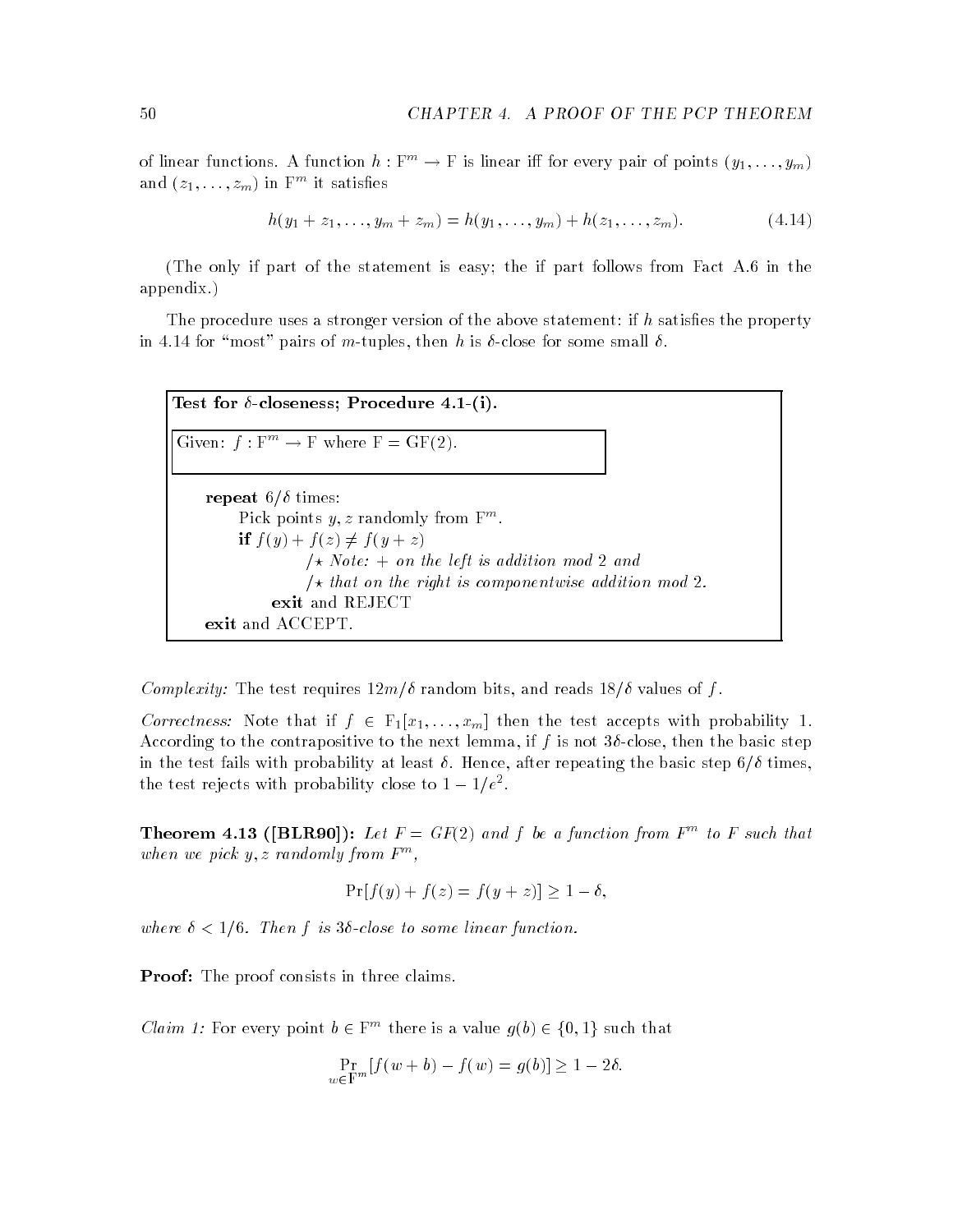### 4.4. THE ALGEBRAIC PROCEDURES

*Proof:* Let  $b \in \mathbb{F}^m$ . Denote by p the probability  $\Pr_w | f(w+b) - f(w) = 1 |$ , where w is picked uniformly at random in Fm. Denne random variables  $v_1, v_2$  (taking values in F) as follows. Pick points  $y, z \in F^m$  randomly and independently from  $F^m$ , and let  $v_1 = f(y + b) - f(y)$ , and  $v_2 = f(x + \sigma) = f(z)$ . Clearly,  $v_1, v_2$  are independent random variables that take value T with probability p and 0 with probability  $(1-p)$ . The probability of the event  $v_1 = v_2$ is exactly  $p^2 + (1-p)^2$ . We show that actually this event happens with probability at least  $1 - 20$ , whence it follows that either  $p > 1 - 20$  or  $p \le 20$ . If  $p > 1 - 20$ , setting  $q(\theta)$  to 1 fullls the requirements of the lemma in the other case- setting gb to  does

rote that  $\pm$  and  $\pm$  are the same over  $\text{or}(\mathcal{Z})$ , so

$$
v_1 - v_2 = f(y + b) - f(y) - (f(z + b) - f(z))
$$
  
= 
$$
(f(z+y+b) - f(y+b)) + (f(z+y+b) - f(z+b)) - f(y) - f(z)
$$

Further- y b and z b are independently chosen random points Hence the probability that each of the following two events happens is at least  $1 = v$ .  $f(x + y + v) = f(y + v) = f(z)$ , and  $f(x + y + b) = f(x + b) = f(y)$ . So the probability that they both happen is at least  $1 - 2v$ , that is,

$$
\Pr[(f(z+y+b)-f(y+b))+(f(z+y+b)-f(z+b))-f(y)-f(z)=0] \ge 1-2\delta.
$$

Thus  $Pr|v_1 = v_2| \geq 1-2\delta$ , which finishes the proof of Claim 1.

Claim  $\omega$ . The function q constructed in Claim 1 agrees with f in at least  $1 = 50$  fraction of  $\mathbf{v}$  in Fm.

*Proof*: Let  $\rho$  be the fraction of points  $b \in F^m$  such that  $f(b) = g(b)$ .

FICK  $y, z$  randomly from Fig. , and denote by A the event  $f(y + z) = g(y + z)$ , and by B the event " $f(y) + f(y) = f(y + z)$ ." Note that A and B need not be independent. However, the hypothesis of the theorem implies that  $Pr[B] \geq 1-\delta$ . Further our assumption was that  $Pr[A] = \rho$ . Now note that

$$
Pr[B] = Pr[B \land A] + Pr[B \land \overline{A}]
$$
  
\n
$$
\leq Pr[A] + Pr[B | \overline{A}]
$$
  
\n
$$
\leq \rho + 2\delta
$$

where the last line uses the following implication of Claim 1:

$$
\Pr[\,^{\alpha} f(y) + f(z) = f(y+z)^n \,]^{\alpha} f(y+z) \neq g(y+z)^n \,]\leq 2\delta.
$$

But as we observed,  $\Pr[B| \geq 1-\delta]$ . Hence  $\rho \geq 1-3\delta$ . This finishes the proof of Claim  $\overline{2}$ .

Claim Function g is linear- that is

$$
\forall a, b \in \mathbb{F}^m, \quad g(a+b) = g(b) + g(a).
$$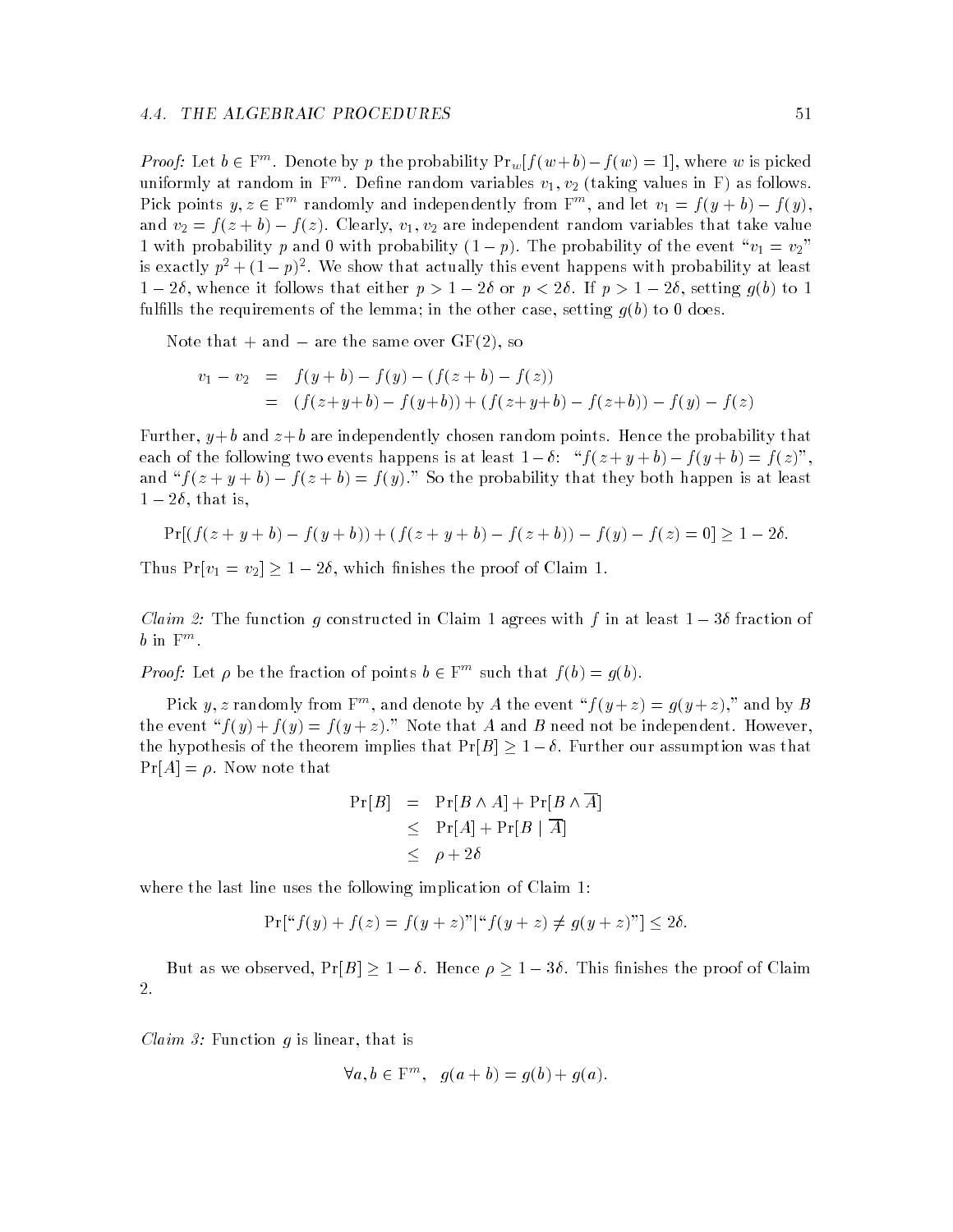*Proof*: Fix arbitrary points  $a, b \in F^m$ . To prove  $q(a+b) = q(a) + q(b)$ , it suffices to prove the existence of points  $y, z \in F^m$  such that each of the following is true: (i)  $f(b+a+y+z) - f(y+z)$  $z \neq 0$  ,  $\alpha + \alpha$  ) iii f to  $\pm a$   $\pm a$  if  $a \pm \alpha + \alpha + \alpha$  in a set  $\alpha$  and in full full function  $\pm a$  if  $\alpha + \alpha + \alpha$  if  $\alpha$  if  $\alpha$ 

For, if (1), (11) and (111) are true for any  $y,z\in F^m$  then

$$
g(b + a) = f(b + a + y + z) - f(y + z)
$$
  
=  $f(b + a + y + z) - f(a + y + z) + f(a + y + z) - f(y + z)$   
=  $g(b) + g(a)$ 

We prove the existence of the desired y- z in a probabilistic fashion Choose y- z inde pendently at random from Fm. The probability that any of (1), (ii), and (iii) is true is (by the probability of Claim 1) at least  $1 - 20$ , and so the probability that all three are true is at least  $1 - 00$ . since it is strictly probability in clearing except control and continues in pairs give collecting the control the conditions of the claim It follows that the desired pair y- z exists This proves Claim

 $\mathcal{L}$  . The that Claims is to the fact in Equation  $\mathcal{L}$  ,  $\mathcal{L}$  ,  $\mathcal{L}$  ,  $\mathcal{L}$  ,  $\mathcal{L}$  ,  $\mathcal{L}$  ,  $\mathcal{L}$  ,  $\mathcal{L}$  ,  $\mathcal{L}$  ,  $\mathcal{L}$  ,  $\mathcal{L}$  ,  $\mathcal{L}$  ,  $\mathcal{L}$  ,  $\mathcal{L}$  ,  $\mathcal{L}$  ,  $\$  $f$  is  $(1 - 30)$  dose.

 $\Box$ 

Now we describe the other procedure connected with the linear function code

I roducing a value of  $\beta$ , I rocedure  $4.1$ - $\beta$ . Given:  $\tau : \mathbf{r} \to \mathbf{r}$  that is  $\mathfrak{o}$ -close;  $\mathbf{r} = \mathbf{G}\mathbf{r}(2)$ . Point  $b \in \mathbb{F}^m$ .

Pick random point  $y$  in  ${\bf r}$  .  $\mathbf{0}$  utput  $f(q + v) = f(q)$ .

Complexity: The procedure uses  $2m$  random bits and reads 2 values of f.

Correctness. If f is a finear function, then  $f = f$ , and  $\Gamma(y | f(y + v) = f(y) - f(v)) = 1$ .

Now suppose f is just  $\delta$ -close to some linear function. The following lemma shows that the procedure works correctly

Lemma 4.14:  $Pr_y[f(y + b) - f(y) = f(b)] \ge 1 - 2\delta$ .

**Proof:** Both  $y$  and  $y + b$  are uniformly distributed in Fm (although they are not independent- hence

 $\Pr[f(y) = f(y)] \geq 1 - \delta$  and  $\Pr[f(y + b) = f(y + b)] \geq 1 - \delta$ .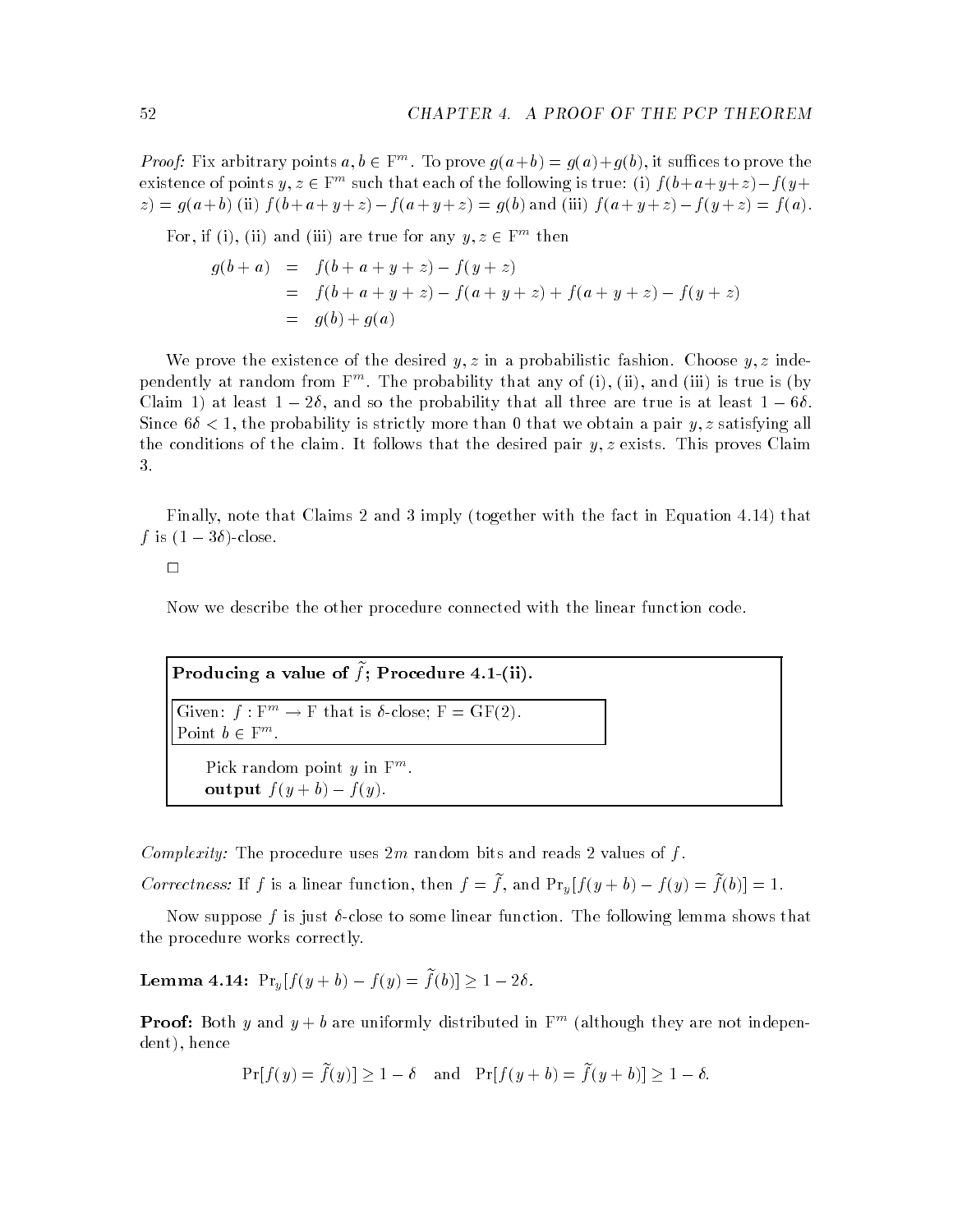Since  $f(b) = f(b + y) - f(y)$ , we conclude that  $Pr[f(b + y) - f(y) = f(b)] \ge 1 - 2\delta$ .

### Procedures for General Polynomial Code

Both procedures are randomized; they use randomness only to pick  $O(1)$  points uniformly at random from F $^m.$  This requires  $O(m\log|\mathcal{F}|)$  random bits. Each procedure also requires that some table be provided in addition to f the entries in the table have size polydand the procedure reads  $O(1)$  entries from the table.

Procedure 4.2-(1), the Low-degree lest, verines that a given function  $\tau: \mathbb{F}^n \to \mathbb{F}$  is  $\delta$ -close to a degree-d polynomial. It uses the notion of a line.

**Definition 4.11:** A *tine* in Fe as set q points with a parametric representation of the form  $\{\hat{u}_0+t\cdot\hat{u}_1:t\in\mathrm{F}\}$  for some  $\hat{u_0},\hat{u}_1\in\mathrm{F}^m$ . (The symbol + denotes componentwise addition of two vectors of length m.) Note that it is identical to the line  $\{\hat{u}_0 + t \cdot c\hat{u}_1 : t \in F\}$  for any  $c \in F \setminus \{0\}$ . Our convention is to fix one of the representations as canonical.

**Definition** 4.12: Let *l* be a line in  $F^m$  whose canonical representation is  $\{\hat{u}_0 + t \cdot \hat{u}_1 : t \in F\},\$ and  $g: F \to F$  be a function of one variable, t. The value produced by g at the point  $\hat{u}_0 + a \cdot \hat{u}_1$ of l is  $q(a)$ .

where the values of  $\alpha$  is in Fig. -  $\alpha$  in  $\alpha$  in  $\alpha$  in  $\alpha$  in  $\alpha$  are values of  $\alpha$  and  $\alpha$ described by a univariate degree- $d$  polynomial in parameter  $t$ . We illustrate this fact with an example

**Example 4.4:** Let  $f \in \Gamma_4[x_1, x_2]$  be a bivariate polynomial of degree 4 defined as  $f(x_1, x_2) =$  $x_1x_2^3+x_1^2$ . Consider the line  $\{(a_1,a_2)+t\cdot(b_1,b_2):t\in \Gamma\}$ . Define a function  $h:\Gamma\to\Gamma$  as

$$
h(t) = (a_1 + b_1t)(a_2 + b_2t)^3 + (a_1 + b_1t)^2.
$$

It is a univariate polynomial of degree - and describes f at every point on the line For instance, the value produced by h at the point  $(a_1, a_2)$  is  $h(0) = a_1 a_2 + a_1 = f(a_1, a_2)$ .

Ine Low-degree Test picks lines uniformly at random from all lines in Fig. , and checks how well the restriction of  $f$  is described by a univariate polynomial. For purposes of eciency it requires that a table T be provided along with f - supposedly containing for each line the best univariate degree d polynomial describing  $f$  on that line. It performs many repetitions of the following trial: Pick a line uniformly at random and a point uniformly at random on this line Read the univariate polynomial provided for the line in the table- and check whether it describes  $f$  at the point.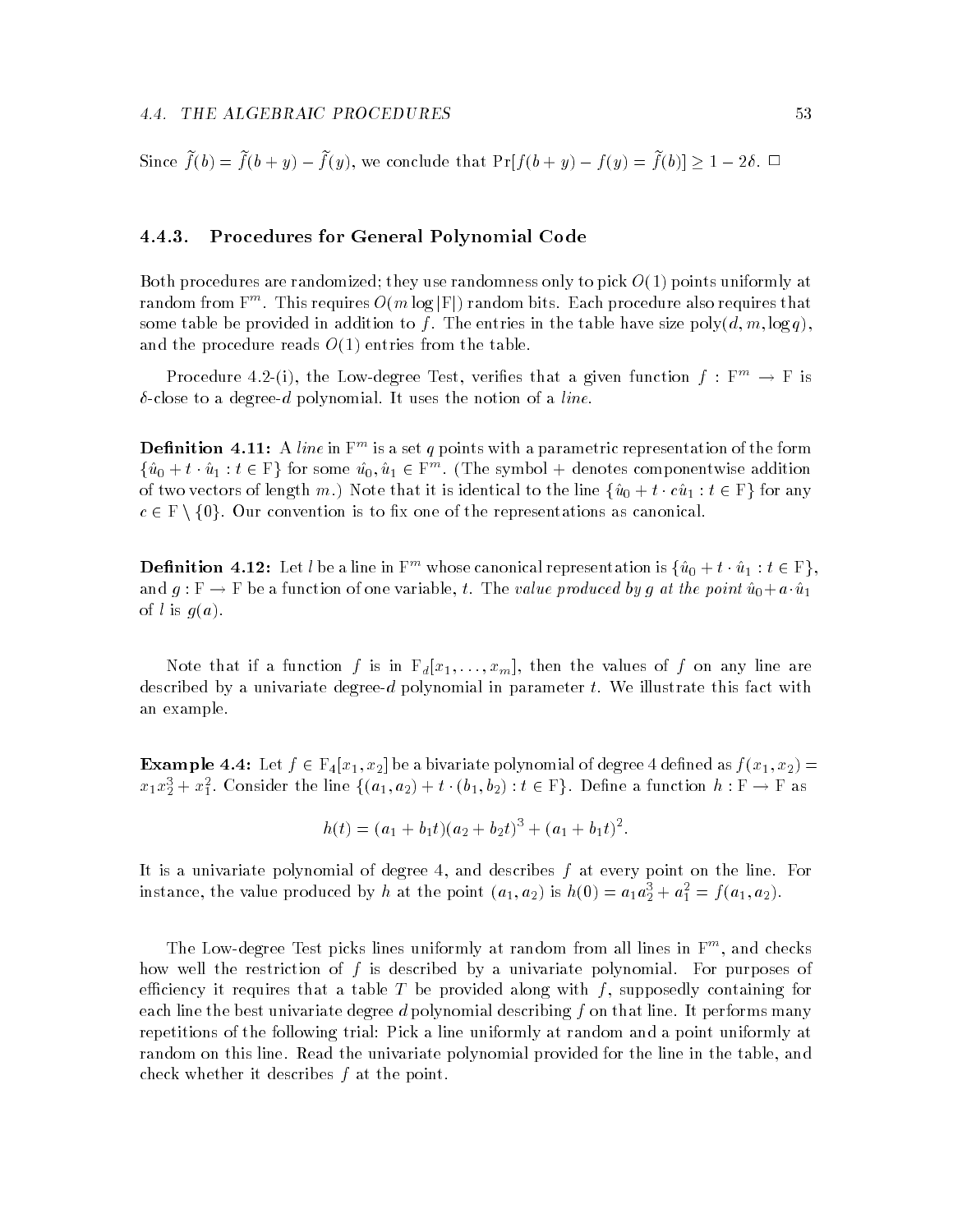Low degree Test Procedure - i Inputs:  $f: F^m \to F$ ,  $\delta < 10^{-4}$ .  $\mathcal{L}$  . To find the following to form  $\mathcal{L}$  is the following the following term  $\mathcal{L}$ Given A table T containing- for each line l- a univariate degree d polynomial  $P_l$ .  $\mathbf{r}$  is a random line line line lines lines lines lines in  $\mathbf{r}$ random point on each of these lines  $z_1 \in_R l_1, \ldots, z_k \in_R l_k$ . 一二 キュリ しょうしん せいしょう フライト・ルノー  $\mathcal{I} = \mathcal{I} = \{ \mathcal{I} = \{ \mathcal{I} \mid \mathcal{I} = \{ \mathcal{I} \} \mid \mathcal{I} = \{ \mathcal{I} \mid \mathcal{I} = \{ \mathcal{I} \mid \mathcal{I} = \{ \mathcal{I} \} \mid \mathcal{I} = \{ \mathcal{I} \mid \mathcal{I} = \{ \mathcal{I} \mid \mathcal{I} = \{ \mathcal{I} \mid \mathcal{I} = \{ \mathcal{I} \mid \mathcal{I} = \{ \mathcal{I} \mid \mathcal{I} = \{ \mathcal{I} \mid \mathcal{I} = \{ \mathcal{$ ACCEPT else REJECT

*Complexity:* Generating a random line requires picking the line parameters  $\hat{u}_0, \hat{u}_1$  randomly from  $\bf r$  . This requires only  $2m\log q$  random bits. Also, the test reads only  $4/\ell$  values of  $f$  and the same number of line polynomials.

Corrective Correction and the table the polynomial-theory making the theory contains the table the t univariate polynomials that describe the lines in  ${\bf r}$  , the test can be made to accept with probability in the next that if f is not the test region  $\mathbb{R}^n$  is not the test rejects with  $\mathbb{R}^n$ high probability irrespective of the contents of the table

**Theorem 4.15:** Let the field size q be  $\Omega(d^{\circ}k)$ . If f is not  $\delta$ -close, for  $\delta < 10^{-4}$ , then the lowdegree test accepts with probability -

We defer the proof of Theorem  $4.15$  until Chapter  $5$ .

Next, we describe Procedure 4.2-(ii). This procedure, given a 0-close function  $\mathcal{T}: \mathbb{F}^n \to$  $\mathcal{F}$  where  $\mathcal{F}$  and a sequence of constant and a sequence of constant and a sequence of constant and a sequence of constant and a sequence of constant and a sequence of constant and a sequence of constant and a se values  $f(z_1),...,f(z_c)$ . The procedure sometimes produces erroneous output with some small probability The procedure uses the notion of a curve- whose denition generalizes that of a line

**Definition** 4.13: A *degree-k curve* in Fm is a set of q points with a parametric representation of the form na ang pangangan na ang pangangan na ang pangangan na ang pangangan na ang pangangan na ang pangangang na ang pangangang na mang pangangang na mang pangangang na mang pangang na mang pangang na mang pangang na mang pangang of the contract of the contract of the contract of the contract of the contract of the contract of the contract of the contract of the contract of the contract of the contract of the contract of the contract of the contrac

$$
\left\{\hat{u}_0+t\cdot\hat{u}_1+\cdots+t^k\hat{u}_k:t\in\mathrm{F}\right\}
$$

where  $\hat{u}_0, \hat{u}_1, \ldots, \hat{u}_k \in \mathbb{F}^m$  (the symbol + denotes componentwise addition of two vectors of length  $m$ ). Note that it is identical to the curve

$$
\left\{\hat{u}_0 + t \cdot c\hat{u}_1 + \dots + t^k \cdot c^k \hat{u}_k : t \in \mathcal{F}\right\}
$$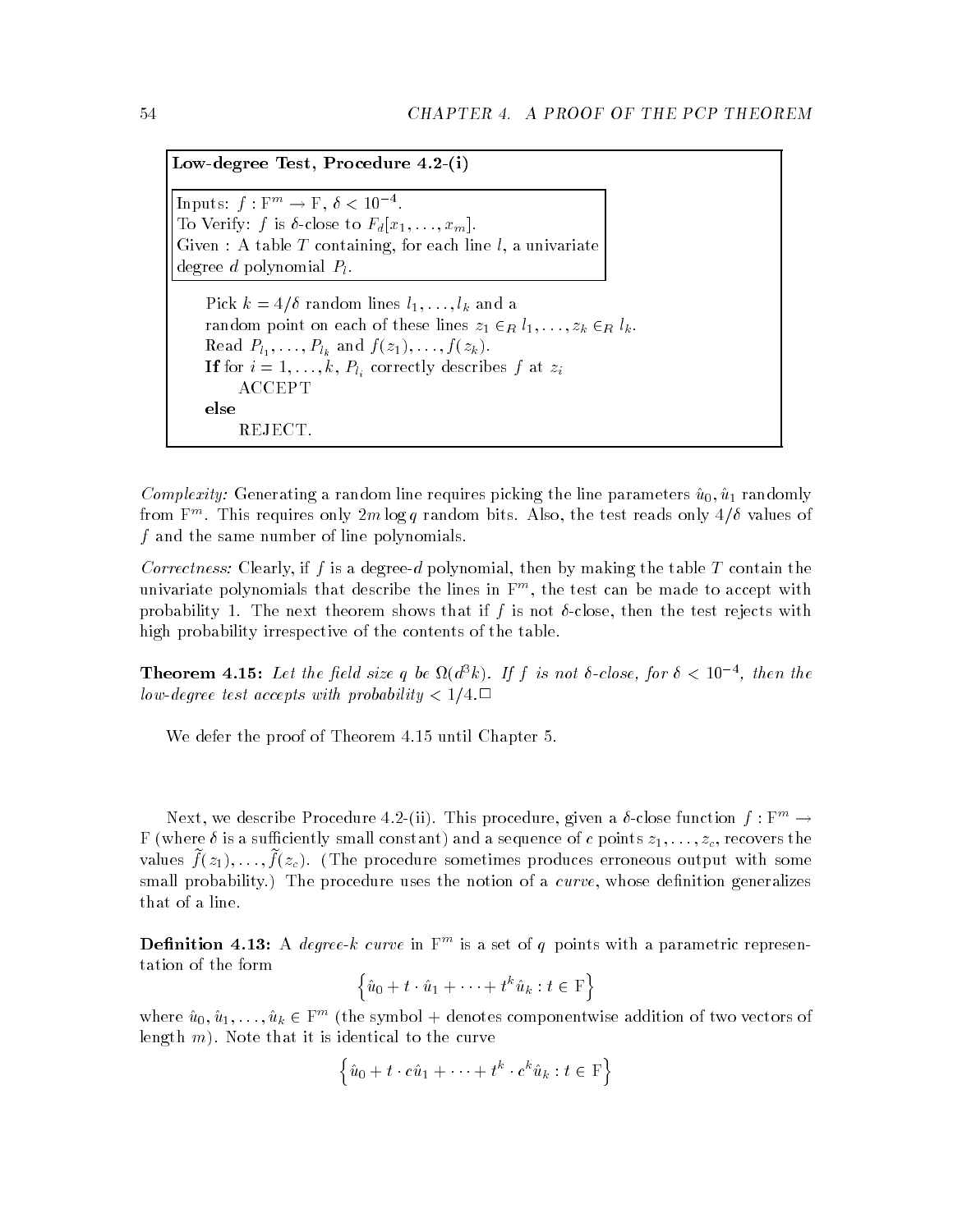for any  $c \in F \setminus \{0\}$ . Our convention is to fix one of the representations as canonical.

**Definition 4.14:** Let  $C$  be a degree- $k$  curve in  $F<sup>m</sup>$  whose canonical representation is  $\{\hat{u}_0 + t \cdot \hat{u}_1 + \cdots + t^k \hat{u}_k : t \in \mathcal{F}\}\$ , and , and  $q: \mathbf{r} \to \mathbf{r}$  be a function of one variable,  $\iota$ . The value produced by g at the point  $\hat{u}_0 + a \cdot \hat{u}_1 + \cdots + a^k \cdot \hat{u}_k$  of C is  $g(a)$ .

 $N$  is the values of the values of the values of the values of the values of the values of the values of the values of the values of the values of the values of the values of the values of the values of the values of the are described by a univariate degree-dk polynomial in parameter  $t$ .

In describing the procedure- we assume that elements of eld F are ordered in some called fashion talk about the ith talk about the ith point of a curve-left any point of any  $\Delta$  . i less than  $q + 1$ . We observe next that a degree k curve is fixed once we know its first  $k + 1$ points

**Fact 4.16:** For any set of  $k+1$  points  $z_1,\ldots,z_{k+1}\in F^m$ , there is a unique degree k curve whose ratio rst contract are zone are zone are zone are zone are zone are zone are zone are zone are zone are

**Proof:** To specify a degree-k curve  $\{\hat{u}_0 + t \cdot \hat{u}_1 + \cdots + t^k \hat{u}_k : t \in \mathbb{F}\}$  in  $\mathbb{F}^m$ , we need to specify its coefficients  $\hat{u}_0, \ldots, \hat{u}_k$ , which are m-tuples over F. Clearly, an equivalent speci $c = c$  and the constant parameter the curve parameter the curve parameter that  $c = c$ has degree at most k, and the tth point on C is  $(g_1(t),\ldots,g_m(t))\in F^m$ .

Fact A Appendix A implies that once we x the rst k points of C- the polynomials g- -gm are uniquely determined Hence the curve is also uniquely determined

**Definition 4.15:** For any points  $z_1, \ldots, z_k$  in F  $\,$  , let  $F( $z_1, \ldots, z_k >$  ) denote the set of$ degree rooms whose rest curves whose rest is a point  $\mathbb{R}^n$  are z-

Let  $z_1,\ldots,z_c$  be the points at which the procedure has to reconstruct values or  $j$  . Since  $c + 1$  points inx a degree-c curve, the number of curves in  $P \, (\leq z_1, \ldots, z_c >)$  is  $q^{\cdots}$ . The procedure requires a table containing, the table curve-that  $\alpha$  and  $\alpha$  are polynomial that best describes f on the curve. It picks a curve uniformly at random from the set and reads the polynomial corresponding to it in the table It checks that the polynomial agrees with f on a random point on the curve as we we will show provide a provides the this the porynomial correctly describes  $\mu$ , and therefore the procedure outputs the values taken by this polynomial at  $\mathbf{1}$  at  $\mathbf{1}$  at  $\mathbf{1}$  at  $\mathbf{1}$  at  $\mathbf{1}$  at  $\mathbf{1}$  at  $\mathbf{1}$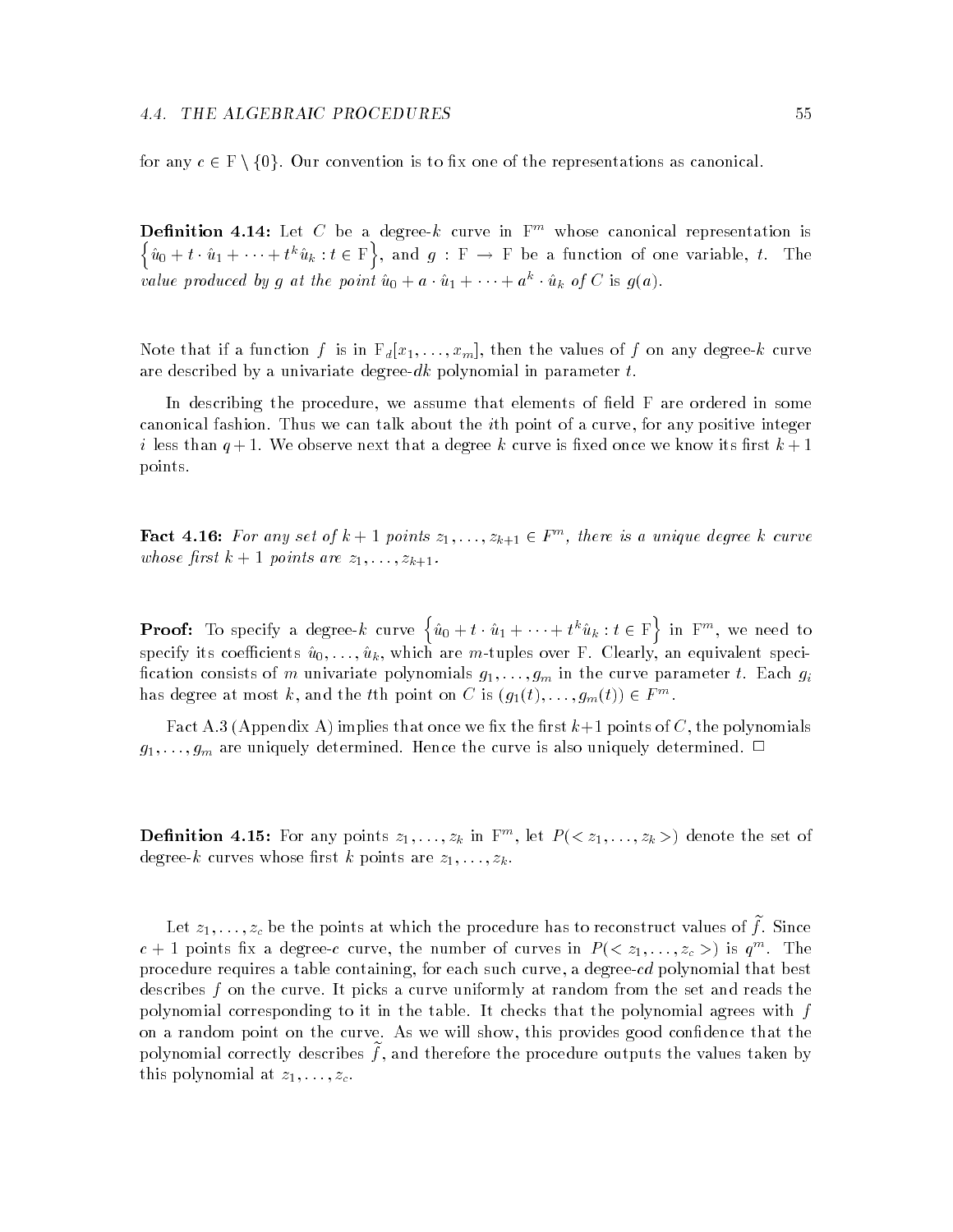Extracting c values of  $\beta$ ; Frocedure 4.2 (ii)

Input: A function  $f : F^m \rightarrow F$  that is  $\delta$ -close to  $\mathbb{F}_d[x_1,\ldots,x_m],$  and c points  $z_1,\ldots,z_c\in\mathbb{F}^m.$ AIIII: 10 ODtain  $f(z_1), f(z_2), \ldots, f(z_c).$ Given A table T containing, the containing containst  $\sim$  ( passing through z- -zc- a univariate polynomial TC in the parameter  $t$  of degree  $mdc$ . Pick a degreek curve C randomly from P z- - zc Pick a point y randomly from the set of points in  $C$ . Look up the polynomial  $T_c(t)$  and the value  $f(y)$ . If  $T_c$  correctly describes f at y then output the values of  $C\setminus I$  at  $T$  at  $C\setminus I$  at  $T$  at  $T$ as  $f(z_1), \ldots, f(z_c)$ else **REJECT** 

Note that if  $f \in F_d[x_1,\ldots,x_m]$  and the table contains curve polynomials that describe  $f$  correctly, the procedure will never output REJECT, and correctly output  $f(z)$ ,  $f\mid \llcorner 2J_1,\ldots, J\mid \llcorner cJ_1$ 

Lemma 4.17: If f is  $\delta$ -close, then

 $\Pr[\text{the procedure outputs values that are not } \tilde{f}(z_1), \ldots, \tilde{f}(z_c)] < 2\sqrt{\delta} + o(1),$ 

no matter what the table of curve polynomials contains.

**Proof:** For a curve  $C$  let us denote by  $f|_C(t)$  the univariate polynomial in  $t$  of degree  $cd$  $\frac{1}{1000}$  describes  $\frac{1}{1000}$  points in  $\bigcirc$  . The only case in which our procedure can output incorrect values of  $f$  is when it picks a curve C such that the polynomial  $T_C(t)$  provided in the table is different from  $f|_{C}(t).$  We will show that on most curves such an incorrect  $T_{C}(t)$  does not describe  $f$  on most points of the curve. Hence the procedure outputs REJECT with high probability when it compares the values of  $T_c(t)$  and f on random point y of the curve.

First- we state a claim- which we will prove later

 $\lambda$  fraction of curves in  $\lambda$  fraction of curves in  $\lambda$  fraction of  $\lambda$  . The following in  $\lambda$  fraction of  $\lambda$ denote the curve. Then

$$
\widetilde{f}|_{C}(t) \text{ describes } f \text{ at } \gamma \text{ fraction of points in } C. \tag{4.15}
$$

where  $\gamma = 1 - \sqrt{\delta}$ .  $\Box$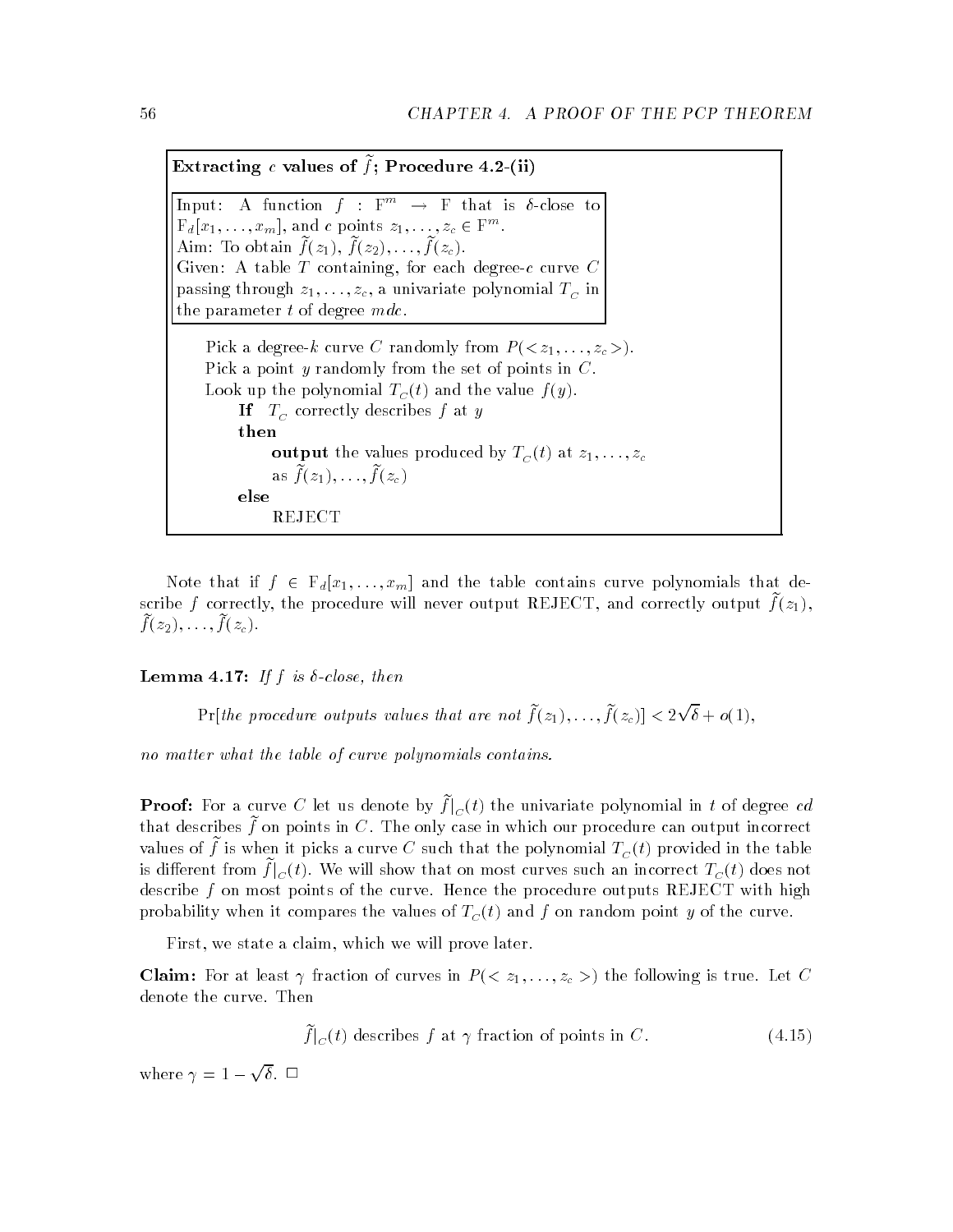### 4.5. THE OVERALL PICTURE

Let C be a curve that satisfies the condition in  $(4.15)$ . Recall that two different degree-cd univariate polynomials agree at no more than  $cd$  points in F. Hence if  $f|_c$  describes  $f$  on  $\gamma$ fraction of points in the curve- then every other univariate polynomial of degree d describes f in no more than  $1-\gamma-cd/q$  fraction of points. In particular, suppose  $T_{\scriptscriptstyle C}\neq f|_{\scriptscriptstyle C}$ . Then  $T_{\scriptscriptstyle C}$  describes  $f$  at no more than  $1-\gamma+cd/q=\sqrt{\delta}+cd/q$  fraction of points in  $C$  .

Hence an upperbound on the probability of outputting incorrect values of  $\mu$  is

$$
\Pr_C[C \text{ does not satisfy condition } (4.15)] + \sqrt{\delta} + \frac{cd}{q},
$$

which is at most  $1 - \gamma + \sqrt{\delta} + \frac{cd}{q} = 2\sqrt{\delta} + o(1)$ .

Hence the lemma is proved. Now we prove the claim.

**Proof of the claim:** Let  $S \subseteq \mathbb{F}^m$  be the set of points where functions f and f disagree. I hen  $S$  constitutes a fraction at most  $v$  of  $F$  . Lemma A.9 implies that when we pick a curve randomly from P  $\mathbf{r}$  -  $\mathbf{r}$  -  $\mathbf{r}$  -  $\mathbf{r}$  -  $\mathbf{r}$  -  $\mathbf{r}$  -  $\mathbf{r}$  -  $\mathbf{r}$  -  $\mathbf{r}$  -  $\mathbf{r}$  -  $\mathbf{r}$  -  $\mathbf{r}$  -  $\mathbf{r}$  -  $\mathbf{r}$  -  $\mathbf{r}$  -  $\mathbf{r}$  -  $\mathbf{r}$  -  $\mathbf{r}$  are in S is  $\frac{|S|}{|\mathbf{F}|^m}$ , which is at most  $\delta$ . The Averaging Principle (Fact A.2) implies that the fraction of curves on which

more than  $\sqrt{\delta}$  fraction of points of the curve are in  $S$ 

is no more than  $\sqrt{\delta}$ .

This proves the claim- which health is climate that the

### The Overall Picture

Our proof of the PCP Theorem consists in dening two veriers namely- the ones in Theorems and - and composing them using the Composition Lemma to construct a log n-leier van die deurste verwerken.

 $M_{\rm e}$  described how to encode a satisfying a satisfying a satisfying a satisfying a satisfying a satisfying a satisfying a satisfying a satisfying a satisfying a satisfying a satisfying a satisfying a satisfying  $M_{\rm e$ that the verifier accepts the encoding with probability 1. When we compose two verifiers their associated encoding schemes get composed as well (where "composition" has to be defined appropriately using the construction in the proof of the Composition Lemma).

In other words- our proof of the PCP Theorem basically consists of a complicated addenition of an encoding scheme-political assumption of other schemes Figures Figure Figure gives a bird's-eye view of different steps in the encoding scheme. Each step corresponds to a different verifier. Next to each verifier we have written down the parameters associated with it the number of random bits-decision time of the number of queries-decision time of queries-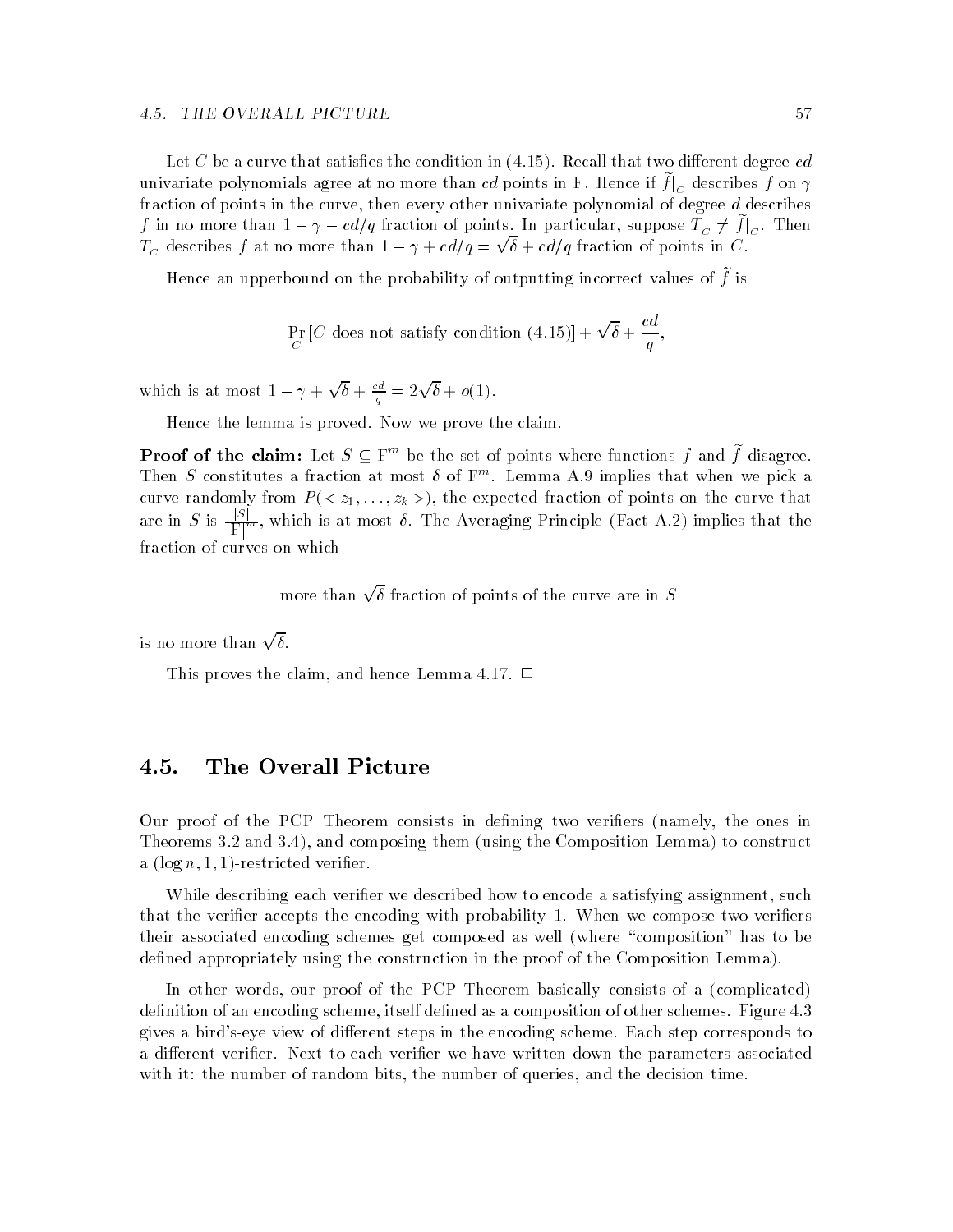## History/Attributions

The techniques in this section are inspired by the phenomenon of *random-self-reducibility*. A function  $f$  (on domain say,  $\{0,1\}^n$ ) is said to exhibit this phenomenon if the computation of f on a worstcase input- x- can be reduced in polynomial time to the computation of f on a small number of inputs that are uniformly (not necessarily independently) distributed in  $\{0,1\}^n$ .

The phenomenon in some sense underlies cryptography For example- the pseudo random generator of [BM84] uses the fact that the discrete log problem is random selfreducible. The term *random-self-reducible* appears to have been explicitly defined first in [AFK89] (see also [FKN90]). Many flavors of random-self-reducibility have since been dened and studied for the studies of the studies of the studies of the studies of the studies of the studies of the studies of the studies of the studies of the studies of the studies of the studies of the studies of the stu

Blum ([BK89]) and Lipton ([Lip89]) rephrased the r.s.r. property as follows. Given any program that computes f on most imputs-understanding algorithm can recover the contract  $\sim$ value of f at an arbitrary input x. This observation was the starting point for the theory of selftestingselfcorrecting programs BK
- Lip
- BLR Most functions to which this theory seemed to apply were algebraic in nature (see  $Ya_0$ ) for some nonalgebraic examples-the-though-

a de instrumente insigned in BF-- in BF-- in BF-- in BF-- in BF-- in BF-- insigned in a station of the represent as polynomials of low degree. But recall that different classes of logical formulae are complete for complexity classes like PSPACE- NEXPTIME- NP etc This at once suggests that randomized techniques from program-testing/correcting should be applicable to the study of conventional complexity classes The results in this chapter are precisely of this character

Techniques of this chapter attributions The rst algebraic representation of SAT is due to [BFL91]. That representation (using multilinear polynomials) has a problem: the field-size and number of variables required to represent a string of n bits are such that generating a random point in the space  ${\bf r}-$ requires more than  $O(\log n)$  random bits. The polynomial extension used in this chapter does not suffer from this problem. It is due to BFLS The Sumcheck procedure Procedure is due to LFKN

Thus Lemma 4.5 could be proved with minor modifications of the above-mentioned results-increase in proved it explicit it explicit that it explicitly before a proved it explicit and results in this chapter- except the Lowdegree Test and the idea of checking split assignments- are from ALM The history of the Lowdegree Test will be covered in the next section

The discovery of the proof of Lemma 4.4 was influenced by the *parallelization* procedures of process the ideas used in the internal can be traced back to be the internal can be the contracted back to LFKN The design of the verier of Section owes much to existing examples of sets the self-correction of the self-correction of  $\mathbb{R}^n$  . The sets that is the self-correction of the sets of  $\mathbb{R}^n$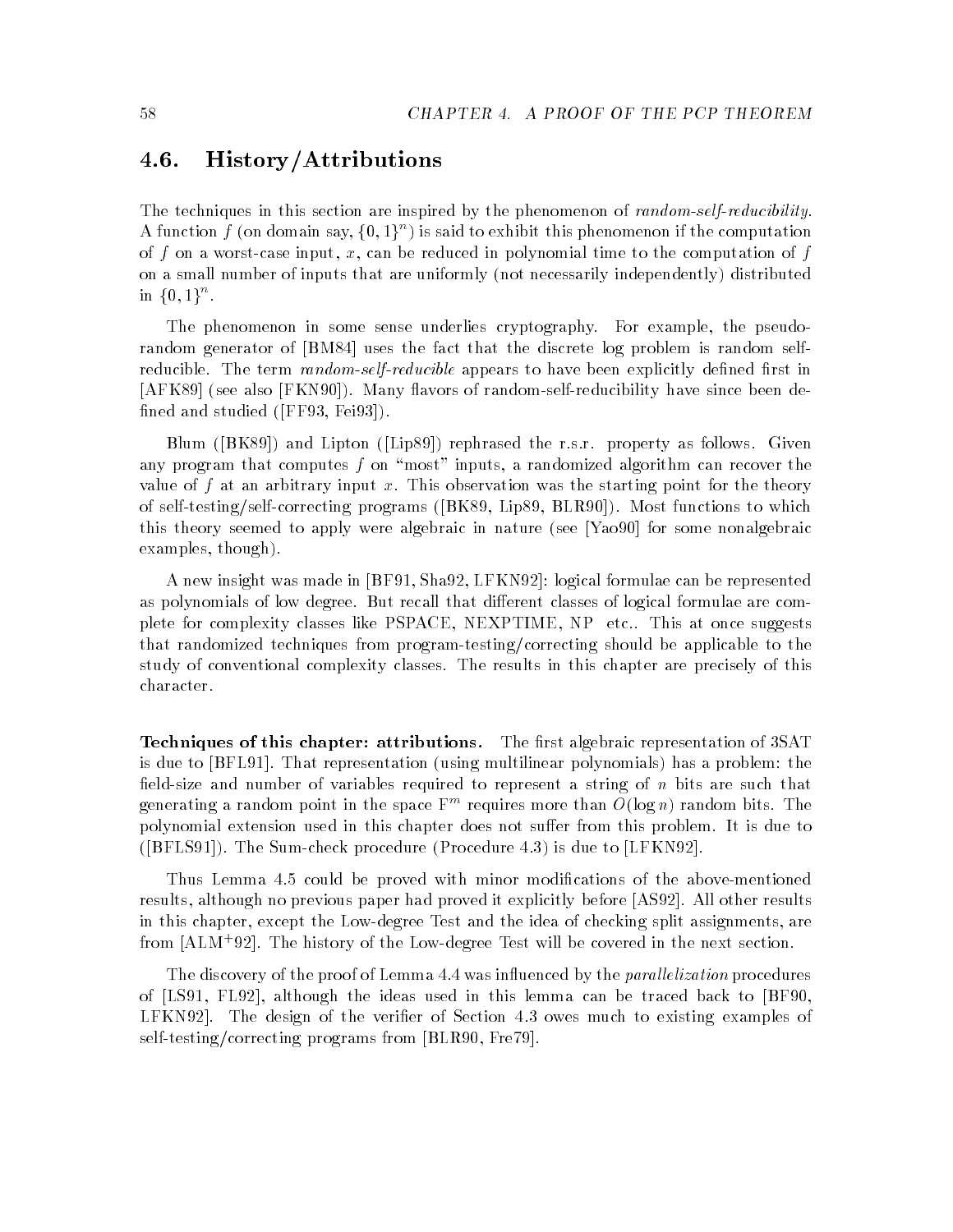

Figure How to encode an assignment so that the PCPlog n- verier accepts with probability 1.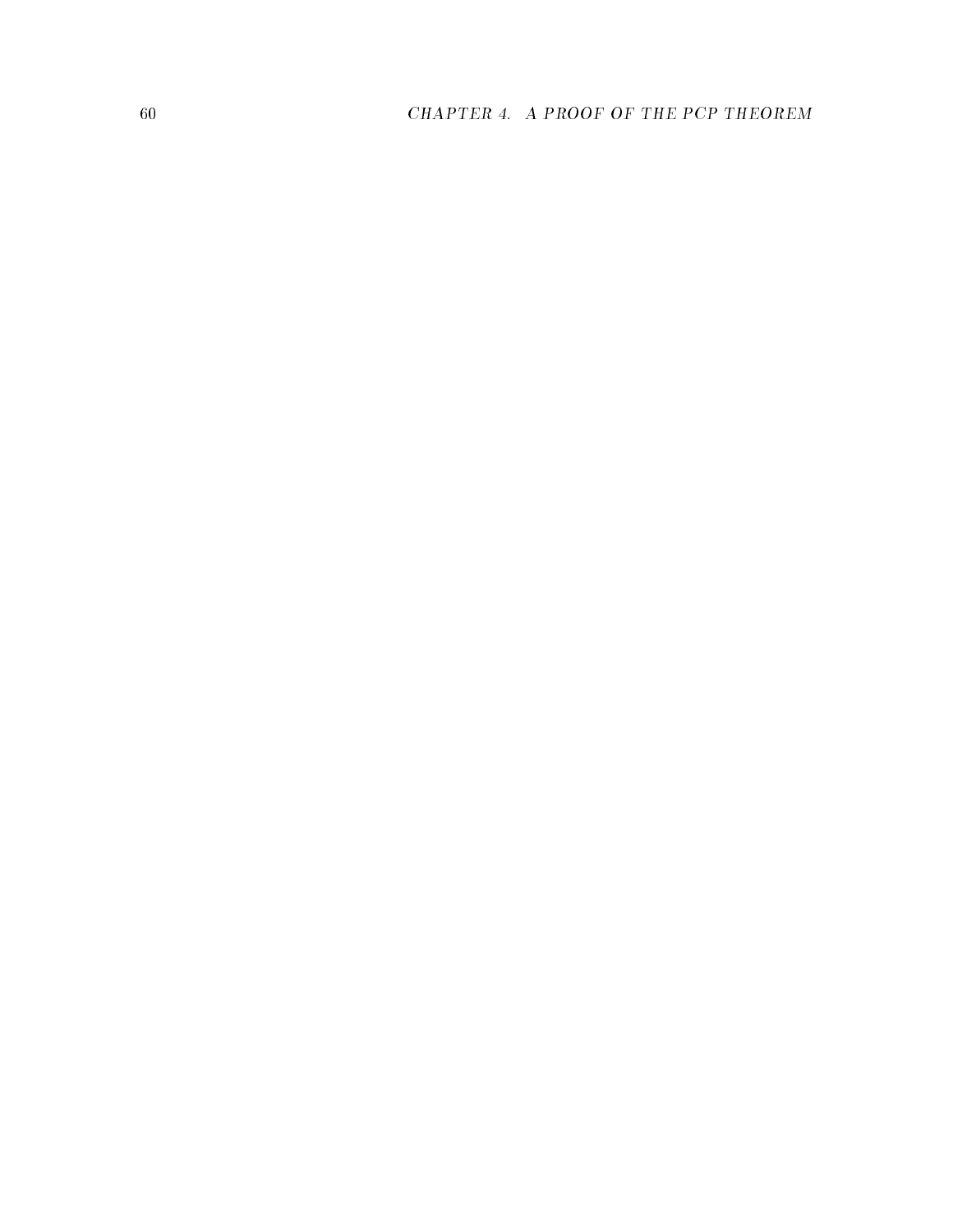# Chapter 5

# The Low-degree Test

This chapter contains a proof of the correctness of the Lowdegree Test- specically- a proof of Theorem 4.15.

Let  $d$  be an arbitrary integer that is fixed for the rest of the chapter. Let  $F$  be the nite eld GFq- where q might depend on d We continue to use Fdx- -xm- the code of mvariate polynomials of degree d- which was dened in Section We will also use properties of fines in Fm, which were defined in Section 4.4.3 (Definitions 4.11 and 4.12).

We remind the reader of the following observation from Section specically- Ex ample is joint the values of  $\mu$  in the value  $\mu$  is in the values of f on any line are described are described as by a univariate degree- $d$  polynomial in the line parameter  $t$ . The Low-degree Test is based on a strong contrapositive of that observation If on most lines- most values of f are described by a university polynomial of degree decomposition is close to form of the Windows William Co some small  $\epsilon$ . To state this contrapositive more precisely we need to define some concepts.

**Definition 5.1:** Let  $f: \mathbb{F}^m \to \mathbb{F}$  be a function and  $t$  be a line. The symbol  $P_l^*$  denotes the univariate degree d polynomial (in the line parameter t) that describes f on more points of  $l$ than any other degree d polynomial. (We arbitrarily break ties among different polynomials that describe  $f$  equally well on the line.)

**Note:** (1) To make the degree d explicit, we could have used the symbol  $P_4^s(t)$  $a \vee b$  instead of  $a \vee b$  $P_l^*$  . But the degree  $d$  can always be inferred from the context. (ii) Suppose line  $l$  is such that polynomial  $P_l^*$  describes f on more than  $1/2 + d/2q$  fraction of points in  $l$ . Then no other univariate polynomial can do better For- if any other polynomial does as well as  $P_l^s$ , then there is a set of at least  $d+1$  points on which they both describe f. But if two degree die polynomials agreement van die polynomials agreement van die same In oords- words- words- words- wordsline  $l$  , the best line polynomial  $P_l^{\ast}$  is uniquely-defined.

Now we introduce some notation. Let S be any finite set and let  $\mu$  be a real-valued function defined on S. The *average value of*  $\mu$  *on S* is denoted by  $E_{x\in S}[\mu(x)]$ . We justify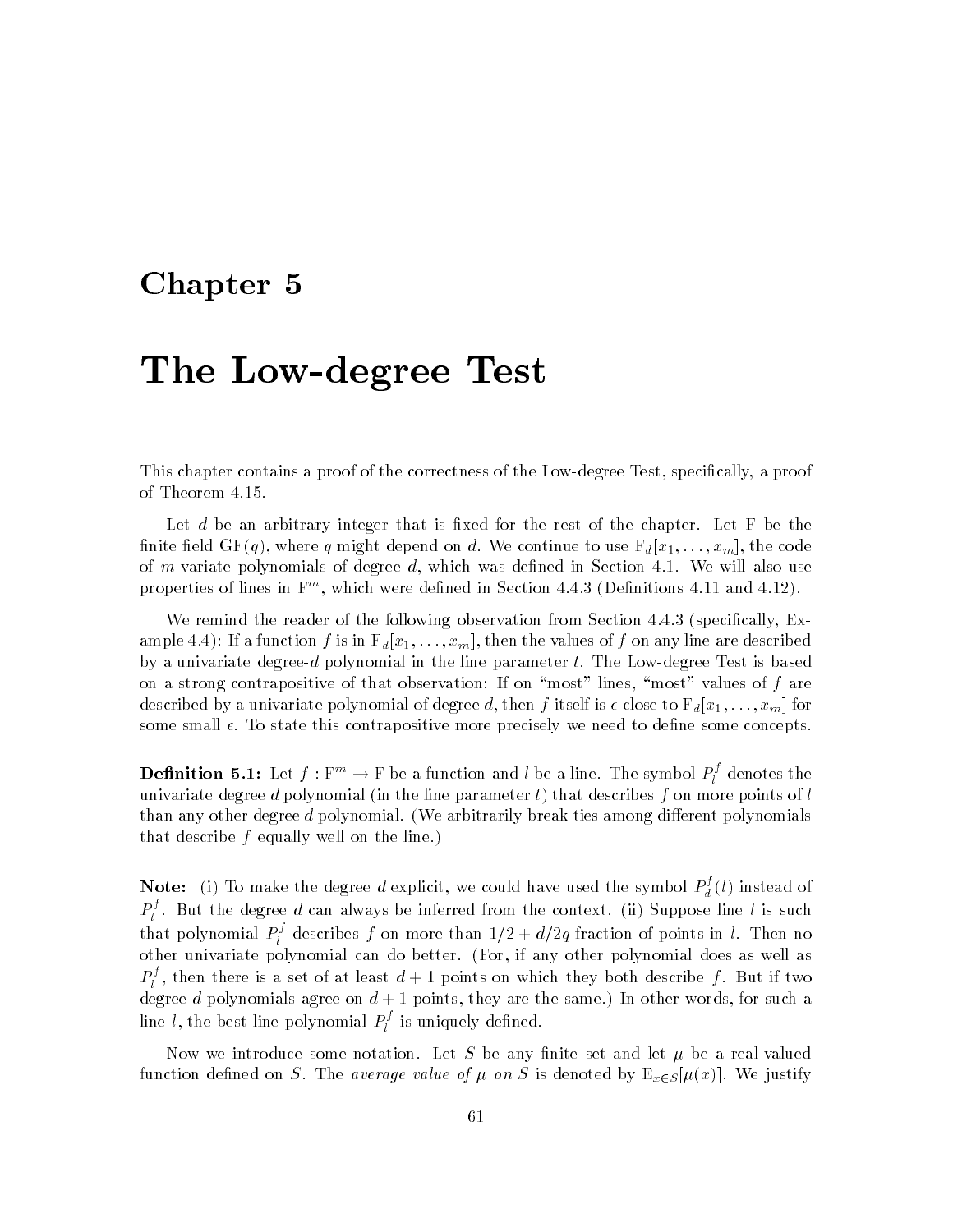this notation on the grounds that if we pick x uniformly at random from S- the expectation of part is exactly the average value of process of the second context from context-second we have produced by and use  $E_x[\mu(x)].$ 

**Definition 5.2:** Let  $f: \mathbb{r}^m \to \mathbb{r}$  be a function and l be a line. The success rate of f on l, denoted  $\mu^{,} \left( \iota \right)$ , is denned as

$$
\mu^f(l)
$$
 = fraction of points on l where  $P_l^J$  describes f.

The success rate of f is denoted as the average success rate of f among all lines-is-denoted and is- $E_{l \in L}$   $[\mu^{\prime}(l)]$  where L is the set of lines in F  $\,$  .

The following theorem is the precise statement of the contrapositive mentioned above It is proved in Section 5.2. A crucial component in its proof is Lemma 5.2.

**Theorem 5.1:** Let a, m be integers satisfying  $100a^m < q$ . Every function f:  $F^m \rightarrow F$ whose success rate is  $(1 - \alpha)$ , for  $\alpha \leq 10^{-4}$ , is  $2\alpha$ -close to  $F_d | x_1, \ldots, x_m |$ .

(The proof can be tightened so that it works for larger  $\alpha$ . Whether it works for  $\alpha > 0.5$  $(sav)$  is open.)

Now we prove that the Low-degree Test works as claimed.

**Prooi:** (*Of Incorem 4.15*) Let  $f : F^m \to F$  be a function and  $I$  be a table of line  ${\bf r}$  and the success probability of the success probability of the success  ${\bf r}$  and  ${\bf r}$ following trial: Pick a random line l and a random point  $y \in l$ . Call the trial a success if the polynomial provided for l in table T correctly describes f at x.

denition- the success rate of f is the maximum-f is the maximum-f is the maximum-f is the maximum-f is the maximum-T is the interest of the  $J$ is not  $\delta$ -close, where  $\delta \leq 10^{-4}$ , then Theorem 5.1 implies that  $p_{_T} < 1 - \delta/2$  for every table  $T$ .

Recall that the Lowdegree Test performs  repetitions of the above trial- and accepts is all succeed Now suppose for a support  $\mathbf{A}$  and the test  $\mathbf{A}$  and the test  $\mathbf{A}$ will reject with probability at least  $1/2$ . Thus Theorem 4.15 is proved.  $\Box$ 

The proof of Theorem relies on the following Lemma- which asserts the truth of the theorem statement when the number of the variables-instance of variables-interesting proved inc Section 5.1.

**Lemma 5.2:** Let integer a be such  $q = \lambda t (a^{\circ})$ . Every  $q : F \rightarrow F$  whose success rate is  $1-\beta$ , for  $\beta < 0.001$ , is  $10\sqrt{\beta}$ -close.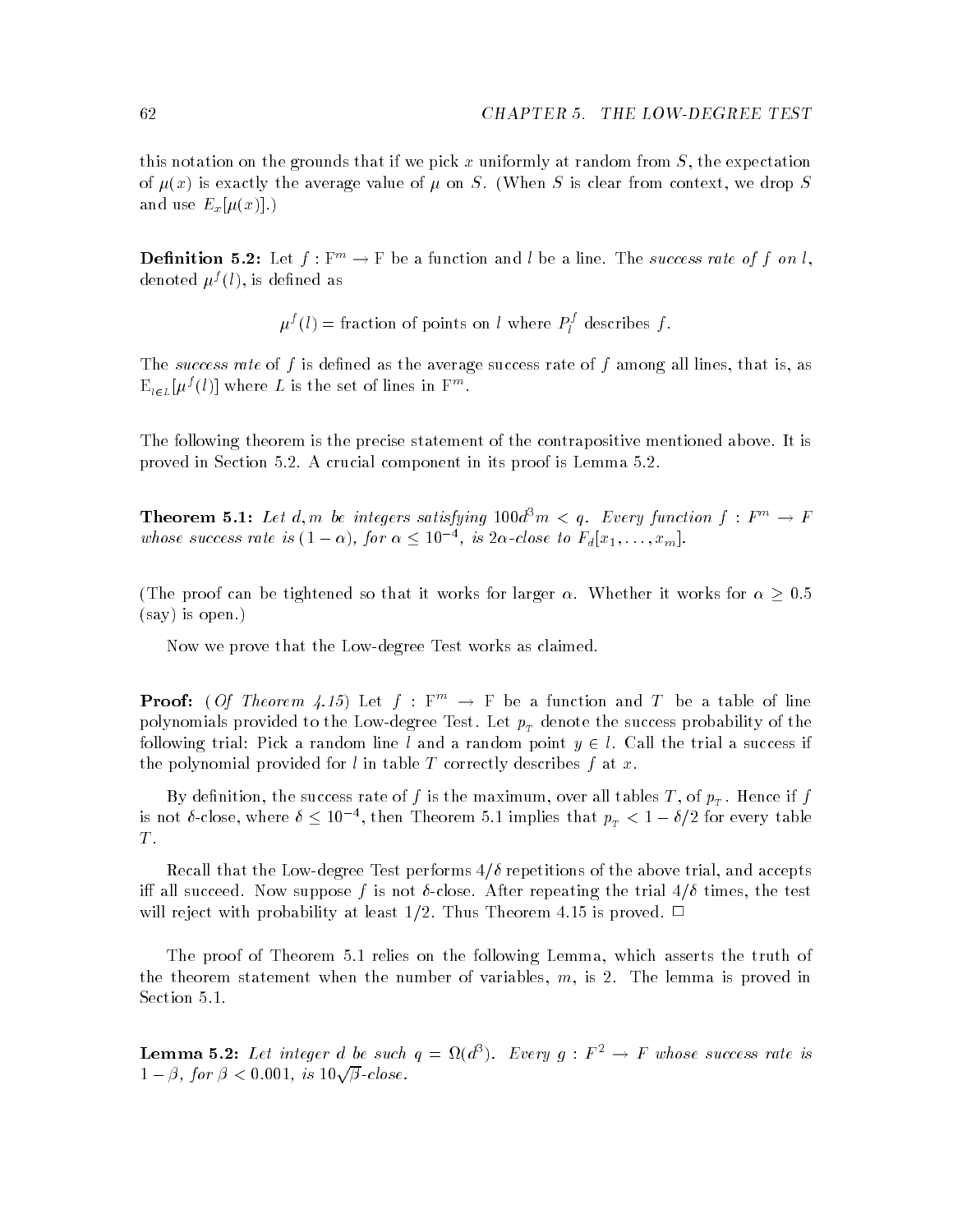**Convention:** A typical lemma statement in this chapter says "If the hypothesis  $H$  holds for a number  $\beta$  where  $\beta$  is small enough, then the conclusion C holds for the number  $c_{\beta}$ ," where  $c_\beta$  is explictly defined in terms of  $\beta$ . (In Lemma 5.2 for example,  $c_\beta$  is  $10\sqrt{\beta}$ .) When applying the lemma later we will need to make  $c_\beta$  smaller than some suitably small constant, which we can do by making  $\beta$  some other suitably small constant. Having clarified this, from now on we will never state explicit values of such constants

## The Bivariate Case

This section contains a proof of Lemma 5.2.

For an element  $a \in F$  let the the row  $\{y = a\}$  be the line of points in  $F^m$  whose second coordinate is a, i.e., the set  $\{(x,a):x\in \mathbb{F}\}$ . The column  $\{x=b\}$  for  $b\in \mathbb{F}$  is defined similarly. (We often use the shorthand "row  $a$ " for "row  $\{y = a\}$ .") As usual,  $P^J_{\{y = a\}}$  is the the degree-d polynomial (in x) that best describes f in the row  $\{y = a\}$ . For clarity we denote it by Ra Likewise- a denotes a degree a degree polynomial in y that best describes for y on the column  $\{x = b\}$ . The following lemma says that if on most points in  $F^2$  the row and column polynomial describe f is correctly-then f is correctly-then f is correctly-the end of some small  $\alpha$ this section we derive Lemma 5.2 easily from this lemma.)

**Lemma 5.3:** Let  $f: F^{\prime} \to F$  be a function. Suppose at more than fraction  $1 - \delta$  of points  $(a, b) \in F^*$  we have

$$
f(a,b) = R_a(b) = C_b(a),
$$

where  $\alpha$  is small limit of bidegree density  $\alpha$  polynomial of bidegree d-close to a polynomial of bidegree d-close

Let a function be called a rational polynomial if it can be expressed as hg- where h and g are polynomials.

we divide our goal of province into the most of the subgoals.

subgoal show that there are bivariated polynomials high with fairly low degree such that on most points in  $F^-$ , function f agrees with the rational polynomial  $n/q$ .

subgoal - show that the rational polynomial hydrogenesis and solven the ration of the ratio of the ratio bivariate polynomial of degree d.

why is Subgoal in Subgoal in Subgoal in the hypothesis of Lemma and an averaging the hypothesis of Lemma and an argumented that finds the form  $\mu$  is columns is columns is columns in the columns is columns is columns. small is statement of Substitutions in the statement of Substitution in most and have a statement of the statement Another use of averaging shows that the restriction of  $h/g$  on most rows and columns is  $\epsilon'$ -close, for some  $\epsilon'$ . A simple argument, using Euclid's division algorithm for polynomials,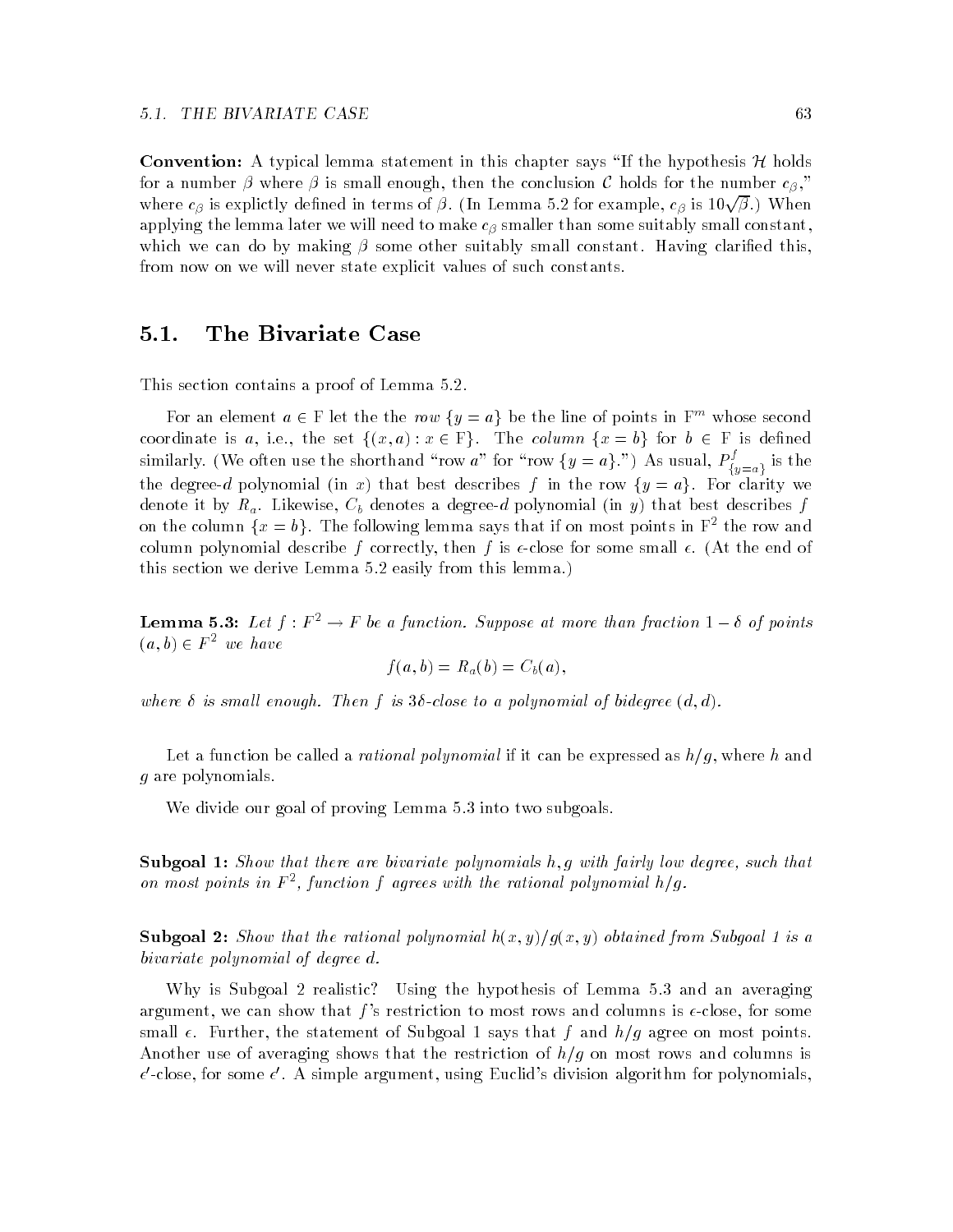will then show that  $h/g$  is a bivariate polynomial of degree d. (For details see the proof of Lemma  $5.7.$ )

Why is Subgoal 1 realistic? We give a motivating example from the univariate case.

Example BW Let k be an integer much bigger than d Let a- b- a- b- $\mathcal{W}$  be a sequence of pairs of the points and points are in Fig. , and the points are in Fig. , and the points ainsi  $\mathcal{W}$  and the points are in Fig. , and the points are in Fig. , and the points are in Fig. , and and so are the values of Further- soldiers there is some universal relatively not have the degree. d that the pairs-correct contract is the pairs-that is the pairs of the pairs of the pairs of the pairs of the

$$
r(a_i) = b_i \quad \text{for } \frac{3k}{4} \text{ values of } i \in \{1, 2, \dots, k\}.
$$

We show how to construct univariate polynomials  $c, e$  of degree at most  $\frac{1}{4} + a$  and  $\frac{1}{4}$ respectively. The such that the such that the such that the such a such a such a such a such a such a such a s

$$
c(a_i) = b_i e(a_i) \quad \forall i \in \{1, \ldots, k\}.
$$

In other words- we construct a rational polynomial cxex that describes the entire sequence of pairs

Let e be a non-zero univariate polynomial of degree  $k/4$  that is 0 on the set  $\{a_i : r(a_i) \neq b_i\}$ .  $\mathbf{F}$  implies that such a polynomial exists Theorem we have the exists Theorem we have the exists Then we have the exists Theorem we have the exists Theorem we have the exists Theorem we have the exists Theorem we have

$$
e(a_i)r(a_i) = b_i e(a_i) \quad \forall i \in \{1, \ldots, k\}.
$$

 $\mathcal{L}$  denotes the domination of  $\mathcal{L}$  as called the domination of  $\mathcal{L}$  . The domination of  $\mathcal{L}$ 

Let us consider the relevance of Example 5.1 to Subgoal 2. Recall that the hypothesis of Lemma 5.3 says that at a "typical" point in F -, the row polynomial, the column polynomial, and f all agrees the column column to the same pick at the say and the columnsand f all agree. Pick k "typical" columns, say  $a_1, \ldots, a_k$ . Pick a "typical" row,  $\{y = c\}$ .<br>Denote by  $b_1, b_2, \ldots, b_k$  the values taken by the column polynomials  $C_{a_1}(y), \ldots, C_{a_k}(y)$  $\mu$  in the values of the column polynomials  $\mu$  and  $\mu$   $\mu$   $\mu$   $\mu$   $\mu$   $\mu$ respectively in this row that is  $\beta$  is a chosen we chosen that is columns and row-section  $\beta$  is the column row polynomial  $R_c$  should describe most of these values correctly. For argument's sake. suppose it describes the values-that is described to the values-that is the values-that is the values-that is the values-

$$
R_c(a_i) = b_i \quad \text{for } \frac{3k}{4} \text{ values of } i \in \{1, 2, \dots, k\}.
$$

The construction of the sequence of pairs and  $\mathbf{r} = \mathbf{r} - \mathbf{r}$  and  $\mathbf{r} = \mathbf{r} - \mathbf{r}$  and  $\mathbf{r} = \mathbf{r} - \mathbf{r}$  $\alpha$  and  $\alpha$  is an order rational polynomial construction and polynomial can be constructed as  $\alpha$ -- - 1, . . . , *- n* . . .

 $\cdots$  there is an additional twist  $\cdots$  and the values  $\cdots$   $\cdots$   $\cdots$  are not any arbitrary elements of  $\cdots$ F Each is itself the value of the corresponding column polynomial- which is a degree d polynomial in a separate parameter-separate parameter-separate parameter-separate parameter-separate parameter is as elements of Fy- the domain of polynomials in the formal variable y This viewpointalong with the fact that a good fraction of rows are typical- allows us to nd a good description of  $f$  in terms of a rational bivariate polynomial.

Now we state the results precisely. First we make explicit the algebraic object that underlies Example  $5.1$ : an overdetermined system of linear equations.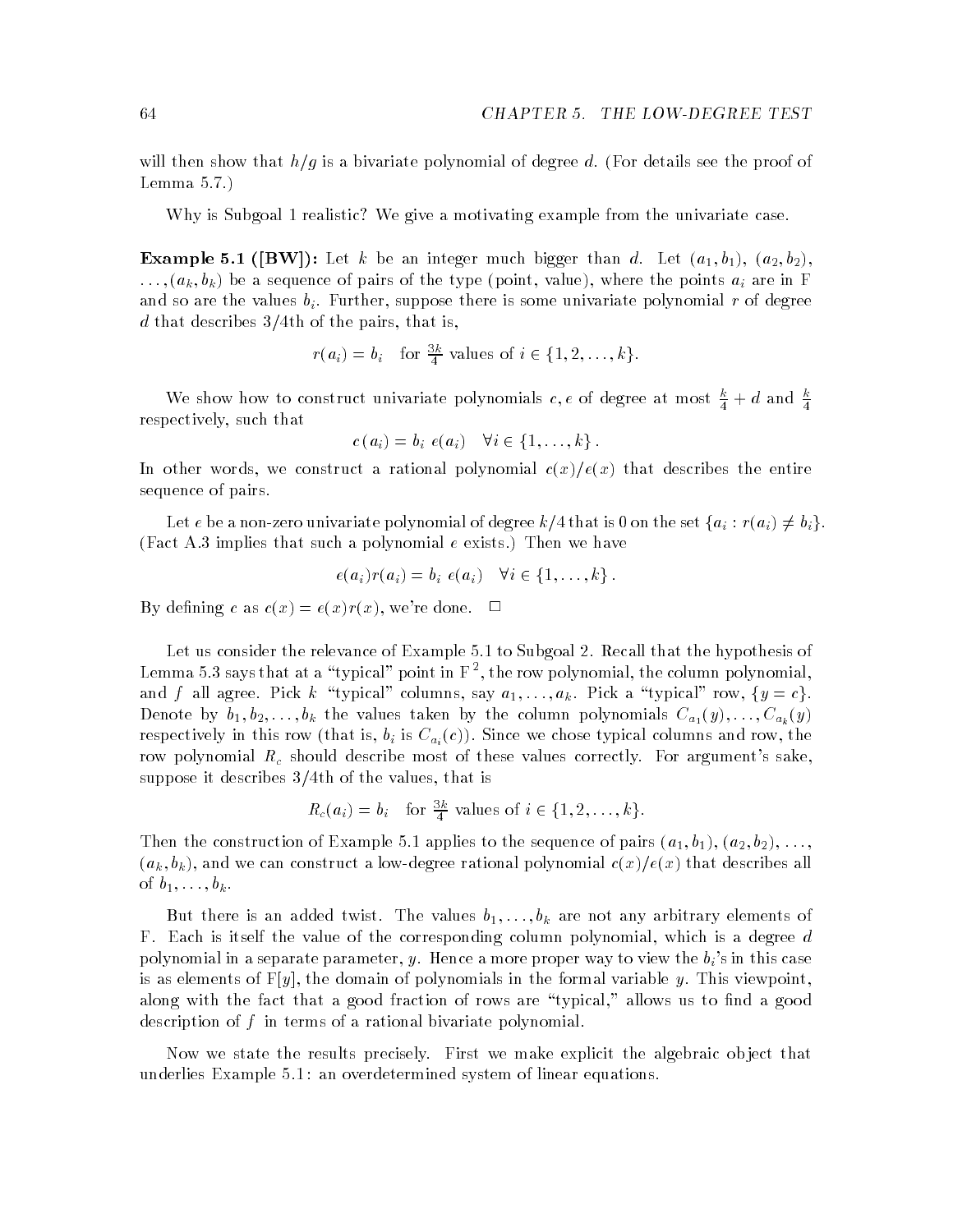**Lemma 5.4:** Let  $\{(a_1, b_1), \ldots, (a_{36d}, b_{36d})\}$  be a sequence of 36d (point, value) pairs for which there is a univariate degree-d polynomial r such that

$$
r(a_i) = b_i
$$
 for 27d values of  $i \in \{1, 2, ..., 36d\}.$ 

, and the following system of the following  $I$  and  $I$  in the variable  $I$  in the variable  $I$ has a nontrivial solution.

$$
c_0 + c_1 a_1 + \ldots + c_{10d} a_1^{10d} = b_1 \cdot (e_0 + e_1 a_1 + \cdots + e_{9d} a_1^{9d})
$$
  
\n
$$
c_0 + c_1 a_2 + \ldots + c_{10d} a_2^{10d} = b_2 \cdot (e_0 + e_1 a_2 + \cdots + e_{9d} a_2^{9d})
$$
  
\n
$$
\vdots
$$
  
\n
$$
c_0 + c_1 a_{36d} + \ldots + c_{10d} a_{36d}^{10d} = b_{36d} \cdot (e_0 + e_1 a_{36d} + \cdots + e_{9d} a_{36d}^{9d})
$$

Proof As in Example - construct polynomials c- e of degree d and d respectively such that

$$
c(a_i) = e(a_i)b_i \quad \forall i \in \{1, 2, \ldots, 36d\}.
$$

Wlog we assume that at least one of the polynomials e- c is not the zero polynomial

Now let e and c be expressed as  $e(x) = \sum_{i=0}^{9a} e_i x^i$ , and  $c(x) = \sum_{i=0}^{10a} e_i x^j$  respectively. Then c- -cd- e- -ed is a nontrivial solution to the given linear system

Note: The linear system in the statement of Lemma 5.4 is overdetermined: it consists of  $\mathfrak{soa}$  equations in  $\mathfrak{soa}+\mathfrak{a}$  variables. Represent the system in standard form as  $A\cdot x=$ et were a contracted the variables of the contracted contracted and contracted the system contracted the system trivial solution. Hence Fact  $A.8-(i)$  of the Appendix implies that the determinant of every  $(19d + 1) \times (19d + 1)$  submatrix of A is 0.

 $\mathbf{I}$  and m are integers-dimensional g integers-dimensional g in the variables  $\mathbf{I}$ has bidegree later later in the later in the contract of the second state in the second state in the second state of

The following Lemma achieves Subgoal

 $\mathcal{L}$  are polynomials gauge of Lemma -  $\mathcal{L}$  are polynomials gauge of  $\mathcal{L}$  $h(x, y)$  of biaeqree  $(ya, zba^{-})$ , (10a, 20a<sup>-</sup>) respectively such that  $h(x, y)/q(x, y)$  aescribes f in  $1-\gamma$  fraction of the points, where  $\gamma < 5\sqrt{\delta}$ .

Proof The hypothesis of Lemma implies that in the average column- the column porynomial describes  $\beta$  (and the row porynomials) in a fraction  $1 - v$  of the the points. Since 36d =  $o(|F|)$ , an averaging argument shows the following. There are 36d columns a- - and a-<sup>d</sup> such that for <sup>i</sup> - - d- the column polynomial Cai y describes <sup>f</sup> at more than  $1 - v - o(1)$  if action of the points in the column  $u_i$ .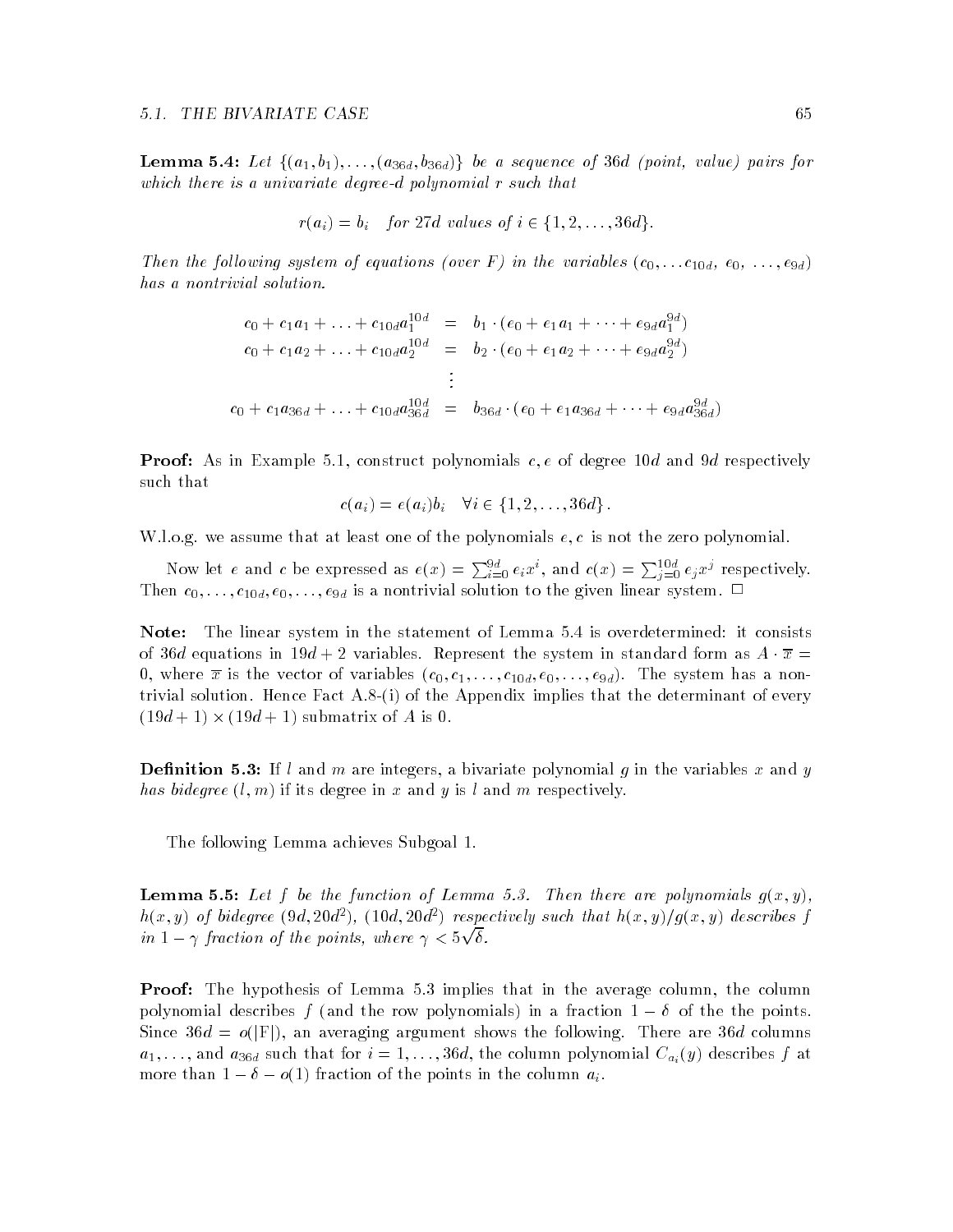For counting purposes- we put a at every point in these columns at which the row and column polynomials agree. Let y be a row that has at least  $27d \times$ 's. Then the sequence  $\mathbf{r}$  are called the hypothesis of  $\mathbf{r}$  and  $\mathbf{r}$  and  $\mathbf{r}$  and  $\mathbf{r}$  are called the  $\mathbf{r}$  and  $\mathbf{r}$  and  $\mathbf{r}$  are called the  $\mathbf{r}$  and  $\mathbf{r}$  and  $\mathbf{r}$  are called the  $\mathbf{r}$  and  $\mathbf{r}$ following system of equations has a solution

$$
c_0 + c_1 a_1 + \ldots + c_{10d} a_1^{10d} = C_{a_1}(y) \cdot (e_0 + e_1 a_1 + \cdots + e_{9d} a_1^{9d})
$$
  
\n
$$
c_0 + c_1 a_2 + \ldots + c_{10d} a_2^{10d} = C_{a_2}(y) \cdot (e_0 + e_1 a_2 + \cdots + e_{9d} a_2^{9d})
$$
  
\n
$$
\vdots
$$
  
\n
$$
c_0 + c_1 a_{10d} + \ldots + c_{20d} a_{36d}^{10d} = C_{a_{10d}}(y) \cdot (e_0 + e_1 a_{10d} + \cdots + e_{9d} a_{36d}^{9d})
$$

 $R$ epresent the system in standard form as  $A: x = 0$ , where x is the vector of variables  $(c_0, c_1, \ldots, c_{10d}, e_0, \ldots, e_{9d})$ , and A is the 36d  $\times$  (19d + 2) matrix

$$
\begin{pmatrix}\n1 & a_1 & a_1^2 & \cdots & a_1^{10d} & -C_{a_1}(y) & -a_1C_{a_1}(y) & \cdots & -a_1^{9d}C_{a_1}(y) \\
1 & a_2 & a_2^2 & \cdots & a_2^{10d} & -C_{a_2}(y) & -a_1C_{a_2}(y) & \cdots & -a_2^{9d}C_{a_2}(y) \\
\vdots & \vdots & \vdots & \ddots & \vdots & \vdots & \vdots & \vdots \\
1 & a_{36d} & a_{36d}^2 & \cdots & a_{36d}^2 & -C_{a_{36d}}(y) & -a_{36d}C_{a_{36d}}(y) & \cdots & -a_{36d}^{9d}C_{a_{36d}}(y)\n\end{pmatrix}
$$

We take two different views of this system. In the first view it is a family of  $q$  separate systems- one for each value of y in F The system corresponding to y b has a solution in the number of  $\star$  's in the row is 27*a*. Averaging implies there are  $q(1-\frac{1}{3/4})$  such values of y Further- upon substituting any such value of y in A- the determinant of every  $(19d+1) \times (19d+1)$  submatrix of A becomes 0. (See the note following Lemma 5.4.)

In the second view- A is the matrix of a system of equations over the domain Fythe domain of polynomials in the formal variable  $y$ . We show that we can find a non- $\mathbf{v}_1$  in this domain  $\mathbf{v}_2$  and  $\mathbf{v}_3$  is dominated to the special more specialist  $\mathbf{v}_1$ the determinant of every  $( 19d + 1) \times ( 19d + 1)$  submatrix of A is the zero polynomial of Fy- and then use Fact A
- part

Let B be any  $(19d + 1) \times (19d + 1)$  sub-matrix of A. Fact A.7 implies that  $det(B)$ , the determinant of  $\mathbf{B}$ -deferee at most d  $\mathbf{B}$ inspection- each entry of B is a polynomial in y of degree at most d Therefore detB is a polynomial in y of degree at most  $(19d + 1)d$ . Either  $det(B)$  is the zero polynomial. or it is has at most d d roots But as already noted- the determinant of every  $(19d + 1) \times (19d + 1)$  submatrix of A becomes 0 for at least  $q(1-\frac{1}{3/4})$  values of y. Since  $q(1-\frac{1}{374}) > (19a+1)a$ , we conclude  $det(B)$  is the zero polynomial.

We have shown that the system has a nontrivial solution in the domain  $F[y]$ . Fur-...., and there, part a, nonpole that a nontrivial solution can be found in which when  $\cdots$  $\mathbf{U}$  is its induced a polynomial of degree distribution of  $\mathbf{U}$  and  $\mathbf{U}$  are entries of  $\mathbf{U}$ words, each  $e_i$  and  $c_i$  is a polynomial in y of degree (19d + 1)d. Let  $c_0, \ldots, c_{10d}, e_0, \ldots, e_{9d} \in$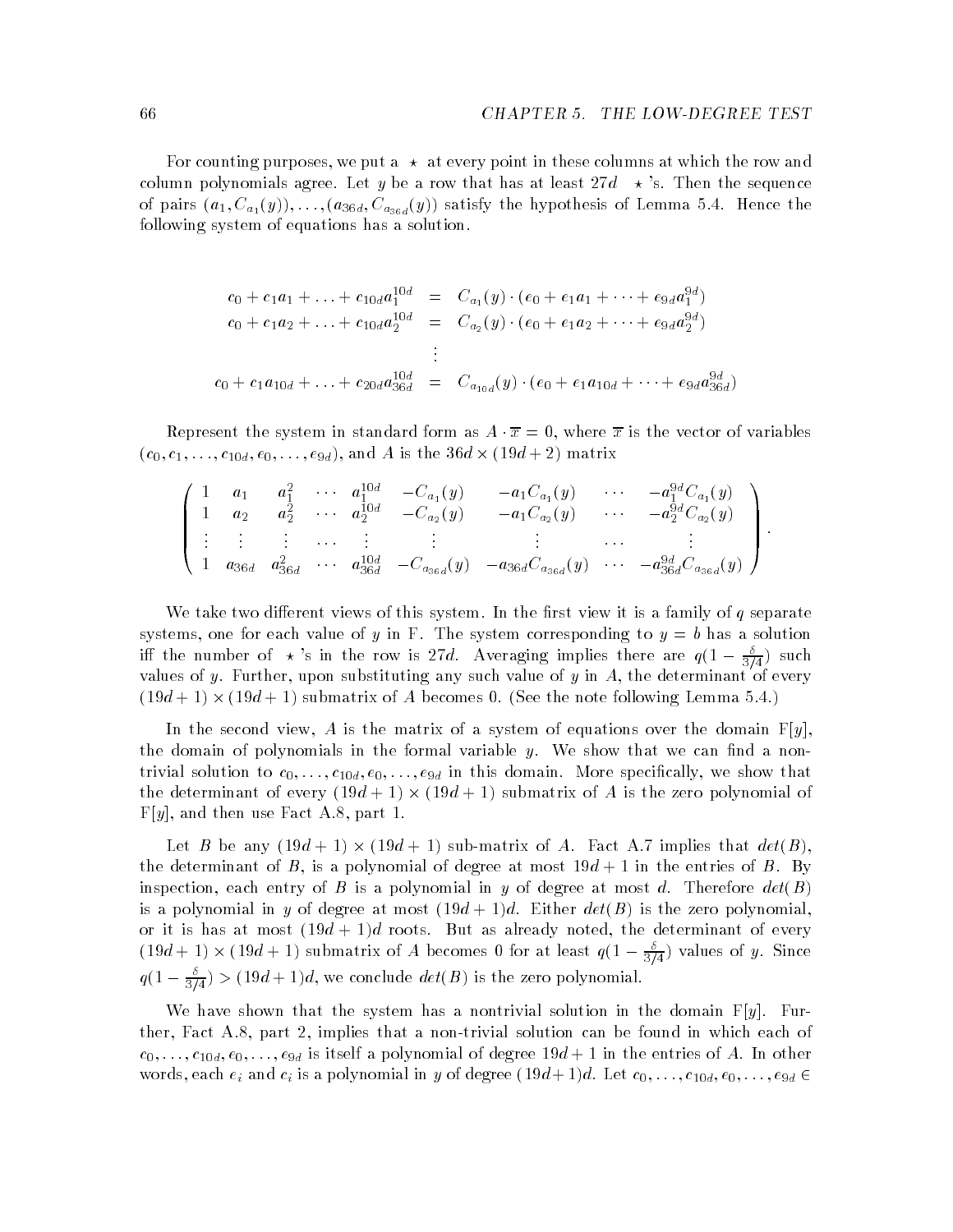$\sim$   $_{20a}$ - $_{1g}$  , so such a solution. Denite the bivariate polynomials  $n$ ,  $g$  as

$$
h(x, y) = \sum_{i=0}^{10d} c_i(y) x^i
$$
 and  $g(x, y) = \sum_{i=0}^{9d} e_i(y) x^i$ .

Clearly,  $n, q$  have bidegree (10*a*, 20*a*<sup>-</sup>), and (9*a*, 20*a*<sup>-</sup>) respectively.

It only remains to show the following

*Claim 1:* The rational polynomial  $h/g$  describes f in  $1-5\sqrt{\delta}$  fraction of points in  $F^2$ .

To this end we prove Claim

*Claim 2:* A  $(1 - \sqrt{\delta} - 4\delta - o(1))$  fraction of rows satisfy all the following properties. (i) The restriction of g to this row is not the zero polynomial in  $F[x]$ . (ii) The row contains at least  $10d \rightarrow$ 's. (iii) The row polynomial describes f at a  $1-\sqrt{\delta}$  fraction of points of the row.

First we show that Claim 2 implies Claim 1.

Let  $\{y = b\}$  be a row that satisfies conditions (i) and (ii) in the statement of Claim 2. Then the univariate polynomial  $h(x, y) = h_b(x)g(x, y)$  has degree fou but more than fou roots Hence the polynomial is in the polynomial is in the polynomial is in the polynomial in the service of th Now if the row also satisfies (iii), then  $h/g$  describes f on at least  $(1-\sqrt{\delta})$  fraction of points in this row

Thus Claim 2 implies that  $h/q$  describes f on at least  $(1 - \sqrt{\delta} - 4\delta - o(1))(1 - \sqrt{\delta})$ fraction of points in  $\mathrm{F}^2$ . This fraction is at least  $1-5\sqrt{\delta}$ . Hence Claim 1 follows.

Now we prove Claim 2.

Averaging shows that at most  $\sqrt{\delta}$  fraction of the rows fail to satisfy (iii).

I he polynomial  $q(x, y)$  is non-zero, and its degree in y is at most zua - . Hence at most  $20a^-$  rows fail to satisfy  $(1)$ .

Finally, in each of columns  $u_1,\ldots,u_{36d}$  a  $(1-v-v(1))$  fraction of points contain  $\star$  s. Averaging snows that the fraction of rows that fall (ii) is at most  $\frac{10/36}{10/36}$ , that is, at most 40.

Hence the fraction of rows that satisfy all of (i), (ii) and (iii) is at least  $1\!-\!20d^2/q\!-\!4\delta\!-\!\sqrt{\delta}.$ Since  $a^-/q = o(1)$ , Claim 2 follows.

 $\Box$ 

next-subgoal and subgoal and subgoal and subgoal and subgoal and subgoal and subgoal and subgoal and subgoal a

Lemma If r- s- t are univariate polynomials in x of degree l- m- n respectively and

 $r(x) = s(x) t(x)$  for max  $\{l, m+n\}$  values of x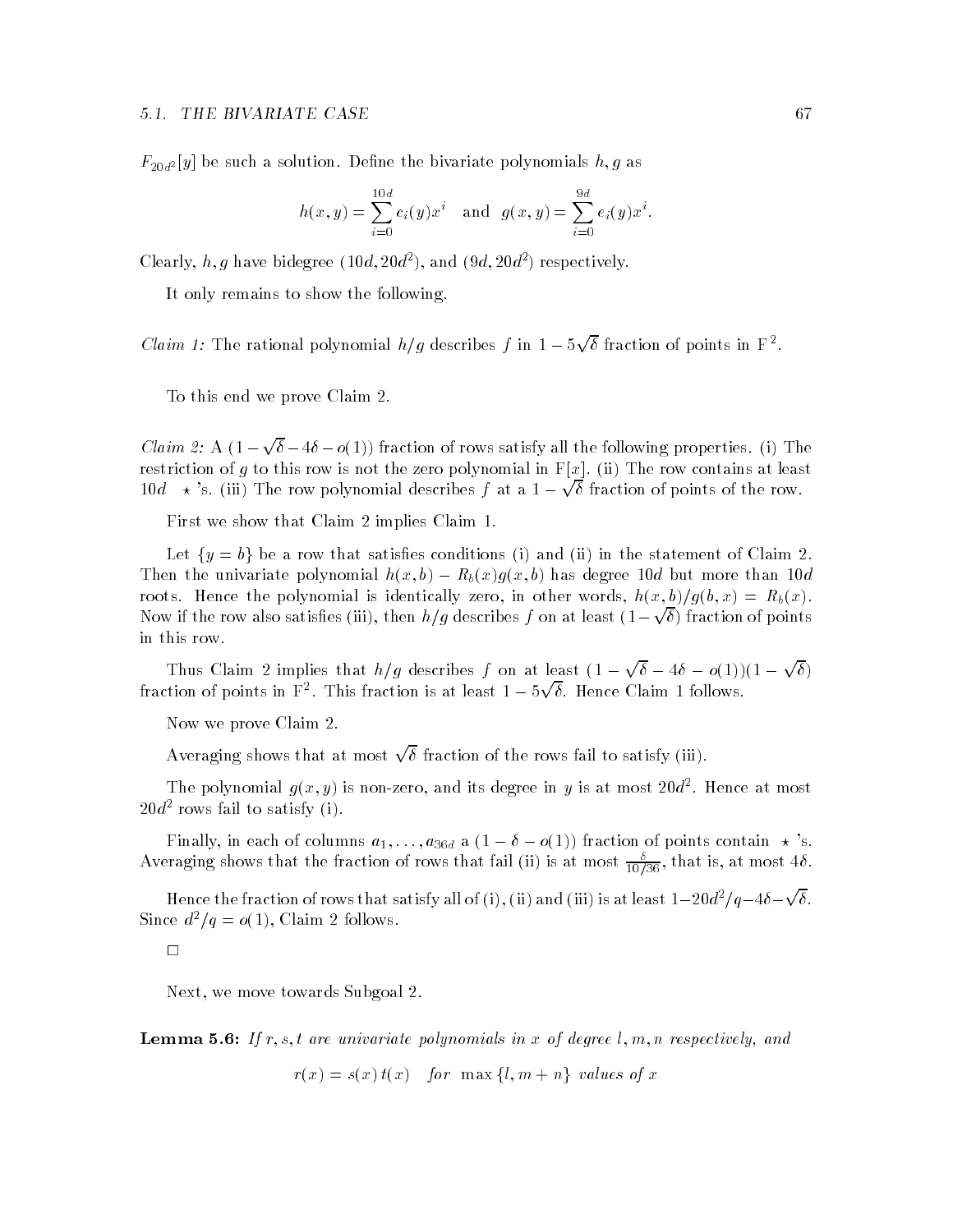then  $r = s \cdot t$ .

**Proof:** The univariate polynomial  $r - s \cdot t$  has degree max  $\{l, m + n\}$ . If it has more than  $\max\{l, m+n\}$  roots, it is identically zero.  $\Box$ 

**Note:** Let r, s be univariate polynomials of degree l, m respectively. Assume max  $\{l,m\}$  is  $\leq q\epsilon$  for some  $\epsilon > 0$ . Lemma 5.6 implies that the rational polynomial r/s can only exhibit two behaviors. Either it is a univariate porynomial or degree  $\ell = m$ , or else it is not even  $\epsilon$ -close to any univariate polynomial of degree  $\epsilon = m$ .

The following lemma achieves Subgoal

Lemma If h- g are polynomials obtained in Lemma - then hg is a bivariate poly nomial of degree d.

**Proof:** The proof consists in three claims.

The first claim is that the restriction of  $h/g$  on most rows and columns is a univariate polynomial of degree d This uses two observations First- the restriction of hg to most rows and columns describes f quite well- and is therefore a close for some small Second-Lemma implies that if the restriction of hg on any row or column is close- then the restriction is a univariate polynomial

**Claim 1:** For at least  $1/2$  the elements  $a \in F$ ,  $h(x, a)/g(x, a)$  is 0.5-close (and hence by Lemma 5.6 is in  $F_d[x]$ ).

Indeed, by averaging, in at least  $1-\sqrt{\delta}$  of the rows,  $f$  is  $\sqrt{\delta}$ -close. Let  $\gamma$  be as in Lemma 5.5. Then in at least  $1-\sqrt{\gamma}$  fraction of the rows  $h(x,y)/g(x,y)$  describes  $f$  in  $1-\sqrt{\gamma}$ fraction of points. Hence in  $1-\sqrt{\delta}-\sqrt{\gamma}$  fraction of rows the restriction of  $h(x,y)/g(x,y)$ is  $(\sqrt{\delta} + \sqrt{\gamma})$ -close. Since  $\sqrt{\delta} + \sqrt{2\gamma} < 0.5,$  so Claim 1 is proved.

Let  $\kappa$ ,  $\iota$  stand for 20a-, 9a respectively, so that the bidegrees of  $q$ ,  $n$  are  $(\iota, \kappa)$  and  $(\iota + a, \kappa)$ respectively

The second claim is that the degree of  $h/g$  in x is d.

claim - there exists a polynomial system of the such that  $\mathcal{C}(\mathcal{A})$  , and degree distribution  $\mathcal{C}(\mathcal{A})$ is a polynomial of bidegree  $(a, 20a^{\circ}).$ 

Assume w.l.o.g. that  $h,g$  have no common factor. Represent  $g(x,y), h(x,y)$  as  $\sum_{i=0}^{\iota} p_i(y) x^i$ and  $\sum_{i=0}^{t+a} s_i(y)x^i$  respectively where  $p_0(y),\ldots,p_l(y),$  and  $s_0(y),$   $\ldots,s_{l+d}(y)$  are univariate polynomials of degree  $k$ . Using Euclidean pseudo-division for polynomials (see [Knu74],  $p$ . For  $j$ , we obtain polynomials  $q(x, y)$ ,  $r(x, y)$  or bluegree  $(u, v + u)$  and  $(u - 1, v + u)$ respectively such that

$$
(p_l(y))^a h(x, y) = q(x, y)g(x, y) + r(x, y).
$$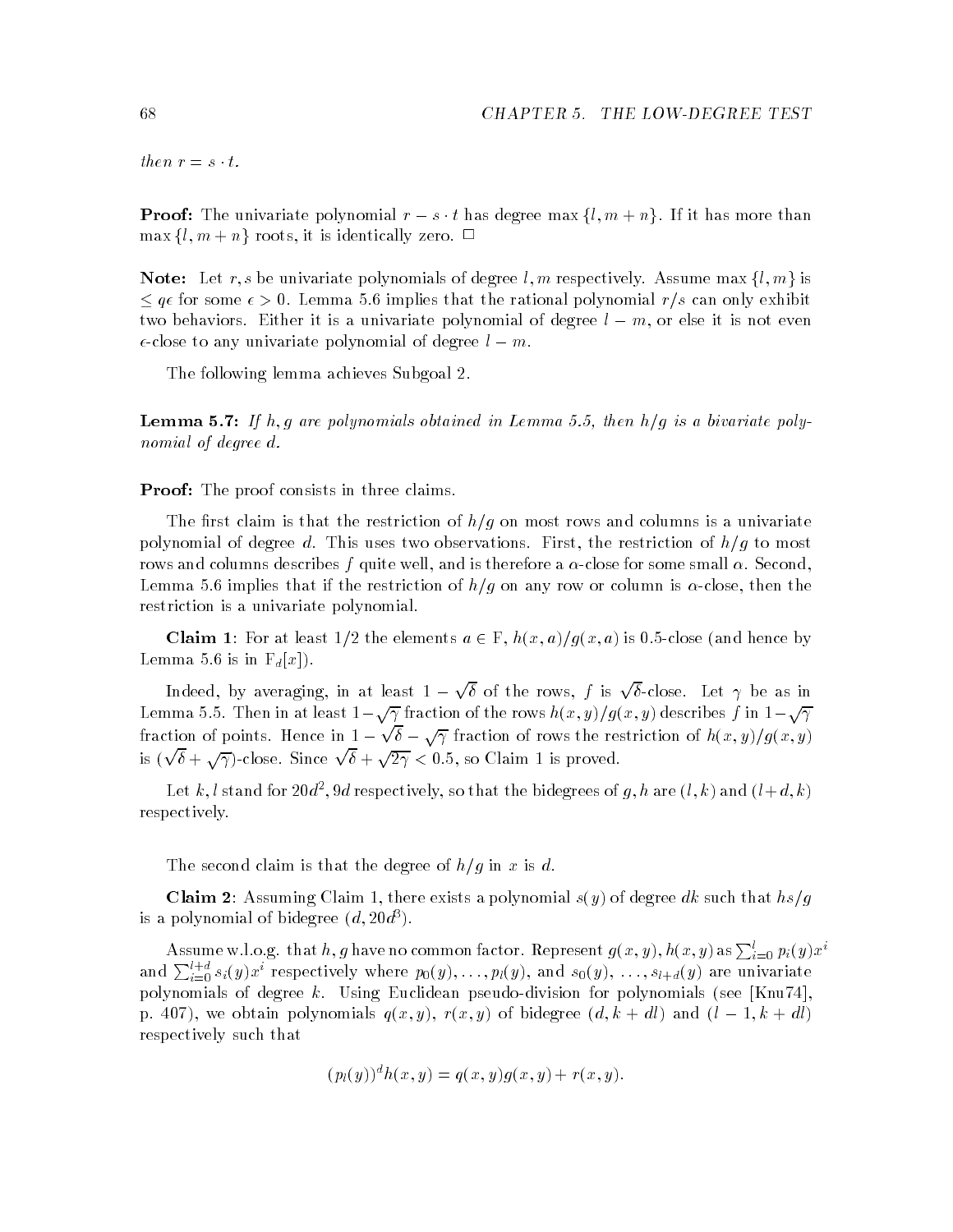For every  $a \in F$  such that  $g(x,a)|h(x,a)$ , it must be that  $r(x,a)$  is a zero polynomial. By Claim 1, at least  $1/2$  the points  $a \in F$  have this property. Hence  $r(a,x)$  is the zero polynomial for at least q values of a- which is more than ld k- the degree of r in y Hence r is identically 0, and  $(p_l(y))$   $n(x, y) = q(x, y)g(x, y)$ . By using  $s(y)$  as a shorthand for  $(p_l(y))^d$  we get  $g|h \cdot s$  and Claim 2 is proved.

The next claim is that  $h/g$  has degree d in both x and y. This proves the Lemma.

Claim Assuming Claim - hx- ygx- y has degree at most d in x- y

Thus far we only know that  $h(x,y)/g(x,y)$  has the form  $\sum_{i=0}^{10} x^i t_i(y)$  where  $t_i(y)$  is a rational polynomial whose degree in the numerator and denominator is at most  $20a^{\circ}$ .

But- the restriction of hg to more than d columns is close by applying the reasoning of Claim 1 to columns instead of rows). By Lemma 5.6 these restrictions are degree d polynomials. It follows by interpolation that each  $t_i(y)$  is a degree-d polynomial. similarly we can argue that the degree in also discussed in a man continue of the proved in the common common

**I** LOOT(Of Bentina 0.2) We show that every bivariate function with success rate  $I = \beta$  (i.e. one satisfying the conditions of Lemman , by conditions the conditions of Lemman , the conditions  $\sigma = 2\rho = o(1)$ . This is seen as follows.

Break up all lines into equivalence classes- with a class containing only lines parallel to each other. (See Fact A.10 for a definition of *parallel*; the definition is the obvious one.) An averaging argument shows that there are two distinct classes in which the average success rate is at reast  $1 - \beta - o(1)$ . Thow rotate coordinates to make these two directions the x and y directions By construction- the best polynomials describing the rows describe  $\eta$  in a fraction  $1 - \beta - o(1)$  of points in F<sup>-</sup>, and so do the best polynomials describing the columns. Hence the fraction of points in  $F^2$  on which both the row and the column polynomial describe  $f$  is at least  $1-2\beta-o(1)$ . Lemma 5.3 implies now that  $f$  is  $5\sqrt{2\beta}$ -close to a bivariate polynomial of bidegree  $\{v_i\}$  , the matrix of bides to a polynomial  $\{v_i\}$ of *total* degree  $a$ . But the fact that the success-rate is  $1 - \beta$  findines that the restriction or  $\beta$ to  $1 - \partial \rho$  had to the lines is at least  $1/\partial$ -dose to a univariate polynomial of degree  $a$ . Hence Fact A.5 implies that the polynomial that  $f$  is  $5\sqrt{2\beta}$  close to actually has *total* degree  $d$ .

Since  $5\sqrt{2\beta} < 10\sqrt{\beta},$  we conclude that  $f$  is  $10\sqrt{\beta}$ -close to a bivariate polynomial of total degree d. Hence the lemma has been proved.  $\Box$ 

### Correctness of the Low-degree Test

This section is devoted to proving Theorem 5.1.

**Definition 5.4:** A *plane in F*<sup>m</sup> is a set of  $q$ -points that has a parametric representation of the form  $\{\hat{u} + t_1 \cdot \hat{v} + t_2 \cdot \hat{w} : t_1, t_2 \in \mathbb{F}\}$ , for some  $\hat{u}, \hat{v}, \hat{w} \in \mathbb{F}^m$ . Note that it is identical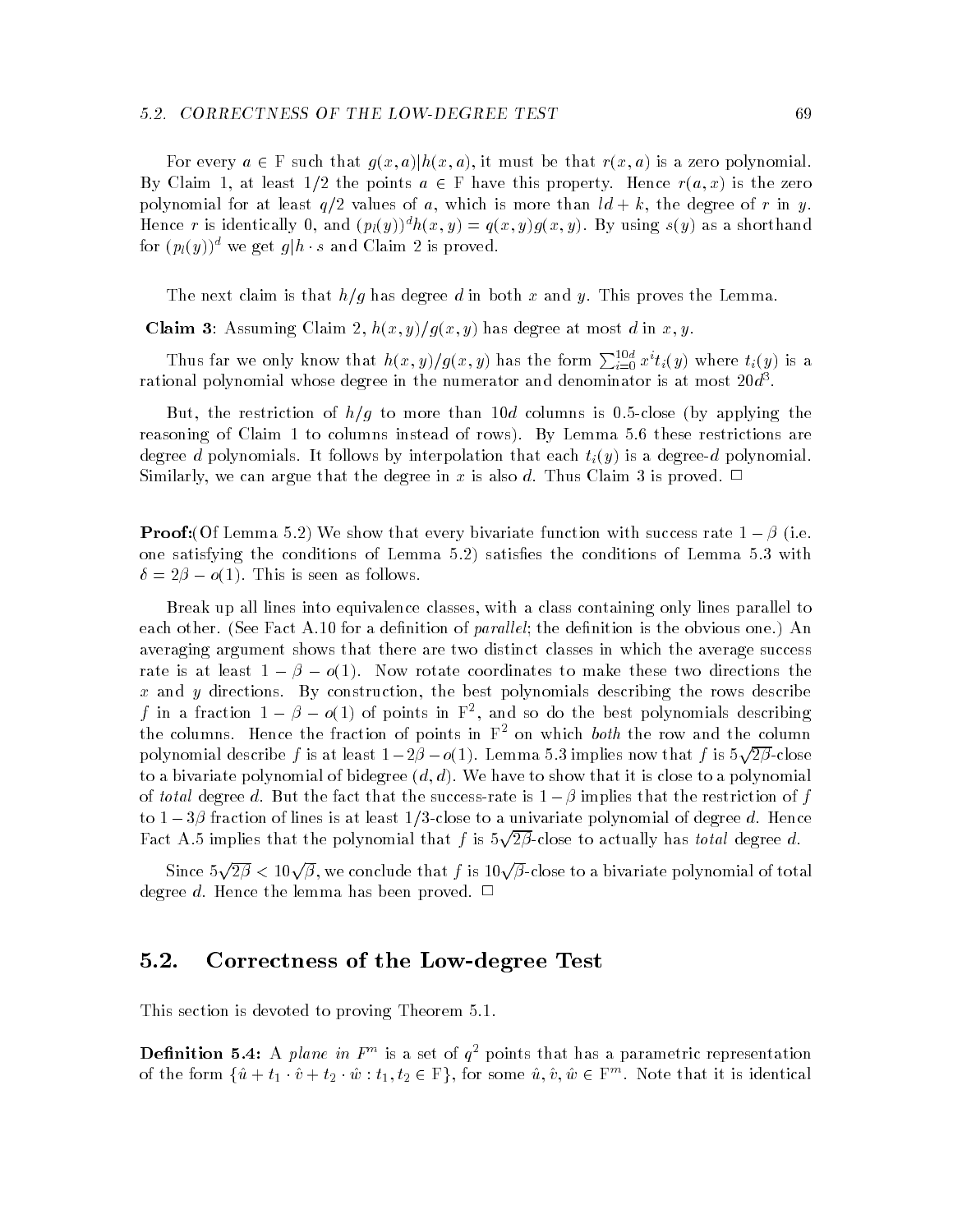to the set  $\{\hat{u} + t_1 \cdot c_1 \hat{v} + t_2 \cdot c_2 \hat{w} : t_1, t_2 \in F\}$  for any  $c_1, c_2 \in F \setminus \{0\}$ . Our convention is to fix one representation as the canonical one.

Given a bivariate polynomial  $n$  in the parameters  $t_1, t_2,$  and a function  $f: \mathbb{F}^n \to \mathbb{F},$ we say that h describes f at the point  $\hat{u} + a_1 \cdot \hat{v} + a_2 \cdot \hat{w}$  of the above plane iff  $h(a_1, a_2) =$  $f(\hat{u} + a_1 \cdot \hat{v} + a_2 \cdot \hat{w}).$ 

**Definition 5.5:** Let C be a plane and  $L_C$  be the set of lines in the plane. For a function  $f: \mathbf{F}^m \to \mathbf{F}$  the success rate of f in C is

$$
\mathrm{E}_{l\in L_C}[\mu^f(l)],
$$

in average words- the average success rate of f among meters in the planets.

The general idea of the proof is that if the proof is that if the overall success rate of  $\mathcal{F}$ considerations imply that  $\bar{t}$  has high success rate in almost every plane in  ${\bf r}$  . But the restriction of f to a plane is a bivariate function- so if the success rate in a plane is highthis bivariate function by the bivariate case of the theorem-case of the theorem-case of the theoremfor some small  $\epsilon$  . Hence we conclude that for almost every plane in Fracture is a bivariate polynomial in the plane parameters t-control in the plane parameters  $f$  almost every where  $f$  almost  $\alpha$ This implies some very strong conditions on f namely-different order on f namely-different of Lemma -  $\mu$  n in turn imply that f itself is well-described by an *m*-variate polynomial.

<u>ration, arguments arguments is the symmetry two observed arguments in Europe that the points in Europe and</u> in Fig. together determine a unique line that contains them. (ii) Every line in Fig. and every point outside it together determine a unique plane that contains them

To state our calculations cleanly we introduce some simplification in notation. We fix the letter f to denote the function from the statement of Theorem - whose success rate is  $1 - \alpha$  for some small enough  $\alpha$ . Then we can make statements like the line  $\iota$  is  $\iota$ -close instead of the restriction of f to line l is close- and the value produced by line l at point  $b \in l$ ," instead of "value produced by line polynomial  $P_l^i$  at the point  $b \in l$ ," and so on

....., we make more and use the following loose form and userfriendly-

**Loose form of Lemma 5.2:** If the success rate of f in a plane is at least  $(1 - \beta)$  for some small enough  $\beta$ , then the restriction of f to the plane is  $\beta$ -close to a bivariate polynomial.  $\Box$ 

Note: We justify the loose form on the grounds that we are not keeping track of constants anyway. Thus the constant  $\beta$  in the conclusion of the loose form is not fundamentally different from the constant  $10\sqrt{\beta}$  in the correct conclusion.

Now we can cleanly state an interesting property of planes with high success rate

**Demition 5.6:** Let  $\theta$  be a point in Fm. Two lines that pass through  $\theta$  are said to be *coherent at b* if they produce the same value at b. Let S be a set of lines which all pass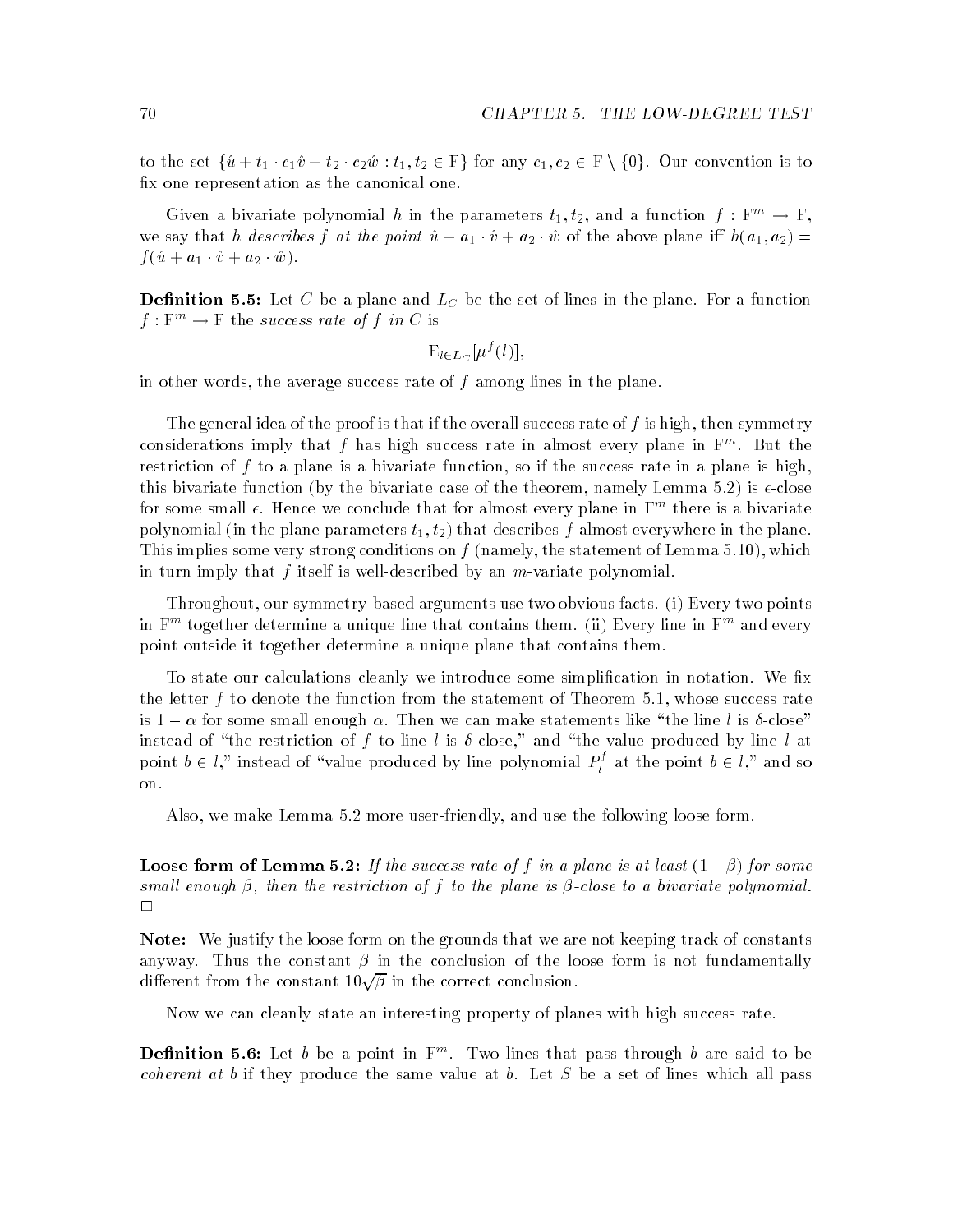through b. The set is c-coherent at b, for some number  $c \in [0,1]$ , if it is coherent at b and in addition every line in  $S$  is  $c$ -close.

where  $\mathcal{N}$  is the show in Lemma in Lemma in Lemma in that for every point-for every point-form  $\mathcal{N}$ lines passing through it are coherent As a rst step- we show this fact for the bivariate case In the reader many continued case is the following to state and part in the second case of the state of th return to it later

**Deminia 5.8.** Duppose plane  $\cup$  has success rate  $(1 - \beta)$  for  $\beta \leq 0.001$ , and b is any point in C-1 methods in the following holds-then

(i) There is a  $\sqrt{\beta}$ -coherent set of lines at b which contains  $1-\sqrt{\beta}$  fraction of all lines in C that pass through  $b$ .

(ii) Let g be the bivariate polynomial that best describes the values of f in this plane, and let it produce the value gb at point b- Then the value produced at b by the coherent lines in part (i) is also  $q_b$ .

**I** foot. If the success rate of plane C is  $(T - \beta)$ , then Bennina 0.2 shows that there is a unique bivariate polynomial g that describes f on  $(1 - \beta)$  fraction of points in  $C \setminus \{b\}$ . Let  $g_b$  denote the value produced by  $g$  at  $b$ .

Let S be the lines of C that pass through  $b$ . We show that the desired coherent set  $S' \subseteq S$  is the one defined as

> $S' = \{l \in$  $\{l \in S : g \text{ describes } f \text{ on at least } 1 - \sqrt{\beta} \text{ fraction of points of } l \}.$

First we show the set is coherent at b. Let l be a line in  $S'$ . Since the restrictions of q and f agree in  $1-\sqrt{\beta}$  fraction of points on l and  $\sqrt{\beta} < 1/2 + d/2q$ , it follows that the restriction of  $g$  to the line is also the best univariate polynomial describing  $l$ . In particular the line polynomial for the line,  $P_l^*$  , produces the value  $g_b$  at b. Since this is true for every line  $l \in S'$ , it follows that the lines in S' are coherent at b. Further, the definition of S' also implies that each line in  $S'$  is  $\sqrt{\beta}$ -close. Hence  $S'$  is  $\sqrt{\beta}$ -coherent at  $b$ . To complete the proof of part (i) we show that  $|S'| \geq (1 - \sqrt{\beta}) |S|$ .

Every point in  $C \setminus \{b\}$  is connected to b by a unique line. Hence the lines in S partition  $C \setminus \{b\}$ . For line  $l \in S$ , denote by  $\rho(l)$  the fraction of points on l where f and g disagree. Then  $E_{l\in S}[\rho(l)] = 1 - \beta$ . Averaging shows that  $\rho(l) \geq 1 - \sqrt{\beta}$  for at least  $1 - \sqrt{\beta}$  fraction of lines  $l \in S$ . Hence  $|S'| \geq (1 - \sqrt{\beta}) |S|$ , and part (i) is proved.

Part ii follows from an observation in the rst para of the proof- namely that all lines in  $S'$  produce the value  $g_b$  at  $b$ .  $\Box$ 

Note: Why is Lemma 5.8 significant? Recall the definition of success rate: it is the expectation

 $\mathbb{E}_l$  [fraction of points in  $l$  where  $P_l^*$  describes  $f$  ]

where *t* is picked randomly from lines in Fm. Symmetry implies the the following expectation is also the success rate

 $E_x \in \mathbb{F}$  among lines intersecting  $\omega$ , the fraction of those that describe f at  $\omega$ .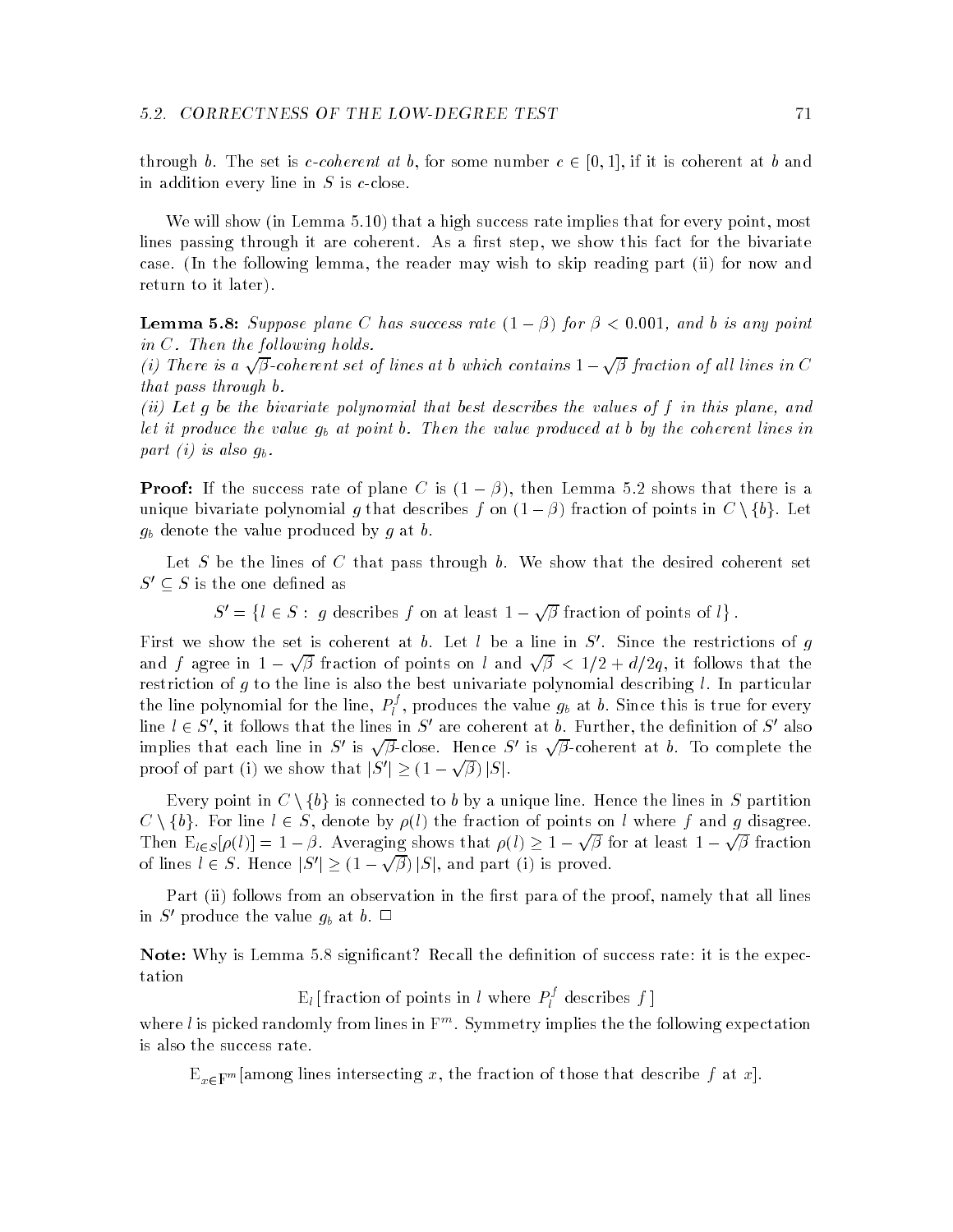Hence high success rate implies that for most points x- most lines passing through , produce the same value at  $x \leftarrow y$  most points in the same and a same and a point most of  $\alpha$ associated coherent set of lines and the set is large. Lemma 5.8 says that at least in the  $\mathbf{f}$  this is true for all points  $\mathbf{f}$  and not just for most  $\mathbf{f}$  and not just for most  $\mathbf{f}$ that an analogous statement holds for the  $m$ -variate case as well.

First we point out the following symmetry-based fact.

**Lemma 5.9:** Let p denote the success rate of f, and let b be a fixed point in  $F^m$ . Let C be the set of planes that contain b- Then we have

 $E_{C \in \mathcal{C}}$  success rate of f in  $C \geq p - o(1)$ .

**Proof:** Recall the definition of success rate: it is the expected success rate of a line picked randomly from among all lines. But note that only a  $o(1)$  fraction of all lines pass through b. Hence the expectation is almost unchanged if we pick the line randomly from among all lines that do not pass through b. Let q be this new expectation. As we just argued,  $q \geq p - o(1)$ .

Now we use symmetry to obtain an alternative definition of  $q$ . Every line outside  $b$ determines a unique plane containing itself and b. All planes containing b contain the same number of lines that don't contain b. So q is also the expected success rate of a line picked as follows: First pick a random plane  $C \in \mathcal{C}$ , and then randomly pick a line in C that does not contain b. But the new expectation is exactly the one occuring in the lemma statement, so we have proved the lemma

 $\Box$ 

**Lemma 5.10:** (Main Lemma) Let  $\tau : F^* \to F$  have success rate  $1 - \alpha$  where  $\alpha$  is small enough, and let  $\bm{o}$  be any point in  $\bm{r}$  . Then there is a  $\bm{o}$ -coherent set at  $\bm{o}$  that contains  $\bm{a}$ fraction at least  $(1-3\delta)$  of all lines passing through b, where  $\delta = \sqrt[4]{\alpha}$ .

**Proof:** Let  $b \in \mathbb{F}^m$ , and L be the set of lines passing through b. Let  $L_1, L_2, \ldots$  be maximal  $\delta$ -coherent subsets of L satisfying (i) and (ii). Maximality implies that the  $L_i$ 's are mutually disjoint. Let the largest of the  $L_i$ 's constitute a fraction  $\gamma$  of L.

Let the term pair refer to a pair refer to a pair of lines lines in Let  $\alpha$ call the pair lilling and close-if they are close-if their polynomials and further-match polynomials and produce the same value at b. Notice that both the lines in an agreeable pair must come for  $\mathbf{H} = \mathbf{H} \mathbf{H}$  and  $\mathbf{H} = \mathbf{H} \mathbf{H}$  are agreement is at a transformation of pairs that are agreement is at a function of pairs that are agreement is at a function of pairs that are agreement in  $\mathbf{H}$ most

$$
\sum_{i} \left( \frac{|L_i|}{|L|} \right)^2 \le \gamma^2 \times \frac{1}{\gamma} = \gamma.
$$

We will show that at least  $1-3\delta$  of all pairs are agreeable, which implies  $\gamma \geq 1-3\delta$ , thus proving the Lemma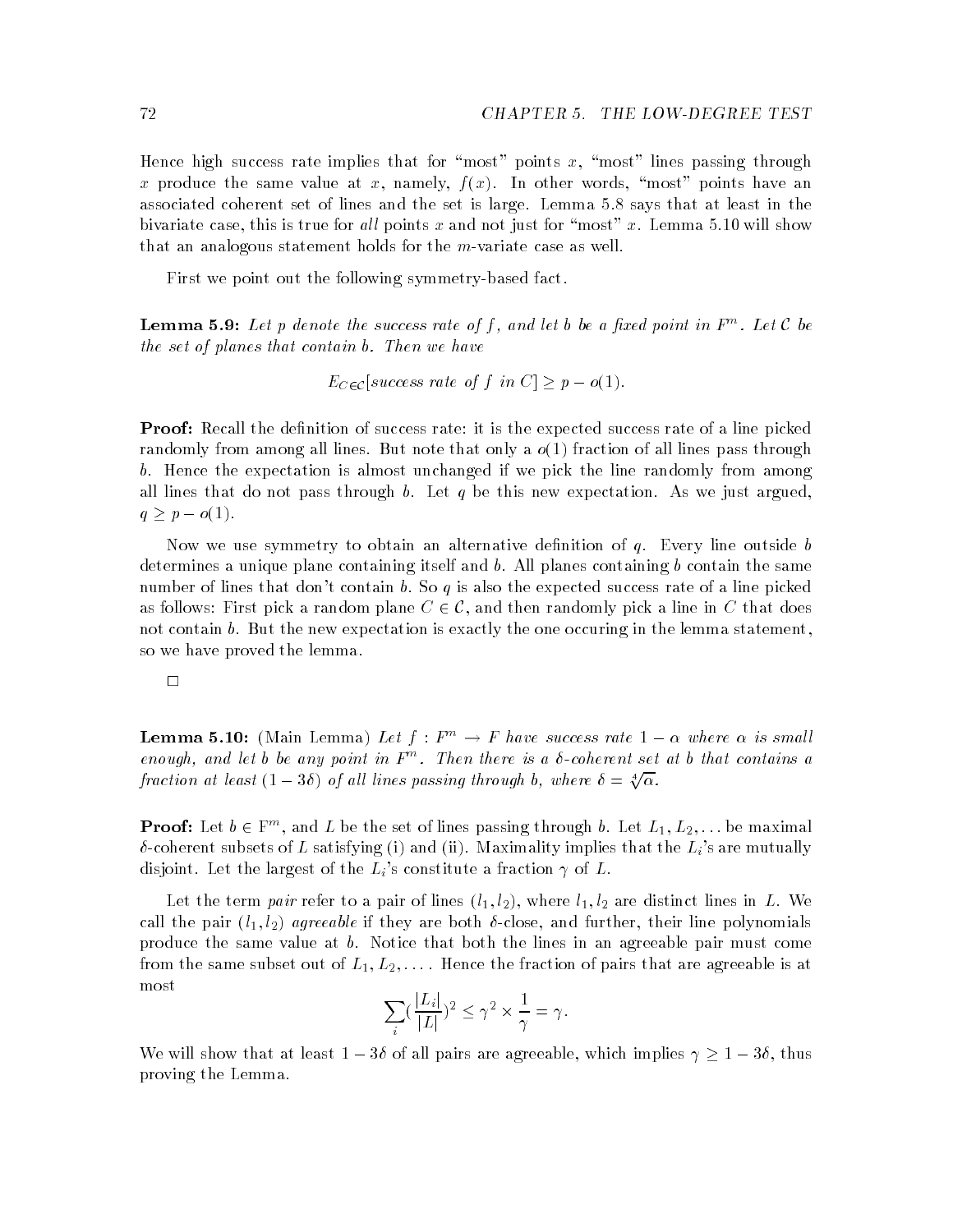To count the fraction of agreeable pairs- we use symmetry Since each pair denes a unique plane containing by and since plane planes the same number of containing b contains the same number of parameters in the total number of pairs-total number of pairs-total number of pairs is the total number of pairs is

Number of planes containing  $b \times$  Number of pairs per plane.

Lemma  $\sigma$  s implies that the average success rate or planes passing through  $\sigma$  is  $1-\alpha$   $$  $o(1) \approx 1 - \delta^2$ . Averaging shows that at least  $1 - \delta^2$  fraction of them have success rate at least 1 —  $\mathfrak{o}$  . Let  $C$  be a plane that has success rate 1 —  $\mathfrak{o}$  . Lemma 5.8 implies that of all  $\min$ es in  $\cup$  that pass through  $v,$  at least a fraction  $1-v$  are coherent. It follows that the fraction of pairs in C that are agreeable is at least  $(1-\sqrt{\delta^2})^2$ , which is at least  $1-2\delta$ .

We have shown that in  $\geq 1-\delta^2$  fraction of planes containing b, the fraction of pairs in the plane that are agreeable is  $\geq (1-2\delta)$ . Hence the fraction of pairs overall that are agreeable is at least (1  $-$  20)(1  $-$  0°), which is at least 1  $-$  30. Thus the Lemma has been proved.  $\Box$ 

**Denmition 5.7:** Let a function  $f : F^* \to F$  be denied as

 $f(x) = \text{majority}_{l \ni x}$  {value of  $P_l$  at  $x$  }.

Note Lemma - implies that this majority is an overwhelming majority- 

I he following femma shows that f coincides with f almost everywhere.

**Lemma 5.11:** Let  $\mathfrak{f}: \mathfrak{f}^m \to \mathfrak{f}$  be a function with success rate  $1-\alpha$ , where  $\alpha$  is a sufficiently small constant. The set of points  $\{x \in F^m : f(x) \neq \hat{f}(x)\}$  constitutes a fraction at most  $2\alpha$ of all points.

**Proof:** Let t denote the fraction of points x such that  $f(x) \neq f(x)$ .

 $\mathcal{A}$  noted above-dabove-success rate is assumed above-success rate is assumed as  $\mathcal{A}$ 

$$
\Pr_{x,l}[P_l^f\text{ describes }f\text{ at }x],
$$

where  $x$  is picked randomly from among all points and  $l$  is picked randomly from the set of lines containing  $x$ .

Let  $x \in F^m$  be such that  $f(x) \neq f(x)$ . Lemma 5.10 implies that function f is described at x by at most a fraction 38 of the lines through x, where  $\delta = \sqrt[4]{\alpha}$ . Therefore an upper bound on the the success rate is  $\partial u \uparrow (1 = u)$ . Since the success rate is at least  $1 = u$ , we have  $3t\delta + 1 - t \geq 1 - \alpha$ , which implies  $t \leq \alpha/(1 - 3\delta) \leq 2\alpha$ .

For any line  $l,$  let  $P_l^j$  denote the the univariate polynomial that best describes values of f on  $i$ .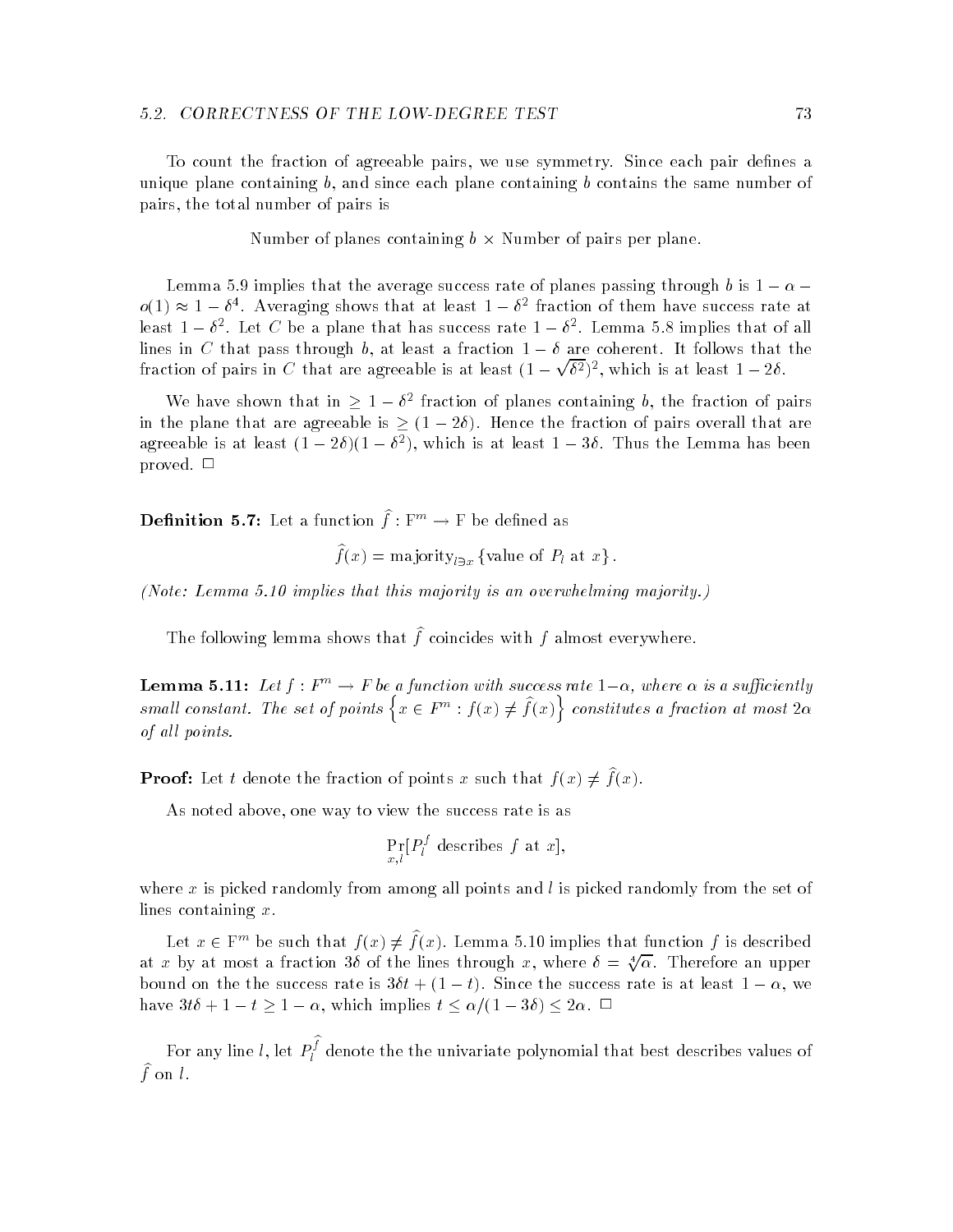The following lemma shows that on every line l, the polynomial  $P_l^j$  describes f on every point of l

**Lemma 5.12:** For every line l and every point  $b \in l$  the value produced by  $P_l^j$  at b is  $f(b)$ .

**Proof:** Let l be a line and  $b \in l$  be a point.

Let y be any point on l. We say a line  $l' \ni y$  is nice for y if l' is in y's coherent set (whose existence is proved in Lemma 5.10). In other words,  $l'$  is  $\delta$ -close, and produces the value  $f(y)$  at  $y$ . Let  $C$  be a plane containing i. We say  $C$  is good for y if among all lines in C that pass through y, a fraction  $1-10^{-5}$  are nice for y.

Claim: There is a plane  $C$  containing  $l$  that is good for  $b$ , and good also for a 0.998 fraction of points on l-

First we show how to complete the proof of the lemma using the Claim. Let  $C$  be the parties and mentioned in the carriers and claim fact in the claim fact intersects almost interests almost the an the lines in  $\cup$ , intrie specifically, a fraction  $\Gamma = \mathcal{O}(1/q)$ , which is  $\Gamma = \mathcal{O}(1)$ . Since plane case and for the fraction of points in the fraction of the fraction of the contract of the contract  $\mathbf{r}_i$  $(1-10^{-5})\times0.998\times(1-o(1))$ . Hence the success rate of C is at least  $(1-o)\times0.997$ , which we assume is more than 0.99. Lemma 5.2 implies there exists a bivariate polynomial  $h$  that describes f on 0.99 fraction of points of the plane. Let  $z \in l$  be a point and  $h_z$  denote the value that is produced at 20 since the success rate in planet C is higher measured for planet implies that z has an associated set of coherent lines in C- each of which produces the value has at zero suppose it is one of the points for which  $\sigma$  an  $\sigma$  at  $\sigma$  which can be  $\sigma$  and  $\sigma$ most lines that pass through  $z$  produce the value  $\mu$  at  $z$ . Dut we know that most lines he in the above-inentioned coherent set for z. Hence the values  $f(z)$  and  $n_z$  must be identical. In other words, for 0.999 fraction or points on  $i$ , including  $v$ , we have  $f(z) = u_z$ . Since f is described by h on 0.999 fraction of points of l, the line polynomial  $P_l^{\prime}$  must be the restriction of h to l. In particular, the value produced by  $P_l^j$  at h must be  $h_b$ . But as noted,  $h_b = f(\sigma)$ . Hence the Lemma is proved.

Next- we prove the Claim We prove the existence of the desired plane probabilistically Let C be the set of planes that contain l. We pick C randomly from C. Let y be a point in l. We upperbound the probability that  $C$  is not good for  $y$ .

Dene the random variable IC to be the fraction of lines- among all lines of C that contain y, that are nice for y. Recall that every line  $l' \ni y$  that is not l determines a unique plane together with l. Symmetry implies that every plane  $C$  containing l contains the same number of lines  $l' \ni y$ . Therefore we have

$$
\mathcal{E}_{c \in c}[I_C] \ge 1 - 3\delta.
$$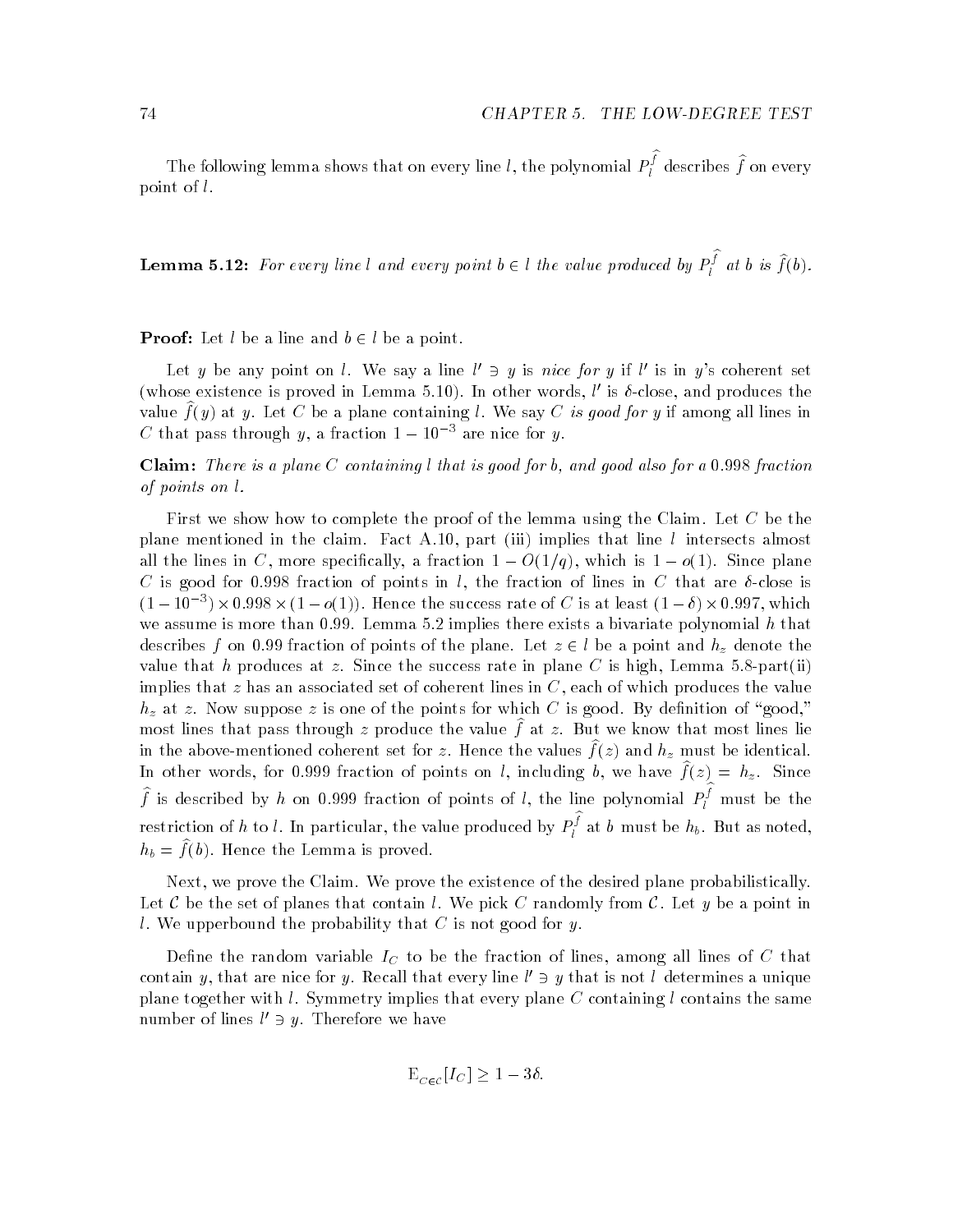### 5.3. DISCUSSION

Assume that  $\sqrt{3\delta} < 10^{-3}$ . Hence if plane C is not good for y then  $I_C < 1 - \sqrt{3\delta}$ . The Averaging Principle implies that

$$
\Pr_{C \in \mathcal{C}}[{}^{\omega}C \text{ is not good for } y"\rbrack = \Pr_{C}[I_C \le 1 - \sqrt{3\delta}] < \sqrt{3\delta}.
$$

Hence the probability that  $C$  fails the conditions of the claim is at most

 $\overline{C}$  is not give the  $\overline{C}$  is not not not not not not point of  $\overline{P}$ 

$$
\leq \sqrt{3\delta} + \frac{\sqrt{3\delta}}{0.001}
$$

Assuming  $1000\sqrt{3\delta} + \sqrt{3\delta} < 1$ , the probability that C fails the conditions of the claim is less than 1. Hence there exists a plane meeting all the conditions.

 $\Box$ 

Now we prove Theorem - the main theorem of this chapter

**I** LOOF(A) Theorem 9.1) Are denned a function T in Denimaton 9.1 Femina 9.17 shows that on every line the restriction of  $f$  is described exactly by the degree- $d$  polynomial  $P_l^\tau$  . Using Fact A.6 in the appendix, we conclude that  $f \in \mathbb{F}_d[x_1,\ldots,x_m]$ . But Lemma 5.11 shows that f agrees with f in  $1 - 2\alpha$  fraction of points. It follows that f is z $\alpha$ -close.  $\Box$ 

### Discussion

The results in this chapter comprise two parts One part- given in Section - shows that the correctness of the Low-degree Test follows from the correctness of the bivariate case of the test in other words- from Lemma This part is due to Rubinfeld and SudanRSalthough our proof is somewhat different in the way it uses symmetry arguments. The other part of the chapter, we consider the correction - and the proof of the bivariate case proof of the proof of th the bivariate case is a consequence of a more general multivariate result in AS-  $\sim$ is stated in the next section. (The proof of the bivariate case as given here uses a little modification due to [Sud92].)

No simpler proof of the general result of  $[{\rm AS} 92]$  is known. But a somewhat simpler proof for the bivariate case appears in PS More importantly- that paper lowers the eld size required in the lemma to  $O(a)$ ; an improvement over  $O(a^*)$  as required by our proof.

Many people have conjectured the following- although a proof still eludes us

**Conjecture 5.1:** Let  $|F| = poly(d)$ . If  $f : F<sup>m</sup> \to F$  is a function whose success rate is p, for  $p \geq d/\sqrt{|F|}$ , then f is  $(\approx p)$ -close to  $F_d[x_1, \ldots, x_m]$ .  $\Box$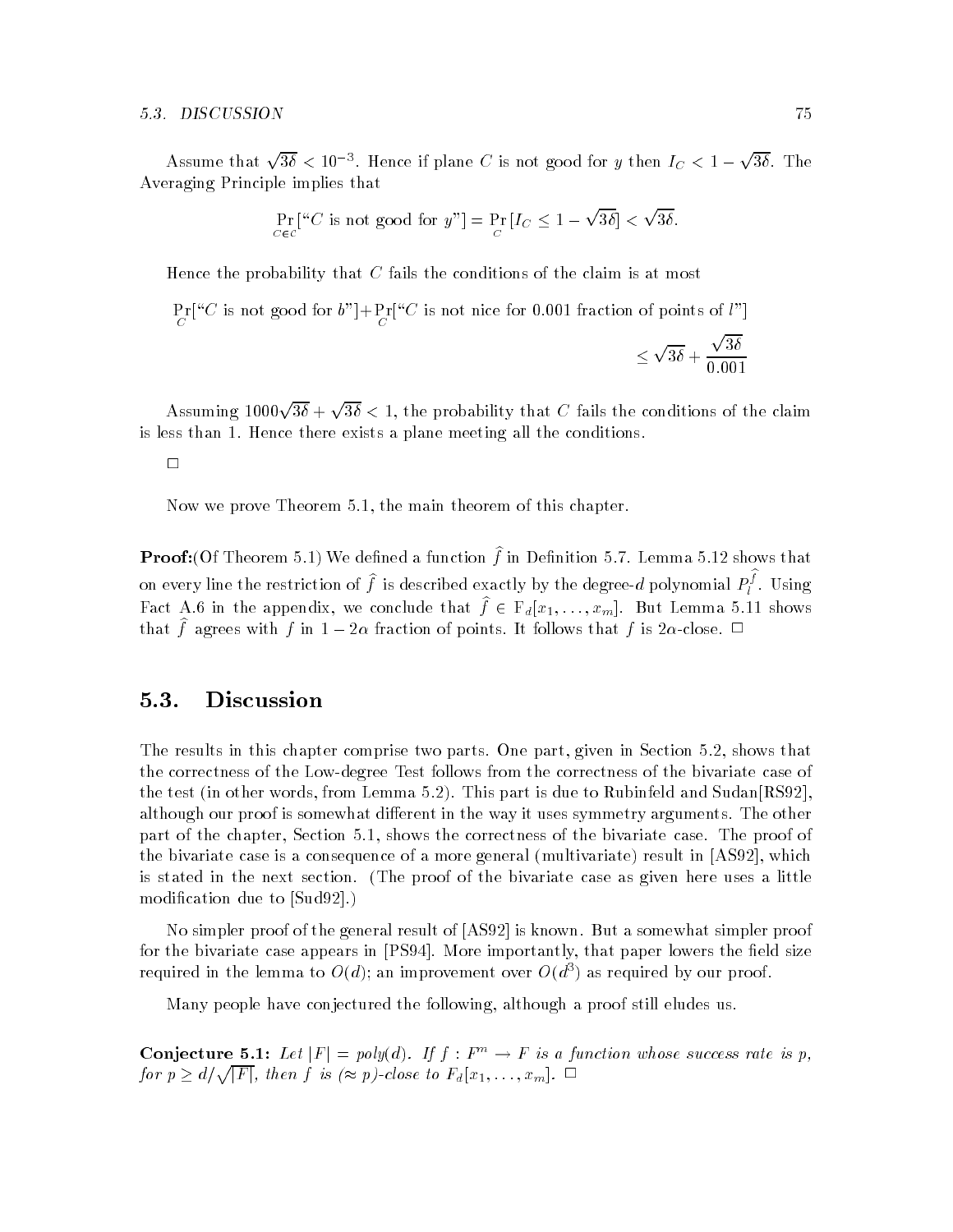If the field size  $|F|$  is allowed to be exponential in the degree the previous conjecture is true. We do not give the proof here.

### $5.3.1.$ History

Improvements to the Lowdegree Test have accompanied most advances in the theory of probabilistically checked provided the multiplication test-contentium test, the multiplication test the multip result MIP =NEAPTIME (|BFL91|. Subsequent tests given in |BFLS91, FGL'91| were crucial for scaling down the result for NEXPTIME to NP. An improvement in the efficiency of those tests was in turn used to prove a new characterization of NP in terms of PCP AS Finally- the discovery of the most ecient test the one in this section led to the discovery of the PUP Theorem ([ALM '92]).

 $\mathcal{L}$ upper-bounds the the degree of the given function in each variable. The second kind  $-$  and the one in this chapter is of this kind  $-$  upper-bounds the total degree.

Ine tests in [BFL91, BFL591, FGL+91, A592] are of the first kind. (A particularly beautiful exposition of this type of test She was never published- although a later version appears in [FSH94].) Low-degree tests of the first kind consist in estimating the success rate of the given function on *axis-parallel* lines. (A line is called axisparallel if for some  $i \in \{1, ..., m\}$  and  $a_1, ..., a_{i-1}, a_{i+1}, ..., a_m \in F$ , it is of the form  $\{(a_1,\ldots,a_{i-1},x_i,a_{i+1},\ldots,a_m):x_i\in F\}$ .) Note, on the other hand, that the test in this chapter estimates the success rate on all lines. The strongest result about low-degree tests of the first kind is due to  $[AS92]$ .

**Theorem 5.15** ([AS92]): Let  $f : F^* \to F$  be a function. If the success rate of f on axisparametrines is  $1 - O(1/m)$ , then f is v-close to a polynomial in  $x_1, \ldots, x_m$  unose acgree in each variable is at most  $d$ .

Note that Lemma - which was used in our proof of the bivariate case- is equivalent to the special subcase  $m = 2$  of the above theorem.

Low-degree tests of the second kind arose in program checking. The earliest such test appears in BLRs - where it is called the multiplier in Subsection test Subsequent test Subsequent tests appearing tests appearing to the multiplier of the multiplier of the multiplier of the multiplier of the multiplier o in [GLR 91, R592] work for migher degree. In fact, these fatter tests are identical to the one was an this chapter, was not as analysis was not as good it could not as a good it could not the test works when the success rate is less than  $1 - O(1/a)$ .

The idea of combining the work of  $[AS92]$  and  $[RS92]$  to obtain the low-degree test of this chapter is que to |ALM +92|.1 his combination allows the test to work even when the success rate is a constant (independent of the degree). To estimate that the success rate is some independent constant the test needs to only pick O random lines-to only picked the therefore reads only  $O(1)$  "chunks" of information in the provided tables. This property plays an important part in the proof of the PCP Theorem Specically- such a lowdegree test enables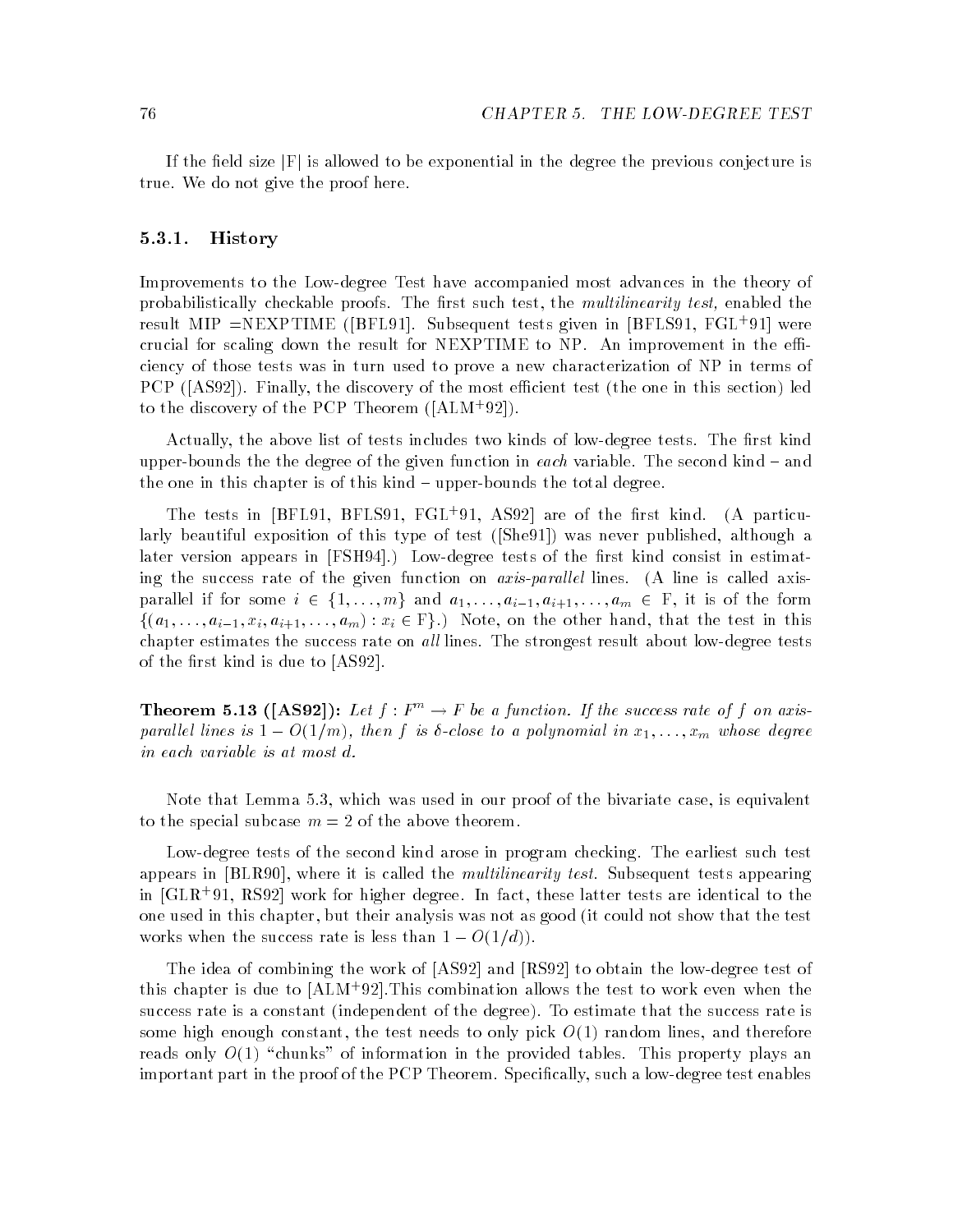queries to be aggregated see Section - the construction - the verified of the verified the verified of the verified of the verified of the verified of the verified of the verified of the verified of the verified of the ver

The algebraic ideas used in the proof of Lemma 5.2 were originally inspired by a Lemma of BW-S-Second in GS-Second in GS-Second in GS-Second in GS-Second in GS-Second in GS-Second in GS-Second in G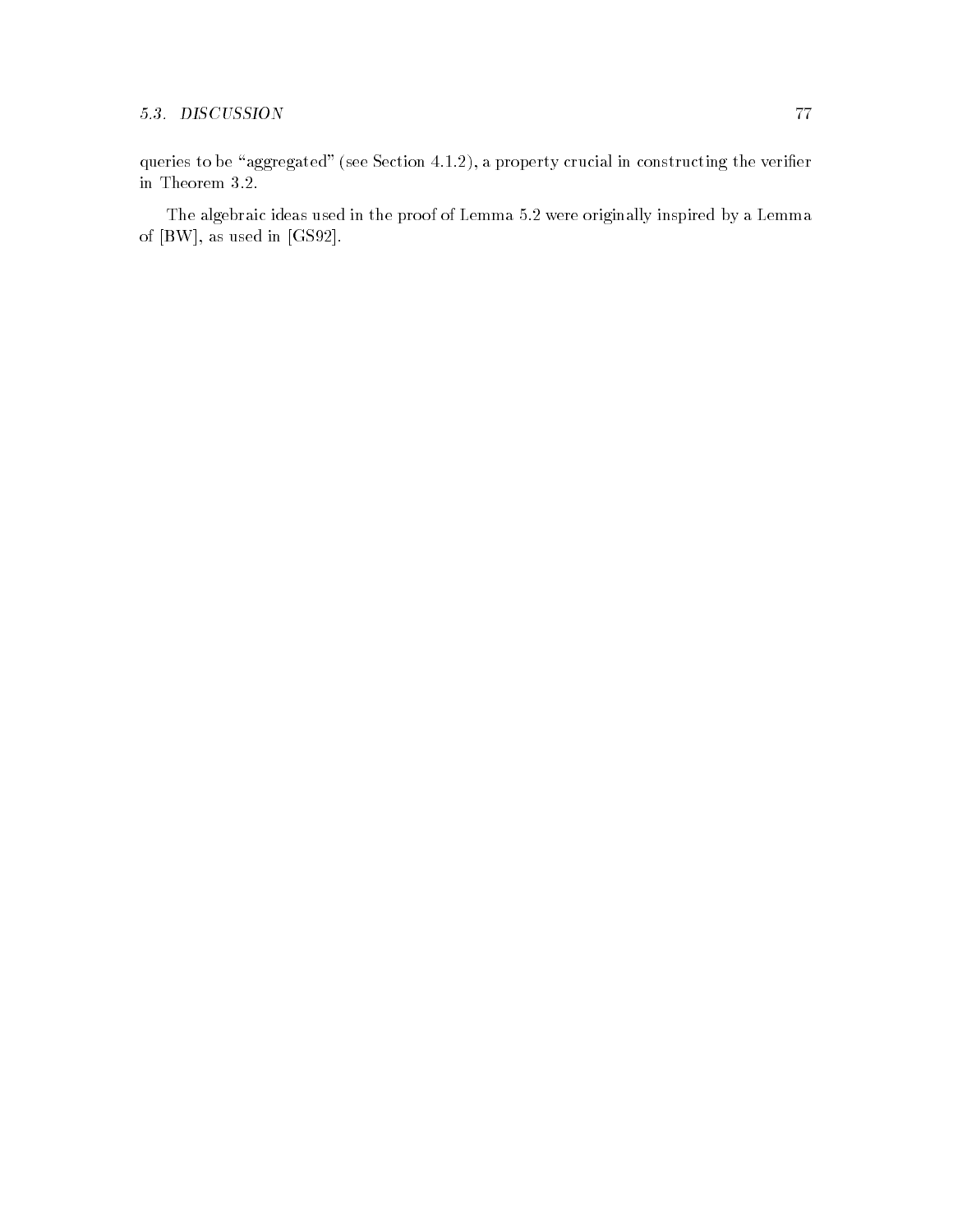# THE LOW-DEGREE TEST CHAPTER 5. THE LOW-DEGREE TEST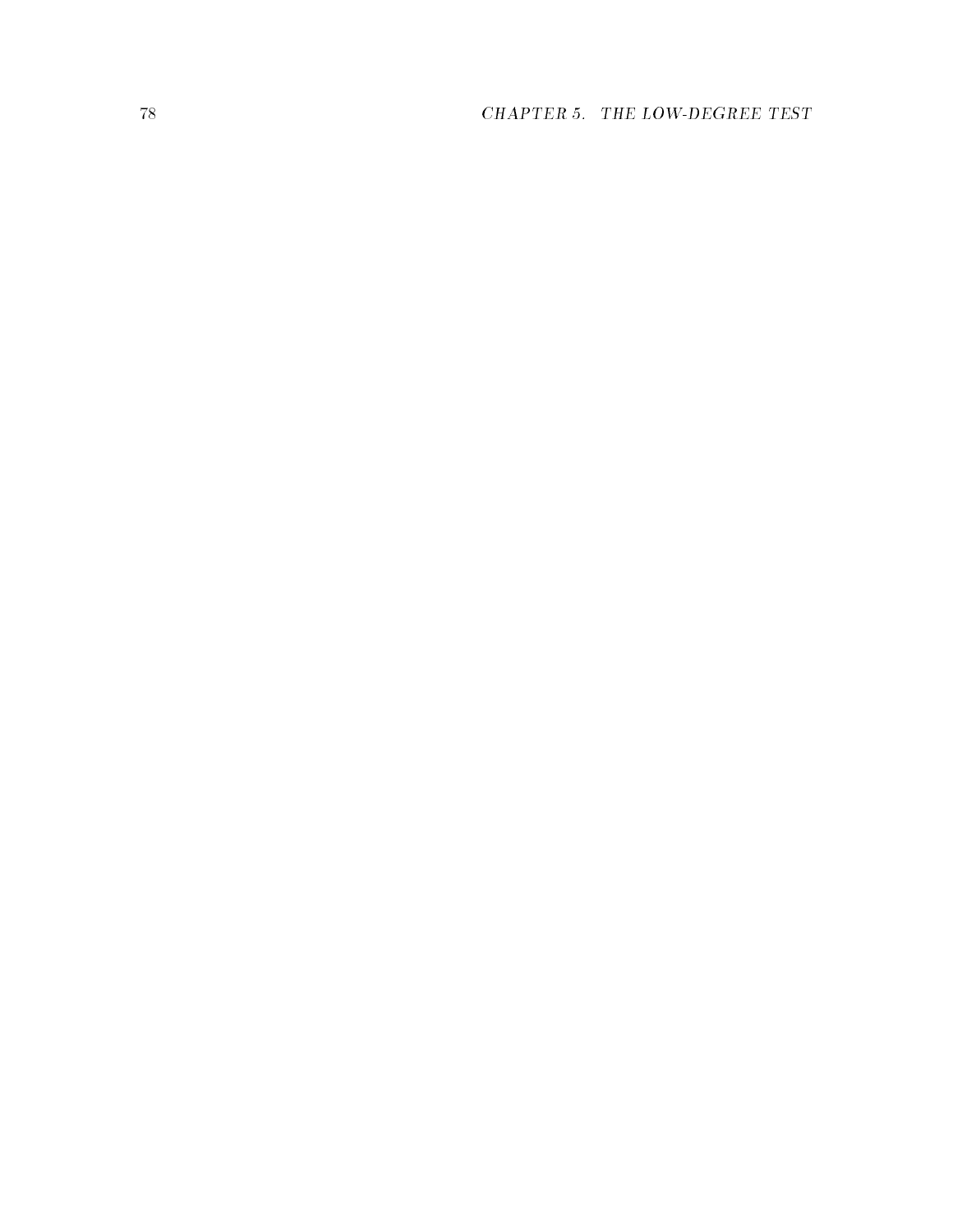# Chapter 6

# Hardness of Approximations

In Chapter - we proved the following consequence of the PCP Theorem There is a constant such that is made that if the approximation of the cannot consider the process of  $\mathcal{L}_1$  , and  $\mathcal{L}_2$ (Corollary 2.4). Similar hardness results are now known for a host of other optimization problems- namely that if they can be approximated within some explicit factor where the exact factor in question depends upon the problem in polynomial time- then some well-known complexity-theoretic conjecture is false.

The reductions used to prove this body of results go via either 2 Prover 1 Round proofs for NP a discussion on Prover proofs appears in Chapter - or the PCP theorem Often the best reduction for a given problem ie- one that proves the strongest inapproximability result for the problem uses techniques specific to that problem, which sometimes also details of the construction of the PCP verifier.

quite new way of doing the standard above the standard complete reductions is a generally of the standard of  $\alpha$ perceived as not very userfriendly Traditionally- NPcompleteness reductions which prove the monocontract only of exact optimization are far simplers contract on a simpler of  $\alpha$ simple way- upon one of a few canonical NPcomplete problems The number of canonical problems in  $[GJ79]$  is six.)

In this chapter we attempt to identify problems that can serve as canonical problems for proving inapproximability results. The aim is to to derive all known inapproximability results using the few assumptions in other words-continued the second problems problems as possible Western We nd that two canonical problems suce The rst is a version of MAX SAT The second is a new problems, which is the purpose of the purpose of provincing inapproximately provincing in the provincing Note that reductions from these two cannot- for every given problem- prove the strongest possible inapproximability results for that problem But the reductions always prove results that are in the right ballpark for instance- the factor of approximation they prove hard is not much smaller than the best that can be proven otherwise In some cases reductions from Label Cover prove approximation to be only *almost-NP-hard* (this term is defined in Denition - whereas direct reductions using the PCP verier would prove it NPhard We could partially remedy this latter state of affairs by including a third (less natural)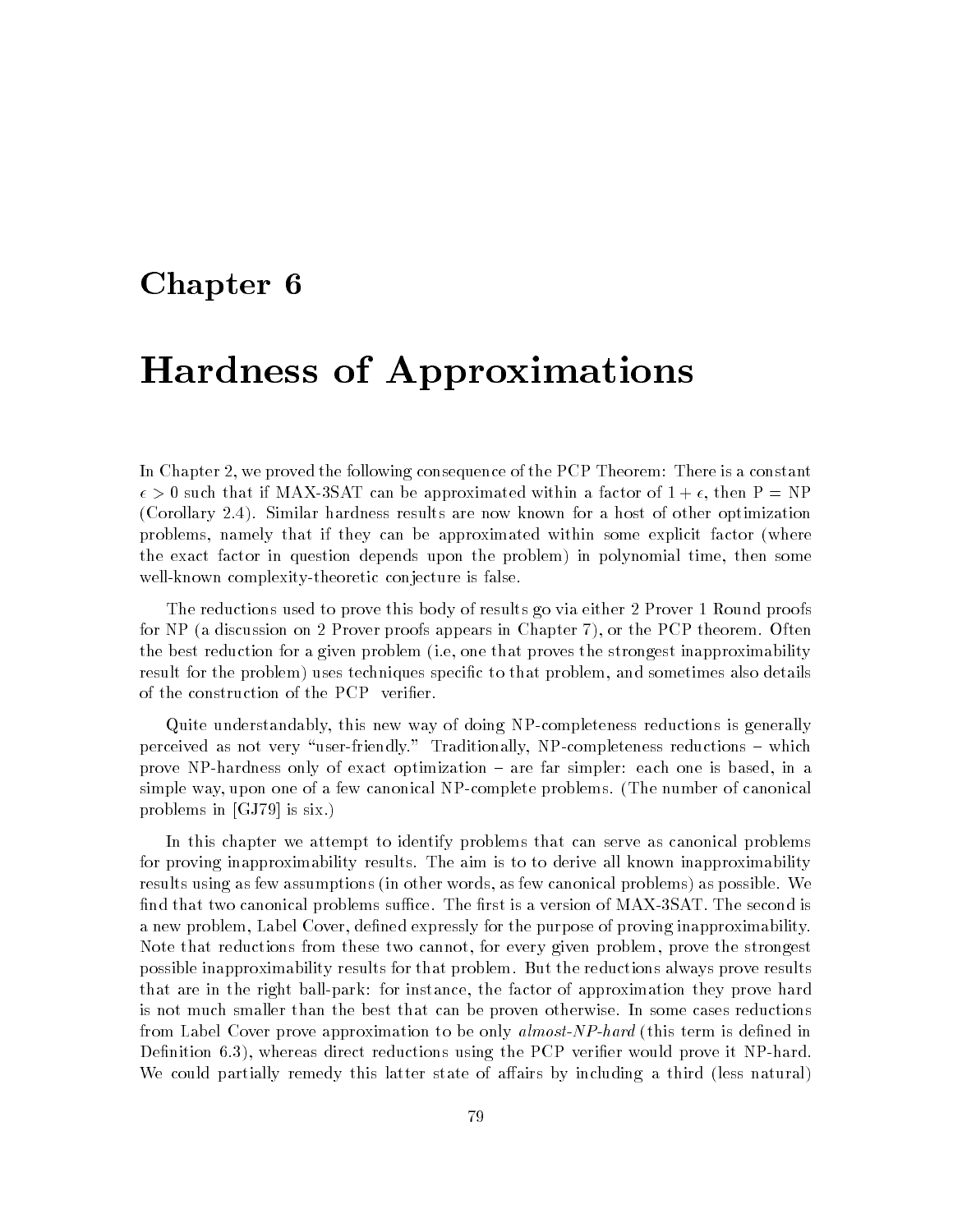canonical problem in our list, which is the further is the source problem is the further progress in the construction of PCP -like verifiers (Conjecture 9.1 says precisely what else needs to be proved) will allow NP-hardness to be proved using Label Cover.

We first define a few terms that appear throughout this chapter.

<u> de de de la de de la de la de la de la de la de la de la de la de la de la de la de la de la de la de la de l</u> mization and let OP T I denote the value resp- cost of the optimum solution on input In algorithm is satisfactor and number c  $\mathcal{L}$  for every input  $\mathcal{L}$  for every input  $\mathcal{L}$ I the algorithm produces a solution that has value at least OP T I c resp- has cost at most  $c \cdot OPT(I)$ .

**Note:** Making c larger makes the algorithm's task easier: the set of acceptable solutions it can output gets enlarged. In many applications it makes sense to allow  $c$  to grow with the input size- since xing c to be a constant seems to rule out polynomial time approximation algorithms For example it makes sense to let c be log n- where n is the input size Now we define one such factor that often crops up in inapproximability results.

Denition - An approximation factor is large if for some xed number in the interval  $(0, \frac{1}{2})$ , it is at least  $2^{\log^{800}}$ , where  $n =$  input size.

— computation is a computation problem in all times in a polynomial time algo rithm for it can be used to solve every  $\Lambda$ P problem in time  $n_{\rm F}$  is not negative.

**Note:** People believe that not only is NP  $\not\subseteq$  P, but also that there are problems in NP whose solution requires more than  $n^{poly(log n)}$  time. Hence proving a problem is almost-NP-hard provides a good reason to believe that it will not have polynomial-time algorithms.

Organization of the Chapter. Section 6.1 describes our canonical problems and their properties section in essential includes the gappreserving reduction, and the expression-ingredient procession proximability results. An example of a gap-preserving reduction is given using the  $CLIQUE$ problem Section discusses MAXSNP- a class of optimization problems- and shows that approximating MAX-SNP-hard problems is  $NP$ -hard. Section  $6.4$  shows the inapproximability of a host of problems having to do with lattices- codes and linear systems The reductions to these problems use the canonical problem Label Cover. Section 6.5 shows how to exhibit the NP-hardness of  $n$  -approximation, where  $\epsilon$  is some fixed positive constant Section in the survey of the contains in and indicated proximation in the indicates for the indicates ho they can be proved using our canonical problems

# The Canonical Problems

Our reductions use two canonical problems- MAX SAT and Label Cover The latter comes in two versions- one involving maximization and the other minimization The two

-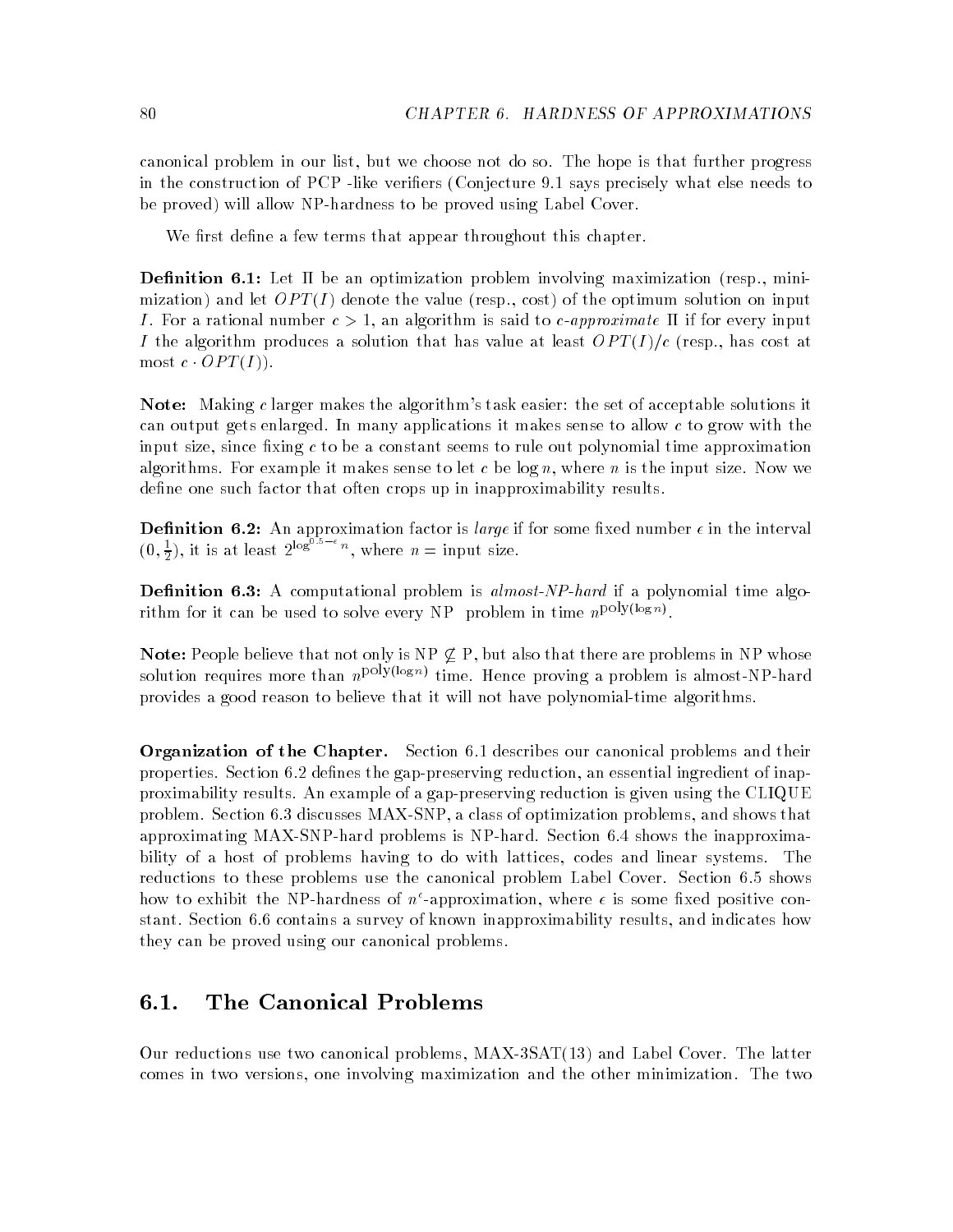versions are not really independent, and a form of weak duality manual them provided the since  $\mathcal{L}$ However- we would like to keep the two versions separate- and for the obvious reason proving the inapproximability of minimization problems (as we do in Section  $6.4$ ) requires us to have a minimization problem in our list of canonical problems

- Definition 6.4:  $\mathcal{M}=\{1,2,3,4,5\}$  is the version of  $\mathcal{M}=\{1,3,4,5\}$  is the version of  $\mathcal{M}=\{1,3,4,5\}$ variable appears in more than clauses Note has no special signicance other than that it is a convenient constant
	- 2. LABEL COVER: The input consists of: (1) A regular bipartite graph  $G = (V_1, V_2, E)^*$ ii An integer N integer and any integer in  $\mathcal{N}$  and any integer in  $\mathcal{N}$  and as a label in  $\mathcal{N}$ edge  $e \in E$  a partial function  $\Pi_e : [1, N] \to [1, N]$ .

A *labelling* has to associate a set of labels with every vertex in  $V_1 \cup V_2$ . It is said to *cover* an edge  $e = (u, v)$  (where  $u \in V_1, v \in V_2$ ) if for every label  $a_2$  assigned to v there is some man as all mendements to vil

 $\frac{Maximization\ Version: Using a labelling that assigns 1 label per vertex, maximize the$ number of covered edges

Minimization Version Using more than label per vertex if necessary- cover all the edges Minimize the cost of doing the cost of doing the cost of doing the cost is denoted as  $\mathcal{M}$ 

$$
\sum_{v \in V_1}
$$
 (number of labels assigned to  $v$ )

that is the total number of labels-induced to vertices in  $\Omega$  . The counting multiplicities in  $\Omega$ 

Convention: To state results cleanly the value of the optimum will be stated as a ratio In the maximization version of Label Cover- this ratio is the fraction of edges covered In the minimization version this ratio is average number of labels used per vertex in V- that is-

$$
\frac{\text{cost of labelling}}{|V_1|}.
$$

Also- the careful reader will realize that in the min version- an optimum labelling never needs to assign more than one label to any vertex of  $V_2$ . We do not make this a part of the definition because it makes our reductions more difficult to describe.

 $\Box$ 

The Label Cover problem was implicited in LY and was denoted in Ly and was denoted in ABSS and was denoted in an ungainly problem at rst significant problem at reductions We reductions We reductions We reductions We reduc examples to clarify the definition of the problem. (We currently don't see a way to simplify ... since all aspects of the denition seem to the denition and the play at role when we do reductions,

fror our purposes a bipartite graph is *reqular* if for some integers  $d_1, d_2$ , every vertex on the left (resp., right and degree distribution and a respect to the set of the set of the set of the set of the set of the set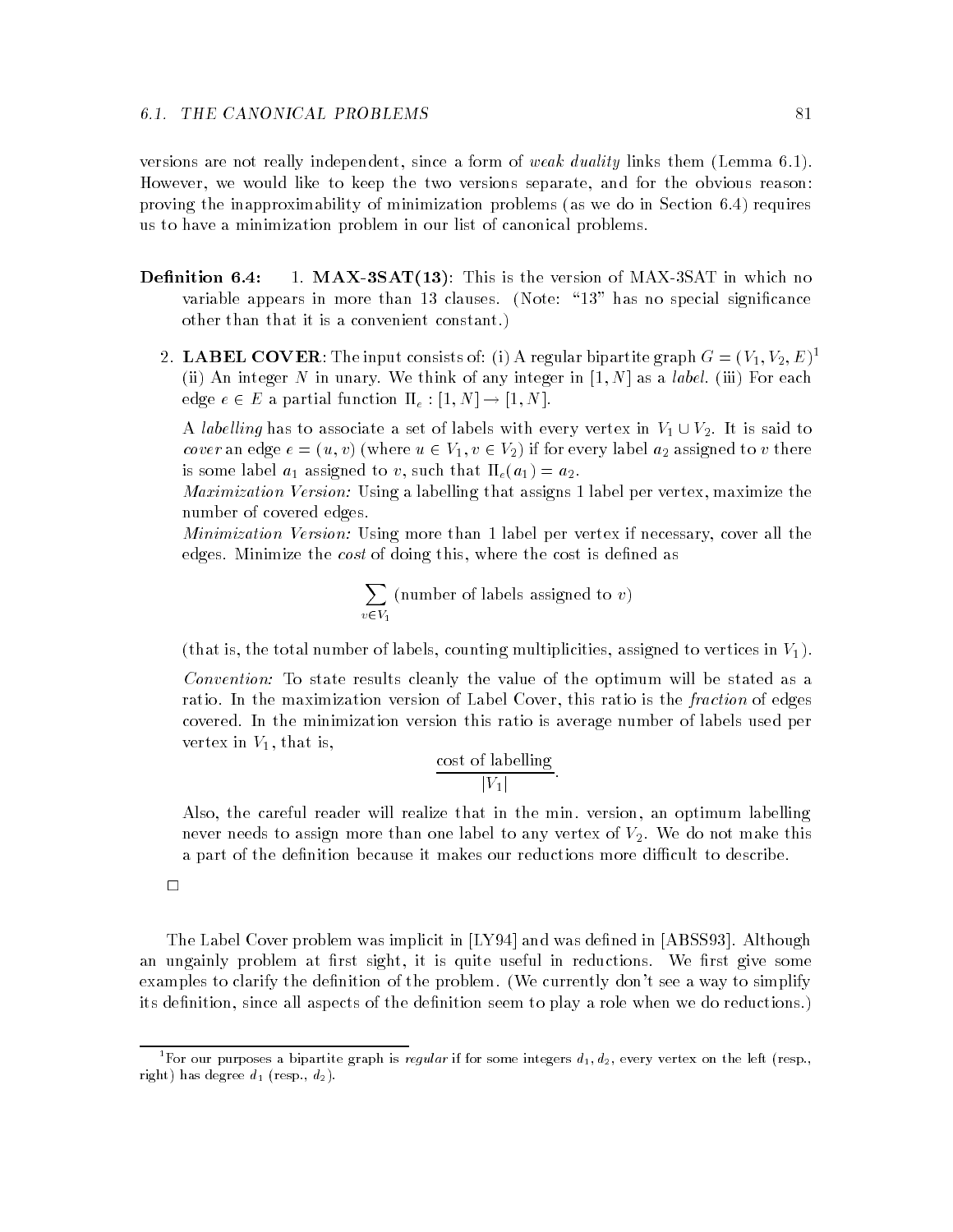

Figure 6.1: Label Cover instance for formula  $(x_1 \vee x_2 \vee \neg x_3) \wedge (x_1 \vee \neg x_2 \vee x_3)$ . The symbols on edge e represent map  $\Pi_e$ .

Example SAT is reducible to Label Cover max version Given a SAT instance dene a Label Cover instance as follows Let  $\mu$ have a vertex for every variable. let adjacency corresponds to the variable appearing in the clause-moment is a clause-moment we ignore the moment we ignore the moment we ignore the regularity conditionand leave it to the leavest the sheet, where the set of labels is the significance of the significance of the number of labels is that it is  $2\degree$ , the number of possible assignments to the 3 variables in a corresponding in binary Formulae and a vertex in the corresponding  $\mathcal{F}_1$  in the corresponding corresponding involves variables  $\mathbf{r}$  - the assignment of a label bb -  $\mathbf{r}$  $x \mapsto \pm 1$  in  $\pm 1$  and the set of the set  $\pm 2$  , the set of the set of the set one corresponding to  $\pm 1$ of admissible labels is  $\{000, 111\}$ ; to be thought of as assignments 0 and 1 respectively to that variable

The edge function  $\Pi_e$  is described as follows. Suppose e is the edge  $(u,v)$  where  $u \in V_1$ corresponds to clause  $(x_1 \vee x_2 \vee \neg x_3)$ , and  $v \in V_2$  corresponds to variable  $x_1$ . The partial function  $\Pi_e$  for this edge has the domain  $[0,7] \setminus \{001\},$  in other words, the 7 assignments to x- x- x- that satisfy the clause Every label of the type x - x - x- means any thing is mapped under the top control of the type  $\alpha$  -  $\alpha$  ,  $\beta$  ,  $\alpha$  ,  $\alpha$  ,  $\alpha$  ,  $\alpha$ is mapped to 

Figure 6.1 shows the above transformation as applied to the formula  $(x_1 \vee x_2 \vee \neg x_3) \wedge$  $(x_1 \vee \neg x_2 \vee x_3)$ . The figure uses the shorthand "0" and "1" for 000, 111 respectively for the vertices on right

Since each vertex is allowed only label- the labels on the right hand size vertices  $\mathbf{1}$  assignment to  $\mathbf{1}$  assignment to  $\mathbf{1}$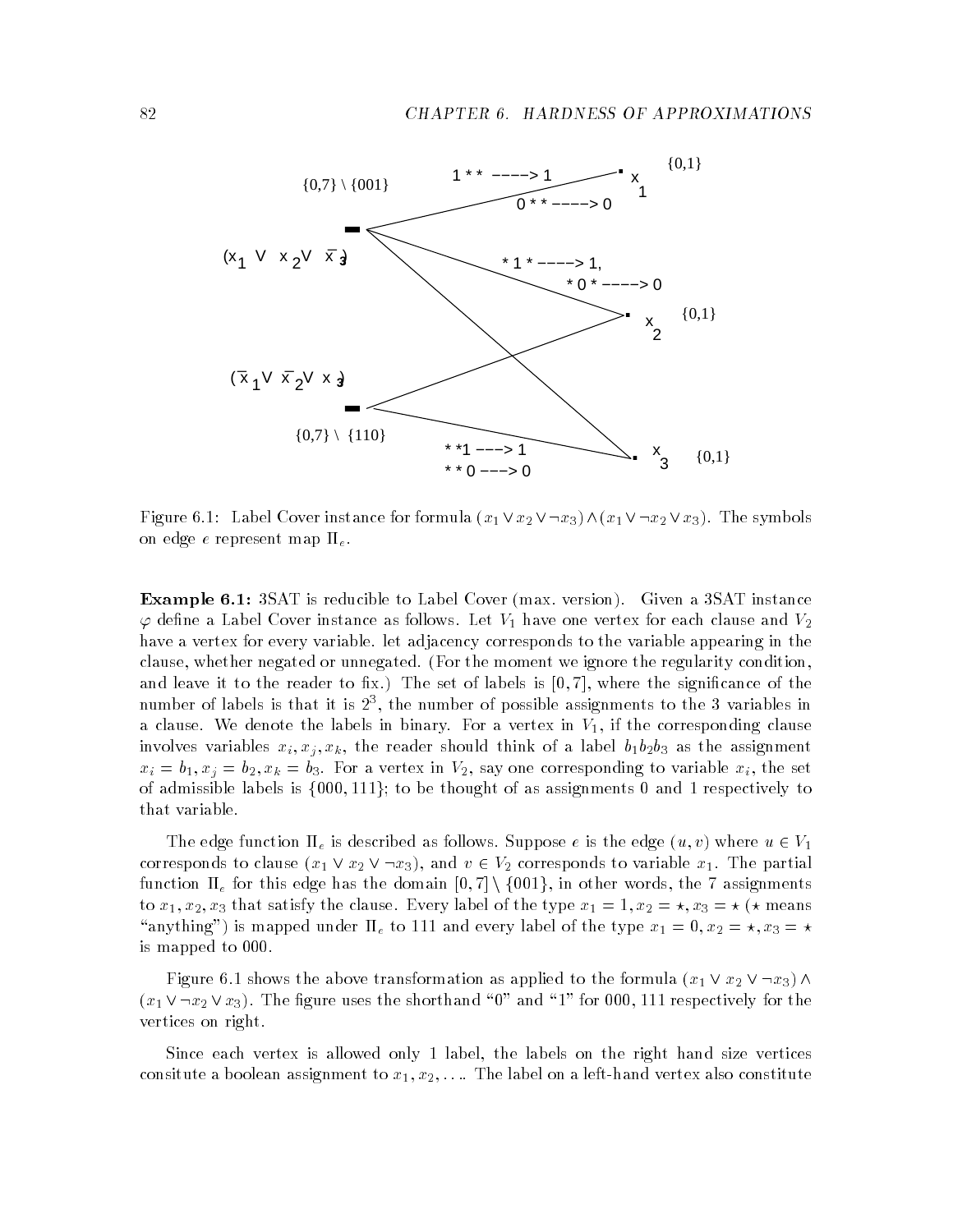an assignment to the variables in the corresponding clause. The edge joining a clause-vertex and a variable-vertex is covered iff it is assigned the same value by both assignments.

clearly-the covered the assignment theory is a satisfying assignment control the assignment control of the control of the control of the control of the control of the control of the control of the control of the control of if there is no satisfy  $i$  there is a satisfying assignment-different by all labellings  $i$  there is a satisfying  $i$  the satisfying  $i$  the satisfying  $i$  the satisfying  $i$  the satisfying  $i$  the satisfying  $i$  the sati

 $\mathcal{A}$ that covers a fraction  $\rho$  of edges yields an assignment that satisfies  $\Gamma = \partial \rho$  fraction of the clauses

Example - Hitting Set is a subcase of Label Cover min version Recall that the input to Hitting Set is a set  $\mathcal{U}$ , and some sets  $S_1, \ldots, S_K \subseteq \mathcal{U}$ . The output is the smallest subset of U that has a nonempty intersection with all of  $S_1, \ldots, S_K$ . (This problem is the dual of set-cover.)

Hitting set is a trivial reformulation of the following sub-case of Label Cover (min. version): there is just one vertex on the left (that is,  $|V_1|=1$ ), and for all edges  $e,$  the map  $\Pi_e$ has exactly one element in its image-set. (Note in particular that each vertex  $v \in V_2$  has a  $\mathbf{1}$ uni $\mathbf{0}$  and even in size  $\mathbf{1}$  , size  $\mathbf{1}$  and  $\mathbf{1}$  and  $\mathbf{1}$  and  $\mathbf{1}$  and  $\mathbf{1}$  and  $\mathbf{1}$  and  $\mathbf{1}$  and  $\mathbf{1}$  and  $\mathbf{1}$  and  $\mathbf{1}$  and  $\mathbf{1}$  and  $\mathbf{1}$  and  $\mathbf{1}$  and

Given such an instance of Label Cover, define  $\mathcal U$  to be  $[1,N].$  Define the set  $S_v \subseteq \mathcal U$  as  $\{a_1:$  label  $a_1$  is a preimage of  $\Pi_{e_v}\}$ . Solving hitting set gives us the smallest set  $S\subseteq [1,N]$ such that  $S \cap S_v$  is nonempty for each  $v \in V_2$ . Then  $S$  is the solution to Label Cover, since it is the smallest set of labels that must be assigned to that must be assigned to the lone vertex in  $\Omega$ edges are covered

A similar transformation works in the other direction from Hitting Set to Label Cover

The following weak duality (implicit in  $[LY94]$ ) links the max and min versions of Label Cover. Note how our convention about stating costs/values as ratios allows a clean statement

Lemma For any instance I of Label Cover if OP TmaxI and OP TminI are respec tively the optimum value in the max- version and the minimum cost in the min- version then

$$
OPT_{\max}(I) \ge \frac{1}{OPT_{\min}(I)} \quad \forall I.
$$

Proof Consider the solution of the minimization version- namely- a labelling using on an average  $OPT_{\text{min}}(I)$  labels per vertex in  $V_1$  and covering all the edges. For any vertex  $u \in V_1$ let it assign  $n_u$  labels to this vertex. Then by definition of cost

$$
\sum_{u \in V_1} n_u = OPT_{\min}(I) |V_1|.
$$

We randomly delete all labels for each vertex in  $V_1 \cup V_2$  except one. This gives a labelling that assigns only label per vertex- in other words- a candidate solution for the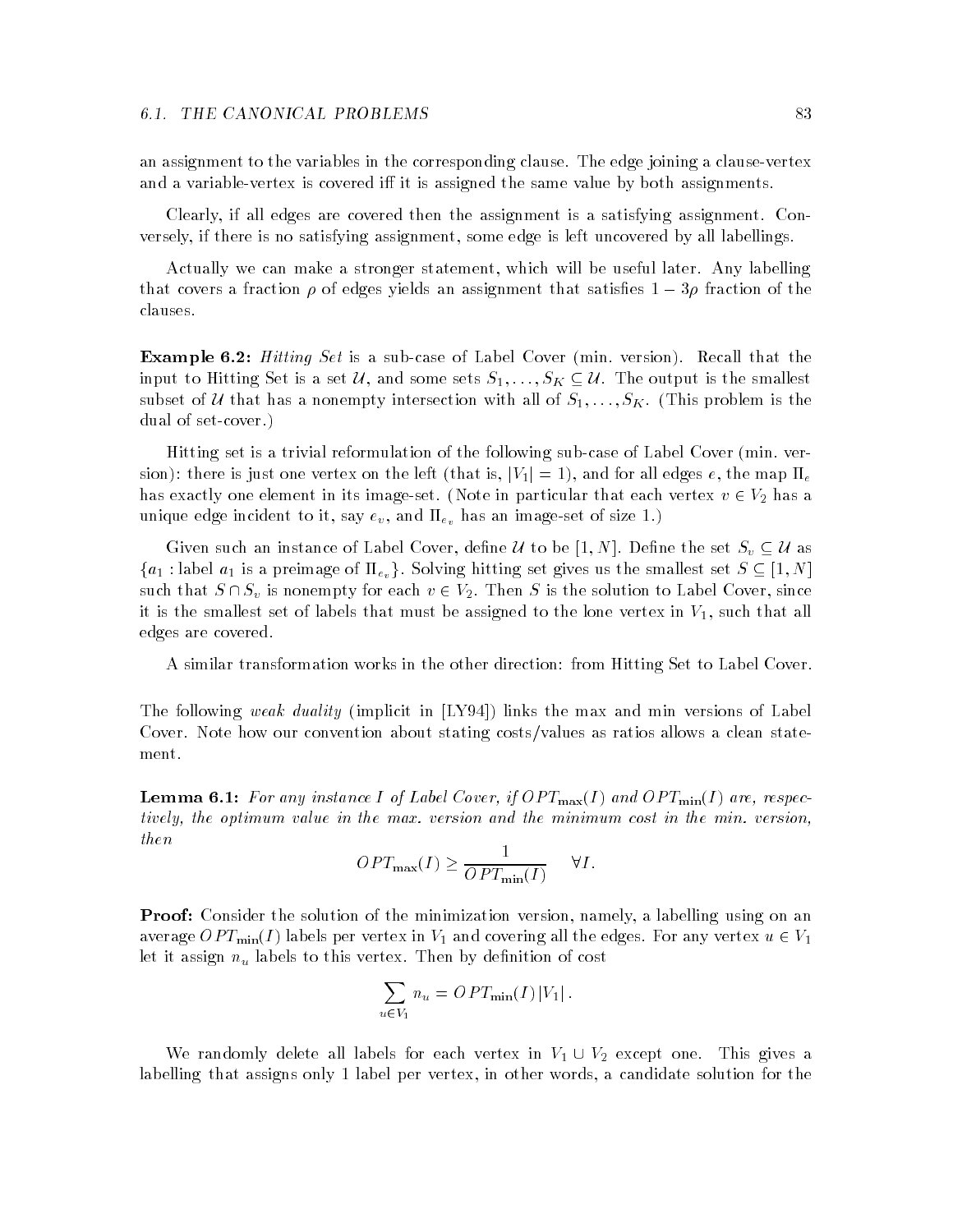maximization we consider we consider that the probability that any particular edge uses that a covered is numbered in the original labelling covered up and the cover labelling to mandate to v it assigned some preimage  $\prod_{\epsilon}^{-1}(a_2)$  that was assigned to u. The probability that this preimage survives is  $1/n_u$ .

In the new (randomly constructed) labelling the expected number of edges still left covered is at least

$$
\sum_{e\, (\equiv (u,v))} \frac{1}{n_u}.
$$

Since each vertex in  $V_1$  has the same degree, say  $d$ , the number of edges,  $|E|$ , is  $d\, |V_1|$ , and the above expectation can be rewritten as

$$
\sum_{u \in V_1} \frac{d}{n_u} = d \sum_{u \in V_1} \frac{1}{n_u} \geq d \frac{|V_1|^2}{\sum_{u \in V_1} n_u}
$$
  
=  $d \frac{|V_1|^2}{OPT_{\min}(I) |V_1|} = \frac{|E|}{OPT_{\min}(I)}$ 

(The crucial fact used above is that the sum  $\sum_u 1/n_u$  is minimized when all  $n_u$  are equal.)

Thus we have shown a randomized way to construct a candidate solution to the max ver sion, such that the expected fraction of edges covered is at least  $(OPT_{\min}(I))^{-1}$ . It follows that there must exist a candidate solution that covers this many edges. Hence we have proved

$$
OPT_{\max}(I) \ge \frac{1}{OPT_{\min}(I)}.
$$

 $\Box$ 

Note: Lemma 6.1 uses the fact that the bipartite graph in the Label Cover instance is regular. This is the only place where we need this fact; we do not need it for our reductions.

Now we give the hardness results for our canonical problems

Theorem - There is a xed positive constant for which there is polynomial time re duction from any NP problem to MAX problem to MAX problem to Satisfacture map to satisfacture map to satisfact formulae and NO instances map to formulae in which less than fraction of clauses can be satisfied.

Proof In Corollary we described such a reduction for MAX SAT For some xed constant  $\delta$  it satisfies the property that YES instances map to satisfiable formulae and NO instances to formulae in which no more than  $1 = v$  fraction of the clauses can be satisfied. with the state in the same in the change instance of MAX and the MAX and the MAX and the MAX and the MAX and changing the gap of  $\delta$  by much. The reduction is a slight simplification of the one in [PY91] although their reduction yields instances of MAX SAT- and uses weaker expanders

We need the following result about explicit constructions of expander graphs ( $[LPSS8]$ ): There is a procedure that- for every integer k- can construct in polyk time a regular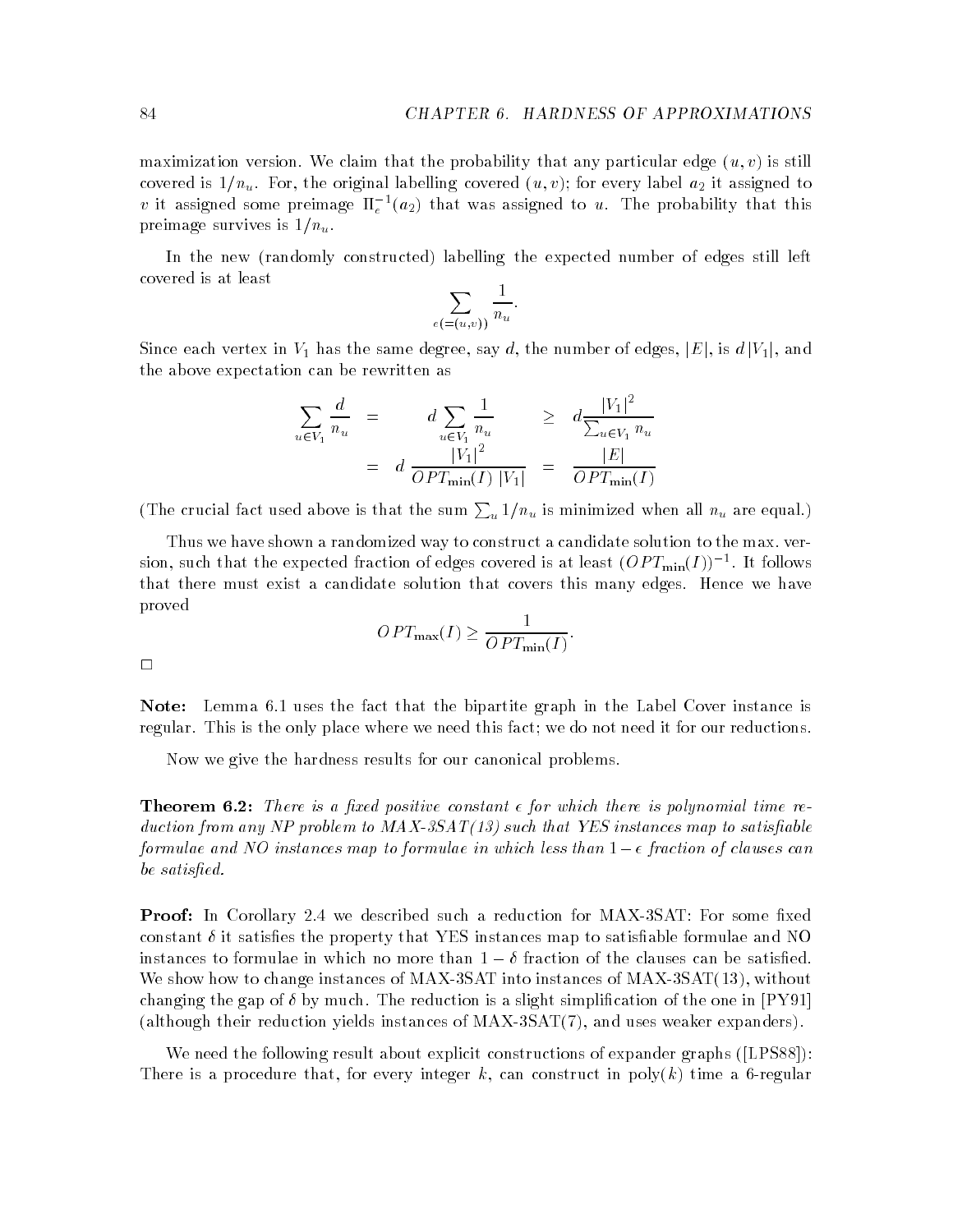$\alpha$  are are the contract that there are the size  $\alpha$  of size at most  $\alpha$  of  $\alpha$  , there are more than  $\alpha$  $|S|$  edges between S and its complement, S.

 $\mathcal{L}$  , and instance of instance  $\mathcal{L}$  ,  $\mathcal{L}$  ,  $\mathcal{L}$  ,  $\mathcal{L}$  ,  $\mathcal{L}$  ,  $\mathcal{L}$  ,  $\mathcal{L}$  ,  $\mathcal{L}$  ,  $\mathcal{L}$  ,  $\mathcal{L}$  ,  $\mathcal{L}$  ,  $\mathcal{L}$  ,  $\mathcal{L}$  ,  $\mathcal{L}$  ,  $\mathcal{L}$  ,  $\mathcal{L}$  ,  $\mathcal{L}$  the number of clauses in which variable  $y_i$  appears. Let  $N$  denote the sum  $\sum_i m_i.$  Since a clause contains at most 3 variables,  $N \leq 3m$ .

For each variable dominate it with  $\mathcal{P}^{(k)}$  the variable in  $\mathcal{P}^{(k)}$ new variables  $y_i^*, y_i^*, \ldots,$  Use the jth new variable,  $y_i^*,$  ii  $i$  ,  $j$  if it is a function of  $j$  in place of  $j$  in place of  $j$  in the function of  $j$  is a function of  $j$  is a function of  $j$  is a function of  $j$  is a function of  $j$  is a function of  $j$  is a function of  $j$  is Next, to ensure that the optimal assignment assigns the same value to  $y_i^*,\ldots,y_i^{m},$  add the following 6 $m_i$  new clauses. For each  $j, l \leq m_i$  such that  $(j, l)$  is an edge of the expander  $G_{m_i}$ , add a pair of new clauses  $(y_i^t \vee \neg y_i^t)$  and  $(\neg y_i^t \vee y_i^t)$ . Together, this pair just says  $(y_i^* \equiv y_i^*)$ ; an assignment satisfies the pair iff it assigns the same value to  $y_i^*$  and  $y_i^*$  .

Hence the new formula contains  $6N$  new clauses and  $m$  old clauses. Each variable occurs in the statistic contracts and if the old formula was satisfactored the old formula was satisfactored the new s  $_{10111111a}$ . гедт, we show that if every аззіgніпент затізнез тезз тнан т $_{\rm 0}$  ггастіон ог стадзез  $_{\rm 0}$ in the old formula, then no assignment satisfies less than  $1-v/15$  fraction of clauses in the first new formula

consider and optimized assignment to the new formula-satisfy formula-satisfy the satisfied the satisfy maximum number of clauses We claim that it satises all new clauses For- suppose it does not satisfy a new clause corresponding to  $y_i$ . Then it does not assign the same value to all of  $y_i^*,\ldots,y_i^*$  . Divide up these  $m_i$  variables into two sets  $S$  and  $S$  according to the value they were assigned. One of these sets has size at most  $m_i/2$ ; say it is S. In the expander  $G_{m_i},$  consider the set of  $\lvert S \rvert$  vertices corresponding to vertices in  $S.$  Expansion implies there are at least  $|S| + 1$  edges leaving this set. Each such edge yields an unsatisfied new clause. Hence by flipping the value of the variables in  $S,$  we can satisfy at least  $1+\left|S\right|$  clauses that weren't satisfied before, and possibly stop satisfying the (at most  $|S|$ ) old clauses that contain these variables. The net gain is still at least 1. Therefore our assumption that the assignment we started with is optimal is contradicted

We conclude that  $\forall i \in \{1, ..., n\}$ , the optimal assignment assigns identical values to the different copies  $y_i^*,\ldots,y_i^{m}$  of  $y_i.$  Now suppose no assignment could satisfy more than  $(1 - v) m$  clauses in the original formula. Then in the new formula no assignment can satisfy more than  $6N + (1 - \delta)m$  clauses. Since  $N \leq 3m$ , we see that the fraction of unsatisfied clauses is at least  $\frac{18m+m}{18m+m} = o/19$ . Hence the theorem has been proved for any value of  $\epsilon$ that is less than  $\delta/19$ .

 $\Box$ 

The following corollaries are immediate

restance is a corollary and in the corollary that is an interesting that is a such that  $\alpha$ satisfied in the second contract of the second contract of the second contract of the second contract of the s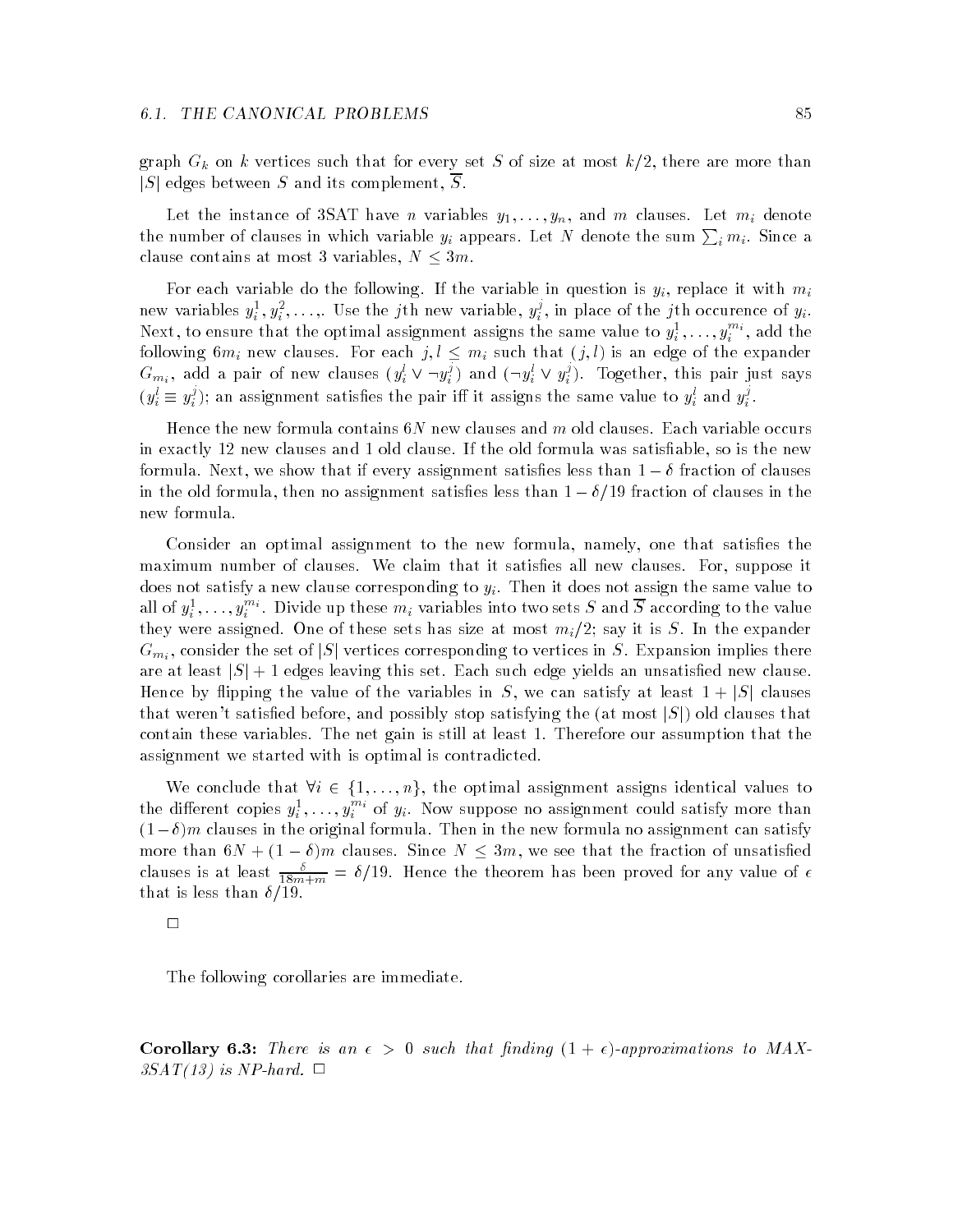Corollary Finding approximations to Label Cover max- version is NP hard where is the same as in Corol lary - -

Proof Use the reduction from SAT to Label Cover in Example As observed thereany labelling that covers a fraction  $1 = p$  of the edges for some  $p$  yields an assignment that satisfies  $1 - 3p$  of the clauses.

 $\Box$ 

Approximating Label Cover even quite weakly is also hard

**Theorem 6.3:** Let  $\rho$  be any large factor (as defined in Definition 6.2). There is a  $n_1^{p+1}$ time reduction from any NP problem to Label Cover maximum such that YES instances may be such that YES instances map to instances in which the optimum value is  $1$ , and  $NO$  instances map to instances in which the optimum value is less than  $1/\rho$ .

**Proof:** Proved in Chapter 7.  $\Box$ 

Hence we have the following corollary

. A proximation is a proximative matrix of the factor is almost the second covered factor is almost the complete

The following theorem gives the hardness of approximating the min. version of labelcover.

Theorem Approximating the minimization version of Label Cover within any large factor is almost-NP-hard. More specifically, for every large factor  $\rho$ , there is a  $n^{p\cdot s}$  singletime reduction from NP to  $\Gamma$  to instance to instances to instances to instances to instances to instances to instances to instances to instances to instances to instances to instances to instances to instances to instan in which optimum cost is  $1$ , and  $NO$  instances to instances in which the optimum cost is more than  $\rho$ .

**Proof:** Consider the instances of Label Cover arising out of the reduction in Theorem 6.5, by using the same value of  $\rho$ . The optimum value of the max version is either 1 or less than When the optimum cost is - there is a labelling that uses label per vertex and and covers and the edges-produce the spinness cost of the minutes is the minimum cost of the minimum cost optimum value in the max version is less than - Lemma implies the optimum cost of the min. version is at least  $\rho$ .  $\Box$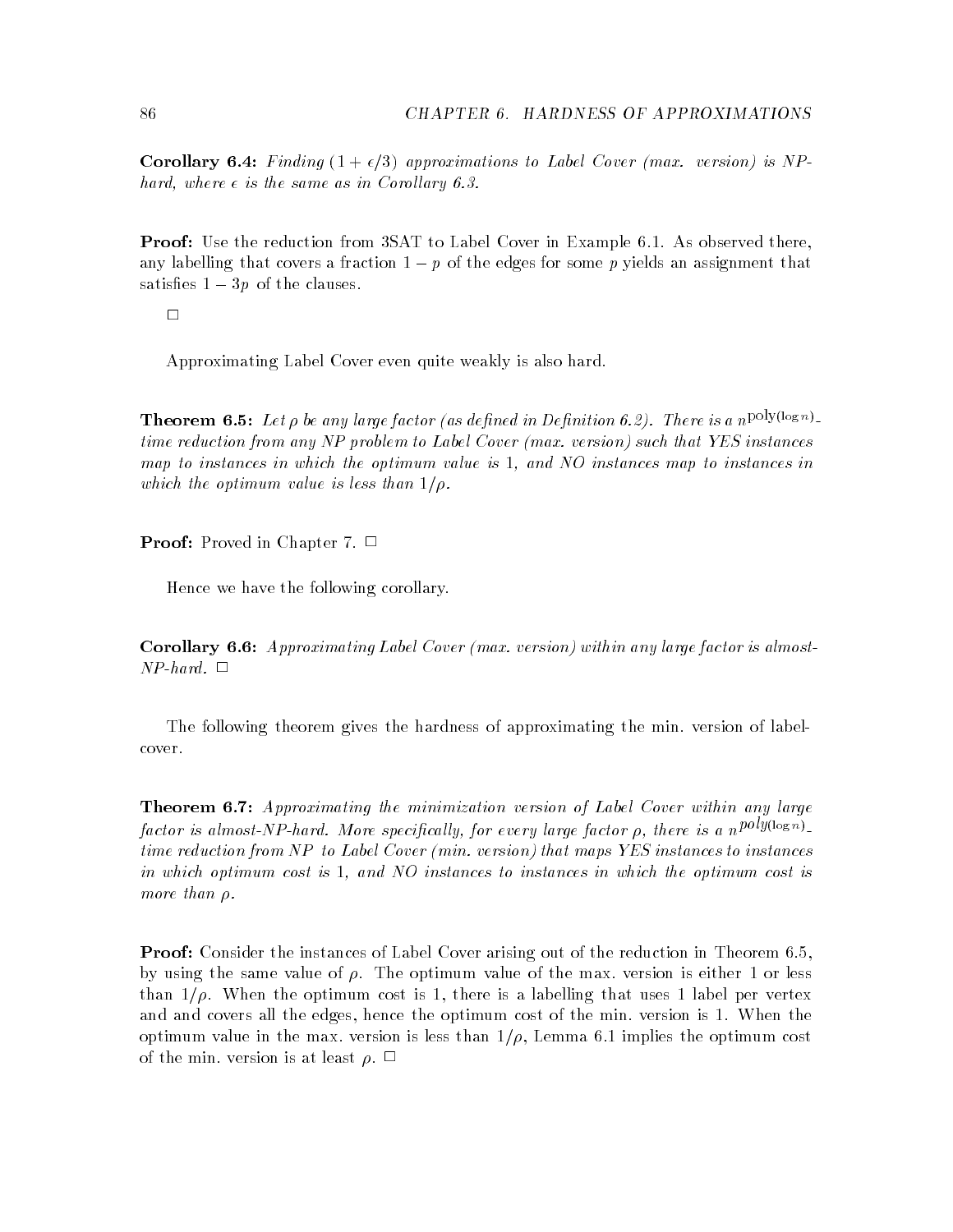## Gap-Preserving Reductions

In Theorems and we proved that approximating our canonical problems is hard To extend these inapproximability result to other problems- we need to do reductions carefullyso that they are gap-preserving.

**Definition 6.5:** Let  $\Pi$  and  $\Pi'$  be two maximization problems and  $\rho, \rho' > 1$ . A gappreserving reduction with parameters  $(c, \rho)$ ,  $(c', \rho')$  from  $\Pi$  to  $\Pi'$  is polynomial-time algorithm f. For each instance I of  $\Pi$ , algorithm f produces an instance  $I' = f(I)$  of  $\Pi'$ . The optima of I and I', say  $OPT(I)$  and  $OPT(I')$  respectively, satisfy the following property.

if 
$$
OPT(I) \ge c
$$
 then  $OPT(I') \ge c'$  and if  $OPT(I) \le c/\rho$  then  $OPT(I') \le c'/\rho'$ . (6.1)

 $\Box$ 

Example For a CNF formula - dene OPT as the maximum fraction of clauses that can be satisfied by an assignment. Recall the expander-based reduction from MAX- SAT to MAX SAT in Theorem It maps formulae in which OP T to formulae in which  $OPT = 1$ . Further, it maps formulae in which  $OPT \leq 1-\delta$  to formulae in which OPT  $\leq 1-\delta/19$ .

Hence the reduction is gap-preserving with parameters  $(1,(1-\delta)^{-1}), (1,(1-\delta/19)^{-1}),$ for every positive fraction  $\delta$ .

comments on Denition in Denition from Denition from the comments of the comments of the comments of the comments of NP to  $\Pi$  such that YES instances are mapped to instances of  $\Pi$  of cost  $\geq c$  and NO instances to instances of cost  $\leq c/\rho$ . Then the reduction of Lemma 6.5 (if it exists) implies that finding  $\rho'$ -approximations to  $\Pi'$  is NP-hard. (2) Like most known reductions ours will also map solutions to solutions in an obvious way. For instance, given a solution to  $I'$  of  $\text{cost} > c'$ , a solution to I of cost  $\geq c$  can be produced in polynomial time. But we keep this aspect out of the denimities for simplicity,  $\mid$  , which is a denition can be modificed in an out obvious way when one (or both) of the optimization problems involve minimization.  $\ell_4$ ) A gap preserving reduction-preserving and the international particles in particle and a particle domain-than than the Lreduction introduced in PY-1 and the Lreduction introduced in PY-1 and the Lreduction in has to be maintained on al l instances of An Lreduction- coupled with an approximation algorithm for  $\Pi'$ , yields an approximation algorithm for  $\Pi$ . The previous statement is false for a gappreserving reduction On the other hand- for exhibiting merely the hardness of approximation-it such and it suces and it such and it such and gappreserving reductions index and it such a su for some of the problems we will cover later- Lreductions are not known to exist

Often our gap preserving reductions work with values of the factors  $\rho$ ,  $\rho'$  that are functions of the input length. The reduction in the following result is in this vein. Let CLIQUE be the problem of nding the largest clique ie- a vertexinduced subgraph that is a com plete graph) in the given graph.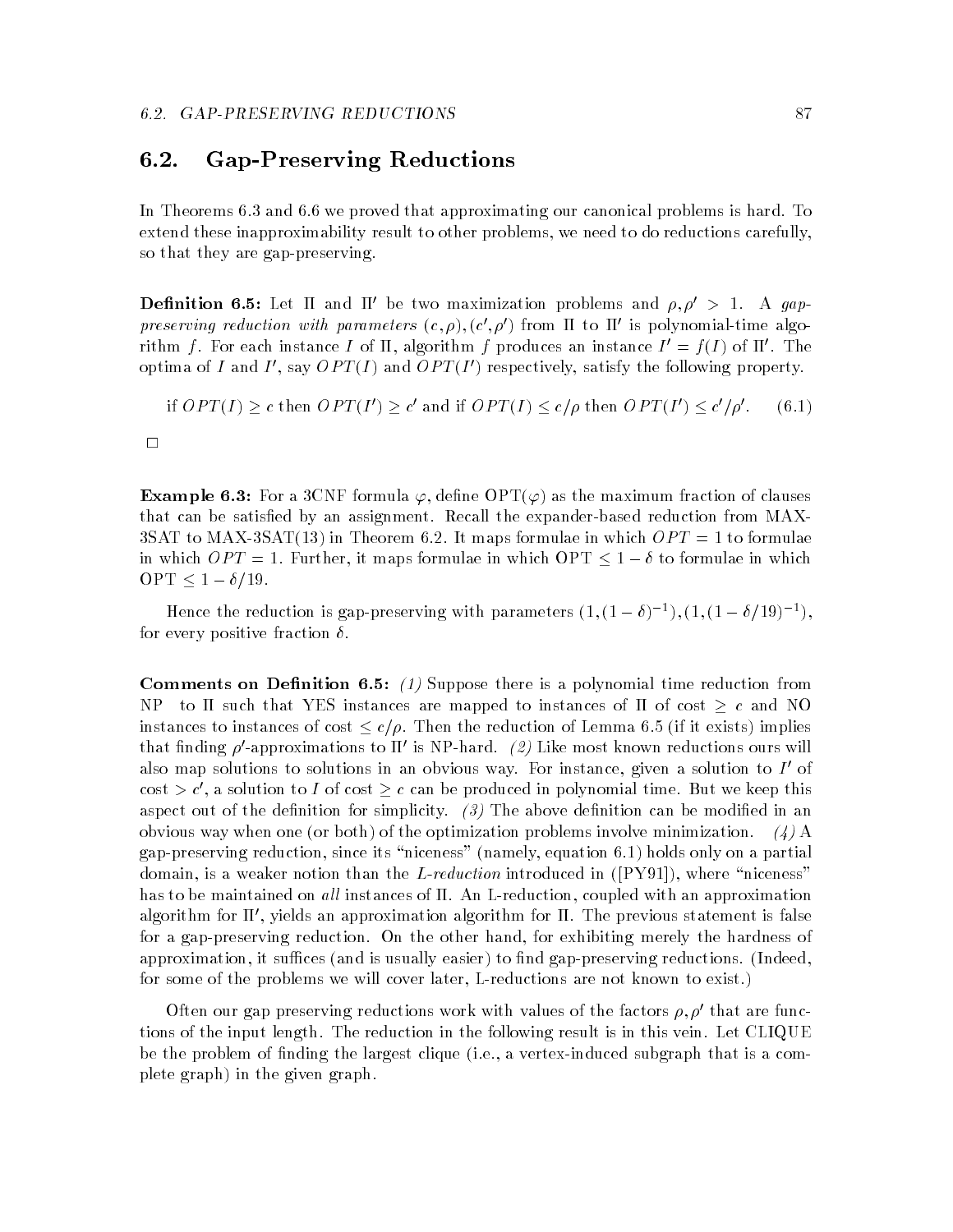**Theorem 6.8:** For every  $\epsilon > 0$ , finding  $2^{\log^{n-1} n}$ -approximations to CLIQUE is almost- $NP$ -hard.

**Proof:** We give a gap-preserving reduction from Label Cover (max. version) to CLIQUE such that the optimum in the CLIQUE instance is exactly the optimum value of the Label Cover instance In other words- for every c- - the reduction satises the parameters c- - c- Since Label Cover is hard to approximate within any large factor Lemma it follows that so is CLIQUE

Let E- V- V-N- be an instance of Label Cover

For an edge e and labels a- a- let a label ling scenario or scenario for short be a triple e- a- a such that ea a If e u- v- we think of the scenario as assigning label a to vertex u any nord that a to village any labelling that assigned labels that would the complete  $\alpha$ cover  $e$ .) Two scenarios are *inconsistent with each other* if the two edges involved share a vertee, word to scenarios assign die shared van the this shared vertex To give an example, the scenarios  $((u, x), a_1, a)$  and  $((u, y), a'_1, b)$  are inconsistent regardless of what  $x, a, y, b$  are, since one scenario assigns label  $a_1$  to u while the other assigns  $a'_1$ .)

Now we construct a graph  $\mathcal{G} = (\mathcal{V}, \mathcal{E})$  using the given instance of Label Cover.

The set of vertices in  $\mathcal G$  is the set of labelling scenarios. Two different scenarios are adjacent in  $G$  iff they are not inconsistent.

Claim: Size of largest clique in  $G =$  Number of edges covered by optimum label-cover.

The proof is in two parts

 $($   $\geq$   $)$  For any labelling of  $V_1 \cup V_2$  that covers K edges, take the set of scenarios occuring at  $\mathbf{A}$ form a clique in  $G$ . The clique has size  $K$ .

 $(<)$  For any clique  $S \subset V$  of size K construct as follows a labelling that assigns labels to a subset of vertices, which are covered to covers, a mean or particular and the covered to a complete labelling that covers at least  $K$  edges.) Notice that no two scenarios in a clique can be inconsistent with one another. Hence for any vertex in  $V_1 \cup V_2$ , no two scenarios present in the clique assign different label to that vertex. Now assign to each vertex any label (if one exists) that gets assigned to it by a scenario in the clique. This defines a (partial) labelling that covers every edge  $e$  which appears in a scenario in  $S$ . The number of such edges is  $K$ .

 $\Box$ 

**Note:** The graph G produced by this reduction has special structure: it is a union of  $|E|$ independent sets (for any edge  $e = (u, v)$ , the two distinct vertices  $(e, a_1, a_2)$  and  $(e, a'_1, a'_2)$ must have either  $a_1 \neq a'_1$ , or  $a_2 \neq a'_2$  and so are not connected in G). Further, the size of the largest clique is either  $|E|$  or  $|E|/\rho$ . This property of the graph G is useful in doing a further reduction to Chromatic Number (see Section 6.6).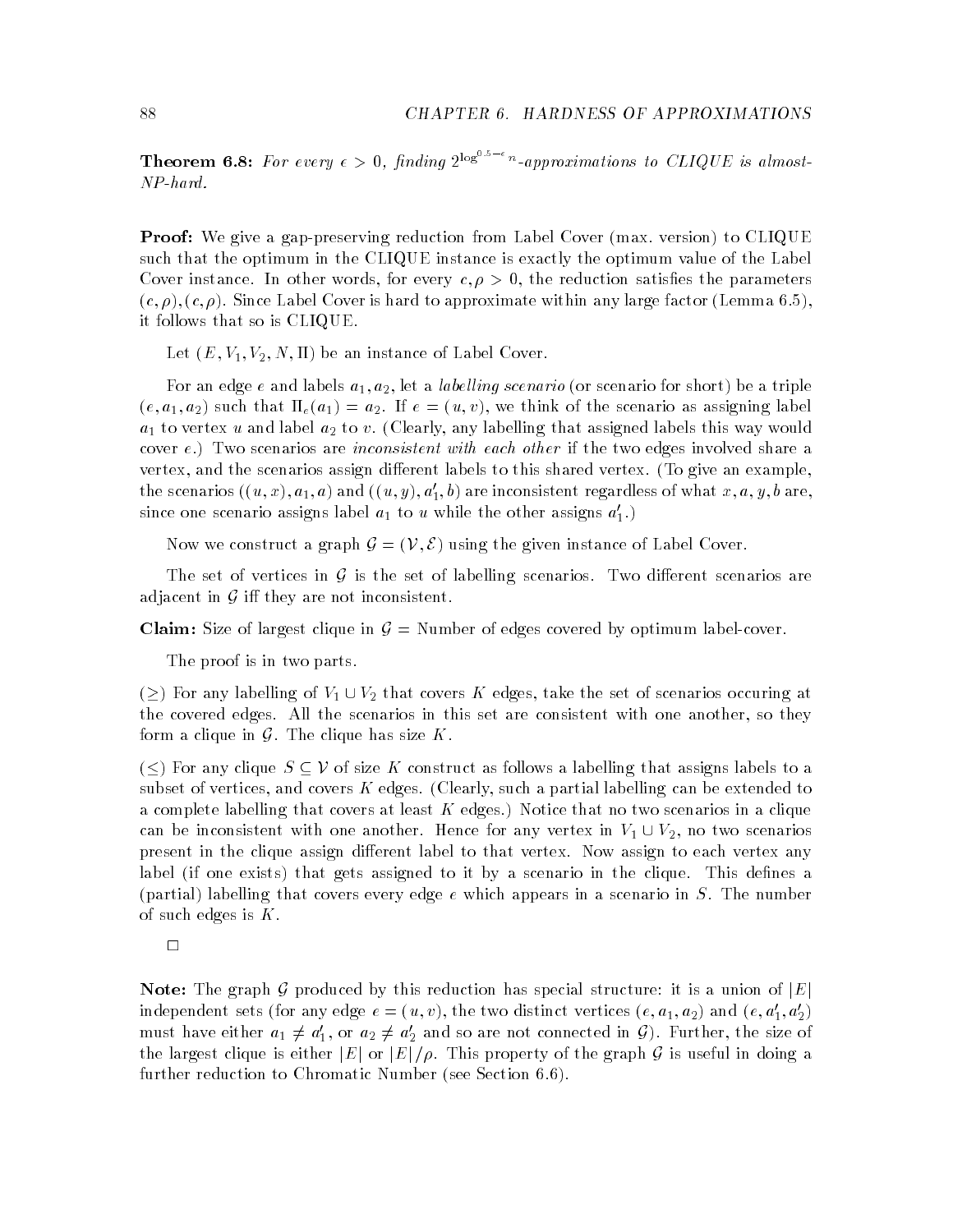### MAX-SNP

NPhard optimization problems exhibit a vast range of behaviors when it comes to approxi mation. Papadimitriou and Yannakakis  $([PY91])$  identified a large sub-class of them that exhibit the same behavior The authors dened a class of optimization problems- MAXSNPas well as a motor of completeness for this completent completely speaking, we complete the complete problem behaves just like MAX SAT in terms of approximability This made MAX SAT a plausible candidate problem to prove hard to approximate- and in particular motivated the discovery of the PCP theorem

MAXSNP contains constraintsatisfaction problems- where the constraints are local More formally- the constraints are denable using a quantierfree propositional formula The goal is to satisfy as many constraints as possible

— concernition is indicated in Max is in Max in Max in the Instance I we can be a second in the case of the ca in polynomial time write a structure G and a quantierfree formula G- S- x with the following properties Formula involves the relations in G- a relation symbol S not part of G and a vector of variables x-values  $\mathcal{A}$  $G$ .

The value of the optimum solution of the optimum solution on instance I  $\mathcal{A}$  -  $\mathcal{A}$  -  $\mathcal{A}$  -  $\mathcal{A}$ 

$$
\text{OPT}(I) = \max_{S} |\{\overline{x} : \phi(G, S, \overline{x}) = \text{TRUE}\}|.
$$

Note: The above definition is inspired by Fagin's model-theoretic characterization of NP Fag- and an explanation is in order for those unfamiliar with model theory G consists of a sequence of relations of fixed arity, over some universe U. If  $\mathcal{U} = n$ , then G implicitly defines an input of size  $O(n^*)$  where k is the largest arity of a relation in  $G$ . The role of  $S$  is that of a "nondeterministic guess."

example is a the second of the problem of partitioning the vertex of an undiverted rected graph into two parts such that the number of edges crossing the partition is max imised. Here's how to see it is in MAX-SNP. The universe is the vertex-set of the graph. Let G consist of E- a binary relation whose interpretation is adjacency Let S be a unary relation (interpreted as one side of the cut), and  $\phi(E, S, (u, v)) = E(u, v) \wedge (S(u) \neq S(v)).$ 

are also in Maxs and Maxs in Maxs, we were the mail of the state  $\alpha$  and  $\beta$ problem, there is some constant  $c \geq 1$  such that the problem can be c-approximated in polynomial time ( $[PY91]$ ). The smallest such value of c for MAX-CUT is approximately  $\blacksquare$  for example, the example of the example of the example of the example of the example of the example of the example of the example of the example of the example of the example of the example of the example of the ex

There is a notion of *completeness* in the class MAX-SNP. According to the original denition- a MAXSNP problem is complete for the complete for the class if every MAXSNP problem can be complete be reduced to it using an L-reduction. We are interested in hardness of approximation.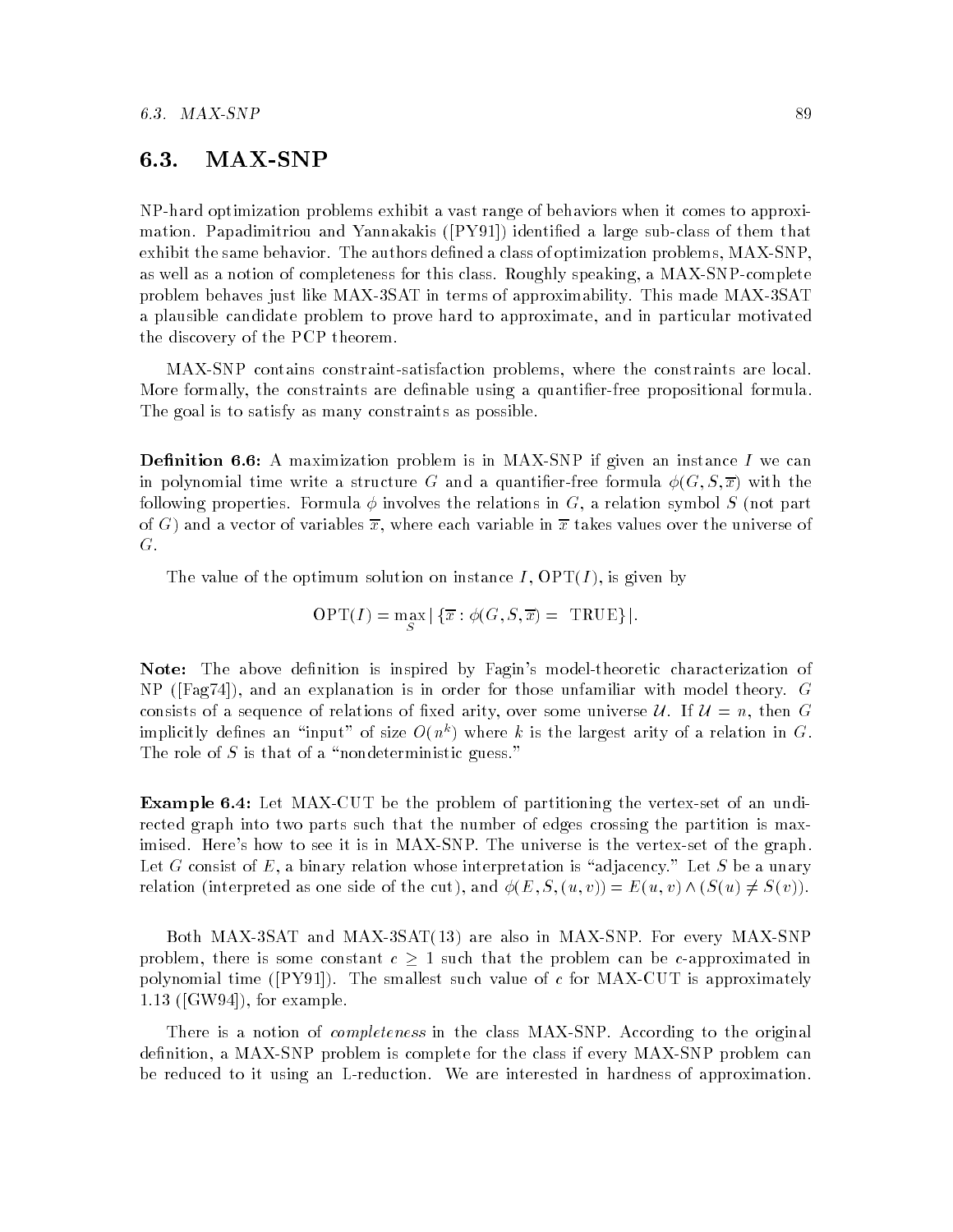For us it will suffice to consider a problem  $MAX-SNP$ -hard if every MAX-SNP problem has a gap-preserving reduction to it with parameters  $\rho$ ,  $\rho'$  some absolute constants greater than 1 (See the note following Definition  $6.5$  to see why the original definition is more restrictive Examples of MAXSNPhard problems include MAXCUT- MAX SAT and many statist (see Section its for a partial many Theorem Theorem Theorem Islam Theorem Theorem Islam immediate

Corollary For every MAXSNPhard problem there exists some c such that nding capproximations to it is NPhard-

## Problems on Lattices Codes Linear Systems

This section contains inapproximability results for a large set of NP-hard functions. All the results involve gap-preserving reductions from Label Cover. The functions considered include well-known minimum distance problems for integral lattices and linear codes as well as the problem of finding a largest feasible subsystem of a system of linear equations (or inequalities over Q In this section- n denotes the length of the input and m the dimension of the lattice-lattice-lattice-lattice-lattice-lattice-lattice-lattice-lattice-lattice-lattice-lattice-lattice

### 6.4.1. The Problems

An *integral lattice*  $\mathcal{L}(b_1,\ldots,b_m)$  in  $\mathbf{R}^k,$  generated by the basis  $\{b_1,\ldots,b_m\}$  is the set of all linear combinations  $\sum_{i=1}^m \alpha_i b_i,$  where the  $\{b_i\}$  is a set of independent vectors in  $\mathbf{Z}^k$  and  $\alpha_i \in \mathbf{Z}$ .

**Definition 6.7:** (Shortest Vector Problem in  $\ell_p$  norm,  $SV_p$ ): Given a basis  $\{b_1, \ldots, b_m\}$ , find the shortest non-zero vector (in  $\ell_p$  norm) in  $\mathcal{L}(b_1,\ldots,b_m)$ .

**Definition 6.8:** (Nearest Vector Problem in  $\ell_p$  norm,  $\text{NV}_p$ ): Given a basis  $\{b_1, \ldots, b_m\}$ , and a point  $b_0 \in \mathbf{Q}^k$ , where  $b_0 \neq 0$ , find the nearest vector (in  $\ell_p$  norm) in  $\mathcal{L}(b_1,\ldots,b_m)$  to  $b_{0}$ .

Next we define three other problems all of which in one way or another involve distances of vectors

Definition 6.9: Nearest Codeword: INPUT : An  $m \times k$  matrix A over  $GF(2)$  and a vector  $y \in GF(2)^{\kappa}$ . OUTPUT : A vector  $x \in GF(2)^m$  minimizing the Hamming distance between  $xA$ and  $y$ .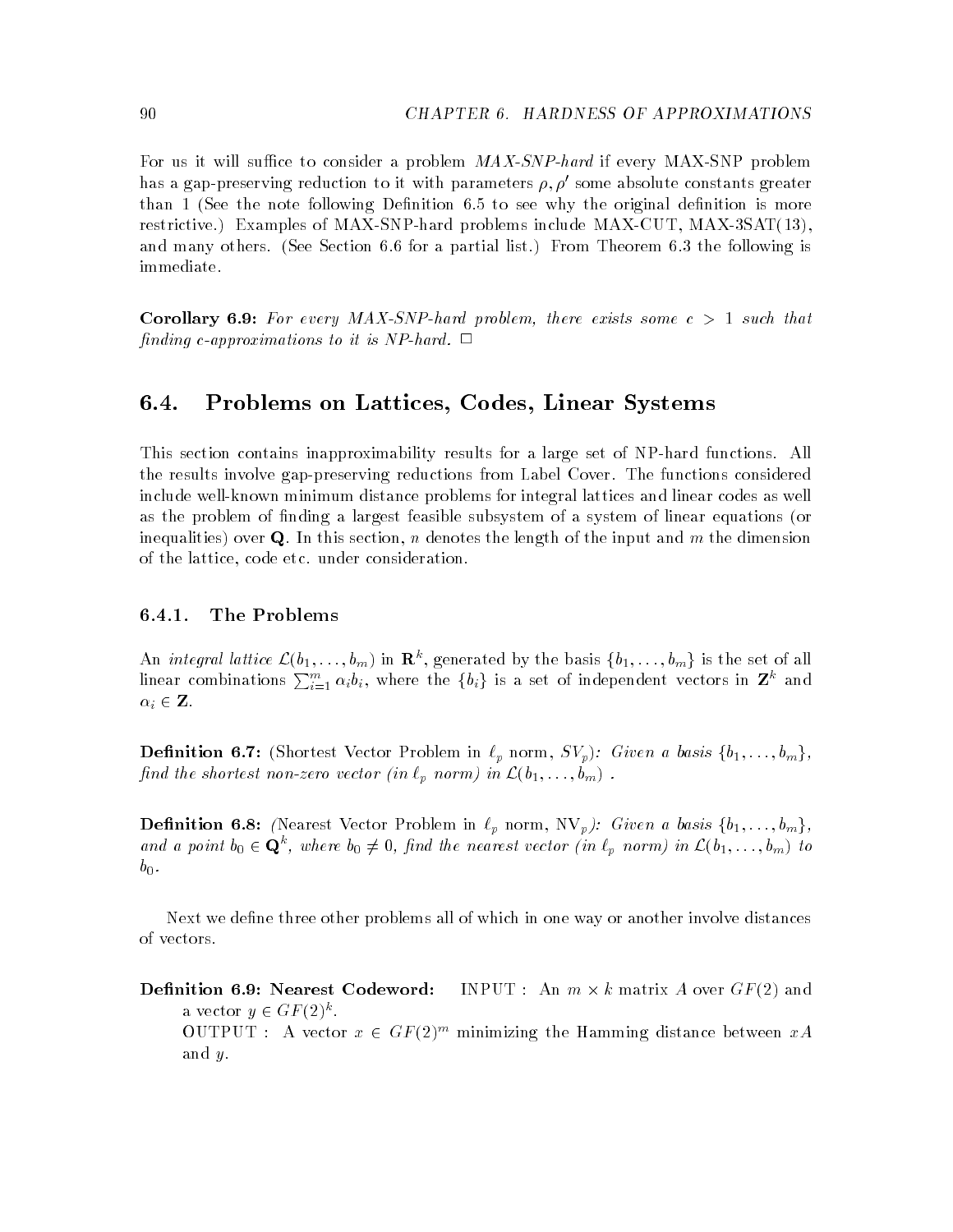- Max-Satisfy INPUT : A system of k equations in m variables over  $Q$ .  $\text{OUTPUT}:$  (Size of the) largest subset of equations that is a feasible system.
- **Min-Unsatisfy** INPUT : A system of k equations in m variables over  $Q$ .  $\text{OUTPUT}:$  (Size of) The smallest set of equations whose removal makes the system feasible

The next problem is a well-known one in *learning theory*: learning a halfspace in the presence of malicious errors. The problem arises in the context of training a perceptron, a learning model first studied by Minsky and Papert [MP68]. Rather than describing the learning problem in the usual PAC settingVal
- we merely present the underlying combinatorial problem

The input to the learner consists of a set of k points in  $\mathbf{R}$ , each labelled with  $+$  or  $-$ . (These should be considered as positive and negative examples of a concept.) The learner's output is a hyperplane,  $a \cdot x = b \ (a, x \in \mathbb{R}^m, b \in \mathbb{R})$ . The hypothesis is said to *correctly* classify a point-indired  $\pm$  (resp.  $\pm$ ) if that point, say y satisfies  $a \cdot y > b$  ( $a \cdot y < b$ , resp.). Otherwise it is said to *misclassify* the point.

Finding a hypothesis that minimizes the number of misclassfications is the *open hemi*spheres problem- which is NPhard GJ Dene the error of the algorithm as the number of misclassications by its hypothesis-the noise of the sample as the sample as the sample as the sample of the possible algorithm. Let the *failure ratio* of the algorithm be the ratio of the error to noise.

**Definition 6.10: Failure Katio.** Input: A set of k points in **K**, each labelled with  $+$  $or -$ 

Output: A hypothesis that makes the ratio of error to noise 1.

Note that to c-approximate Failure Ratio means to output a hypothesis whose failure ratio is at most c

### 6.4.2. The Results

We prove the following results.

- 1. Approximating each of  $NV_p$ , Nearest Codeword, Min-Unsatisfy, and Failure Ratio (i) within any constant factor  $c \geq 1$  is NP-hard; (ii) within any largefactor is almost-NP-hard.
	- $\sim$  11 pproximating  $\sim$   $\infty$  within any large factor to almost 11 narra.

We note that our reductions use only vectors/systems with all entries  $0, \pm 1$ . Hence it follows that approximation in those sub-cases is equally hard. Part 2 of Theorem 6.10 is proved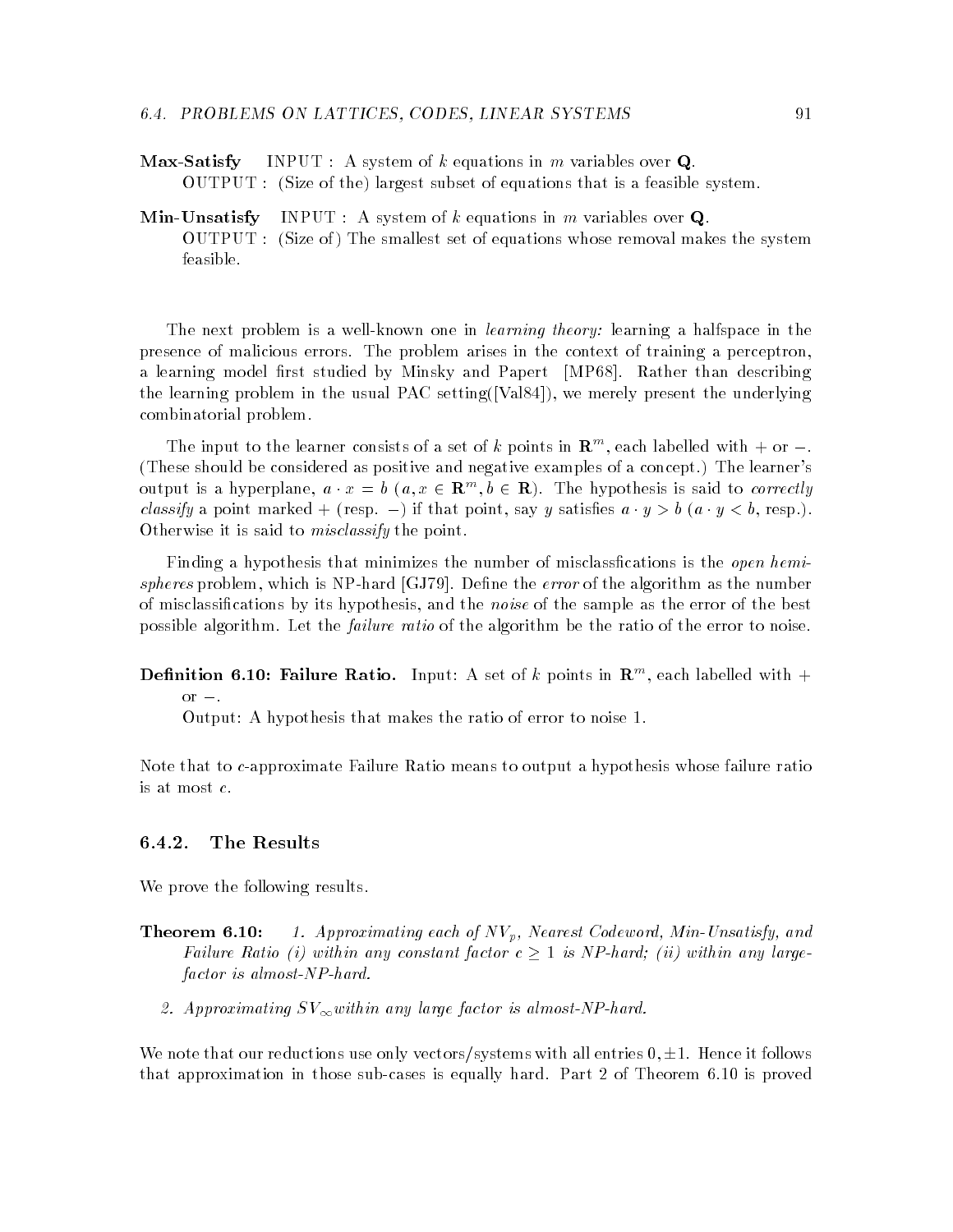in Section - Lemma - in contract the hardness easily from Lemma - in complete with the section with the hardnes result for Label Cover (Theorem  $6.7$ ). Lemma  $6.11$  is proved in Section  $6.4.5$  (although an important gadget used there is described earlier in Section 6.4.4).

Lemma For each of the problems in part of Theorem - and every factor there is some cost c and some polynomial time gap-preserving reduction from Label Cover (min. version) to the given problem which has parameters  $(1, \rho)$ ,  $(c, \rho')$ , where  $\rho' = \rho$  for all the reductions except for  $NV_p$ , where it is  $\sqrt[p]{\rho}$ .

Note the values of the parameters- more specically- the fact that the reduction maps Label Cover instances with optimum cost at most 1 to instances of the other problem with optimum cost at most cost at minimum cost of the minimum cannot be less than  $\mathcal{A}$ 1. So what the gap-preserving reduction actually ensures is that Label Cover instances with optimum cost exactly 1 are mapped to instances with cost at least c. This is an example of a reduction for which we do not know whether an  $L$ -reduction (in the sense of PY exists However- the gappreserving reduction as stated above is still good enough for proving inapproximability in conjunction with the reduction stated in Theorem 6.7, since that other reduction quite conveniently- it seems did map YES instances to Label Cover instances with optimum cost exactly

For Max-Satisfy we will prove a stronger result in Section 6.5.1.

**Theorem 6.12:** There is a positive constant  $\epsilon$  such that phaing n -approximations to Max-Satisfy is NP-hard.

**Better Results** For NEAREST-CODEWORD and NV<sub>p</sub> for all  $p \ge 1$ , we we can prove almost-NP-hardness up to a factor  $2^{\log^{1-\epsilon} n}$  instead of  $2^{\log^{0.5-\epsilon} n}$ . These results appear in , is a commutation that is a contract of variables the contract of variables are the commutationspolynomially related- so n could be any of these

Previous or Independent Work Bruck and Naor ([BN90]) have shown the hardness of approximating the NEAREST-CODEWORD problem to within some  $1 + \epsilon$  factor. Amaldi and Kannon (1988), the independently similarly similar to ourselve the similar to ourselve in the similar to o and MIN-UNSATISFY.

### 6.4.3. Significance of the Results

We discuss the significance of the problems we defined.

Lattice Problems. The SV problem is particularly important because even relatively poor polynomial-time approximate solutions to it (within  $c^+$ , [LLL $\circ$ 2]) have been used in a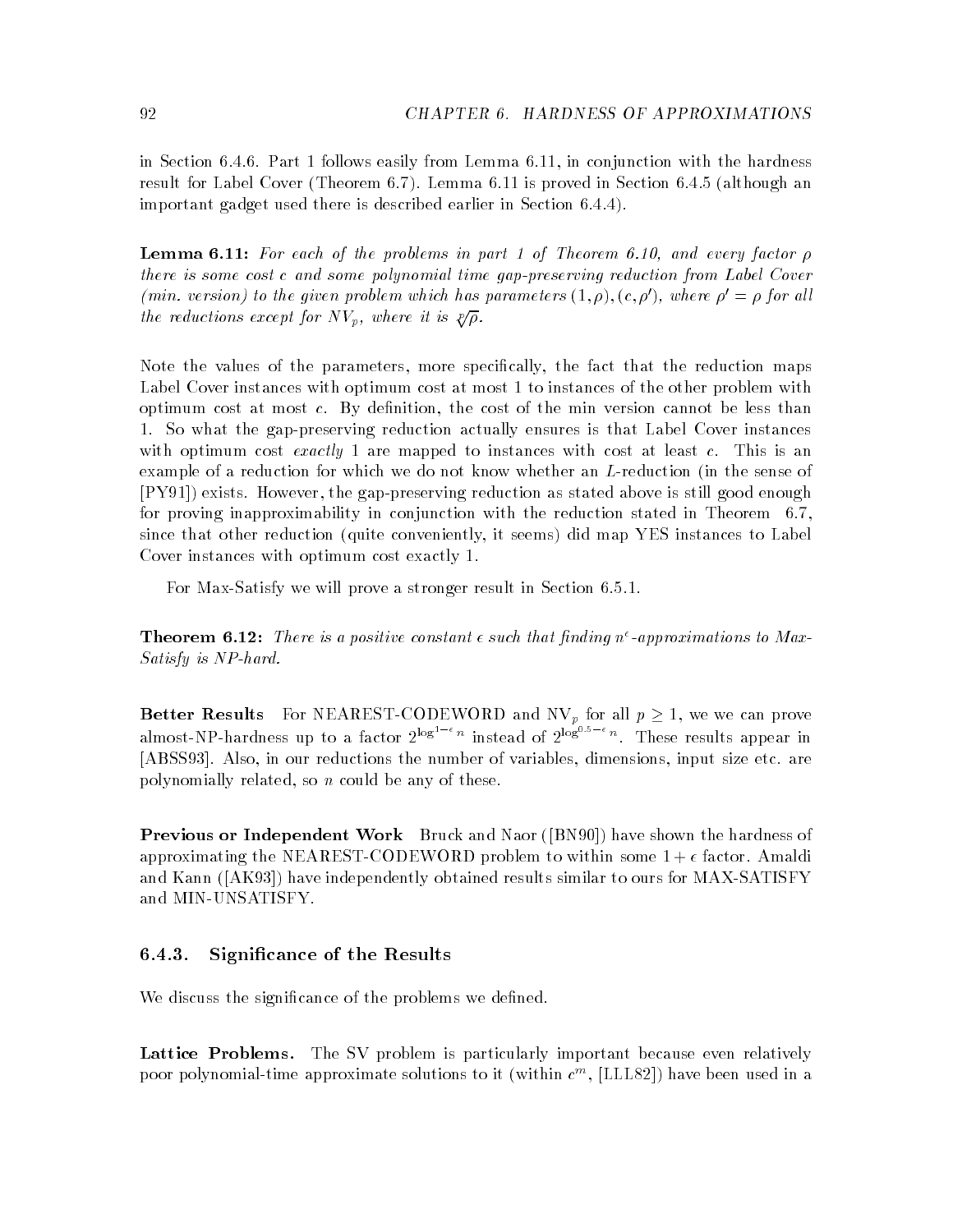host of applications- including integer programming- solving lowdensity subsetsum prob lems and breaking knapsackbased codes LO
- simultaneous diophantine approximation and factoring polynomials over the rationals LLL
- and strongly polynomialtime algo rithms in combinatorial optimization FT
 For details and more applications- especially to consider problems in the geometry of numbers- (see the surveys by Holling (Holling) in Kannan [Kan87].

Lovász's celebrated lattice transformation algorithm [LLL82] runs in polynomial time and approximates  $SV_p$  ( $p \geq 1$ ) within  $c<sup>m</sup>$ . A modification of this algorithm [Bab86] yields the same for  $\mu$  same for modified the Love as  $\sim$ approximations within  $O(2^{\epsilon m})$  in polynomial time for these problems [Sch85].

On the other hand, Van Emde Boas showed that NV<sub>p</sub> is NP-hard for all  $p \geq 1$  ([vEB81]; see [Kan87] for a simpler proof). Lagarias showed that the shortest vector problem is NPhard under the  $\ell_{\infty}$  (i.e. max) norm. But it is still an open problem whether SV<sub>p</sub> is NP-hard for any other p-matrix for p-matrix for p-matrix for p-matrix for p-matrix for p-matrix for p-matrix for p-matrix for p-matrix for p-matrix for p-matrix for p-matrix for p-matrix for p-matrix for p-matrix for p-matrix for

we obtain the model we obtain the solve the problem-this collection approximate the approximate the approximate of solutions of the known NP-hard cases.

We include that improving the large factors in either the NV<sub>2</sub> or the SV<sub>00</sub> result to  $\sqrt{m}$   $(m=$  dimension) would prove hardness of  $\mathrm{SV}_2,$  a long standing open question. The reason is that approximating either  $SV_{\infty}$  or  $NV_2$  to within a factor  $\sqrt{m}$  is reducible to  $S$  , to see this for  $S$  to  $\infty$ , houre that the solutions in  $S$  to and  $S$  if  $\chi$  are always within a factor  $\sqrt{m}$  of each other. For NV<sub>2</sub> the implication follows from Kannan's result [Kan87] that approximating NV<sub>2</sub> within a factor  $\Omega(\sqrt{d})$  is reducible to SV<sub>2</sub>.

We also note that approximating NV<sub>2</sub> within any factor greater than  $m^{++}$  is unlikely to be not always the since all Lagarias in the problem limits the this this problem and the same  $NP \cap co-NP$ .

**Problems on Linear Systems.** Note that a solution to MAX-SATISFY is exactly the complement of a solution to MINUNSATISFY-TO MINUNSATISFY-TO MINUNSATISFY-TO MINUNSATISFY-TO MINUNSATISFY-TO MI same complexity Indeed- it is known that both are NPhard this is implicit eg in JP However- the same need not be true for approximate solutions For instance- vertexcover and independent are and another complementary pair of problems-pair and seem to different greatly in how well they can be approximated in polynomial time. (Vertex cover can be approximated within a factor 2, and independent-set is NP-hard up to a factor  $n$  -for some  $c > 0$  |FGL '91, A592, ALM '92].)

We find it interesting that large factor approximation is hard for our two complementary problems. We do not know of any other complementary pair with the same behavior.

We know of no good approximation algorithms for any of these problems. Kannan has shown us a simple polynomial time algorithm that uses Helly's theorem to approximate MIN-UNSATISFY within a factor of  $m+1$ .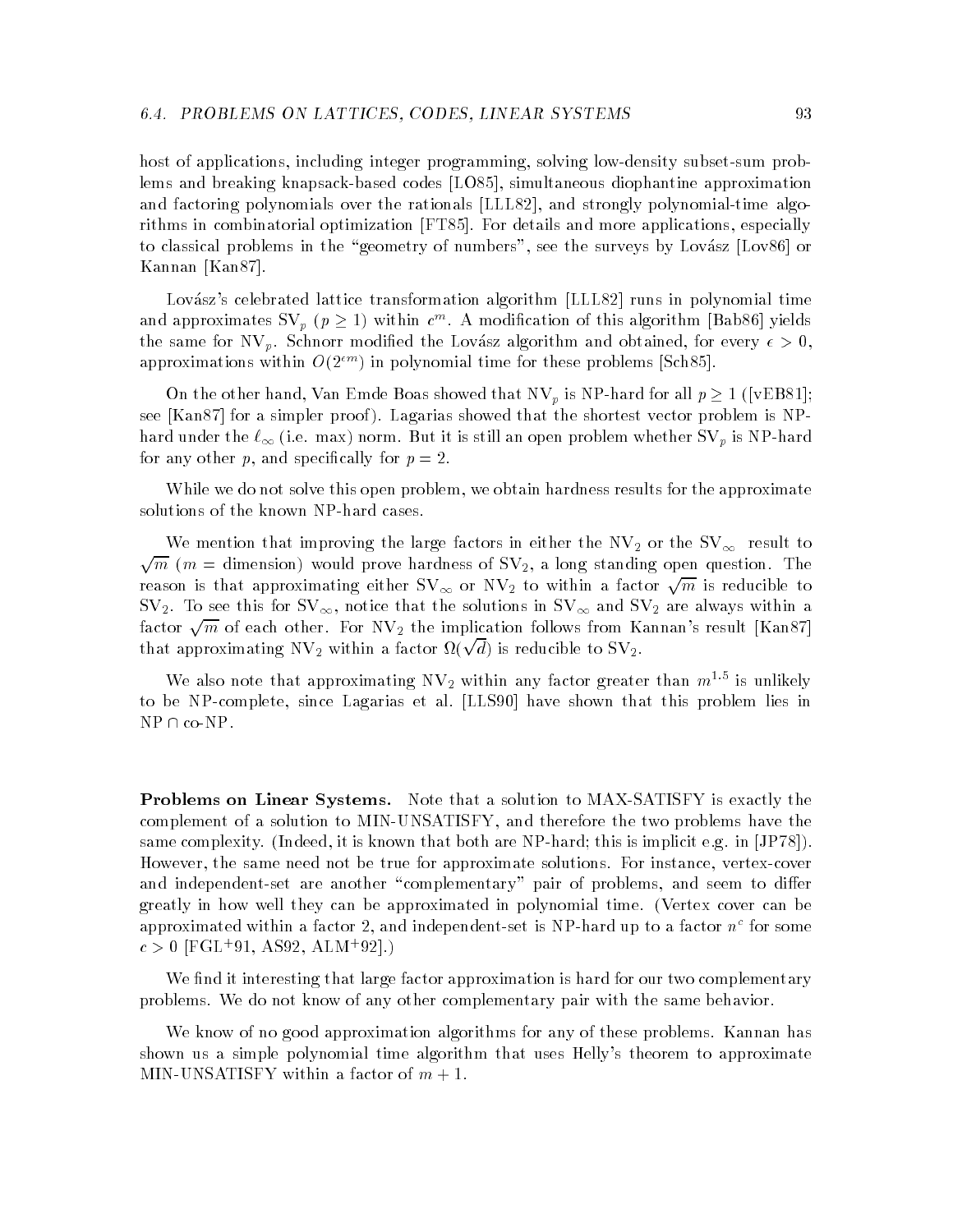Failure Ratio. That the failure ratio is hard to approximate has often been conjectured in learning theory [HS92]. We know of no good approximation algorithms. A failure ratio  $\leq m$  can be achieved by Kannan's idea, mentioned above.  $\overline{\phantom{a}}$ 

### 6.4.4. A Set of Vectors

In this section we use Label Cover instances to define a set of vectors that will be used by all the reductions

Let V- V-E- - N be an instance of Label Cover min version Think of a labelling as a pair of functions  $(\mathcal{P}_1, \mathcal{P}_2)$ , where the set of labels assigned to the vertex  $v_1 \in V_1$ , is  $P_1(v_1)$ , and the set of labels assigned to the vertex  $v_2 \in V_2$  is  $P_2(v_2)$ . Let us call a labelling that covers every edge a *total cover*.

First simplify the structure of the edge functions  $\Pi_{\varepsilon}$ . For a vertex  $v_1 \in V_1$  prune as follows the domains of the edge functions of each edge containing it Restrict the set of labels that can be assigned to  $v_1$  to contain only labels  $a_1 \in [1, N]$  such that for every edge e includent to vij words- in a nords- of on other words- in  $\mathcal{L}(\mathbb{C}[t])$  . That each control words- is and that each control the domain contains only those labels a that can be used to cover all edges incident to vertex  $\mathbf{d}$ Call such a label valid for v and call v- aavalid pair

Allowing only valid labels to be assigned to vertices does not hurt us. The reduction, being gappreserving with parameters - - can assume that the total cover uses either exactly a sactive per vertex, is at stacking percent per vertex average sactions serves and fo each label used must be valid And in the latter case- restricting the set of possible vertexlabel) pairs to be valid can only increase the minimum cost of a total cover.

The set of vectors contains a vector  $V_{[v_2,a_2]}$  for each  $v_2 \in V_2$  and  $a_2 \in [1,N]$ , and a vector  $V_{[v_2,a_2]}$  for each valid pair  $(v_1,a_1)$ , where  $v_1 \in V_1$  and  $a_1 \in [1,N]$ . Note that any linear combination of these vectors implicitly denes a labelling- where label a is assigned to vertex v i  $V_{\alpha}$  variance coefficient in the combination in the combination in the combination in the combination in the combination of  $V_{\alpha}$ 

**Definition 6.11:** Let  $x = \sum c_{[v_i, a_i]} \cdot V_{[v_i, a_i]}$  be a linear combination of the vectors in the set, where the coecients c $\vert v_i, a_i \vert$  are integers The label ling degiting  $\sigma$  and vector  $\sigma$  , where  $\sigma$  $(\mathcal{P}_1^x, \mathcal{P}_2^x)$ , is the one that assigns to  $v_1 \in V_1$  the set of labels  $\mathcal{P}_1^x(v_1) = \{a_1 \mid c_{[v_1, a_1]} \neq 0\}$ . The set of labels  $\mathcal{P}_2^x(v_2)$  assigned to  $v_2 \in V_2$  is defined similarly.

Define the vectors in the set as follows. Each has  $|E|(1+N)$  coordinates,  $1+N$  consecutive coordinates for each edge  $e \in E$ . Call the coordinates corresponding to e in a vector as its *e-projection*. (See Figure 6.2.)

re j and in which the state with the state with the statement of the state with  $j$  and the j is 1 and all the other entries are 0. With some abuse of notation we'll associate the vector  $u_{a_2}$  with the label  $a_2 \in [1, N]$ . Let 0 and 1 be the all-zero vector and all-one vectors, respectively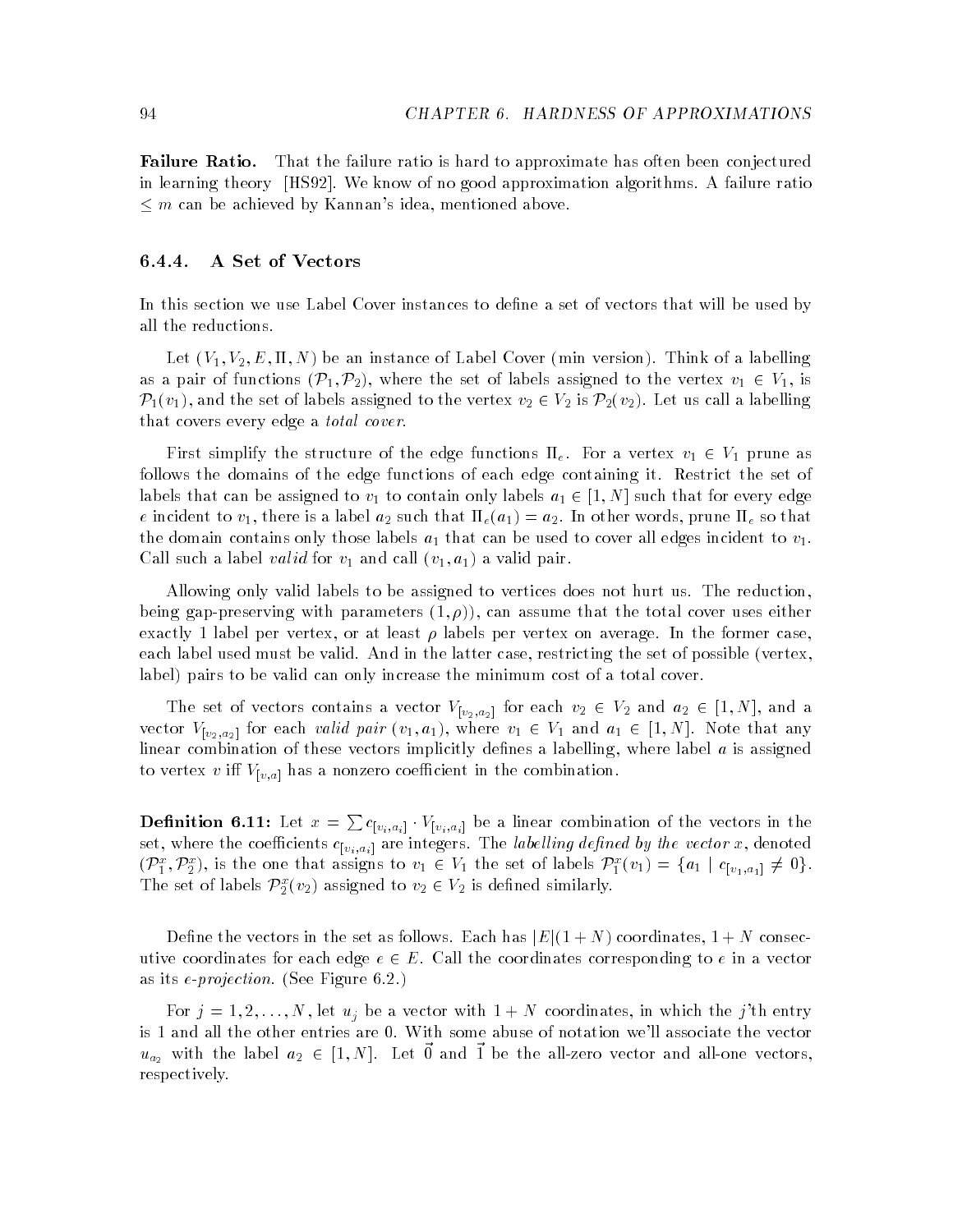

 $\mathcal{F}$  in the epocal contract of vectors of vectors  $\mathcal{F}$  in the vectors  $\mathcal{F}$  in the vectors  $\mathcal{F}$  in the vectors of vectors  $\mathcal{F}$  in the vectors of vectors  $\mathcal{F}$  in the vectors of vectors  $\mathcal{F}$  in th set- where e v- v

For  $v_2 \in V_2, a_2 \in [1, N]$ , let the e-projection of the vector  $V_{[v_2, a_2]}$  be  $u_{a_2}$  if e is incident to  $v_2$ ; and  $\vec{0}$  otherwise.

For each valid pair  $v_1, u_1$ , let the e-projection or the vector  $v_{[v_1, a_1]}$  be  $1 - u_{\prod_e(a_1)}$  if  $e$  is incident to  $v_1$ ; and  $\vec{0}$  otherwise.

Note that the  $e$ -projections of the vectors form a multi-set comprised of exactly one copy of the vector  $u_{a_2}$  for each label  $u_2$ , zero or more copies of the vector  $1 - u_{a_2}$ , and multiple copies of  $\vec{0}$ . The following lemma says that a linear combination of vectors in the multiset is 1 in for some label  $u_2$  both the vectors  $u_{a_2}$  and  $1 - u_{a_2}$  appear in it.

**Lemma 6.13:** Suppose some integer linear combination of the vectors  $\{u_{a_2} | a_2 \in [1, N]\} \cup$ ng ang pangalang pangalang pangalang pangalang pangalang pangalang pangalang pangalang pangalang pangalang pan  $\vec{1} - u_{a_2} | a_2 \in [1, N]$  is  $\vec{1}$ . Then there is some  $a_2 \in [1, N]$  such that the coefficients of both  $u_{a_2}$  and  $1 - u_{a_2}$  in the linear combination are nonzero.

**Proof:** The vectors  $\{u_1, \ldots, u_N\}$  are linearly independent and do not span 1. Therefore if

$$
\sum_{a_2} (c_{a_2} \cdot u_{a_2} + d_{a_2} \cdot (\vec{1} - u_{a_2})) = \vec{1}
$$

then  $\alpha_2$  and  $\alpha_2$  for all a form and a form there exists are not zero. The set  $\alpha_2$ 

**Corollary 6.14:** If x is a nontrivial linear combination of the vectors  $\{V_{[v_i, a_i]}\}\$  and  $x = 1$ , then  $(\mathcal{P}_1^x, \mathcal{P}_2^x)$  is a total cover.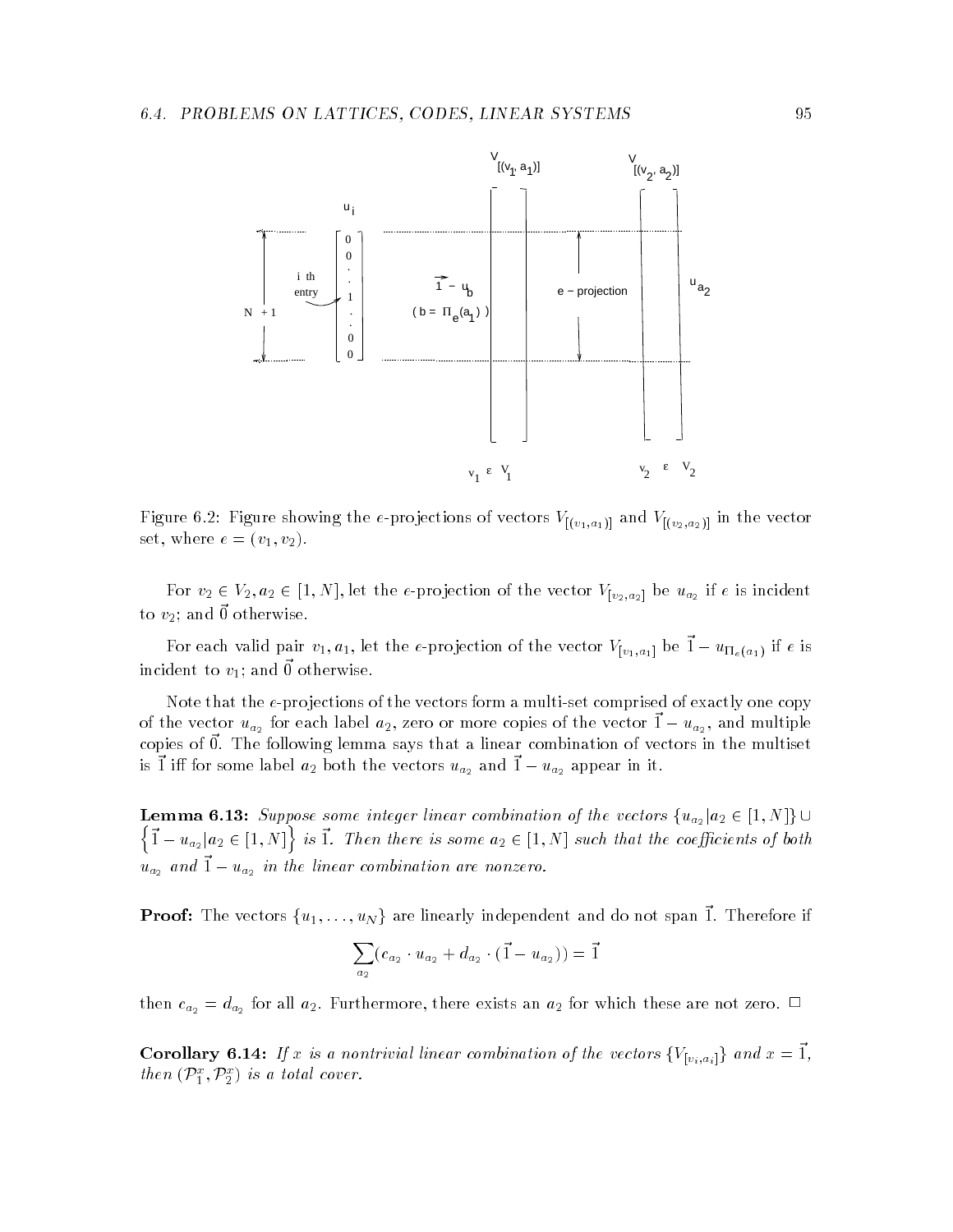**Proof:** For any edge  $e = (u, v)$ , the e-projections of the vectors  $\{V_{[v_i, a_2]}\}$  form a system described in the hypothesis of Lemma class class chain the eproperties of the type up, belong to the vector of  $V_{[v,a_2]}$ , and the e-projection  $(1 - u_{a_2})$  belong to a vector  $V_{[u,a_1]}$  such that  $\Pi_e(a_1) = a_2$ . The fact that the linear combination x assigns nonzero coefficients to both  $u_{a_2}^2$  and  $(1 - u_{a_2}^2)$ , for some  $a_2$ , implies that  $(\mathcal{P}_1^x, \mathcal{P}_2^x)$  assigns some label  $a_2$  to v and a  $a_1$  to  $u$  such that  $\Pi_e(a_1)=a_2.$  Since this happens for every  $e,$  labelling  $(\mathcal{P}_1^x, \mathcal{P}_2^x)$  covers all edges and is a total-cover.  $\Box$ 

### Reductions to NV and others

Now we prove Lemma  $6.11$ .

Proof Lemma First- we show the reduction to the Nearest Lattice Vector problem with the specifical problems for the other problems will follow easily The main idea in the main reduction is to use the set of vectors  ${V_{[v_i, a_i]}}$  from Section 6.4.4 as part of the lattice denition The xed point is chosen in suchaway that all vectors that are near to it involve an integer linear combination of the set  $\left\{V_{[v_i, a_i]}\right\}$  that is  $\vec{1}$ . Thus vectors near to the fixed point are forced to define a total cover (as seen in Corollary  $6.14$ ).

The basis vectors have  $|E| \cdot (1+N) + |V_1| \cdot N$  coordinates:  $|V_1| \cdot N$  more than vectors in the previous section

Let L be the integer  $|E| \cdot (1+N)$ . The fixed point,  $W_0$ , will have an L in each of the first  $|E|(1+N)$  dimensions and 0 elsewhere.

The basis of the lattice consists of the following vectors: for every vector in the above set  $\left\{V_{[v_i,a_i]}\right\}$ , there is a basis vector  $W_{[v_i,a_i]}$ . In the first  $|E|\cdot(1+N)$  coordinates, the vector  $W_{[v_i,b_i]}$  equals  $L\cdot V_{[v_i,b_i]}$ . We think of the last  $|V_1|\cdot N$  coordinates as being identified oneto a the valid pair valid pair v-light pair valid pair valid mente identified with v-light pair valid pair  $\alpha$  and  $\alpha$  all other vectors vectors vectors.

Since corresponding to every basis vector there is a unique coordinate in which this vector is defined as  $\mathbf{f}$  in the following claim is immediately claim is immediately constructed at  $\mathbf{f}$ 

**Claim:** Let  $x = \sum c_{[v_i, a_i]} \cdot W_{[v_i, a_i]}$  be a vector in the lattice. Then  $|| - W_0 + x||_1 \ge$  $|V_1|\cdot {\rm cost}$  of  $(\mathcal{P}^x_1, \mathcal{P}^x_2)$  (where cost is being measured as usual as a ratio).

Now let OPT be the minimum cost of a total cover. We show that every vector  $x$  in the lattice satisfies  $||-W_0+x||_1\geq \min{\{L,|V_1|\cdot \text{OPT}\}}.$  Notice that each entry of  $W_0-x$  in the first  $|E|(1+N)$  dimensions is a sum of integer multiples of L. If it isn't 0, its magnitude is  $\geq L$ , and so  $|| - W_0 + x||_1 \geq L$ . On the other hand, if all those entries are 0 then, by Corollary 6.14,  $(\mathcal{P}_1^x, \mathcal{P}_2^x)$  is a total-cover, and so by the above claim  $|| - W_0 + x||_1 \geq |V_1|$ . OPT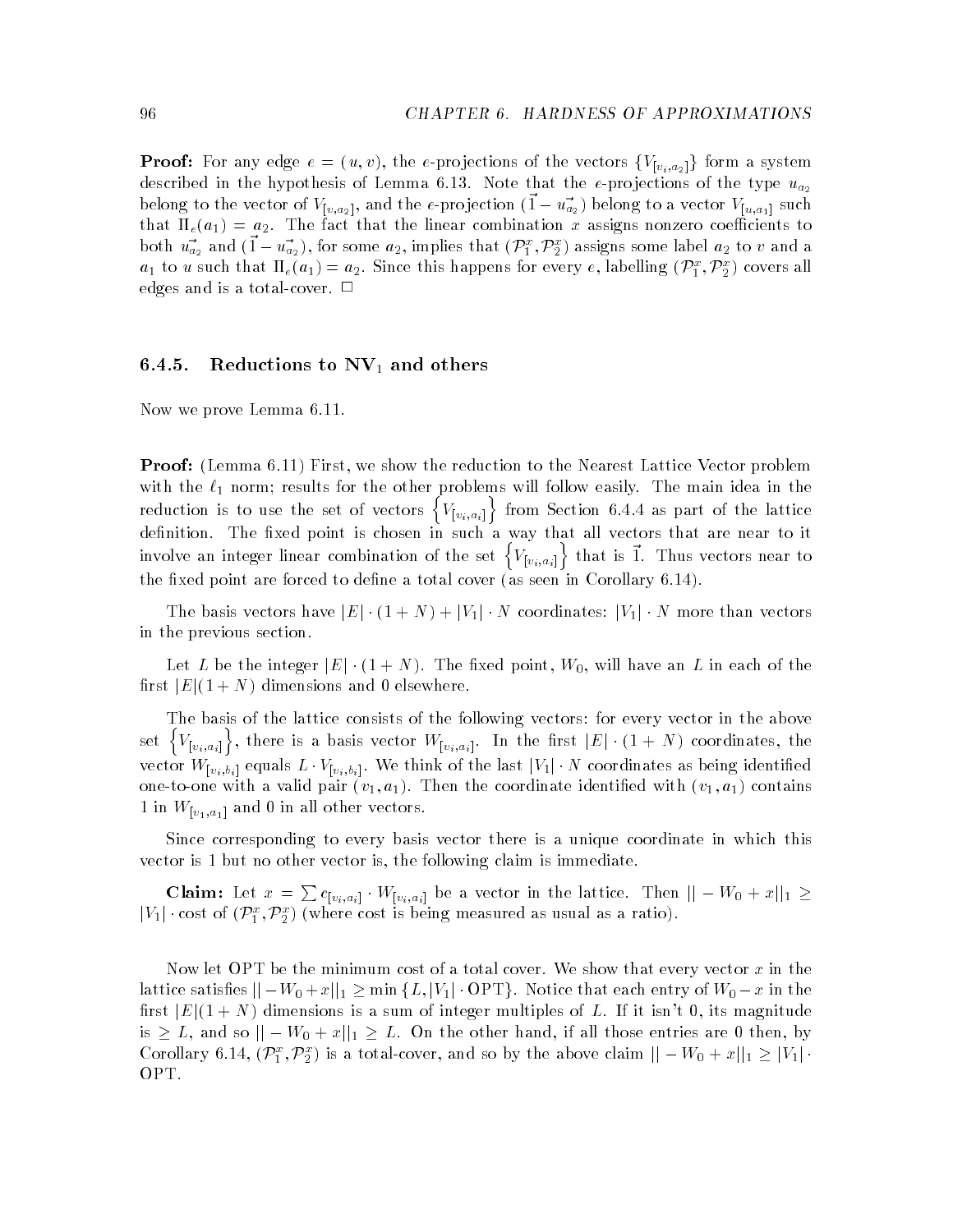Finally, if there is a total-cover  $(\mathcal{P}_1, \mathcal{P}_2)$  of cost 1, then the following vector has length  $|V_1|$ .  $x = -W_0 + \sum_{v_1 \in V_1} W_{[v_1, \mathcal{P}_1(v_1)]} + \sum_{v_2 \in V_2} W_{[v_2, \mathcal{P}_2(v_2)]}$ .

Now we show the hardness of the other problems. Let  $m$  be the number of basis vectors, and U be an integer such that the number of coordinates is  $m + U$ .

NV with  vectors Replace each of the last <sup>U</sup> coordinates by a set of <sup>L</sup> new coordinates If a vector and a coordinate original coordinates in the coordinate original coordinates in the new L coordinates- and  otherwise

**Other Finite Norms.** Changing the norm from  $\ell_1$  to  $\ell_p$  changes the gap from c to  $\sqrt[p]{c}$ , hence the result claimed for  $\ell_p$  norms also follows.

 $\epsilon_{\infty}$  rorm. See  $\mu$ DSSSS for details

**Nearest-Codeword.** View the vectors  $b_1, \ldots, b_m$  obtained from the reduction to "NV<sub>1</sub> with  $0/1$  vectors" as generators of a binary code. Let the received message be  $b_0$ . Then the minimum distance of  $b_0$  to  $_0$  to a codeword is exactly  $K$  in one case and  $c \cdot K$  in the other.

**Min-Unsatisfy.** Consider the instance  $b_0, b_1, \ldots, b_m$  again. Each vector has  $m + L \cdot U$ coordinates. This instance implicitly defines the following system of  $m + L \cdot U$  equations in  $m$  variables :

$$
-b_0^{'}+\sum \alpha_i\cdot b_i^{'}=\vec{0},
$$

where the  $\alpha_i$ 's are the variables and  $\vec{0}$  is the vector whose all coordinates are 0. The structure of the problem assures us that if we satisfy the first  $L \cdot U$  equations, then the non-zero variables must yield a set-cover (and then each nonzero variable gives rise to an unsatisfied equation among the last m ones). Thus the minimal number of equations that must be removed in order to yield a satisfiable system is K in one case, and  $\geq c \cdot K$  in the other

Learning Halfspaces. Notice that minimizing the failure ratio involves solving the following problem Given a system of strict linear inequalities- nd the smallest subset of inequalities whose removal from the system makes it feasible. Now we take the system of equations in the MIN-UNSATISFY reduction and replace each equation by two inequalities in the obvious way, where note the give a system of strict inequalities are constraint in the give a gap in the number of inequations that must be removed in order to make the system feasible. The inequalities can be made strict (for this special case) by introducing a new variable  $\delta$  and changing each inequation  $\ldots + \ldots \geq 0$  to  $\ldots + \ldots + \delta > 0$ , at the same time introducting a identical new inequations ( ) , a part at any solution to the control of the solution of  $\mathcal{L}$  . The largest feasible subsystem must have variable substitution for  $\mathcal{L}$  $0/1.$   $\Box$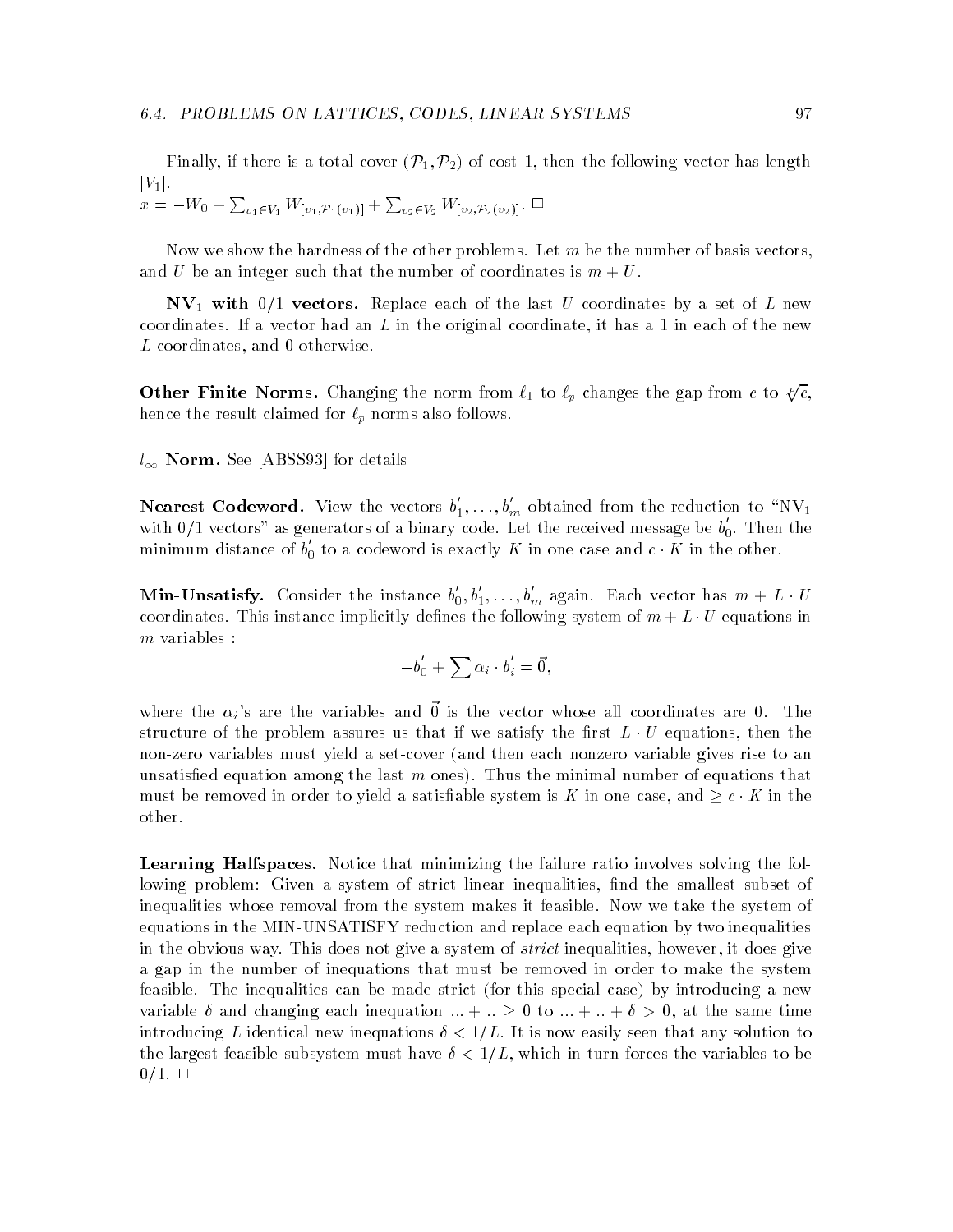### 6.4.6. Hardness of Approximating  $\mathrm{SV}_{\infty}$

Proving the correctness of our reduction to  $SV_{\infty}$  involves delving into the geometric structure of Label Cover instances produced with a specific proof system, course, the one due to Feige-Lovász proof-system [FL92]). We do not know whether a gap-preserving reduction exists from Label-Cover.

For the reduction to SV $_{\infty}$  we'll need to prove the hardness of a related (and not very natural) covering problem.

Denition - Let V- V-E- - N be an instance of Label Cover min version Let  $(\mathcal{P}_1, \mathcal{P}_2)$  be a labelling and  $e = (v_1, v_2)$  be an edge. The edge is *untouched* by the labelling if  $\mathcal{P}_1(v_1)$  and  $\mathcal{P}_2(v_2)$  are empty sets. It is *cancelled* if  $\mathcal{P}_2(v_2)$  is empty,  $\mathcal{P}_1(v_1)$  is not empty, and for every  $b_1 \in \mathcal{P}_1(v_1)$  there is an  $b'_1 \in \mathcal{P}_1(q_1)$  such that both  $(e, b_1, a_2)$  and  $(e, b'_1, a_2)$ are in II for some  $a_2 \in A_2$ .

**Definition 6.13:** A labelling  $(\mathcal{P}_1, \mathcal{P}_2)$  is a *pseudo-cover* if it assigns a label at least one vertex, which is equipment is extended by its experiment or covered or  $\mathfrak{p}$  and

Note that in a pseudocover the only case not allowed is the only case not allowed is that for some edge v-range vof labels  $\mathcal{P}_1(v_1)$  is empty but  $\mathcal{P}_2(v_2)$  is not.

**Definition 6.14:** The  $\ell_{\infty}$  cost of a labelling  $(\mathcal{P}_1, \mathcal{P}_2)$  is

$$
\max \{|\mathcal{P}_1(v_1)| : v_1 \in V_1\}.
$$

One of our main theorems is that approximating the minimum  $\ell_{\infty}$  cost of a pseudo-cover is hard

**Lemma 6.15:** For every large factor  $\rho$ , there is a n<sup>polyprocept</sup>-time reauction from any NP language to instances of Label-Cover, such that YES instances map to instances which have a pseudo-cover with  $\ell_{\infty}$  cost 1, and NO instances map to instances where every pseudocover has has  $\ell_{\infty}$  cost at most  $\rho$ .

We indicate in Chapter 7 how this lemma is proved. Now we show the hardness of approximating  $SV_{\infty}$ .

**Theorem 6.16:** For any large factor  $\rho$ , approximating  $SV_\infty$  within a factor  $\sqrt{\rho}$  is almost- $NP$ -hard.

To prove the theorem we again use the vectors from Section 6.4.4.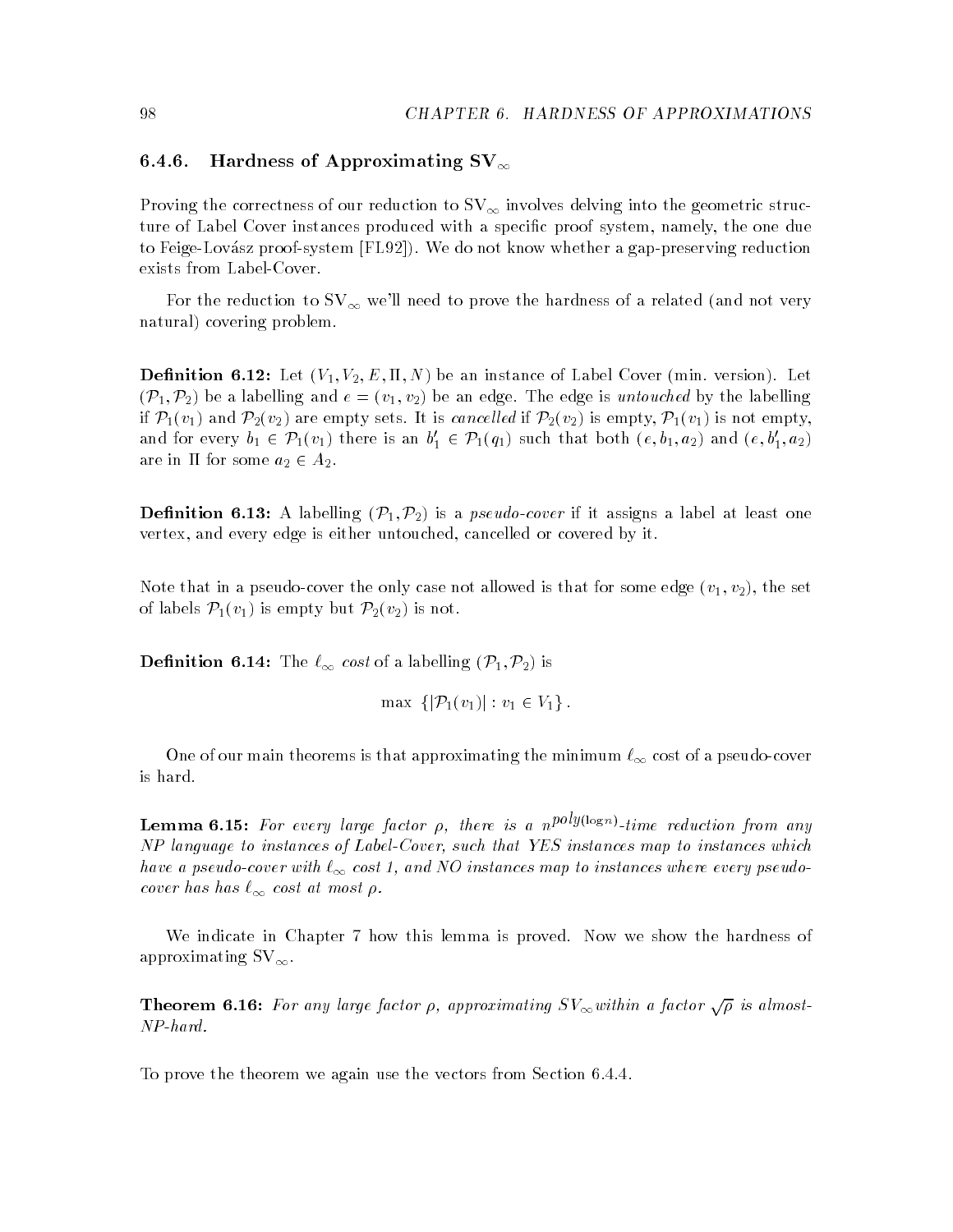**Lemma 6.17:** Let  $\{V_{[v_i, a_i]}\}$  be the set of vectors defined for the Label Cover instances of Lemma - constructed as in Section --- If x is a nontrivial linear combination of the vectors and  $x = 0$ , then  $(\mathcal{P}_1^x, \mathcal{P}_2^x)$  is a pseudo-cover. --

**Proof:** For any edge  $e = (u, v)$ , the e-projections of the vectors  $\{V_{[v_i, a_2]}\}$  form a system described in the hypothesis of Lemma class class chain the eproperties of the type up, belong to the vector of  $V_{[v,a_2]}$ , and the e-projection  $(1 - u_{a_2})$  belong to a vector  $V_{[u,a_1]}$  such that each early independent with the set of vectors  $\mathbf{u}_2$  are linearly independent-form of  $\mathbf{u}_2$  $\epsilon$ very linear combination of these vectors that is 0, for every label  $a_2$ , either both  $u_{a_2}$  and  $(1 - u_{a_2})$  have coefficient 0, or both have a non-zero coefficient. Hence in terms of the labelling  $(\mathcal{P}_1^x, \mathcal{P}_2^x)$  defined by this combination, if  $\mathcal{P}_2^x$  assigns some label  $a_2$  to  $v$  then  $\mathcal{P}_1^x$ must assign a label a to use that every expect that each term  $\alpha$  is the evening of every expected to the even  $(\mathcal{P}_1^x, \mathcal{P}_2^x)$  pseudo-cover.  $\Box$ -

The reduction uses an  $\ell \times \ell$  Hadamard matrix i.e. a  $(\pm 1)$  matrix such that  $H_{\ell}^t H_{\ell} = \ell I_{\ell}.$ ا المرات المستقدم المستقدم المستقدم المستقدم المستقدم المستقدم المستقدم المستقدم المستقدم المستقدم المستقدم ال

**Lemma 6.18:** Let  $z \in \mathbf{Z}^{\ell}$ . If  $z$  has at least  $k$  nonzero entries then  $||H_{\ell}z||_{\infty} \geq \sqrt{k}$ .

**Proof:** The columns of  $\frac{1}{\sqrt{\ell}}H_{\ell}$  form an orthonormal basis. Hence  $||\frac{1}{\sqrt{\ell}}H_{\ell}z||_2=||z||_2\geq \sqrt{k}$ .  $\Box$ 

Proofof Theorem - We use the set of vectors from Lemma - and extend them by adding new coordinates) to get the basis set for our lattice.

Let L be the integer  $|E||A_2|$ . The vectors in the basis have  $|E| \cdot (1+N) + |V_1| \cdot N$ coordinates each, that is,  $|V_1|\cdot N$  more than the vectors of Lemma 6.17. For each vector  $\{v_i, a_i\}$  . The basis contains a vector  $\alpha$  vector  $\alpha$  vector  $\alpha$  is  $\{v_i, a_i\}$  . The basis also contains and additional vector,  $W_0,$  that has  $L$  in each of the first  $|E|\cdot (1+N)$  coordinates and  $0$ elsewhere

As in the NV<sub>1</sub> reduction,  $W_{[v_i,a_i]}$  will equal  $L \cdot V_{[v_i,a_i]}$  in the first  $|E| \cdot (1+N)$  coordinates. The remaining  $|V_1|\cdot N$  coordinates will be viewed as blocks of  $N$  coordinates, each associated with a  $v_1 \in V_1$ . We refer to entries in the block associated with  $v_1$  as  $v_1$ -projection of the vector

We may assume there exists a Hadamard matrix  $H_{\ell}$  for  $\ell = N$ . With each label  $a_1 \in [1, N]$  we identify a unique column vector of  $H_l$ , denoted  $h_{a_1}$ . Then the  $v_1$ -projection of  $W_{[v,a_1]}$  is  $h_{a_1}$  if  $v = v_1$  and 0 if  $v \neq v_1$ .

Let OPT be the minimum  $\ell_{\infty}$ -cost of a pseudo-cover.

**Claim:** For any vector x in the lattice  $||x||_{\infty} \ge \sqrt{OPT}$ .

**Proof:** The entry in any of the first  $|E|(1 + |A_2|)$  coordinates is a sum of integer multiples of L, so if it is not 0, its magnitude is  $\geq L$ , and hence  $\geq$  OPT. So all these entries must be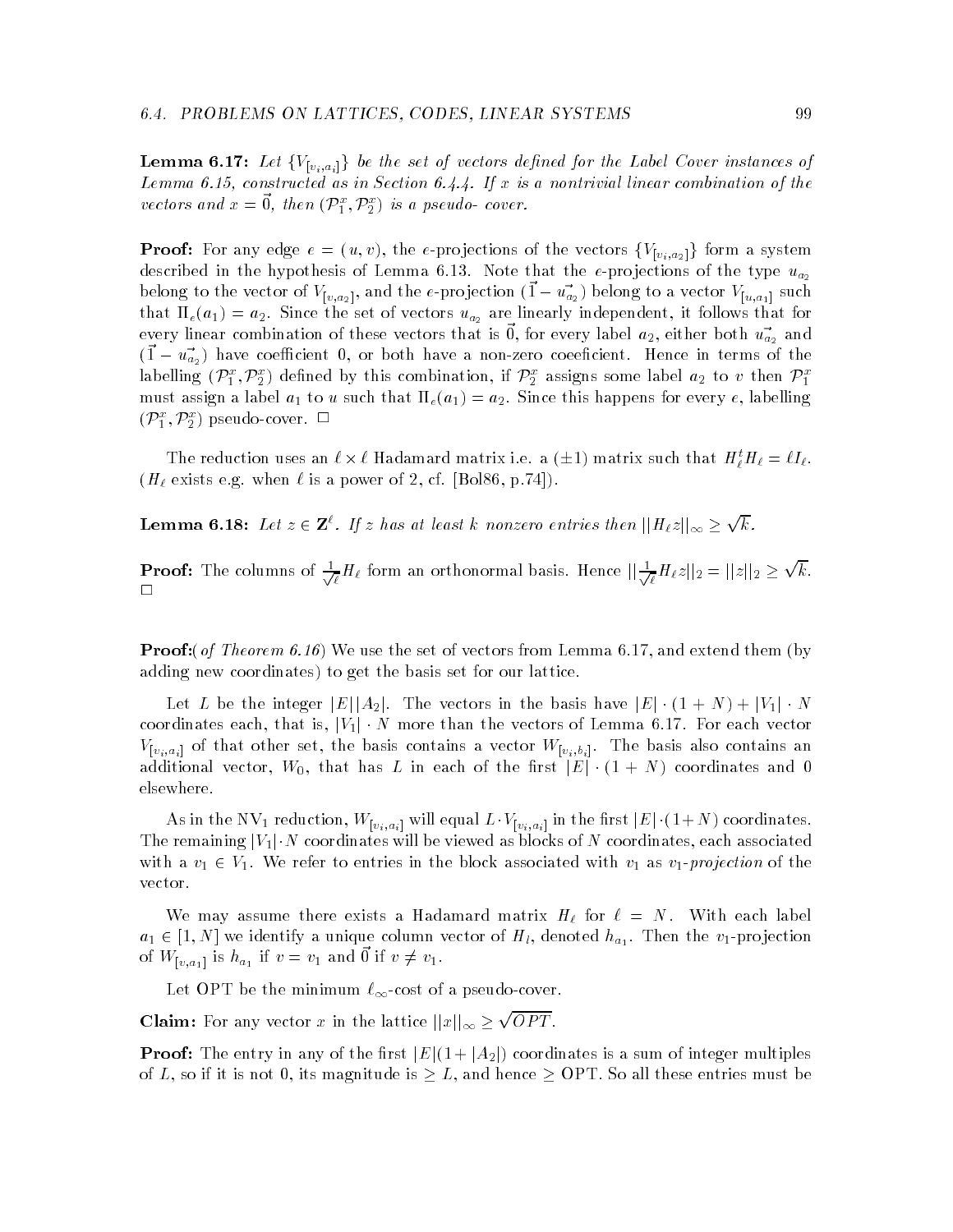, we are concluded that the labelling density of the labelling density of the labelling density of  $\alpha$ and must therefore assign  $\geq$  OPT labels to some  $v_1\,\in V_1$ . But then  $||x||_{\infty}\geq \sqrt{\text{OPT}}$  by Lemma  $6.18.\Box$ 

Finally, if OPT = 1 and  $(\mathcal{P}_1, \mathcal{P}_2)$  achieves it, then the following vector has  $\ell_{\infty}$  norm 1.

$$
-W_0+\sum_{v_1\in V_1}W_{[v_1,\mathcal{P}_1(v_1)]}+\sum_{v_2\in V_2}W_{[v_2,\mathcal{P}_2(v_2)]}.
$$

 $\Box$ 

### Proving  $n^{\epsilon}$ -approximations NP-hard

In this section we give some idea of how to prove the NP-hardness of  $n^{\epsilon}$ -approximations. Original proofs of these results were more dicult- and we present a simplication due to AFWZ All the results could also be proved in a weaker form using reductions from Label Cover- but that would prove only almostNPhardness of large factors although see the open problems in Chapter 9; specifically Conjecture  $9.1$ ).

Often problems in this class have a *self-improvement property*. We illustrate this property with the example of clique

**Definition 6.15:** Given graphs  $G_1 = (V_1, E_1)$  and  $G_2 = (V_2, E_2)$ , their product  $G_1 \times G_2$ is the graph whose vertex-set is the set  $V_1 \times V_2,$  and edge-set is

$$
\{((u_1, v_1), (u_2, v_2)) : (u_1, u_2) \in E_1 \text{ and } (v_1, v_2) \in E_2\}.
$$

Example Let G be the size of the largest clique in a graph It is easily checked that  $\omega(G_1 \times G_2) = \omega(G_1) \omega(G_2)$ .

Now suppose a reduction exists from SAT to clique- such that the graph G produced by the reduction has chque number either  $t$ , or  $t \perp = e \mu$ , depending on whether or not the 3SAT formula was satisfiable. In other words,  $(1-\epsilon)^{-1}$ -approximation of clique number is NPhard We claim that as a consequence- any constantfactor approximation is NPhard Consider G , the kth power of this graph. Then  $\omega(G)$  is either later  $(G \mid T - \epsilon)$  if youncreasing k enough, the gap in clique numbers,  $(1-\epsilon)^{-\kappa}$ , can be made arbitrarily large. This is what we mean by self-improvement.

Note however that  $G^+$  has size  $n^*$ , so k must remain  $O(1)$  if the above construction has to work in polynomial time

 $\degree$  There exist other ways of defining graph-products as well.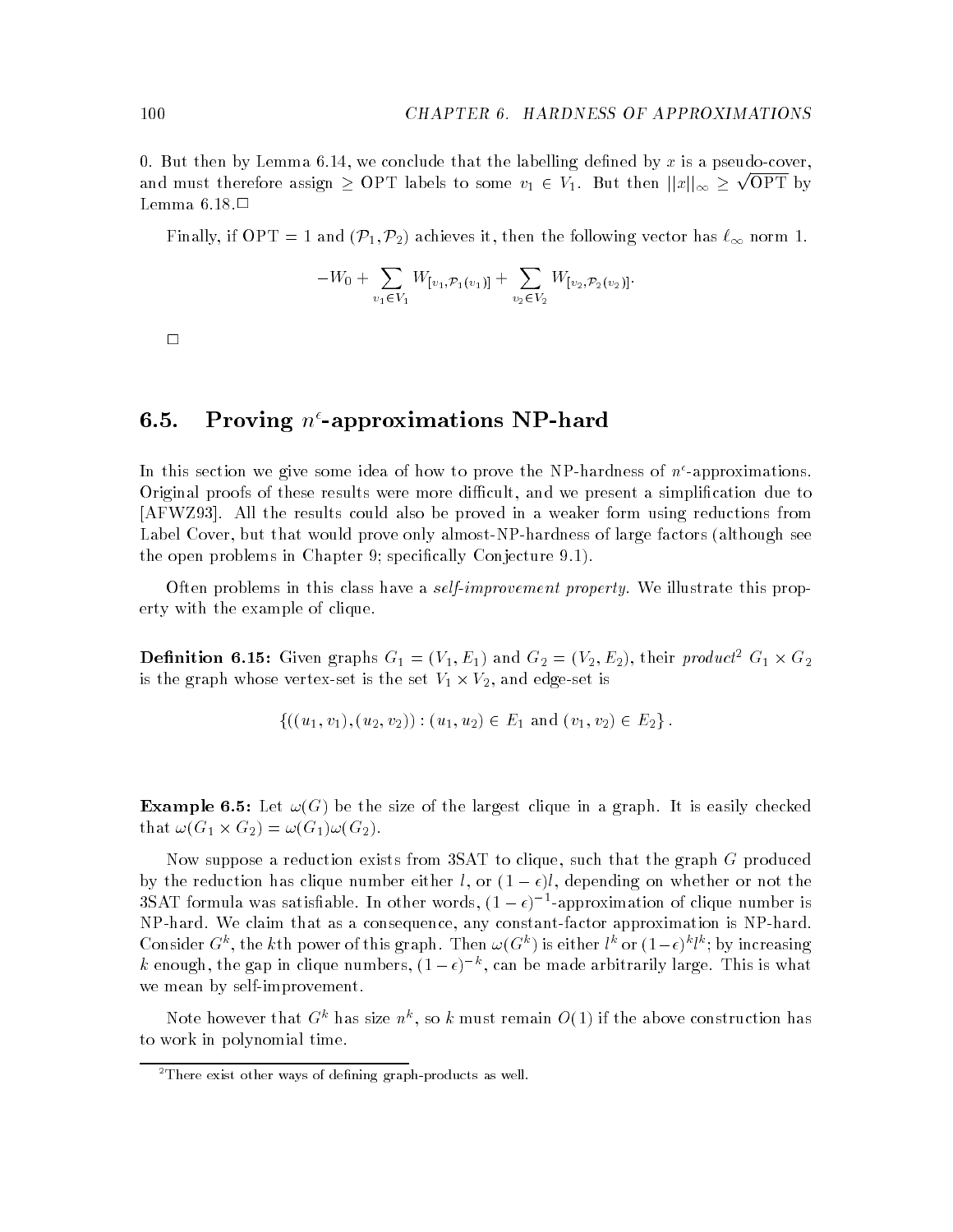The rapid increase in problem size when using self-improvement may seem hard to avoid Surprisingly- the following combinations of ject (specific), we combine in The Surprising in The orem  $6.19$ ) often allows us to do just that.

**Definition 6.16:** Let n be an integer. A  $(k, n, \alpha)$  booster is a collection S of subsets of  $\{1,\ldots,n\},$  each of size k. For every subset  $A\subseteq\{1,\ldots,n\},$  the sets in the collection that are subsets of A constitute a fraction between  $(\rho - \alpha)^k$  and  $(\rho + \alpha)^k$  of all sets in S, where  $\rho=\frac{|A|}{n}$ .

Convention: when  $\rho < \alpha$ , the quantity  $(\rho - \alpha)$  -should be considered to be  $0$ .

**Example 6.6:** The set of all subsets of  $\{1,\ldots,n\}$  of size k is a booster with  $\alpha \approx 0$ . This is because for any  $A\subseteq \{1,\ldots,n\}, |A|=\rho n,$  the fraction of sets contained in  $A$  is  $\binom{\rho n}{k}\binom{n}{k},$ which is  $\approx \rho^k$ . The problem with this booster is that its size is  $\binom{n}{k} = O(n^k)$ , hence k must be  $O(1)$  for any use in polynomial time reductions.

The following theorem appears in AFWZ Its proof uses explicit constructions of expander graphs  $(GG81)$ .

Theorem For any k Olog n and  an n- k- booster of size polyn can be constructed in polyn time-

Let G be a graph on n vertices Using any n- k- booster for any k- we can define a booster product of G. This is a graph whose vertices are the sets of the booster  $S$ . and there is an edge between sets  $S_i, S_j \in \mathcal{S}$  iff  $\forall u, v \in S_i \cup S_j$  either  $u = v$  or  $\{u, v\}$  is an edge in  $G$ .

Lemma - For any graph G and any k- n- booster the clique number of the booster product of G lies between  $(\omega(G) - \alpha)^k |\mathcal{S}|$  and  $(\omega(G) + \alpha)^k |\mathcal{S}|$ .

**Proof:** Let  $A \subseteq \{1, ..., n\}$  be a clique of size  $\omega(G)$  in graph G. Then the number of sets from  $\mathcal S$  that are subsets of  $A$  is between  $[(\omega(G)-\alpha)^k\,|\mathcal S| \, , (\omega(G)+\alpha)^k\,|\mathcal S|].$  Clearly, all such sets form a clique in the booster product

Conversely- given the largest clique B in the booster product- let A be the union of all sets in the compact winting in G-2 is and here we can compare in G-2 in G-2 is a most size at most G Theory C booster property implies that the size of B is as claimed.  $\Box$ 

**Theorem 6.21:** Approximating Cuque within a factor n for some  $\epsilon > 0$  is NP-hard.

Before proving Ineorem 6.21 (which is due to  $|\mathrm{ALM}$  92]), we prove a weaker result about a relation-denote the size of the minimum denotes  $\mathcal{L}$  cover  $\mathcal{L}$  and  $\mathcal{L}$  and  $\mathcal{L}$  and  $\mathcal{L}$  and  $\mathcal{L}$  and  $\mathcal{L}$  and  $\mathcal{L}$  and  $\mathcal{L}$  and  $\mathcal{L}$  and  $\mathcal{L}$  and  $\mathcal{L}$  and  $\mathcal{L}$ vertex cover in graph  $G$ .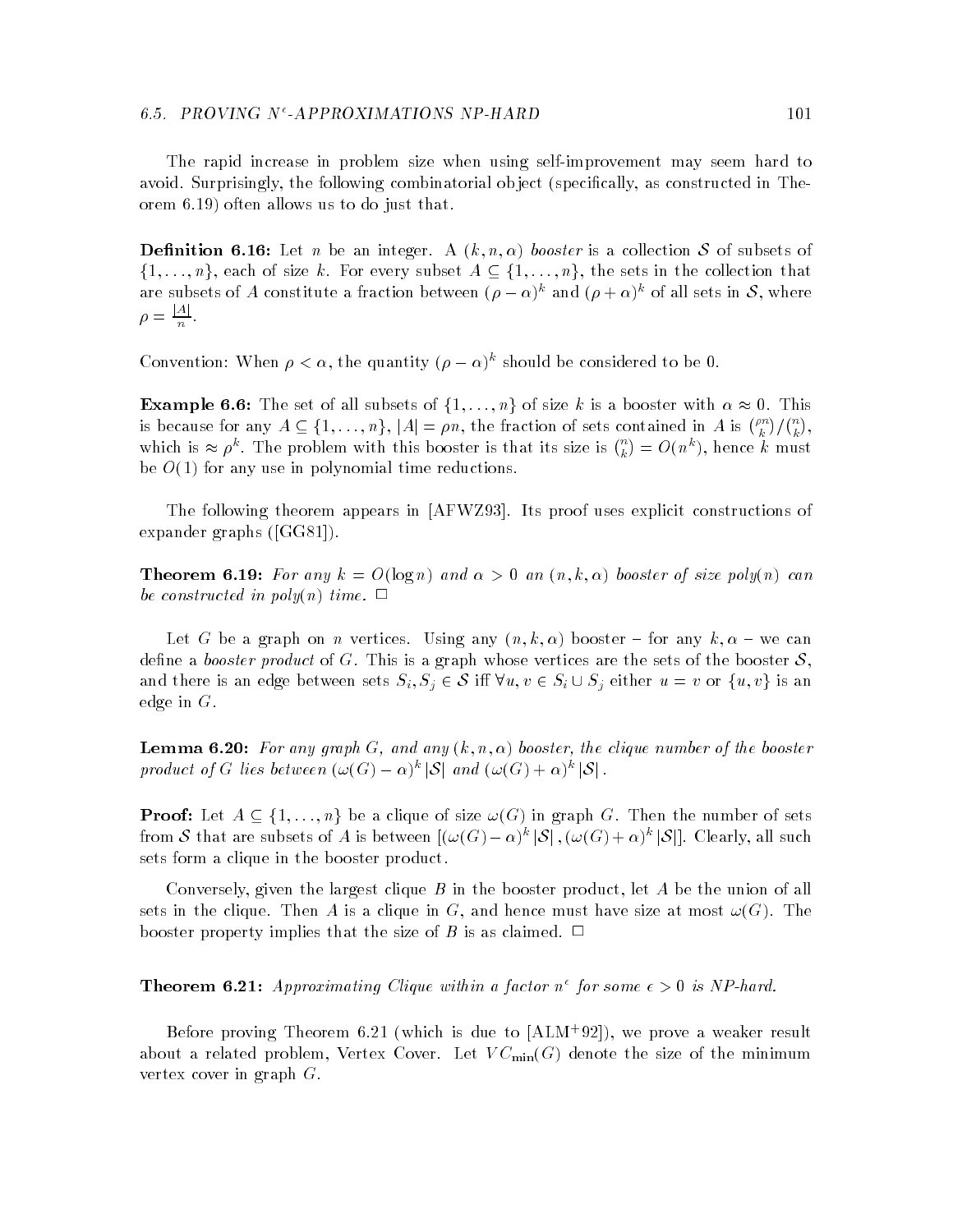Theorem -- There exist xed constants c- and a polynomial time reduction from a SAT instance  $\varphi$  to a graph with n vertices,  $m = O(n)$  edges and degree 4, such that if  $\varphi$  is satisfiable then  $VC_{min} = cn$ , and if  $\varphi$  is not satisfiable then  $VC_{min} \ge (1+\epsilon)cn$ .

Proof Consider the transformation from MAX SAT to Vertex Cover in GJ- p The degree of any vertex is no more than the maximum number of clauses that a variable appears in-case in-distribution in-case is linear in-case is linear in the number of the number of the number of the number of the number of the number of the number of the number of the number of the number of the number of vertices Further, the reduction is gup preserving in the sense of Pennish is gapping in the sense of  $\mu$  $\rho$ ,  $\rho' = \theta(1)$ . Hence by combining this reduction with the hardness result for MAX-3SAT(13) (Theorem 6.2) we get the desired result.  $\Box$ 

Corollary - The statement in Theorem - holds for Clique as well except the graph produced by the reduction may not have linear size.

**Proof:** In general for any graph G we have (see [GJ79] again)

$$
\omega(\overline{G}) = n - VC_{\min}(G),
$$

where G is the complement graph of G- that is- a graph with the same vertex set as G but with edge-set  $\{(u, v) : (u, v) \notin G\}$ .

Let  $\alpha$  be the graph of Theorem 0.22. Then  $\omega(\alpha)$  is either  $(T-\epsilon)n$  or  $(T-\epsilon)\epsilon+n$ . Thus there is a gap of  $\Theta(n)$  between the clique numbers in the two cases. This proves the theorem. (Of course, the number of edges in G is not linear in n; it is  $\theta(n^+)$ .)  $\Box$ 

Now we prove that  $n^{\epsilon}$ -approximation to clique is NP-hard.

ProofOf Theorem - Take the graph G from Corollary - which we know has clique number either  $\geq cn$  or  $\leq c(1-\beta)n$  for some fixed  $c, \beta$ .

Now construct a  $(n, \log n, \alpha)$  booster, S, using Theorem 6.19, by choosing  $\alpha < c\beta/100$ (say). Construct the booster product of  $G$ . Lemma 6.20 says the clique number is either  $\approx c^{\log n} |\mathcal{S}|$  or  $\approx ((1-\beta)c)^{\log n} |\mathcal{S}|$ . Hence the gap is now  $n^{\gamma}$  for some  $\gamma > 0$ , and further,  $|\mathcal{S}| = \text{poly}(n)$ , so this gap is  $|\mathcal{S}|^{\epsilon}$  for some  $\epsilon > 0$ .  $\Box$ 

For a history of the various results on the Clique problem- see the note at the end of the section

we must example that for some problems-including chromatic must be completed by more types and  $\mathcal{L}_1$ the known hardness results for a factor  $n^{\epsilon}$  do not use a self-improvement property. Instead a direct reduction is given from instances of  $\mathbf{C}$ following property (ensured by a careful reduction and booster construction) is crucial: the graph obtained from the chique reduction is rparties for some reduction is reduction in the some of the cases- the clique number is exactly r It is open whether a reduction exists in the absence of this property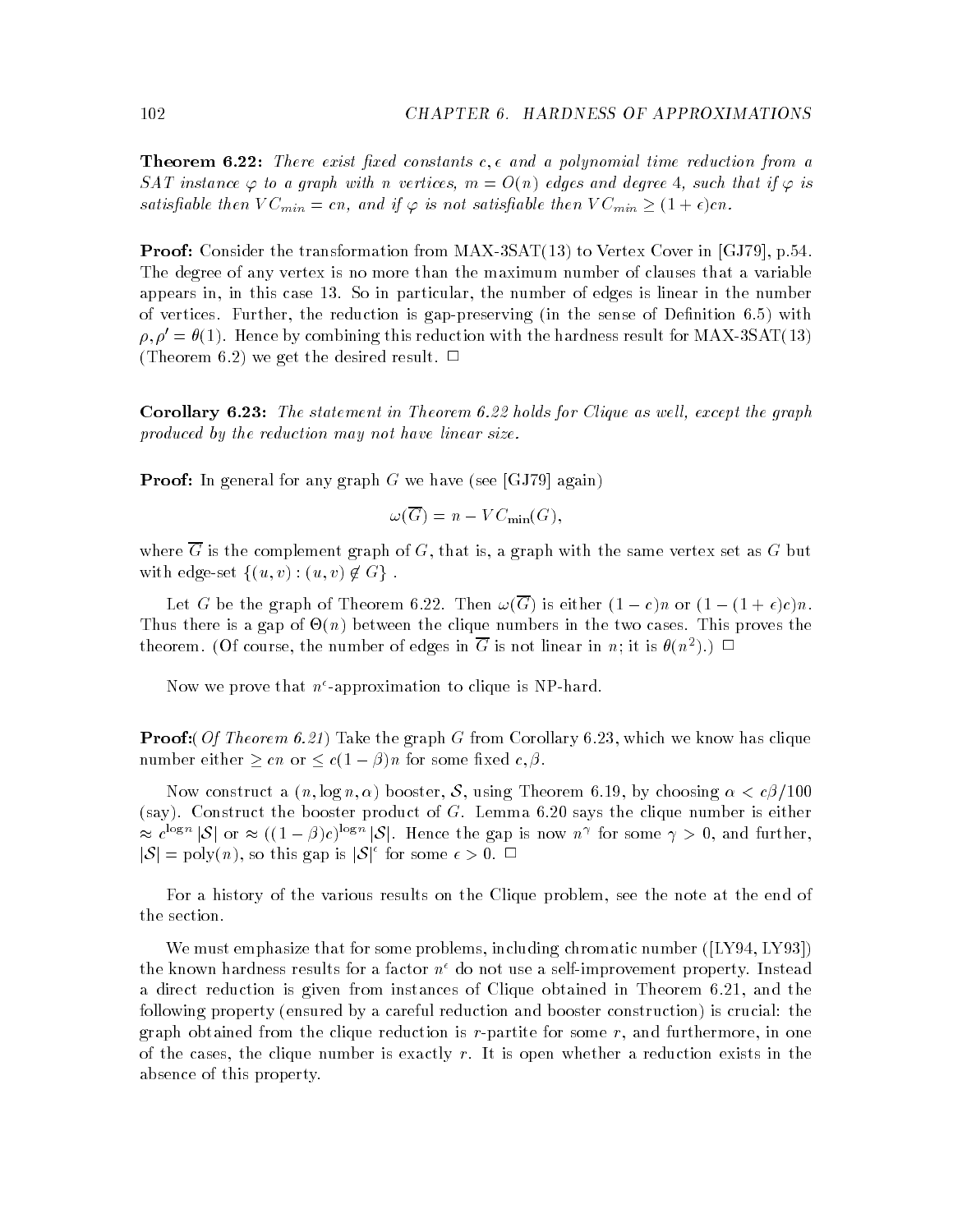Finally we note that reductions from Label-Cover are easier to describe than the above reductions and clique result in Theorem and also have result in Theorem and also have the abovement of the above partiteness property In other words- we can prove the hardness of approximating Chromatic Number in a somewhat easier fashion when we reduce from Label Cover This is one of the reasons why we prefer move as a canonical problem problem However-Cover and However-Cover and Movement and Cover prove almostNPhardness instead of NPhardness- and there is room for improvement there

An open problem. Are all self-improvable problems NP-hard to approximate within a factor  $n$  for some  $\epsilon > 0$ . A possible exception might be the Longest Path problem KMR - for which we do not know a booster construction analogous to the one given above for Clique

#### $6.5.1.$

This section proves the hardness of  $n$  -approximations to MAX-SATISFY (Dennition 0.9).

Proofof Theorem We rst show the hardness of approximations- and then use  $\frac{1}{100}$  self-improvement to show hardness for  $n$  -approximation, just as for the Chique problem.

We will reduce from the vertex cover instances of Theorem 6.22 to a system of  $N =$  $n + \beta m$  intear equations, or which at most  $2m + n - v \cup_{min}$  can be simultaneously satisfiable. This implies a gap of &N in the optimum in the two cases- since m On

For each vertex i there is a variable  $x_i$  and an equation  $x_i = 0$ . For each edge,  $\{i, j\},$ there is not constructed and the construction of the construction of the construction of the construction of the construction of the construction of the construction of the construction of the construction of the construct

$$
x_i + x_j = 1, \quad x_i = 1 \quad x_j = 1.
$$

 $N$ Further, to satisfy 2 of these equations,  $x_i$  and  $x_j$  must take on values from  $\{0,1\}$  and at least one must take the value

We claim that the maximum number of equations are satisfied when all the  $x_i$ 's are  $0/1$ . Suppose- under some assignment- xi is not  Then note that the following resetting of variables strictly increases the number of satisfied equations: If  $x_i < \frac{1}{2}$  then set  $x_i = 0$ , and if  $x_i \geq \frac{1}{2}$  then set  $x_i = 1$ . Hence the optimum setting is a  $0/1$  setting.

Now notice that under any optimal assignment, the set of vertices  $\{i : x_i = 1\}$  constitutes a vertex cover. For, if not, then there must be be an edge  $\{i,j\}$  such that both  $x_i$  and  $x_j$ are 0. Thus all three equations associated with this edge are unsatisfied. Resetting  $x_i$ to e will satisfy early military military control with the edge) with the streets and squares and via and the which was previously satisfactor  $\bullet$  and there is a a net gain of  $\bullet$  of  $\bullet$  which contradicts the assumption that the original assignment was optimal It follows that the optimum assignment satisfies  $2m + n - v \cup_{min}$  equations.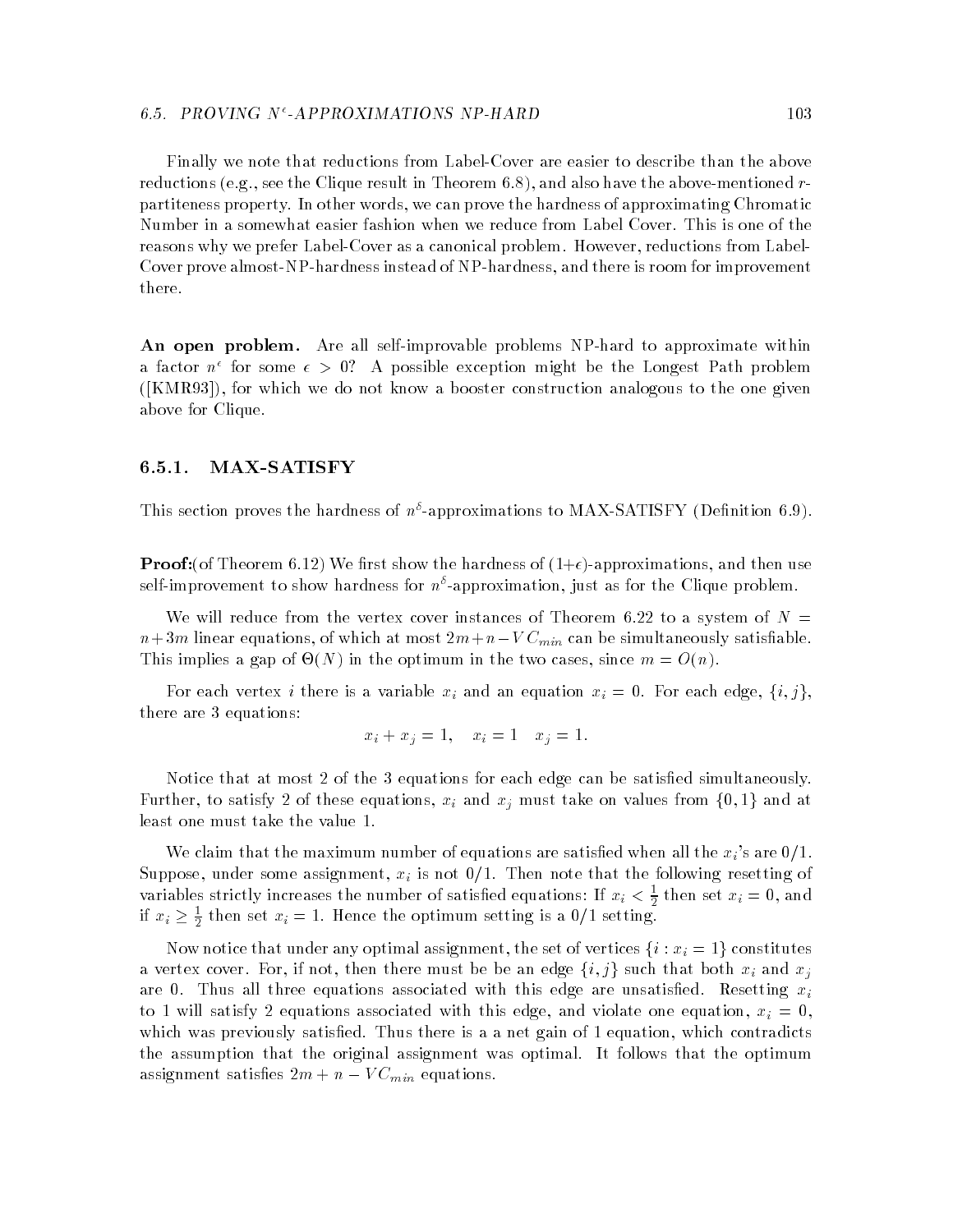self improvement suppose we have as above to a provement the answer to a large to the answer to answer to  $MAA$ -SATISFT is either OFT of OFT  $(1-\theta)$  for some  $\theta \geq 0$ . Let the equations be written  $\mathbf{p}$  is a proposition of the new set  $\mathbf{p}$ of equations contains- for every ktuple of old equations- pi - -pik - a set of T equations  $\sum_{j=1}^k p_{i_j}y^j = 0$ , where  $y = 1, 2, ..., T$ . Thus the number of equations is  $\binom{N}{k} \cdot T$ .

Using the fact that a polynomial of degree  $\alpha$  most k it is easily to at  $\alpha$  at  $\alpha$ then the number of equations that can be satisfied in the two cases is either  $\geq \binom{OPI}{k} \cdot T$  or  $n \leq {N \choose k} \cdot k + {O+1(1-\sigma) \choose k} \cdot T$ . By choosing  $T \geq N^{k+1}$ , we see that the gap between the optima In the two cases is approximately  $(1 - \theta)^{+}$ .

Now it should be clear that instead of using the trivial booster- namely- the set of all subsets of size k-booster of size k-booster of Theorem Write down T equations for every  $\mathcal{A}$ subset of the form a set in the booster USE in the booster USE in the booster USE in the booster USE in the booster USE in the booster USE in the booster USE in the booster USE in the booster USE in the booster USE in the NP-hardness of  $N^{\epsilon}$ -approximation follows.  $\Box$ 

#### Other Inapproximability Results: A Survey

This section contains a brief survey of other known inapproximability results All can be proved using reductions from MAX SAT and Label Cover Original proofs for many used direct reductions from 2 Prover 1 Round proof systems (see Chapter 7 for a definition). The Label Cover problem extracts out the the combinatorial structure of these proof systems- so we can modify all those reductions easily to use only Label Cover We do not go into further details here

The hardness results using Label Cover are somewhat peculiar. They don't just use the fact that Label Cover is hard to approximate- but the following stronger result For Label Cover max version- it is hard to distinguish between instances in which the optimum is exactly a new issues in which the optimum is at most -  $\mathbb{F}_t$  , which  $\mathbb{F}_t$  are not analyzed factor see Theorem 6.5). For an example of such a peculiar hardness result see the comment after Theorem 6.7.

Problems seem to divide into four natural classes based upon the best inapproximability result we can prove for them

Class I This class contains problems for which approximation- for some xed is NP-hard. (The value of  $\epsilon$  may depend upon the problem.) All the problems known to be in this consequent as dense in the matrix  $\mathbf{r}_1$  and the section  $\mathbf{r}_2$  , we have  $\mathbf{r}_1$  as dense  $\mathbf{r}_2$ Corollary  $6.9$  implies the above inapproximability result for them. The following is a partial list of MAXSNPhard problems MAXSAT- MAXSAT - Indepen dent Set- (Steiner Steiner Steiner Steiner der der Steiner unter der Steiner der Steiner Steiner der Steiner S Tree ([BP89]), Shortest Superstring ([BJL '91]), Multiway Cuts([DJP '92]), and 3-D Matching ([Kan92]). Many more continue to be found. Since [ALM '92], there have been improvements in the value of the constant  $\epsilon$  for which the above results are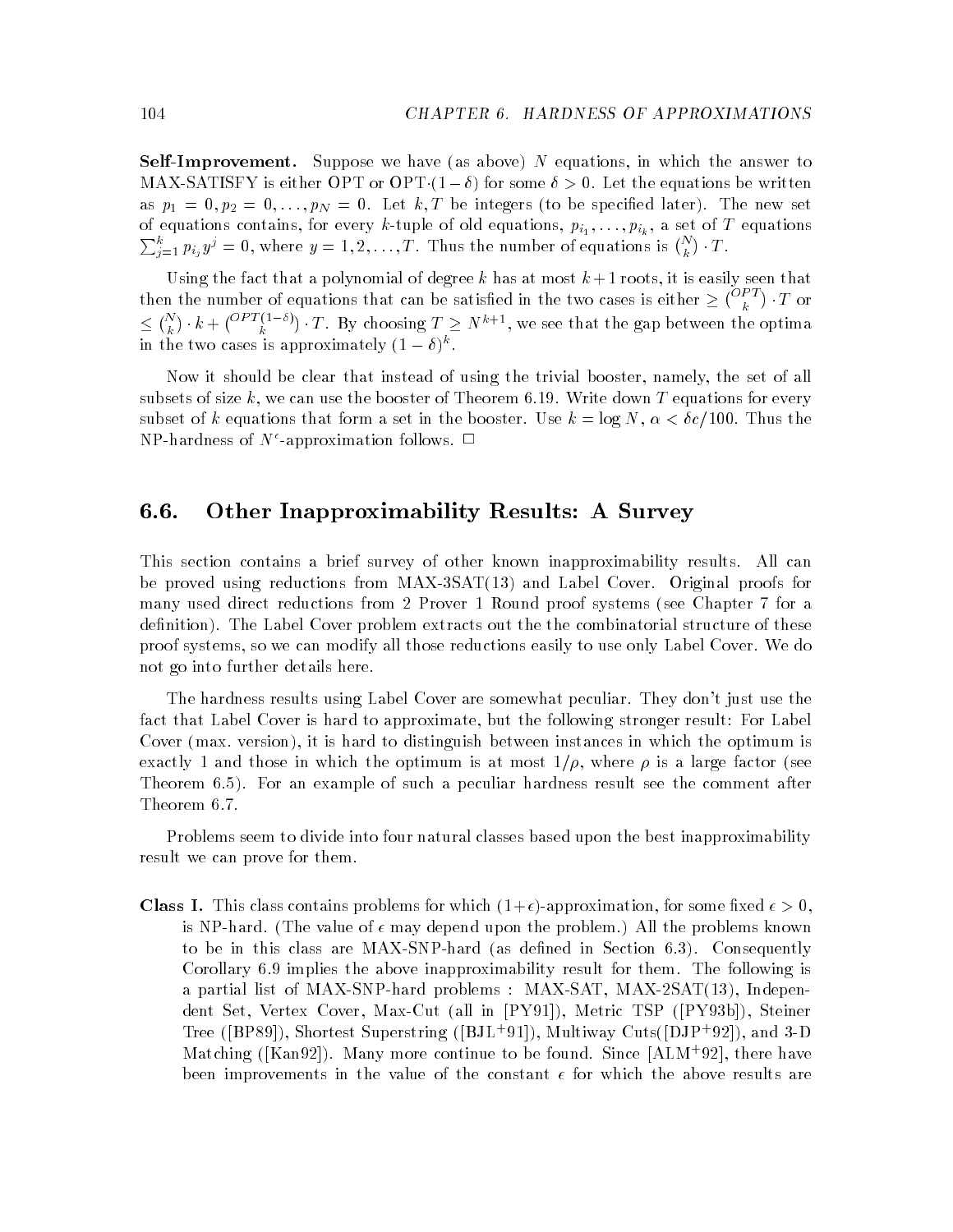known to hold. Currently the constant is of the order of  $10^{-2}$  for most problems, and about  for MAX SAT BGLR - BS

- **Class II.** This class contains problems for which  $\Omega(\log n)$ -approximation is hard. Currently it contains only Set Cover and related problems like Dominating Set A re duction in  $[LY94]$  shows that if there is a polynomial-time algorithm that computes  $\omega(\log n)$ -approximations for these then all NP problems can be solved in  $n^{O(\log \log n)}$ time. The reduction can be trivially modified to work with Label Cover. (It is also known that any constant factor approximation is NPhard BGLR this result can also be proved using Label Cover
- **Class III.** This class contains problems for which  $\rho$ -approximation is almost-NP-hard, where  $\rho$  is a large factor (large factors are defined in Definition 6.2). These problems may be further divided into two subclasses- based upon how inapproximability is proved for them
	- Subclass IIIa. This contains problems for which inapproximability results are based upon Label Cover Some of these static problems are nearest Lattice Vector-Cover ( est codeword-education-controllery, distribution-presence of error all in presence of error all in the control ABSS and in Section - Quadratic Programming FL- BR - and an entire family of problems called MAXSUbgraph and MAXSUbgraphLY and MAXSUbgraphLY and MAXSUbgraphLY and MAXSU in Maxsub is a magnetic involves computing, it is a some more computing the some  $\Delta$  and  $\Delta$ property that is closed under vertex deletion- the largest induced subgraph of the given graph that has property  $\pi$ . A recent result of Raz (see Section 7.2) improves the inapproximability result for these somewhat: they are hard upto a factor  $2^{\log^2 n}$  for some  $\delta > 0$ .
	- Subclass IIIb. This contains self-improvable problems for which we do not know of a boostertype construction analogous to the one given for the Clique problem (Section 6.5). The way to prove these results is to first prove that  $(1 + \epsilon)$ approximation is NPhard using reductions from MAX SAT - and then use self-improvement (see Example 6.5) to get a hardness result for a factor  $2^{\log^2 n}$  for some  $\delta > 0$ . This set of problems includes Longest Path ([KMR93]) and the Nearest Codeword problem ABSS - although for the latter a more direct reduction is given in Section  $6.4$ ). The Label Cover Problem is also in this class- although with a weaker notion of self-independent provement section of  $\mathcal{C}$
- Class IV. This contains problems for which  $n$  -approximation is NP-hard, for some  $\epsilon > 0$ . The class includes Unque and Independent Set ([ALM | 92], see Section 6.5), Unromatic Islamic II (problem of computing the largest problem of computing the largest  $\sim$ induced planar subgraph of a graph-of and constraints and constraints of a graph-of and constraints and constraints of a graph-of and constraints and constraints and constraints are a graph-of and constraints and constrain sions of the problems in Karp s original paper the last two results are in Zuc all these results are province using matrix and  $\mathbf{y} = \mathbf{y}$

The lone problem that does not fit into the above classification is the Shortest Vector Problem using the  $\ell_{\infty}$  norm. The reduction to it outlined in Section 6.4.6 uses in an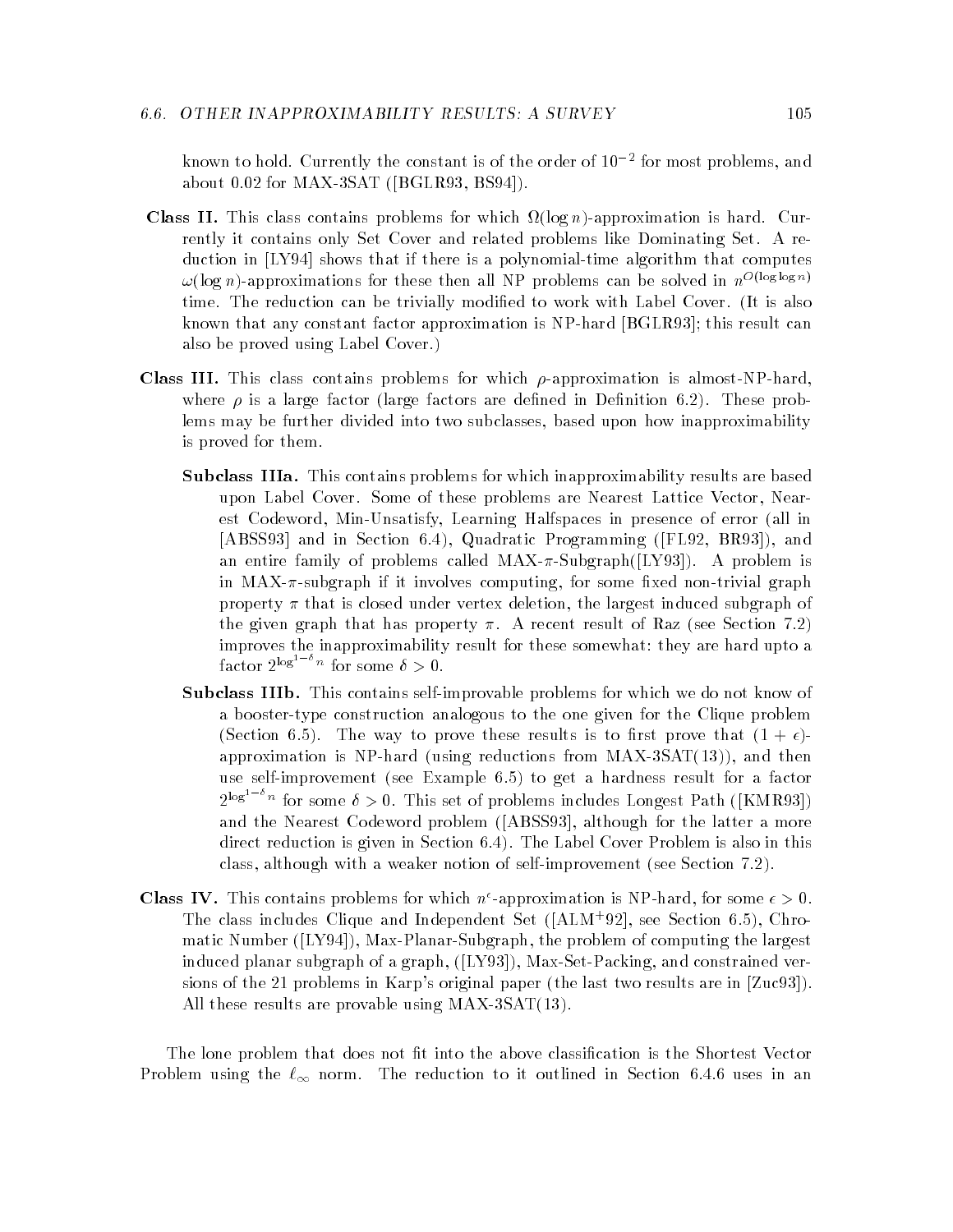intimate way the structure of the proofsystem in FL--at-FL-specially-the full that the the the protocol involves a higher dimensional geometry of lines and points

Finally- we mention a recent result by Ran Raz Raz- see Chapter for an introduc tion) that allows the hardness of Label Cover to be proved using just the hardness result for MAX SAT However- since we need the peculiar hardness result for Label Cover that was described at the beginning of this section, we heard to use something stronger than just the fact that MAX SAT is hard to approximate We need Theorem For some xed - it is NPhard to distinguish between instances of MAX SAT that are satisableand instances in which every assignment satisfies less than a fraction  $1-\epsilon$  of the clauses.

... particular- all that is the successive that all the second that all known particular particular and above mentioned version of the Shortest Lattice Vector) can now be derived from Theorem 6.2. But his proof is very complicated- so it seems prudent to just retain Label Cover as a canonical problem in our list

#### Historical Notes/Further Reading

The lure of proving better inapproximability results for Clique has motivated many devel opments in the PCP area. The first hardness result for Clique was obtained in FGL+91]. NPhardness of constantfactor approximation was proved in AS Further- as observed rst in Zuc- the constant factor hardness result can be improved to larger factors by using a pseudorandom graph pseudorandom graphic Theorem and AFWZ stated in Section 4. Afw Z stated in Section A cleanest statement of such a construction. The NP-hardness of  $n^{\epsilon}$ -approximation is due to ALM - although with a dierent reduction namely- the one due to FGL - plus the idea of Zuc The connection between MAXSNP and Clique albeit with a randomized booster construction) was first discovered in [BS92].

A result in Zuc shows the hardness of approximating the k times iterated log of the case, and any constant constant and constant constant and constant constant any constant constant of the constant of  $\sim$ 

**Free bits.** The constant  $\epsilon$  in the Clique result has seen many improvements  $|{\rm ALM}|\,{}^{\rm t}92,$ BGLR - FKb- BS The latest improvements center around the concept of free bits ( $[FK94b]$ ). This is a new parameter associated with the PCP verifier that is upperbounded  $b$  the number of  $b$  and  $b$  is often equencies. In the verificial much smaller we constructed much smaller we constructed much smaller we constructed much smaller we constructed much smaller we constructed much smaller Improvements in this parameter lead directly to an improvement in the value of  $\epsilon$  in the Clique result As a result of many optimizations on this parameter- Bellare et al have recently shown that if there is a polynomial-time algorithm that  $\sqrt[3]{n}$ -approximates Clique, then every NP language has a subexponential randomized algorithm. (A related result says  $\sqrt[6]{n}$ -approximation to Clique is NP-hard.) This result also implies that Chromatic Number is hard to approximate upto a factor of  $\sqrt[5]{n}$  ([Für94]).

Finally- we must mention older inapproximability results that are not based upon PCP These include a result on the hardness of approximating the unrestricted Travelling Sales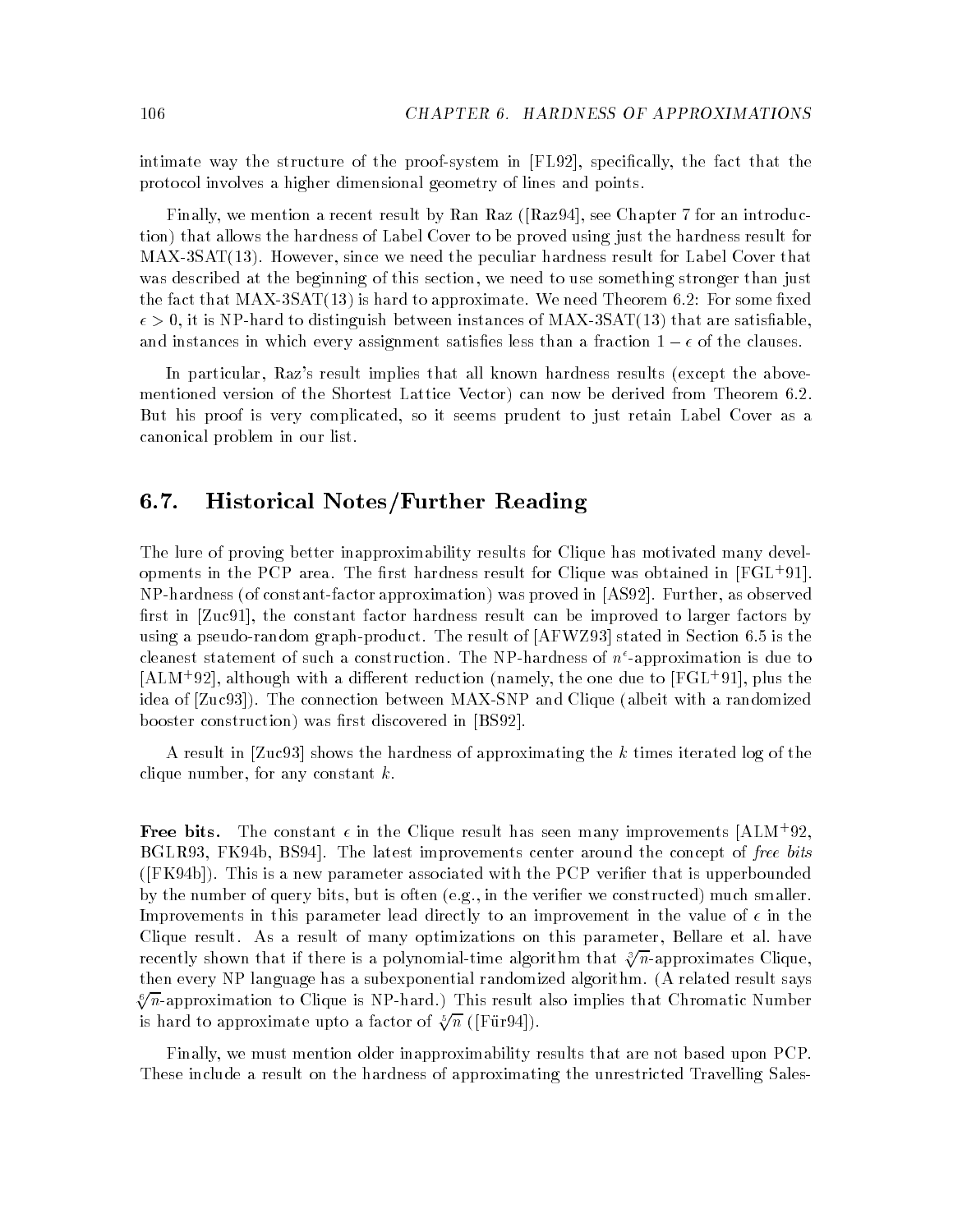man Problem SG- and SG- and and and about and all class of maximal substitutions of maximal problems and  $([Yan 79]).$ 

Further Reading A recent unpublished survey by the author and Carsten Lund ([AL95]) provides a more comprehensive treatment of results on the hardness of approximations than the one given here. For a listing of optimization problems according to their approximation properties to consult consult consults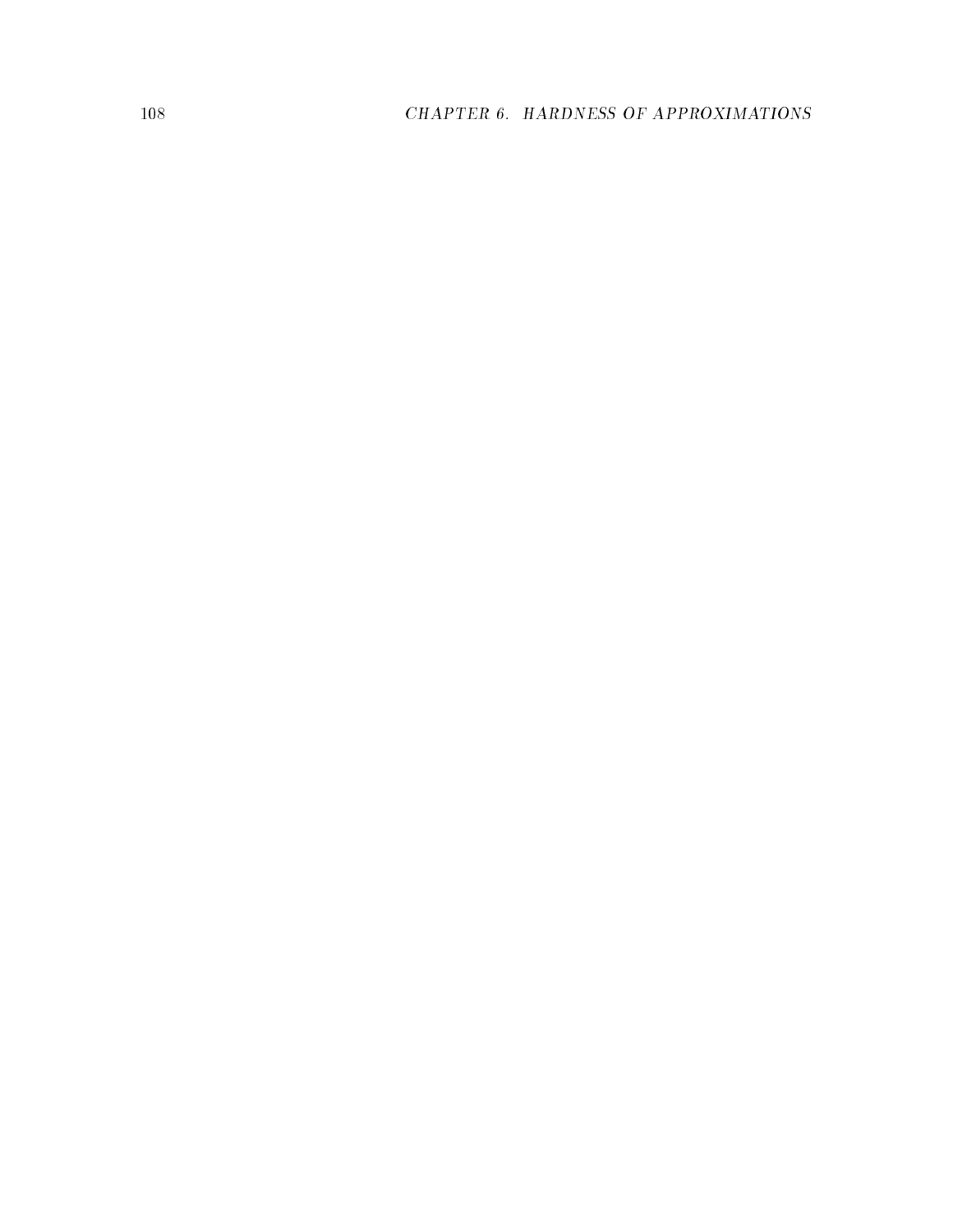## Chapter 7

# PCP Verifiers that make 2 queries

The verifiers referred to in the title of this chapter are better known as 2 Prover 1 Round interactive proof systems These systems constitute an alternative probabilistic setting somewhat different from the PCP setting  $-$  in which NP has been studied. Our reason for renaming them is that- as noted by many researchers- their denition BGKW

- FRS specializes that of PCP

We need them to prove the hardness of approximating Label Cover- one of our two canonical problems in Chapter 6. For this reason our definition is geared to a careful study of  $\mathbf{A}$ 

**Definition 7.1:** A restricted PCP verifier inherits all the properties of the verifier in the definition of PCP (see the description before Definition 2.4). In addition it has the following restrictions

- 1. Uses a certain alphabet. The proof has to be a string in  $\Sigma^*$ , where  $\Sigma$  is the verifier's alphabet ( $\Sigma$  depends upon the input size).
- expects to the third the proof the proof the proof the proof the problem is to consist of the proof of the proof  $T_2$ . A certain length (depending upon the input size) is prescribed for each table.
- $\mathcal{M}$  and verient reads two randomly in our reads the verier reads the symbol in one symbol in one symbol in one symbol in one symbol in our reads the symbol in one symbol in one symbol in one symbol in one symbol in o location each in both T and T That location in T resp- T is chosen uniformly at random from a set  $\mathbf{r}$  random from a set  $\mathbf{r}$
- Expects T to construct T says Suppose we may say that  $\mathbb{P}^1$  says Suppose we construct the verified  $\mathbb{P}^1$ and thus also the locations it queries in  $T_1$  and  $T_2$ . For every choice of symbol  $a_1 \in \Sigma$ , there is at most one symbol  $a_2 \in \Sigma$  such that the verifier accepts upon reading  $a_1$  in T and a in T

Note Condition - some kind of a regularity condition- does not require that the queries to tables T and T come from independent distributions For example- if both tables have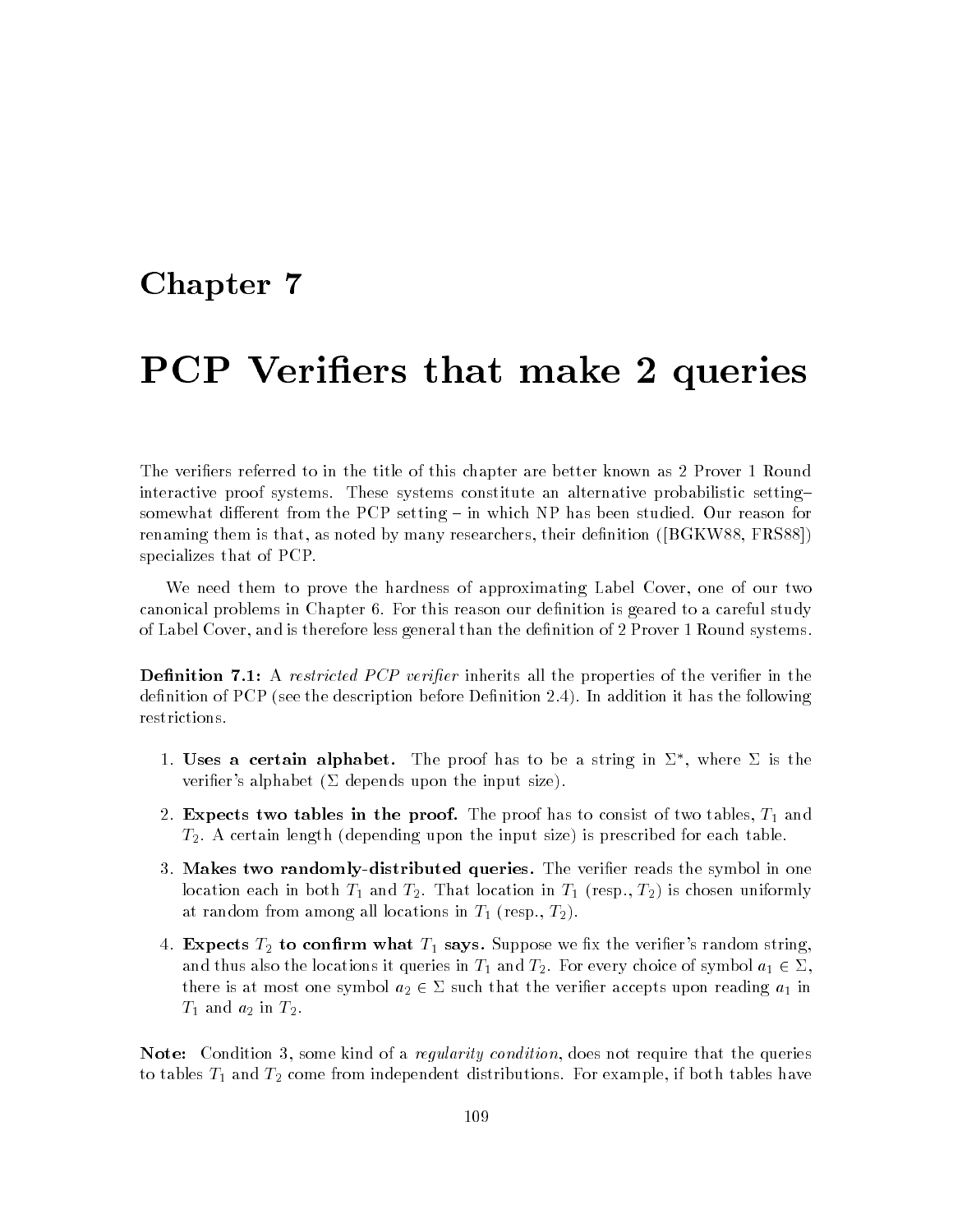the following way of the following queries is legal-time queries are uniformly to the uniformly distributed in - t

Pick i randomly from - t Query location i in T and location i mod tin  $T<sub>2</sub>$ .

, a language language language language language language language language language language language languag if there is a restricted verier which on inputs of size n uses Orn random bits- an al phabet of size  $2^{-(\kappa_1,\kappa_2)}$  (that is, every symbol can be represented by  $O(s(n))$  bits); and satisfies:

- If input  $x \in L$ , there is a proof II such that the verifier accepts for every choice of random string ie-eil with probability of the
- If input  $x \notin L$ , the verifier accepts no proofs with probability more than  $2^{-p(n)}$ .

**Example 7.1:** We give an example of an RPCP verifier to clarify the definition. Hopefully, it will also motivate the connection to Label Cover-Cover-Cover-Cover-Cover-Cover-Cover-Cover-Coverrelated to the Label Cover instance constructed in Example 6.1.

Let L be a language in NP. We give a RPCP verifier for L that uses  $O(\log n)$  random bits-in T-mines in T-mines in T-mines in T-mines in T-mines in T-mines in T-mines in T-mines in T-mines in T-m of the input size) such that if an input is not in  $L$  then the verifier rejects with probability  $a_{i}$  least  $1 - \epsilon$ .

Given any input  $\alpha$  into contact the matrix it to an instance  $\beta$  it to an interpretation  $\beta$  and  $\beta$ the reduction of Theorem Assume every variable of appears in exactly clauses- and every clause has exactly literals this can be arranged

The verier expects the tables to be structured as follows Table T has to contain- for each clause in -p particular and assignment to the variables of the variables of the variables of the variable clause-to-contain-to-contain-to-contain-to-contain-to-contain-to-contain-to-contain-to-contain-to-contain-to-co variable The verier picks a clause uniformly at random from among all clauses of - and a variable uniformly at random out of the state of the state in producing in rate  $\alpha$  is the state in the state  $\alpha$ diven for this clause in T satisfy the clause-in this assignment with the consistent  $\alpha$ the assignment to this variable in  $T_1$ 

If  $x \not\in L$ , every assignment in  $T_1$  fails to satisfy a fraction  $\epsilon$  of the clauses. Hence the verier rejects with probability at least The fact that the the queries are uniformly distributed follows from the special structure of Also- the verier satises Condition of the denition-density independent in the value assigned by T to a value assigned by T to a value assigned by T to a value assigned by T to a value of  $\mu$ assigned by T to that variables by T to that variables by T to that variables by T to that variables by T to t

The following theorem represents the best construction about restricted PCP verifiers. A recent result by Raz- described later- improves it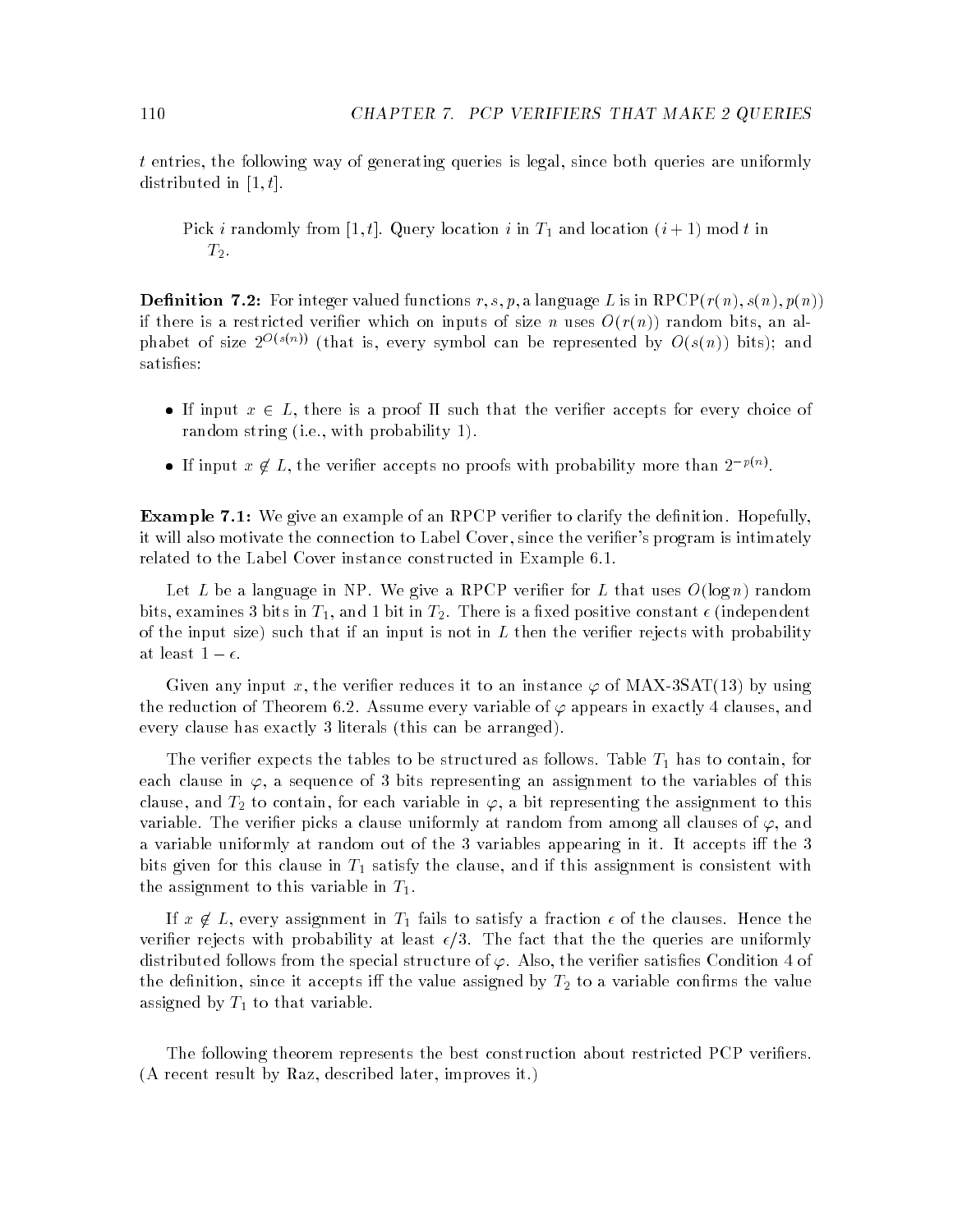**Theorem 7.1 (|FL92|):** For all integers  $k \geq 2$ ,

$$
NP \subseteq RPCP(\log^{k+2} n, \log^{k+2} n, \log^k n).
$$

 $\Box$ 

### Hardness of Approximating Label Cover

Label Cover captures exactly the underlying combinatorial structure of an RPCP verifier: a veries yields- once the imput has been xelled in instance in instance of Label Cover Vertices of the bipartite graph V-1) (2) and tables the tables T and The tables T and T  $\mu$  and The tables T and T corresponds to the set of possible random strings the verifier can use. The labels correspond to the verifier's alphabet. The edge functions represent the verifier's decisions upon reading pairs of labels. The regularity condition on the verifier's queries ensures that the graph thus produced is regular- as required by denition of Label Cover Now we describe this construction

Fix an input x This xes the length of the tables T and T in the proof- say they are n-1975 and the size of the size of the verificial say number of the size of the same choices for the number of the random string-term string-term symbols in the alphabet with numbers in the alphabet with numbers in - N-A the set of possible random strings of the verier with with numbers in - R

Condition on the query to T being uniformly distributed implies that for each location  $\mathbf{u}$  in T-1.

$$
|\{r : r \in [1, R] \text{ and } r \text{ causes } q_1 \text{ to be queried}\}| = \frac{R}{n_1}.\tag{7.1}
$$

similarly-strings-contraction in T is queried by Rey to a contraction contract of

Note that xing the verier s random string to r xes the locations it queries in T and TA SAY QI AND QA RANDARING IN SAY ACCEPTS USING RANDOM SEED RANDOM SEEDING AT IN LOCATION TO PROPERTY AND IN que denote the quality of the interest and we denote this by V results by V results and the density of the condition of the second complete the second second second second second second second second second second second s that

 $\forall r \in [1, R], a_1 \in [1, N]$  there is a unique  $a_2 \in [1, N]$ :  $V(r, a_1, a_2) = 1.$  (7.2)

Now we construct the instance of label-cover. The graph  $(V_1,V_2,E)$  has  $\left| V_1 \right|=n_1, \left| V_2 \right|=1$  $n_2$ . Vertices in  $V_1 \cup V_2$  are identified 1-to-1 with locations in  $T_1$  and  $T_2$ . Let the set of edges  $E$  be defined as

 $\{(u, v): u \in V_1, v \in V_2 \text{ and } \exists r \in [1, R] \text{ using which } V \text{ queries these locations}\}.$ 

Thus we can identify E and R in a one-to-one fashion, and  $|E| = R$ . The condition in Equation implies that the graph V- V- E is regular

Let the set of labels be - N For e r u- v- dene the partial function e  $|1, N| \rightarrow |1, N|$  as

$$
\Pi_e(a_1) = a_2 \text{ iff } V(r, a_1, a_2) = 1.
$$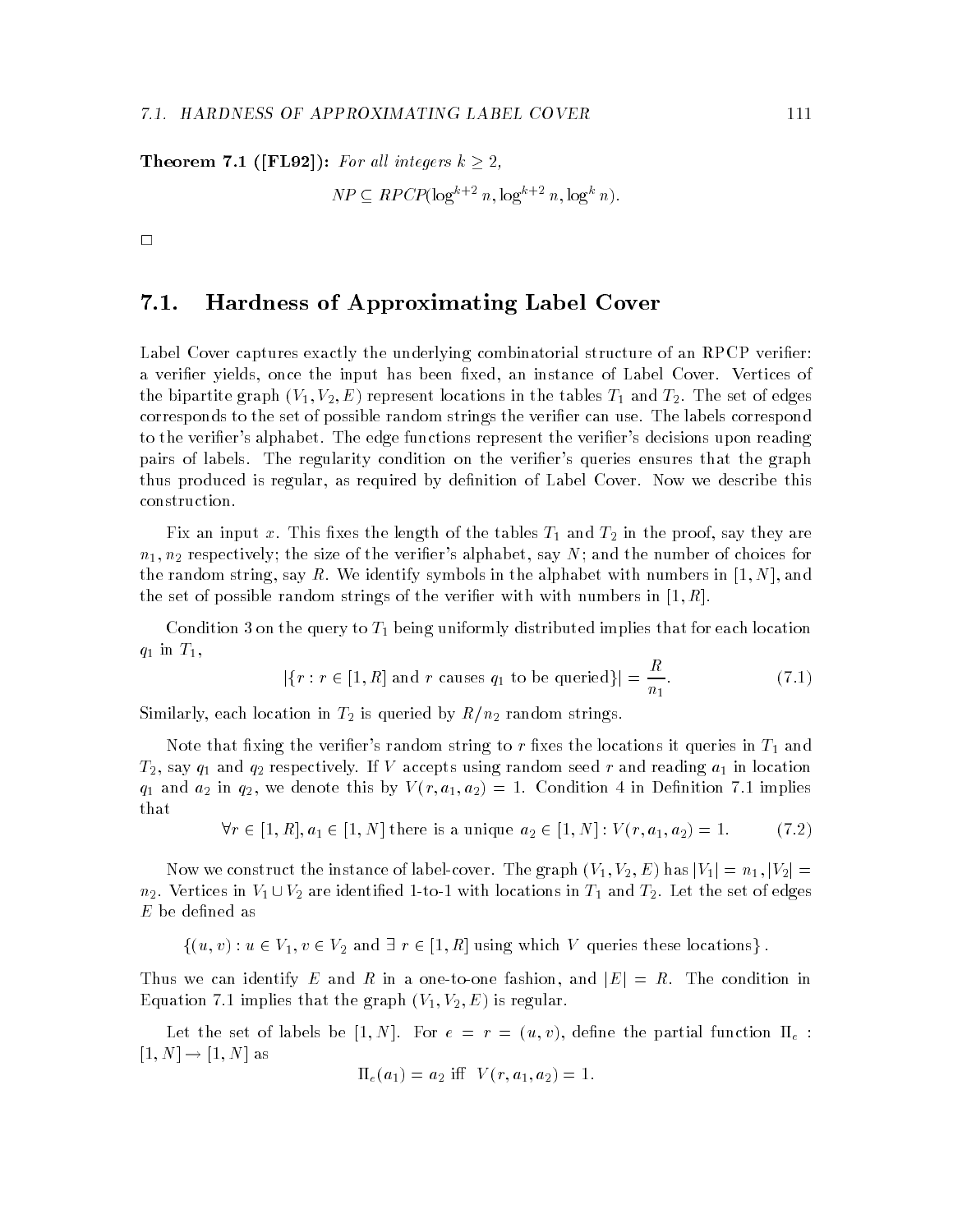$-$ 

The condition in Equation 7.2 implies that  $\Pi_e$  is well-defined as a partial function.

The construction can be performed in time which is at most polynomial in the running time of the verificial control of the produces instances of the produces  $\alpha$ 

Lemma - The optimum value of the max- version of labelcover on the above instance is exactly

 $|E| \times \max \{Pr[V \text{ accepts } \pi \text{ on input } x] : \pi \text{ a proof-string}\}.$ 

**Proof:** In this lemma, "labelling" refers to an assignment of 1 label per vertex in  $V_1 \cup V_2$ . The set of labellings is in  $1$ -to-1 correspondence with the set of possible ways to construct the tables  $T_1, T_2$ . For any edge  $e = (u, v) \in E$ , if  $r \in [1, R]$  is the corresponding random string-to-u-labels a-matrix a-matrix a-matrix a-matrix  $\mathcal{L}$  respectively cover expectively cover experimental cover experiments and the intervals a-matrix a-matrix a-matrix a-matrix a-matrix a-matrix a-matrix a-matrix set of edges covered by a labelling is exactly the set of random strings for which the verifier  $\alpha$  copies the corresponding tables  $\pm$   $\pm$   $\pm$   $\pm$ 

Theorem  $6.5$ ) is a simple corollary to Theorem 7.1 and Lemma 7.2.

**Proof:** (Of Theorem 6.5) Let  $L \in NP$ . Let V be the verifier in Theorem 7.1 when  $k = \frac{2}{L}$ .

For any input x construct a label-cover instance as above using V. If  $T = 2^{\log^{n} + n}$ , the reduction runs in poly $(T)$  time, and produces instances of size  $O(T^*)$ . Lemma 1.2 implies that if  $x \in L$  there exists a labelling covering all the edges and otherwise no labelling covers more than  $2^{-\log^n n}$  fraction of edges. Since  $2^{\log^n n} = 2^{\log^{n} n+1} \ge 2^{\log^{n} n}$ , the gap is as claimed.  $\Box$ 

#### Hardness of  $\mathrm{SV}_\infty$

Recall that the hardness result for  $\text{SV}_{\infty}$  used Lemma 6.15. In this section we give some idea of how this result is proved more details appear in ABSS

The main idea is that Label Cover instances produced in the above reduction represent the following algebraic object. Let  $m$  be an integer and F a held. Let lines in F  $\,$  be defined  $\,$ 

in the bipartite graph I-11 is the reduction-set of all lines to make the set of all lines with the set of all passing through points of a fixed set  $S \subseteq F^m$ , where S contains an affine basis for  $F^m$ . The other side  $v_2$  corresponds to points in Fermion and edge  $(v_1, v_2)$  is in Eq. if the point of F represented by v lies on the line represented by v The set of labels and the edge relations  $\Pi_e$  also has a related algebraic description.

The result is proved using an expansionlike property of the graph V- V- E- which we don't state here.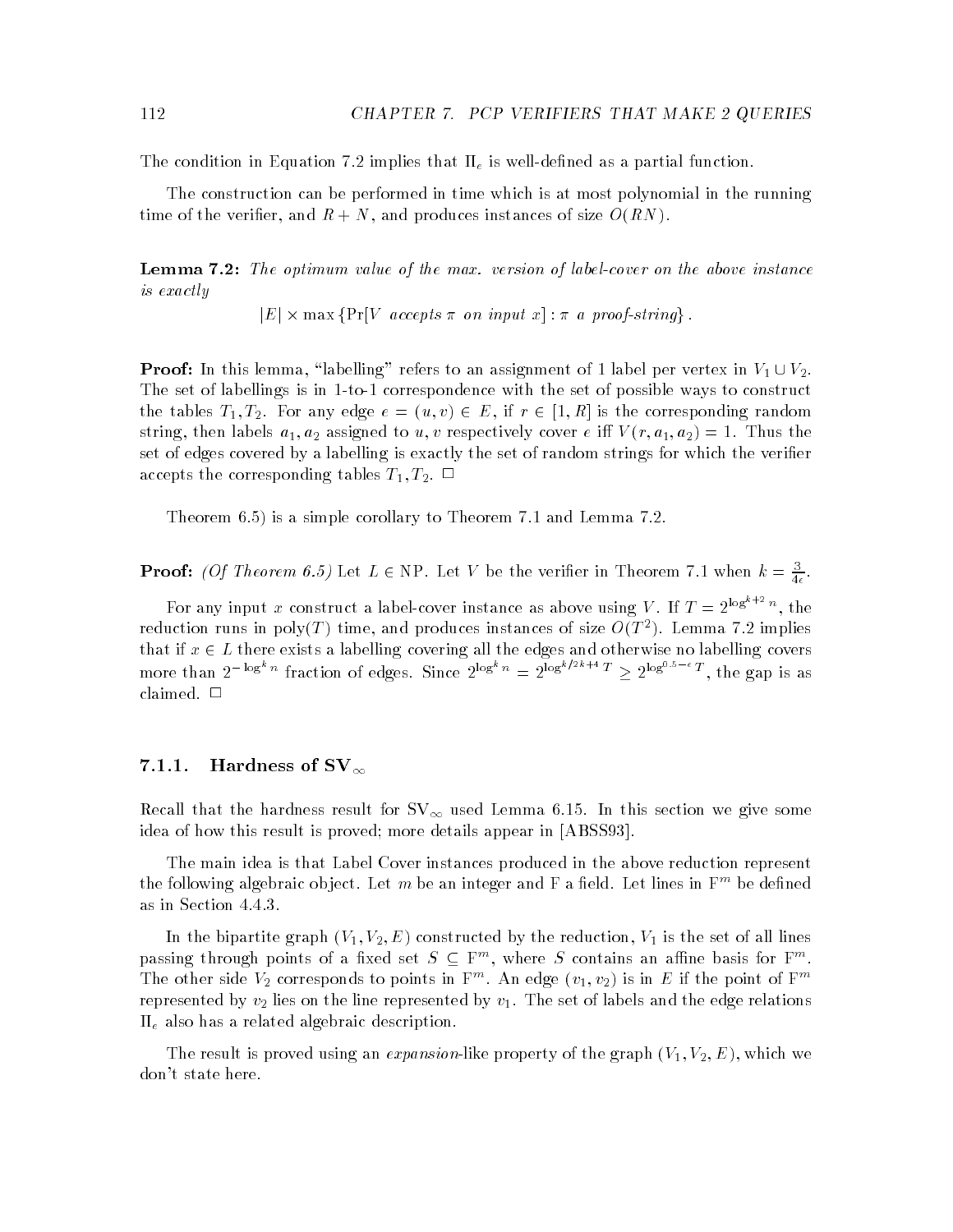#### Unifying Label-Cover and  $MAX-3SAT(13)$

In this section we state a recent result of Ran Raz from  $[Raz94]$ . An immediate consequence is that the inapproximability result for Label Cover can be derived from the inapproximabil ity result for MAX SAT Before this development we knew how to prove the hardness of Label Cover only by using the result in  $[FL92]$  – a result that seemed independent of the PCP Theorem

Raz proves the socalled paral lel repetition conjecture- a longstanding conjecture from the theory of interactive proofs. We describe only the consequence for restricted PCP verifiers.

Let  $V$  be any restricted verifier using alphabet  $\Sigma.$  Let us define  $V\restriction k,$  the  $k\,th\, product\;of$ V, as follows. Verifier  $V\restriction k$  expects tables  $T_1',T_2'$  of size  $|T_1|^k$  and  $|T_2|^k$  respectively, where the set of locations in  $T_1'$  is in 1-to-1 correspondence with the set of all possible k-tuples of locations in  $T_1,$  and table  $T_2'$  bears a similar relation to  $T_2.$  The alphabet of  $V\restriction k$  is  $\Sigma^k.$ Verifier  $V\uparrow k$  performs  $k$  independent runs of  $V,$  except it bunches up the sequence of  $k$ queries to  $T_1$  into a single query to  $T_1^\prime,$  and the sequence of queries to  $T_2$  into a single query to  $T_2$ . It reads the k-tuples of symbols from these locations in  $T_1', T_2',$  and accepts iff all k runs of  $V$  would have accepted.

For any xed input- if there exist tables T- T which V accepts with probability then there clearly exist tables  $(T'_1, T'_2)$  which  $V \uparrow k$  accepts with probability 1.

claim Raz For a given input-of tables terms to meet a celebrate pair of the support of the support of the suppo probability less than p where  $p < 1$ . Then  $V \uparrow k$  will accept every pair of tables  $T_1', T_2'$ with probability less than probability is the probability of the probability of the probability of the probabi  $\overline{\log N}$ , where c is fixed positive constant depending only upon the verifier (and not the input size) and N is the number of strings that V could give as answers.  $\Box$ 

The proof of this claim is very complicated

As an immediate consequence we can improve Theorem 7.1.

**Theorem 7.3:** For all positive increasing functions  $k$  of the input size,

$$
NP \subseteq RPCP(k(n)\log n, k(n), k(n)).
$$

**Proof:** Example 7.1 implies that NP  $\subseteq$  RPCP(log n, 1, 1). Take the  $O(k(n))$ -th product of that verifier. Since the number of possible answers for the original verifier is  $O(1)$  (actually 8), probability of incorrect acceptance becomes  $2^{-ck(n)}$ . Hence NP  $\subseteq$  RPCP( $k(n)$ log n,  $k(n)$ ,  $k(n)$ ).  $\Box$ 

Implications for Label Cover. We saw in Lemma 7.2 that Label Cover captures exactly the combinatorial structure of RPCP verifiers. Raz's result implies that Label-Cover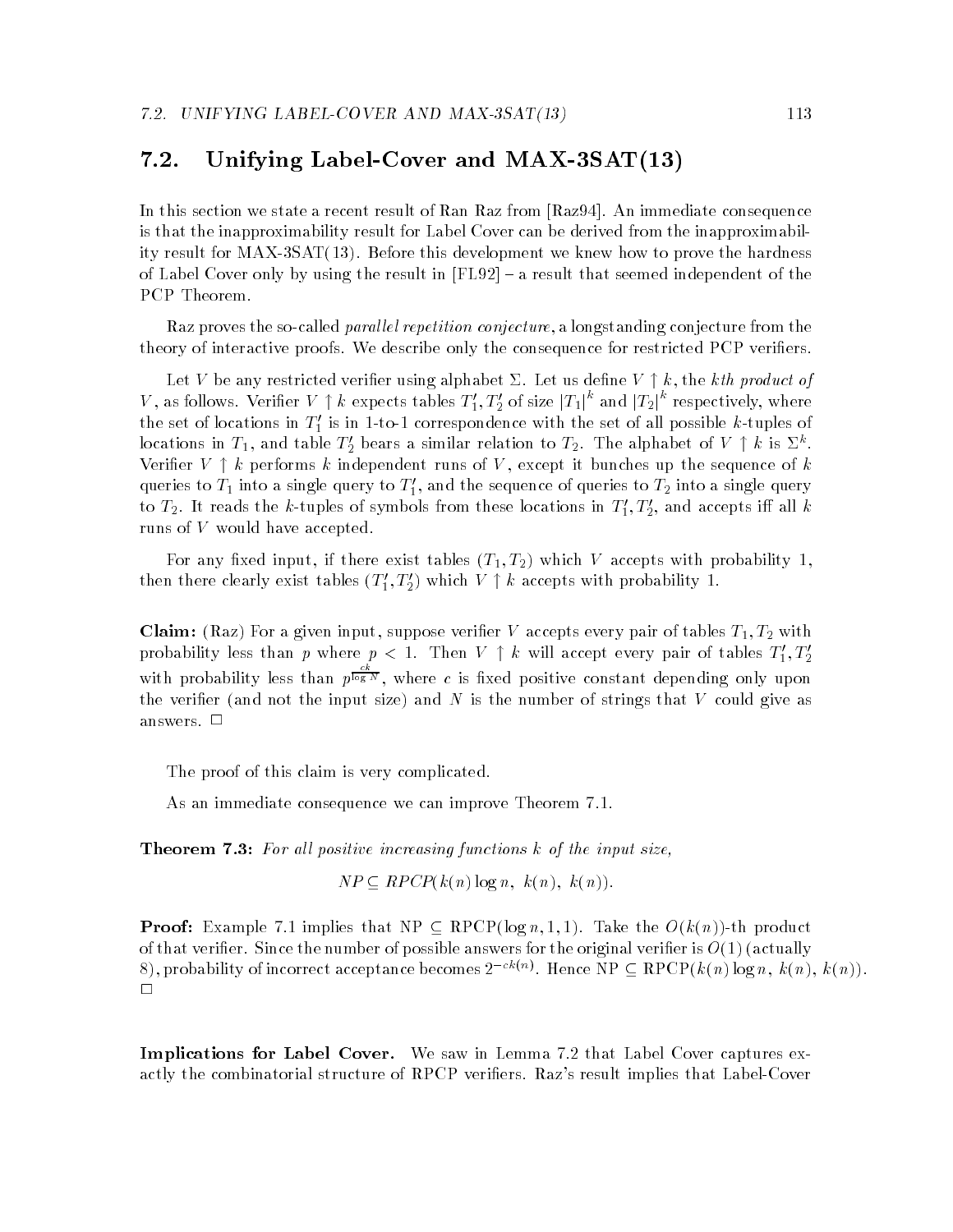$(max.version)$  is self-improvable under the following operation.

Given an instance V-U-V-D-U-V-U-V-D-U-V-U-V-Label Cover max version-label cover max version-label cover the st as follows. The underlying graph is  $(V_1^*, V_2^*, E^*)$  (where  $V_1^*$  denotes cartesian product of the set  $V_1$  with itself k times), and the set of labels is  $[1, N]$ . The set of labels is viewed actually as  $[1, N]$ , the set of  $\kappa$ -tuples of labels. Thus a labelling must now assign a  $\kappa$ -tuple of labels from  $[1, N]$  to vertices in  $V_1^{\kappa} \cup V_2^{\kappa}$ . The new set of edge-functions, denoted  $\mathbb{H}^{\kappa}$ , are denoted as follows Let estimate as follows as follows as  $\alpha$  and  $\alpha$  expected as  $\alpha$ define

$$
\Pi_e^k(a_1^1, a_1^2, \ldots, a_1^k) = (a_2^1, a_2^2, \ldots, a_2^k)
$$

iff the labels satisfy

$$
\forall j \in 1, \ldots, k, \quad \Pi_{e_j}(a_1^j) = a_2^j.
$$

Raz's result implies that if the value of the optimum in original instance is at most  $p$ , then the value of the optimum in the kth product of the instance is  $p^{ck}$ . In other words, so long as the original optimum is some constant less than - the new optimum decreases exponentially as we increase  $k$ .

we also the cover may be already to the maximum maximum and max version that the cover may version that the co shows the hardness of  $(1+\epsilon)$ -approximation. As a consequence of the above result about selfimprovement- this reduction can be modied using the above notion of kth product to give a hardness result for approximation within large factors namely- the hardness result in Theorem  $6.5$ ) as well.

This leaves a tantalizing open problem: Is there a booster-like construction (in the sense of Section  $\sigma$  of tor Label Cover, which can prove that  $n$  -approximation is NP-hard, for some fixed  $\delta > 0$ ? A recent result by Feige and Killian suggests that such boosters do not exist.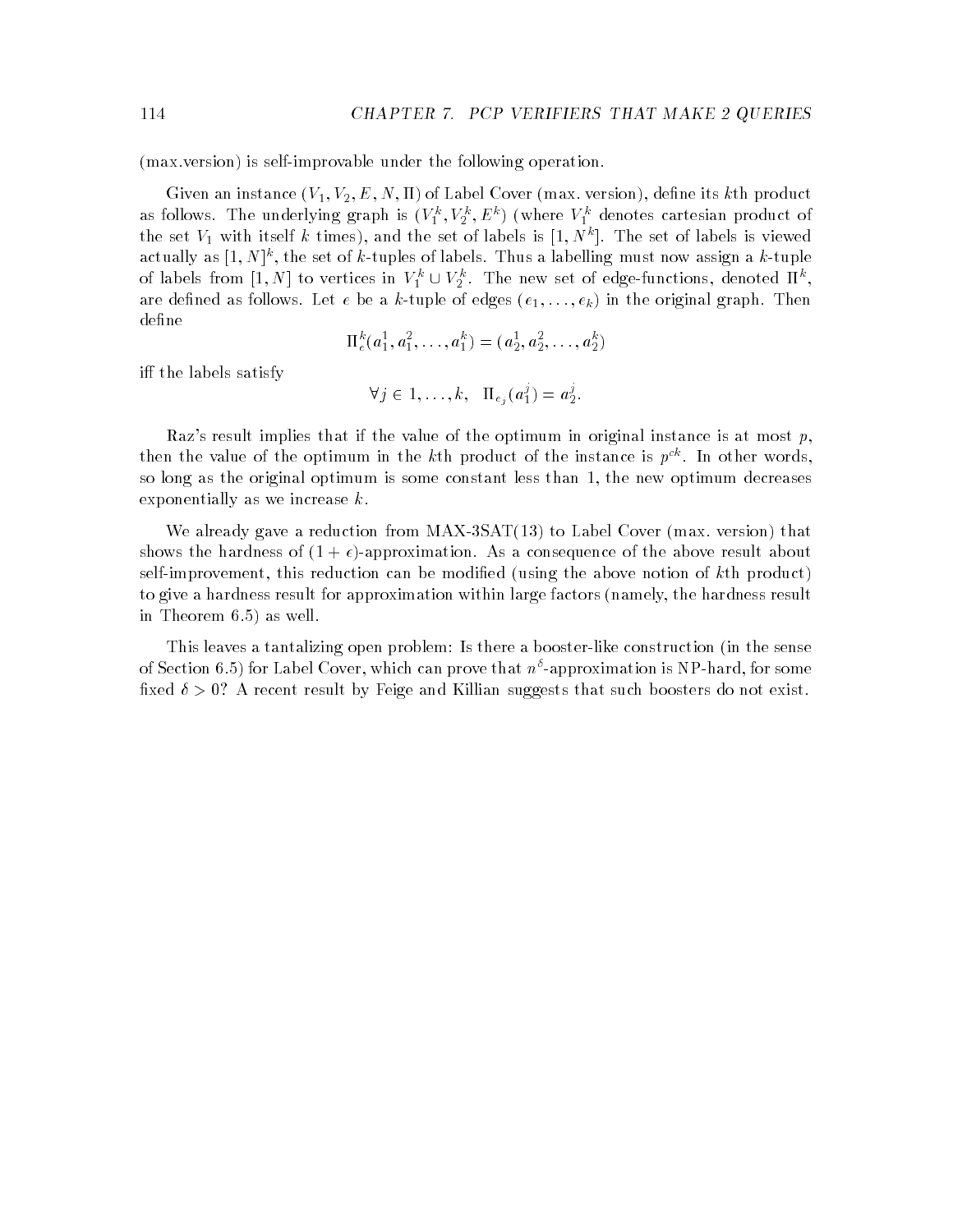### Chapter 8

# Applications of PCP Techniques

The techniques used to prove the PCP Theorem have found other applications besides the hardness of approximations. This chapter surveys some such applications.

Many applications rely upon stronger forms of the PCP Theorem We recall the setting of the PCP theorems then there is the settings the settings that its stronger forms that  $\alpha$ 

The Basic Situation- A probabilistic polynomial time verier needs to decide whether its input x satises a predicate )- where ) is computable in nondeterministic polynomial time. The verifier is given random access to a remote database that purports to show that  $\mathcal{N}$  in a large-database-database-database-database-database-database-database-database-database-database-databasethe number of bits it examines in the database-database-database-database-database-database-database-database-What minimum amounts (as a function of input size  $n$ ) of the two resources does it need, in order that the database have a reasonable chance of convincing it is  $\mathbf{z}^T \mathbf{w} = \mathbf{z}^T \mathbf{w}$ negligible chance otherwise

according to the PCP theorem, upperson the resources are on the resources are  $\alpha$ and O query bits furthermore and the lower bits further-distributed below the lowered and the lowered and the  $([A S 92])$ .) Now we consider modifications of the Basic Situation. The first modification considers the complexity of constructing the database

situation at the model with the input way the international computer of the indicate the input  $\alpha$ icate  $\psi$  is defined to be 1 iff x is satisfiable. Minimize the time required to construct the assuming the database construction is already to database provided with a satisfying the satisfying and ment Also- giveaway to construct the database such that the verier can recover any desired bit of the satisfying assignment as efficiently as possible.

Situation - Similar to the Basic Situation- except that the predicate is computable in nondeterministic time tn- where tn \$polyn Make the verier as ecient as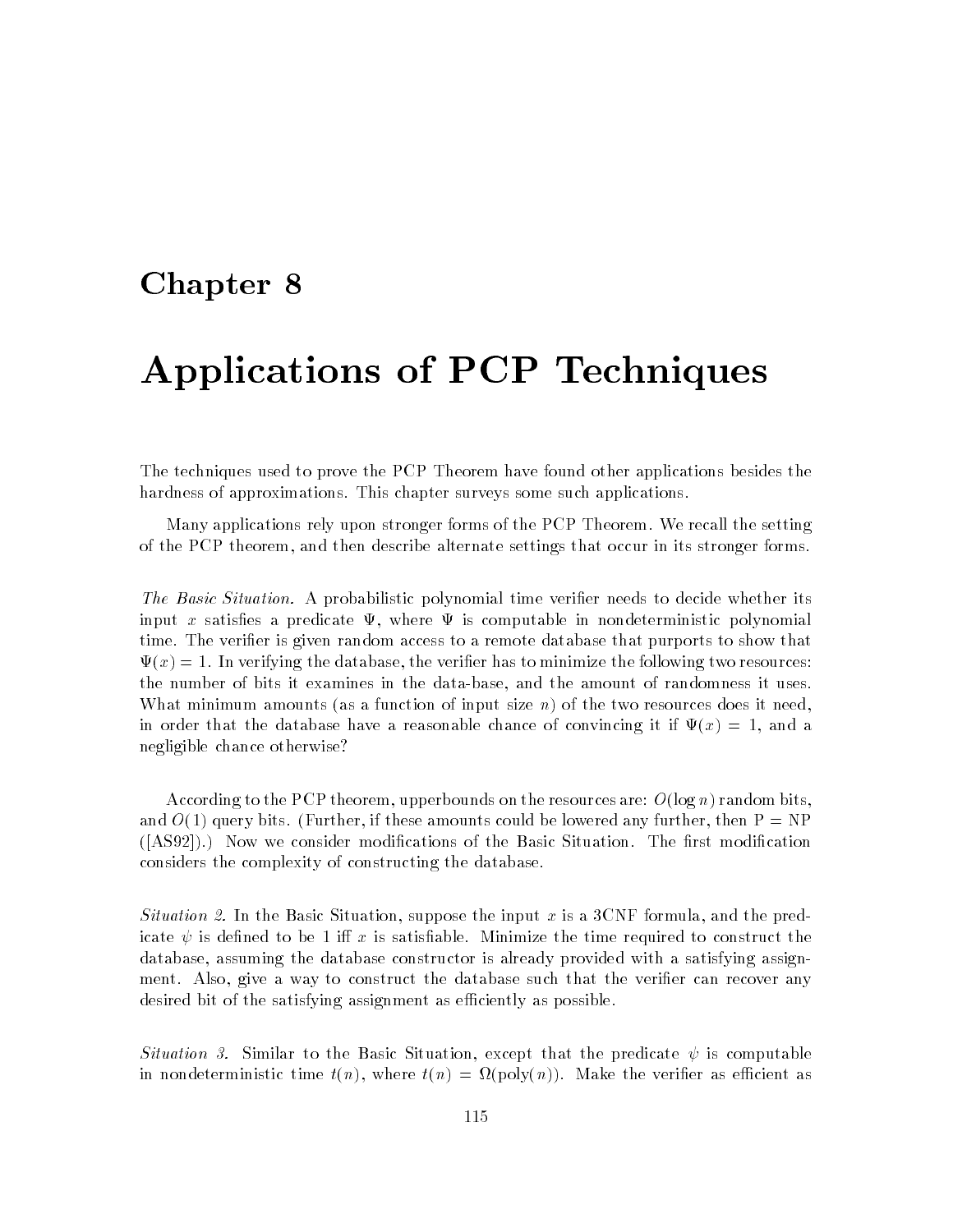possible

#### Strong Forms of the PCP Theorem

We state stronger forms of the PCP Theorem that deal with the above two situations.

**Theorem 8.1 (Strong Form 1):** In Situation 2, the database constructor runs in time polyn- Further it can construct the database in a way such that it contains an encoding of the assignment which the verifier can decode bit of the world a bit of the assignment. requires examining O bits in the database- The decoding algorithm is probabilistic- 

**Proof:** (*Sketch*) Recall the constructive nature of the proof of the PCP Theorem. To obtain a database from a satisfying assignment one needs to construct the polynomial extension of the assignment- and the tables required by the various component procedures Lowdegree the summer that aggregates  $t$  and  $t$  and  $t$  aggregates  $t$  and  $t$  at the procedure that  $t$ descriptions of all these tables shows that they can be constructed in time poly $(n)$ . (Also, the Composition step of Chapter is also quite constructive in nature Hence the rst half of the Theorem is proved

we give an indirect proof of the second half-that the second half-that the verier can be verified that the verier can be verified to the verified that the verified that the verified that the verified that the verified that recover bits of the assignment from such a database A direct proof- using properties of the polynomial extension, is also possible it it here  $\Delta$  . It is also if

Recall that in our construction the database has two parts. The first contains an encoding of the assignment. (The encoding uses polynomial extensions of bit-strings.) The second contains information showing that the assignment satisfies the formula. Now suppose the verifier wants to be convinced that the assignment satisfies a second NP-predicate  $\psi^\prime$ . Then only the second part needs to be changed: the database constructor just adds information showing that the string encoded by the first part also satisfies  $\psi^\prime.$ 

In particular- the following predicate is computable in polynomial time and therefore is an NP-predicate): YES on a string iff the *i*th bit of the string is 1. Denote this predicate by  $\psi_i$ .

The verifier stipulates that the second part of the database contain the following additional information for each bit is easy of the item in the item in the item in the item in the item in the i that the assignment satisfactor is considered that the assignment satisfactor is the assignment satisfactor in  $\mathcal{U}$ negation of  $\psi_i$ .

If the verience the iteration is decode the iteration of the iteration is decode the assignmentof a processed a proof for  $\lambda$  () if  $\lambda$  () are the ithro-ither  $\lambda$  and ith case may be ithered it is a control of  $\lambda$ bit has effectively been recovered.  $\Box$ 

Polishchuk and Spielman ([PS94]) have further strengthened Strong Form 1. They show that the size of the database is just  $O(n^{1+\varepsilon})$ , where n is the running time of the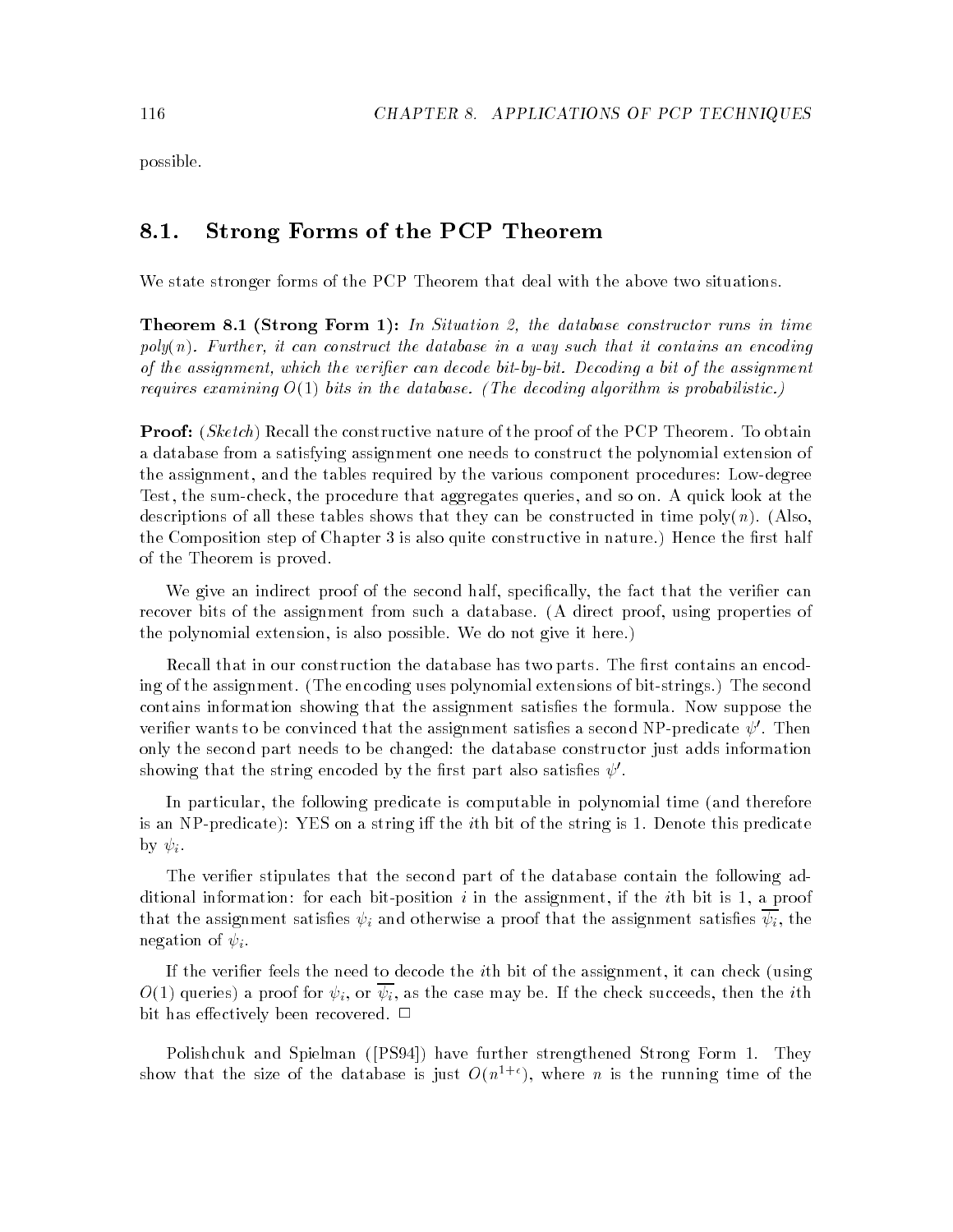nondeterministic computation that computes )- and is any positive constant

<u>state, we state that the met file about Situation</u> Situation

**Theorem 8.2 (Strong Form 2):** ([BFLS91, ALM | 92]) In Suvation 3, the verifier needs O the production is the state of the polynomial time is controlled that is polylogically in which we have the n is the size of the input will showed the database continues to have the decoding property in mentioned in Strong Form  $1$ .

**Proof:** (*Sketch*) First we describe the (trivial) modification to the proof of the PCP Theorem that has all the right properties- except the verier runs in time polytn instead of  $poly(\log t(n) + n).$ 

Using the obvious extension of the Cook Cook Levin theorem, as a reduction from predicate  $\gamma$ which is computable in the international computation of the time that the size of size polytic polytic polytic Then use the verier of the PCP Theorem on such instances of SAT It uses Olog tn random bits-and queries o do bits-and runs in time polytically and runs in time polytically and and

Now we describe how to make the verier run in time polylog tn n First- notice that the verifier of the PCP Theorem uses  $poly(t(n))$  time solely because of Lemma 4.6 (the algebra ic view of  $\mathcal{S}$ time polylog tn to the running time For instance- the technique of aggregating queries Lemma involves two simple algebraic procedures that run in time polyd m- where m- d are respectively the degree of and the number of variables in the polynomial extensions being used as similar statement of the summer statement in all the summer cases-cases-cases-cases-cases-casesand d are poly(log  $t(n)$ ).

To improve Accounts in an idea from the from BFLS Use And In a from BFLS Use Levin Theorem Levin Levin Theorem to reduce the decision problem on input x to an instance of Tiling. The Tiling problem asks for square unit-sized tile to be put on each vertex of a  $K$   $\times$   $K$  grid, such that each tile is one of a set of possible types, and the set of the set of the set of tiles point looks valid the set first line of the grid is already tiled; the final tiling has to extend this.) The size K of the desired tiling is polytn- the number of allowable tiletypes is c- and the number of valid neighborhoods allowed in the tilit tiling is definite is different of all the constants independent of n). Levin's reduction runs in time  $\text{poly}(n + \log t(n))$ . (An aside: Levin's Theorem follows easily from the tableau viewpoint described earlier in Chapter 2.)

modify the verified of Modified in the Within the Time Modified problem instead of the Tili now expects the database to contain a polynomial extension of a valid tiling. Modify the ideas of Lemma 4.6 to produce an algebraic view of the tiling problem. (There is no need  $\lambda_{\rm{L}}$  is a more direct way insteadto write an algebraic formula that represents the set of valid neighborhoods. We don't give further details here

This allows the verifier to run in time poly $(t + \log n)$ .  $\Box$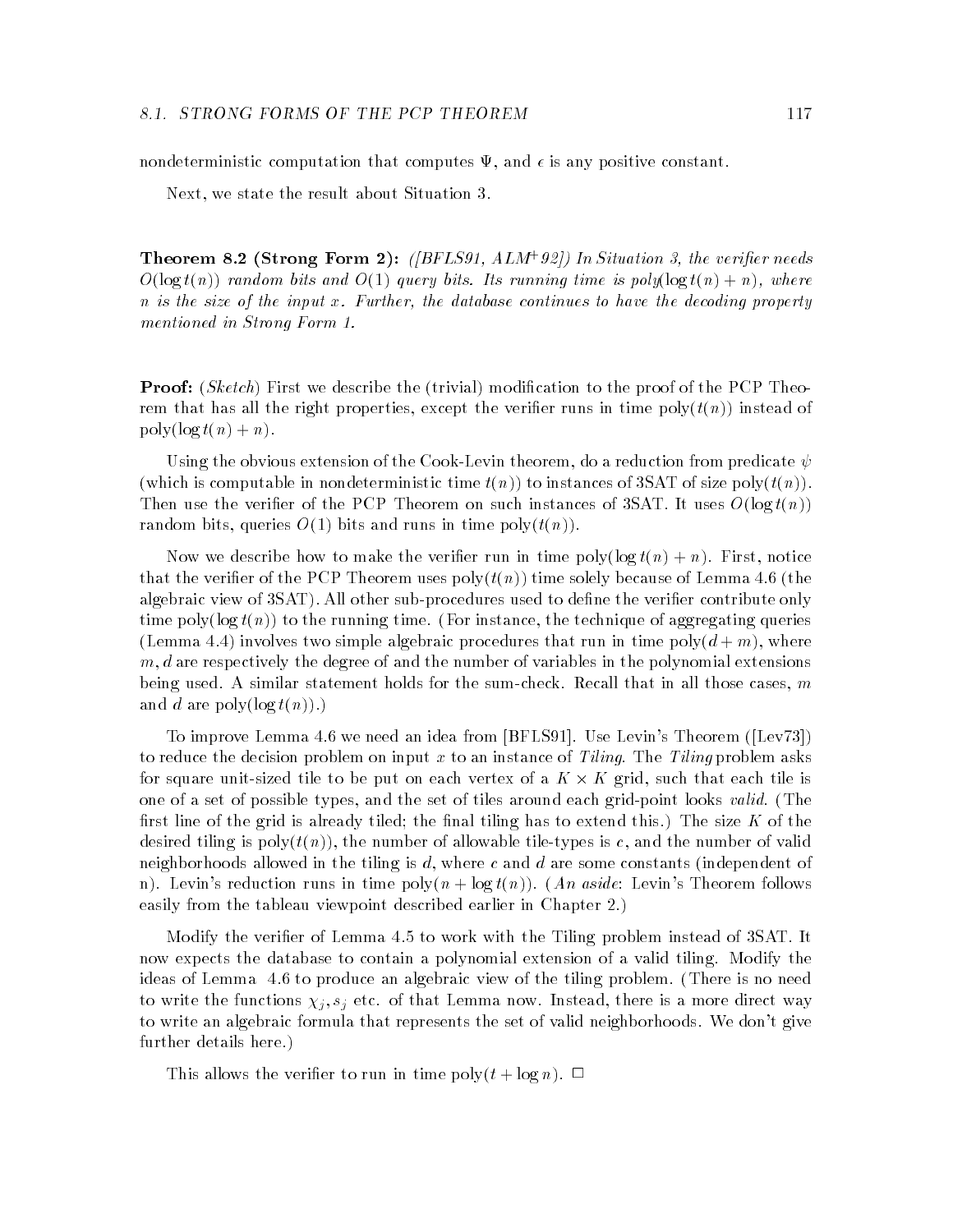Note: This theorem was proved in [BFLS91] in a somewhat weaker form; their verifier required poly( $log t(n)$ ) random bits and as many query bits.

#### The Applications

This section describes various applications of the above Strong Forms

#### $8.2.1.$ Exact Characterization of Nondeterministic Time Classes

This application uses Strong Form 2.

Let Ntime( $t(n)$ ) for  $t(n) > \text{poly}(n)$  denote the set of languages computable in nondeterministic time  $t(n)$ . The following is a restatement of Strong Form 2.

**Theorem 8.3:**  $Ntime(t(n)) = PCP(\log t(n), 1)$   $\forall t(n) \geq poly(n). \Box$ 

this characterization generalizes the result mixtures the result missing in BFL-- and the results of the canon be equivalently stated as Ntime( $Z^{P(S)}(P) = P \cup P(poly(n), poly(n))$ . It also generalizes the work of  $\texttt{BFLS91}, \texttt{FGL\_91} \texttt{ W}$ nose result could be interpreted as saying that Ntime( $\textit{l}(n)$ )  $\subseteq$  PCP(poly(log  $t(n)$ ), poly(log  $t(n)$ )).

#### 8.2.2. Transparent Math Proofs

In this section we show that formal proofs in first order logic can be checked very efficiently by a probabilistic algorithm The algorithm needs to examine only a constant number of bits in the proof. This application of Strong Forms 1 and 2 was suggested by Babai et al.  $([BFLS91]).$ 

We have to restrict ourselves to *reasonable* axiomatic systems over first order logic. These are axiomatic systems for which a Turing Machine can check proofs in polynomial time and any alleged theorem  $\mu$  and any alleged theorem theorem T and a construction proof it and a construction Machine can determine in time  $poly(|T| + |\Pi|)$  whether or not the proof is correct in the system Most popular axiomatic systems for instance- the ZermeloFraenkel axioms are reasonable They involve a constructible set of axioms and induction rules- and checking whether each step of a given proof is deduced correctly from preceding steps involves a simple syntactic check

For a reasonable axiomatic system- let the term proofchecker refer to any Turing Ma chine (probabilistic or deterministic) that can check proofs in that system. The following theorem shows that the proof-checker can be made quite efficient.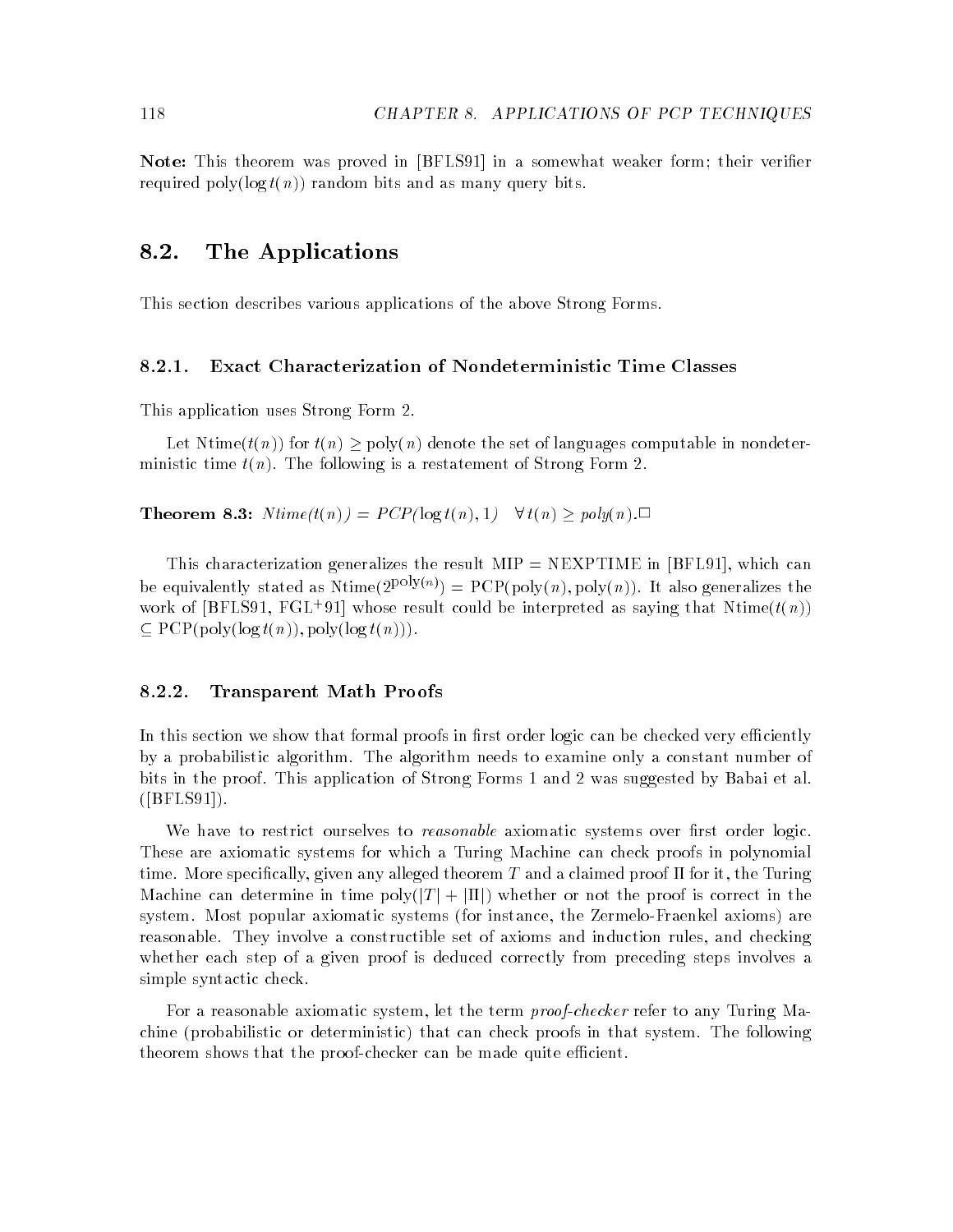**Theorem 8.4:** For any reasonable axiomatic system, there is a probabilistic proof-checker Turing Machine that, given a theorem-candidate T and a proof-candidate  $\Pi$ , runs in time  $poly(|T| + \log |\Pi|)$ , examines only  $O(1)$  bits in the proof, and satisfies the following.

- If theoremcandidate T has a proof in the system of size N then there exists a string of size polynch and that the checker accepts  $\mathcal{A} = \{x_i\}$  and  $\mathcal{B} = \{x_i\}$
- If T has no proofs the checker rejects T with probability at least where is any string whatsover.
- of the following two transformations can be done in polynomial time-  $\vert$  w/ to distingany string  $\Pi$  that is accepted by the verifier with probability at least  $> 1/4$  (in particular,  $(2)$  implies that T in this case must be a theorem) to a proof in the axiomatic system, i.e. the transforming any value and the proof to a proof that is accepted by the c  $checker with probability 1.$

Notes Condition shows a polynomialtime equivalence between provability in the classical sense in the axiomatic system, when provides, for our veries, who we want  $\pi$ our system is that the running time of the verifier grows as a polynomial in the logarithm of the proofsize Also- only a constant number of bits are examined in the proofstring

**Proof:** Use the well-known connection between mathematical proofs and nondeterministic Turing Machines For every reasonable system- by denition there is a nondeterministic Tur ing Machine that accepts the language  $\{(T,n): T$  is a theorem that has a proof of size  $n\}$ . Note the machine guesses a proof of length n- and then checks in polyn time that it is correct Using Theorem - parts and of the theorem statement follow

Further- part a follows from the fact that the database is eciently constructible Part b uses the decoding property mentioned in Strong Forms and Given a database that is accepted with high probability- the verier can decode the original non deterministic guess in this case-bit by bit by bit by bit by bit by bit by bit by bit by bit by bit by bit by bit by bit by bit by bit by bit by bit by bit by bit by bit by bit by bit by bit by bit by bit by bit by bit by

 $\Box$ 

A philosophical problem needs to be pointed out here It may appear that our con struction has simplicated the checking of math proofs-checking our checking our checker needs to examine  $\Gamma$ only O the new check provision in another sense-of the new checker sense-of the new checker sense-of the new ch complexed at least the way we proved the above the checker must write down above the above the ch SAT formula or set of acceptable tile types that expresses an axiomatic system This is not an easy task- and certainly not so for humans

#### 8.2.3. Checking Computations

Strong Form also enables constructions of certicates for all nondeterministic compu tations. The certificate's length is polynomial in the running time of the computation,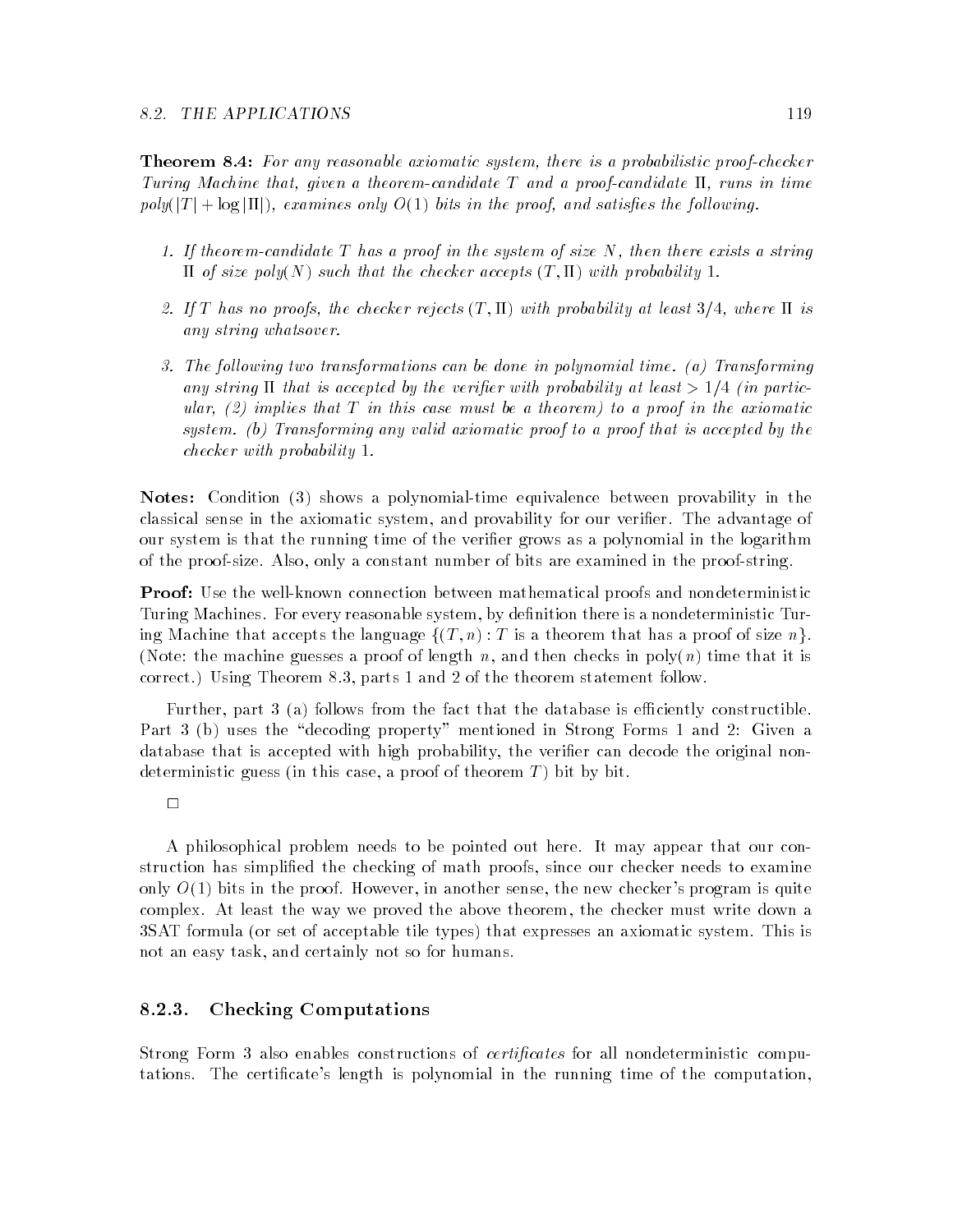and checking it requires examining only  $O(1)$  bits in the certificate. (This application of PCP-type results was also suggested in  $[BFLS91]$ .)

The situation we have in mind is a restatement of Situation Suppose a user has a nondeterministic program  $P$  and an input  $x$ . The user would like to know if the nondeterministic program has an accepting computation on the input

A database constructor with unlimited computational power say- a supercomputer can go through all possible all and an acception program P - quality and accepting branch if one exists- and change it into a database that the verier can check by examining only  $O(1)$  bits in it. This database can therefore be viewed as an (easily checkable) certificate that  $P$  accepts  $x$ .

. The above construction and the above construction also applies to deterministic to deterministic applies to the programs more importantly, in more, cases, a complication cases in program case of replaced by a trivial (but equivalent) nondeterministic program. Hence a certificate that the nondeterministic version accepts is also a certificate for the more complicated deterministic version. We illustrate this point with an example.

**Example 8.1:** Suppose we are given a number N. There is a well-known deterministic algorithm that checks in time  $n^{\mathcal{O}(\log \log n)}$  whether or not N is composite, where  $n = \log N$ . But this algorithm is complicated- and therefore we might have reasons to mistrust any software that claims to implement it

Now consider the following nondeterministic program: Guess a number between 1 and  $N$  , and accept iff it is a nontrivial divisor of  $N$  . This program runs in time  $O(n^+)$  or so and has an accepting branch iff  $N$  is composite.

Hence certificates for the nondeterministic program are much shorter  $-$  and simpler  $$ than those for the deterministic program

, which are not the nondeterministic computation is equivalent and a computation is equivalent in the nonalent to nding a divisor of the number N- which is the celebrated factoring problem The best known algorithms for it run in time  $2^{\sqrt[3]{n}}$ . Hence by insisting that it wants to see only certicates for the nondeterministic program, we certify the task of the task of the task of the task of the c constructor much more difficult.)

A caveat is in order. Our technique does not represent a way to check software. We assumed throughout that software for the nondeterministic program  $P$  is reliable.

#### 8.2.4. Micali's Certificates for VLSI Chips

Micali Mic notes that the above idea of checking computations- since it assumes that software is reliable-processed in the context of context of checking values chips Chips are the designed carefully in other words- they are programmed with reliable software- but the fabrication process might introduce bugs in the hardware Instead of testing the chip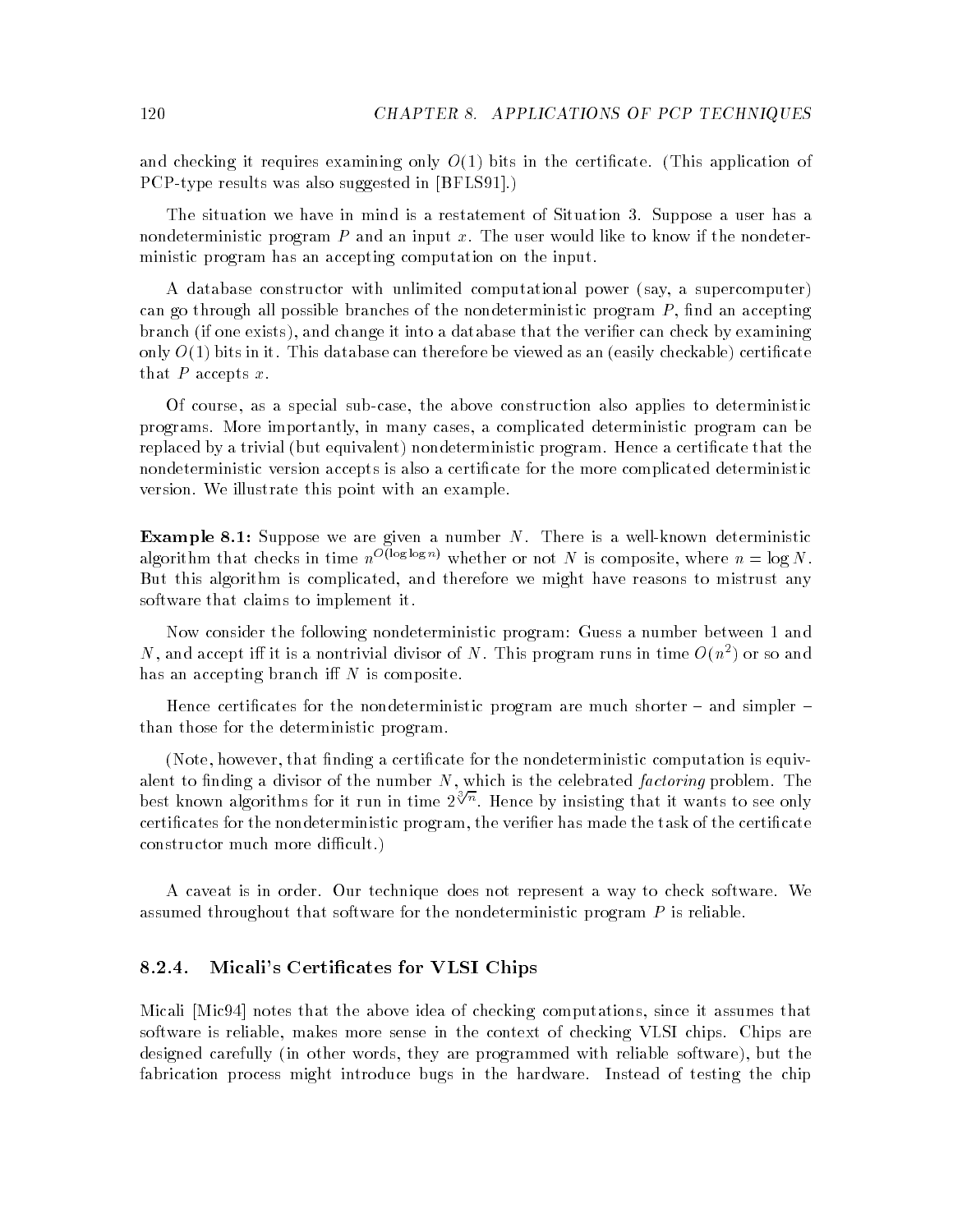exhaustive later that the necessary the necessary that the necessary hardware the chip that it always that it a give us a certificate that its computation was done according to specifications. However, inputoutput from chips is slow- so eciency would be terrible if we use the large certicates described above (since their size polynomial in the running time of the computation). Micali shows how to hash down the certificate to polylogarithmic size in a cryptographic fashion. By "cryptographic hashing" we mean that although it is possible to produce a fraudulent certicates so takes a lot of time which the chip does not to the chip does not the chip of the chip of the chi

Micali s idea works also with the weaker result about checking nondeterministic compu tations that appears in BFLS-C and also-controlled the PCP theorem Also-controlled the PCP theorem Alsopoints out an interesting extension of the class IP. (Section  $2.5$ ).

#### 8.2.5. Characterization of PSPACE (Condon et al.)

Condon- Feigenbaum- Lund and Shor CFLS give a new characterization of PSPACEthe set of languages accepted by machines that run in polynomial space Their result PSPACE RP CDSlog n- uses the Strong Form of the PCP Theorem

 $RPCDS(r(n),1)$  is a class of languages defined using a *debate* between two players,  $\exists$ and  $\forall^+$ , where  $\forall^+$  is just a source of independent random bits. The players alternate in setting down strings of bits on a debatetape- which is checked at the end by a polynomial time veries or redship or regects the verifies the verifies the verifies the verifies tape the verifies the de Language L is in RP CDSrn- if the verier on inputs of size n uses Orn random bits, examines  $O(1)$  bits in the tape, and satisfies: For all inputs in L, there is an  $\exists$  player such that the debate is accepted with probability - all induction and for all the debate in Linux Co is rejected with probability at least  $1/2$  (irrespective of what the  $\exists$  player does).

shamir condon (point significant control condon - ave to motor property conditions in the obtain their improvement by stipulating that the player  $\exists$  write down at the end of the debate a certificate that is an above referred to in Strong Form I, which is a strong form of the verifier would have accepted the debate. Recall that this means that the "certificate" contains an encoding using polynomial extensions of the debate- lots of other tables and so on. Strong Form 1 implies that the verifier can check this certificate by examining only  $O(1)$  bits in it. Only one task remains: how to verify that the debate encoded in such a certicate is the actual debate that to the place In the Latin place In the CFLS when  $\alpha$ Shamir's result) that the verifier only needs to decode  $O(1)$  bits from the encoded debate the decoding requires requires reading  $r$  in the check them according to Strong Form -  $r$ off against the corresponding bits in the actual debate.

Condon et al. use their characterization of PSPACE to show the hardness of approximating some PSPACE-hard problems.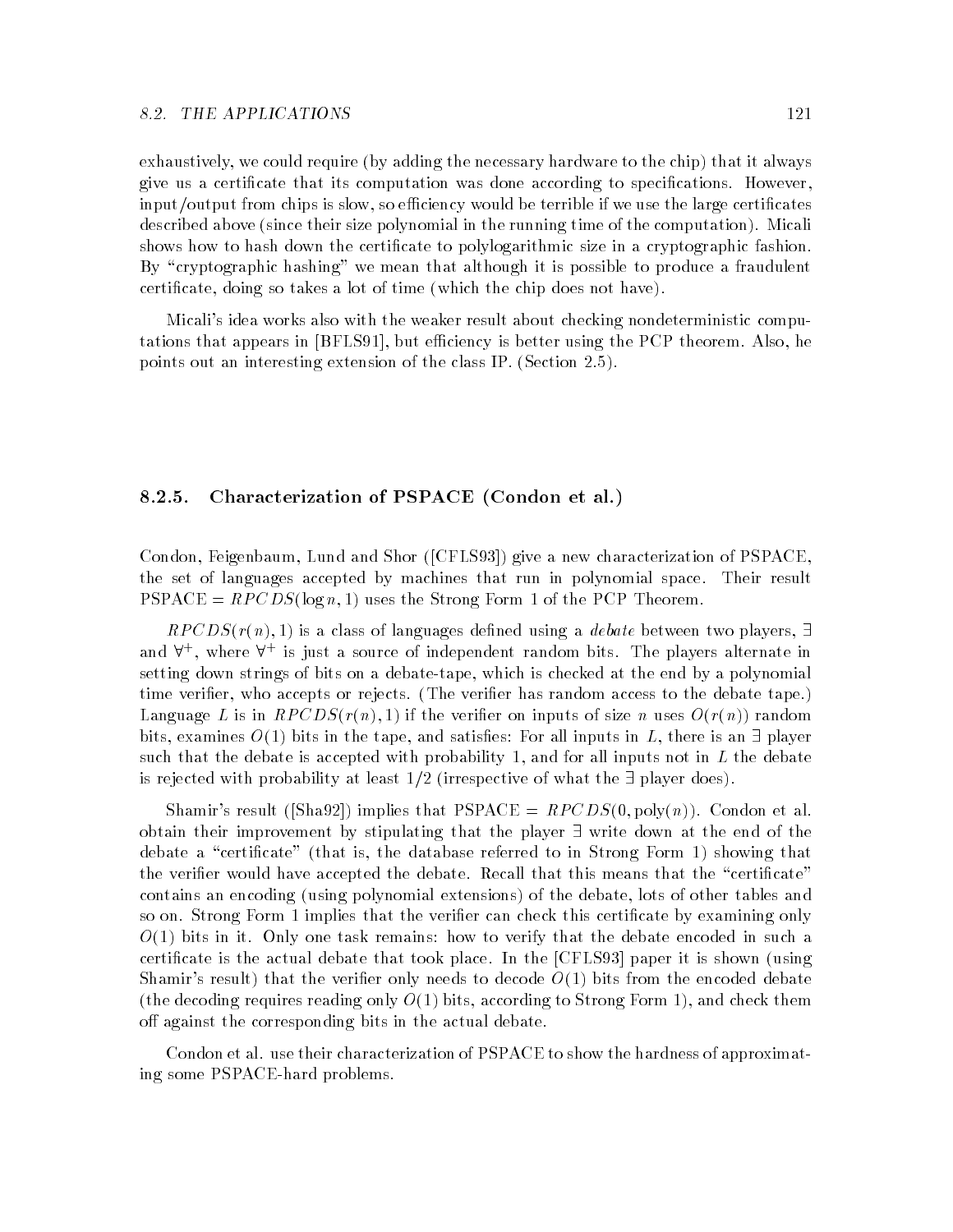#### 8.2.6. Probabilistically Checkable Codes

the alphabet  $\{0,1\}$ .

— **codesce** Probabilistically of Probabilities is a family of codes in the codes in family of codes,  $\mathbf{r}$ with one code for each codeword size-  $\mu$  whose minimum distance  $\mu$  . Hill so codes code codes  $\mu$  indenpendent of the codeword size Further- the family has an associated polynomial time randomized checker Given a word of size n- the checker uses Olog n random bitsexamines o properties are word-word-mand-mand-mand-mand-properties.

- 1. If the word is a codeword then the checker accepts with probability 1.
- $\blacksquare$  . The word is not the checker region of the checker rejects with probability with probability  $\blacksquare$

. Proposition is the existence of the codes in the codes of the codes in the codes in the codes of the codes in in  $\{0,1\}^n$  that contain  $2^{n^c}$  strings.

We can use stronger versions of Denition 
- none of which aect the validity of the previous proposition: the codes have associated coding/decoding algorithms that run in polynomial time; the verifier runs in time poly $(\log n)$  instead of poly $(n)$ ; a probabilistic decoding of any bit in a codeword requires examining only  $\alpha$  and  $\alpha$  bits in the word-bits in the word-bits in the word-bits in the word-bits in the word-bits in the word-bits in the word-bits in the word-bits in the w and so on

We will not prove Proposition 8.1 here. The construction uses techniques from the proof of the PCP Theorem Recall that the proof of the PCP theorem consisted of a sequence of encoding schemes for assignments see Figure for a bird seye view The same sequence of schemes works also for encoding bit-strings.

#### Kilians Communication ecient Zero Knowledge Arguments

We will not attempt to give an exact definition of zero-knowledge arguments here. Roughly speaking- the situation involves two parties both of whom run in probabilistic polynomial time and a satificant organisation of the party measurement to the formula-satification of the formulawants to convince the other of this fact in such a way that the other party does not learn even a single bit in the satisfying assignment

Protocols for doing this are known- but they require too much communication between the parties. Kilian ([Kil 92]) shows how to reduce the communication requirement. His idea is to down-the cryptographic fashion-checkable database of the controller checkable database of the checkable da Strong Form 1. (Recall that Micali's idea is similar.)

He needs something more than the Strong Form - specically- the fact proved in  $|{\rm Bf\, L}$ 591, P594 $|$ ) that the database given by Strong Form 1 has size  $n^{++}$ , where n is the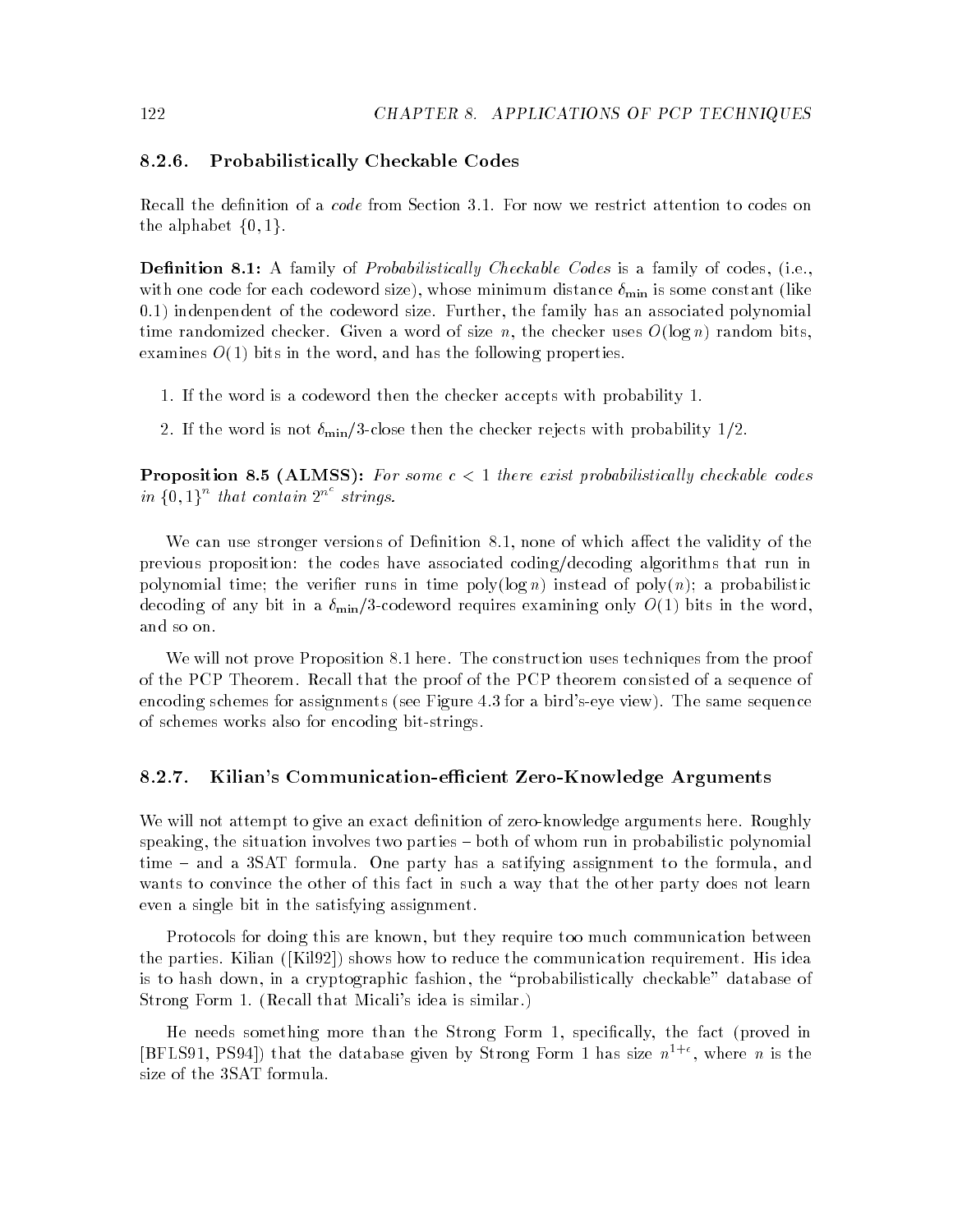The class APX contains optimization problems which can be approximated within some constant factor in polynomial time. An open question posed in  $[PY91]$  was: is APX contained in MAX-SNP? The answer turns out to depend upon how MAX-SNP is defined. It appears that the definition intended in  $[PY91]$  (although never stated explicitly thus) was that every problem that has an approximationpreserving reduction to MAX SAT should be considered to be in MAXS with this denimity and this denimity with the polynomial  $\mathcal{L}^{\text{max}}$ The proof is not too difficult: the PCP Theorem can be used to give a reduction from any APX problem to MAX problem to MAX problem to MAX problem to MAX problem to MAX problem to MAX problem to MAX p

#### 8.2.9. The Hardness of finding Small Cliques

Given a graph of size n- how hard is it to determine whether or not it has a clique of size [log n]? The trivial algorithm based upon exhaustive search takes  $O(n^{\log n})$  time. Does a polynomial time algorithm exist

This question was raised in PY a- and is also related to the study of xed parameter intractability ( $[DF95]$ ).

Recently- Feige and Killian FKa related this question to another question about traditional complexity classes They show that if a polynomial time algorithm exists- $Ntime(t(n)) \subseteq Dtime(2^{t(n)-\epsilon})$  for some small positive constant  $\epsilon$ .

They use the version of Strong Form 1 due to [PS94] (see the note following Strong Form Their idea is to do a reduction to clique using this strong form- and then apply a booster-like construction as in Section 6.5.

Note: Noam Nisan has since shown the same result without using the PCP Theorem.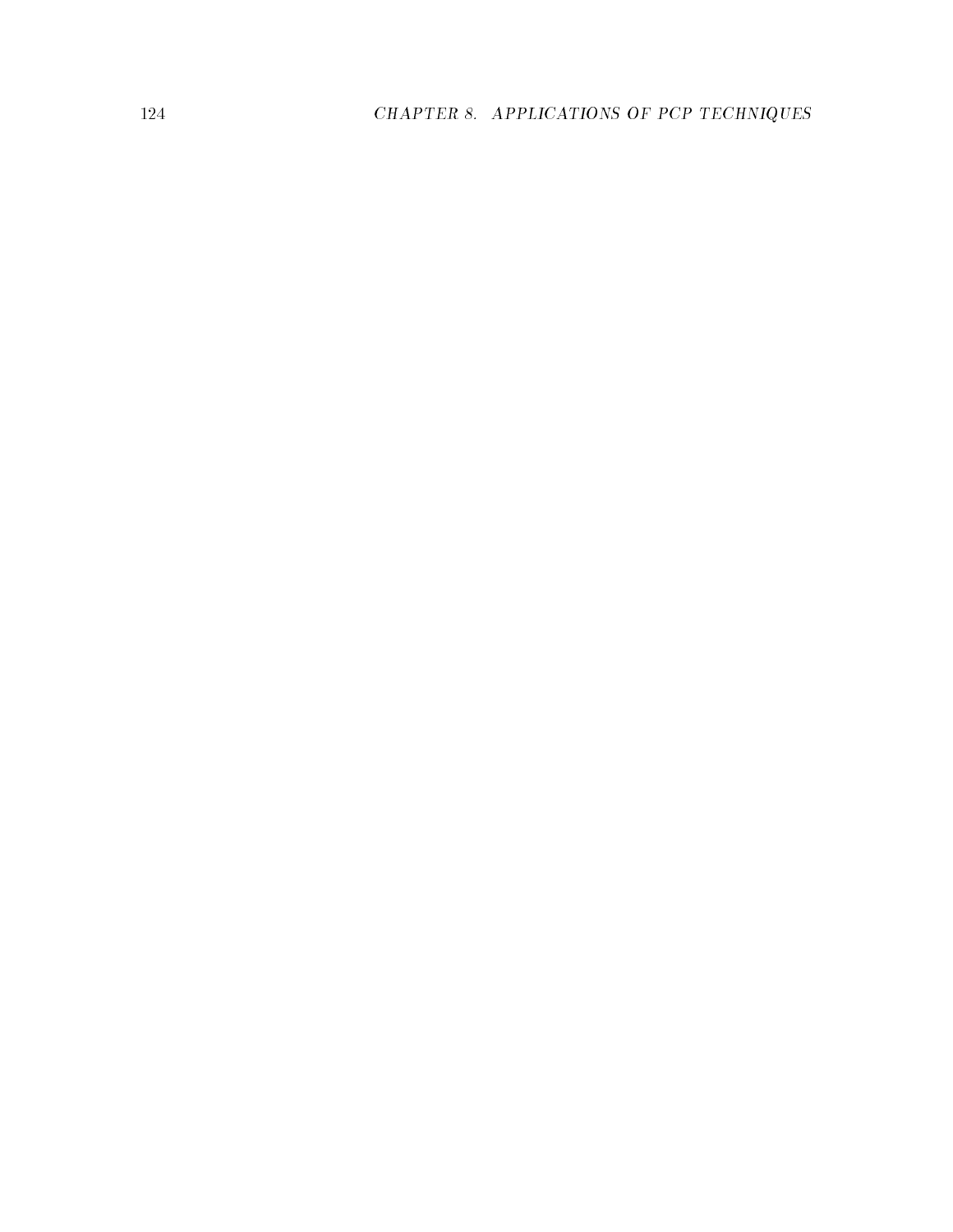### Chapter 9

# Open Problems

We list two types of open problems The rst type- contained in Section - concern the hardness of approximation The second type- in Section - concern PCP techniques <u>the latter term is an umbrelland term for ideas like programme the ideas is the ideas for  $\Delta t$ </u> random selfreducibility- and algebraic properties of polynomials in other words- the in gredients of the new results in complexity theory

Finally-section  $\mathbb{R}^n$  . Section  $\mathbb{R}^n$  the following open problem problem problem  $\mathbb{R}^n$ have a simpler proof?

### Hardness of Approximations

. There are two many is the internal method of the inapproximating problems for problems for the individual of which there is not there were a this is not prove the compact  $\sim$  to improve existing  $\sim$  the model  $\sim$ 

#### Proving hardness where no results exist

Despite great progress on proving hardness results for problems like clique- chromatic num ber, ber-en-ber, bron, beenhouse were similar the following problems.

Shortest Lattice Vector: Given an integer lattice  $\{\sum_i \alpha_i \hat{b}_i:$  $\hat{b}_i: \alpha_i \in \mathbf{Z} \big\}, \text{ the }$ -the problem is the problem is to be problem in the problem in the problem is to be a set of the problem in the problem in the problem in the problem in the problem in the problem in the problem in the problem in the probl nd a nonzero lattice vector whose  $\cdot$  is the smallest section is  $\cdot$  is the smallest section  $\cdot$  is open. even whether exact optimization is NP-complete. The best factor of approximation currently achievable in polynomial time is  $2^{O(n/\log n)}$  ([Sch85]). The best inapproximability result says that the version of the problem using the  $\ell_{\infty}$  norm is almost-NP-hard upto a factor  $2^{\log^{n-1} n}$  ([ABSS93], also Section 6.4). Improving the  $\ell_{\infty}$  result to a factor of  $\sqrt{n}$  will prove hardness of the  $\ell_2$  version as well, since the optima in the two norms are related by a factor of  $\sqrt{n}$ .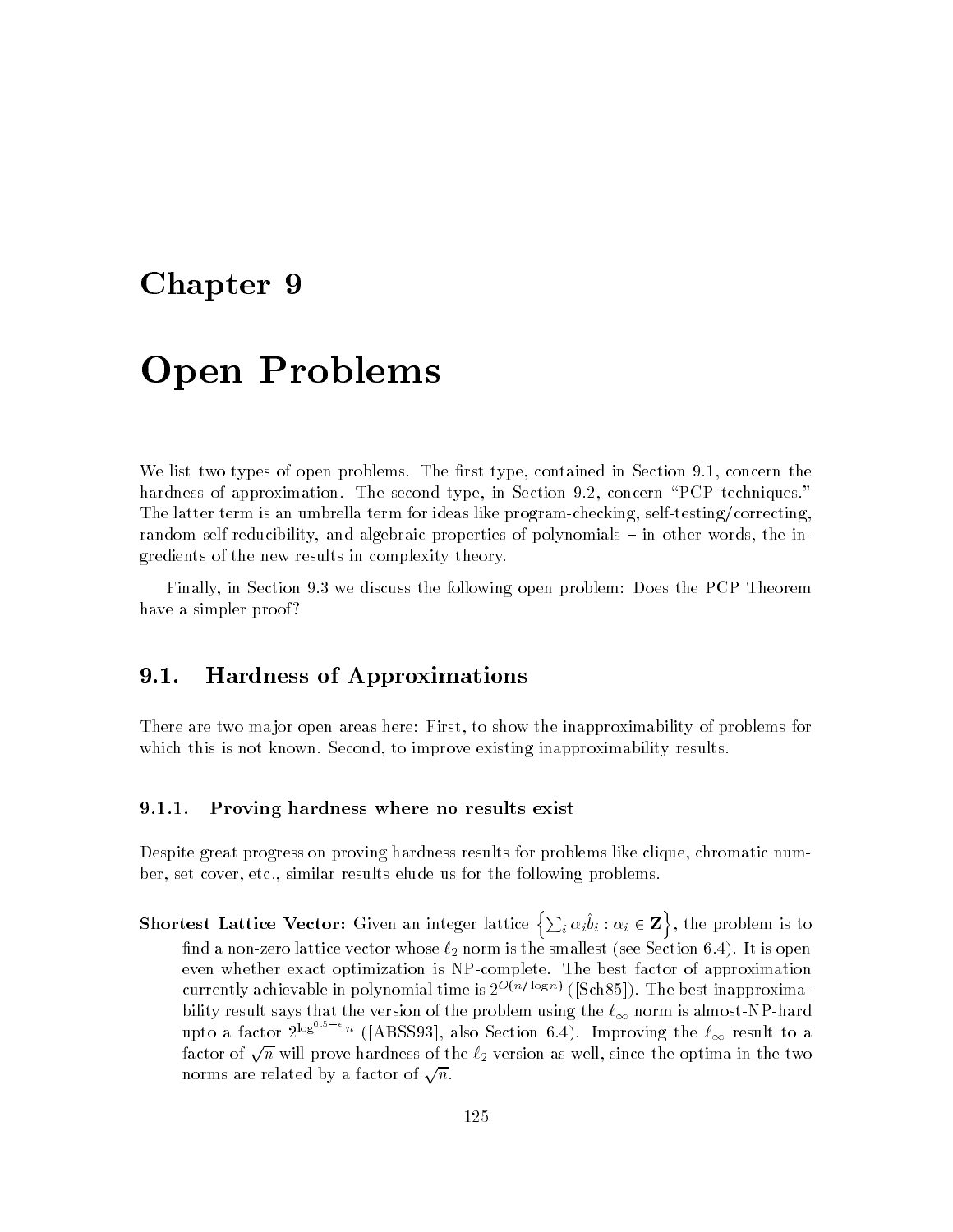The rigid structure of the lattice makes it difficult to come up with reductions. The geometric arguments used in the  $\ell_{\infty}$  result may provide a hint on how to proceed.

**Euclidean TSP.** This is the version of the Travelling Salesman Problem where points lie in a Euclidean space. Exact optimization is NP-hard even when all points lie in a plane GGJ- Pap The best factor of approximation currently achievable in polynomial time is  $j = \{1, 2, \ldots, r\}$  , we suppose the second second computer  $r$  is the second of  $r$ however that Metric TSP-space is a possible that Metric TSP-space is a possible space is a possible space is a non Euclidean metric space-en-based and the metric space-en-based and the so as a consequence of the so as a co Theorem - not not define the production is not all the set of the set of the set of the set of the set of the s

The NP-hardness of exact optimization in the Euclidean case is proved using the NP-completeness of planar-SAT. But MAX-SAT restricted to planar instances has a polynomial time approximation scheme AKM-1, planaries of  $\mu$  which is also one of planaries of plan SAT in proving hardness of approximation

Instances of SAT produced by the current proof of the PCP theorem represent high dimensional observation involving the points and lines of a log namely-dimensional  $\mathcal{A}$ dimensional space see chapter - and also Lemma It seems dicult to do reductions from these to planar TSP- but perhaps a reduction is possible to higher dimensional TSP

Edge deletion type problems This group of problems- proposed by Yannakakis Yan constant in the following form- form- form- form- form- form- form- form- form- form- form- form- form- formthat is closed under edge-deletion (for example "disconnectedness"): Remove the minimum possible number of edges so that the remaining graph satisfies  $T$ .

The following are two well-known examples: Graph bisection  $(T =$  there is a set of connected components which together include exactly n vertices- and Minimum feedback Arc Set  $(T = \text{acyclicity}).$ 

A series of papers starting with  $($ [LR88]) use flow techniques to approximate many edgedeletion problems within factors like log n- or polylog n For graph bisectionthe approximate solution produces not an exact bisection-  $\mathcal{L}_{\mathcal{D}}$ vertex set

No good hardness results are known; in many cases (like graph bisection) not even MAX-SNP-hardness is known. The following clean problem seems to be a good candidate to prove hard to approximate Given an instance of MAXSAT- delete the smallest number of clauses so as to make it satisfiable. (To see why this fits the edgedeletion framework-framework-framework-framework-framework-framework-framework-framework-framework-framework-framework-framework-framework-framework-framework-framework-framework-framework-framework-framework-framework-fra to Karro and the Karro and the Karro and the  $\mathbf{r}$ 

#### $9.1.2.$ Improving existing hardness results

There are two ways to improve existing hardness results  $\mathbf{F}$  is the result on  $\mathbf{F}$ the assumption  $P \neq NP$  (many results are currently based upon stronger assumptions).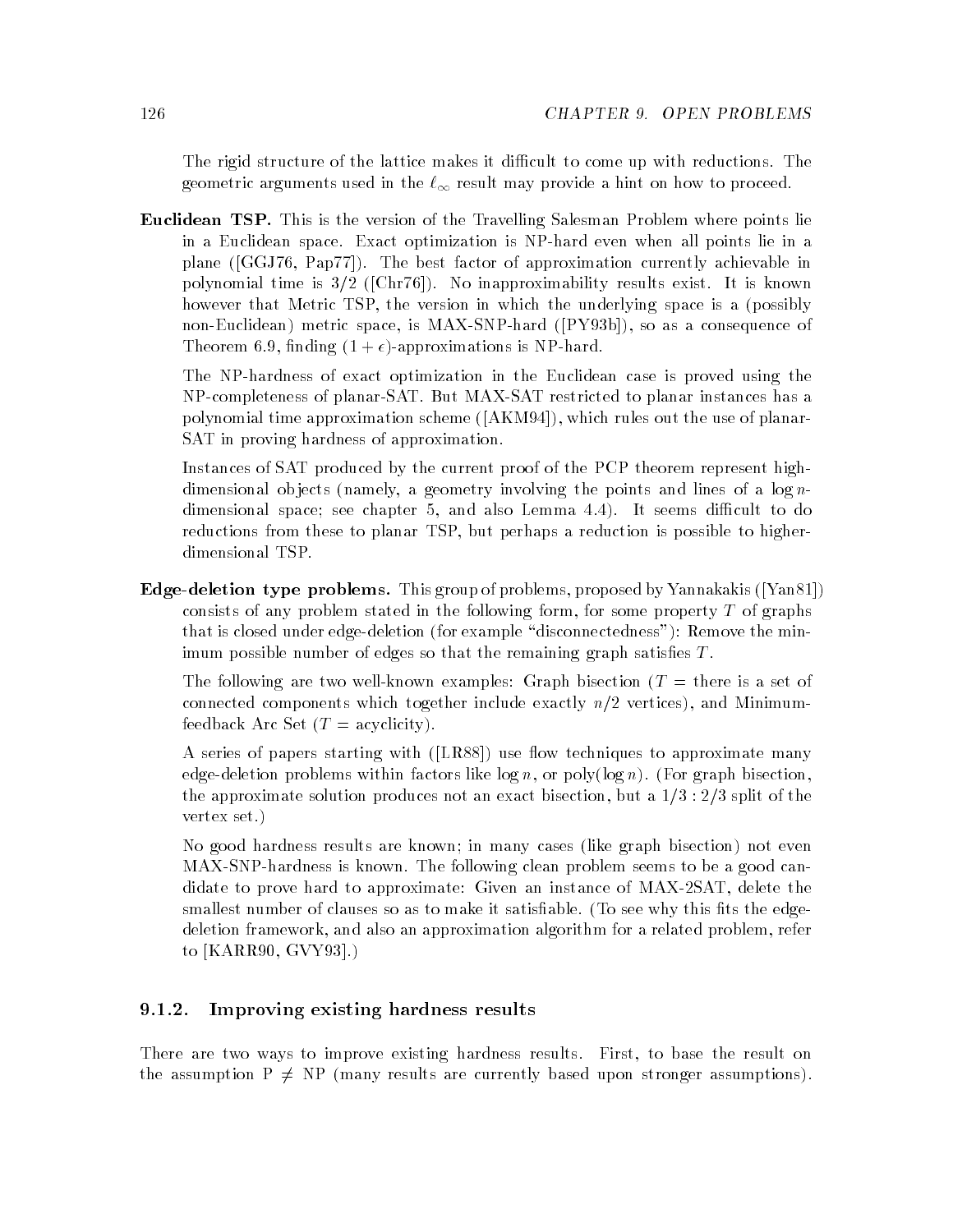second-condect is that approximation with any  $\Delta$  is also that is also hard Formula For most problems is there is a large gap between those factors of approximation in the second state of and those  $\alpha$ achievable in polynomial time

#### Basing results on P - NP

One shortcoming of many existing hardness results is that they are based upon complexity assumptions stronger than "P  $\neq$  NP." This was also originally the case with the clique problem (  $\left[{\rm{r}}\,{\rm{G}}{\rm{L}}\right]$   $\left\{ 91\right\}$  , but as a result of (  $\left[{\rm{A}}\,{\rm{S}}\,{\rm{S}}{\rm{Z}}\right]$  ) we are now able to base that hardnes result  $\left\{ 1\right\}$ upon  $P \neq NP$ . So there is hope that the same may be possible with other problems.

The reason for resorting to strong complexity assumptions is that many hardness results involve reductions from Label Cover (for a definition see Chapter  $6$ ). Approximating Label Cover upto a factor of  $2^{\log^{n} n}$  is is known to be only almostNPhard-Approximating with  $\mathcal{A}$  and  $\mathcal{A}$  is NPhard-Label factors is NPhard-Label from Label from Label from Label from Label from Label from Label from Label from Label from Label from Label from Label from Label from Lab Cover also prove almostNPhardness of large factor approximation On the other hand- a proof that  $n^{\epsilon}$ -approximation to Label Cover is NP-hard (for instance) would immediately make Label Cover much more useful as a canonical problem. One way to prove such a result is to prove the following conjecture (for a definition of RPCP see Definition  $7.2$ ).

Conjecture 9.1: For all  $k \leq O(\log n)$ 

$$
NP \subseteq RPCP(\log n, k, k).
$$

 $\Box$ 

I ne conjecture is true for the case  $\kappa = O(1)$  (if N94b)). In general, if conjecture 9.1 holds for any given  $\kappa$ , then approximating Label Cover within a factor  $Z^*$  is NP-hard.

#### Approximation Problems for which Conjecture 9.1 implies NP-hardness.

- 1. Set-Cover upto a factor  $O(\log n)$ . For this result it suffices that the conjecture be true for k Olog log nLY- or even that the conjecture be true with O tables instead of just BGLR
- Lattice and other Problems An entire group of problems involving lattices- systems of finear equations and inequalities) from section  $0.4$ , upto a factor of  $n$  for some small  $\epsilon$ .
- 3. Vertex Deletion problems. An entire family of problems, upto a factor of  $n$  ([EY95]).

 $^1$ A very recent result by Feige and Killian suggests that the conjecture is hard to prove.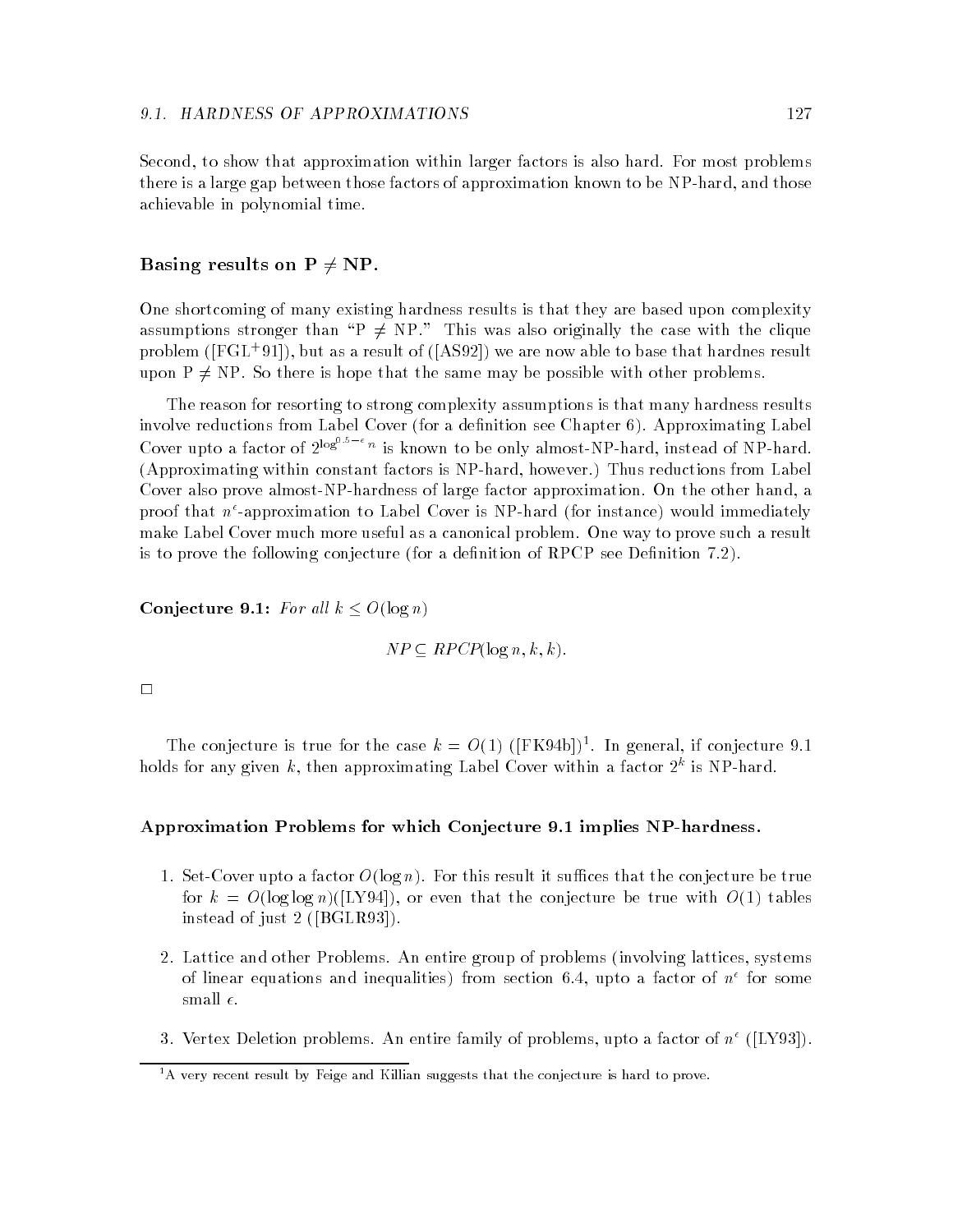In addition- the longest path problem is currently known to be NPhard to approximate within any constant factor. Assuming  $SAT$  cannot be solved in subexponential time the factor can be pushed up to  $2^{\log^2}$   $\in$  " ([KMR93]). It is not clear how to base the second result on P  $\neq$  NP, even if conjecture 9.1 is true, since the known reduction (from MAX-3SAT(4))  $$ inherently blows up the size of the instance beyond any polynomial. (See also the note in Section 6.5.)

#### Improving the Factors

The other way to improve known hardness results would be to prove that approximation is hard even for larger factors. The following is a list of some of the significant problems.

- Clique and Independent Set. Assuming NP problems cannot be solved probabilistically in subexponential time,  $\sqrt[4]{n}$ -approximation to Clique and Independent Set is impossible in polynomial time  $([B S 94])$ . The best polynomial-time algorithms achieve a factor  $n/poly(\log n)$ . Can we prove hardness for a factor  $n^{1-\epsilon}$ ?
- Chromatic Number. (i) The discussion from independent set applies to chromatic num- $\mathbf{f}$ we can color it in polynomial time? The best algorithms use  $n^{0.25}$  colors ([KMS94]). The best hardness result says that at least 5 colors are needed if  $P \neq NP$  ([KLS93]). Can a be improved to  $n$  , for some small enough  $\epsilon$ , as many believe: A result by  $\mathcal{C}$  and if coloring that if coloring  $\mathcal{C}$  is hard-definition is hard-definition is hard-definition is hard-definition in  $\mathcal{C}$ then approximating Clique within a factor  $n^{1-\sigma}$  is hard, where  $\delta$  is an arbitrarily small positive constant. (A relevant fact here  $-$  which Blum also uses in his result  $-$  is that chromatic number is self-in the selfime in LV and the self-in LV  $\vert\cdot\vert$
- Classic MAX SNP hard problems These include vertex cover- TSP with triangle in equality-polynomial time algorithms are polynomial time algorithms achieve approximation and algorithms achiev  $\frac{1}{2}$  and  $\frac{1}{2}$  and  $\frac{1}{2}$  ,  $\frac{1}{2}$  ,  $\frac{1}{2}$  , the controllerge only know that  $\frac{1}{2}$  ,  $\frac{1}{2}$  , approximations are hard for  $\epsilon \approx 0.01$ . Can the hardness result be improved? A surprising development in this area is the result of Goemans and Williamson GW- where it is shown that maxsa maxsar maxsara oo millaa andara maxsara maxsara paramementa maxsara maxsara m approximation and approximation algorithms respectively- can be approximated

#### Obtaining Logical Insight into Approximation Problems  $9.1.3.$

In Section 6.6 we gave a survey of known inapproximability results. Problems seem to fall into four main classes- according to the factor of approximation which is provably hard to achieve in polynomial time

Why do problems fall into these four classes? Is there a method (at least at an intuitive level for recognizing- for a given problem- which of these classes it falls in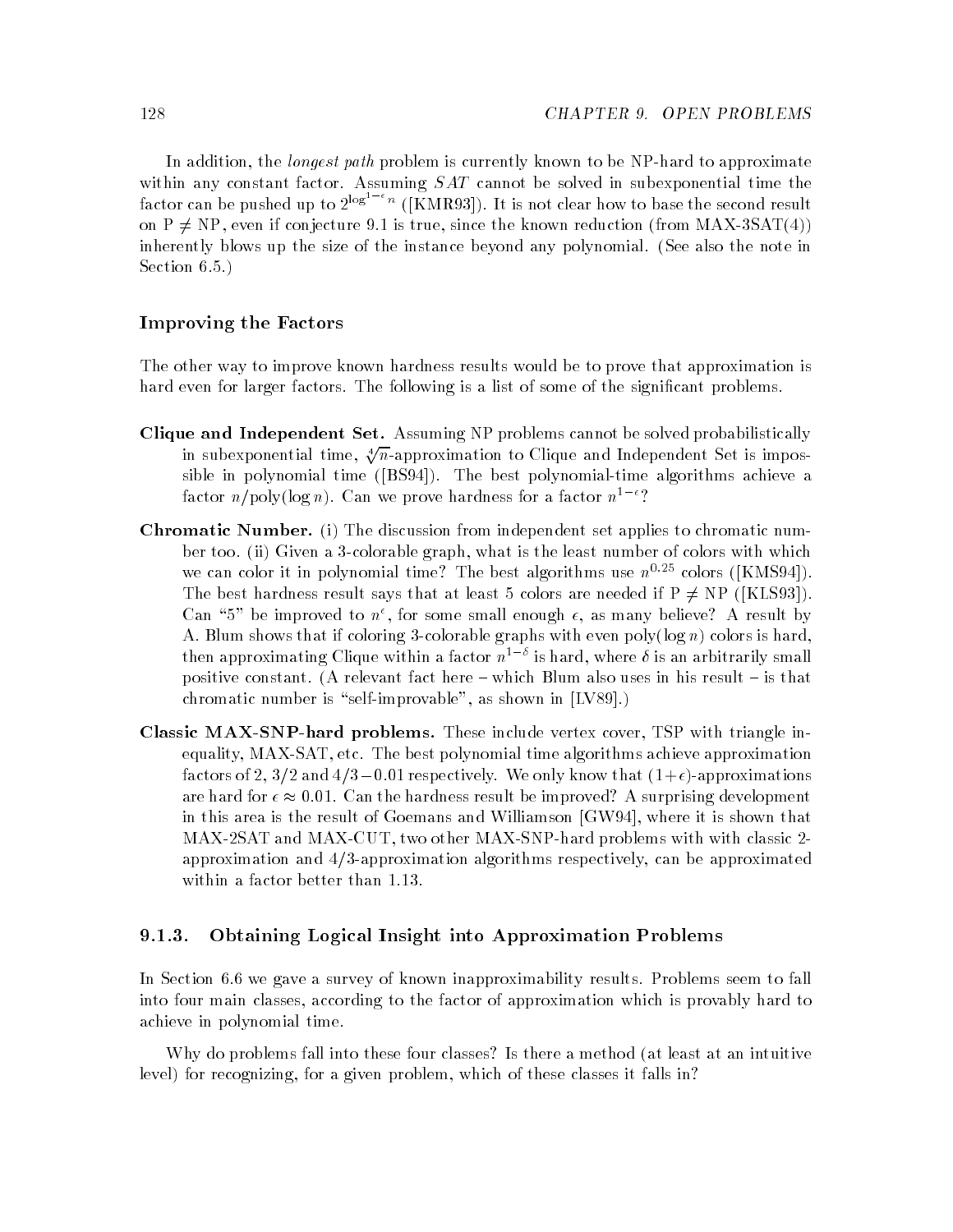No satisfactory answers to such questions are known any class except the first. (Recall that this class contains only MAX-SNP-hard problems.)

Further- the edgedeletion problems seem to form a class of their own It would be nice to nd a complete problems in this class- in other words- a problem whose inapproximability implies the inapproximability of the entire class

### Open Problems connected with PCP techniques

- The class PCPrn- rn for r olog n The class PCPolog n- olog n is contained in NP , but does not cotain any NP-complete problems if  $P \neq NP$  ([AS92]). A result in FGL shows how to reduce the question of membership in a language in  $P \cup P(T(n), T(n))$  to an instance of Clique of size  $2^{O(V(N))}$ . So the membership problem seems to involve minism it is non-treatment pyramidial pyramidial in the interest of the it is an exact the i characterization lurking there
- size of the proof in the proof is the PCP theorem, when is the minimum size of the minimum proof needed for SAT formulae of size n In our proofs we were sloppy with the numbers, but the best size that achievable is  $n^{-1}$  (  $\beta$ ud92]). A tighter construction (TS94) achieves size  $n^{++}$ . Can we achieve size  $n$  poly(log  $n$ ): The size is important for cryptographic applications  $[Ki192]$ .
- Size of probabilistically checkable codes. These codes were defined in Section 8.2.6.  $\mathcal{L}$  and best constant  $\{ \mathcal{L} \}$  and  $\{ \mathcal{L} \}$  are constant minimum distance says from  $\{ \mathcal{L} \}$  ,  $\{ \mathcal{L} \}$ 0.01) and encodes n bits with  $n^{1+\epsilon}$  bits. Can the size of the encoding be reduced to n polytog n-1, still-stille still, is only if the size would be a size would be a size would be only the size if we didn't impose the probabilistic checkability condition  $[MST7]$ ).
- Improving the low-degree test. Does the low-degree test work even for high error rates? In other words- is Theorem in Chapter true even when the success rate is less than 0.5 (say), and  $|F| = poly(d)$ ?
- Self-correction on polynomials. Can polynomials be self-corrected (for definition see  $[BLR90]$  in the presence of high error-rates? A self-corrector is a probabilistic program that is given a rational number  $p > 0$  and a function  $f : F^m \to F$  that is  $(1 - p)$ -close to  $\Gamma_d | u_1, \ldots, u_m$ . The self-corrector s task, given an arbitrary point  $\sigma$ in  $F^m$ , is to produce  $g(b)$  in time  $\text{poly}(d, 1/p, \log |F|)$ , where  $g \in F_d[x_1, \ldots, x_m]$  is any polynomial that agrees with  $f$  in a fraction  $p$  of the points. Self-correctors are known to exist for all p such that  $p \geq 0.5 + \epsilon$  for some  $\epsilon > 0$ . The case  $p \leq 0.5$  is open. In general we seem to be missing some crucial insight into  $(T - p)$ -crose functions for  $p \leq 0.5$ , which is possibly why the previous problem is also open.
- Applications to cryptography. Do the algebraic techniques of the PCP results have applications in cryptography and program checking For instance- a key result in cryptography is the construction of a hard-core bit for pseudo-random generation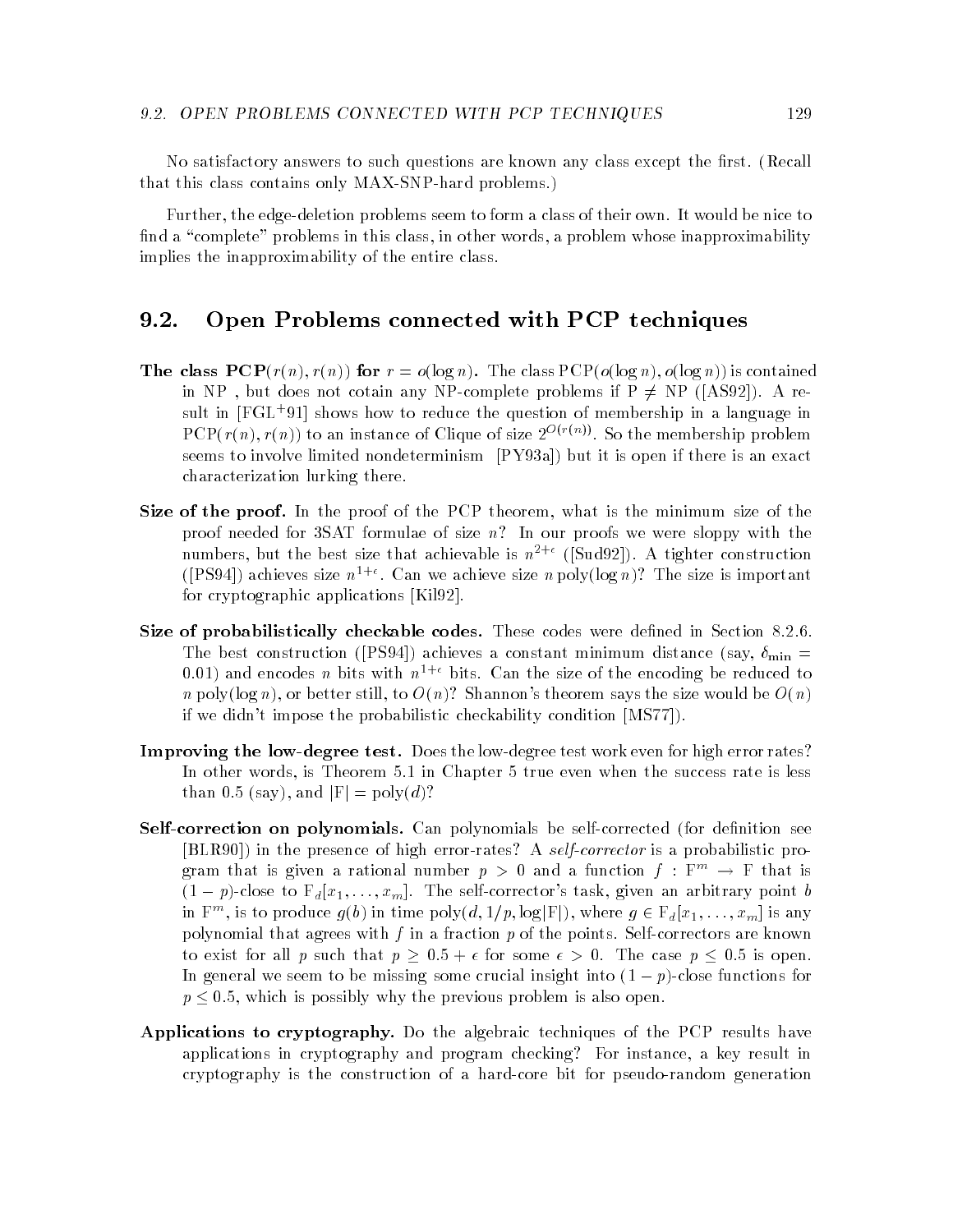( $[GL89]$ ). At the heart of this result is a simple self-corrector (in the sense of  $[BLR90]$ ) for linear functions over GF these functions were also encountered in Section Now we know of much stronger results about polynomials eg- those in Chapter What are the applications (if any) for cryptography? One possible application could be pseudorandom generation in parallel- a longstanding open problem

Implications for complexity classes. We now know of PCP-like characterizations not only for non-deterministic time classes (Section 8.2.1) but also for PSPACE and PH see Section  $\mathbb{R}^n$ can new characterizations be given for any other complexity complexity of any  $\sim$  P or Experimental complexity complexity of the complexity of the complexity complexity of the complexity of the complexity of the complexit TIME

### Does the PCP theorem have a simpler proof?

while describing the overall the overall pictures of the proof of the proof of the PCP theorem in the PCP theorem in Section - that central to our proof of the PCP Theorem is a new way to encode satisfying assignments. The encoding uses polynomials (represented by value instead of by coefficient). Specically- it uses the fact that the set of lowdegree polynomials- when represented by value- form a code of large minimum distance see Section The denition of the encoding is not simple it involves many steps- where each step consists of dening a new verifier. The verifiers are composed at the end to give a final verifier (and a final encoding).  $\mathbf{f}$  figure a bird of this process a bird of this process a bird of this process are processed in this process and  $\mathbf{f}$ 

Must every proof of the PCP Theorem be this complicated? There is no easy answer. In fact it is not even clear why the proof needs to involve an encoding process. In Claim 2 given below-to try to give intuition why Further- to the component at an intuitive level why the encoding must make use of error-correcting codes (as ours did). We actually argue something stronger: that the encoding must use an object very much like a probabilistically checkable code- (see Denmtion 8.1).

we state two claims-two claims-two claims-two claims-two claims-two claims-two claims-two claims-two claims-two c

The rst Claim makes the following intuition precise If a PCPlog n- verier accepts one string but rejects the others, there the two strings means must be the two strings must

claim every post of  $\{x \cdot \mu\}$  , it has an equivalent measurement in which it has an extending  $\mu$ the following property-following property-formation integer controlled integer controlled integer controlled in and and any input x and any input x and any input x and any input x and any input x and any input x and any in

 $|\Pr[V \text{ accepts } \pi_1 \text{ on input } x] - \Pr[V \text{ accepts } \pi_2 \text{ on input } x] | \leq C \cdot \delta(\pi_1, \pi_2)$  (9.1)

 $\begin{array}{ccc} \textbf{\textit{i}} & \textbf{\textit{ii}} & \textbf{\textit{iii}} & \textbf{\textit{iii}} & \textbf{\textit{iv}} & \textbf{\textit{iii}} & \textbf{\textit{iv}} & \textbf{\textit{iv}} & \textbf{\textit{iv}} & \textbf{\textit{iv}} & \textbf{\textit{iv}} & \textbf{\textit{iv}} & \textbf{\textit{iv}} & \textbf{\textit{iv}} & \textbf{\textit{iv}} & \textbf{\textit{iv}} & \textbf{\textit{iv}} & \textbf{\textit{iv}} & \textbf{\textit{iv}} & \textbf{\textit{iv}} & \textbf{\textit{iv}} & \textbf{\$ 

Proof (Sketch). Note that the verifier will not give different answers on two strings unless

<sup>&</sup>lt;sup>-</sup>Our argument in this section is somewhat imprecise. It is made more precise in [Aro94].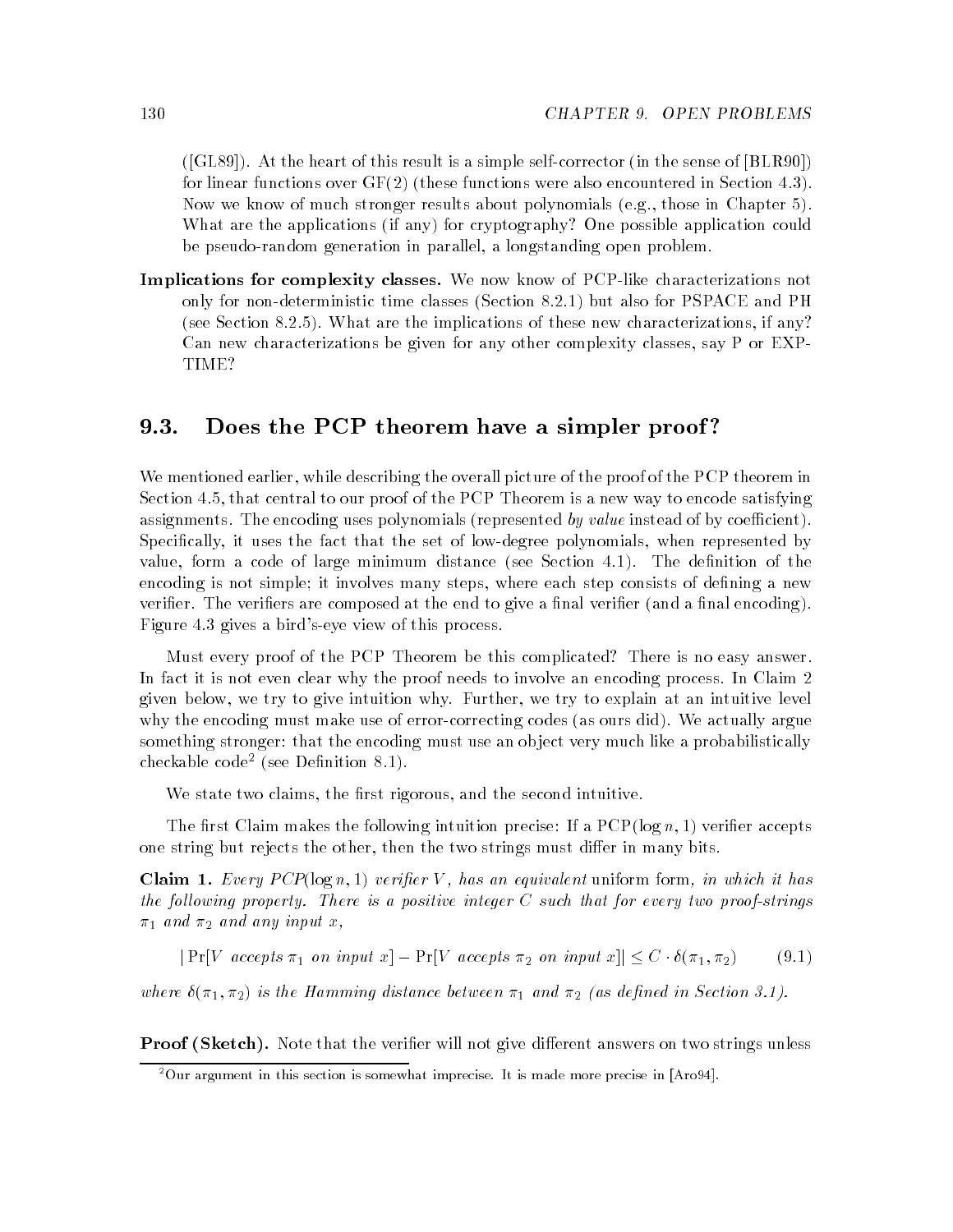if it due to a bit position in which they different in other words-up the strings of the model wordsan upper bound on the quantity

$$
|\Pr[V \text{ accepts } \pi_1 \text{ on input } x] - \Pr[V \text{ accepts } \pi_2 \text{ on input } x]|
$$

is given by PrV queries a bitposition in which and dier We show how to make the queries of the verier uniformly distributed- so that the above upper bound can be  $\alpha$  is the distance between  $\alpha$  the distance between  $\alpha$  and  $\alpha$  and  $\alpha$ 

and and polynthe the size of the proofstring of the size of the size of the size of the size of the  $\alpha$ verifier queries in a single run. Consider the following probability distribution.

 $p_i = Pr[V$  queries bit-position i in the provided proof in its first query. (9.2)

We rst modify the verier so that this distribution becomes uniform- and furthermore- is identical for all q queries. (Important: The queries could be correlated; just their distribution is uniform-the community follows-community for the community of the community of the community of the community

Prthe rst bit queried in and is dierent p-

then

$$
Pr[V \text{ accepts } \pi_1 \text{ on input } x] - Pr[V \text{ accepts } \pi_2 \text{ on input } x] \leq qp.
$$

Finally- the uniformity of the above distribution implies p - By substituting  $C = q$  the claim is proved.

Now we explain the modification to V to achieve uniformity. First make the above distribution identical for all q queries by randomly scrambling the order in which V makes its q queries (recall: V queries the proof nonadaptively). To do this the verifier requires a random permutation of a set of C elements- in other words- O random bits Now pick a sufficiently large integer  $R = poly(n)$ . Modify V so that it expects a proof of size RK, containing  $|Rp_i|$  copies of the *i*th bit of the old proof.

whenever verified the ith bit its proof-proof-the modified verified verified verified verified verified verifi randomly from among all  $\lfloor Rp_i \rfloor$  copies of this bit, check that they have the same value, and if so-use that common values of the common values of the common values of the common values of the common values

The distribution induced by this query pattern is almost uniform when

 $R \geq$  Number of choices for the original verifier's random string.

claim - International Monternation and the Claim - PCPlog national Section and International Action of the PCP must implicitly dene for every SAT instance a onetomany map from assignments (for  $\varphi$ ) to sets of proof-strings such that

 $\Box$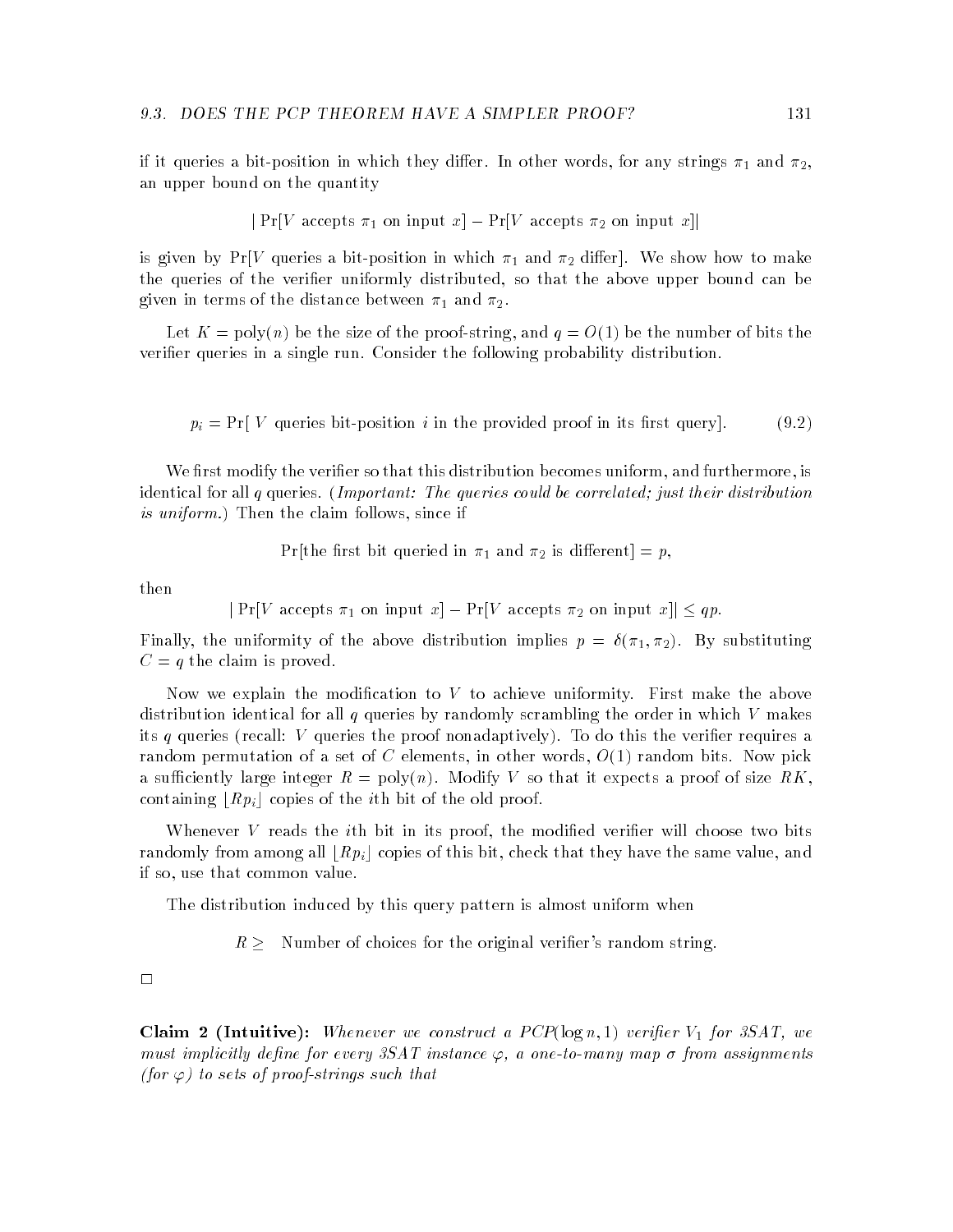• If assignment A satisfies  $\varphi$ , there is a proof-string  $\pi \in \sigma(A)$  such that

Providence and including the interval and the contract of the contract of the contract of the contract of the

 $\bullet$  If any proof-string  $\pi$  satisfies

$$
\Pr[V_1 \text{ on input } \varphi \text{ accepts } \pi] \ge \frac{3}{4}
$$

then a unique present assignment assignment assignment assignment assignment assignment assignment assignment assignment assignment assignment assignment assignment assignment assignment assignment assignment assignment as ment.

Justication The construction of such a V is an implicit proof of NPcompleteness of the following language

$$
L = \left\{\varphi: \varphi \text{ is a 3CNF formula and } \exists \pi \text{ s.t. } \Pr[V_1 \text{ accepts } \pi \text{ on input } \varphi] \geq \frac{3}{4}. \right\}
$$

To see that this problem is the problem is in NP-  $\Gamma$  -corollary is in NP-  $\Gamma$ 

All known NP-completeness results map witnesses to witnesses in a one-to-many fashion- . We quote this as intuitive justification for our claim.  $\Box$ 

Suppose we believe in Claim Then we show how to use any uniform form PCPlog n verifier for 3SAT to define a code (over the alphabet  $\{0,1\}$ ) that is quite close to being probabilistically checkable. Fix the input  $\varphi$ . Define the code as

$$
\{\pi : \Pr[\text{the verifier on input } \varphi \text{ accepts } \pi] = 1\}.
$$

The checker for this code is the uniform form verifier. It accepts all codewords with probability is in the conversely-through the conversely-through the converse of the converse of the converse of the converse of the converse of the converse of the converse of the converse of the converse of the converse o it examines that of the word-the word-claims is the past that the word-the state of the word some small enough constant  $\delta$ .

We cannot rigorously prove that the code has minimum distance c for some fixed  $c > 0$ independent of However- we can prove it under the assumption that the proofstrings in the code are in one correspondence with satisfying assignments  $\mathbf{B} = \mathbf{B} \mathbf{B}$  assignments  $\mathbf{B} = \mathbf{B} \mathbf{B}$ two codewords (representing different satisfying assignments) whose mutual distance is less than c. Let  $\pi'$  be any word that that agrees with both of them in  $1-c$  fraction of points. Then the probability that the verifier accepts  $\pi'$  is (by Claim 1) "close" to 1. By Claim 2,  $\pi'$  must be decodable to a unique pre-image. This contradicts the assumption that  $\pi_1, \pi_2$ represented distinct satisfying assignments

 ${}^{3}$ The well-known randomized reduction from NP to UNIQUE-SAT ([VV86]) does not map every witness to a witness We do not consider this reduction a counterexample because it succeeds with probability less than  $1/n$ , which in the PCP context is negligible. A deterministic (or low-error) version of this reduction would be a valid counterexample, though.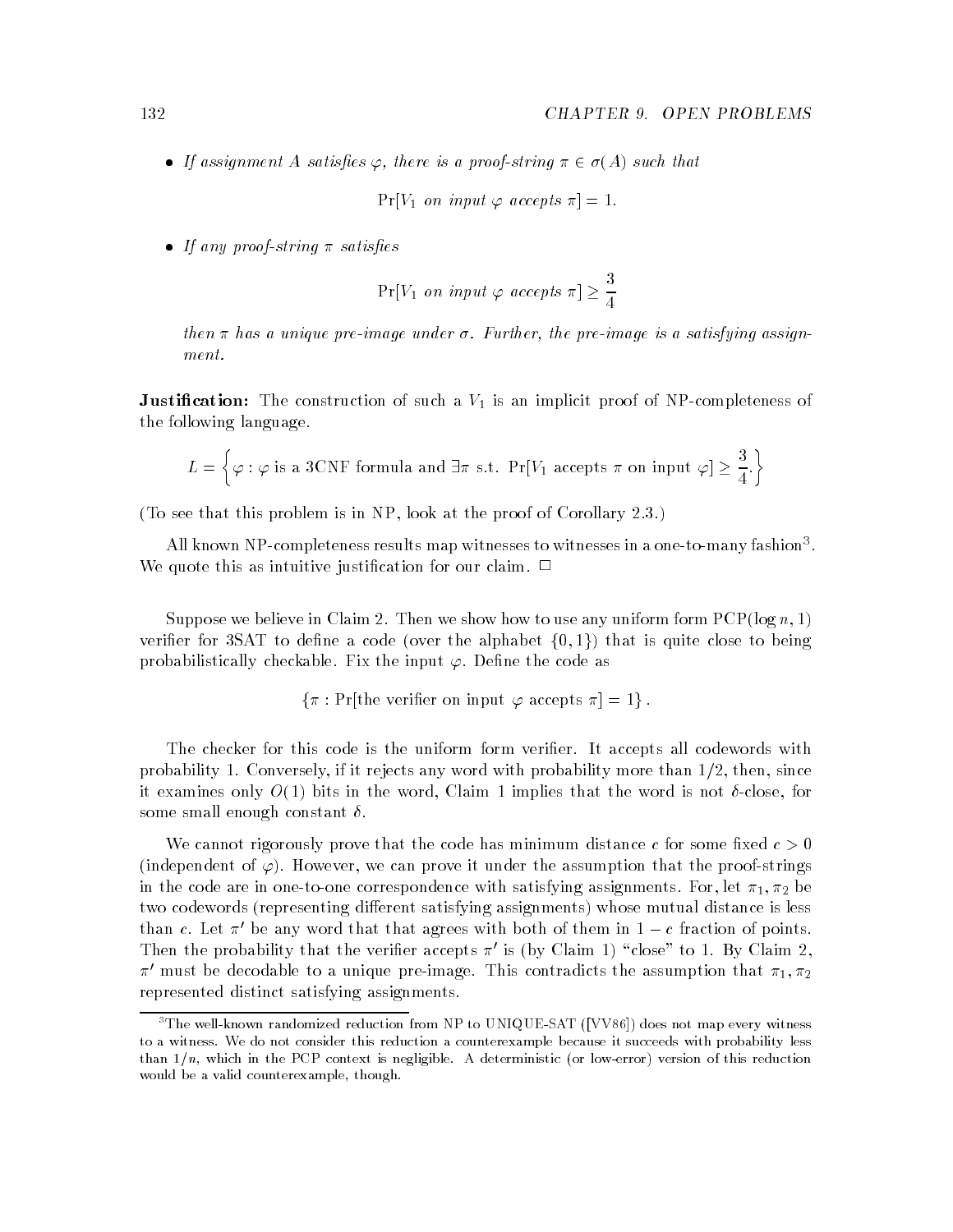Conclusion. We have tried to argue that constructing probabilistically checkable codes  $(PCC's)$  is a pre-condition to proving the PCP Theorem. Currently the only way to construct such codes involves a small modification of the proof of the PCP Theorem: just take out the sumcheck part from the rst step of Figure We feel that a simpler construction of PCC's will very likely yield a simpler proof of the PCP Theorem.

Finally- note the following machineless analogue of a PCC in the spirit of Lemma which replaced a log n-mula Any PCC yields a log n-mula Any PCC yields a log n-mula Any PCC yields a log n-mula come allowed in the such that formula is the some constants constants completely into the set of satisfying th assignments form a code with minimum distance  $c$  (ii) the set of words that are not  $\frac{1}{3}$ -close satisfy fewer than  $(1-d)$  fraction of clauses. (Ideally, we want the formula to also satisfy the condition that the number of satisfying assignments is at least  $2^{n^{\epsilon}}$  for some  $\epsilon > 0$ .)

rently-the existence of the existence of such a such a such a such a such a such a such a such a such a such a as a product of the PCP Theorem Hence and alternative and alternative proof of existence says a non-constructive proof) would also yield fresh insight into  $PCC$ 's.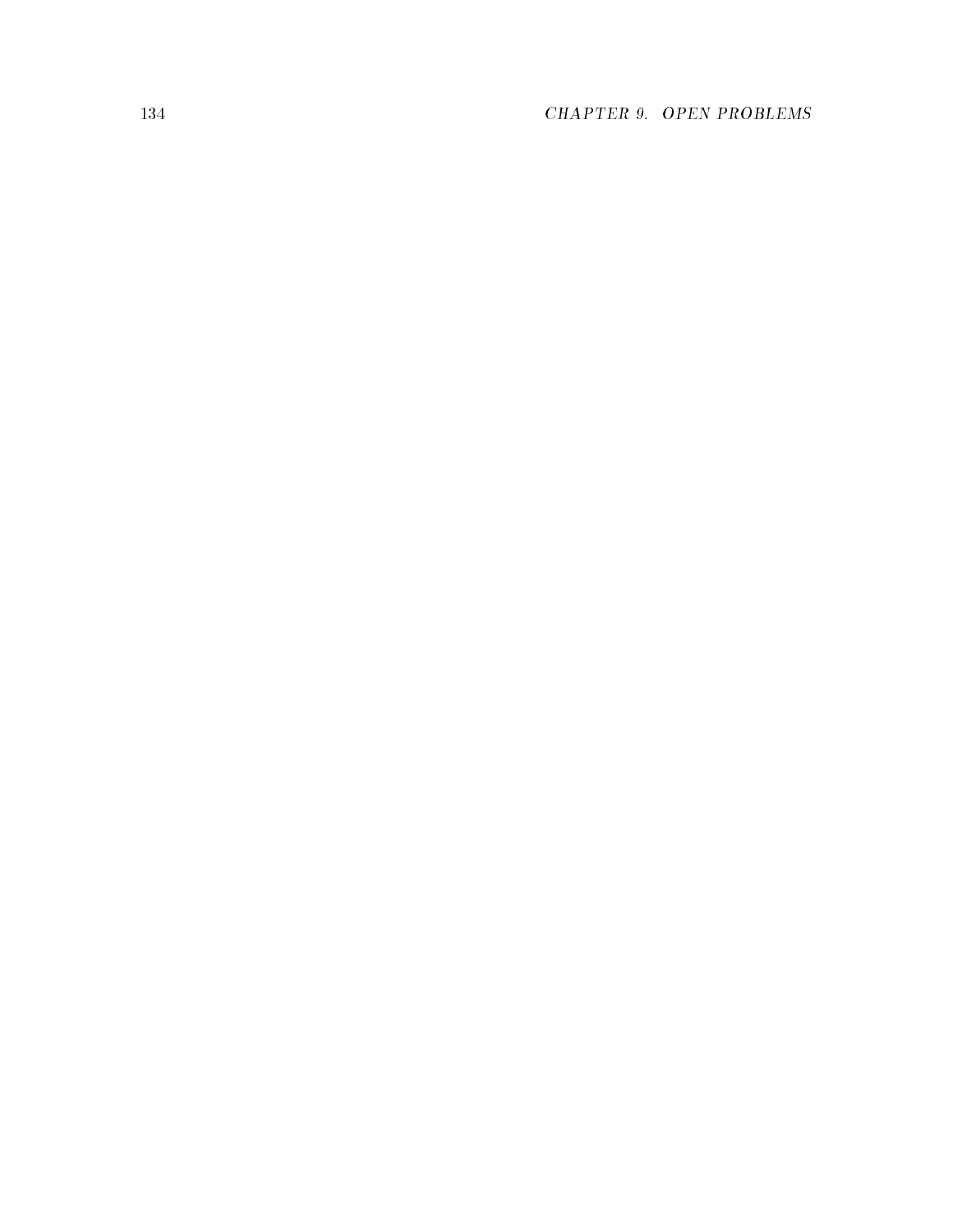# Bibliography

- $[ABSS93]$ S. Arora, L. Babai, J. Stern, and Z. Sweedyk. The hardness of approximate optima in lattices codes and linear equations In Proc- th IEEE Symp- on Foundations of Computer Computer pages reserved end on
- $[ADP77]$ G. Ausiello, A. D'Atri, and M. Protasi. On the structure of combinatorial problems and structure preserving reductions in Process post-wood and alleged the International Mongoletics and the collect Programming, 1977.
- $[ADP80]$ G. Ausiello, A. D'Atri, and M. Protasi. Structure preserving reductions among convex optimization problems. Journal of Computer and System Sciences, 21:136-153, 1980.
- [AFK89] M. Abadi, J. Feigenbaum, and J. Kilian. On hiding information from an oracle. *Journal* of Computer and System Sciences
- $[{\rm AFWZ93}]$ N. Alon, U. Feige, A. Wigderson, and D. Zuckerman. Derandomized graph products. Manuscript, 1993.
- $[AK93]$ E. Amaldi and V. Kanna. The complexity and approximability of finding maximum feasible subsystems of linear relations. Technical report,  $TR \# ORWP-11-93$ , Dept. of Mathematics, Swiss Federal Institute of Technology, Lausanne, 1993.
- S. Arora, S. Khanna, and R. Motwani. A PTAS for planar MAX-SAT. Manuscript, -AKM 1994.
- $[AL95]$ S. Arora and C. Lund. Hardness of approximations. Survey chapter to appear in a book on Approximation Algorithms, D. Hochbaum, ed.. Available from the authors., 1995.
- $|ALM + 94|$ S. Arora, C. Lund, R. Motwani, M. Sudan, and M. Szegedy. Proof verification and intractability of approximation problems In Proc- rd IEEE Symp- on Foundations of Computer Science, pages 13-22, 1992.
- $|AMD + 9Z|$ S. Arora, R. Motwani, M. Safra, M. Sudan, and M. Szegedy. PCP and approximation problems. Manuscript, 1992.
- $[AMSP80]$ G. Ausiello, A. Marchetti-Spaccamela, and M. Protasi. Toward a unified approach for the classification of NP-complete optimization problems. Theoretical Computer Science.  $12:83-96, 1980.$
- -Aro S. Arora. Reductions, codes, PCPs, and inapproximability. Unpublished manuscript,
- $[AS92]$ S. Arora and S. Safra. Probabilistic checking of proofs: A new characterization of NP.  $\mathcal{A}$  is procedure to  $\mathcal{A}$  is a symp-dimensional page symp-dimensional pages  $\mathcal{A}$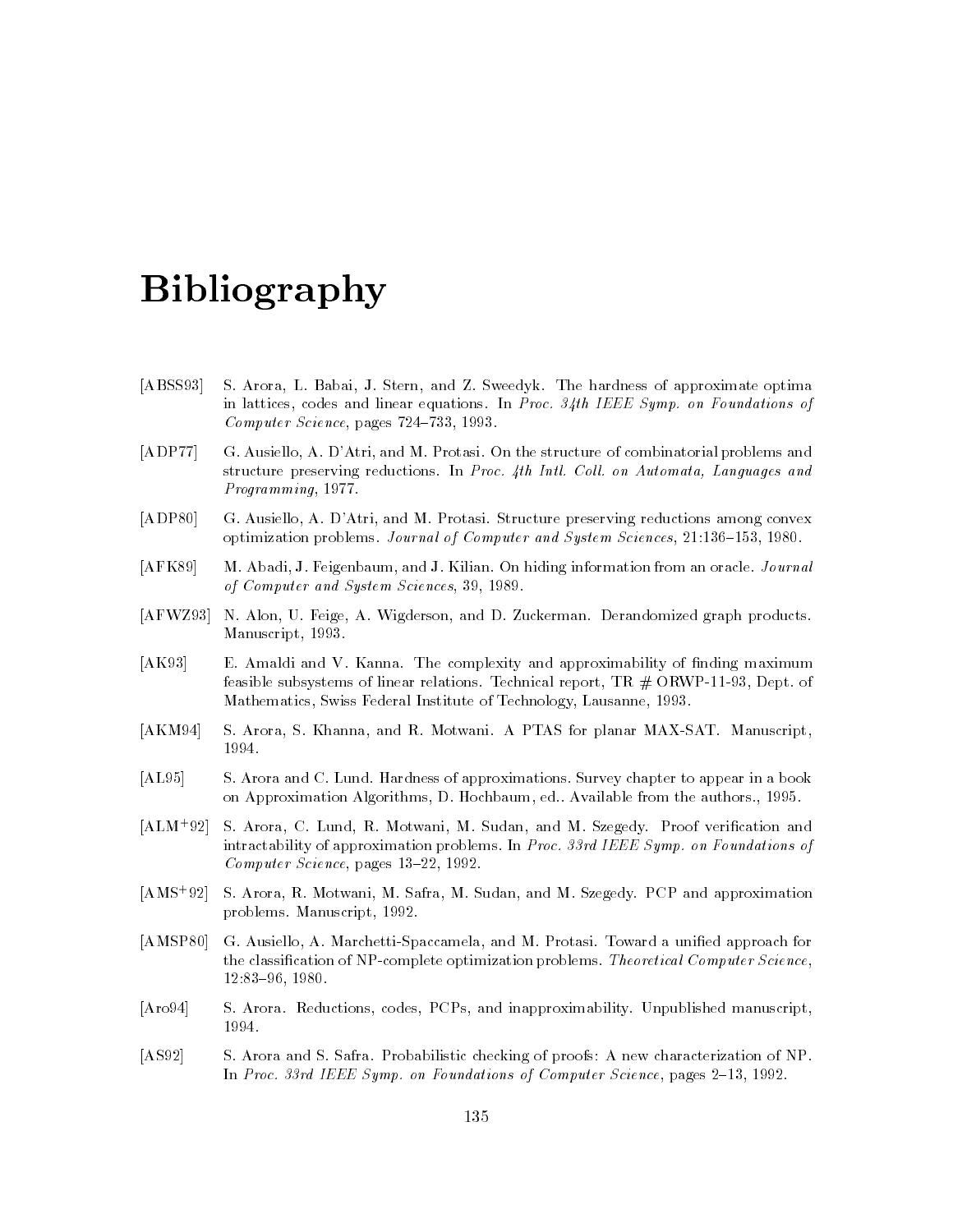- $[Bab85]$ Babai Trading Group theory for randomness In Process In Process Symp- for Process of of computing pages computer parties.
- $[Bab86]$ L. Babai. On Lovász's lattice reduction and the nearest lattice point problem.  $Comb_i$ natorical city was access
- ------L. Babai. Transparent proofs and limits to approximations. In *Proceedings of the First* European Congress of Mathematicians Birkhauser
- [BF90] D. Beaver and J. Feigenbaum. Hiding instances in multioracle queries. In Proceedings of the this symplectic Aspects of Computing pages in Theoretical Aspects of Computing pages in the Computing C Computer Computer - Computer - Computer -
- $[BF91]$ L. Babai and L. Fortnow. Arithmetization: a new method in structural complexity theory Computation Computation of the computation of the computation of the computation of the computation of the computation of the computation of the computation of the computation of the computation of the computation o
- $[BFL91]$ L. Babai, L. Fortnow, and C. Lund. Non-deterministic exponential time has two-prover interactive protocols  $\mathcal{L}$  interactive protocols  $\mathcal{L}$  is a complexity protocols  $\mathcal{L}$
- $[BFLS91]$ L. Babai, L. Fortnow, L. Levin, and M. Szegedy. Checking computations in polylogarithmic time I accelerate In Process and Acceleration and Achievement and Theory of Computing pages are an I a
- -BGKW M Benor S Goldwasser J Kilian and A Wigderson Multi prover interactive proofs How to remove intractability assumptions In Proc- th ACM Symp- on Theory of  $Computing$ , pages 113-121, 1988.
- $[BGLR93]$ M. Bellare, S. Goldwasser, C. Lund, and A. Russell. Efficient multi-prover interactive province with approximations to approximation problems in Problems In Province In Property In Pro Theory of Computing, pages  $113-131$ , 1993.
- $|DT|$ ,  $\lambda$  $1|$ A. Blum, T. Jiang, M. Li, J. Tromp, and M. Yannakakis. Linear approximation of shortest superstrings In Processed In Processed pages In Processed pages In Processed pages In Processed Proces 336, 1991.
- $[BK89]$  $B = B \cdot B$  S  $B \cdot B$  and  $B \cdot B$  in  $B$ Symp- on Theory of Computing pages
- $[BLR90]$ M. Blum, M. Luby, and R. Rubinfeld. Self-testing/correcting with applications to numerical problems In Proc- nd ACM Symp- on Theory of Computing pages 1990.
- $-$  M Blum and S Micali How to generate cryptographically strong sequences of pseudo random bits Sinten Journal on Computing the Computing of the Single
- [BM88] L. Babai and S. Moran. Arthur-Merlin games: a randomized proof system, and a hierarchy of complexity classes Journal of Computer and System Sciences pages 276, 1988.
- [BN90] J. Bruck and M. Naor. The hardness of decoding linear codes with preprocessing. IEEE Theory pages of  $T$  is a straight of  $T$  informations on  $T$  is a straight of  $T$
- $[Bo186]$ B. Bollobás. Combinatorics. Cambridge University Press, 1986.
- $[BP89]$ M. Bern and P. Plassmann. The Steiner problem with edge lengths 1 and 2. Information  $Processing Letters, 32:171-176, 1989.$
- [BR93] M. Bellare and P. Rogaway. The complexity of approximating non-linear programs. In P.M. Pardalos, editor, Complexity of Numerical Optimization. World Scientific, 1993. Preliminary version: IBM Research Report RC 17831 (March 1992).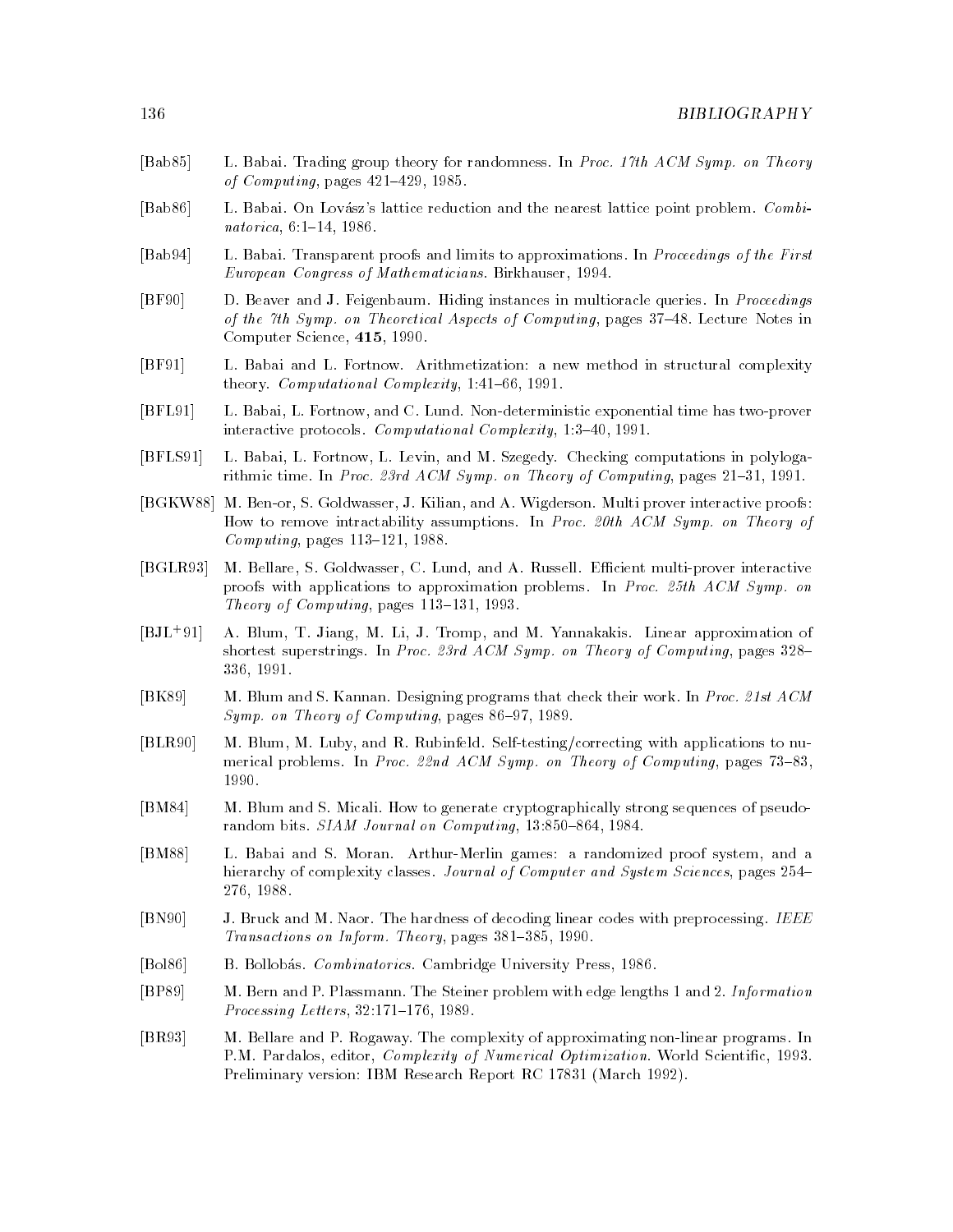- [BS92] P. Berman and G. Schnitger. On the complexity of approximating the independent set problem Information and Computation
- -BS , which is control that the substitute and proved none the procession in the second control of the control of  $\alpha$ ware the theory of computing pages to the thorough
- $[BW]$ E. Berlekamp and L. Welch. Error correction of algebraic block codes. US Patent Number of the contract of the contract of the contract of the contract of the contract of the contract of the
- $[CFLS93]$ A. Condon, J. Feigenbaum, C. Lund, and P. Shor. Random debaters and the hardness of approximating stochastic functions In Process In Process In Process In Process In Process Process In  $Conference$ , pages  $280-293$ , 1993. Also available as DIMACS Techreport TR 93-79.
- $[Chr76]$ N. Christofides. Worst case analysis of a new heuristic for the travelling salesman problem. Technical report, Grad. School of Industrial Optimization, Carnegie-Mellon University, 1976.
- -CK P. Crescenzi and V. Kann. A compendium of NP optimization problems. manuscript, 1994.
- $[CL89]$ A. Condon and R. Ladner. On the complexity of space bounded interactive proofs. In e the IEEE Symperities of Computer Science and The Process of Computer Science and Annual Science of Computer
- $[Con93]$ A. Condon. The complexity of the max-word problem and the power of one-way interactive proof systems. Computational Complexity,  $3:292-305$ , 1993.
- $[Coo71]$ cooking the cooking theorems in the cool of provincial procedures in Provincial Cooking Symp- in the cool of the cool Theory of Computing, pages  $151-158$ , 1971.
- $[DF95]$ R. Downey and M. Fellows. Fixed-parameter tractability and completeness ii: Completenes for the property control of the part of the state of the spectrum of the state  $\alpha$
- $|$ DJF  $|$  94 $|$ E. Dahlhaus, D. S. Johnson, C. H. Papadimitriou, P. D. Seymour, and M. Yannakakis. th complexity of multiplexity of multiplexity of computing  $\mathcal{L}$ pages and pages of the control of the control of the control of the control of the control of the control of the control of the control of the control of the control of the control of the control of the control of the cont
- -Fag R. Fagin. Generalized first-order spectra and polynomial-time recognizable sets. In Richard Karp editor Complexity of Computer Computations pages AMS
- $[Fei93]$ J. Feigenbaum. Locally random reductions in interactive complexity theory. In  $Ad$ vances in Computational Complexity, pages 73-98. American Mathematical Society, Providence, 1993. DIMACS Series on Disc. Maths. and Theoretical CS, volume 13.
- [FF93] J. Feigenbaum and L. Fortnow. On the random-self-reducibility of complete sets.  $SIAM$  $\mathcal P$  , and  $\mathcal P$  and  $\mathcal P$  and  $\mathcal P$  and the the th  $\mathcal P$ Structure in Complexity Theory Conference, 1991.
- $|LPT|$  ,  $\lambda$  T $|$ U. Feige, S. Goldwasser, L. Lovász, S. Safra, and M. Szegedy. Approximating clique is almost NPcomplete In Proc- nd IEEE Symp- on Foundations of Computer Science pages 2-12, 1991.
- $-$ U. Feige and J. Kilian. Towards subexponential algorithms for NP. Manuscript, October, 1994.
- -FK U. Feige and J. Kilian. Two prover protocols-low error at affordable rates. In Proc. th ACM Symp- on Theory of Computing pages
- [FKN90] J. Feigenbaum, S. Kannan, and N. Nisan. Lower bounds on random-self-reducibility. In Proceedings of the 5th Structure in Complexity Theory, pages 100-109, 1990.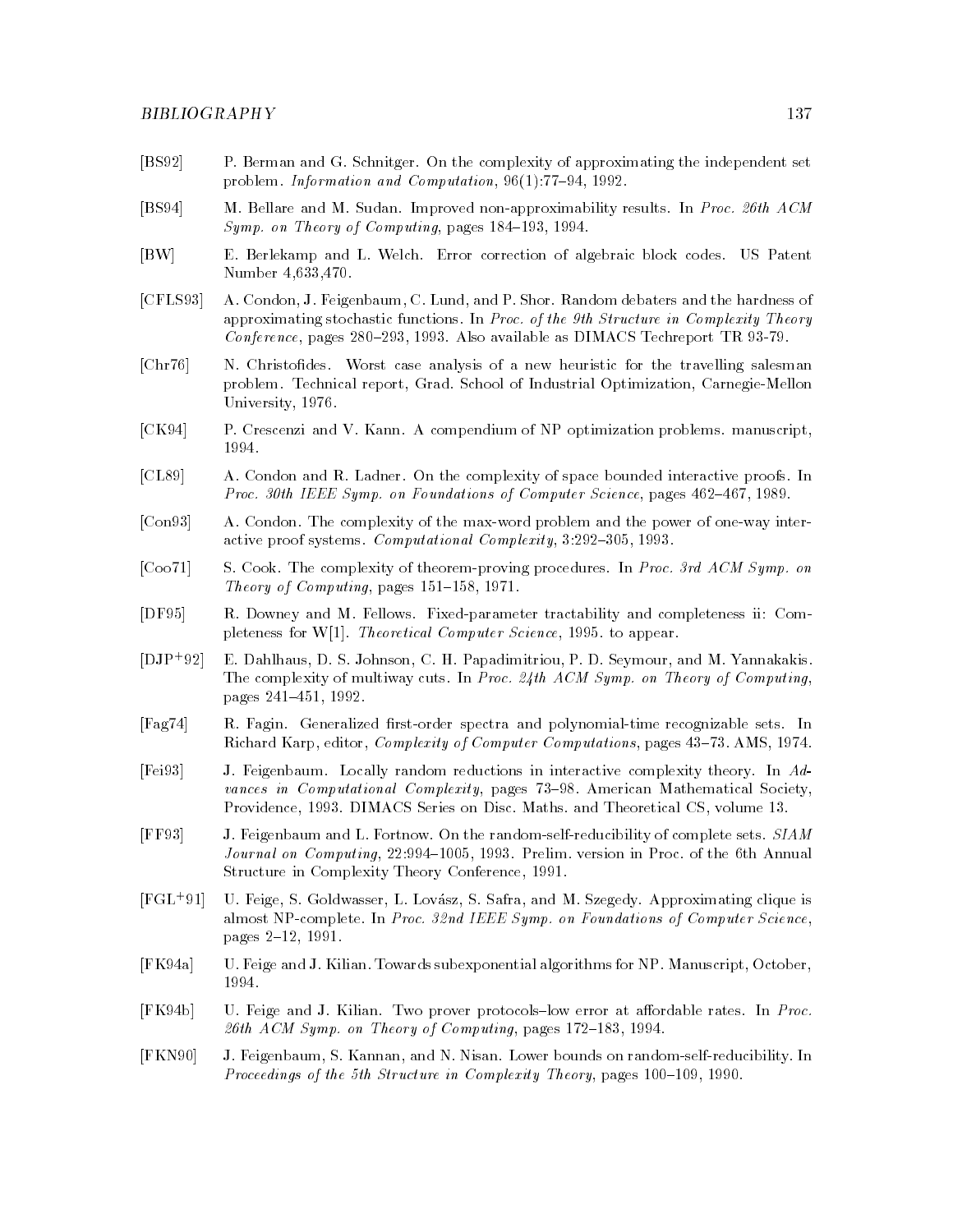- [FL92] U. Feige and L. Lovász. Two-prover one-round proof systems: Their power and their problems in Process in Process pages in Process and Process pages in Processes and
- $[Fe79]$ R. Freivalds. Fast probabilistic algorithms. In  $LNCS$   $\mathcal{I}_4$ , pages 57–69. Springer Verlag, 1979.
- [FRS88] L. Fortnow, J. Rompel, and M. Sipser. On the power of multi-prover interactive protocols. In Proceedings of the 3rd Conference on Structure in Complexity Theory, pages  $156 - 161$ , 1988.
- -FSH  $K$  -friedly and  $K$  -friedly  $\mathcal{A}$  -friedly and  $\mathcal{A}$  -friedly and  $\mathcal{A}$  -friedly and  $\mathcal{A}$ on  $\mathcal{L}$  and  $\mathcal{L}$  are the  $\mathcal{L}$  -discrete Algorithms and  $\mathcal{L}$
- $[FT85]$ A. Frank and É. Tardos. An application of simultaneous approximation in combinatorial optimization is the computer of the IEEE Sympatric Processes of Computer Sections pages of --- ---, --- - -
- -Fur M. Fürer. Improved hardness results for approximating the chromatic number. Manuscript
- $[GG81]$ O. Gabber and Z. Galil. Explicit constructions of linear sized superconcentrators.  $Jour$ nal of Computer and System Sections and Section Sections and Section
- $[GGJ76]$ M.R. Garey, R.L. Graham, and D.S. Johnson. Some NP-complete geometric problems. In Processes and Account pages and Account pages are a series of Computing pages and Account pages are a series
- $[GJ79]$ M. R. Garey and D. S. Johnson. Computers and Intractability: a guide to the theory of NP-completeness. W. H. Freeman, 1979.
- $[GL89]$ O. Goldreich and L.A. Levin. A hard-core predicate for all one-way functions. In Proc. state and the purpose of the computing pages as a state of the state of  $\alpha$
- P. Gemmell, R. Lipton, R. Rubinfeld, M. Sudan, and A. Wigderson. Self- $|G\Gamma U| > 1$ testing, correcting for polynomials and for approximate functions in Process In Process. wanier on Theory of Computing pages of the Theory
- [GMR89] S. Goldwasser, S. Micali, and C. Rackoff. The knowledge complexity of interactive province single computation, research province the property of  $\mathcal{L}_{\mathcal{A}}$
- [GMS87] O. Goldreich, Y. Mansour, and M. Sipser. Interactive proof systems: Provers that never fail and random selection In Proc- th IEEE Symp- on Foundations of Computer Science pages and the set of the set of the set of the set of the set of the set of the set of the set of the
- -Gol o Goldreich Probabilistic probabilistic technical Report Report Report Report Report Report Report Report Report R in Computer Science Center of the Danish National Research Foundation September  To appear in the Proceedings of the International Congress of Mathematicians - Birkhauser Verlag-
- $[GS86]$ S. Goldwasser and M. Sipser. Private versus public coins in interactive proof systems. In Proc- th ACM Symp- on Theory of Computing pages
- [GS92] P. Gemmell and M. Sudan. Highly resilient correctors for polynomials. Information and computered to the computation of the computation of the computation of the computation of the computation of the computation of the computation of the computation of the computation of the computation of the computation of
- [GVY93] N. Garg, V.V. Vazirani, and M. Yannakakis. Approximate max-flow min-(multi)-cut theorems and the symp-size in Processes In Processes In Processes In Processes In Account 2013, the Computing In pages 698-707, 1993.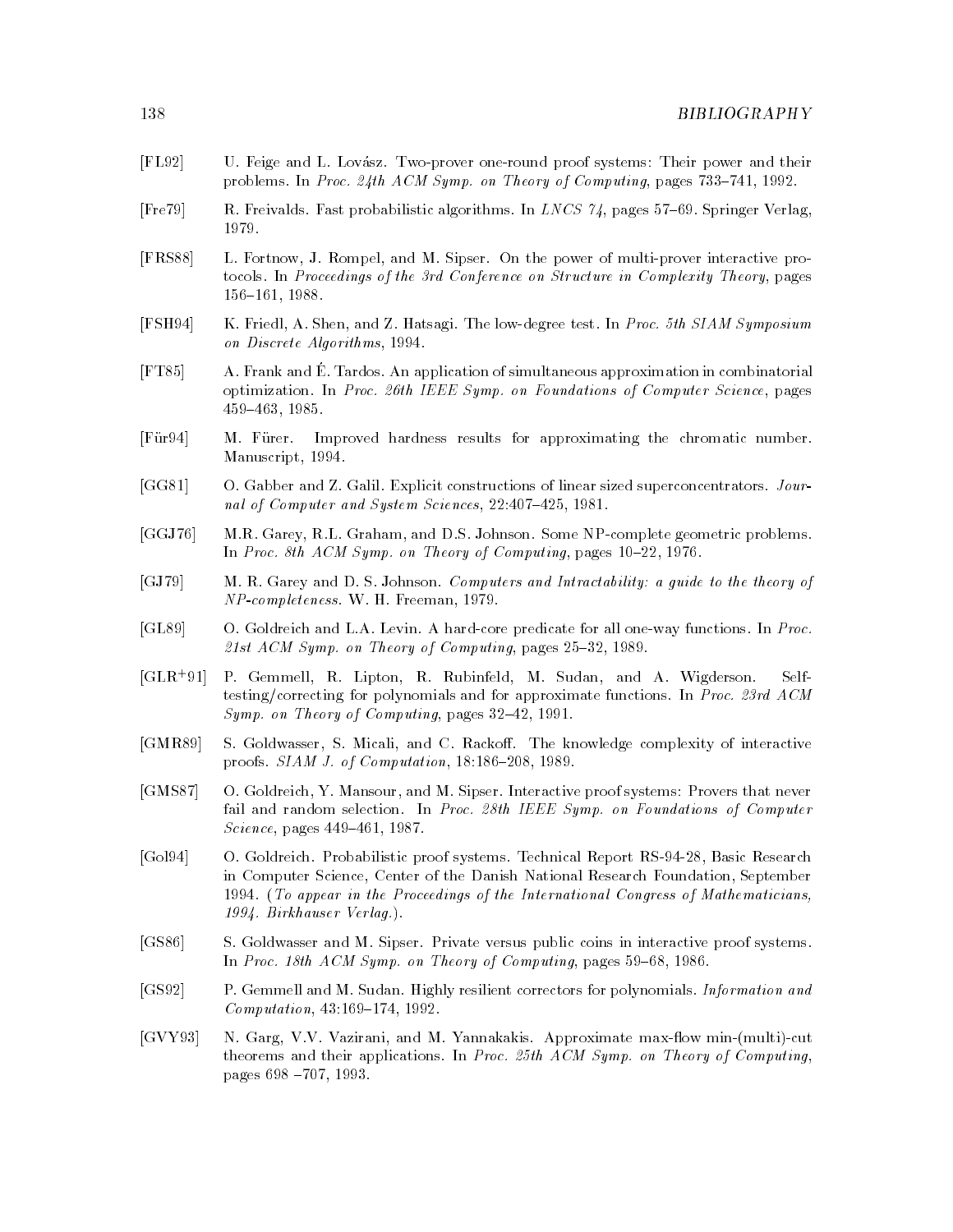- -GW M. Goemans and D. Williamson. A 0.878 approximation algorithm for MAX-2SAT and maxcut in the computing pages of the symp- and the computing pages and the computing pages of the computing pag
- [HS92] K-U. Hoeffgen and H-U. Simon. Robust trainability of single neurons. In *Proceedings* of the Conference of Learning Theory pages III and Learn
- -Joh D. S. Johnson. Approximation algorithms for combinatorial problems. Journal of Computer and System Sciences
- $[John92]$ D. S. Johnson. The NP-completeness column: an ongoing guide. Journal of Algorithms,
- $[JP78]$ D. S. Johnson and F. P. Preparata. The densest hemisphere problem. Theoretical Computer Science, 6:93-107, 1978.
- $[Kan87]$ R. Kannan. Minkowski's convex body theorem and integer programming. Mathematics of Operations Research,  $12(3)$ , 1987.
- $[Kan92]$ V. Kann. On the approximability of  $NP$ -complete optimization problems. PhD thesis, Royal Institute of Technology, Stockholm, Sweden, 1992.
- $[Kar72]$ R. M. Karp. Reducibility among combinatorial problems. In Miller and Thatcher, editors,  $Complexity$  of Computer Computations, pages 85-103. Plenum Press, 1972.
- $KARR90$ P. Klein, A. Agarwal, R. Ravi, and S. Rao. Approximation through multicommodity ow In Processe Sympered Processes and Processes of Computer Sections (Processes ) — . 1990.
- [Kil92] Kil J Kilian A note on ecient zeroknowledge proofs and arguments In Proc- th ACM wan proposed to the computing pages in the series of the computing pages of the computing page of the computation of the computation of the computation of the computation of the computation of the computation of the comput
- [KLS93] S. Khanna, N. Linial, and S. Safra. On the hardness of approximating the chromatic number. In Proceedings of the 2nd Israel Symposium on Theory and Computing Systems.  $ISTCS$ , pages  $250-260$ . IEEE Computer Society Press, 1993.
- [KMR93] D. Karger, R. Motwani, and G.D.S. Ramkumar. On approximating the longest path in a  $\alpha$  in Proceedings of Workshop on Algorithms and Data Structures pages pages pages pages pages pages pages pages pages pages pages pages pages pages pages pages pages pages pages pages pages pages pages pages pages pages  $LNCS$  (Springer-Verlag), v. 709, 1993.
- -KMS D. Karger, R. Motwani, and M. Sudan. Graph coloring through semi-definite programming In Proc- th IEEE Symp- on Foundations of Computer Science
- -KMSV S. Khanna, R. Motwani, M. Sudan, and U. Vazirani. Computational versus syntactic views of approximability In Proc- th IEEE Symp- on Foundations of Computer Science pages
- -Knu de Computer Programming voltage Programming voltage and the Computer Programming volmass mass in the second contract of the second contract of the second contract of the second contract of the s
- $[Lev73]$ L. Levin. Universal'nyie perebornyie zadachi (universal search problems : in Russian). Problemy Peredachi Informatsii,  $9(3)$ :265-266, 1973.
- $[LFKN92]$ C. Lund, L. Fortnow, H. Karloff, and N. Nisan. Algebraic methods for interactive proof systems Journal of the ACM (July 2007) July 2007 October 2002.
- $[Lips9]$ R. Lipton. Efficient checking of computations. In Proceedings of 6th STACS, 1989.
- $[LLL82]$ A.K. Lenstra, H.W. Lenstra, and L. Lovász. Factoring polynomials with rational coefcients Mathematics Mathematics Mathematics Mathematics Mathematics Mathematics Mathematics Math-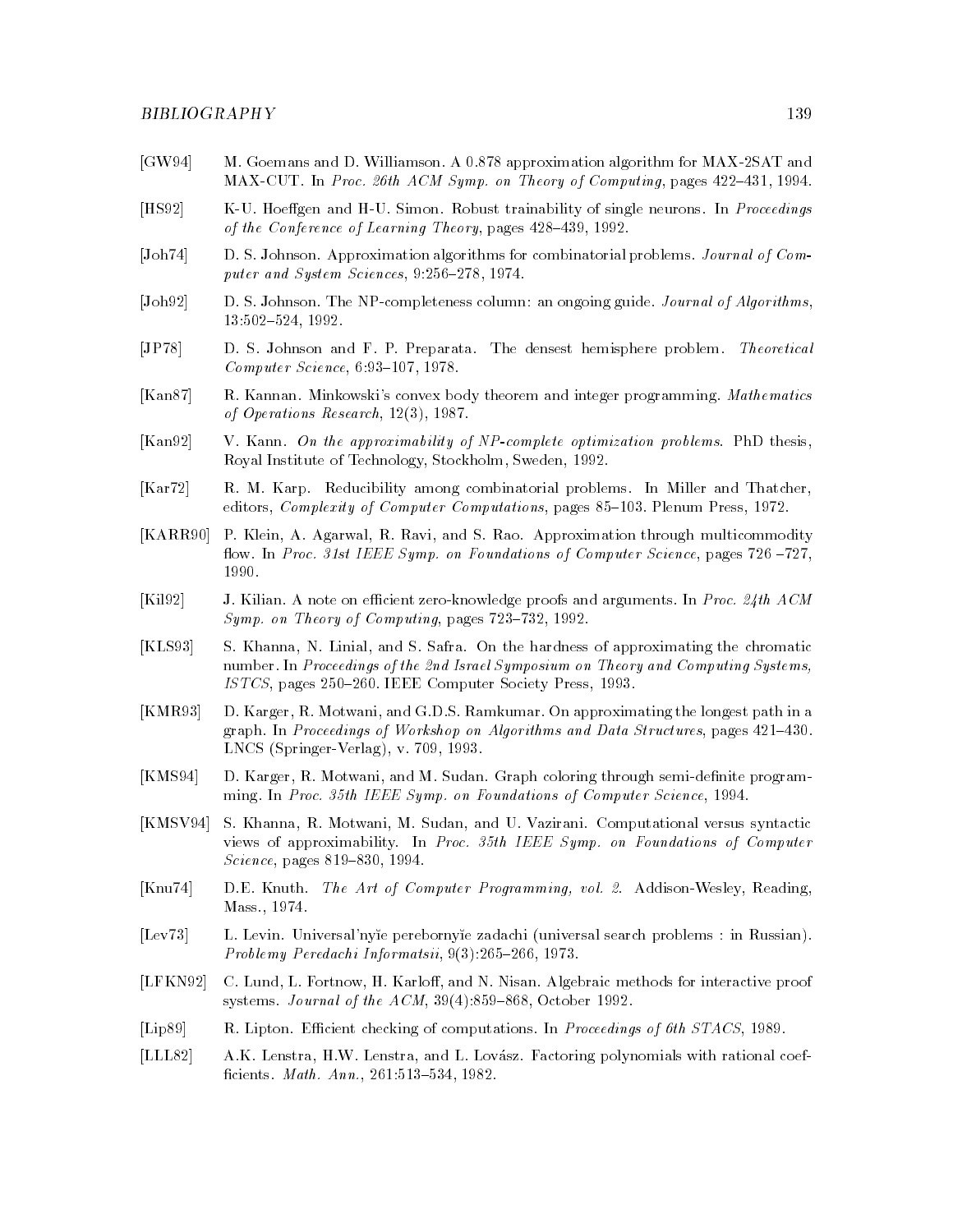| [LLS90] J. Lagarias, H.W. Lenstra, and C.P. Schnorr. Korkine-Zolotarev bases and successive |  |
|---------------------------------------------------------------------------------------------|--|
| minima of a lattice and its reciprocal lattice. <i>Combinatorica</i> , 10:333-348, 1990.    |  |

- $[LO85]$ J.C. Lagarias and A.M. Odlyzko. Solving low-density subset-sum problems. Journal of the ACM
- $[Low86]$ L. Lovász. Algorithmic theory of numbers, graphs and convexity. NSF-CBMS Reg. Conference Series. SIAM, 1986.
- [LPS88] A. Lubotzky, R. Phillips, and P. Sarnak. Ramanujam graphs. *Combinatorica*, 8:261–277. 1988.
- [LR88] T. Leighton and S. Rao. An approximate max-flow min-cut theorem for uniform multicommodity over the commodity of the commodity of the commodity of the commodity of the commodity of the commodi IEEE Symp- on Foundations of Computer Science pages
- $[LS91]$ D. Lapidot and A. Shamir. Fully parallelized multi prover protocols for NEXPTIME.  $\mathbf{I}$  is procedure to  $\mathbf{I}$  in Foundations of Computer Science pages  $\mathbf{I}$
- $\lceil \text{Lun92} \rceil$ C. Lund. The Power of Interaction. MIT Press, Cambridge, Mass., 1992.
- $[LV89]$ LV N Linial and U Vazirani Graphproducts and chromatic number In Proc- th IEEE Symp- on Foundations of Computer Science pages
- $[LY93]$ C. Lund and M. Yannakakis. The approximation of maximum subgraph problems. In Proceedings of International Colloquium on Automata, Languages and Programming, ICALP pages of the second pages of the second pages of the second pages of the second pages of the second page
- $-$  Carsten Lund and Mihalis Yannakakis On the hardness of approximating minimization problems Journal of the ACM of the Action and the Ac
- -Mic S Micali CS Computationally Sound proofs In Proc- th IEEE Symp- on Founda tions of  $\Gamma$  computer science pages of  $\Gamma$  and  $\Gamma$  and  $\Gamma$  and  $\Gamma$  and  $\Gamma$  and  $\Gamma$  and  $\Gamma$  and  $\Gamma$  and  $\Gamma$  and  $\Gamma$  and  $\Gamma$  and  $\Gamma$  and  $\Gamma$  and  $\Gamma$  and  $\Gamma$  and  $\Gamma$  and  $\Gamma$  and  $\Gamma$  and  $\Gamma$  and  $\Gamma$  and
- $[MP68]$ M. Minsky and S. Papert. Perceptrons, 1968.
- $[MS77]$ F. J. MacWilliams and N. J. A. Sloane. The Theory of error-correcting codes. North-Holland, Amsterdam, 1977.
- $[Pap77]$ C. Papadimitriou. The Euclidean travelling salesman problem is  $NP$ -complete. Theoretical Computer Science
- $[Pap83]$ Pap C Papadimitriou Games against nature In Proc- th IEEE Symp- on Foundations of computer science pages con and constant
- **Contract Contract Contract Contract Contract Contract Contract Contract Contract Contract Contract Contract Contract Contract Contract Contract Contract Contract Contract Contract Contract Contract Contract Contract Contr** A Polishchuk and D Spielman Nearly linear size  $\mathcal{A}$  . The proofs In Process In Process In Process In Process In Process In Process In Process In Process In Process In Process In Process In Process In Process In Proces ACM Symp- on Theory of Computing
- $[$ PY91] C. Papadimitriou and M. Yannakakis. Optimization, approximation and complexity classes Journal of Computer and System System System System System System System System System System System S
- $[PY93a]$ C. Papadimitriou and M. Yannakakis. On limited nondeterminism and the complexity the value of the structure in Processes in Completion In Application Theory Conference in Completion Conference
- $[PY93b]$ C. Papadimitriou and M. Yannakakis. The traveling salesman problem with distances one and two. Mathematics of Operations Research,  $18(1):1-11$ , 1993.
- -Raz R Raz A parallel repetition theorem Manuscript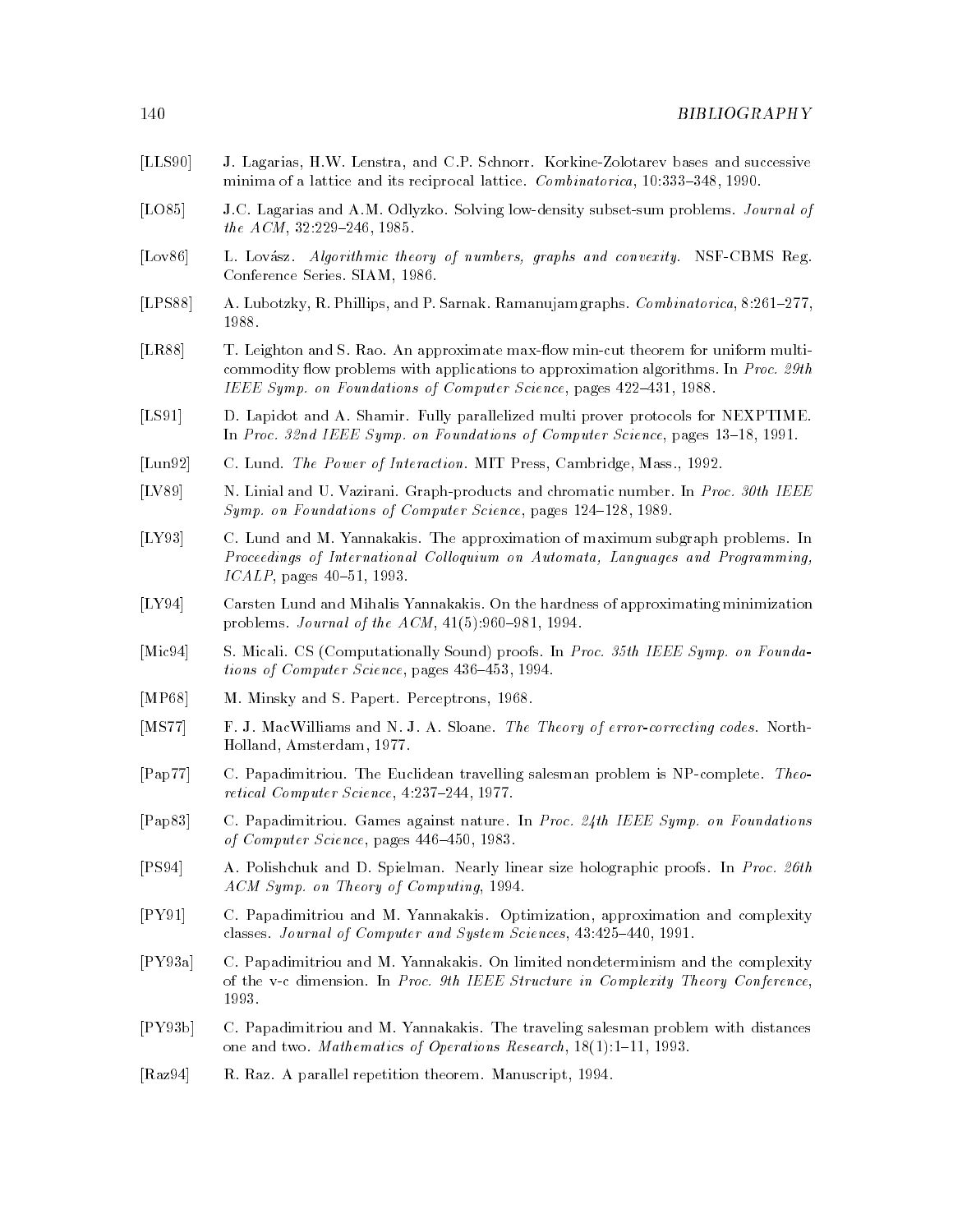- $[RS92]$ R. Rubinfeld and M. Sudan. Testing polynomial functions efficiently and over rational ach annual Academy annual Achemy annual Achemy ann an Discrete Algorithms pages annual annual annual annual a 1992.
- $[Rub90]$ R. Rubinfeld. A mathematical theory of self-checking, self-testing and self-correcting Programs. PhD thesis, U.C. Berkeley, 1990.
- $\lceil \text{Sch85} \rceil$ C.P. Schnorr. A hierarchy of polynomial-time basis reduction algorithms. In *Proceedings* of Conference on Algorithms, Pécs (Hungary), pages  $375-386$ . North-Holland, 1985.
- $\left[5G\,76\right]$ S. Sahni and T. Gonzalez. P-complete approximation problems. Journal of the  $ACM$ , 23:555-565, 1976.
- $[Sha92]$ shared the share in the Action of the Action of the Action of the Action of the Action of the Action of the Ac
- $[She91]$ A. Shen. Multilinearity test made easy. Manuscript, 1991.
- $Sud92$  $M$ . Sudan, *Efficient checking of polynomials and proofs and the hardness of approximat* ion problems. PhD thesis, U.C. Berkeley, 1992.
- -Val L G G Valiant A theory of the learnable Communications of the ACM  $\alpha$  and  $\alpha$
- $[**vEB81**]$ P. van Emde Boas. Another NP-complete problem and the complexity of computing short vectors in a lattice Technical Report  Math Inst Univ Amsterdam
- $[VV86]$ L. G. Valiant and V. V. Vazirani. NP is as easy as detecting unique solutions. Theoretical Computer Science Science Science Science Science Science Science Science Science Science Science Science Science
- $[Yan79]$ M. Yannakakis. The effect of a connectivity requirement on the complexity of of maximum subgraph problems. Journal of the  $ACM$ , 26:618-630, 1979.
- $[Yan81]$ M. Yannakakis. Edge deletion problems. SIAM Journal of Computing, 10:77-89, 1981.
- $[Yan92]$ M. Yannakakis. On the approximation of maximum satisfiability. In Proceedings of 3rd Annual ACM SIAM Symposium on Discrete Algorithms, pages 1–9, 1992.
- $[Ya000]$ Yao ACC Yao Coherent functions and program checkers In Proc- nd ACM Symp- on The computing pages of  $T$  and  $T$  of  $T$  and  $T$  and  $T$  and  $T$  and  $T$  and  $T$  and  $T$  and  $T$  and  $T$  and  $T$  and  $T$  and  $T$  and  $T$  and  $T$  and  $T$  and  $T$  and  $T$  and  $T$  and  $T$  and  $T$  and  $T$  and  $T$  and  $T$  and
- $[Zuc91]$ Zuc D Zuckerman Simulating BPP using a general weak random source In Proc- nd  $\mathcal{I} = \mathcal{I}$
- $[Zuc93]$ D. Zuckerman. NP-complete problems have a version that's hard to approximate. In th Structure in Complexity Theory Conf- pages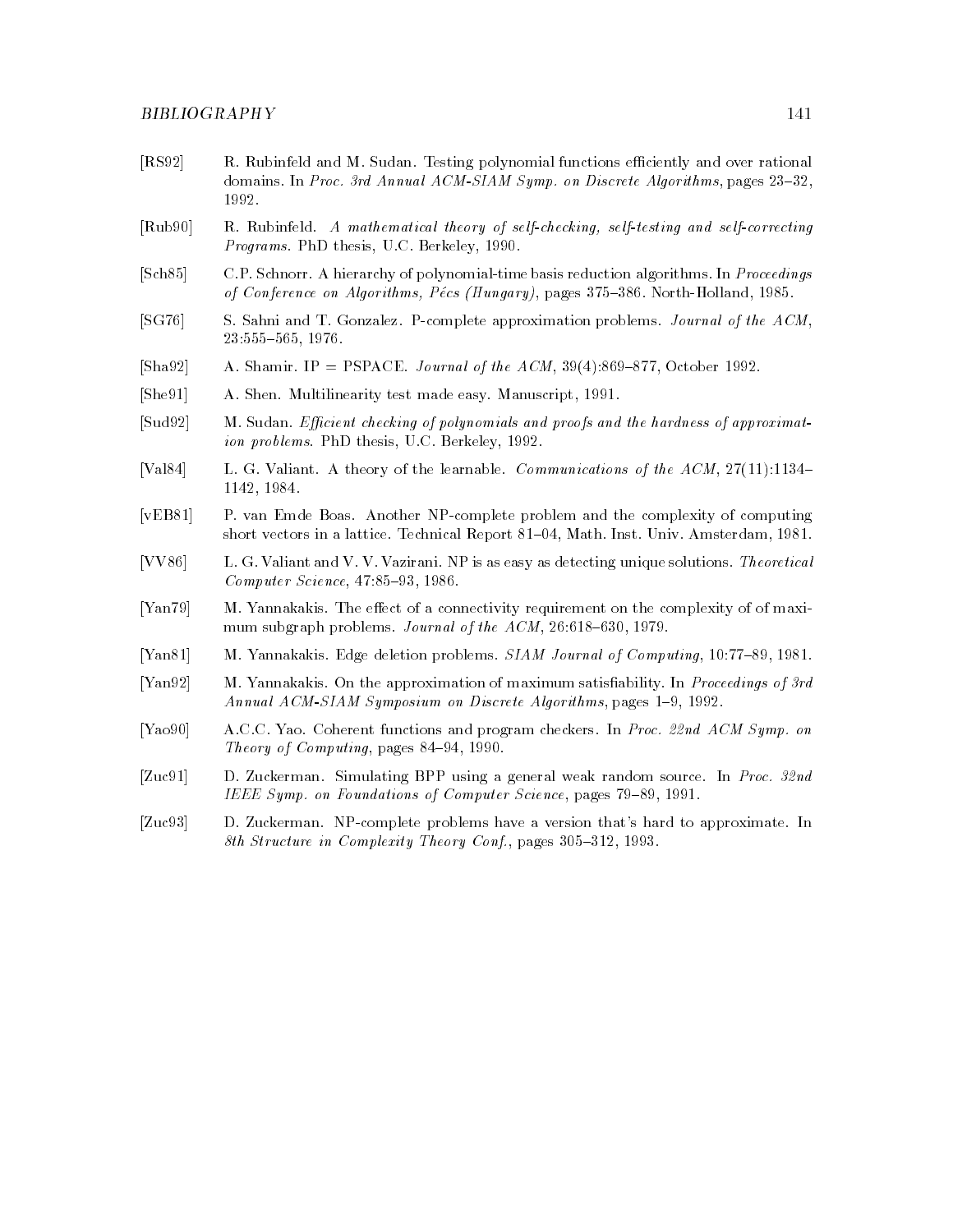#### ${\bf BIBLIOGRAPHY}$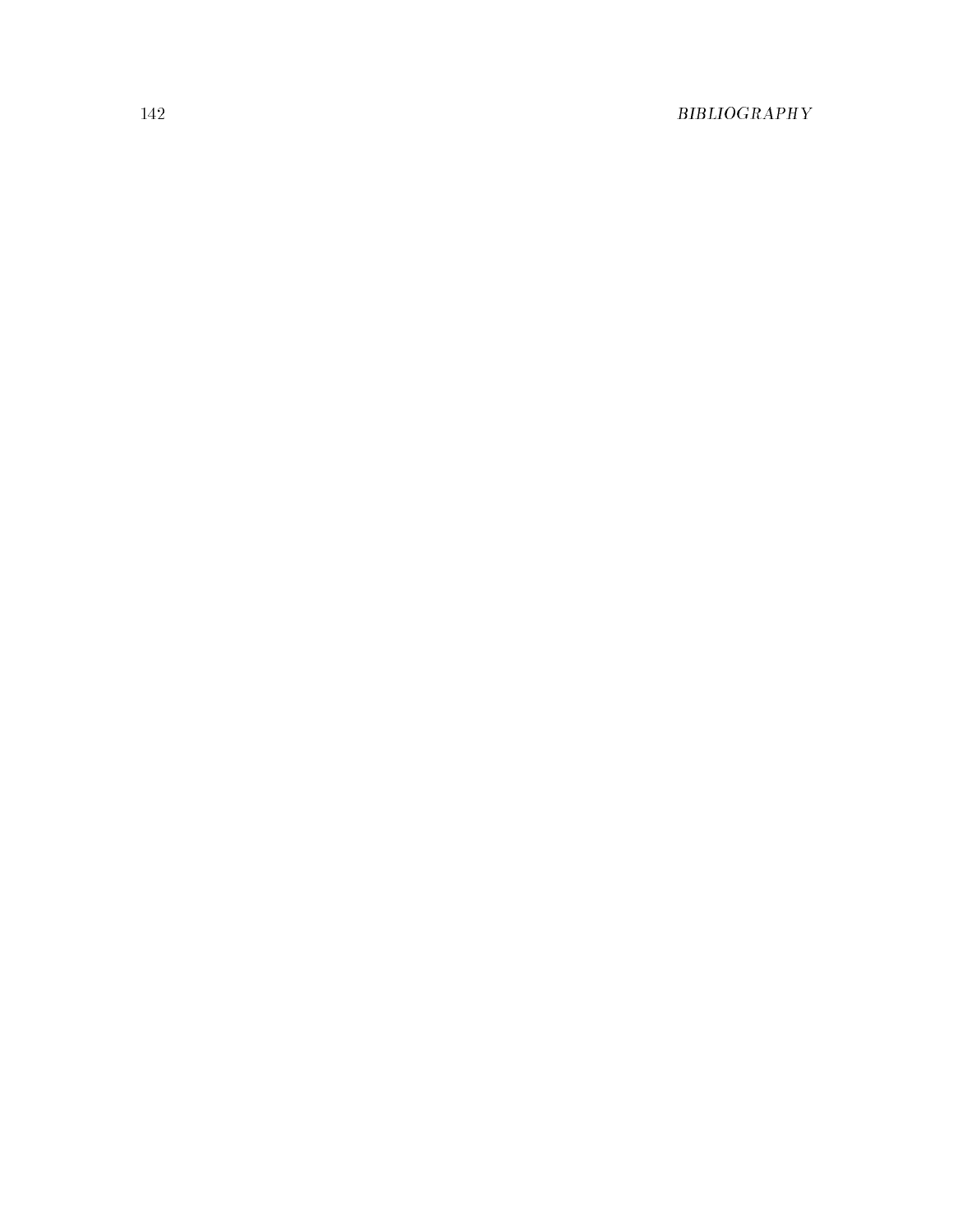### Appendix A

## Library of Useful Facts

We include proofs of some simple facts assumed in the thesis.

**Fact A.1 (Cook-Levin Theorem; Stronger Form):** For any language  $L \in NP$  there is a xed constant c such that given any input size n we can in time polyn construct a SAT formula  $\psi$  in the variables  $x_1, \ldots, x_n, y_1, \ldots, y_n$  such that the an input  $b \in \{0,1\}^n$  is in L  $if f$ 

 $\exists y_1,\ldots,y_{n^c}:\psi(b_1,\ldots,b_n,y_1,\ldots,y_{n^c})=\mathit{TRUE}$ 

 $\Box$  becomes the bits of bits of bits of bits of bits of bits of bits of bits of bits of bits of bits of bits of bits of bits of bits of bits of bits of bits of bits of bits of bits of bits of bits of bits of bits of bits

**Proof:** Follows from an easy modification of the proof of the standard version of the Cook-Levin theorem.  $\Box$ 

The following fact often goes by the name "Markov's inequality."

Fact A- Averaging Principle Suppose the average of a set of numbers from - is - Then i The fraction of them that are greater than k is at most k- ii The fraction of them that are greater than  $\sqrt{\alpha}$  is less than  $\sqrt{\alpha}$ .

**I** FOOT, (i) For, if not, then the average is more than  $1/\kappa \cdot \kappa \alpha = \alpha$ . This is a contradiction. Part (ii) follows by using  $k = 1/\sqrt{\alpha}$ .  $\Box$ 

In the rest of this section- F denotes the eld GFq Some lemmas require q to be lowerbounded by a function of some other parameters

**Fact A.3:** For every set of k (point, value) pairs  $\{(a_i, b_i) : 1 \le i \le k\}$ , (where  $a_i, b_i \in F$ and no point  $a_i$  is repeated in the list, there is a unique polynomial  $p(x)$  of degree  $\kappa = 1$  such that

 $p(a_i) = b_i$ .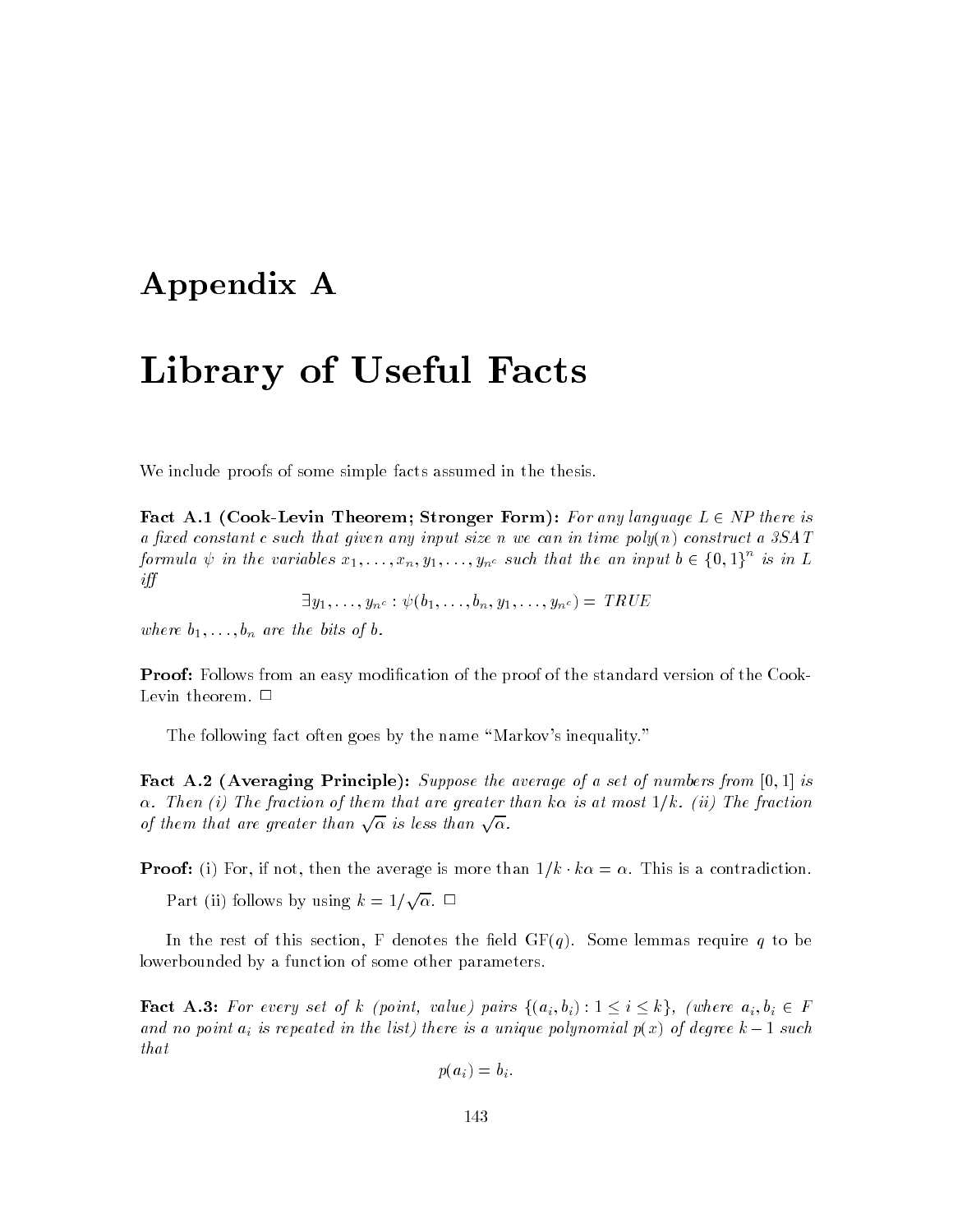Proof: Let

$$
L_i(x) = \prod_{j \neq i} \frac{(x - a_j)}{a_i - a_j}
$$

be the polynomial that is 1 at  $a_i$  and zero at all  $a_j$  for  $j \neq i$ . Then the desired polynomial p is given by

$$
p(x) = \sum_{i \leq k} b_i L_i(x).
$$

Uniqueness is easy to verify.  $\Box$ 

**Fact A.4 (Schwartz):** An m-variate polynomial of degree d is 0 at no more than  $d/q$ fraction of points in  $F^m$ , where  $q = |F|$ .

Proof Proved by induction on m Truth for m is clear- since a univariate degree d polynomial has at most d roots

A degreed polynomial px- -xm has a representation as

$$
\sum_{i=0}^{k} x_1^i \cdot p_i(x_2, \dots, x_m)
$$
 (A.1)

where  $k \leq d$  and each  $p_i(x_2,...,x_m)$  is a nonzero  $(m-1)$ -variate polynomial of degree at  $\mathbf{u} = \mathbf{v}$ .

By the inductive hypothesis, for at least  $(1 - (a - \kappa) / q)$  fraction of values of  $(x_2, \ldots, x_m)$ ,  $p_k(x_2,...,x_m) \neq 0.$  For any such value of  $(x_2,...,x_m)$  the expression in Equation A.1 is a degree k polynomial in  $\mathbf{I}$  in  $\mathbf{I}$  is zero for at most k values of  $\mathbf{I}$  is zero for at most k values of  $\mathbf{I}$ 

Hence the fraction of non-zeroes of p is at least  $(1-(d-k)/q)(1-k/q) \geq (1-d/q)$ .  $\Box$ 

Fact A Let d q and f be an mvariate polynomial of degree at most d- If its restric tion on d/q fraction of lines is  $(1/2 + d/q)$ -close to a univariate degree k polynomial, where d the degree of the degree of the degree of the degree of the degree of the degree of the degree of the degree of the degree of the degree of the degree of the degree of the degree of the degree of the degree of the degree

**Proof:** A line is specified as  $\{(u_1,\ldots,u_m)+t\cdot(v_1,\ldots,v_m):t\in\mathrm{F}\}$  for some  $u_1,\ldots,u_m$ ,  $v_1, \ldots, v_m \in F$ . The restriction of f on such a line is given by

$$
\sum_{i=0}^d t^i p_i(u_1,\ldots,u_m,v_1,\ldots,v_m)
$$

where each pix is a polynomial in u-literation in u-literation  $\mu_0$  is a polynomial degree at most distribution little that points the same of variable  $\mathcal{N}=1$  and  $\mathcal{N}=1$  and  $\mathcal{N}=1$  and  $\mathcal{N}=1$  and  $\mathcal{N}=1$  and  $\mathcal{N}=1$  and  $\mathcal{N}=1$  and  $\mathcal{N}=1$  and  $\mathcal{N}=1$  and  $\mathcal{N}=1$  and  $\mathcal{N}=1$  and  $\mathcal{N}=1$  and  $\mathcal{N}=1$  and terms in  $f$  whose total degree is  $d$ .

144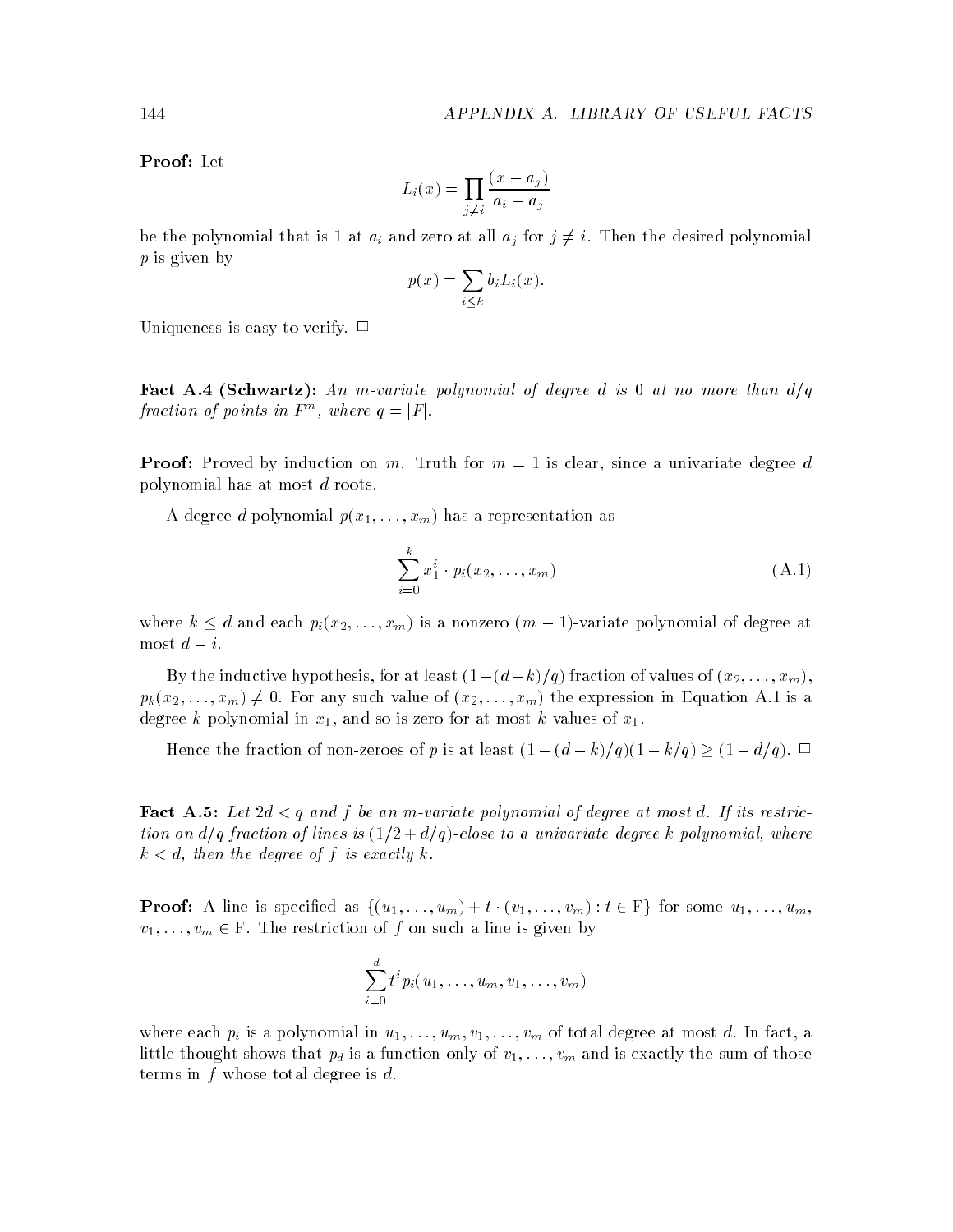On any line where f's restriction is  $(1/2+d/q)$ -close to a univariate polynomial of degree  $\mathbf{p}_i$ ,  $\mathbf{p}_i$  are hypothesis says that the happens for  $\mathbf{p}_i$  are the lines. Hence  $p_d$  must be identically zero. Thus f has no terms of total degree d. Repeating this argument shows that it has no terms of total degree more than  $k$ .  $\Box$ 

**Fact A.6:** Suppose 2a  $\lt q$  and  $\eta : F^{\prime\prime} \to F$  is a function whose restriction on every line is described by a univariate degree-d polynomial. Then  $f \in F_d[x_1, \ldots, x_m]$ .

**Proof:** By induction on m. The case  $m = 1$  is trivial.

ad be distinct points in F According to the inductive hypothesis-belief to the inductive hypothesisthe restriction of f on the  $m-1$ -dimensional subspace  $\{(a_i,x_2,\ldots,x_m): x_2,\ldots,x_m \in \mathrm{F}\}$ is described by an  $(m - 1)$ -variate polynomial of degree a. Let  $f_i$  denote this polynomial.

Let  $L_i$  be the univariate polynomial that is 1 at  $a_i$  and 0 at all  $a_j$  for  $j \neq i$ . Consider the *m*-variate polynomial g defined as

$$
\sum_{i=0}^d L_i(x_1) f_i(x_2,\ldots,x_m).
$$

The restriction of g on any line that is parallel to the xaxis that is- a line of the form  $\{(t, b_2, \ldots, b_m): t \in \mathbb{F}\}$  – is a degree  $d$  polynomial in  $x_1$ . This univariate polynomial describes for the second and the universe the second and the universe polynomial that the universe describes  $f$  on the entire line.

Since the set of lines parallel to the  $x_1$ -axis intersects all points in  ${\bf r}$  , we conclude that g f is an polynomial of degree at most discussed at most discussional at most discussion in the contract of described by a degree d univariate polynomial. So Fact A.5 implies that f has degree d.  $\Box$ 

**Fact A.7:** Let  $A = (a_{ij})$  be an  $n \times n$  matrix, where the entries  $a_{ij}$  are considered as ran the determinant of a is a polynomial of  $\mathcal{F}$  is a polynomial of degree  $\mathcal{F}$  and  $\mathcal{F}$  is a set

**Proof:** Follows from inspection from the expression for the determinant.

$$
\det(A) = \sum_{\sigma \in S_n} \operatorname{sgn}(\sigma) \cdot \prod_{i \leq n} a_{i\sigma(i)},
$$

where  $S_n$  is the set of all permutations of  $\{1,\ldots,n\}$ .  $\Box$ 

The following fact is used in Section 5.1. The reader may choose to read it by mentally substituting Fy- the set of polynomials over eld F in a formal variable y in place of R

**Fact A.8 (Cramer's Rule):** Let A be an  $m \times n$  matrix whose entries come from an inte $q_1$ at aomain  $R$ , and  $m > n$ . Let  $A \cdot x = 0$  be a system of m equations in n variables (note, it is an overdetermined homogeneous system).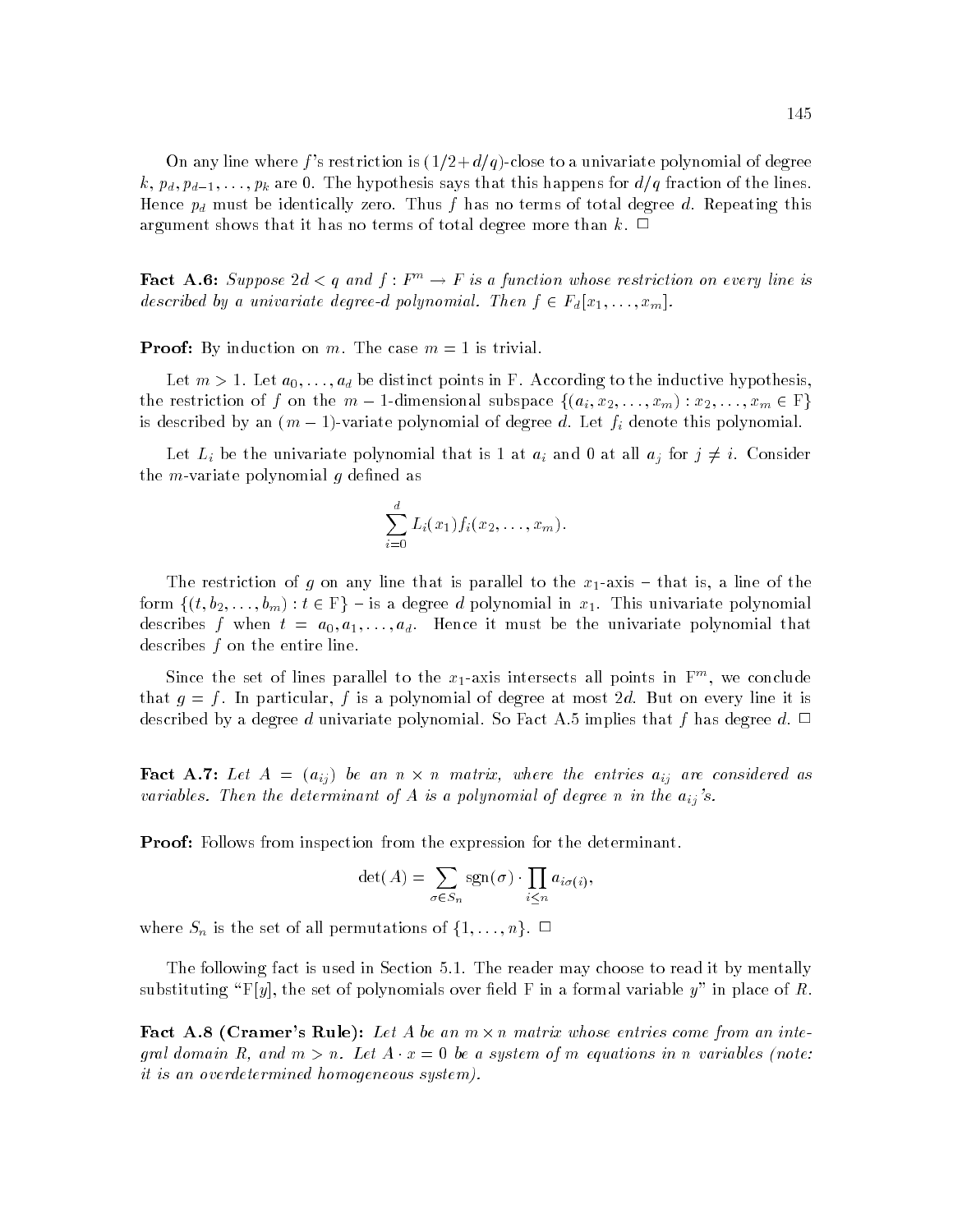- 1. The system has a non-trivial solution iff all  $n \times n$  submatrices of A have determinant  $\mathbf{0}$ .
- $\mathbf{v}$  is system does have a solution then it has one of the type  $\mathbf{v}$   $\mathbf{u}$  ,  $\mathbf{v}$  ,  $\mathbf{u}$  ,  $\mathbf{v}$  ,  $\mathbf{u}$ where each  $u_i$  is a sum of determinants of submatrices of A.

**Proof:** Normally we would solve such equations by identifying the largest nonsingular submatrix of A-1 and multiplying the content are not in B-1 and multiplying a side are  $\sim$ by the inverse  $B^{-1}$  of B. Since the system is homogeneous, it is easily seen that we can also multiply both sides any matrix that is a scaling of  $B^{-1}$ . In this case we multiply by  $det(B) \cdot B^{-1}$ . But each entry of  $det(B) \cdot B^{-1}$  is itself a determinant of submatrices of B. Hence the claim is proved.  $\Box$ 

 $\mathbf{M}$ "average" curve in  $P( $x_1, \ldots, x_k>$ ) hits every subset of F<sup>m</sup> of size  $\mu \cdot |F|^m$  in about  $\mu \cdot |F|$$ points

Lemma A.9 (Well-distribution Lemma for Curves): Let  $x_1, \ldots, x_k \in F^m$  be points and  $S \subseteq F^m$  be any set. Then the average of  $|C \cap S|$ , among all  $C \in P(\langle x_1, \ldots, x_k \rangle)$ , is  $|S|$  $|F|^m_{-k}$ 

**Proof:** Let  $\mathcal C$  be the set of curves of degree  $k$  whose first  $k$  points are  $\{x_1,\ldots,x_k,x\}$ . Consider the following enumeration of elements of  $\mathcal{C}$ .

For every  $x \in \mathbb{F}^m \setminus \{x_1,\ldots,x_k\}$  and  $j$  such that  $k < j \leq |\mathcal{F}|$  the curve in  $\mathcal{C}$ whose *j*th point is  $x$ .

This counts each curve in C and each  $x \in F^m \setminus \{x_1, \ldots, x_k\}$  exactly  $|F| - k$  times.

Hence the average fraction of points from S on a curve in C is  $\frac{|S|}{|\Gamma|^{m}-k}$ .  $\Box$ 

Fact A.10 (Geometry of a plane): The lines and points of the plane  $F^2$  have the following properties- i the number of lines is qq - ii Let two lines be parallel to each  $\sigma$  are  $\eta$  and  $\eta$  are are the sect. For any fixed the, there are  $q-1$  other three parallel to it. (iii) Every line intersects  $q^2 + 1$  other lines.

**Proof:** Every two points determine a unique line. Every line has  $q$  points. Hence the the number of lines is  $\binom{q^2}{2}/\binom{q}{2} = q(q+1)$ . Thus (i) is proved. -

The set of lines that are parallel to a given fixed line are mutually disjoint. Each has  $q$ points. Hence their number is at most  $(q^2 - q)/q = q - 1$ . It is easily seen that the number is exactly  $q = 1$ . Thus (ii) is proved.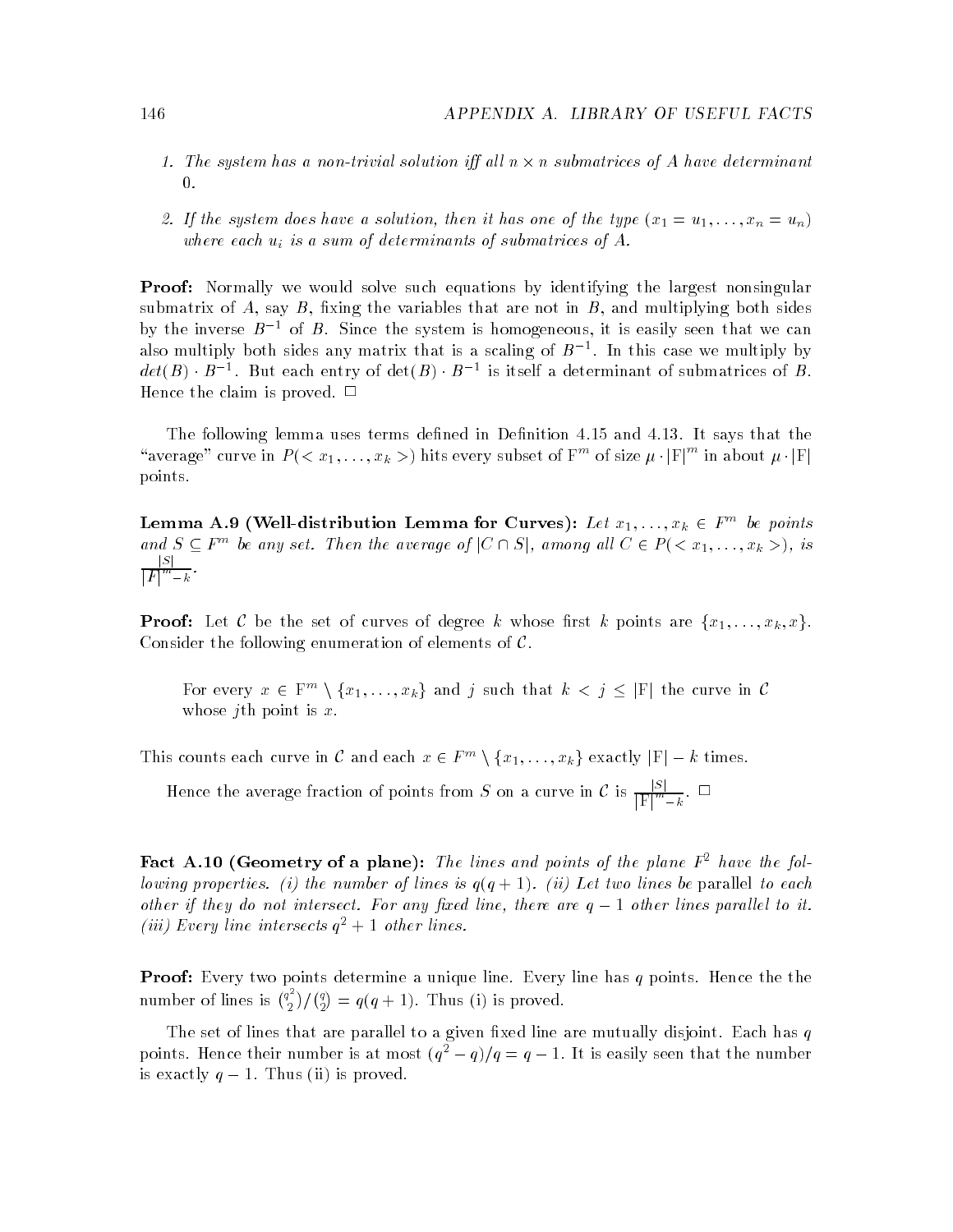Finally- a line intersects every line it is not parallel to The number of such lines- using (1) and (ii), is  $q(q+1) - (q-1)$ , which is  $q^+ + 1$ . Hence (iii) is proved.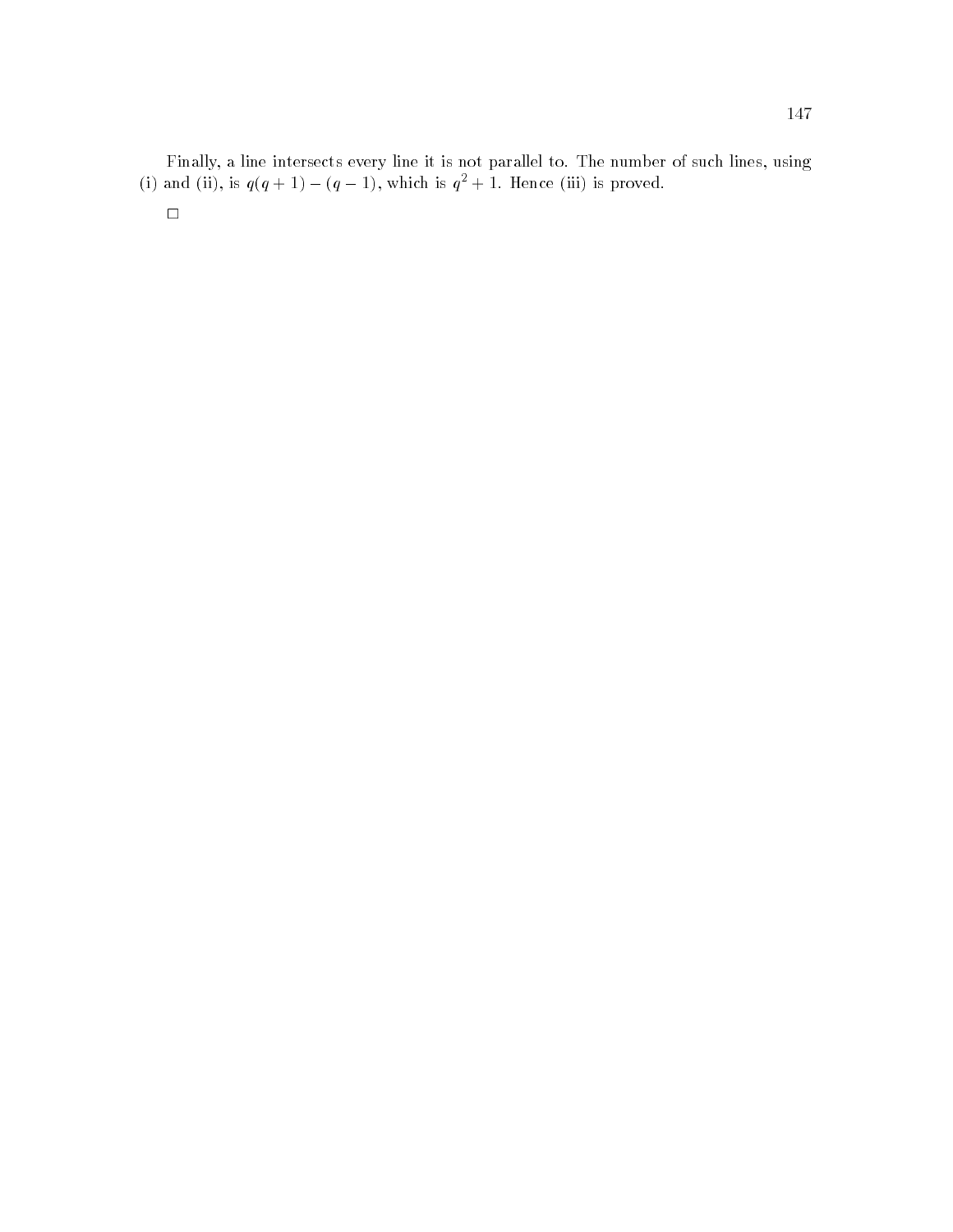## Index

SAT- SAT-19 and the same of the same of the same of the same of the same of the same of the same of the same of the algebraic representation of the contract of the contract of the contract of the contract of the contract of the MAX AND A REPORT OF THE CONTRACT OF THE CONTRACT OF THE CONTRACT OF THE CONTRACT OF THE CONTRACT OF THE CONTRACT OF MAX SAT planar aggregating queries almost NPhard 
 alphabet- -  approximation capproximation-between the capproximation-between the capproximation-between the cap and capproximation-between the cap and capproximation-between the cap and capproximation-between the cap and capproximation-between the c history of- APX argument argument argument argument argument argument argument argument argument argument argument argument ar ArthurMerlin games assignment-based on the contract of the contract of the contract of the contract of the contract of the contract of the contract of the contract of the contract of the contract of the contract of the contract of the contra split booster  booster production and the production of the production of the production of the production of the production of the production of the production of the production of the production of the production of the production of t canonical problems-between the canonical problems-between the canonical problems-between the canonical problemscertificate for a computation-dependent computation-dependent computation-dependent computationfor chips  checking split assignments-between the split assignments-between the split assignmentsand the chromatic Number-Number-Number-Number-Number-Number-Number-Number-Number-Number-Number-Number-Number-N clique clique number- G  e and the problem-between the problem-between the problem-between the problem-between the problem-between the p hardness of approximating- - 
- -105 close close close to the close of the control of the control of the control of the control of the control of the control of the control of the control of the control of the control of the control of the control of the control of codes based on linear functions-based on linear functions-based on linear functions-based on linear functions-based o

denis en den en den en de la construction de la construction de la construction de la construction de la construction de la construction de la construction de la construction de la construction de la construction de la con polynomialbased probabilistically checkable-based on the checkable-based on the checkable-based on the checkable-based on the c coherent lines-lines-lines-lines-lines-lines-lines-lines-lines-lines-lines-lines-lines-lines-lines-lines-lines composition in the component of the component of the component of the component of the component of the component of the component of the component of the component of the component of the component of the component of the concert concert contracts and concert cryptography-color curve  $\cdots$   $\cdots$ decision time degree of a polynomial-based and a polynomial-based and a polynomial-based and a polynomial-based and a polynomial-based and a polynomial-based and a polynomial-based and a polynomial-based and a polynomial-based and a polynomial Hamming minimum-minimum-minimum-minimum-minimum-minimum-minimum-minimum-minimum-minimum-minimum-minimum-minimum-minimu to a code close close to the close of the control of the control of the control of the control of the control of the control of the control of the control of the control of the control of the control of the control of the control of Dominating Set-   $\sim$  duality-control  $\sim$ edge deletion problems- problems- $\epsilon$  encoding-solution  $\Delta$  . The set of  $\Delta$ expander graphs- 
- -  $\mu$  (polynomial closest to  $\mu$ ),  $2\circ$ failure ratio gap- gappreserving reduction denis and denis and denis and denis and denis and denis and denis and denis and denis and denis and denis and graph booster production and the production of the production of the production of the production of the production of the production of the production of the production of the production of the production of the production of t complete the control of the complete state of the control of the control of the control of the control of the control of the control of the control of the control of the control of the control of the control of the control product the contract of the contract of the contract of the contract of the contract of the contract of the contract of the contract of the contract of the contract of the contract of the contract of the contract of the co Graph Bisection-Bisection-Bisection-Bisection-Bisection-Bisection-Bisection-Bisection-Bisection-Bisection-Bisec

Hamming distance-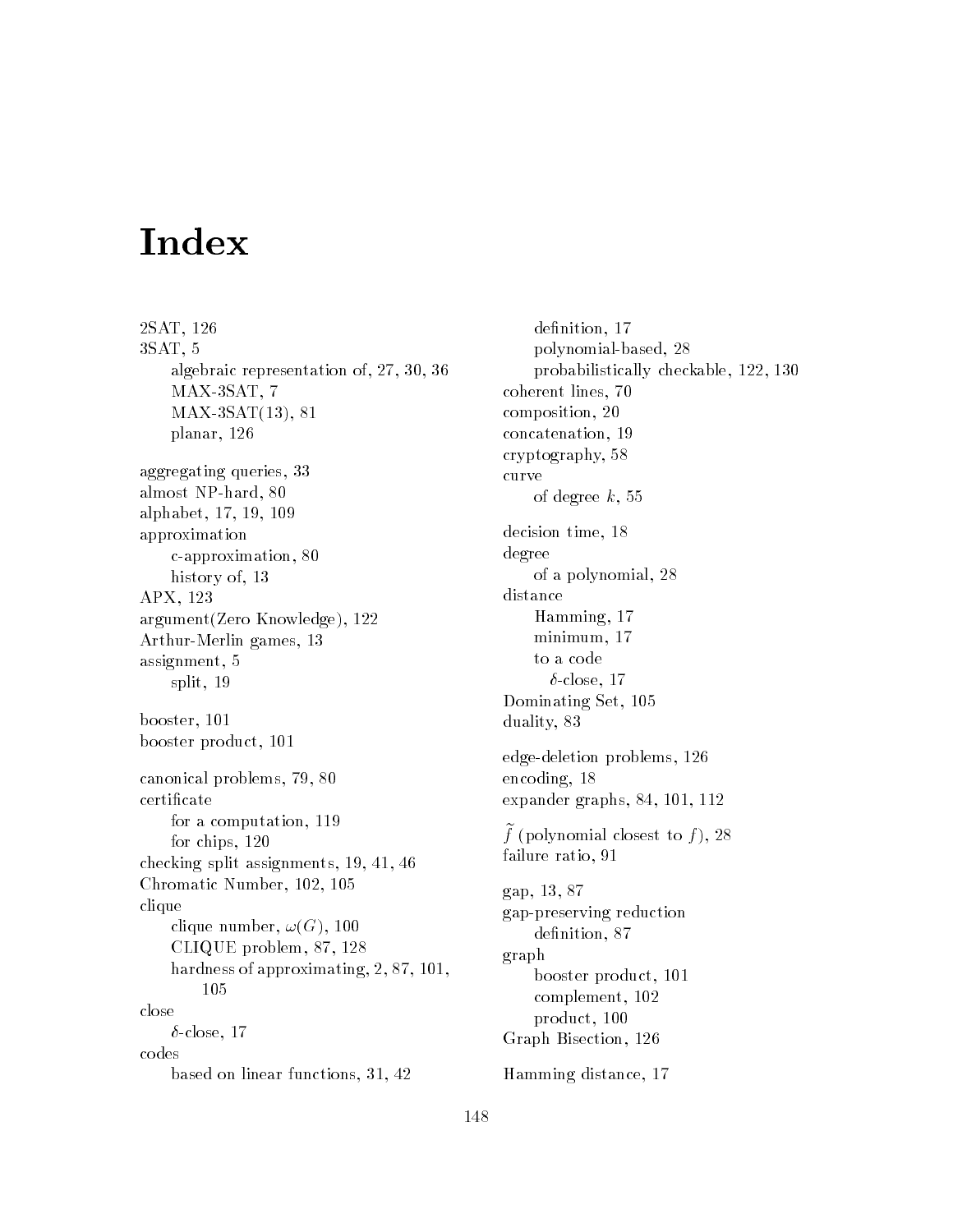Hitting Set inapproximability history of- Independent Set- - -  interactive proofs-beneficial proofs-beneficial proofs-beneficial proofs-beneficial proofs-beneficial proofs-b multiprover- IP-REPORT CONTINUES IN THE CONTINUES OF THE CONTINUES OF THE CONTINUES OF THE CONTINUES OF THE CONTINUES OF THE Label Cover denis en den en de la contrata de la contrata de la contrata de la contrata de la contrata de la contrata de l hardness of-control and control and control and control and control and control and control and control and co labelling denities are all the control of the control of the control of the control of the control of the control of the pseudocover total covered to the cover large factor 
 lattice  basis reduction-basis reduction-Nearest Lattice Vector-Vector-Vector-Vector-Vector-Vector-Vector-Vector-Vector-Vector-Vector-Vector-Vector-Vec enter a lattice vector-state vector-state vector-state vector-state vector-state vector-state vector-state vec 125 learning theory line. 53 linelinear function satisfying-terms of the statistic statistic statistic statistic statistic statistic statistic statistic statistic linear function code- procedures for- -   $\mathcal{L}$  . The path-bound-bound-bound-bound-bound-bound-bound-bound-bound-bound-bound-bound-bound-bound-bound-bound-bound-bound-bound-bound-bound-bound-bound-bound-bound-bound-bound-bound-bound-bound-bound-bound-bound-bou lowdegree test- - Maxsubgraph-  MAXSAT -  MAX SAT- MAX SAT - ------ - - - - - - - - - $\mathcal{L}$  are considered by  $\mathcal{L}$  and  $\mathcal{L}$  are considered by  $\mathcal{L}$ MaxSatisfy- -   $M_{\rm{N}}$  and  $M_{\rm{N}}$  and  $M_{\rm{N}}$  and  $M_{\rm{N}}$  and  $M_{\rm{N}}$  and  $M_{\rm{N}}$  and  $M_{\rm{N}}$  and  $M_{\rm{N}}$  and  $M_{\rm{N}}$  and  $M_{\rm{N}}$  and  $M_{\rm{N}}$  and  $M_{\rm{N}}$  and  $M_{\rm{N}}$  and  $M_{\rm{N}}$  and  $M_{\rm{N}}$  and  $M_{\rm{N}}$  a MAXSNP- classic problems-between the classical problems-between the classical problems-between the classical problemscomplete the complete state of the complete state of the complete state of the complete state of the complete s denition of-  $\sim$  Minunsatisfy-1.1  $\sim$  Minunsatisfy-1.1  $\sim$ Minimum Feedback Arc Set-

MIP model theory- Multiway Cuts  nearest Codeword-Codeword-NEXPTIME normal form verified and the control of the control of the control of the control of the control of the control of the control of the control of the control of the control of the control of the control of the control of th  $NP.1$ almost NPhard-State NPharmachand-NPhard-State NPharmachand-NPhard-NPhard-NPhard-NPhard-NPhard-NPhard-NPhard-NP definition of, 5 new characterization of  npersonal processes and contact the contact of the contact of the contact of the contact of the contact of the P. 1 PCP- -- - \\\ /\ \\ /\/\\ //\ Theorem is a complete the contract of the contract of the contract of the contract of the contract of the contract of the contract of the contract of the contract of the contract of the contract of the contract of the cont PCP Theorem  $s \sim \frac{1}{2}$  for  $\frac{1}{2}$  for  $\frac{1}{2}$  for  $\frac{1}{2}$  for  $\frac{1}{2}$  for  $\frac{1}{2}$ - -- , , , , , , , , , , , , , <del>.</del> perceptron plane-based and plane-based and plane-based and plane-based and plane-based and plane-based and plane-based and polynomial code procedures forpolynomial extension polynomials  $\mathbf{b}$  bidegreefunctions are the close to-close to-close to-close to-close to-close to-close to-close to-close to-close to-close to-close to-close to-close to-close to-close to-close to-close to-close to-close to-close to-close to-close degree-degree-degree-degree-degreeover elds polynomial code-based and code-based and code-based and code-based and code-based and code-based and code-based polynomial extensions procedures for rational satisfying-  zerotester family program selftesting-term and the self-term of the self-term of the self-term of the selfchecking- selftestingcorrecting- proof of membership-state membership-state and contact the contact of the contact of the contact of the contact of the contact of the contact of the contact of the contact of the contact of the contact of the contact of the cont probabilistically checkable pseudocover results and the second contract of the second contract of the second contract of the second contract of the second contract of the second contract of the second contract of the second contract of the second contract of the